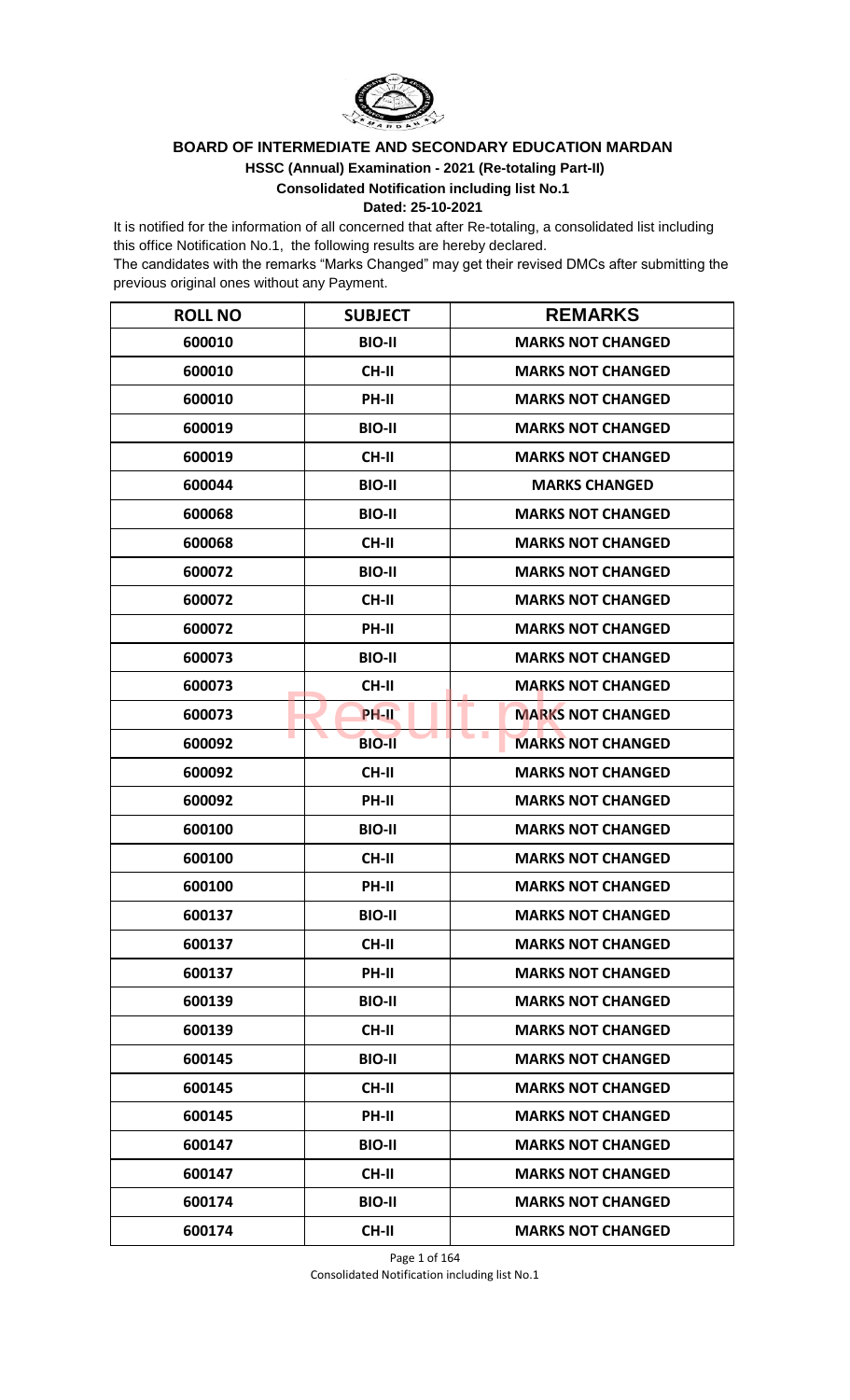| <b>ROLL NO</b> | <b>SUBJECT</b> | <b>REMARKS</b>                               |
|----------------|----------------|----------------------------------------------|
| 600174         | PH-II          | <b>MARKS NOT CHANGED</b>                     |
| 600192         | <b>BIO-II</b>  | <b>MARKS NOT CHANGED</b>                     |
| 600192         | <b>CH-II</b>   | <b>MARKS CHANGED</b>                         |
| 600193         | <b>BIO-II</b>  | <b>MARKS NOT CHANGED</b>                     |
| 600193         | <b>CH-II</b>   | <b>MARKS NOT CHANGED</b>                     |
| 600193         | PH-II          | <b>MARKS NOT CHANGED</b>                     |
| 600196         | <b>BIO-II</b>  | <b>MARKS NOT CHANGED</b>                     |
| 600196         | CH-II          | <b>MARKS NOT CHANGED</b>                     |
| 600196         | PH-II          | <b>MARKS NOT CHANGED</b>                     |
| 600197         | <b>BIO-II</b>  | <b>MARKS NOT CHANGED</b>                     |
| 600197         | <b>CH-II</b>   | <b>MARKS NOT CHANGED</b>                     |
| 600197         | <b>PH-II</b>   | <b>MARKS NOT CHANGED</b>                     |
| 600203         | CH-II          | <b>MARKS NOT CHANGED</b>                     |
| 600203         | PH-II          | <b>MARKS NOT CHANGED</b>                     |
| 600213         | <b>BIO-II</b>  | <b>MARKS NOT CHANGED</b>                     |
| 600213         | <b>CH-II</b>   | <b>MARKS NOT CHANGED</b>                     |
| 600213         | PH-II          | <b>MARKS NOT CHANGED</b>                     |
| 600214         | <b>BIO-II</b>  | <b>MARKS NOT CHANGED</b>                     |
| 600214         | <b>CH-II</b>   | <b>MARKS NOT CHANGED</b>                     |
| 600214         | PH-II          | <b>MARKS NOT CHANGED</b>                     |
| 600222         | <b>BIO-II</b>  | <b>MARKS NOT CHANGED</b>                     |
| 600222         | CH-II          | <b>MARKS NOT CHANGED</b><br>٠                |
| 600222         | PH-II          | <b>MARKS NOT CHANGED</b><br><b>The State</b> |
| 600233         | <b>BIO-II</b>  | <b>MARKS NOT CHANGED</b>                     |
| 600233         | <b>CH-II</b>   | <b>MARKS NOT CHANGED</b>                     |
| 600233         | PH-II          | <b>MARKS NOT CHANGED</b>                     |
| 600258         | <b>BIO-II</b>  | <b>MARKS NOT CHANGED</b>                     |
| 600258         | <b>CH-II</b>   | <b>MARKS NOT CHANGED</b>                     |
| 600274         | <b>BIO-II</b>  | <b>MARKS CHANGED</b>                         |
| 600274         | CH-II          | <b>MARKS NOT CHANGED</b>                     |
| 600306         | <b>CH-II</b>   | <b>MARKS NOT CHANGED</b>                     |
| 600313         | <b>BIO-II</b>  | <b>MARKS NOT CHANGED</b>                     |
| 600313         | CH-II          | <b>MARKS NOT CHANGED</b>                     |
| 600323         | <b>BIO-II</b>  | <b>MARKS CHANGED</b>                         |
| 600323         | <b>CH-II</b>   | <b>MARKS NOT CHANGED</b>                     |
| 600323         | PH-II          | <b>MARKS NOT CHANGED</b>                     |
| 600324         | <b>BIO-II</b>  | <b>MARKS NOT CHANGED</b>                     |
| 600324         | <b>CH-II</b>   | <b>MARKS NOT CHANGED</b>                     |
| 600324         | <b>PH-II</b>   | <b>MARKS CHANGED</b>                         |
| 600340         | CH-II          | <b>MARKS NOT CHANGED</b>                     |

Page 2 of 164 Consolidated Notification including list No.1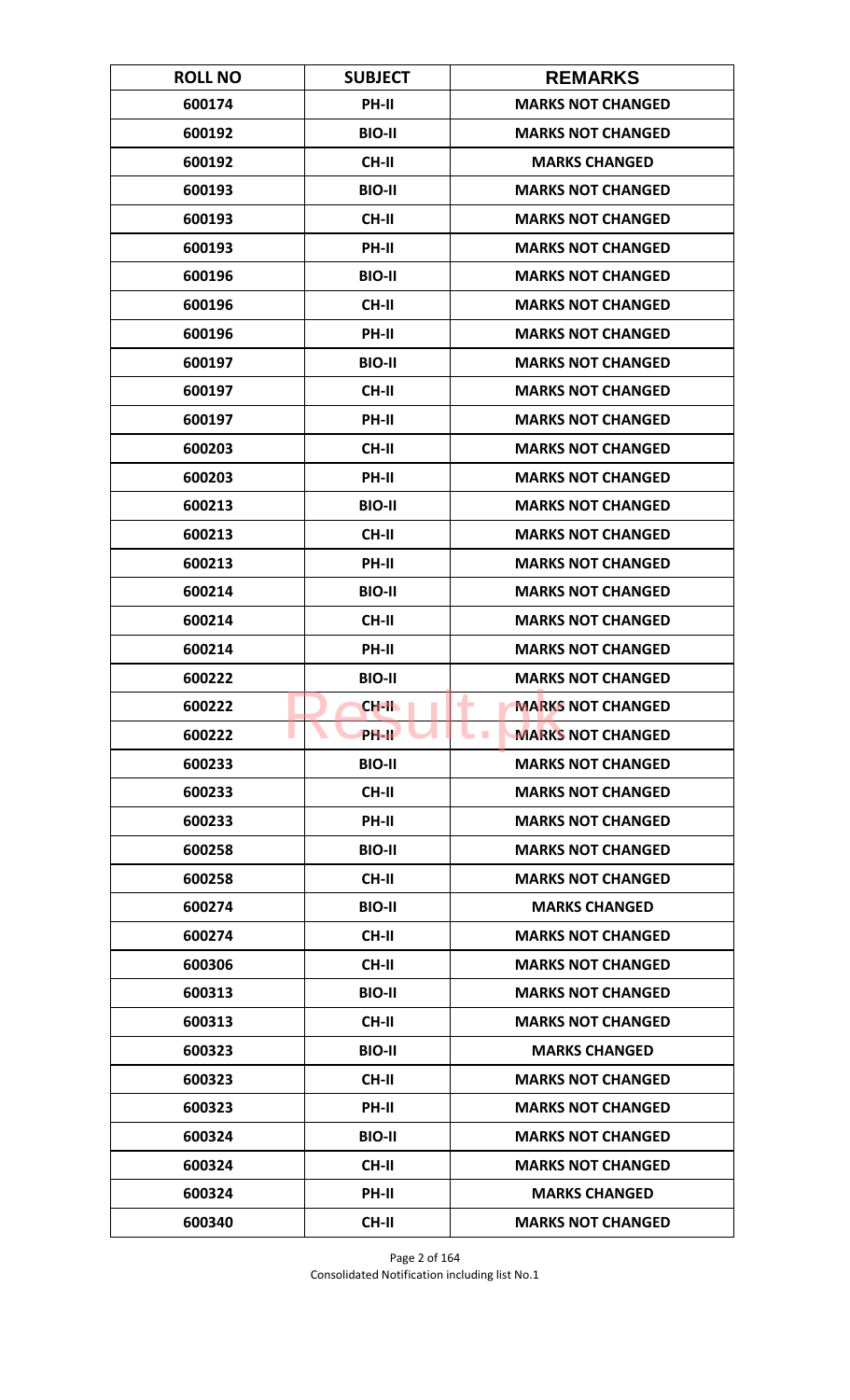| <b>ROLL NO</b> | <b>SUBJECT</b> | <b>REMARKS</b>                         |
|----------------|----------------|----------------------------------------|
| 600365         | <b>BIO-II</b>  | <b>MARKS NOT CHANGED</b>               |
| 600365         | <b>CH-II</b>   | <b>MARKS NOT CHANGED</b>               |
| 600365         | PH-II          | <b>MARKS NOT CHANGED</b>               |
| 600372         | <b>BIO-II</b>  | <b>MARKS NOT CHANGED</b>               |
| 600389         | <b>BIO-II</b>  | <b>MARKS NOT CHANGED</b>               |
| 600399         | <b>BIO-II</b>  | <b>MARKS NOT CHANGED</b>               |
| 600399         | <b>CH-II</b>   | <b>MARKS NOT CHANGED</b>               |
| 600399         | <b>PH-II</b>   | <b>MARKS NOT CHANGED</b>               |
| 600406         | <b>BIO-II</b>  | <b>MARKS NOT CHANGED</b>               |
| 600406         | <b>CH-II</b>   | <b>MARKS NOT CHANGED</b>               |
| 600406         | PH-II          | <b>MARKS NOT CHANGED</b>               |
| 600442         | <b>BIO-II</b>  | <b>MARKS NOT CHANGED</b>               |
| 600442         | PH-II          | <b>MARKS NOT CHANGED</b>               |
| 600453         | <b>BIO-II</b>  | <b>MARKS CHANGED</b>                   |
| 600453         | CH-II          | <b>MARKS NOT CHANGED</b>               |
| 600453         | PH-II          | <b>MARKS NOT CHANGED</b>               |
| 600456         | <b>BIO-II</b>  | <b>MARKS NOT CHANGED</b>               |
| 600456         | <b>CH-II</b>   | <b>MARKS NOT CHANGED</b>               |
| 600456         | PH-II          | <b>MARKS NOT CHANGED</b>               |
| 600459         | <b>BIO-II</b>  | <b>MARKS NOT CHANGED</b>               |
| 600459         | <b>CH-II</b>   | <b>MARKS NOT CHANGED</b>               |
| 600459         | PH-II          | <b>MARKS NOT CHANGED</b><br>٠          |
| 600460         | <b>BIO-II</b>  | <b>MARKS NOT CHANGED</b><br><b>COL</b> |
| 600460         | <b>CH-II</b>   | <b>MARKS NOT CHANGED</b>               |
| 600460         | PH-II          | <b>MARKS NOT CHANGED</b>               |
| 600462         | <b>BIO-II</b>  | <b>MARKS NOT CHANGED</b>               |
| 600462         | <b>CH-II</b>   | <b>MARKS NOT CHANGED</b>               |
| 600462         | <b>PH-II</b>   | <b>MARKS NOT CHANGED</b>               |
| 600463         | <b>BIO-II</b>  | <b>MARKS NOT CHANGED</b>               |
| 600463         | CH-II          | <b>MARKS NOT CHANGED</b>               |
| 600463         | PH-II          | <b>MARKS NOT CHANGED</b>               |
| 600468         | CH-II          | <b>MARKS NOT CHANGED</b>               |
| 600469         | <b>BIO-II</b>  | <b>MARKS NOT CHANGED</b>               |
| 600469         | CH-II          | <b>MARKS NOT CHANGED</b>               |
| 600471         | CH-II          | <b>MARKS NOT CHANGED</b>               |
| 600471         | PH-II          | <b>MARKS NOT CHANGED</b>               |
| 600472         | CH-II          | <b>MARKS NOT CHANGED</b>               |
| 600472         | PH-II          | <b>MARKS NOT CHANGED</b>               |
| 600476         | <b>BIO-II</b>  | <b>MARKS NOT CHANGED</b>               |
| 600476         | <b>CH-II</b>   | <b>MARKS NOT CHANGED</b>               |

Page 3 of 164 Consolidated Notification including list No.1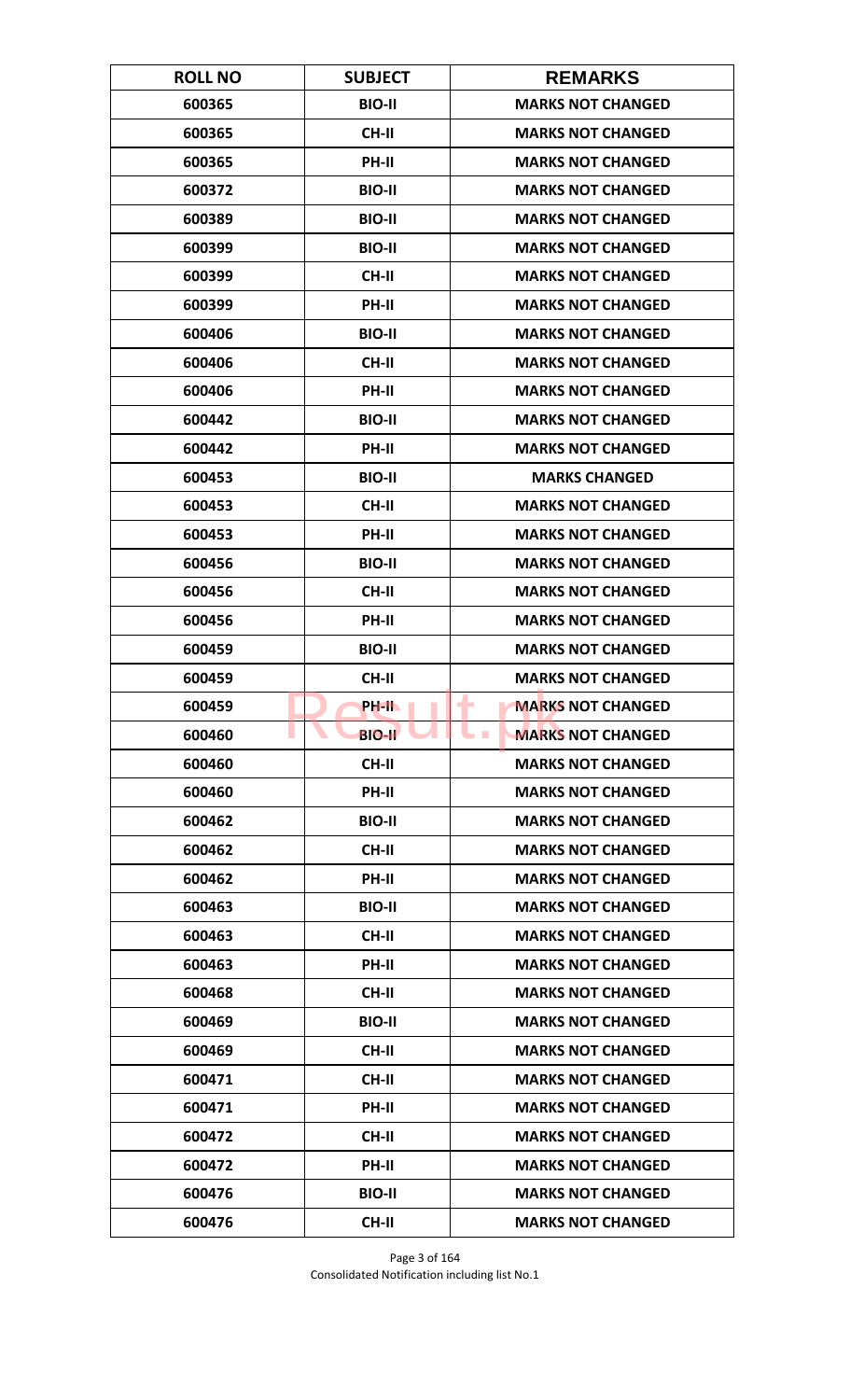| <b>ROLL NO</b> | <b>SUBJECT</b> | <b>REMARKS</b>                       |
|----------------|----------------|--------------------------------------|
| 600476         | PH-II          | <b>MARKS NOT CHANGED</b>             |
| 600478         | <b>BIO-II</b>  | <b>MARKS NOT CHANGED</b>             |
| 600478         | <b>CH-II</b>   | <b>MARKS NOT CHANGED</b>             |
| 600478         | <b>PH-II</b>   | <b>MARKS NOT CHANGED</b>             |
| 600479         | <b>BIO-II</b>  | <b>MARKS NOT CHANGED</b>             |
| 600479         | CH-II          | <b>MARKS NOT CHANGED</b>             |
| 600479         | <b>PH-II</b>   | <b>MARKS NOT CHANGED</b>             |
| 600481         | <b>BIO-II</b>  | <b>MARKS NOT CHANGED</b>             |
| 600481         | <b>CH-II</b>   | <b>MARKS NOT CHANGED</b>             |
| 600481         | PH-II          | <b>MARKS NOT CHANGED</b>             |
| 600483         | <b>BIO-II</b>  | <b>MARKS NOT CHANGED</b>             |
| 600483         | <b>CH-II</b>   | <b>MARKS NOT CHANGED</b>             |
| 600483         | PH-II          | <b>MARKS NOT CHANGED</b>             |
| 600486         | <b>BIO-II</b>  | <b>MARKS NOT CHANGED</b>             |
| 600486         | CH-II          | <b>MARKS NOT CHANGED</b>             |
| 600486         | PH-II          | <b>MARKS NOT CHANGED</b>             |
| 600489         | <b>BIO-II</b>  | <b>MARKS NOT CHANGED</b>             |
| 600489         | <b>CH-II</b>   | <b>MARKS NOT CHANGED</b>             |
| 600489         | PH-II          | <b>MARKS NOT CHANGED</b>             |
| 600490         | <b>BIO-II</b>  | <b>MARKS NOT CHANGED</b>             |
| 600490         | <b>CH-II</b>   | <b>MARKS NOT CHANGED</b>             |
| 600490         | PH-IL          | <b>MARKS NOT CHANGED</b><br>٠        |
| 600494         | <b>BIO-II</b>  | <b>MARKS NOT CHANGED</b><br><b>I</b> |
| 600494         | PH-II          | <b>MARKS NOT CHANGED</b>             |
| 600496         | <b>BIO-II</b>  | <b>MARKS NOT CHANGED</b>             |
| 600496         | CH-II          | <b>MARKS NOT CHANGED</b>             |
| 600496         | PH-II          | <b>MARKS NOT CHANGED</b>             |
| 600498         | <b>CH-II</b>   | <b>MARKS NOT CHANGED</b>             |
| 600498         | PH-II          | <b>MARKS NOT CHANGED</b>             |
| 600504         | <b>BIO-II</b>  | <b>MARKS NOT CHANGED</b>             |
| 600504         | <b>CH-II</b>   | <b>MARKS NOT CHANGED</b>             |
| 600504         | PH-II          | <b>MARKS NOT CHANGED</b>             |
| 600518         | <b>BIO-II</b>  | <b>MARKS NOT CHANGED</b>             |
| 600532         | <b>BIO-II</b>  | <b>MARKS NOT CHANGED</b>             |
| 600532         | <b>CH-II</b>   | <b>MARKS NOT CHANGED</b>             |
| 600532         | PH-II          | <b>MARKS CHANGED</b>                 |
| 600542         | <b>BIO-II</b>  | <b>MARKS NOT CHANGED</b>             |
| 600542         | <b>CH-II</b>   | <b>MARKS NOT CHANGED</b>             |
| 600542         | <b>PH-II</b>   | <b>MARKS NOT CHANGED</b>             |
| 600547         | <b>BIO-II</b>  | <b>MARKS NOT CHANGED</b>             |

Page 4 of 164 Consolidated Notification including list No.1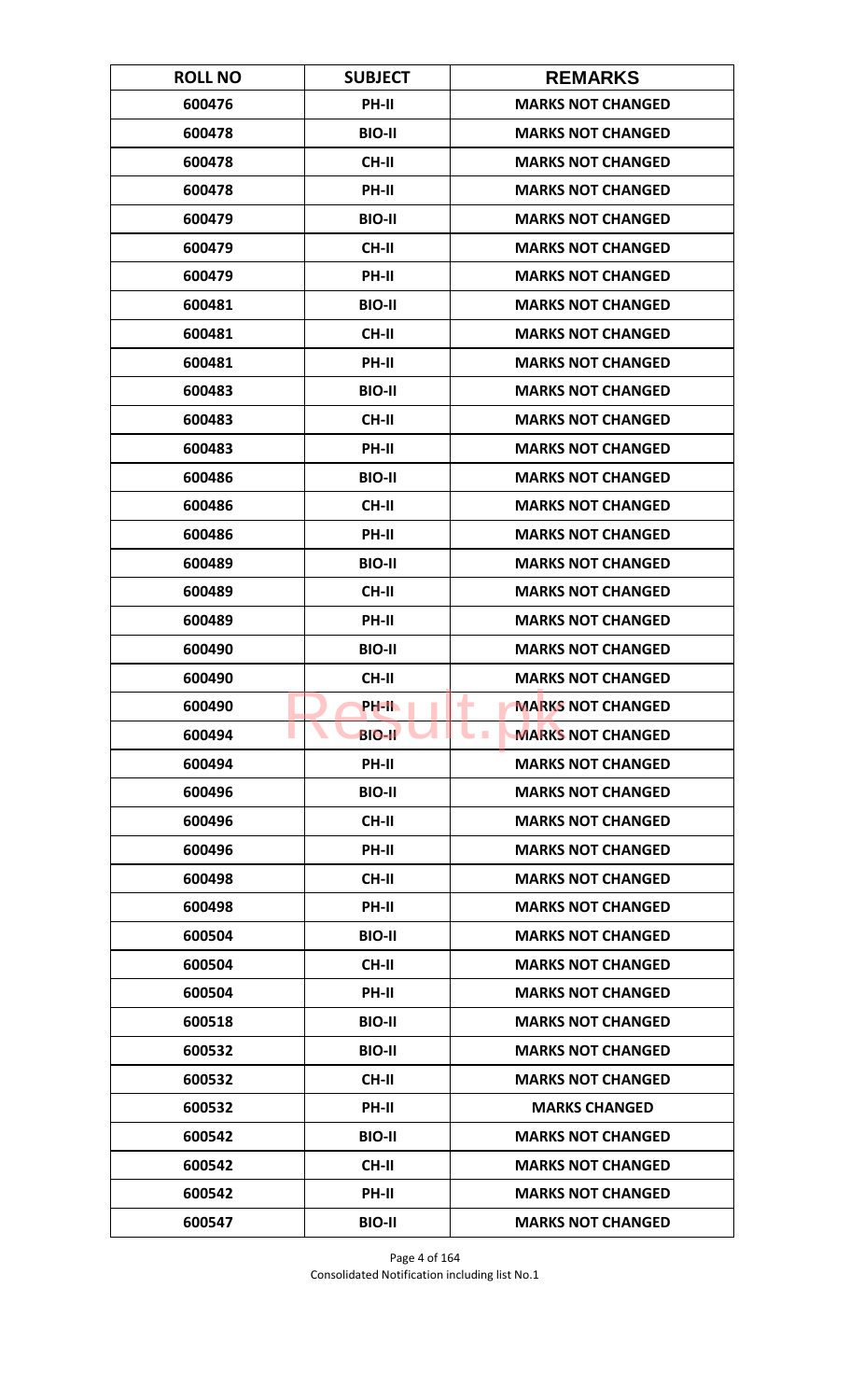| <b>ROLL NO</b> | <b>SUBJECT</b> | <b>REMARKS</b>                         |
|----------------|----------------|----------------------------------------|
| 600547         | CH-II          | <b>MARKS NOT CHANGED</b>               |
| 600547         | PH-II          | <b>MARKS NOT CHANGED</b>               |
| 600565         | <b>CH-II</b>   | <b>MARKS NOT CHANGED</b>               |
| 600570         | <b>BIO-II</b>  | <b>MARKS NOT CHANGED</b>               |
| 600570         | PH-II          | <b>MARKS NOT CHANGED</b>               |
| 600571         | <b>BIO-II</b>  | <b>MARKS NOT CHANGED</b>               |
| 600571         | <b>CH-II</b>   | <b>MARKS NOT CHANGED</b>               |
| 600571         | PH-II          | <b>MARKS NOT CHANGED</b>               |
| 600577         | <b>BIO-II</b>  | <b>MARKS NOT CHANGED</b>               |
| 600577         | CH-II          | <b>MARKS NOT CHANGED</b>               |
| 600577         | PH-II          | <b>MARKS NOT CHANGED</b>               |
| 600589         | <b>BIO-II</b>  | <b>MARKS NOT CHANGED</b>               |
| 600607         | CH-II          | <b>MARKS NOT CHANGED</b>               |
| 600609         | <b>CH-II</b>   | <b>MARKS NOT CHANGED</b>               |
| 600609         | <b>PH-II</b>   | <b>MARKS NOT CHANGED</b>               |
| 600611         | <b>CH-II</b>   | <b>MARKS CHANGED</b>                   |
| 600649         | <b>CH-II</b>   | <b>MARKS NOT CHANGED</b>               |
| 600649         | PH-II          | <b>MARKS NOT CHANGED</b>               |
| 600653         | <b>BIO-II</b>  | <b>MARKS CHANGED</b>                   |
| 600653         | <b>CH-II</b>   | <b>MARKS NOT CHANGED</b>               |
| 600653         | PH-II          | <b>MARKS NOT CHANGED</b>               |
| 600658         | <b>BIO-II</b>  | ٠<br><b>MARKS NOT CHANGED</b>          |
| 600658         | $CH-H$         | <b>MARKS NOT CHANGED</b><br><b>COL</b> |
| 600658         | <b>PH-II</b>   | <b>MARKS NOT CHANGED</b>               |
| 600662         | <b>BIO-II</b>  | <b>MARKS NOT CHANGED</b>               |
| 600662         | CH-II          | <b>MARKS NOT CHANGED</b>               |
| 600662         | PH-II          | <b>MARKS NOT CHANGED</b>               |
| 600689         | <b>BIO-II</b>  | <b>MARKS NOT CHANGED</b>               |
| 600689         | <b>CH-II</b>   | <b>MARKS NOT CHANGED</b>               |
| 600689         | <b>PH-II</b>   | <b>MARKS NOT CHANGED</b>               |
| 600695         | <b>BIO-II</b>  | <b>MARKS NOT CHANGED</b>               |
| 600695         | CH-II          | <b>MARKS NOT CHANGED</b>               |
| 600695         | PH-II          | <b>MARKS NOT CHANGED</b>               |
| 600698         | <b>BIO-II</b>  | <b>MARKS NOT CHANGED</b>               |
| 600698         | <b>CH-II</b>   | <b>MARKS NOT CHANGED</b>               |
| 600698         | PH-II          | <b>MARKS NOT CHANGED</b>               |
| 600702         | <b>BIO-II</b>  | <b>MARKS NOT CHANGED</b>               |
| 600702         | <b>CH-II</b>   | <b>MARKS NOT CHANGED</b>               |
| 600702         | <b>PH-II</b>   | <b>MARKS NOT CHANGED</b>               |
| 600703         | <b>BIO-II</b>  | <b>MARKS NOT CHANGED</b>               |

Page 5 of 164 Consolidated Notification including list No.1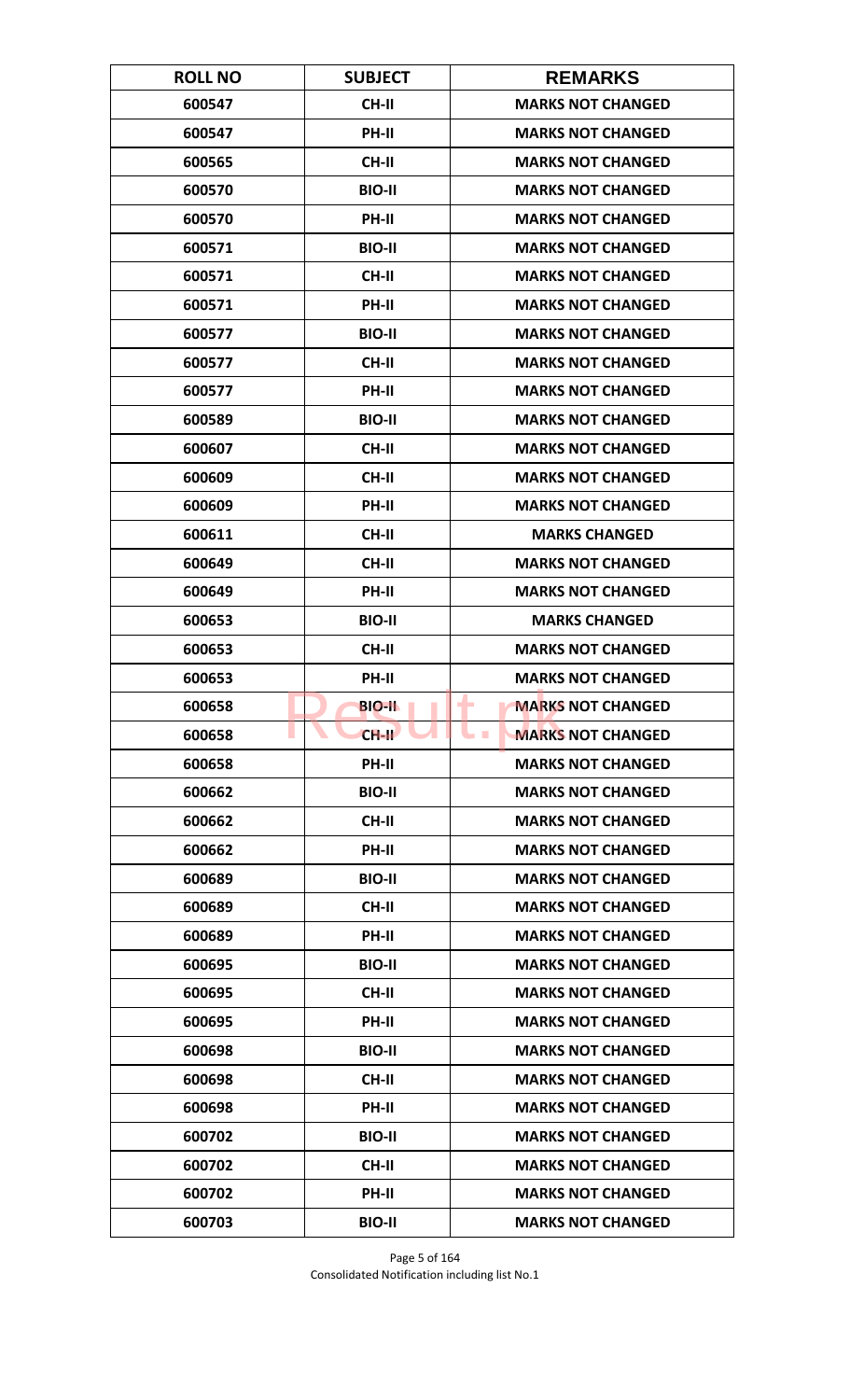| <b>ROLL NO</b> | <b>SUBJECT</b> | <b>REMARKS</b>                             |
|----------------|----------------|--------------------------------------------|
| 600703         | CH-II          | <b>MARKS NOT CHANGED</b>                   |
| 600703         | PH-II          | <b>MARKS NOT CHANGED</b>                   |
| 600716         | <b>BIO-II</b>  | <b>MARKS NOT CHANGED</b>                   |
| 600716         | <b>CH-II</b>   | <b>MARKS CHANGED</b>                       |
| 600718         | <b>BIO-II</b>  | <b>MARKS CHANGED</b>                       |
| 600718         | CH-II          | <b>MARKS NOT CHANGED</b>                   |
| 600718         | <b>PH-II</b>   | <b>MARKS NOT CHANGED</b>                   |
| 600720         | CH-II          | <b>MARKS NOT CHANGED</b>                   |
| 600720         | PH-II          | <b>MARKS NOT CHANGED</b>                   |
| 600731         | CH-II          | <b>MARKS NOT CHANGED</b>                   |
| 600732         | <b>BIO-II</b>  | <b>MARKS NOT CHANGED</b>                   |
| 600732         | <b>CH-II</b>   | <b>MARKS NOT CHANGED</b>                   |
| 600736         | <b>BIO-II</b>  | <b>MARKS NOT CHANGED</b>                   |
| 600736         | <b>CH-II</b>   | <b>MARKS NOT CHANGED</b>                   |
| 600739         | <b>BIO-II</b>  | <b>MARKS NOT CHANGED</b>                   |
| 600739         | CH-II          | <b>MARKS NOT CHANGED</b>                   |
| 600739         | PH-II          | <b>MARKS NOT CHANGED</b>                   |
| 600743         | <b>BIO-II</b>  | <b>MARKS NOT CHANGED</b>                   |
| 600743         | CH-II          | <b>MARKS NOT CHANGED</b>                   |
| 600745         | <b>BIO-II</b>  | <b>MARKS NOT CHANGED</b>                   |
| 600745         | CH-II          | <b>MARKS NOT CHANGED</b>                   |
| 600745         | PH-II.         | ٠<br><b>MARKS NOT CHANGED</b>              |
| 600748         | <b>BIO-II</b>  | <b>MARKS NOT CHANGED</b><br><b>College</b> |
| 600748         | CH-II          | <b>MARKS NOT CHANGED</b>                   |
| 600748         | PH-II          | <b>MARKS NOT CHANGED</b>                   |
| 600756         | <b>BIO-II</b>  | <b>MARKS NOT CHANGED</b>                   |
| 600756         | <b>CH-II</b>   | <b>MARKS NOT CHANGED</b>                   |
| 600757         | <b>BIO-II</b>  | <b>MARKS NOT CHANGED</b>                   |
| 600757         | <b>CH-II</b>   | <b>MARKS NOT CHANGED</b>                   |
| 600757         | <b>PH-II</b>   | <b>MARKS NOT CHANGED</b>                   |
| 600761         | <b>BIO-II</b>  | <b>MARKS NOT CHANGED</b>                   |
| 600761         | CH-II          | <b>MARKS NOT CHANGED</b>                   |
| 600761         | PH-II          | <b>MARKS NOT CHANGED</b>                   |
| 600762         | CH-II          | <b>MARKS NOT CHANGED</b>                   |
| 600771         | <b>BIO-II</b>  | <b>MARKS NOT CHANGED</b>                   |
| 600771         | CH-II          | <b>MARKS NOT CHANGED</b>                   |
| 600771         | PH-II          | <b>MARKS NOT CHANGED</b>                   |
| 600779         | <b>BIO-II</b>  | <b>MARKS NOT CHANGED</b>                   |
| 600779         | <b>CH-II</b>   | <b>MARKS NOT CHANGED</b>                   |
| 600779         | PH-II          | <b>MARKS NOT CHANGED</b>                   |

Page 6 of 164 Consolidated Notification including list No.1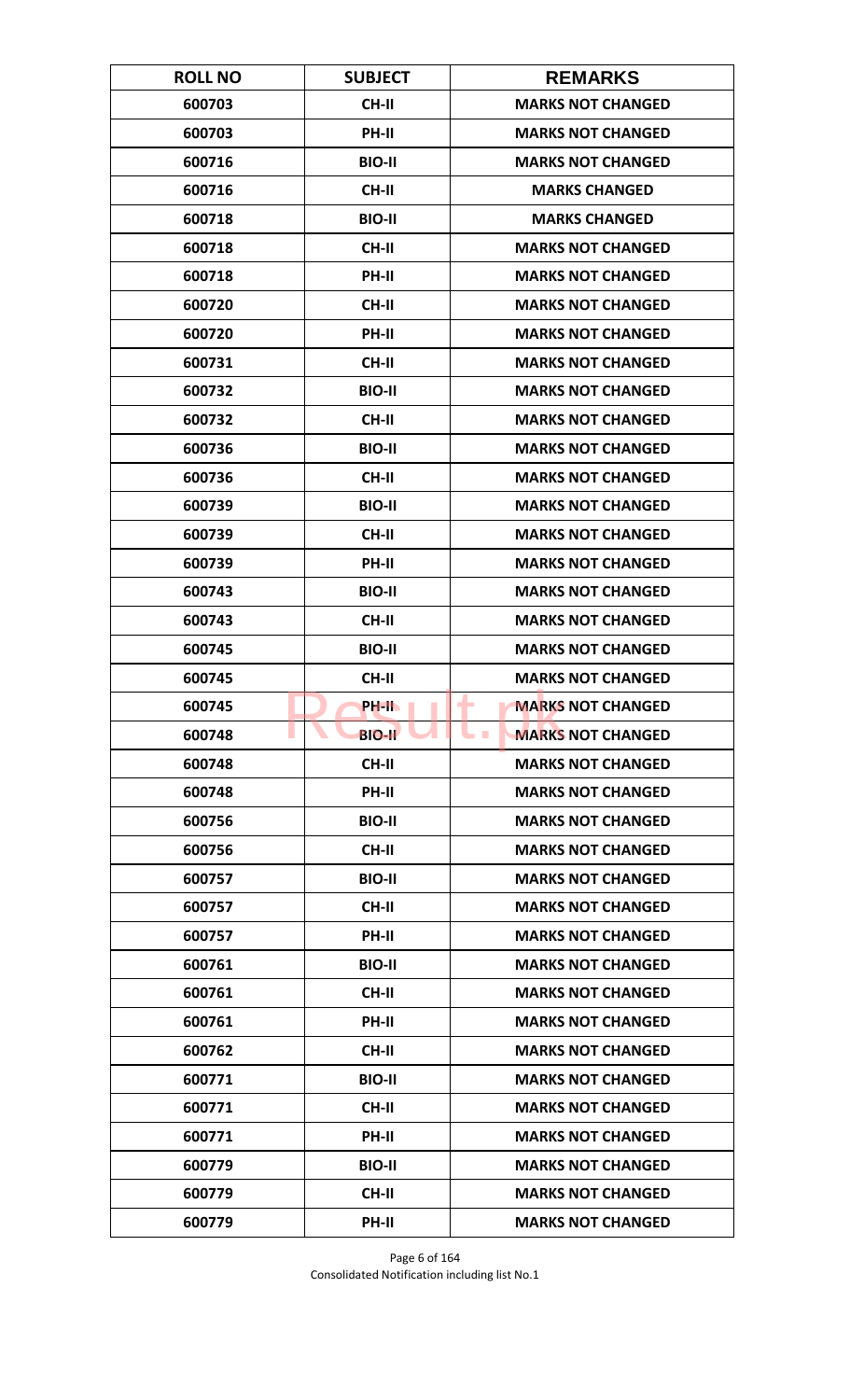| <b>ROLL NO</b> | <b>SUBJECT</b>     | <b>REMARKS</b>                         |
|----------------|--------------------|----------------------------------------|
| 600780         | <b>BIO-II</b>      | <b>MARKS NOT CHANGED</b>               |
| 600780         | <b>CH-II</b>       | <b>MARKS NOT CHANGED</b>               |
| 600780         | PH-II              | <b>MARKS NOT CHANGED</b>               |
| 600782         | <b>BIO-II</b>      | <b>MARKS NOT CHANGED</b>               |
| 600782         | <b>CH-II</b>       | <b>MARKS NOT CHANGED</b>               |
| 600782         | PH-II              | <b>MARKS NOT CHANGED</b>               |
| 600787         | <b>BIO-II</b>      | <b>MARKS NOT CHANGED</b>               |
| 600787         | CH-II              | <b>MARKS NOT CHANGED</b>               |
| 600787         | PH-II              | <b>MARKS NOT CHANGED</b>               |
| 600790         | <b>BIO-II</b>      | <b>MARKS NOT CHANGED</b>               |
| 600790         | <b>CH-II</b>       | <b>MARKS NOT CHANGED</b>               |
| 600790         | <b>PH-II</b>       | <b>MARKS NOT CHANGED</b>               |
| 600795         | <b>BIO-II</b>      | <b>MARKS NOT CHANGED</b>               |
| 600795         | <b>CH-II</b>       | <b>MARKS CHANGED</b>                   |
| 600795         | <b>PH-II</b>       | <b>MARKS NOT CHANGED</b>               |
| 600796         | <b>BIO-II</b>      | <b>MARKS NOT CHANGED</b>               |
| 600796         | CH-II              | <b>MARKS NOT CHANGED</b>               |
| 600796         | PH-II              | <b>MARKS NOT CHANGED</b>               |
| 600797         | <b>BIO-II</b>      | <b>MARKS NOT CHANGED</b>               |
| 600797         | <b>CH-II</b>       | <b>MARKS CHANGED</b>                   |
| 600803         | <b>BIO-II</b>      | <b>MARKS NOT CHANGED</b>               |
| 600803         | CH-II              | <b>MARKS CHANGED</b><br>٠              |
| 600803         | PH-II <sup>T</sup> | <b>MARKS NOT CHANGED</b><br><b>COL</b> |
| 600811         | <b>BIO-II</b>      | <b>MARKS NOT CHANGED</b>               |
| 600811         | CH-II              | <b>MARKS NOT CHANGED</b>               |
| 600811         | PH-II              | <b>MARKS NOT CHANGED</b>               |
| 600817         | PH-II              | <b>MARKS NOT CHANGED</b>               |
| 600818         | <b>BIO-II</b>      | <b>MARKS NOT CHANGED</b>               |
| 600818         | CH-II              | <b>MARKS NOT CHANGED</b>               |
| 600818         | <b>PH-II</b>       | <b>MARKS NOT CHANGED</b>               |
| 600819         | CH-II              | <b>MARKS NOT CHANGED</b>               |
| 600821         | <b>BIO-II</b>      | <b>MARKS NOT CHANGED</b>               |
| 600821         | CH-II              | <b>MARKS NOT CHANGED</b>               |
| 600821         | PH-II              | <b>MARKS NOT CHANGED</b>               |
| 600822         | <b>BIO-II</b>      | <b>MARKS NOT CHANGED</b>               |
| 600822         | CH-II              | <b>MARKS CHANGED</b>                   |
| 600822         | PH-II              | <b>MARKS NOT CHANGED</b>               |
| 600825         | <b>CH-II</b>       | <b>MARKS NOT CHANGED</b>               |
| 600828         | <b>BIO-II</b>      | <b>MARKS NOT CHANGED</b>               |
| 600828         | CH-II              | <b>MARKS NOT CHANGED</b>               |

Page 7 of 164 Consolidated Notification including list No.1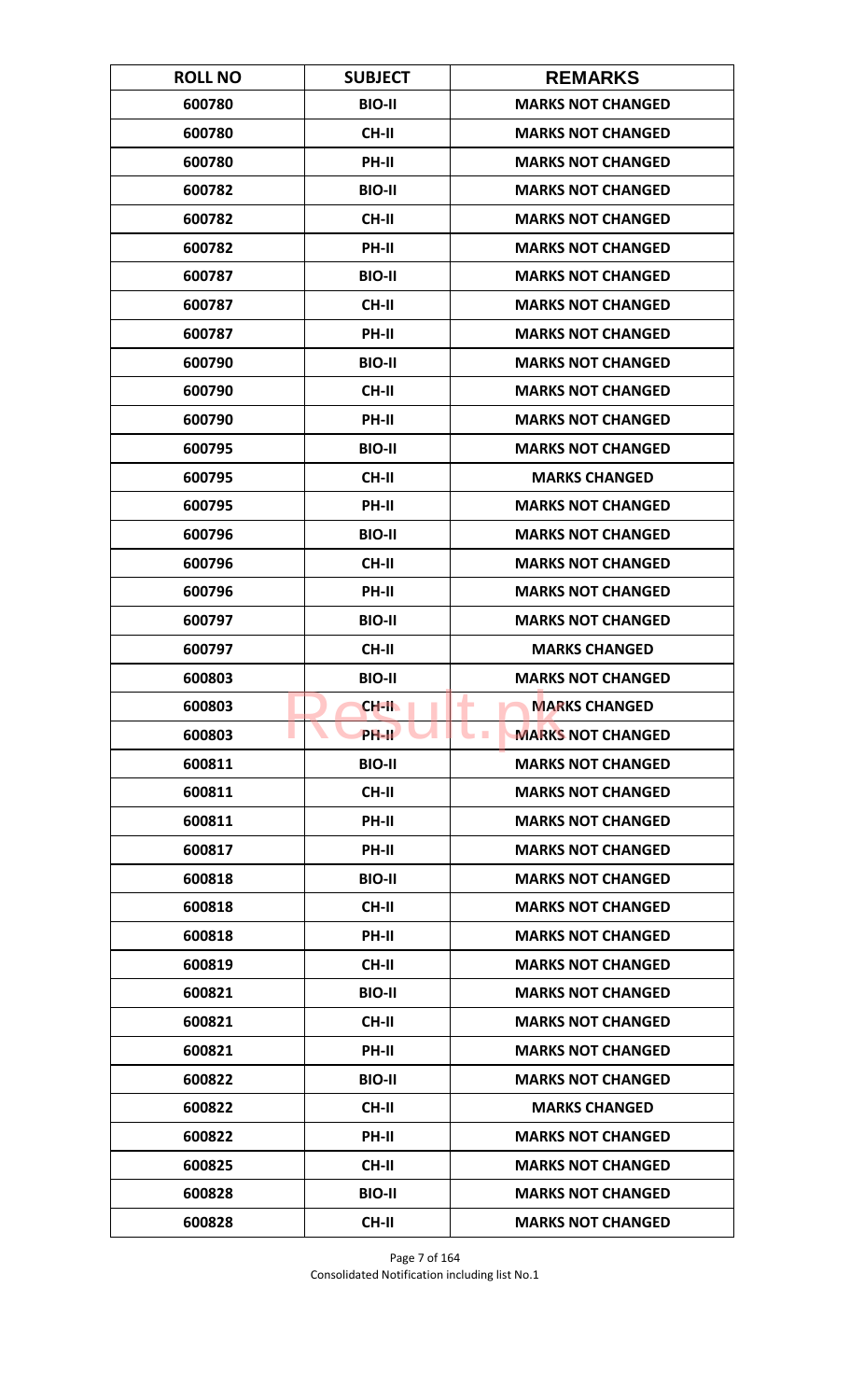| <b>ROLL NO</b> | <b>SUBJECT</b> | <b>REMARKS</b>                       |
|----------------|----------------|--------------------------------------|
| 600828         | PH-II          | <b>MARKS NOT CHANGED</b>             |
| 600829         | <b>BIO-II</b>  | <b>MARKS NOT CHANGED</b>             |
| 600829         | CH-II          | <b>MARKS CHANGED</b>                 |
| 600829         | <b>PH-II</b>   | <b>MARKS NOT CHANGED</b>             |
| 600830         | <b>BIO-II</b>  | <b>MARKS NOT CHANGED</b>             |
| 600830         | CH-II          | <b>MARKS NOT CHANGED</b>             |
| 600830         | <b>PH-II</b>   | <b>MARKS NOT CHANGED</b>             |
| 600833         | <b>BIO-II</b>  | <b>MARKS NOT CHANGED</b>             |
| 600833         | CH-II          | <b>MARKS CHANGED</b>                 |
| 600833         | PH-II          | <b>MARKS NOT CHANGED</b>             |
| 600840         | <b>BIO-II</b>  | <b>MARKS NOT CHANGED</b>             |
| 600840         | <b>CH-II</b>   | <b>MARKS NOT CHANGED</b>             |
| 600841         | <b>BIO-II</b>  | <b>MARKS NOT CHANGED</b>             |
| 600841         | <b>CH-II</b>   | <b>MARKS NOT CHANGED</b>             |
| 600841         | <b>PH-II</b>   | <b>MARKS NOT CHANGED</b>             |
| 600844         | <b>BIO-II</b>  | <b>MARKS NOT CHANGED</b>             |
| 600844         | CH-II          | <b>MARKS NOT CHANGED</b>             |
| 600844         | PH-II          | <b>MARKS NOT CHANGED</b>             |
| 600845         | <b>BIO-II</b>  | <b>MARKS NOT CHANGED</b>             |
| 600845         | <b>CH-II</b>   | <b>MARKS NOT CHANGED</b>             |
| 600845         | PH-II          | <b>MARKS NOT CHANGED</b>             |
| 600848         | <b>BIO-II</b>  | <b>MARKS NOT CHANGED</b><br>۰        |
| 600848         | $CH-H$         | <b>MARKS NOT CHANGED</b><br><b>I</b> |
| 600849         | <b>BIO-II</b>  | <b>MARKS NOT CHANGED</b>             |
| 600849         | CH-II          | <b>MARKS NOT CHANGED</b>             |
| 600855         | <b>BIO-II</b>  | <b>MARKS NOT CHANGED</b>             |
| 600855         | <b>CH-II</b>   | <b>MARKS NOT CHANGED</b>             |
| 600855         | PH-II          | <b>MARKS NOT CHANGED</b>             |
| 600892         | <b>BIO-II</b>  | <b>MARKS NOT CHANGED</b>             |
| 600892         | <b>PH-II</b>   | <b>MARKS NOT CHANGED</b>             |
| 600895         | <b>BIO-II</b>  | <b>MARKS NOT CHANGED</b>             |
| 600895         | CH-II          | <b>MARKS NOT CHANGED</b>             |
| 600895         | PH-II          | <b>MARKS NOT CHANGED</b>             |
| 600915         | <b>BIO-II</b>  | <b>MARKS NOT CHANGED</b>             |
| 600915         | CH-II          | <b>MARKS NOT CHANGED</b>             |
| 600915         | PH-II          | <b>MARKS CHANGED</b>                 |
| 600917         | <b>BIO-II</b>  | <b>MARKS NOT CHANGED</b>             |
| 600917         | <b>CH-II</b>   | <b>MARKS NOT CHANGED</b>             |
| 600917         | <b>PH-II</b>   | <b>MARKS NOT CHANGED</b>             |
| 600918         | <b>BIO-II</b>  | <b>MARKS NOT CHANGED</b>             |

Page 8 of 164 Consolidated Notification including list No.1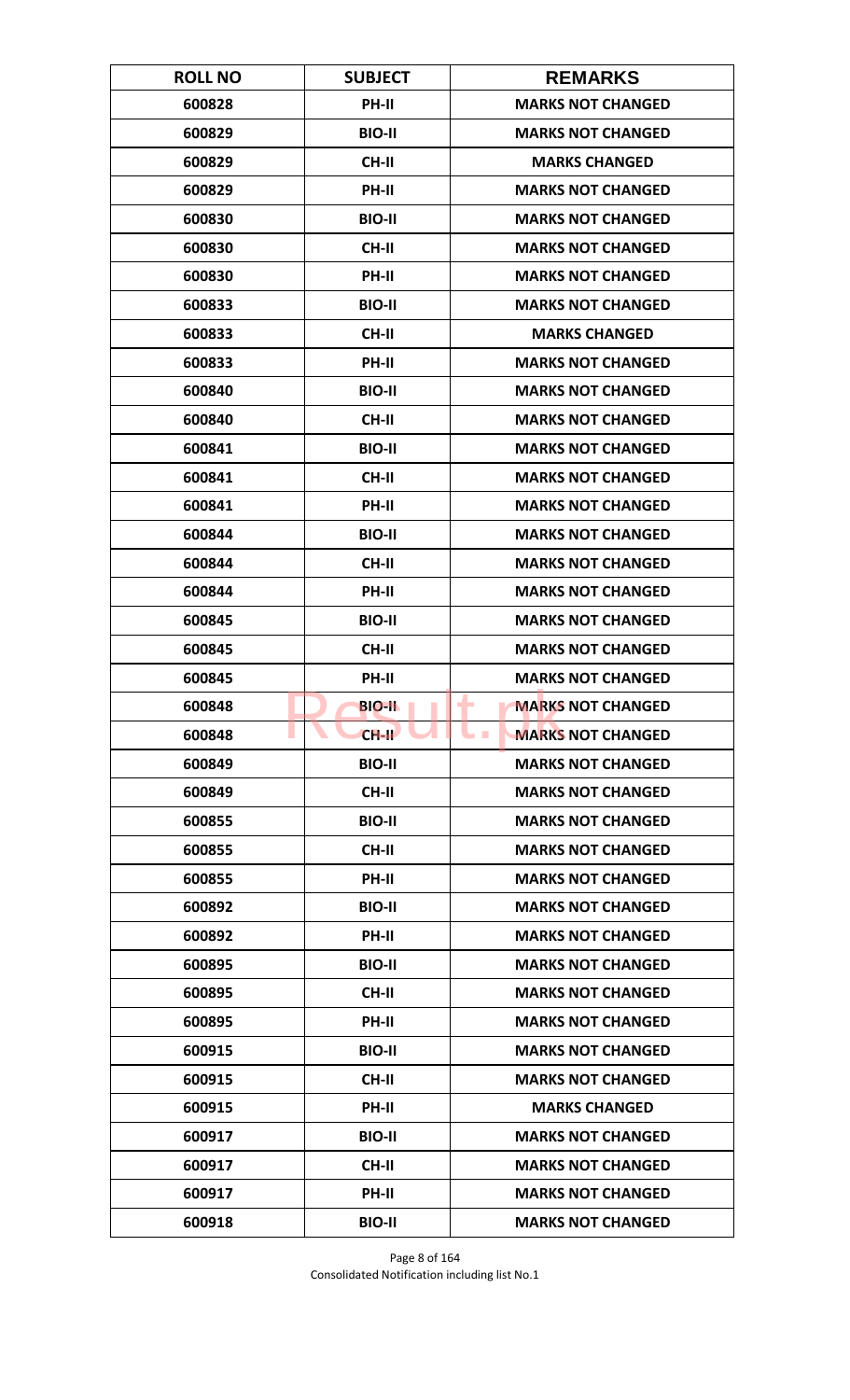| <b>ROLL NO</b> | <b>SUBJECT</b> | <b>REMARKS</b>                       |
|----------------|----------------|--------------------------------------|
| 600918         | <b>CH-II</b>   | <b>MARKS NOT CHANGED</b>             |
| 600918         | PH-II          | <b>MARKS NOT CHANGED</b>             |
| 600920         | <b>BIO-II</b>  | <b>MARKS NOT CHANGED</b>             |
| 600920         | <b>CH-II</b>   | <b>MARKS NOT CHANGED</b>             |
| 600920         | PH-II          | <b>MARKS NOT CHANGED</b>             |
| 600924         | <b>BIO-II</b>  | <b>MARKS NOT CHANGED</b>             |
| 600924         | <b>PH-II</b>   | <b>MARKS NOT CHANGED</b>             |
| 600925         | <b>BIO-II</b>  | <b>MARKS NOT CHANGED</b>             |
| 600925         | CH-II          | <b>MARKS NOT CHANGED</b>             |
| 600925         | PH-II          | <b>MARKS NOT CHANGED</b>             |
| 600929         | <b>BIO-II</b>  | <b>MARKS NOT CHANGED</b>             |
| 600929         | <b>CH-II</b>   | <b>MARKS CHANGED</b>                 |
| 600929         | PH-II          | <b>MARKS NOT CHANGED</b>             |
| 600930         | <b>BIO-II</b>  | <b>MARKS CHANGED</b>                 |
| 600930         | <b>CH-II</b>   | <b>MARKS CHANGED</b>                 |
| 600930         | PH-II          | <b>MARKS NOT CHANGED</b>             |
| 600931         | <b>BIO-II</b>  | <b>MARKS NOT CHANGED</b>             |
| 600931         | CH-II          | <b>MARKS NOT CHANGED</b>             |
| 600931         | PH-II          | <b>MARKS NOT CHANGED</b>             |
| 600932         | <b>BIO-II</b>  | <b>MARKS NOT CHANGED</b>             |
| 600932         | <b>CH-II</b>   | <b>MARKS NOT CHANGED</b>             |
| 600932         | PH-IL          | <b>MARKS NOT CHANGED</b><br>۰        |
| 600934         | <b>BIO-II</b>  | <b>MARKS NOT CHANGED</b><br><b>I</b> |
| 600934         | <b>CH-II</b>   | <b>MARKS NOT CHANGED</b>             |
| 600934         | PH-II          | <b>MARKS NOT CHANGED</b>             |
| 600935         | <b>BIO-II</b>  | <b>MARKS NOT CHANGED</b>             |
| 600935         | <b>CH-II</b>   | <b>MARKS NOT CHANGED</b>             |
| 600935         | PH-II          | <b>MARKS NOT CHANGED</b>             |
| 600939         | <b>BIO-II</b>  | <b>MARKS NOT CHANGED</b>             |
| 600939         | <b>CH-II</b>   | <b>MARKS NOT CHANGED</b>             |
| 600939         | <b>PH-II</b>   | <b>MARKS NOT CHANGED</b>             |
| 600944         | <b>BIO-II</b>  | <b>MARKS NOT CHANGED</b>             |
| 600944         | CH-II          | <b>MARKS NOT CHANGED</b>             |
| 600944         | PH-II          | <b>MARKS NOT CHANGED</b>             |
| 600966         | <b>BIO-II</b>  | <b>MARKS NOT CHANGED</b>             |
| 600966         | <b>CH-II</b>   | <b>MARKS NOT CHANGED</b>             |
| 600966         | PH-II          | <b>MARKS NOT CHANGED</b>             |
| 600970         | <b>BIO-II</b>  | <b>MARKS NOT CHANGED</b>             |
| 600970         | CH-II          | <b>MARKS CHANGED</b>                 |
| 600970         | PH-II          | <b>MARKS NOT CHANGED</b>             |

Page 9 of 164 Consolidated Notification including list No.1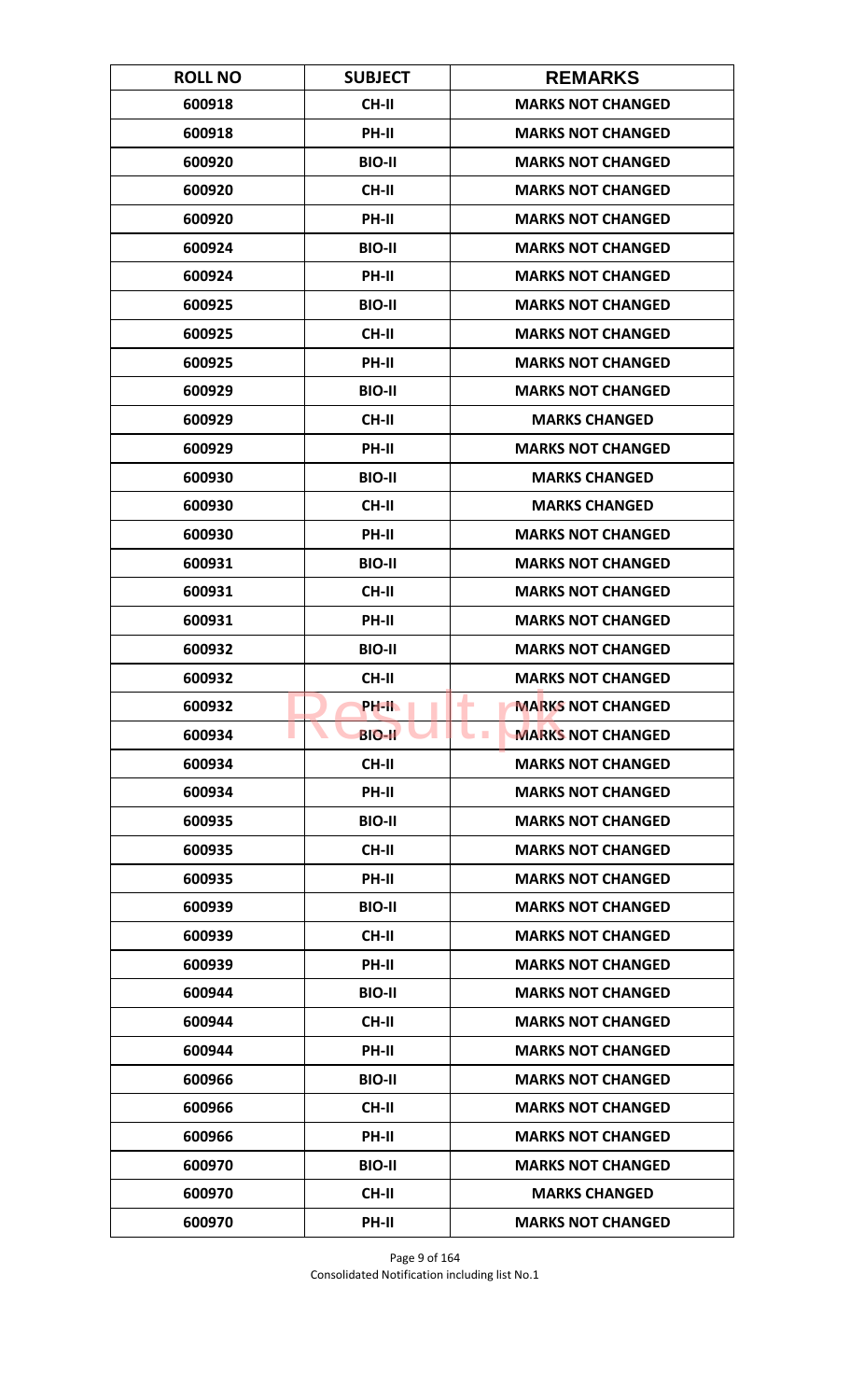| <b>ROLL NO</b> | <b>SUBJECT</b> | <b>REMARKS</b>                       |
|----------------|----------------|--------------------------------------|
| 600973         | <b>BIO-II</b>  | <b>MARKS NOT CHANGED</b>             |
| 600973         | <b>CH-II</b>   | <b>MARKS NOT CHANGED</b>             |
| 600973         | PH-II          | <b>MARKS NOT CHANGED</b>             |
| 600974         | <b>BIO-II</b>  | <b>MARKS NOT CHANGED</b>             |
| 600974         | <b>CH-II</b>   | <b>MARKS CHANGED</b>                 |
| 600974         | PH-II          | <b>MARKS NOT CHANGED</b>             |
| 600984         | <b>BIO-II</b>  | <b>MARKS NOT CHANGED</b>             |
| 600984         | <b>CH-II</b>   | <b>MARKS NOT CHANGED</b>             |
| 600984         | PH-II          | <b>MARKS NOT CHANGED</b>             |
| 600989         | <b>BIO-II</b>  | <b>MARKS NOT CHANGED</b>             |
| 600989         | <b>CH-II</b>   | <b>MARKS NOT CHANGED</b>             |
| 600989         | <b>PH-II</b>   | <b>MARKS NOT CHANGED</b>             |
| 600991         | <b>BIO-II</b>  | <b>MARKS NOT CHANGED</b>             |
| 600991         | <b>CH-II</b>   | <b>MARKS NOT CHANGED</b>             |
| 600991         | <b>PH-II</b>   | <b>MARKS NOT CHANGED</b>             |
| 600992         | PH-II          | <b>MARKS NOT CHANGED</b>             |
| 600994         | <b>BIO-II</b>  | <b>MARKS NOT CHANGED</b>             |
| 600994         | <b>CH-II</b>   | <b>MARKS NOT CHANGED</b>             |
| 600994         | PH-II          | <b>MARKS NOT CHANGED</b>             |
| 601001         | <b>BIO-II</b>  | <b>MARKS NOT CHANGED</b>             |
| 601001         | <b>CH-II</b>   | <b>MARKS NOT CHANGED</b>             |
| 601001         | PH-II.         | <b>MARKS NOT CHANGED</b><br>۰        |
| 601005         | $CH-H$         | <b>MARKS NOT CHANGED</b><br><b>I</b> |
| 601005         | <b>PH-II</b>   | <b>MARKS NOT CHANGED</b>             |
| 601008         | <b>CH-II</b>   | <b>MARKS NOT CHANGED</b>             |
| 601008         | PH-II          | <b>MARKS NOT CHANGED</b>             |
| 601009         | <b>BIO-II</b>  | <b>MARKS CHANGED</b>                 |
| 601010         | <b>BIO-II</b>  | <b>MARKS NOT CHANGED</b>             |
| 601010         | CH-II          | <b>MARKS NOT CHANGED</b>             |
| 601010         | <b>PH-II</b>   | <b>MARKS NOT CHANGED</b>             |
| 601016         | <b>BIO-II</b>  | <b>MARKS NOT CHANGED</b>             |
| 601016         | CH-II          | <b>MARKS NOT CHANGED</b>             |
| 601016         | PH-II          | <b>MARKS NOT CHANGED</b>             |
| 601019         | <b>BIO-II</b>  | <b>MARKS NOT CHANGED</b>             |
| 601019         | CH-II          | <b>MARKS NOT CHANGED</b>             |
| 601020         | <b>BIO-II</b>  | <b>MARKS NOT CHANGED</b>             |
| 601020         | CH-II          | <b>MARKS NOT CHANGED</b>             |
| 601020         | PH-II          | <b>MARKS NOT CHANGED</b>             |
| 601021         | <b>BIO-II</b>  | <b>MARKS NOT CHANGED</b>             |
| 601021         | CH-II          | <b>MARKS NOT CHANGED</b>             |

Page 10 of 164 Consolidated Notification including list No.1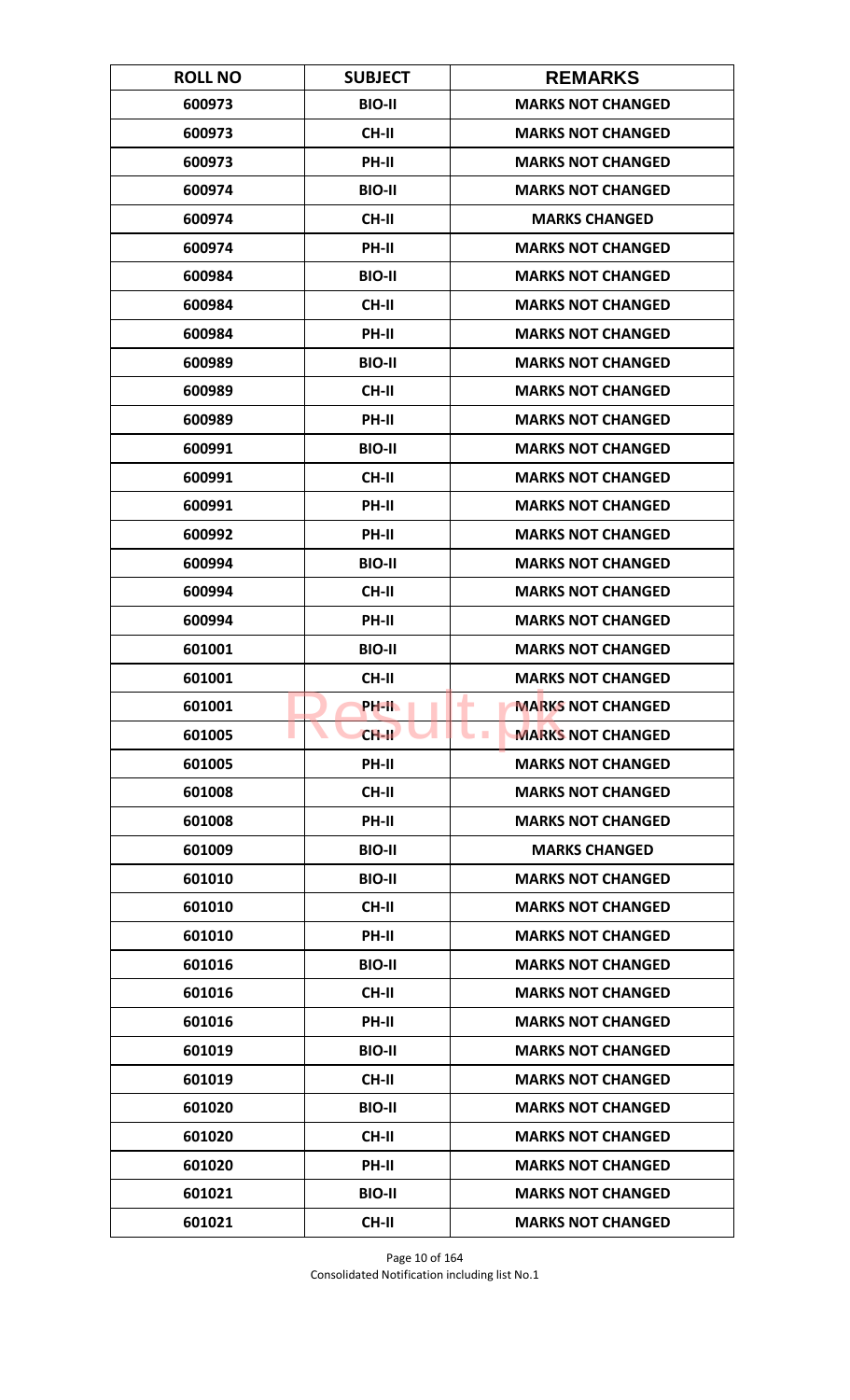| <b>ROLL NO</b> | <b>SUBJECT</b> | <b>REMARKS</b>                       |
|----------------|----------------|--------------------------------------|
| 601021         | PH-II          | <b>MARKS NOT CHANGED</b>             |
| 601022         | <b>BIO-II</b>  | <b>MARKS NOT CHANGED</b>             |
| 601022         | <b>CH-II</b>   | <b>MARKS NOT CHANGED</b>             |
| 601026         | <b>BIO-II</b>  | <b>MARKS NOT CHANGED</b>             |
| 601026         | <b>CH-II</b>   | <b>MARKS NOT CHANGED</b>             |
| 601026         | PH-II          | <b>MARKS NOT CHANGED</b>             |
| 601031         | <b>BIO-II</b>  | <b>MARKS NOT CHANGED</b>             |
| 601031         | <b>CH-II</b>   | <b>MARKS NOT CHANGED</b>             |
| 601031         | PH-II          | <b>MARKS NOT CHANGED</b>             |
| 601033         | <b>BIO-II</b>  | <b>MARKS NOT CHANGED</b>             |
| 601033         | <b>CH-II</b>   | <b>MARKS NOT CHANGED</b>             |
| 601033         | <b>PH-II</b>   | <b>MARKS NOT CHANGED</b>             |
| 601040         | <b>BIO-II</b>  | <b>MARKS NOT CHANGED</b>             |
| 601045         | <b>BIO-II</b>  | <b>MARKS NOT CHANGED</b>             |
| 601045         | <b>CH-II</b>   | <b>MARKS NOT CHANGED</b>             |
| 601045         | PH-II          | <b>MARKS NOT CHANGED</b>             |
| 601047         | <b>BIO-II</b>  | <b>MARKS NOT CHANGED</b>             |
| 601047         | <b>CH-II</b>   | <b>MARKS NOT CHANGED</b>             |
| 601047         | PH-II          | <b>MARKS NOT CHANGED</b>             |
| 601049         | <b>BIO-II</b>  | <b>MARKS NOT CHANGED</b>             |
| 601049         | <b>CH-II</b>   | <b>MARKS NOT CHANGED</b>             |
| 601049         | PH-IL          | <b>MARKS NOT CHANGED</b><br>۰        |
| 601058         | <b>BIO-II</b>  | <b>MARKS NOT CHANGED</b><br><b>I</b> |
| 601058         | <b>CH-II</b>   | <b>MARKS NOT CHANGED</b>             |
| 601058         | PH-II          | <b>MARKS NOT CHANGED</b>             |
| 601059         | <b>BIO-II</b>  | <b>MARKS NOT CHANGED</b>             |
| 601059         | CH-II          | <b>MARKS NOT CHANGED</b>             |
| 601059         | PH-II          | <b>MARKS NOT CHANGED</b>             |
| 601060         | <b>BIO-II</b>  | <b>MARKS NOT CHANGED</b>             |
| 601060         | <b>PH-II</b>   | <b>MARKS NOT CHANGED</b>             |
| 601072         | <b>BIO-II</b>  | <b>MARKS NOT CHANGED</b>             |
| 601072         | CH-II          | <b>MARKS NOT CHANGED</b>             |
| 601072         | PH-II          | <b>MARKS NOT CHANGED</b>             |
| 601075         | <b>BIO-II</b>  | <b>MARKS NOT CHANGED</b>             |
| 601075         | <b>CH-II</b>   | <b>MARKS NOT CHANGED</b>             |
| 601075         | PH-II          | <b>MARKS NOT CHANGED</b>             |
| 601076         | <b>BIO-II</b>  | <b>MARKS NOT CHANGED</b>             |
| 601076         | <b>CH-II</b>   | <b>MARKS NOT CHANGED</b>             |
| 601076         | <b>PH-II</b>   | <b>MARKS NOT CHANGED</b>             |
| 601078         | <b>BIO-II</b>  | <b>MARKS NOT CHANGED</b>             |

Page 11 of 164 Consolidated Notification including list No.1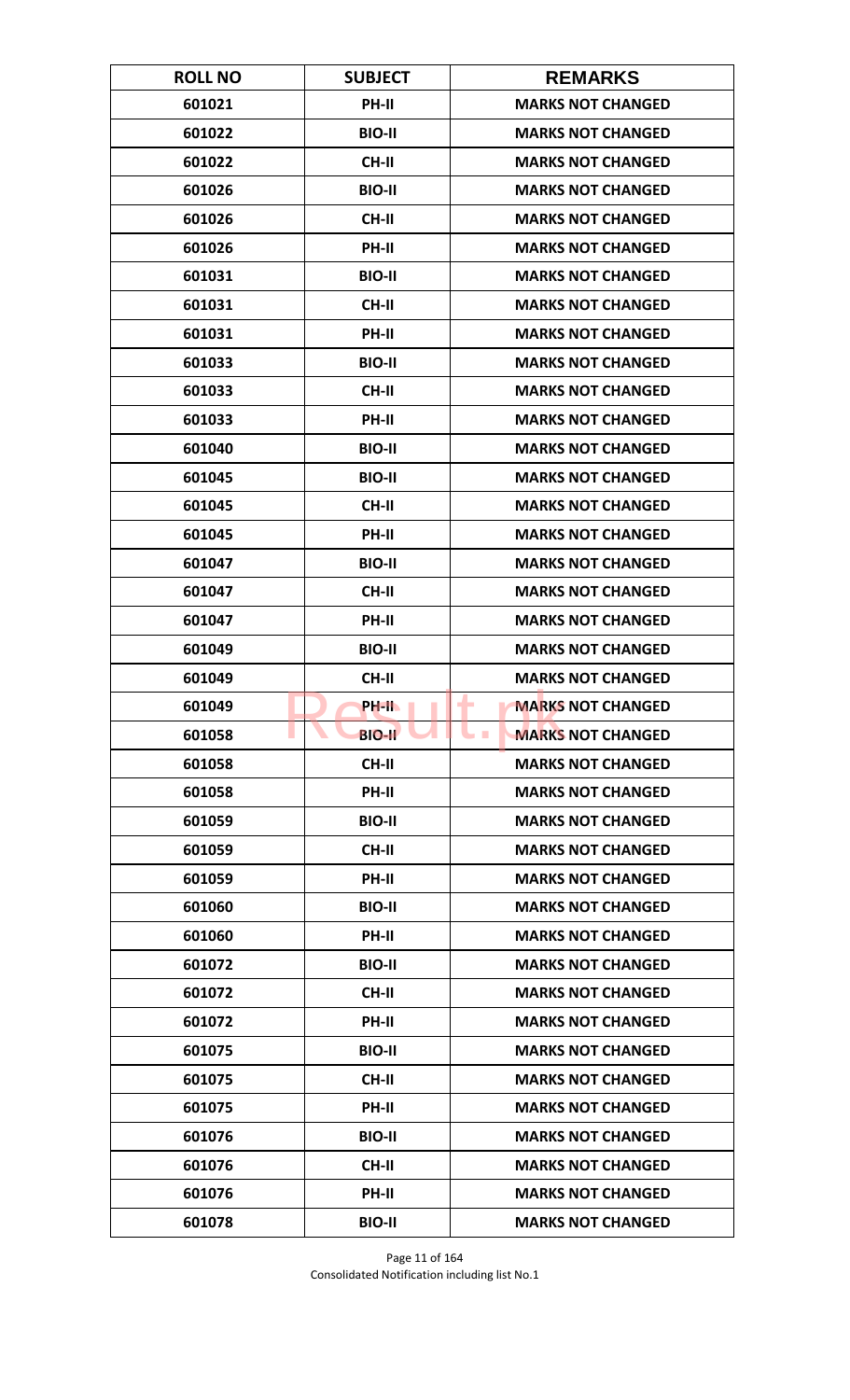| <b>ROLL NO</b> | <b>SUBJECT</b> | <b>REMARKS</b>                         |
|----------------|----------------|----------------------------------------|
| 601078         | <b>CH-II</b>   | <b>MARKS NOT CHANGED</b>               |
| 601078         | PH-II          | <b>MARKS NOT CHANGED</b>               |
| 601085         | <b>BIO-II</b>  | <b>MARKS NOT CHANGED</b>               |
| 601085         | <b>CH-II</b>   | <b>MARKS NOT CHANGED</b>               |
| 601085         | PH-II          | <b>MARKS NOT CHANGED</b>               |
| 601087         | <b>BIO-II</b>  | <b>MARKS NOT CHANGED</b>               |
| 601087         | <b>CH-II</b>   | <b>MARKS NOT CHANGED</b>               |
| 601087         | PH-II          | <b>MARKS NOT CHANGED</b>               |
| 601091         | <b>BIO-II</b>  | <b>MARKS NOT CHANGED</b>               |
| 601091         | CH-II          | <b>MARKS NOT CHANGED</b>               |
| 601091         | PH-II          | <b>MARKS NOT CHANGED</b>               |
| 601092         | <b>BIO-II</b>  | <b>MARKS NOT CHANGED</b>               |
| 601092         | <b>CH-II</b>   | <b>MARKS NOT CHANGED</b>               |
| 601092         | PH-II          | <b>MARKS NOT CHANGED</b>               |
| 601097         | <b>PH-II</b>   | <b>MARKS NOT CHANGED</b>               |
| 601100         | <b>BIO-II</b>  | <b>MARKS NOT CHANGED</b>               |
| 601100         | <b>CH-II</b>   | <b>MARKS NOT CHANGED</b>               |
| 601100         | PH-II          | <b>MARKS NOT CHANGED</b>               |
| 601101         | <b>BIO-II</b>  | <b>MARKS NOT CHANGED</b>               |
| 601101         | <b>CH-II</b>   | <b>MARKS NOT CHANGED</b>               |
| 601101         | PH-II          | <b>MARKS NOT CHANGED</b>               |
| 601102         | <b>BIO-II</b>  | <b>MARKS CHANGED</b><br>٠              |
| 601102         | $CH-H$         | <b>MARKS NOT CHANGED</b><br><b>COL</b> |
| 601102         | PH-II          | <b>MARKS NOT CHANGED</b>               |
| 601104         | <b>BIO-II</b>  | <b>MARKS NOT CHANGED</b>               |
| 601104         | CH-II          | <b>MARKS CHANGED</b>                   |
| 601104         | PH-II          | <b>MARKS NOT CHANGED</b>               |
| 601106         | <b>BIO-II</b>  | <b>MARKS NOT CHANGED</b>               |
| 601106         | PH-II          | <b>MARKS NOT CHANGED</b>               |
| 601111         | <b>BIO-II</b>  | <b>MARKS NOT CHANGED</b>               |
| 601111         | PH-II          | <b>MARKS NOT CHANGED</b>               |
| 601112         | <b>BIO-II</b>  | <b>MARKS NOT CHANGED</b>               |
| 601112         | CH-II          | <b>MARKS NOT CHANGED</b>               |
| 601113         | <b>BIO-II</b>  | <b>MARKS CHANGED</b>                   |
| 601113         | CH-II          | <b>MARKS NOT CHANGED</b>               |
| 601113         | PH-II          | <b>MARKS NOT CHANGED</b>               |
| 601116         | <b>BIO-II</b>  | <b>MARKS NOT CHANGED</b>               |
| 601116         | PH-II          | <b>MARKS NOT CHANGED</b>               |
| 601120         | <b>BIO-II</b>  | <b>MARKS NOT CHANGED</b>               |
| 601120         | CH-II          | <b>MARKS NOT CHANGED</b>               |

Page 12 of 164 Consolidated Notification including list No.1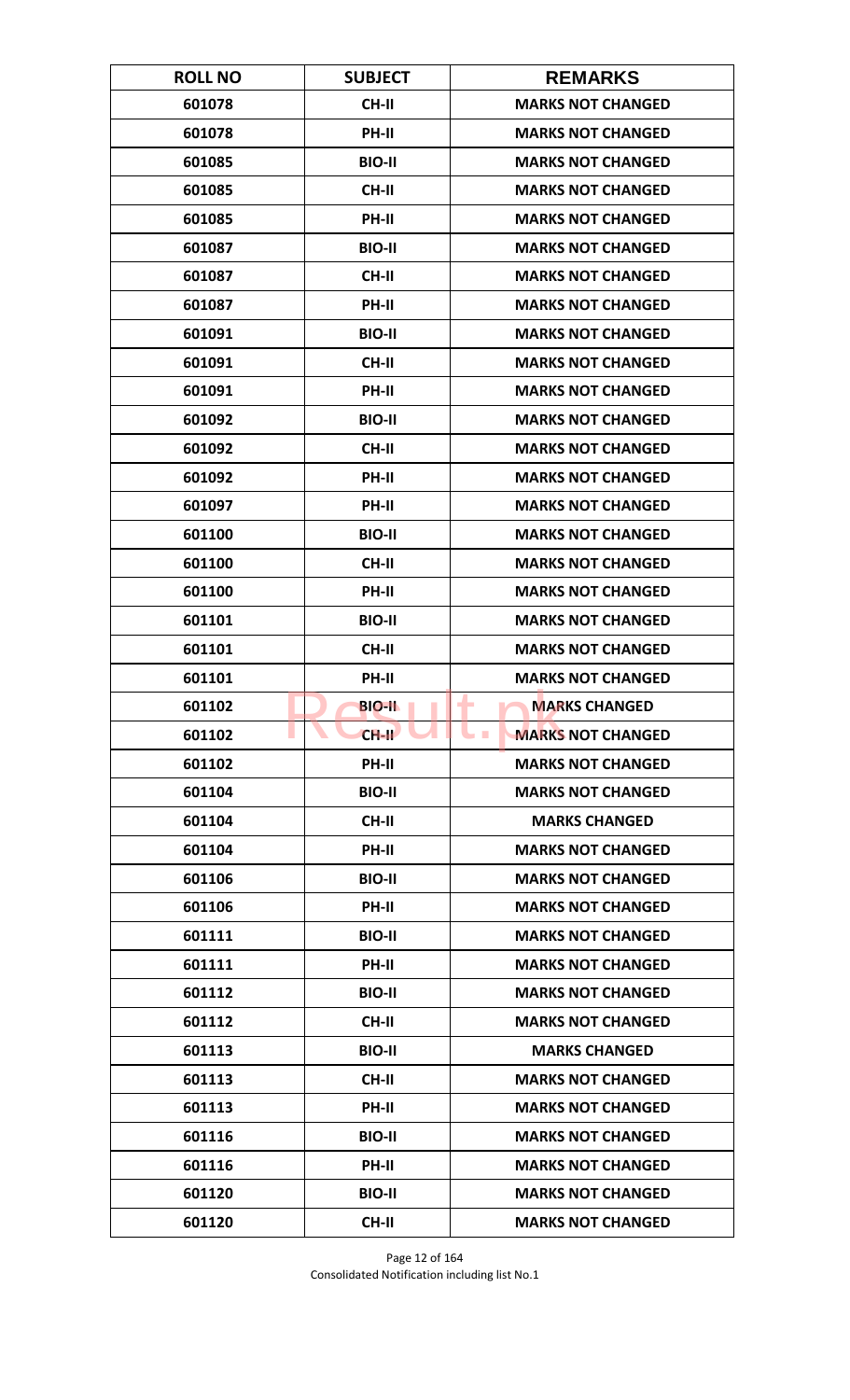| <b>ROLL NO</b> | <b>SUBJECT</b> | <b>REMARKS</b>                               |
|----------------|----------------|----------------------------------------------|
| 601120         | <b>PH-II</b>   | <b>MARKS NOT CHANGED</b>                     |
| 601121         | <b>BIO-II</b>  | <b>MARKS NOT CHANGED</b>                     |
| 601121         | <b>CH-II</b>   | <b>MARKS NOT CHANGED</b>                     |
| 601121         | <b>PH-II</b>   | <b>MARKS NOT CHANGED</b>                     |
| 601122         | <b>BIO-II</b>  | <b>MARKS NOT CHANGED</b>                     |
| 601122         | <b>CH-II</b>   | <b>MARKS NOT CHANGED</b>                     |
| 601122         | <b>PH-II</b>   | <b>MARKS NOT CHANGED</b>                     |
| 601124         | <b>BIO-II</b>  | <b>MARKS NOT CHANGED</b>                     |
| 601124         | <b>CH-II</b>   | <b>MARKS NOT CHANGED</b>                     |
| 601124         | PH-II          | <b>MARKS NOT CHANGED</b>                     |
| 601125         | <b>BIO-II</b>  | <b>MARKS NOT CHANGED</b>                     |
| 601125         | <b>CH-II</b>   | <b>MARKS NOT CHANGED</b>                     |
| 601125         | PH-II          | <b>MARKS NOT CHANGED</b>                     |
| 601126         | <b>BIO-II</b>  | <b>MARKS NOT CHANGED</b>                     |
| 601126         | <b>CH-II</b>   | <b>MARKS NOT CHANGED</b>                     |
| 601126         | PH-II          | <b>MARKS NOT CHANGED</b>                     |
| 601128         | <b>BIO-II</b>  | <b>MARKS NOT CHANGED</b>                     |
| 601128         | <b>CH-II</b>   | <b>MARKS NOT CHANGED</b>                     |
| 601128         | PH-II          | <b>MARKS NOT CHANGED</b>                     |
| 601133         | PH-II          | <b>MARKS NOT CHANGED</b>                     |
| 601139         | <b>BIO-II</b>  | <b>MARKS NOT CHANGED</b>                     |
| 601139         | CH-II          | <b>MARKS NOT CHANGED</b><br>۰                |
| 601139         | PH-II          | <b>MARKS NOT CHANGED</b><br><b>The State</b> |
| 601142         | <b>BIO-II</b>  | <b>MARKS NOT CHANGED</b>                     |
| 601142         | CH-II          | <b>MARKS NOT CHANGED</b>                     |
| 601142         | PH-II          | <b>MARKS NOT CHANGED</b>                     |
| 601146         | PH-II          | <b>MARKS NOT CHANGED</b>                     |
| 601149         | <b>BIO-II</b>  | <b>MARKS NOT CHANGED</b>                     |
| 601149         | CH-II          | <b>MARKS NOT CHANGED</b>                     |
| 601149         | <b>PH-II</b>   | <b>MARKS NOT CHANGED</b>                     |
| 601152         | <b>BIO-II</b>  | <b>MARKS NOT CHANGED</b>                     |
| 601152         | CH-II          | <b>MARKS NOT CHANGED</b>                     |
| 601160         | <b>BIO-II</b>  | <b>MARKS NOT CHANGED</b>                     |
| 601160         | PH-II          | <b>MARKS NOT CHANGED</b>                     |
| 601163         | <b>BIO-II</b>  | <b>MARKS NOT CHANGED</b>                     |
| 601163         | CH-II          | <b>MARKS NOT CHANGED</b>                     |
| 601163         | PH-II          | <b>MARKS NOT CHANGED</b>                     |
| 601166         | <b>BIO-II</b>  | <b>MARKS NOT CHANGED</b>                     |
| 601166         | <b>CH-II</b>   | <b>MARKS NOT CHANGED</b>                     |
| 601166         | PH-II          | <b>MARKS CHANGED</b>                         |

Page 13 of 164 Consolidated Notification including list No.1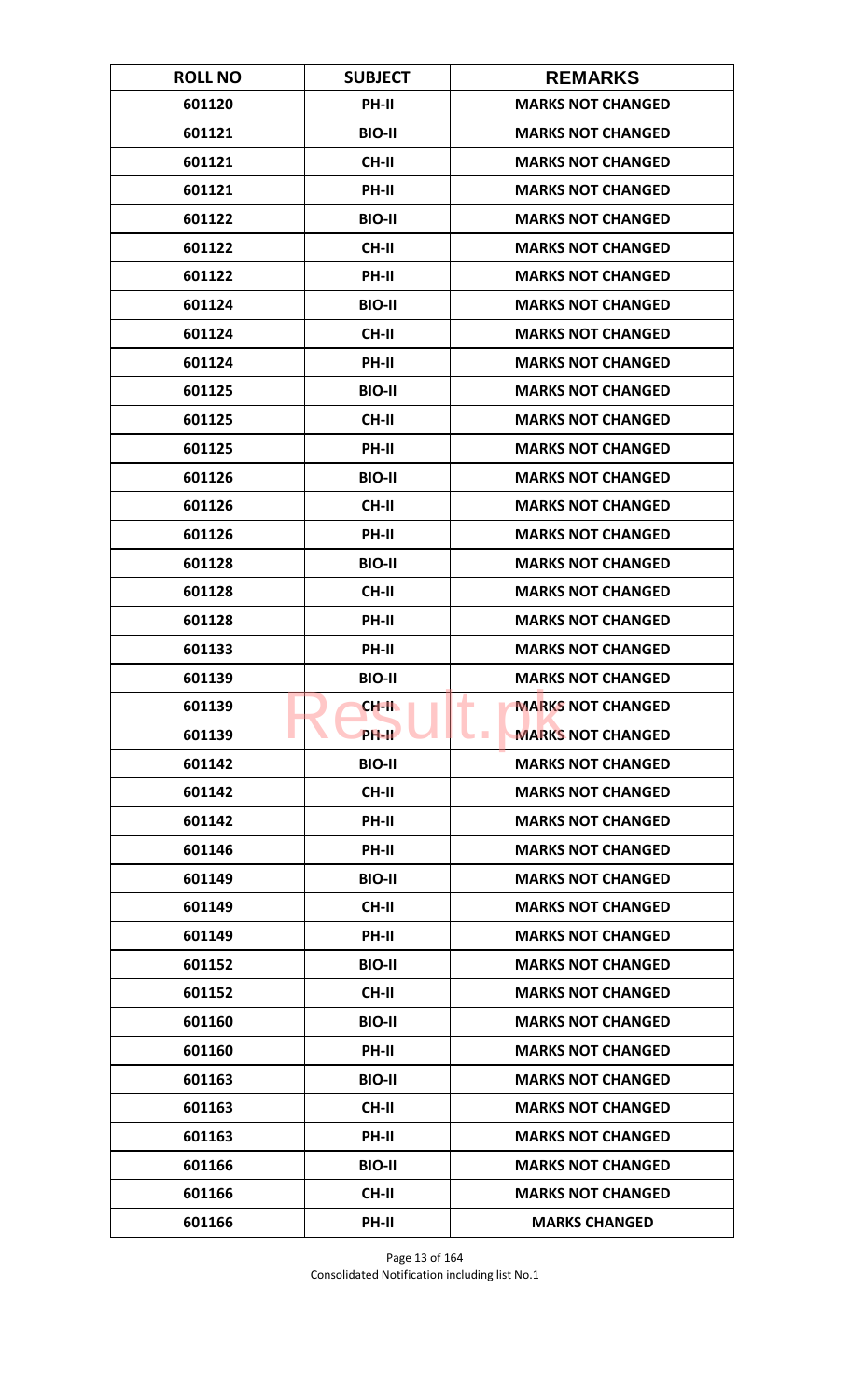| <b>ROLL NO</b> | <b>SUBJECT</b>     | <b>REMARKS</b>                       |
|----------------|--------------------|--------------------------------------|
| 601175         | <b>BIO-II</b>      | <b>MARKS NOT CHANGED</b>             |
| 601175         | <b>CH-II</b>       | <b>MARKS NOT CHANGED</b>             |
| 601175         | PH-II              | <b>MARKS NOT CHANGED</b>             |
| 601178         | <b>BIO-II</b>      | <b>MARKS NOT CHANGED</b>             |
| 601178         | <b>CH-II</b>       | <b>MARKS NOT CHANGED</b>             |
| 601178         | PH-II              | <b>MARKS NOT CHANGED</b>             |
| 601179         | <b>BIO-II</b>      | <b>MARKS NOT CHANGED</b>             |
| 601179         | <b>CH-II</b>       | <b>MARKS NOT CHANGED</b>             |
| 601183         | <b>BIO-II</b>      | <b>MARKS CHANGED</b>                 |
| 601183         | CH-II              | <b>MARKS NOT CHANGED</b>             |
| 601183         | PH-II              | <b>MARKS NOT CHANGED</b>             |
| 601188         | <b>CH-II</b>       | <b>MARKS NOT CHANGED</b>             |
| 601188         | PH-II              | <b>MARKS NOT CHANGED</b>             |
| 601217         | <b>CH-II</b>       | <b>MARKS NOT CHANGED</b>             |
| 601217         | <b>PH-II</b>       | <b>MARKS NOT CHANGED</b>             |
| 601226         | <b>BIO-II</b>      | <b>MARKS NOT CHANGED</b>             |
| 601226         | <b>CH-II</b>       | <b>MARKS CHANGED</b>                 |
| 601226         | PH-II              | <b>MARKS NOT CHANGED</b>             |
| 601239         | <b>BIO-II</b>      | <b>MARKS NOT CHANGED</b>             |
| 601239         | <b>CH-II</b>       | <b>MARKS CHANGED</b>                 |
| 601239         | PH-II              | <b>MARKS NOT CHANGED</b>             |
| 601245         | <b>BIO-II</b>      | <b>MARKS NOT CHANGED</b><br>۰        |
| 601245         | PH-II <sup>T</sup> | <b>MARKS NOT CHANGED</b><br><b>I</b> |
| 601271         | <b>BIO-II</b>      | <b>MARKS NOT CHANGED</b>             |
| 601271         | CH-II              | <b>MARKS NOT CHANGED</b>             |
| 601285         | <b>BIO-II</b>      | <b>MARKS NOT CHANGED</b>             |
| 601285         | <b>CH-II</b>       | <b>MARKS NOT CHANGED</b>             |
| 601285         | PH-II              | <b>MARKS NOT CHANGED</b>             |
| 601290         | <b>BIO-II</b>      | <b>MARKS NOT CHANGED</b>             |
| 601290         | <b>CH-II</b>       | <b>MARKS NOT CHANGED</b>             |
| 601290         | PH-II              | <b>MARKS NOT CHANGED</b>             |
| 601295         | <b>BIO-II</b>      | <b>MARKS NOT CHANGED</b>             |
| 601295         | CH-II              | <b>MARKS NOT CHANGED</b>             |
| 601295         | PH-II              | <b>MARKS NOT CHANGED</b>             |
| 601308         | <b>BIO-II</b>      | <b>MARKS NOT CHANGED</b>             |
| 601308         | CH-II              | <b>MARKS NOT CHANGED</b>             |
| 601310         | <b>BIO-II</b>      | <b>MARKS NOT CHANGED</b>             |
| 601310         | <b>CH-II</b>       | <b>MARKS NOT CHANGED</b>             |
| 601310         | <b>PH-II</b>       | <b>MARKS NOT CHANGED</b>             |
| 601323         | <b>BIO-II</b>      | <b>MARKS NOT CHANGED</b>             |

Page 14 of 164 Consolidated Notification including list No.1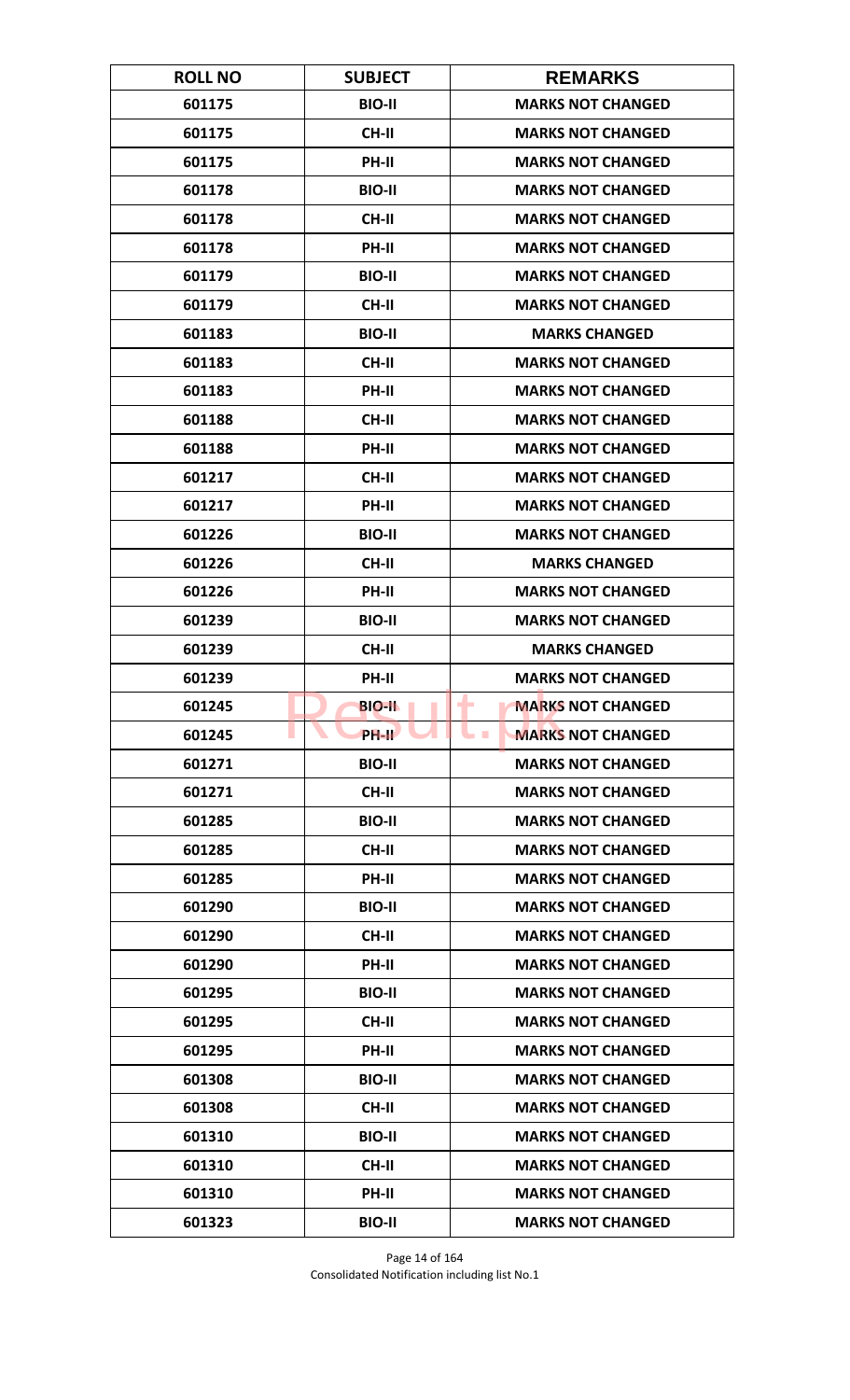| <b>ROLL NO</b> | <b>SUBJECT</b> | <b>REMARKS</b>                       |
|----------------|----------------|--------------------------------------|
| 601323         | <b>CH-II</b>   | <b>MARKS NOT CHANGED</b>             |
| 601339         | <b>BIO-II</b>  | <b>MARKS NOT CHANGED</b>             |
| 601339         | <b>CH-II</b>   | <b>MARKS NOT CHANGED</b>             |
| 601339         | PH-II          | <b>MARKS NOT CHANGED</b>             |
| 601359         | <b>BIO-II</b>  | <b>MARKS NOT CHANGED</b>             |
| 601359         | <b>CH-II</b>   | <b>MARKS CHANGED</b>                 |
| 601359         | <b>PH-II</b>   | <b>MARKS NOT CHANGED</b>             |
| 601384         | <b>BIO-II</b>  | <b>MARKS NOT CHANGED</b>             |
| 601384         | <b>CH-II</b>   | <b>MARKS NOT CHANGED</b>             |
| 601384         | PH-II          | <b>MARKS NOT CHANGED</b>             |
| 601387         | <b>BIO-II</b>  | <b>MARKS NOT CHANGED</b>             |
| 601387         | <b>CH-II</b>   | <b>MARKS NOT CHANGED</b>             |
| 601387         | PH-II          | <b>MARKS NOT CHANGED</b>             |
| 601388         | <b>BIO-II</b>  | <b>MARKS NOT CHANGED</b>             |
| 601388         | <b>CH-II</b>   | <b>MARKS NOT CHANGED</b>             |
| 601388         | PH-II          | <b>MARKS NOT CHANGED</b>             |
| 601394         | <b>BIO-II</b>  | <b>MARKS NOT CHANGED</b>             |
| 601394         | <b>CH-II</b>   | <b>MARKS NOT CHANGED</b>             |
| 601398         | <b>BIO-II</b>  | <b>MARKS NOT CHANGED</b>             |
| 601398         | <b>CH-II</b>   | <b>MARKS NOT CHANGED</b>             |
| 601398         | PH-II          | <b>MARKS NOT CHANGED</b>             |
| 601400         | <b>BIO-II</b>  | <b>MARKS NOT CHANGED</b><br>۰        |
| 601400         | $CH-H$         | <b>MARKS NOT CHANGED</b><br><b>I</b> |
| 601400         | PH-II          | <b>MARKS NOT CHANGED</b>             |
| 601409         | <b>BIO-II</b>  | <b>MARKS NOT CHANGED</b>             |
| 601409         | CH-II          | <b>MARKS NOT CHANGED</b>             |
| 601409         | PH-II          | <b>MARKS NOT CHANGED</b>             |
| 601413         | <b>CH-II</b>   | <b>MARKS NOT CHANGED</b>             |
| 601413         | PH-II          | <b>MARKS NOT CHANGED</b>             |
| 601420         | <b>CH-II</b>   | <b>MARKS NOT CHANGED</b>             |
| 601422         | <b>BIO-II</b>  | <b>MARKS NOT CHANGED</b>             |
| 601422         | CH-II          | <b>MARKS NOT CHANGED</b>             |
| 601422         | PH-II          | <b>MARKS NOT CHANGED</b>             |
| 601423         | <b>BIO-II</b>  | <b>MARKS NOT CHANGED</b>             |
| 601423         | CH-II          | <b>MARKS NOT CHANGED</b>             |
| 601423         | PH-II          | <b>MARKS NOT CHANGED</b>             |
| 601424         | CH-II          | <b>MARKS NOT CHANGED</b>             |
| 601429         | <b>BIO-II</b>  | <b>MARKS NOT CHANGED</b>             |
| 601429         | CH-II          | <b>MARKS NOT CHANGED</b>             |
| 601429         | PH-II          | <b>MARKS NOT CHANGED</b>             |

Page 15 of 164 Consolidated Notification including list No.1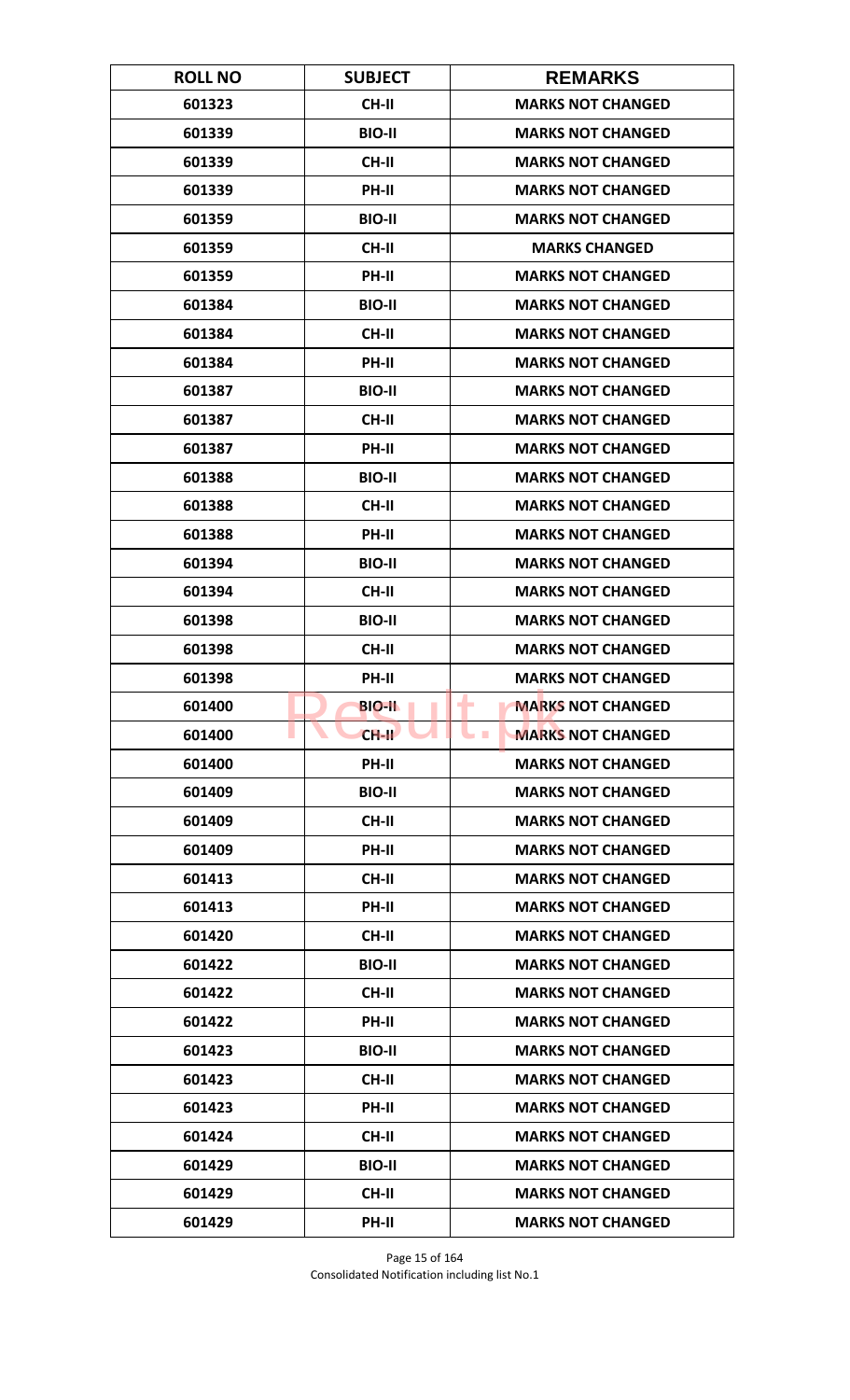| <b>ROLL NO</b> | <b>SUBJECT</b> | <b>REMARKS</b>                         |
|----------------|----------------|----------------------------------------|
| 601430         | <b>BIO-II</b>  | <b>MARKS NOT CHANGED</b>               |
| 601430         | <b>CH-II</b>   | <b>MARKS NOT CHANGED</b>               |
| 601430         | <b>PH-II</b>   | <b>MARKS NOT CHANGED</b>               |
| 601443         | <b>BIO-II</b>  | <b>MARKS NOT CHANGED</b>               |
| 601443         | <b>CH-II</b>   | <b>MARKS NOT CHANGED</b>               |
| 601443         | PH-II          | <b>MARKS NOT CHANGED</b>               |
| 601450         | <b>BIO-II</b>  | <b>MARKS CHANGED</b>                   |
| 601450         | <b>CH-II</b>   | <b>MARKS NOT CHANGED</b>               |
| 601450         | PH-II          | <b>MARKS NOT CHANGED</b>               |
| 601451         | <b>BIO-II</b>  | <b>MARKS NOT CHANGED</b>               |
| 601453         | <b>BIO-II</b>  | <b>MARKS NOT CHANGED</b>               |
| 601464         | <b>BIO-II</b>  | <b>MARKS CHANGED</b>                   |
| 601464         | CH-II          | <b>MARKS NOT CHANGED</b>               |
| 601466         | <b>BIO-II</b>  | <b>MARKS NOT CHANGED</b>               |
| 601468         | <b>BIO-II</b>  | <b>MARKS NOT CHANGED</b>               |
| 601469         | <b>BIO-II</b>  | <b>MARKS NOT CHANGED</b>               |
| 601469         | <b>CH-II</b>   | <b>MARKS NOT CHANGED</b>               |
| 601469         | PH-II          | <b>MARKS NOT CHANGED</b>               |
| 601475         | <b>BIO-II</b>  | <b>MARKS NOT CHANGED</b>               |
| 601475         | <b>CH-II</b>   | <b>MARKS NOT CHANGED</b>               |
| 601475         | PH-II          | <b>MARKS NOT CHANGED</b>               |
| 601483         | <b>BIO-II</b>  | <b>MARKS NOT CHANGED</b><br>٠          |
| 601483         | $CH-H$         | <b>MARKS NOT CHANGED</b><br><b>COL</b> |
| 601485         | <b>BIO-II</b>  | <b>MARKS NOT CHANGED</b>               |
| 601485         | PH-II          | <b>MARKS NOT CHANGED</b>               |
| 601487         | CH-II          | <b>MARKS CHANGED</b>                   |
| 601494         | <b>BIO-II</b>  | <b>MARKS NOT CHANGED</b>               |
| 601494         | <b>PH-II</b>   | <b>MARKS NOT CHANGED</b>               |
| 601497         | <b>BIO-II</b>  | <b>MARKS NOT CHANGED</b>               |
| 601497         | CH-II          | <b>MARKS NOT CHANGED</b>               |
| 601497         | PH-II          | <b>MARKS NOT CHANGED</b>               |
| 601503         | CH-II          | <b>MARKS NOT CHANGED</b>               |
| 601503         | PH-II          | <b>MARKS NOT CHANGED</b>               |
| 601505         | <b>BIO-II</b>  | <b>MARKS NOT CHANGED</b>               |
| 601505         | CH-II          | <b>MARKS CHANGED</b>                   |
| 601505         | PH-II          | <b>MARKS NOT CHANGED</b>               |
| 601507         | <b>BIO-II</b>  | <b>MARKS NOT CHANGED</b>               |
| 601507         | <b>CH-II</b>   | <b>MARKS NOT CHANGED</b>               |
| 601507         | PH-II          | <b>MARKS NOT CHANGED</b>               |
| 601509         | <b>BIO-II</b>  | <b>MARKS NOT CHANGED</b>               |

Page 16 of 164 Consolidated Notification including list No.1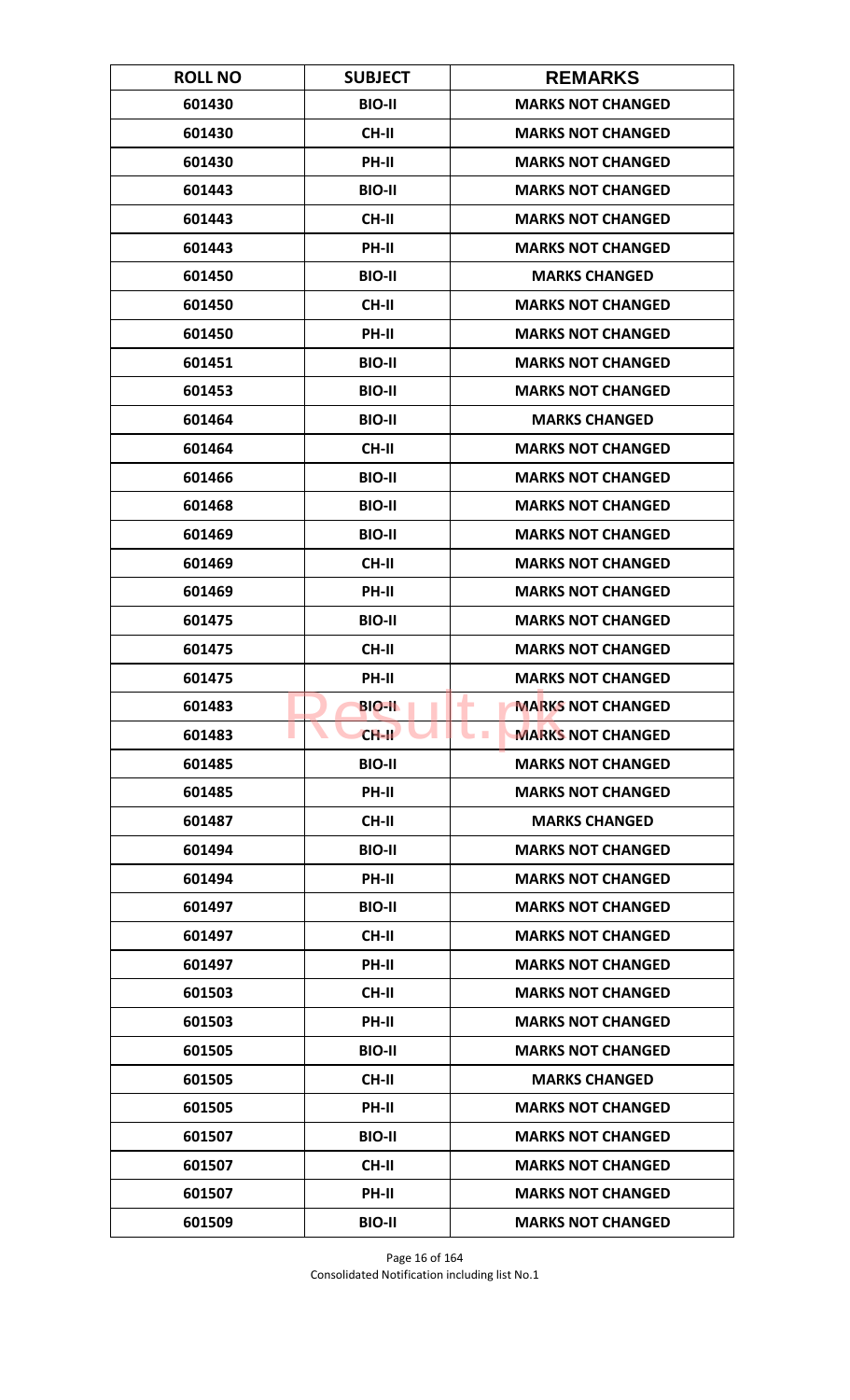| <b>ROLL NO</b> | <b>SUBJECT</b> | <b>REMARKS</b>                             |
|----------------|----------------|--------------------------------------------|
| 601509         | CH-II          | <b>MARKS NOT CHANGED</b>                   |
| 601509         | PH-II          | <b>MARKS NOT CHANGED</b>                   |
| 601510         | <b>BIO-II</b>  | <b>MARKS NOT CHANGED</b>                   |
| 601510         | <b>CH-II</b>   | <b>MARKS CHANGED</b>                       |
| 601510         | PH-II          | <b>MARKS NOT CHANGED</b>                   |
| 601513         | <b>BIO-II</b>  | <b>MARKS NOT CHANGED</b>                   |
| 601513         | <b>CH-II</b>   | <b>MARKS CHANGED</b>                       |
| 601514         | <b>BIO-II</b>  | <b>MARKS NOT CHANGED</b>                   |
| 601514         | <b>CH-II</b>   | <b>MARKS NOT CHANGED</b>                   |
| 601514         | PH-II          | <b>MARKS NOT CHANGED</b>                   |
| 601522         | <b>BIO-II</b>  | <b>MARKS NOT CHANGED</b>                   |
| 601522         | <b>CH-II</b>   | <b>MARKS NOT CHANGED</b>                   |
| 601522         | PH-II          | <b>MARKS NOT CHANGED</b>                   |
| 601525         | <b>BIO-II</b>  | <b>MARKS NOT CHANGED</b>                   |
| 601527         | PH-II          | <b>MARKS NOT CHANGED</b>                   |
| 601530         | <b>BIO-II</b>  | <b>MARKS NOT CHANGED</b>                   |
| 601530         | <b>CH-II</b>   | <b>MARKS CHANGED</b>                       |
| 601530         | PH-II          | <b>MARKS NOT CHANGED</b>                   |
| 601532         | <b>BIO-II</b>  | <b>MARKS NOT CHANGED</b>                   |
| 601532         | <b>CH-II</b>   | <b>MARKS NOT CHANGED</b>                   |
| 601532         | PH-II          | <b>MARKS NOT CHANGED</b>                   |
| 601533         | <b>BIO-IL</b>  | ۰<br><b>MARKS NOT CHANGED</b>              |
| 601533         | $CH-H$         | <b>MARKS NOT CHANGED</b><br><b>College</b> |
| 601533         | PH-II          | <b>MARKS NOT CHANGED</b>                   |
| 601534         | <b>BIO-II</b>  | <b>MARKS NOT CHANGED</b>                   |
| 601534         | CH-II          | <b>MARKS NOT CHANGED</b>                   |
| 601534         | PH-II          | <b>MARKS NOT CHANGED</b>                   |
| 601535         | <b>BIO-II</b>  | <b>MARKS NOT CHANGED</b>                   |
| 601535         | CH-II          | <b>MARKS NOT CHANGED</b>                   |
| 601535         | PH-II          | <b>MARKS NOT CHANGED</b>                   |
| 601536         | <b>BIO-II</b>  | <b>MARKS NOT CHANGED</b>                   |
| 601536         | CH-II          | <b>MARKS NOT CHANGED</b>                   |
| 601536         | PH-II          | <b>MARKS NOT CHANGED</b>                   |
| 601537         | <b>BIO-II</b>  | <b>MARKS NOT CHANGED</b>                   |
| 601537         | <b>CH-II</b>   | <b>MARKS NOT CHANGED</b>                   |
| 601537         | PH-II          | <b>MARKS NOT CHANGED</b>                   |
| 601540         | <b>BIO-II</b>  | <b>MARKS NOT CHANGED</b>                   |
| 601540         | CH-II          | <b>MARKS NOT CHANGED</b>                   |
| 601541         | <b>BIO-II</b>  | <b>MARKS CHANGED</b>                       |
| 601541         | CH-II          | <b>MARKS NOT CHANGED</b>                   |

Page 17 of 164 Consolidated Notification including list No.1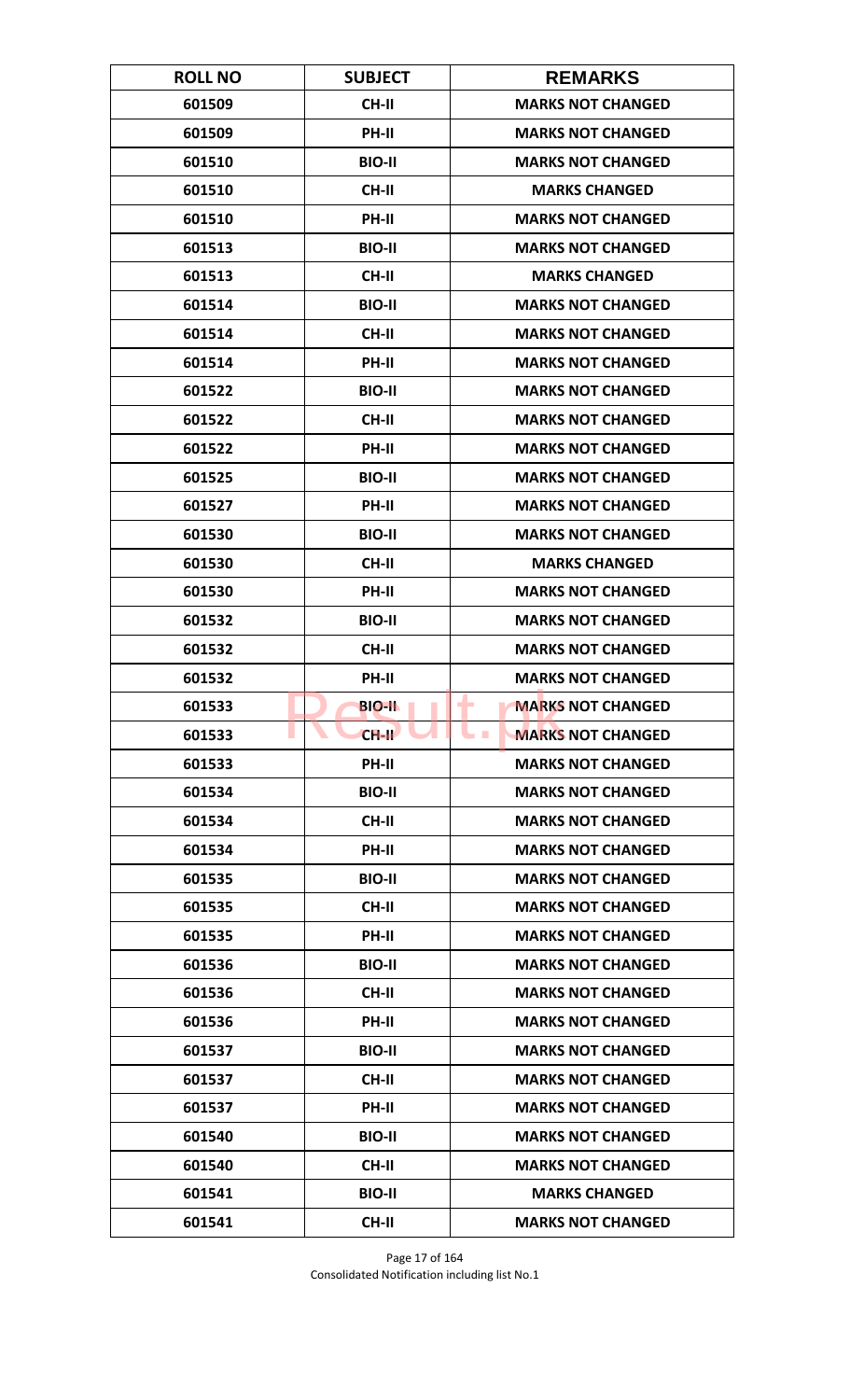| <b>ROLL NO</b> | <b>SUBJECT</b> | <b>REMARKS</b>                       |
|----------------|----------------|--------------------------------------|
| 601541         | PH-II          | <b>MARKS NOT CHANGED</b>             |
| 601544         | <b>BIO-II</b>  | <b>MARKS NOT CHANGED</b>             |
| 601544         | <b>CH-II</b>   | <b>MARKS NOT CHANGED</b>             |
| 601546         | <b>BIO-II</b>  | <b>MARKS NOT CHANGED</b>             |
| 601546         | <b>CH-II</b>   | <b>MARKS CHANGED</b>                 |
| 601546         | PH-II          | <b>MARKS NOT CHANGED</b>             |
| 601576         | <b>BIO-II</b>  | <b>MARKS NOT CHANGED</b>             |
| 601576         | <b>CH-II</b>   | <b>MARKS NOT CHANGED</b>             |
| 601576         | PH-II          | <b>MARKS NOT CHANGED</b>             |
| 601621         | <b>BIO-II</b>  | <b>MARKS NOT CHANGED</b>             |
| 601621         | <b>CH-II</b>   | <b>MARKS NOT CHANGED</b>             |
| 601621         | <b>PH-II</b>   | <b>MARKS NOT CHANGED</b>             |
| 601629         | <b>BIO-II</b>  | <b>MARKS NOT CHANGED</b>             |
| 601629         | <b>CH-II</b>   | <b>MARKS NOT CHANGED</b>             |
| 601629         | PH-II          | <b>MARKS NOT CHANGED</b>             |
| 601630         | <b>BIO-II</b>  | <b>MARKS NOT CHANGED</b>             |
| 601630         | <b>CH-II</b>   | <b>MARKS NOT CHANGED</b>             |
| 601630         | PH-II          | <b>MARKS NOT CHANGED</b>             |
| 601631         | <b>BIO-II</b>  | <b>MARKS NOT CHANGED</b>             |
| 601631         | <b>CH-II</b>   | <b>MARKS NOT CHANGED</b>             |
| 601631         | PH-II          | <b>MARKS NOT CHANGED</b>             |
| 601711         | <b>BIO-II</b>  | <b>MARKS NOT CHANGED</b><br>۰        |
| 601711         | $CH-H$         | <b>MARKS NOT CHANGED</b><br><b>I</b> |
| 601738         | <b>BIO-II</b>  | <b>MARKS NOT CHANGED</b>             |
| 601738         | CH-II          | <b>MARKS NOT CHANGED</b>             |
| 601738         | PH-II          | <b>MARKS NOT CHANGED</b>             |
| 601753         | <b>BIO-II</b>  | <b>MARKS NOT CHANGED</b>             |
| 601753         | <b>CH-II</b>   | <b>MARKS NOT CHANGED</b>             |
| 601753         | PH-II          | <b>MARKS NOT CHANGED</b>             |
| 601760         | <b>BIO-II</b>  | <b>MARKS NOT CHANGED</b>             |
| 601760         | <b>CH-II</b>   | <b>MARKS NOT CHANGED</b>             |
| 601760         | PH-II          | <b>MARKS NOT CHANGED</b>             |
| 601763         | <b>BIO-II</b>  | <b>MARKS NOT CHANGED</b>             |
| 601763         | CH-II          | <b>MARKS NOT CHANGED</b>             |
| 601764         | CH-II          | <b>MARKS NOT CHANGED</b>             |
| 601777         | <b>BIO-II</b>  | <b>MARKS NOT CHANGED</b>             |
| 601777         | CH-II          | <b>MARKS NOT CHANGED</b>             |
| 601803         | PH-II          | <b>MARKS NOT CHANGED</b>             |
| 601857         | <b>BIO-II</b>  | <b>MARKS NOT CHANGED</b>             |
| 601857         | CH-II          | <b>MARKS NOT CHANGED</b>             |

Page 18 of 164 Consolidated Notification including list No.1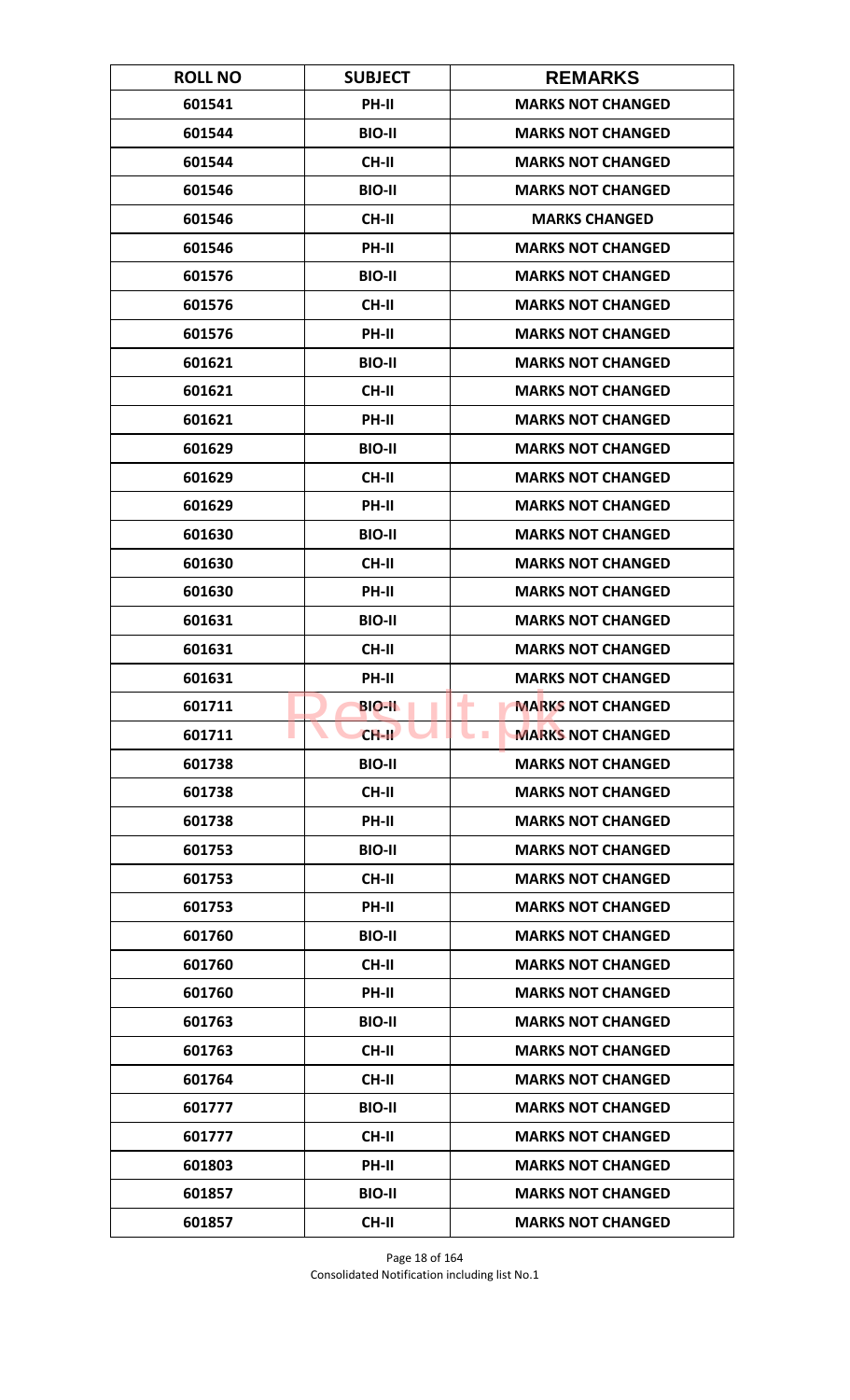| <b>ROLL NO</b> | <b>SUBJECT</b> | <b>REMARKS</b>                       |
|----------------|----------------|--------------------------------------|
| 601857         | PH-II          | <b>MARKS NOT CHANGED</b>             |
| 601873         | <b>BIO-II</b>  | <b>MARKS NOT CHANGED</b>             |
| 601873         | <b>CH-II</b>   | <b>MARKS NOT CHANGED</b>             |
| 601873         | PH-II          | <b>MARKS NOT CHANGED</b>             |
| 601875         | <b>BIO-II</b>  | <b>MARKS NOT CHANGED</b>             |
| 601875         | <b>CH-II</b>   | <b>MARKS NOT CHANGED</b>             |
| 601889         | <b>BIO-II</b>  | <b>MARKS NOT CHANGED</b>             |
| 601889         | <b>CH-II</b>   | <b>MARKS NOT CHANGED</b>             |
| 601889         | PH-II          | <b>MARKS NOT CHANGED</b>             |
| 601894         | <b>BIO-II</b>  | <b>MARKS NOT CHANGED</b>             |
| 601894         | <b>CH-II</b>   | <b>MARKS NOT CHANGED</b>             |
| 601894         | <b>PH-II</b>   | <b>MARKS NOT CHANGED</b>             |
| 601895         | <b>BIO-II</b>  | <b>MARKS NOT CHANGED</b>             |
| 601895         | <b>CH-II</b>   | <b>MARKS NOT CHANGED</b>             |
| 601895         | <b>PH-II</b>   | <b>MARKS NOT CHANGED</b>             |
| 601925         | <b>BIO-II</b>  | <b>MARKS NOT CHANGED</b>             |
| 601927         | <b>BIO-II</b>  | <b>MARKS NOT CHANGED</b>             |
| 601927         | CH-II          | <b>MARKS NOT CHANGED</b>             |
| 601981         | <b>BIO-II</b>  | <b>MARKS NOT CHANGED</b>             |
| 601981         | <b>CH-II</b>   | <b>MARKS NOT CHANGED</b>             |
| 601981         | PH-II          | <b>MARKS NOT CHANGED</b>             |
| 602005         | <b>BIO-II</b>  | ۰<br><b>MARKS NOT CHANGED</b>        |
| 602005         | $CH-H$         | <b>MARKS NOT CHANGED</b><br><b>I</b> |
| 602005         | <b>PH-II</b>   | <b>MARKS NOT CHANGED</b>             |
| 602020         | <b>BIO-II</b>  | <b>MARKS NOT CHANGED</b>             |
| 602020         | CH-II          | <b>MARKS NOT CHANGED</b>             |
| 602021         | <b>BIO-II</b>  | <b>MARKS NOT CHANGED</b>             |
| 602021         | <b>CH-II</b>   | <b>MARKS NOT CHANGED</b>             |
| 602036         | <b>BIO-II</b>  | <b>MARKS NOT CHANGED</b>             |
| 602036         | <b>CH-II</b>   | <b>MARKS NOT CHANGED</b>             |
| 602038         | <b>CH-II</b>   | <b>MARKS NOT CHANGED</b>             |
| 602067         | <b>BIO-II</b>  | <b>MARKS NOT CHANGED</b>             |
| 602067         | CH-II          | <b>MARKS NOT CHANGED</b>             |
| 602067         | PH-II          | <b>MARKS NOT CHANGED</b>             |
| 602078         | <b>BIO-II</b>  | <b>MARKS NOT CHANGED</b>             |
| 602078         | <b>CH-II</b>   | <b>MARKS NOT CHANGED</b>             |
| 602078         | PH-II          | <b>MARKS NOT CHANGED</b>             |
| 602098         | <b>CH-II</b>   | <b>MARKS NOT CHANGED</b>             |
| 602098         | <b>PH-II</b>   | <b>MARKS NOT CHANGED</b>             |
| 602112         | <b>BIO-II</b>  | <b>MARKS NOT CHANGED</b>             |

Page 19 of 164 Consolidated Notification including list No.1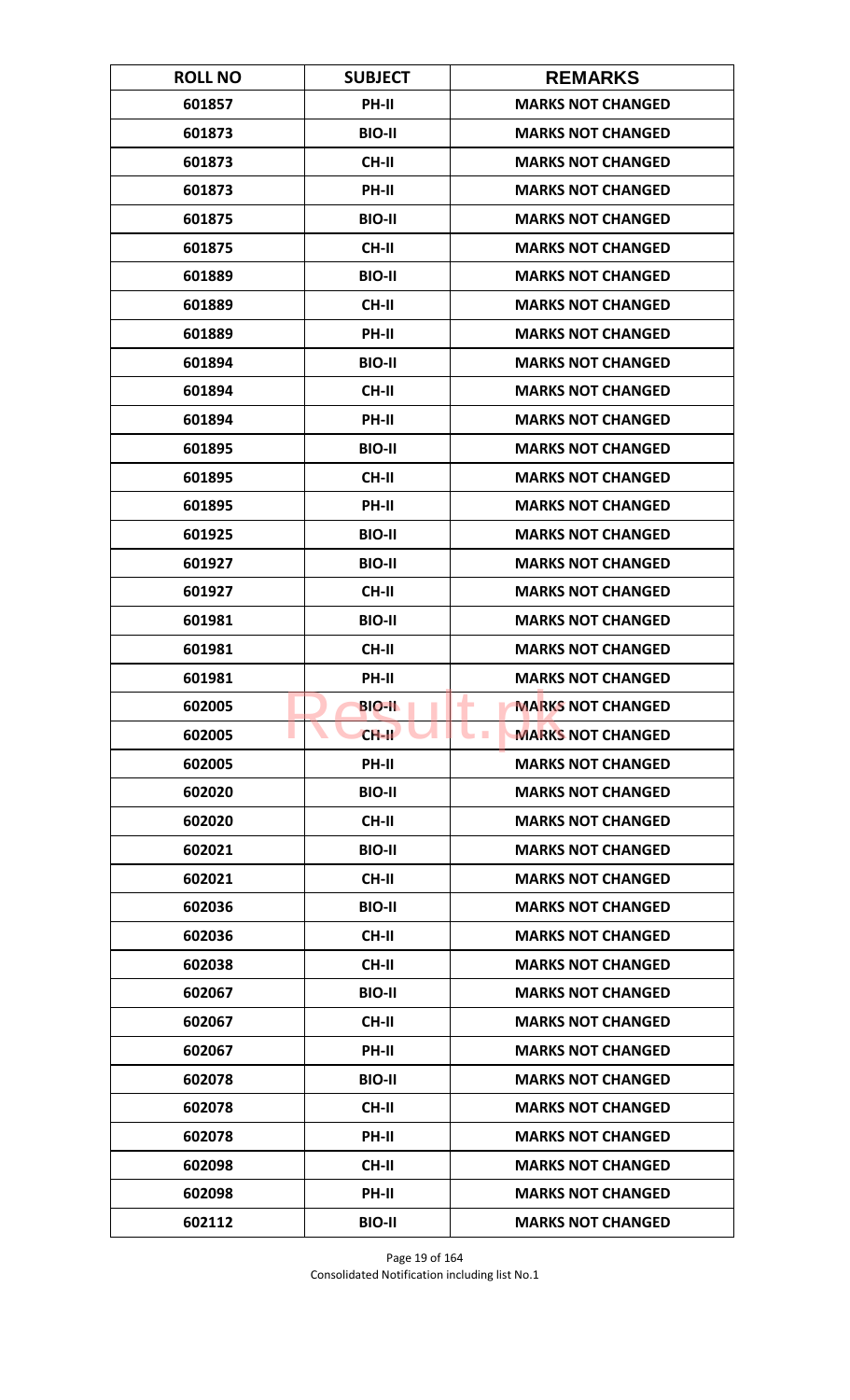| <b>ROLL NO</b> | <b>SUBJECT</b> | <b>REMARKS</b>                       |
|----------------|----------------|--------------------------------------|
| 602112         | <b>CH-II</b>   | <b>MARKS NOT CHANGED</b>             |
| 602112         | PH-II          | <b>MARKS NOT CHANGED</b>             |
| 602130         | <b>BIO-II</b>  | <b>MARKS NOT CHANGED</b>             |
| 602130         | <b>CH-II</b>   | <b>MARKS NOT CHANGED</b>             |
| 602130         | PH-II          | <b>MARKS NOT CHANGED</b>             |
| 602141         | <b>BIO-II</b>  | <b>MARKS NOT CHANGED</b>             |
| 602141         | PH-II          | <b>MARKS NOT CHANGED</b>             |
| 602153         | <b>BIO-II</b>  | <b>MARKS NOT CHANGED</b>             |
| 602153         | <b>CH-II</b>   | <b>MARKS CHANGED</b>                 |
| 602153         | PH-II          | <b>MARKS NOT CHANGED</b>             |
| 602189         | <b>BIO-II</b>  | <b>MARKS NOT CHANGED</b>             |
| 602189         | <b>CH-II</b>   | <b>MARKS NOT CHANGED</b>             |
| 602189         | PH-II          | <b>MARKS NOT CHANGED</b>             |
| 602257         | <b>BIO-II</b>  | <b>MARKS NOT CHANGED</b>             |
| 602257         | <b>CH-II</b>   | <b>MARKS NOT CHANGED</b>             |
| 602257         | PH-II          | <b>MARKS NOT CHANGED</b>             |
| 602275         | <b>BIO-II</b>  | <b>MARKS NOT CHANGED</b>             |
| 602275         | <b>CH-II</b>   | <b>MARKS NOT CHANGED</b>             |
| 602275         | PH-II          | <b>MARKS NOT CHANGED</b>             |
| 602401         | <b>BIO-II</b>  | <b>MARKS NOT CHANGED</b>             |
| 602401         | PH-II          | <b>MARKS NOT CHANGED</b>             |
| 602427         | CH-II          | <b>MARKS NOT CHANGED</b><br>۰        |
| 602427         | PH-II          | <b>MARKS NOT CHANGED</b><br><b>I</b> |
| 602449         | <b>BIO-II</b>  | <b>MARKS NOT CHANGED</b>             |
| 602449         | CH-II          | <b>MARKS NOT CHANGED</b>             |
| 602449         | PH-II          | <b>MARKS NOT CHANGED</b>             |
| 602487         | <b>BIO-II</b>  | <b>MARKS NOT CHANGED</b>             |
| 602487         | <b>CH-II</b>   | <b>MARKS NOT CHANGED</b>             |
| 602513         | <b>BIO-II</b>  | <b>MARKS CHANGED</b>                 |
| 602513         | <b>CH-II</b>   | <b>MARKS NOT CHANGED</b>             |
| 602513         | PH-II          | <b>MARKS NOT CHANGED</b>             |
| 602527         | <b>BIO-II</b>  | <b>MARKS NOT CHANGED</b>             |
| 602527         | CH-II          | <b>MARKS NOT CHANGED</b>             |
| 602529         | <b>BIO-II</b>  | <b>MARKS CHANGED</b>                 |
| 602529         | CH-II          | <b>MARKS NOT CHANGED</b>             |
| 602532         | <b>BIO-II</b>  | <b>MARKS NOT CHANGED</b>             |
| 602532         | CH-II          | <b>MARKS NOT CHANGED</b>             |
| 602532         | PH-II          | <b>MARKS NOT CHANGED</b>             |
| 602561         | <b>BIO-II</b>  | <b>MARKS NOT CHANGED</b>             |
| 602561         | <b>CH-II</b>   | <b>MARKS NOT CHANGED</b>             |

Page 20 of 164 Consolidated Notification including list No.1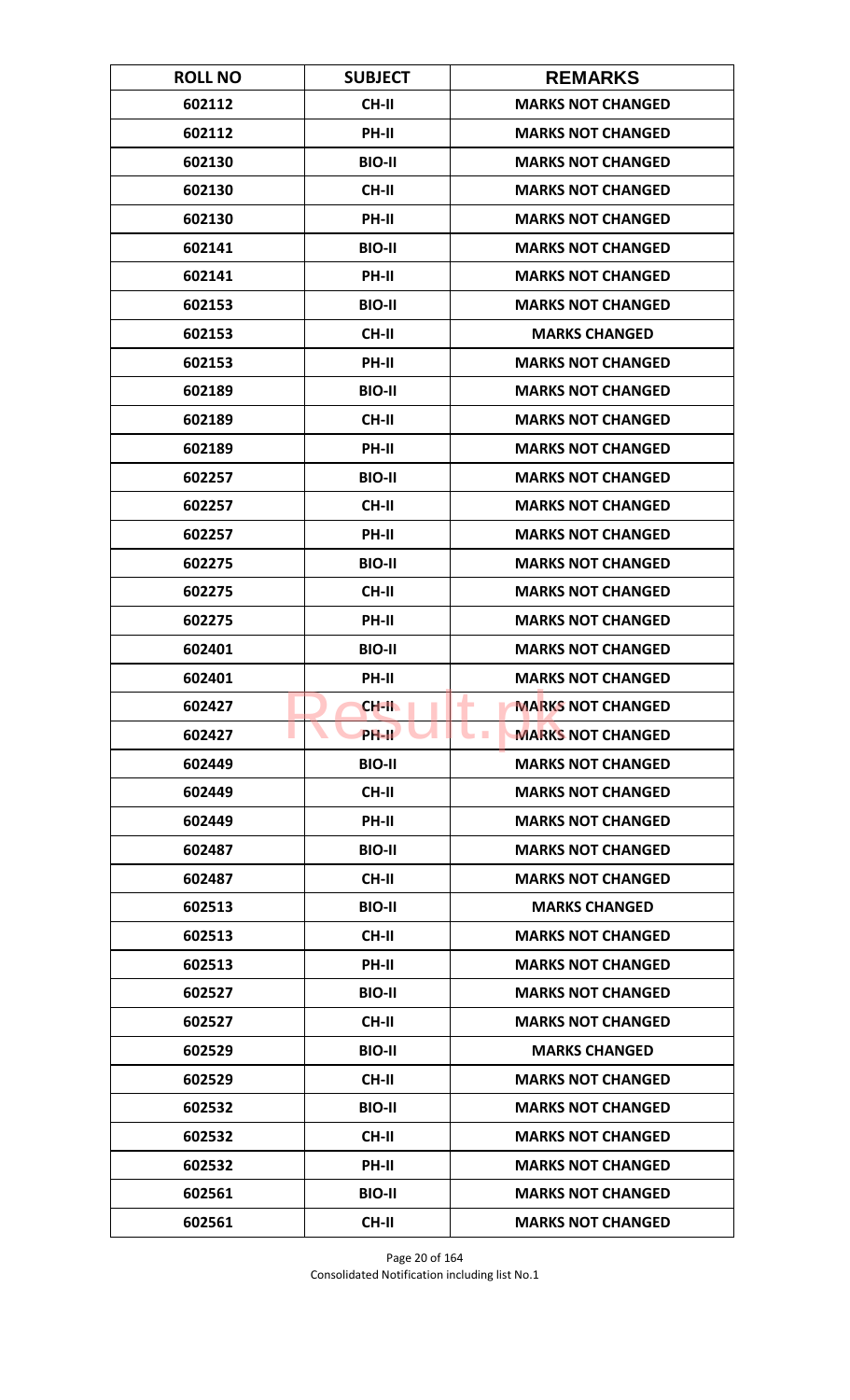| <b>ROLL NO</b> | <b>SUBJECT</b> | <b>REMARKS</b>                       |
|----------------|----------------|--------------------------------------|
| 602561         | <b>PH-II</b>   | <b>MARKS NOT CHANGED</b>             |
| 602571         | <b>BIO-II</b>  | <b>MARKS NOT CHANGED</b>             |
| 602571         | PH-II          | <b>MARKS NOT CHANGED</b>             |
| 602575         | <b>BIO-II</b>  | <b>MARKS NOT CHANGED</b>             |
| 602575         | <b>CH-II</b>   | <b>MARKS NOT CHANGED</b>             |
| 602575         | PH-II          | <b>MARKS NOT CHANGED</b>             |
| 602577         | <b>BIO-II</b>  | <b>MARKS NOT CHANGED</b>             |
| 602577         | <b>CH-II</b>   | <b>MARKS NOT CHANGED</b>             |
| 602577         | PH-II          | <b>MARKS NOT CHANGED</b>             |
| 602581         | <b>BIO-II</b>  | <b>MARKS NOT CHANGED</b>             |
| 602581         | <b>CH-II</b>   | <b>MARKS NOT CHANGED</b>             |
| 602581         | <b>PH-II</b>   | <b>MARKS NOT CHANGED</b>             |
| 602582         | <b>BIO-II</b>  | <b>MARKS NOT CHANGED</b>             |
| 602582         | <b>CH-II</b>   | <b>MARKS NOT CHANGED</b>             |
| 602582         | <b>PH-II</b>   | <b>MARKS NOT CHANGED</b>             |
| 602603         | <b>BIO-II</b>  | <b>MARKS NOT CHANGED</b>             |
| 602603         | <b>CH-II</b>   | <b>MARKS NOT CHANGED</b>             |
| 602603         | PH-II          | <b>MARKS NOT CHANGED</b>             |
| 602604         | <b>BIO-II</b>  | <b>MARKS NOT CHANGED</b>             |
| 602604         | <b>CH-II</b>   | <b>MARKS NOT CHANGED</b>             |
| 602604         | PH-II          | <b>MARKS CHANGED</b>                 |
| 602622         | <b>BIO-II</b>  | ۰<br><b>MARKS NOT CHANGED</b>        |
| 602622         | $CH-H$         | <b>MARKS NOT CHANGED</b><br><b>I</b> |
| 602622         | PH-II          | <b>MARKS NOT CHANGED</b>             |
| 602628         | <b>BIO-II</b>  | <b>MARKS NOT CHANGED</b>             |
| 602628         | CH-II          | <b>MARKS NOT CHANGED</b>             |
| 602628         | PH-II          | <b>MARKS NOT CHANGED</b>             |
| 602633         | <b>BIO-II</b>  | <b>MARKS NOT CHANGED</b>             |
| 602633         | PH-II          | <b>MARKS NOT CHANGED</b>             |
| 602642         | <b>BIO-II</b>  | <b>MARKS NOT CHANGED</b>             |
| 602642         | <b>CH-II</b>   | <b>MARKS NOT CHANGED</b>             |
| 602642         | PH-II          | <b>MARKS NOT CHANGED</b>             |
| 602643         | <b>BIO-II</b>  | <b>MARKS NOT CHANGED</b>             |
| 602643         | PH-II          | <b>MARKS NOT CHANGED</b>             |
| 602652         | <b>BIO-II</b>  | <b>MARKS NOT CHANGED</b>             |
| 602652         | CH-II          | <b>MARKS NOT CHANGED</b>             |
| 602652         | PH-II          | <b>MARKS NOT CHANGED</b>             |
| 602672         | <b>BIO-II</b>  | <b>MARKS NOT CHANGED</b>             |
| 602674         | <b>BIO-II</b>  | <b>MARKS NOT CHANGED</b>             |
| 602674         | PH-II          | <b>MARKS NOT CHANGED</b>             |

Page 21 of 164 Consolidated Notification including list No.1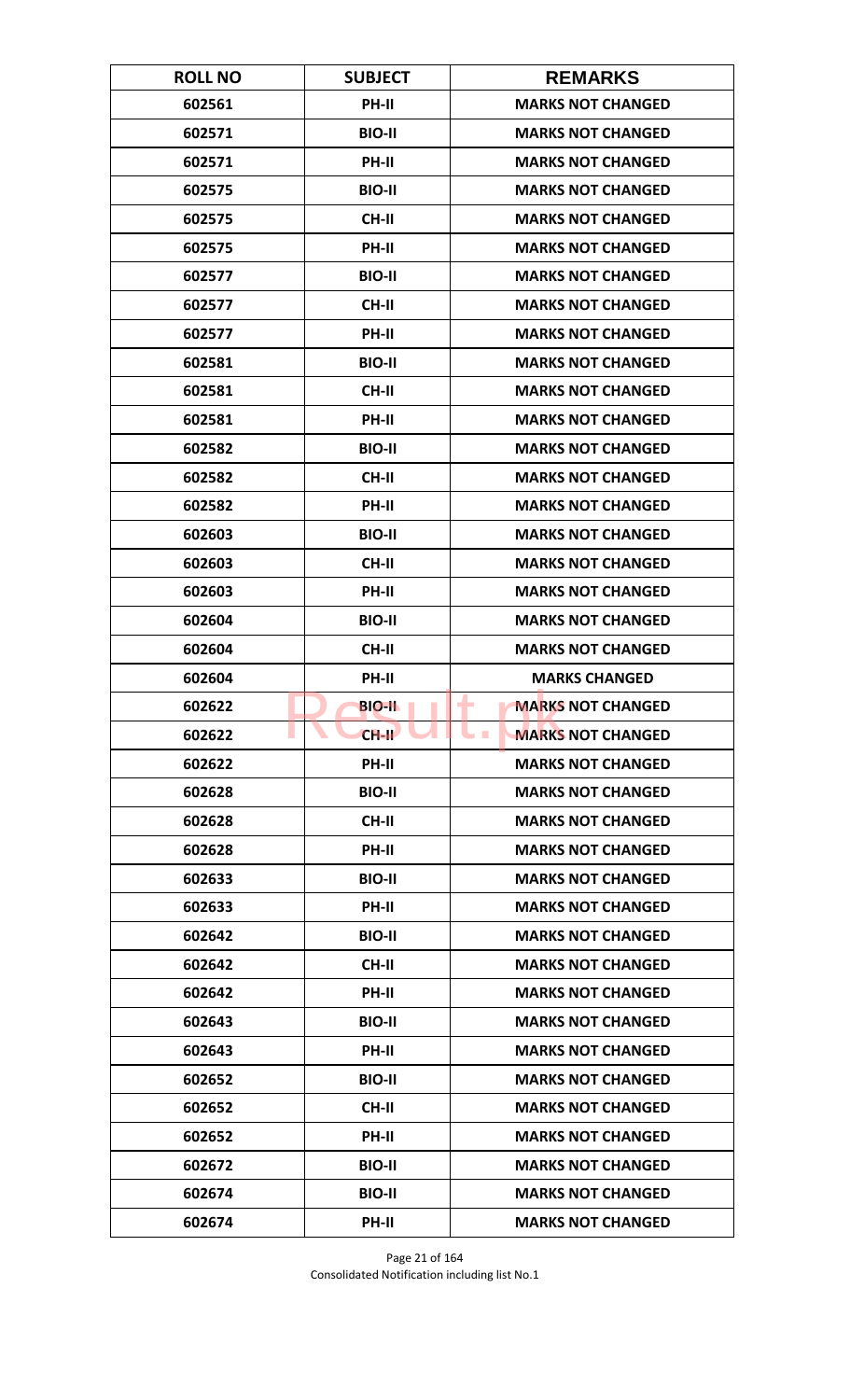| <b>ROLL NO</b> | <b>SUBJECT</b>     | <b>REMARKS</b>                               |
|----------------|--------------------|----------------------------------------------|
| 602676         | <b>BIO-II</b>      | <b>MARKS NOT CHANGED</b>                     |
| 602676         | PH-II              | <b>MARKS NOT CHANGED</b>                     |
| 602677         | <b>BIO-II</b>      | <b>MARKS NOT CHANGED</b>                     |
| 602677         | <b>CH-II</b>       | <b>MARKS NOT CHANGED</b>                     |
| 602677         | PH-II              | <b>MARKS NOT CHANGED</b>                     |
| 602702         | <b>BIO-II</b>      | <b>MARKS NOT CHANGED</b>                     |
| 602702         | <b>CH-II</b>       | <b>MARKS NOT CHANGED</b>                     |
| 602702         | PH-II              | <b>MARKS NOT CHANGED</b>                     |
| 602748         | <b>BIO-II</b>      | <b>MARKS NOT CHANGED</b>                     |
| 602748         | CH-II              | <b>MARKS NOT CHANGED</b>                     |
| 602748         | PH-II              | <b>MARKS NOT CHANGED</b>                     |
| 602769         | <b>BIO-II</b>      | <b>MARKS NOT CHANGED</b>                     |
| 602769         | <b>CH-II</b>       | <b>MARKS NOT CHANGED</b>                     |
| 602769         | PH-II              | <b>MARKS NOT CHANGED</b>                     |
| 602778         | <b>BIO-II</b>      | <b>MARKS NOT CHANGED</b>                     |
| 602778         | <b>CH-II</b>       | <b>MARKS NOT CHANGED</b>                     |
| 602778         | PH-II              | <b>MARKS NOT CHANGED</b>                     |
| 602785         | <b>BIO-II</b>      | <b>MARKS NOT CHANGED</b>                     |
| 602785         | <b>CH-II</b>       | <b>MARKS NOT CHANGED</b>                     |
| 602785         | PH-II              | <b>MARKS NOT CHANGED</b>                     |
| 602792         | <b>BIO-II</b>      | <b>MARKS NOT CHANGED</b>                     |
| 602792         | <b>CH-II</b>       | <b>MARKS NOT CHANGED</b><br>۰                |
| 602792         | PH-II <sup>D</sup> | <b>MARKS NOT CHANGED</b><br><b>The State</b> |
| 602794         | <b>BIO-II</b>      | <b>MARKS NOT CHANGED</b>                     |
| 602794         | CH-II              | <b>MARKS NOT CHANGED</b>                     |
| 602794         | PH-II              | <b>MARKS NOT CHANGED</b>                     |
| 602812         | CH-II              | <b>MARKS NOT CHANGED</b>                     |
| 602812         | PH-II              | <b>MARKS NOT CHANGED</b>                     |
| 602823         | <b>BIO-II</b>      | <b>MARKS NOT CHANGED</b>                     |
| 602823         | <b>CH-II</b>       | <b>MARKS NOT CHANGED</b>                     |
| 602844         | <b>BIO-II</b>      | <b>MARKS NOT CHANGED</b>                     |
| 602844         | <b>CH-II</b>       | <b>MARKS NOT CHANGED</b>                     |
| 602844         | PH-II              | <b>MARKS NOT CHANGED</b>                     |
| 602845         | <b>BIO-II</b>      | <b>MARKS NOT CHANGED</b>                     |
| 602845         | CH-II              | <b>MARKS NOT CHANGED</b>                     |
| 602845         | PH-II              | <b>MARKS NOT CHANGED</b>                     |
| 602848         | <b>BIO-II</b>      | <b>MARKS NOT CHANGED</b>                     |
| 602848         | <b>CH-II</b>       | <b>MARKS NOT CHANGED</b>                     |
| 602848         | <b>PH-II</b>       | <b>MARKS NOT CHANGED</b>                     |
| 602853         | <b>BIO-II</b>      | <b>MARKS NOT CHANGED</b>                     |

Page 22 of 164 Consolidated Notification including list No.1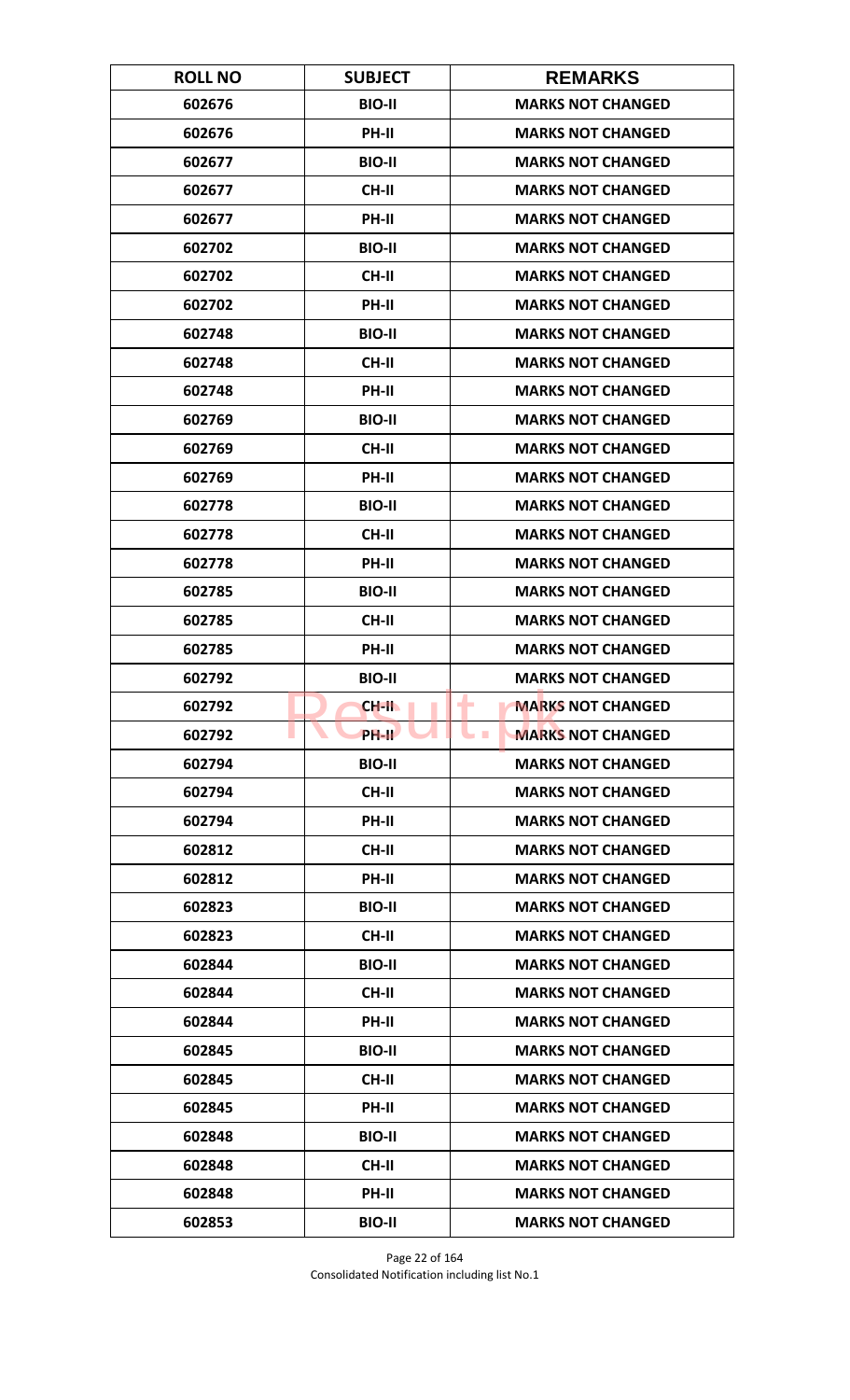| <b>ROLL NO</b> | <b>SUBJECT</b> | <b>REMARKS</b>                       |
|----------------|----------------|--------------------------------------|
| 602853         | <b>CH-II</b>   | <b>MARKS NOT CHANGED</b>             |
| 602853         | PH-II          | <b>MARKS NOT CHANGED</b>             |
| 602858         | <b>CH-II</b>   | <b>MARKS NOT CHANGED</b>             |
| 602858         | PH-II          | <b>MARKS NOT CHANGED</b>             |
| 602876         | <b>BIO-II</b>  | <b>MARKS NOT CHANGED</b>             |
| 602876         | <b>CH-II</b>   | <b>MARKS NOT CHANGED</b>             |
| 602876         | <b>PH-II</b>   | <b>MARKS NOT CHANGED</b>             |
| 602878         | <b>BIO-II</b>  | <b>MARKS NOT CHANGED</b>             |
| 602878         | <b>CH-II</b>   | <b>MARKS NOT CHANGED</b>             |
| 602878         | PH-II          | <b>MARKS NOT CHANGED</b>             |
| 602886         | <b>BIO-II</b>  | <b>MARKS NOT CHANGED</b>             |
| 602886         | <b>CH-II</b>   | <b>MARKS NOT CHANGED</b>             |
| 602886         | PH-II          | <b>MARKS NOT CHANGED</b>             |
| 602888         | <b>BIO-II</b>  | <b>MARKS NOT CHANGED</b>             |
| 602888         | <b>CH-II</b>   | <b>MARKS NOT CHANGED</b>             |
| 602888         | PH-II          | <b>MARKS NOT CHANGED</b>             |
| 602906         | <b>CH-II</b>   | <b>MARKS NOT CHANGED</b>             |
| 602906         | PH-II          | <b>MARKS NOT CHANGED</b>             |
| 602915         | <b>BIO-II</b>  | <b>MARKS NOT CHANGED</b>             |
| 602915         | <b>CH-II</b>   | <b>MARKS NOT CHANGED</b>             |
| 602915         | PH-II          | <b>MARKS NOT CHANGED</b>             |
| 602927         | <b>BIO-II</b>  | <b>MARKS NOT CHANGED</b><br>۰        |
| 602927         | $CH-H$         | <b>MARKS NOT CHANGED</b><br><b>I</b> |
| 602927         | <b>PH-II</b>   | <b>MARKS NOT CHANGED</b>             |
| 602943         | <b>BIO-II</b>  | <b>MARKS NOT CHANGED</b>             |
| 602943         | CH-II          | <b>MARKS NOT CHANGED</b>             |
| 602943         | PH-II          | <b>MARKS NOT CHANGED</b>             |
| 602947         | <b>BIO-II</b>  | <b>MARKS NOT CHANGED</b>             |
| 602947         | <b>CH-II</b>   | <b>MARKS NOT CHANGED</b>             |
| 602947         | <b>PH-II</b>   | <b>MARKS NOT CHANGED</b>             |
| 602959         | <b>BIO-II</b>  | <b>MARKS NOT CHANGED</b>             |
| 602959         | CH-II          | <b>MARKS NOT CHANGED</b>             |
| 602959         | PH-II          | <b>MARKS CHANGED</b>                 |
| 602961         | <b>BIO-II</b>  | <b>MARKS NOT CHANGED</b>             |
| 602961         | <b>CH-II</b>   | <b>MARKS NOT CHANGED</b>             |
| 602961         | PH-II          | <b>MARKS NOT CHANGED</b>             |
| 602972         | <b>BIO-II</b>  | <b>MARKS NOT CHANGED</b>             |
| 602972         | CH-II          | <b>MARKS NOT CHANGED</b>             |
| 602972         | <b>PH-II</b>   | <b>MARKS NOT CHANGED</b>             |
| 602991         | <b>BIO-II</b>  | <b>MARKS NOT CHANGED</b>             |

Page 23 of 164 Consolidated Notification including list No.1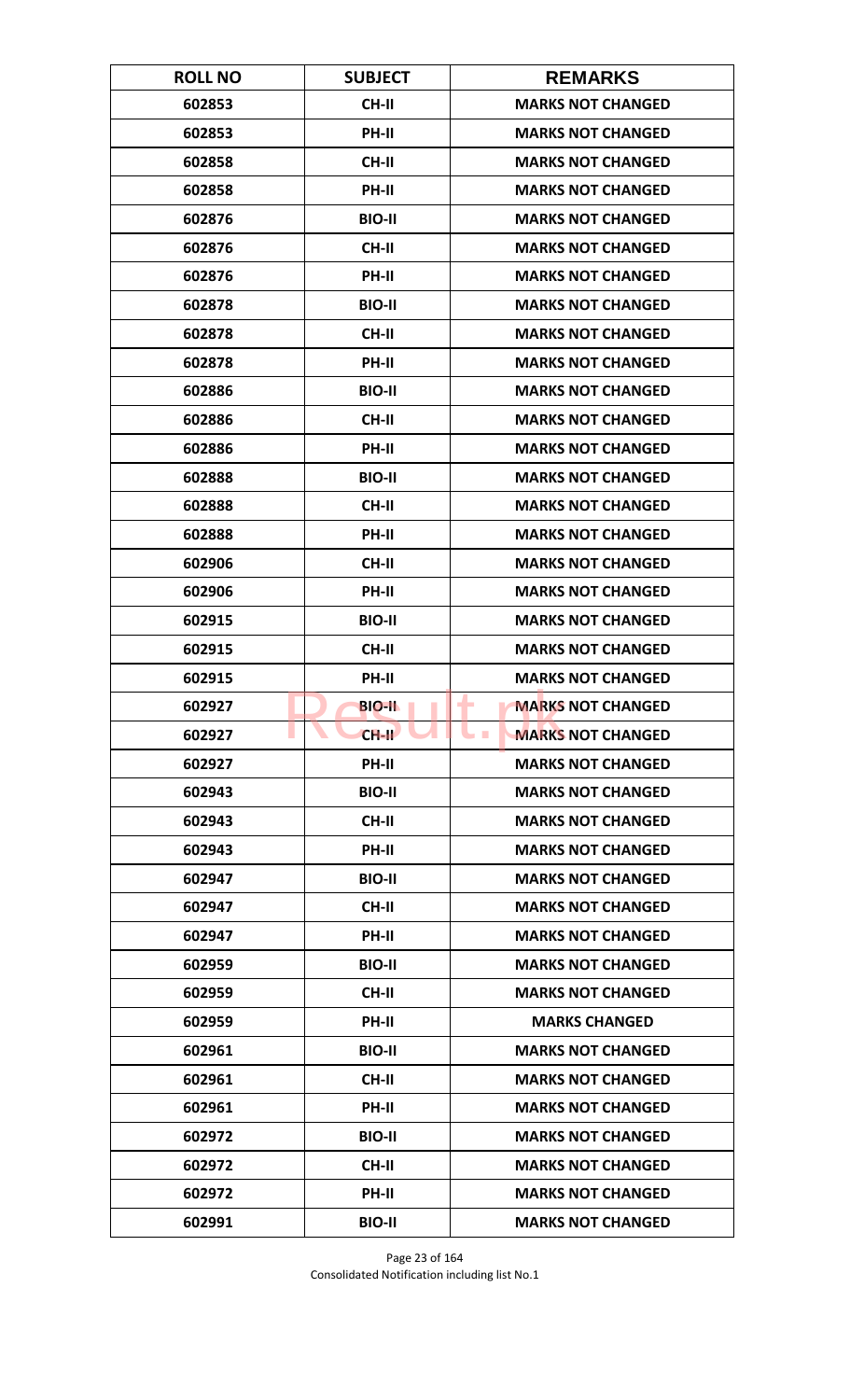| <b>ROLL NO</b> | <b>SUBJECT</b> | <b>REMARKS</b>                               |
|----------------|----------------|----------------------------------------------|
| 602991         | <b>CH-II</b>   | <b>MARKS NOT CHANGED</b>                     |
| 602991         | PH-II          | <b>MARKS NOT CHANGED</b>                     |
| 603071         | <b>BIO-II</b>  | <b>MARKS NOT CHANGED</b>                     |
| 603071         | <b>CH-II</b>   | <b>MARKS NOT CHANGED</b>                     |
| 603071         | PH-II          | <b>MARKS NOT CHANGED</b>                     |
| 603074         | <b>BIO-II</b>  | <b>MARKS NOT CHANGED</b>                     |
| 603074         | <b>CH-II</b>   | <b>MARKS NOT CHANGED</b>                     |
| 603074         | PH-II          | <b>MARKS NOT CHANGED</b>                     |
| 603082         | <b>BIO-II</b>  | <b>MARKS NOT CHANGED</b>                     |
| 603082         | CH-II          | <b>MARKS NOT CHANGED</b>                     |
| 603082         | PH-II          | <b>MARKS NOT CHANGED</b>                     |
| 603085         | <b>BIO-II</b>  | <b>MARKS NOT CHANGED</b>                     |
| 603085         | <b>CH-II</b>   | <b>MARKS NOT CHANGED</b>                     |
| 603085         | PH-II          | <b>MARKS NOT CHANGED</b>                     |
| 603104         | <b>BIO-II</b>  | <b>MARKS NOT CHANGED</b>                     |
| 603104         | <b>CH-II</b>   | <b>MARKS NOT CHANGED</b>                     |
| 603104         | PH-II          | <b>MARKS NOT CHANGED</b>                     |
| 603140         | <b>BIO-II</b>  | <b>MARKS NOT CHANGED</b>                     |
| 603140         | <b>CH-II</b>   | <b>MARKS NOT CHANGED</b>                     |
| 603140         | PH-II          | <b>MARKS NOT CHANGED</b>                     |
| 603141         | <b>BIO-II</b>  | <b>MARKS NOT CHANGED</b>                     |
| 603141         | CH-II          | <b>MARKS NOT CHANGED</b><br>٠                |
| 603141         | <b>PH-IL</b>   | <b>MARKS NOT CHANGED</b><br><b>The State</b> |
| 603144         | <b>BIO-II</b>  | <b>MARKS NOT CHANGED</b>                     |
| 603144         | CH-II          | <b>MARKS NOT CHANGED</b>                     |
| 603144         | PH-II          | <b>MARKS NOT CHANGED</b>                     |
| 603148         | <b>BIO-II</b>  | <b>MARKS NOT CHANGED</b>                     |
| 603148         | <b>CH-II</b>   | <b>MARKS NOT CHANGED</b>                     |
| 603148         | PH-II          | <b>MARKS NOT CHANGED</b>                     |
| 603172         | <b>BIO-II</b>  | <b>MARKS NOT CHANGED</b>                     |
| 603172         | <b>CH-II</b>   | <b>MARKS NOT CHANGED</b>                     |
| 603172         | PH-II          | <b>MARKS NOT CHANGED</b>                     |
| 603188         | <b>BIO-II</b>  | <b>MARKS NOT CHANGED</b>                     |
| 603188         | PH-II          | <b>MARKS NOT CHANGED</b>                     |
| 603236         | <b>BIO-II</b>  | <b>MARKS NOT CHANGED</b>                     |
| 603236         | CH-II          | <b>MARKS CHANGED</b>                         |
| 603236         | PH-II          | <b>MARKS NOT CHANGED</b>                     |
| 603256         | <b>BIO-II</b>  | <b>MARKS NOT CHANGED</b>                     |
| 603256         | CH-II          | <b>MARKS NOT CHANGED</b>                     |
| 603256         | PH-II          | <b>MARKS NOT CHANGED</b>                     |

Page 24 of 164 Consolidated Notification including list No.1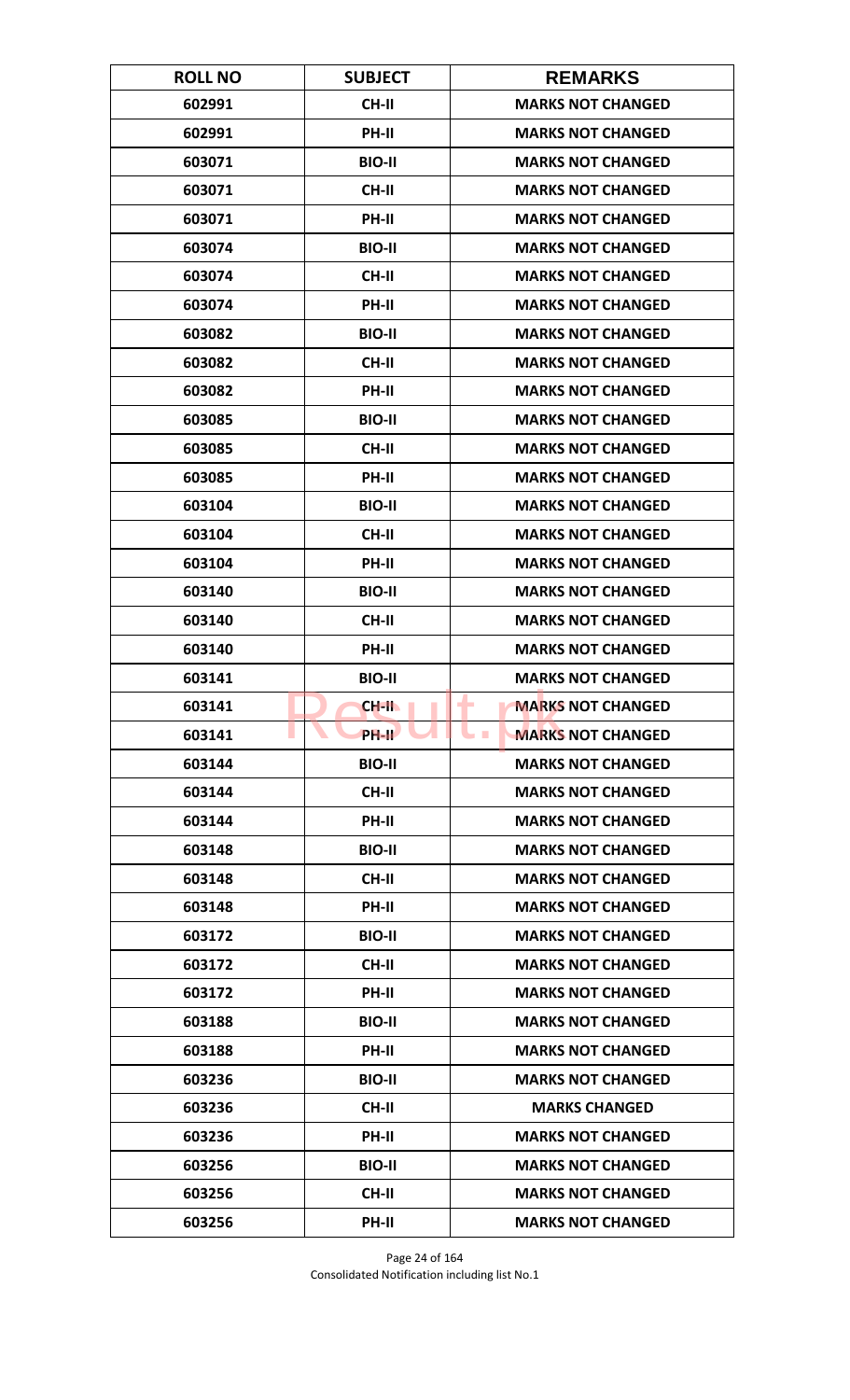| <b>ROLL NO</b> | <b>SUBJECT</b> | <b>REMARKS</b>                       |
|----------------|----------------|--------------------------------------|
| 603292         | <b>BIO-II</b>  | <b>MARKS NOT CHANGED</b>             |
| 603292         | PH-II          | <b>MARKS NOT CHANGED</b>             |
| 603327         | <b>BIO-II</b>  | <b>MARKS CHANGED</b>                 |
| 603327         | <b>CH-II</b>   | <b>MARKS NOT CHANGED</b>             |
| 603327         | PH-II          | <b>MARKS NOT CHANGED</b>             |
| 603348         | <b>CH-II</b>   | <b>MARKS NOT CHANGED</b>             |
| 603348         | <b>PH-II</b>   | <b>MARKS NOT CHANGED</b>             |
| 603371         | <b>BIO-II</b>  | <b>MARKS NOT CHANGED</b>             |
| 603371         | <b>CH-II</b>   | <b>MARKS NOT CHANGED</b>             |
| 603371         | PH-II          | <b>MARKS NOT CHANGED</b>             |
| 603376         | <b>BIO-II</b>  | <b>MARKS NOT CHANGED</b>             |
| 603376         | <b>CH-II</b>   | <b>MARKS NOT CHANGED</b>             |
| 603376         | PH-II          | <b>MARKS NOT CHANGED</b>             |
| 603381         | <b>BIO-II</b>  | <b>MARKS NOT CHANGED</b>             |
| 603381         | PH-II          | <b>MARKS NOT CHANGED</b>             |
| 603417         | <b>BIO-II</b>  | <b>MARKS NOT CHANGED</b>             |
| 603417         | <b>CH-II</b>   | <b>MARKS NOT CHANGED</b>             |
| 603417         | PH-II          | <b>MARKS NOT CHANGED</b>             |
| 603419         | <b>CH-II</b>   | <b>MARKS CHANGED</b>                 |
| 603419         | PH-II          | <b>MARKS NOT CHANGED</b>             |
| 603422         | <b>BIO-II</b>  | <b>MARKS NOT CHANGED</b>             |
| 603422         | CH-II          | <b>MARKS NOT CHANGED</b><br>٠        |
| 603422         | <b>PH-II</b>   | <b>MARKS NOT CHANGED</b><br><b>I</b> |
| 603432         | <b>CH-II</b>   | <b>MARKS NOT CHANGED</b>             |
| 603432         | PH-II          | <b>MARKS NOT CHANGED</b>             |
| 603434         | CH-II          | <b>MARKS NOT CHANGED</b>             |
| 603434         | PH-II          | <b>MARKS NOT CHANGED</b>             |
| 603437         | <b>BIO-II</b>  | <b>MARKS NOT CHANGED</b>             |
| 603437         | CH-II          | <b>MARKS NOT CHANGED</b>             |
| 603437         | <b>PH-II</b>   | <b>MARKS NOT CHANGED</b>             |
| 603442         | <b>PH-II</b>   | <b>MARKS NOT CHANGED</b>             |
| 603443         | CH-II          | <b>MARKS NOT CHANGED</b>             |
| 603443         | PH-II          | <b>MARKS NOT CHANGED</b>             |
| 603444         | PH-II          | <b>MARKS CHANGED</b>                 |
| 603446         | <b>PH-II</b>   | <b>MARKS NOT CHANGED</b>             |
| 603447         | <b>BIO-II</b>  | <b>MARKS NOT CHANGED</b>             |
| 603447         | CH-II          | <b>MARKS NOT CHANGED</b>             |
| 603447         | PH-II          | <b>MARKS NOT CHANGED</b>             |
| 603454         | <b>BIO-II</b>  | <b>MARKS NOT CHANGED</b>             |
| 603454         | <b>CH-II</b>   | <b>MARKS NOT CHANGED</b>             |

Page 25 of 164 Consolidated Notification including list No.1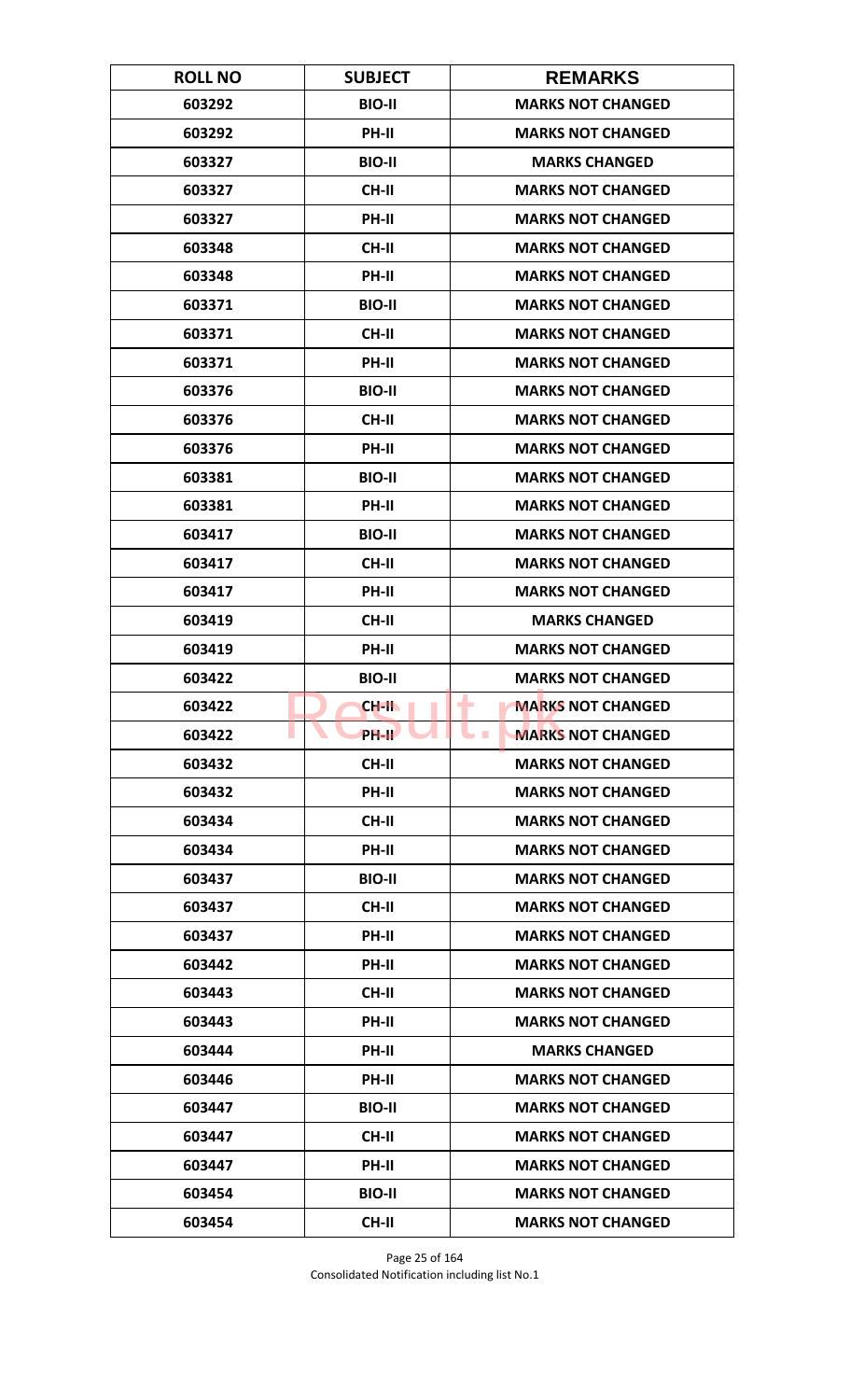| <b>ROLL NO</b> | <b>SUBJECT</b> | <b>REMARKS</b>                               |
|----------------|----------------|----------------------------------------------|
| 603454         | PH-II          | <b>MARKS NOT CHANGED</b>                     |
| 603458         | <b>CH-II</b>   | <b>MARKS NOT CHANGED</b>                     |
| 603458         | PH-II          | <b>MARKS NOT CHANGED</b>                     |
| 603461         | PH-II          | <b>MARKS NOT CHANGED</b>                     |
| 603467         | <b>BIO-II</b>  | <b>MARKS NOT CHANGED</b>                     |
| 603467         | <b>CH-II</b>   | <b>MARKS NOT CHANGED</b>                     |
| 603467         | <b>PH-II</b>   | <b>MARKS NOT CHANGED</b>                     |
| 603478         | <b>CH-II</b>   | <b>MARKS NOT CHANGED</b>                     |
| 603478         | PH-II          | <b>MARKS NOT CHANGED</b>                     |
| 603479         | <b>BIO-II</b>  | <b>MARKS NOT CHANGED</b>                     |
| 603479         | <b>CH-II</b>   | <b>MARKS NOT CHANGED</b>                     |
| 603479         | <b>PH-II</b>   | <b>MARKS NOT CHANGED</b>                     |
| 603483         | <b>BIO-II</b>  | <b>MARKS NOT CHANGED</b>                     |
| 603483         | <b>CH-II</b>   | <b>MARKS NOT CHANGED</b>                     |
| 603483         | PH-II          | <b>MARKS NOT CHANGED</b>                     |
| 603486         | <b>BIO-II</b>  | <b>MARKS NOT CHANGED</b>                     |
| 603486         | <b>CH-II</b>   | <b>MARKS NOT CHANGED</b>                     |
| 603486         | PH-II          | <b>MARKS NOT CHANGED</b>                     |
| 603508         | <b>BIO-II</b>  | <b>MARKS NOT CHANGED</b>                     |
| 603508         | <b>CH-II</b>   | <b>MARKS NOT CHANGED</b>                     |
| 603510         | <b>BIO-II</b>  | <b>MARKS NOT CHANGED</b>                     |
| 603510         | CH-II          | <b>MARKS NOT CHANGED</b><br>٠                |
| 603510         | PH-II          | <b>MARKS NOT CHANGED</b><br><b>The State</b> |
| 603516         | <b>BIO-II</b>  | <b>MARKS NOT CHANGED</b>                     |
| 603516         | CH-II          | <b>MARKS NOT CHANGED</b>                     |
| 603516         | PH-II          | <b>MARKS NOT CHANGED</b>                     |
| 603518         | <b>BIO-II</b>  | <b>MARKS NOT CHANGED</b>                     |
| 603518         | <b>CH-II</b>   | <b>MARKS NOT CHANGED</b>                     |
| 603518         | PH-II          | <b>MARKS NOT CHANGED</b>                     |
| 603519         | <b>BIO-II</b>  | <b>MARKS NOT CHANGED</b>                     |
| 603519         | <b>CH-II</b>   | <b>MARKS NOT CHANGED</b>                     |
| 603519         | PH-II          | <b>MARKS NOT CHANGED</b>                     |
| 603534         | <b>BIO-II</b>  | <b>MARKS NOT CHANGED</b>                     |
| 603534         | CH-II          | <b>MARKS NOT CHANGED</b>                     |
| 603534         | PH-II          | <b>MARKS NOT CHANGED</b>                     |
| 603538         | <b>BIO-II</b>  | <b>MARKS NOT CHANGED</b>                     |
| 603538         | CH-II          | <b>MARKS CHANGED</b>                         |
| 603538         | PH-II          | <b>MARKS NOT CHANGED</b>                     |
| 603553         | CH-II          | <b>MARKS NOT CHANGED</b>                     |
| 603553         | PH-II          | <b>MARKS NOT CHANGED</b>                     |

Page 26 of 164 Consolidated Notification including list No.1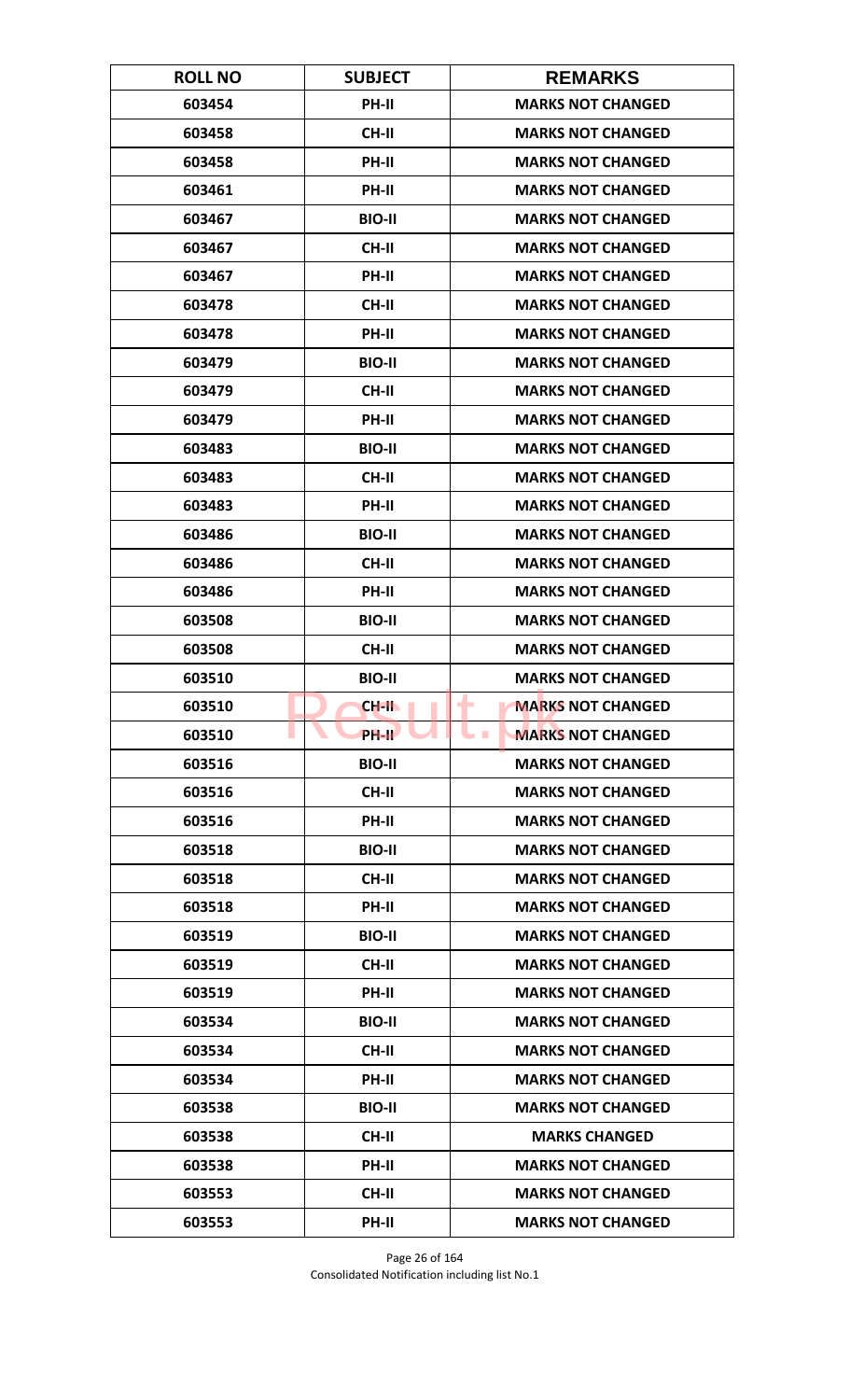| <b>ROLL NO</b> | <b>SUBJECT</b> | <b>REMARKS</b>                       |
|----------------|----------------|--------------------------------------|
| 603555         | <b>BIO-II</b>  | <b>MARKS NOT CHANGED</b>             |
| 603555         | <b>CH-II</b>   | <b>MARKS NOT CHANGED</b>             |
| 603555         | PH-II          | <b>MARKS NOT CHANGED</b>             |
| 603566         | <b>CH-II</b>   | <b>MARKS NOT CHANGED</b>             |
| 603566         | PH-II          | <b>MARKS NOT CHANGED</b>             |
| 603573         | <b>CH-II</b>   | <b>MARKS NOT CHANGED</b>             |
| 603576         | <b>BIO-II</b>  | <b>MARKS NOT CHANGED</b>             |
| 603576         | <b>CH-II</b>   | <b>MARKS CHANGED</b>                 |
| 603576         | PH-II          | <b>MARKS NOT CHANGED</b>             |
| 603578         | <b>BIO-II</b>  | <b>MARKS NOT CHANGED</b>             |
| 603578         | <b>CH-II</b>   | <b>MARKS NOT CHANGED</b>             |
| 603578         | <b>PH-II</b>   | <b>MARKS NOT CHANGED</b>             |
| 603579         | <b>BIO-II</b>  | <b>MARKS NOT CHANGED</b>             |
| 603579         | <b>CH-II</b>   | <b>MARKS NOT CHANGED</b>             |
| 603579         | <b>PH-II</b>   | <b>MARKS NOT CHANGED</b>             |
| 603582         | <b>BIO-II</b>  | <b>MARKS NOT CHANGED</b>             |
| 603582         | <b>CH-II</b>   | <b>MARKS NOT CHANGED</b>             |
| 603582         | PH-II          | <b>MARKS NOT CHANGED</b>             |
| 603584         | <b>CH-II</b>   | <b>MARKS NOT CHANGED</b>             |
| 603584         | PH-II          | <b>MARKS NOT CHANGED</b>             |
| 603600         | <b>CH-II</b>   | <b>MARKS NOT CHANGED</b>             |
| 603600         | PH-II.         | <b>MARKS NOT CHANGED</b><br>٠        |
| 603601         | <b>BIO-II</b>  | <b>MARKS NOT CHANGED</b><br><b>I</b> |
| 603601         | CH-II          | <b>MARKS NOT CHANGED</b>             |
| 603601         | PH-II          | <b>MARKS NOT CHANGED</b>             |
| 603609         | <b>BIO-II</b>  | <b>MARKS NOT CHANGED</b>             |
| 603609         | <b>CH-II</b>   | <b>MARKS NOT CHANGED</b>             |
| 603609         | PH-II          | <b>MARKS NOT CHANGED</b>             |
| 603611         | <b>BIO-II</b>  | <b>MARKS NOT CHANGED</b>             |
| 603611         | <b>CH-II</b>   | <b>MARKS NOT CHANGED</b>             |
| 603611         | <b>PH-II</b>   | <b>MARKS NOT CHANGED</b>             |
| 603612         | <b>BIO-II</b>  | <b>MARKS NOT CHANGED</b>             |
| 603612         | CH-II          | <b>MARKS NOT CHANGED</b>             |
| 603622         | <b>BIO-II</b>  | <b>MARKS NOT CHANGED</b>             |
| 603622         | CH-II          | <b>MARKS NOT CHANGED</b>             |
| 603623         | <b>BIO-II</b>  | <b>MARKS NOT CHANGED</b>             |
| 603623         | CH-II          | <b>MARKS NOT CHANGED</b>             |
| 603623         | PH-II          | <b>MARKS NOT CHANGED</b>             |
| 603632         | <b>CH-II</b>   | <b>MARKS NOT CHANGED</b>             |
| 603632         | PH-II          | <b>MARKS NOT CHANGED</b>             |

Page 27 of 164 Consolidated Notification including list No.1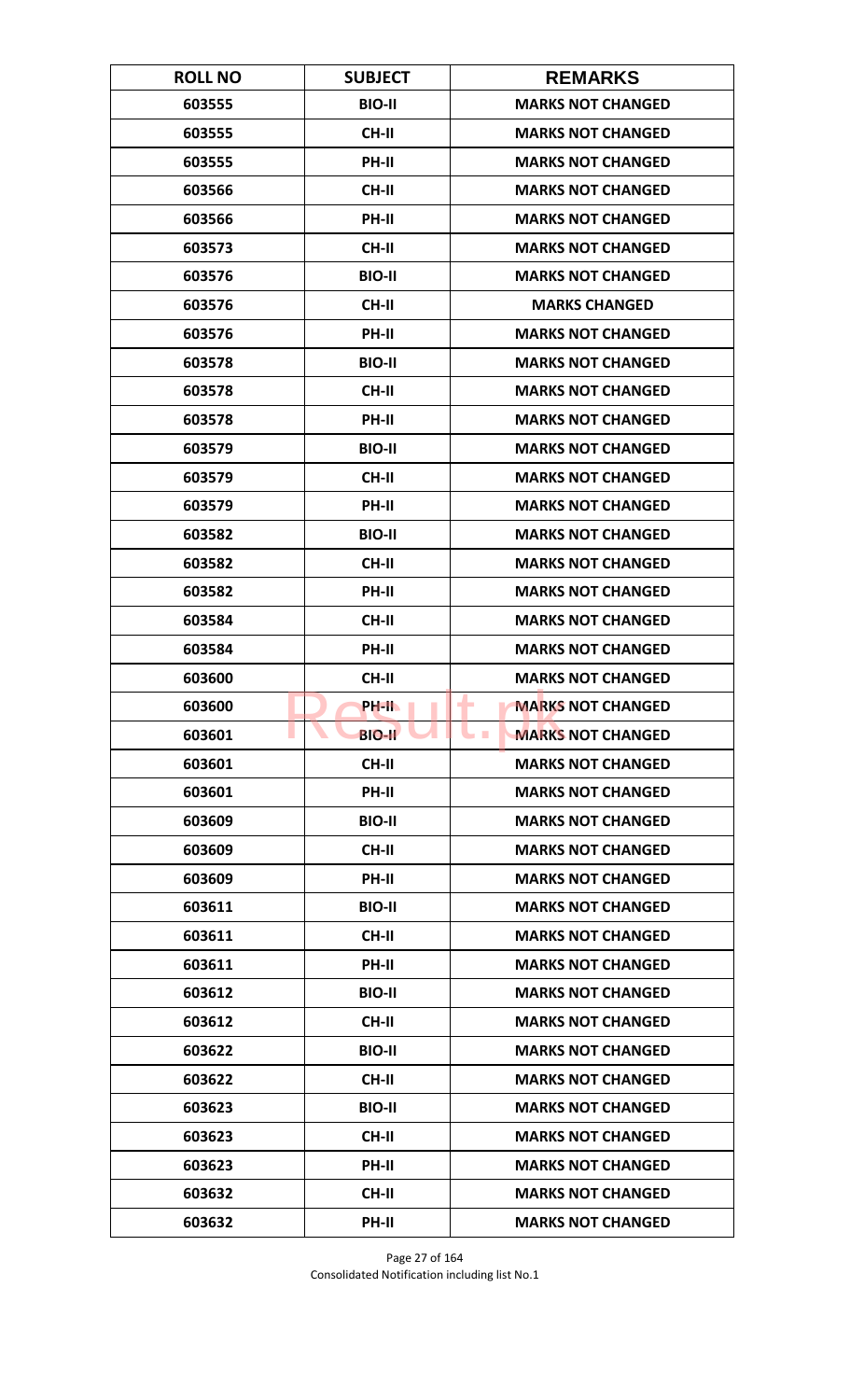| <b>ROLL NO</b> | <b>SUBJECT</b>     | <b>REMARKS</b>                       |
|----------------|--------------------|--------------------------------------|
| 603634         | <b>BIO-II</b>      | <b>MARKS NOT CHANGED</b>             |
| 603634         | <b>CH-II</b>       | <b>MARKS NOT CHANGED</b>             |
| 603634         | PH-II              | <b>MARKS NOT CHANGED</b>             |
| 603643         | <b>BIO-II</b>      | <b>MARKS NOT CHANGED</b>             |
| 603645         | <b>BIO-II</b>      | <b>MARKS NOT CHANGED</b>             |
| 603645         | <b>CH-II</b>       | <b>MARKS NOT CHANGED</b>             |
| 603645         | <b>PH-II</b>       | <b>MARKS NOT CHANGED</b>             |
| 603652         | <b>BIO-II</b>      | <b>MARKS NOT CHANGED</b>             |
| 603652         | <b>CH-II</b>       | <b>MARKS NOT CHANGED</b>             |
| 603652         | PH-II              | <b>MARKS NOT CHANGED</b>             |
| 603655         | <b>BIO-II</b>      | <b>MARKS NOT CHANGED</b>             |
| 603655         | <b>CH-II</b>       | <b>MARKS NOT CHANGED</b>             |
| 603655         | PH-II              | <b>MARKS NOT CHANGED</b>             |
| 603659         | <b>BIO-II</b>      | <b>MARKS NOT CHANGED</b>             |
| 603659         | <b>CH-II</b>       | <b>MARKS NOT CHANGED</b>             |
| 603659         | PH-II              | <b>MARKS NOT CHANGED</b>             |
| 603661         | <b>BIO-II</b>      | <b>MARKS NOT CHANGED</b>             |
| 603661         | <b>CH-II</b>       | <b>MARKS NOT CHANGED</b>             |
| 603661         | PH-II              | <b>MARKS NOT CHANGED</b>             |
| 603664         | <b>BIO-II</b>      | <b>MARKS NOT CHANGED</b>             |
| 603664         | PH-II              | <b>MARKS NOT CHANGED</b>             |
| 603667         | CH-II              | <b>MARKS NOT CHANGED</b><br>٠        |
| 603667         | PH-II <sup>T</sup> | <b>MARKS NOT CHANGED</b><br><b>I</b> |
| 603672         | <b>BIO-II</b>      | <b>MARKS NOT CHANGED</b>             |
| 603672         | <b>CH-II</b>       | <b>MARKS NOT CHANGED</b>             |
| 603672         | PH-II              | <b>MARKS NOT CHANGED</b>             |
| 603685         | CH-II              | <b>MARKS NOT CHANGED</b>             |
| 603685         | PH-II              | <b>MARKS NOT CHANGED</b>             |
| 603687         | <b>BIO-II</b>      | <b>MARKS NOT CHANGED</b>             |
| 603687         | CH-II              | <b>MARKS NOT CHANGED</b>             |
| 603700         | <b>BIO-II</b>      | <b>MARKS NOT CHANGED</b>             |
| 603700         | CH-II              | <b>MARKS NOT CHANGED</b>             |
| 603700         | PH-II              | <b>MARKS NOT CHANGED</b>             |
| 603709         | <b>BIO-II</b>      | <b>MARKS NOT CHANGED</b>             |
| 603709         | <b>CH-II</b>       | <b>MARKS NOT CHANGED</b>             |
| 603709         | PH-II              | <b>MARKS NOT CHANGED</b>             |
| 603743         | <b>BIO-II</b>      | <b>MARKS NOT CHANGED</b>             |
| 603743         | CH-II              | <b>MARKS NOT CHANGED</b>             |
| 603743         | <b>PH-II</b>       | <b>MARKS NOT CHANGED</b>             |
| 603771         | <b>CH-II</b>       | <b>MARKS CHANGED</b>                 |

Page 28 of 164 Consolidated Notification including list No.1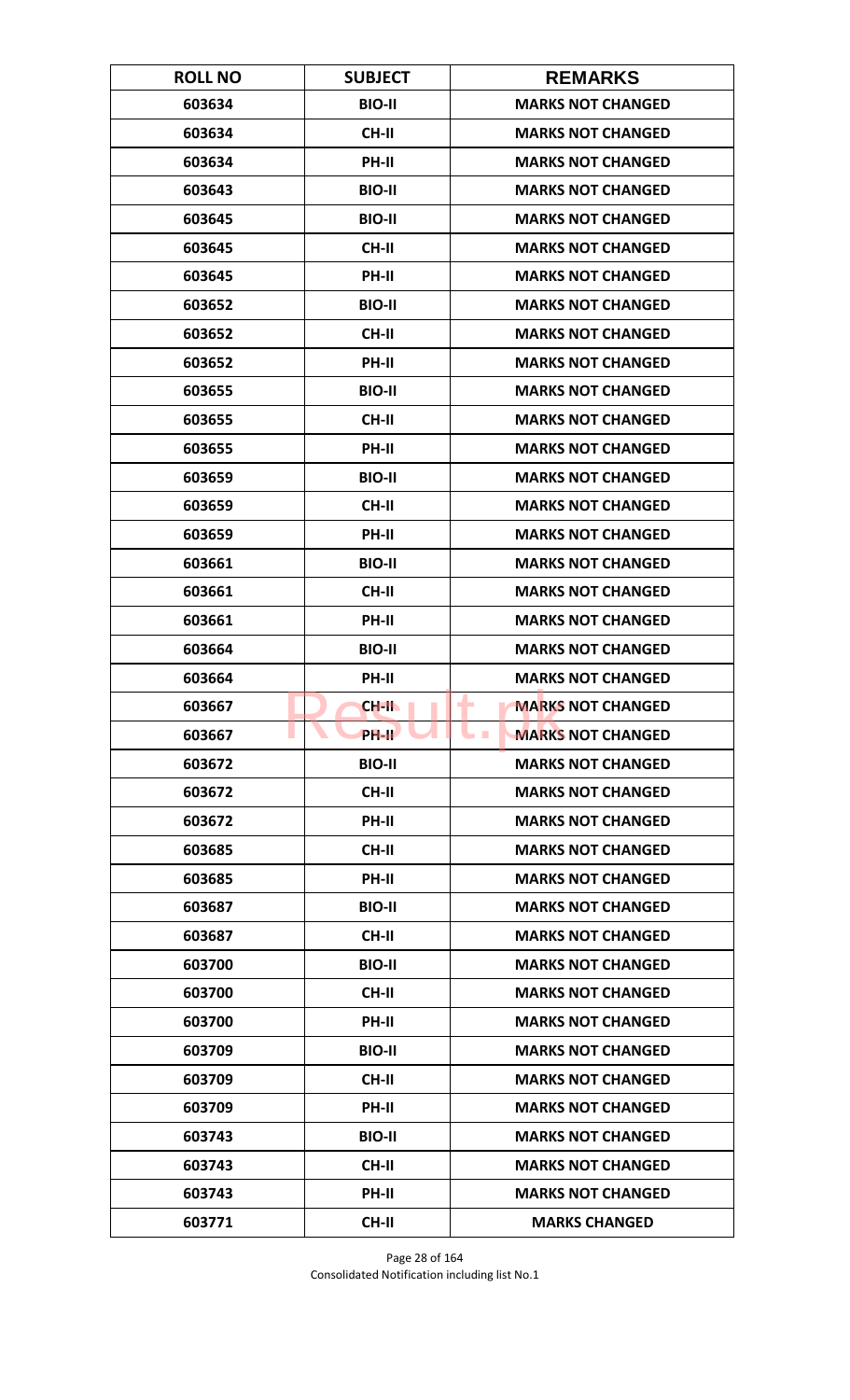| <b>ROLL NO</b> | <b>SUBJECT</b>     | <b>REMARKS</b>                             |
|----------------|--------------------|--------------------------------------------|
| 603771         | PH-II              | <b>MARKS NOT CHANGED</b>                   |
| 603773         | <b>BIO-II</b>      | <b>MARKS NOT CHANGED</b>                   |
| 603773         | CH-II              | <b>MARKS NOT CHANGED</b>                   |
| 603773         | PH-II              | <b>MARKS NOT CHANGED</b>                   |
| 603791         | <b>BIO-II</b>      | <b>MARKS NOT CHANGED</b>                   |
| 603791         | <b>CH-II</b>       | <b>MARKS NOT CHANGED</b>                   |
| 603791         | PH-II              | <b>MARKS NOT CHANGED</b>                   |
| 603796         | <b>CH-II</b>       | <b>MARKS NOT CHANGED</b>                   |
| 603796         | PH-II              | <b>MARKS NOT CHANGED</b>                   |
| 603800         | <b>CH-II</b>       | <b>MARKS NOT CHANGED</b>                   |
| 603830         | <b>CH-II</b>       | <b>MARKS NOT CHANGED</b>                   |
| 603839         | <b>BIO-II</b>      | <b>MARKS NOT CHANGED</b>                   |
| 603839         | <b>CH-II</b>       | <b>MARKS NOT CHANGED</b>                   |
| 603839         | PH-II              | <b>MARKS NOT CHANGED</b>                   |
| 603851         | <b>BIO-II</b>      | <b>MARKS NOT CHANGED</b>                   |
| 603851         | <b>CH-II</b>       | <b>MARKS NOT CHANGED</b>                   |
| 603851         | PH-II              | <b>MARKS NOT CHANGED</b>                   |
| 603857         | <b>BIO-II</b>      | <b>MARKS NOT CHANGED</b>                   |
| 603857         | <b>CH-II</b>       | <b>MARKS NOT CHANGED</b>                   |
| 603857         | PH-II              | <b>MARKS NOT CHANGED</b>                   |
| 603867         | <b>BIO-II</b>      | <b>MARKS NOT CHANGED</b>                   |
| 603867         | CH-II              | <b>MARKS NOT CHANGED</b><br>۰              |
| 603867         | PH-II <sup>T</sup> | <b>MARKS NOT CHANGED</b><br><b>College</b> |
| 603937         | <b>CH-II</b>       | <b>MARKS NOT CHANGED</b>                   |
| 603937         | PH-II              | <b>MARKS NOT CHANGED</b>                   |
| 603943         | <b>BIO-II</b>      | <b>MARKS NOT CHANGED</b>                   |
| 603943         | <b>CH-II</b>       | <b>MARKS NOT CHANGED</b>                   |
| 603953         | <b>BIO-II</b>      | <b>MARKS NOT CHANGED</b>                   |
| 603954         | <b>BIO-II</b>      | <b>MARKS NOT CHANGED</b>                   |
| 603954         | <b>CH-II</b>       | <b>MARKS CHANGED</b>                       |
| 603954         | <b>PH-II</b>       | <b>MARKS NOT CHANGED</b>                   |
| 603959         | <b>BIO-II</b>      | <b>MARKS NOT CHANGED</b>                   |
| 603959         | CH-II              | <b>MARKS NOT CHANGED</b>                   |
| 603959         | PH-II              | <b>MARKS NOT CHANGED</b>                   |
| 603966         | <b>BIO-II</b>      | <b>MARKS NOT CHANGED</b>                   |
| 603966         | CH-II              | <b>MARKS NOT CHANGED</b>                   |
| 603985         | <b>BIO-II</b>      | <b>MARKS NOT CHANGED</b>                   |
| 603985         | <b>CH-II</b>       | <b>MARKS NOT CHANGED</b>                   |
| 603985         | <b>PH-II</b>       | <b>MARKS NOT CHANGED</b>                   |
| 603991         | <b>BIO-II</b>      | <b>MARKS NOT CHANGED</b>                   |

Page 29 of 164 Consolidated Notification including list No.1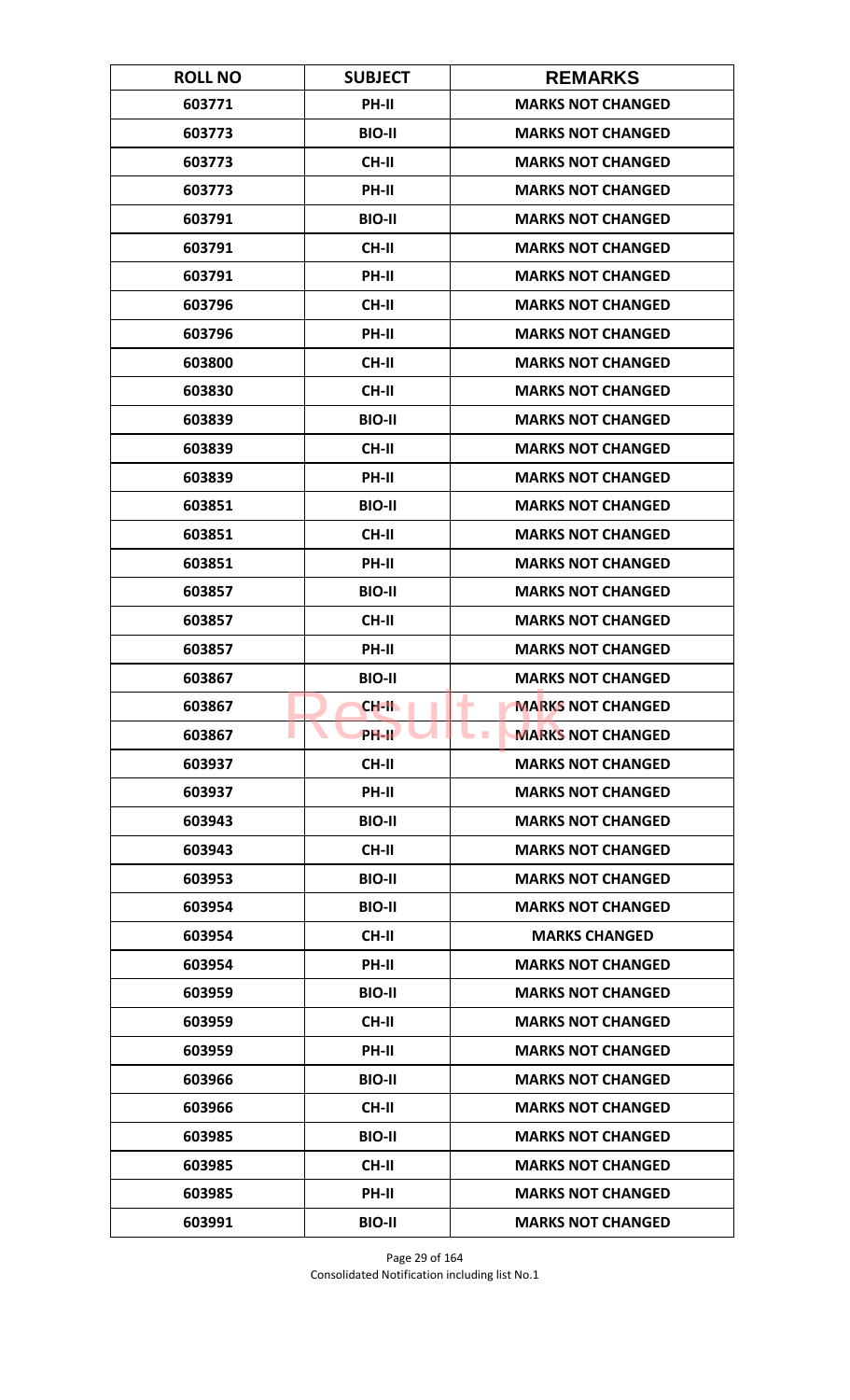| <b>ROLL NO</b> | <b>SUBJECT</b> | <b>REMARKS</b>                               |
|----------------|----------------|----------------------------------------------|
| 603991         | <b>CH-II</b>   | <b>MARKS NOT CHANGED</b>                     |
| 603991         | PH-II          | <b>MARKS NOT CHANGED</b>                     |
| 604000         | <b>BIO-II</b>  | <b>MARKS NOT CHANGED</b>                     |
| 604000         | <b>CH-II</b>   | <b>MARKS NOT CHANGED</b>                     |
| 604000         | PH-II          | <b>MARKS NOT CHANGED</b>                     |
| 604001         | <b>BIO-II</b>  | <b>MARKS NOT CHANGED</b>                     |
| 604001         | <b>CH-II</b>   | <b>MARKS NOT CHANGED</b>                     |
| 604001         | PH-II          | <b>MARKS NOT CHANGED</b>                     |
| 604016         | <b>BIO-II</b>  | <b>MARKS NOT CHANGED</b>                     |
| 604016         | CH-II          | <b>MARKS NOT CHANGED</b>                     |
| 604016         | PH-II          | <b>MARKS NOT CHANGED</b>                     |
| 604044         | <b>CH-II</b>   | <b>MARKS NOT CHANGED</b>                     |
| 604044         | PH-II          | <b>MARKS NOT CHANGED</b>                     |
| 604069         | <b>BIO-II</b>  | <b>MARKS NOT CHANGED</b>                     |
| 604069         | <b>CH-II</b>   | <b>MARKS NOT CHANGED</b>                     |
| 604081         | <b>CH-II</b>   | <b>MARKS NOT CHANGED</b>                     |
| 604081         | PH-II          | <b>MARKS NOT CHANGED</b>                     |
| 604087         | <b>BIO-II</b>  | <b>MARKS NOT CHANGED</b>                     |
| 604087         | <b>CH-II</b>   | <b>MARKS NOT CHANGED</b>                     |
| 604087         | PH-II          | <b>MARKS NOT CHANGED</b>                     |
| 604094         | <b>BIO-II</b>  | <b>MARKS NOT CHANGED</b>                     |
| 604094         | CH-II          | <b>MARKS NOT CHANGED</b><br>٠                |
| 604094         | <b>PH-IL</b>   | <b>MARKS NOT CHANGED</b><br><b>The State</b> |
| 604114         | <b>BIO-II</b>  | <b>MARKS CHANGED</b>                         |
| 604114         | CH-II          | <b>MARKS NOT CHANGED</b>                     |
| 604114         | PH-II          | <b>MARKS NOT CHANGED</b>                     |
| 604120         | <b>BIO-II</b>  | <b>MARKS NOT CHANGED</b>                     |
| 604120         | <b>CH-II</b>   | <b>MARKS NOT CHANGED</b>                     |
| 604120         | PH-II          | <b>MARKS NOT CHANGED</b>                     |
| 604124         | <b>BIO-II</b>  | <b>MARKS NOT CHANGED</b>                     |
| 604124         | <b>CH-II</b>   | <b>MARKS NOT CHANGED</b>                     |
| 604124         | PH-II          | <b>MARKS NOT CHANGED</b>                     |
| 604126         | <b>BIO-II</b>  | <b>MARKS CHANGED</b>                         |
| 604126         | <b>CH-II</b>   | <b>MARKS NOT CHANGED</b>                     |
| 604131         | <b>BIO-II</b>  | <b>MARKS NOT CHANGED</b>                     |
| 604131         | CH-II          | <b>MARKS NOT CHANGED</b>                     |
| 604131         | PH-II          | <b>MARKS NOT CHANGED</b>                     |
| 604134         | <b>BIO-II</b>  | <b>MARKS NOT CHANGED</b>                     |
| 604134         | CH-II          | <b>MARKS NOT CHANGED</b>                     |
| 604171         | <b>CH-II</b>   | <b>MARKS NOT CHANGED</b>                     |

Page 30 of 164 Consolidated Notification including list No.1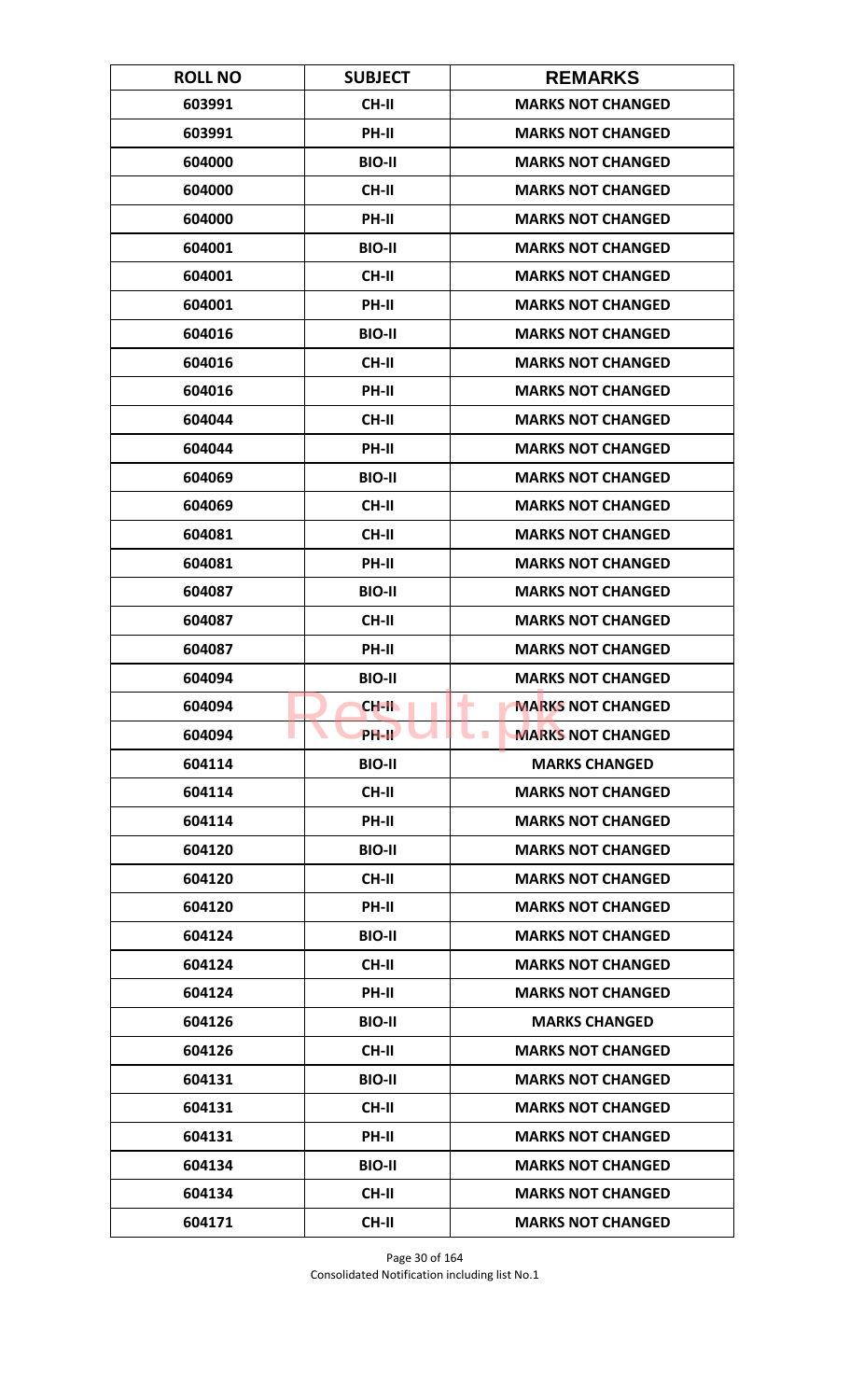| <b>ROLL NO</b> | <b>SUBJECT</b> | <b>REMARKS</b>                |
|----------------|----------------|-------------------------------|
| 604190         | <b>BIO-II</b>  | <b>MARKS NOT CHANGED</b>      |
| 604190         | <b>CH-II</b>   | <b>MARKS NOT CHANGED</b>      |
| 604190         | PH-II          | <b>MARKS NOT CHANGED</b>      |
| 604252         | <b>BIO-II</b>  | <b>MARKS NOT CHANGED</b>      |
| 604252         | <b>CH-II</b>   | <b>MARKS NOT CHANGED</b>      |
| 604252         | PH-II          | <b>MARKS NOT CHANGED</b>      |
| 604253         | <b>BIO-II</b>  | <b>MARKS NOT CHANGED</b>      |
| 604253         | <b>CH-II</b>   | <b>MARKS NOT CHANGED</b>      |
| 604253         | PH-II          | <b>MARKS NOT CHANGED</b>      |
| 604256         | <b>BIO-II</b>  | <b>MARKS NOT CHANGED</b>      |
| 604256         | <b>CH-II</b>   | <b>MARKS NOT CHANGED</b>      |
| 604256         | <b>PH-II</b>   | <b>MARKS NOT CHANGED</b>      |
| 604263         | <b>BIO-II</b>  | <b>MARKS NOT CHANGED</b>      |
| 604263         | <b>CH-II</b>   | <b>MARKS NOT CHANGED</b>      |
| 604263         | <b>PH-II</b>   | <b>MARKS NOT CHANGED</b>      |
| 604271         | <b>BIO-II</b>  | <b>MARKS NOT CHANGED</b>      |
| 604271         | <b>CH-II</b>   | <b>MARKS NOT CHANGED</b>      |
| 604271         | PH-II          | <b>MARKS NOT CHANGED</b>      |
| 604318         | <b>BIO-II</b>  | <b>MARKS NOT CHANGED</b>      |
| 604318         | <b>CH-II</b>   | <b>MARKS NOT CHANGED</b>      |
| 604318         | PH-II          | <b>MARKS NOT CHANGED</b>      |
| 604319         | <b>BIO-II</b>  | <b>MARKS NOT CHANGED</b><br>٠ |
| 604319         | $CH-H$         | <b>MARKS CHANGED</b>          |
| 604319         | <b>PH-II</b>   | <b>MARKS NOT CHANGED</b>      |
| 604332         | <b>BIO-II</b>  | <b>MARKS NOT CHANGED</b>      |
| 604332         | CH-II          | <b>MARKS CHANGED</b>          |
| 604332         | PH-II          | <b>MARKS NOT CHANGED</b>      |
| 604353         | <b>BIO-II</b>  | <b>MARKS NOT CHANGED</b>      |
| 604353         | CH-II          | <b>MARKS NOT CHANGED</b>      |
| 604353         | <b>PH-II</b>   | <b>MARKS NOT CHANGED</b>      |
| 604364         | <b>BIO-II</b>  | <b>MARKS NOT CHANGED</b>      |
| 604364         | CH-II          | <b>MARKS NOT CHANGED</b>      |
| 604364         | PH-II          | <b>MARKS NOT CHANGED</b>      |
| 604367         | CH-II          | <b>MARKS NOT CHANGED</b>      |
| 604367         | <b>PH-II</b>   | <b>MARKS NOT CHANGED</b>      |
| 604382         | <b>BIO-II</b>  | <b>MARKS NOT CHANGED</b>      |
| 604382         | CH-II          | <b>MARKS NOT CHANGED</b>      |
| 604382         | PH-II          | <b>MARKS NOT CHANGED</b>      |
| 604411         | <b>BIO-II</b>  | <b>MARKS NOT CHANGED</b>      |
| 604411         | <b>CH-II</b>   | <b>MARKS NOT CHANGED</b>      |

Page 31 of 164 Consolidated Notification including list No.1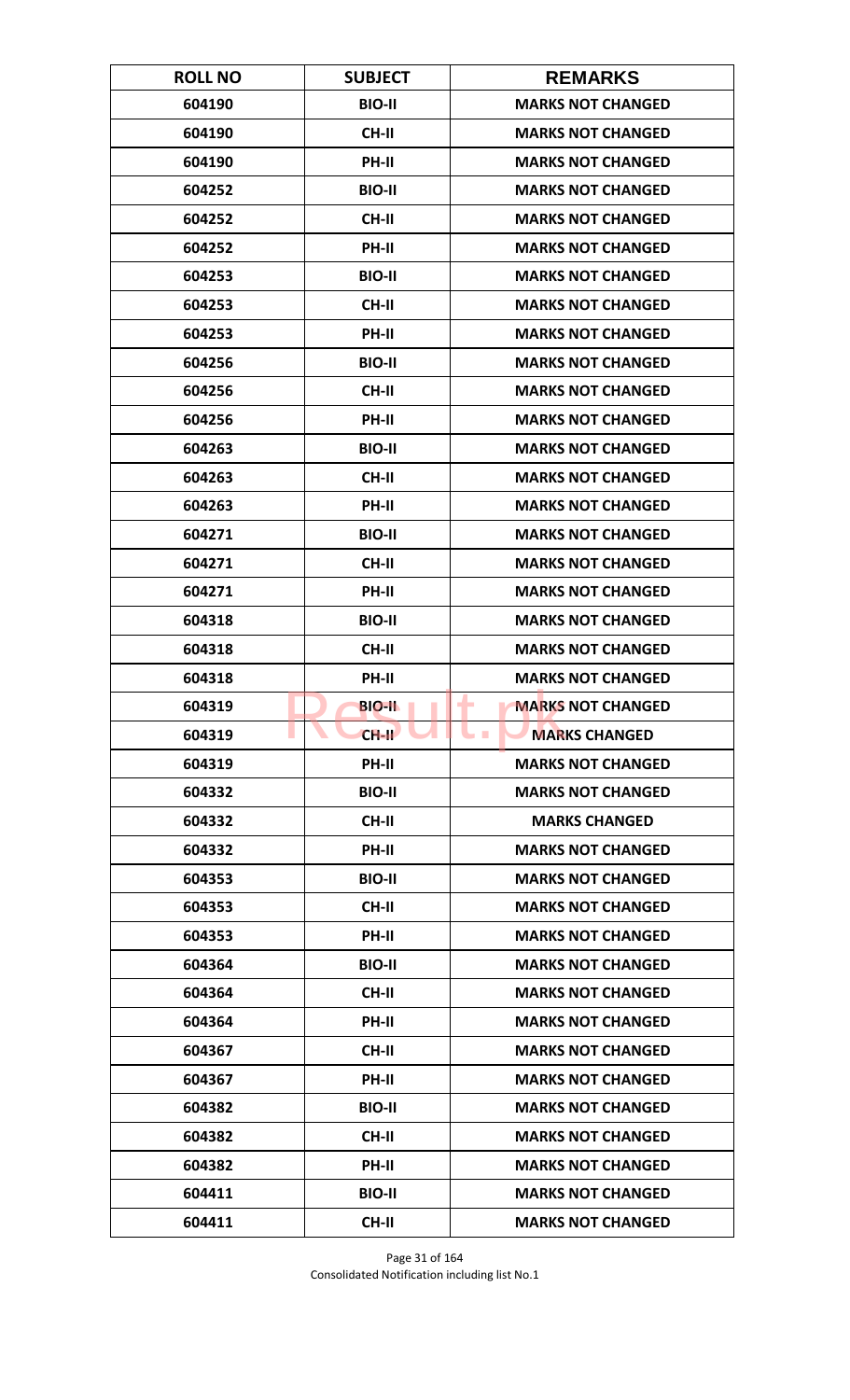| <b>ROLL NO</b> | <b>SUBJECT</b> | <b>REMARKS</b>                       |
|----------------|----------------|--------------------------------------|
| 604411         | <b>PH-II</b>   | <b>MARKS NOT CHANGED</b>             |
| 604417         | <b>BIO-II</b>  | <b>MARKS NOT CHANGED</b>             |
| 604417         | <b>CH-II</b>   | <b>MARKS NOT CHANGED</b>             |
| 604417         | <b>PH-II</b>   | <b>MARKS NOT CHANGED</b>             |
| 604431         | <b>BIO-II</b>  | <b>MARKS NOT CHANGED</b>             |
| 604431         | <b>CH-II</b>   | <b>MARKS NOT CHANGED</b>             |
| 604431         | <b>PH-II</b>   | <b>MARKS NOT CHANGED</b>             |
| 604449         | <b>BIO-II</b>  | <b>MARKS CHANGED</b>                 |
| 604449         | <b>CH-II</b>   | <b>MARKS NOT CHANGED</b>             |
| 604449         | PH-II          | <b>MARKS NOT CHANGED</b>             |
| 604452         | <b>BIO-II</b>  | <b>MARKS NOT CHANGED</b>             |
| 604452         | <b>CH-II</b>   | <b>MARKS CHANGED</b>                 |
| 604452         | PH-II          | <b>MARKS NOT CHANGED</b>             |
| 604453         | <b>BIO-II</b>  | <b>MARKS NOT CHANGED</b>             |
| 604454         | <b>CH-II</b>   | <b>MARKS NOT CHANGED</b>             |
| 604454         | PH-II          | <b>MARKS NOT CHANGED</b>             |
| 604470         | <b>CH-II</b>   | <b>MARKS NOT CHANGED</b>             |
| 604475         | <b>BIO-II</b>  | <b>MARKS NOT CHANGED</b>             |
| 604475         | <b>CH-II</b>   | <b>MARKS NOT CHANGED</b>             |
| 604481         | <b>BIO-II</b>  | <b>MARKS NOT CHANGED</b>             |
| 604481         | <b>CH-II</b>   | <b>MARKS NOT CHANGED</b>             |
| 604481         | PH-IL          | <b>MARKS NOT CHANGED</b><br>٠        |
| 604499         | <b>BIO-II</b>  | <b>MARKS NOT CHANGED</b><br><b>I</b> |
| 604499         | CH-II          | <b>MARKS NOT CHANGED</b>             |
| 604499         | PH-II          | <b>MARKS NOT CHANGED</b>             |
| 604510         | CH-II          | <b>MARKS NOT CHANGED</b>             |
| 604510         | PH-II          | <b>MARKS NOT CHANGED</b>             |
| 604511         | <b>BIO-II</b>  | <b>MARKS NOT CHANGED</b>             |
| 604511         | <b>CH-II</b>   | <b>MARKS NOT CHANGED</b>             |
| 604511         | <b>PH-II</b>   | <b>MARKS NOT CHANGED</b>             |
| 604666         | <b>BIO-II</b>  | <b>MARKS CHANGED</b>                 |
| 604689         | <b>BIO-II</b>  | <b>MARKS CHANGED</b>                 |
| 604689         | CH-II          | <b>MARKS NOT CHANGED</b>             |
| 604689         | PH-II          | <b>MARKS NOT CHANGED</b>             |
| 604704         | <b>BIO-II</b>  | <b>MARKS NOT CHANGED</b>             |
| 604704         | CH-II          | <b>MARKS NOT CHANGED</b>             |
| 604704         | PH-II          | <b>MARKS NOT CHANGED</b>             |
| 604746         | <b>BIO-II</b>  | <b>MARKS NOT CHANGED</b>             |
| 604747         | <b>BIO-II</b>  | <b>MARKS NOT CHANGED</b>             |
| 604747         | PH-II          | <b>MARKS NOT CHANGED</b>             |

Page 32 of 164 Consolidated Notification including list No.1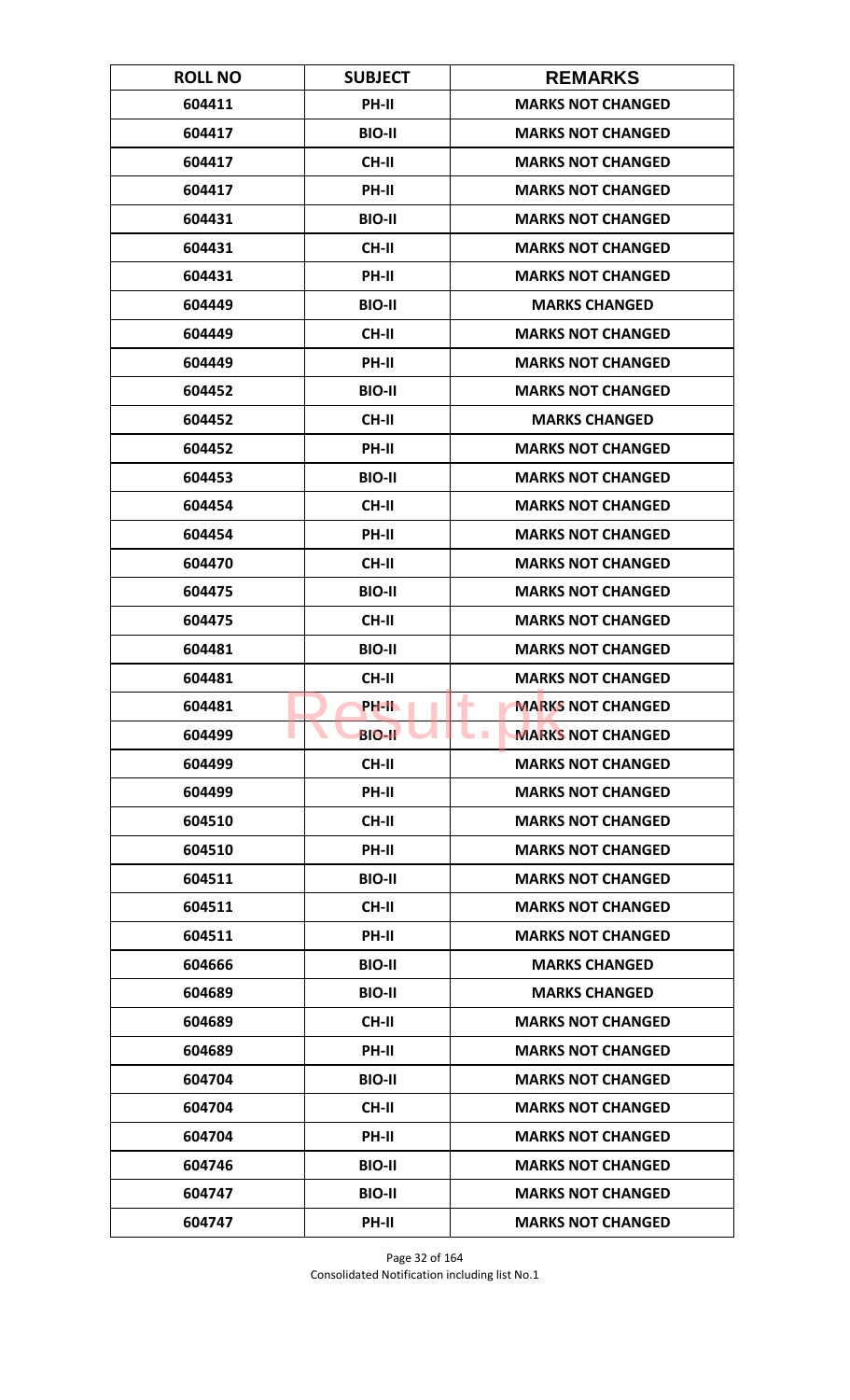| <b>ROLL NO</b> | <b>SUBJECT</b>     | <b>REMARKS</b>                       |
|----------------|--------------------|--------------------------------------|
| 604786         | <b>BIO-II</b>      | <b>MARKS NOT CHANGED</b>             |
| 604786         | <b>CH-II</b>       | <b>MARKS NOT CHANGED</b>             |
| 604786         | PH-II              | <b>MARKS NOT CHANGED</b>             |
| 604814         | PH-II              | <b>MARKS NOT CHANGED</b>             |
| 604817         | <b>BIO-II</b>      | <b>MARKS NOT CHANGED</b>             |
| 604817         | <b>CH-II</b>       | <b>MARKS NOT CHANGED</b>             |
| 604846         | <b>BIO-II</b>      | <b>MARKS NOT CHANGED</b>             |
| 604846         | <b>CH-II</b>       | <b>MARKS NOT CHANGED</b>             |
| 604848         | <b>BIO-II</b>      | <b>MARKS NOT CHANGED</b>             |
| 604848         | CH-II              | <b>MARKS NOT CHANGED</b>             |
| 604848         | PH-II              | <b>MARKS NOT CHANGED</b>             |
| 604850         | <b>BIO-II</b>      | <b>MARKS NOT CHANGED</b>             |
| 604850         | <b>CH-II</b>       | <b>MARKS NOT CHANGED</b>             |
| 604850         | PH-II              | <b>MARKS NOT CHANGED</b>             |
| 604909         | <b>BIO-II</b>      | <b>MARKS NOT CHANGED</b>             |
| 604909         | <b>CH-II</b>       | <b>MARKS NOT CHANGED</b>             |
| 604909         | PH-II              | <b>MARKS NOT CHANGED</b>             |
| 605006         | <b>BIO-II</b>      | <b>MARKS NOT CHANGED</b>             |
| 605006         | <b>CH-II</b>       | <b>MARKS NOT CHANGED</b>             |
| 605006         | PH-II              | <b>MARKS NOT CHANGED</b>             |
| 605038         | <b>BIO-II</b>      | <b>MARKS NOT CHANGED</b>             |
| 605038         | CH-II              | <b>MARKS NOT CHANGED</b><br>٠        |
| 605038         | PH-II <sup>T</sup> | <b>MARKS NOT CHANGED</b><br><b>I</b> |
| 605071         | <b>BIO-II</b>      | <b>MARKS NOT CHANGED</b>             |
| 605071         | CH-II              | <b>MARKS NOT CHANGED</b>             |
| 605071         | PH-II              | <b>MARKS NOT CHANGED</b>             |
| 605079         | <b>BIO-II</b>      | <b>MARKS NOT CHANGED</b>             |
| 605079         | <b>CH-II</b>       | <b>MARKS NOT CHANGED</b>             |
| 605093         | PH-II              | <b>MARKS NOT CHANGED</b>             |
| 605109         | <b>BIO-II</b>      | <b>MARKS NOT CHANGED</b>             |
| 605109         | <b>CH-II</b>       | <b>MARKS NOT CHANGED</b>             |
| 605109         | PH-II              | <b>MARKS NOT CHANGED</b>             |
| 605116         | <b>BIO-II</b>      | <b>MARKS NOT CHANGED</b>             |
| 605116         | CH-II              | <b>MARKS CHANGED</b>                 |
| 605116         | <b>PH-II</b>       | <b>MARKS NOT CHANGED</b>             |
| 605131         | <b>CH-II</b>       | <b>MARKS NOT CHANGED</b>             |
| 605131         | PH-II              | <b>MARKS NOT CHANGED</b>             |
| 605159         | <b>BIO-II</b>      | <b>MARKS NOT CHANGED</b>             |
| 605159         | <b>CH-II</b>       | <b>MARKS NOT CHANGED</b>             |
| 605159         | PH-II              | <b>MARKS NOT CHANGED</b>             |

Page 33 of 164 Consolidated Notification including list No.1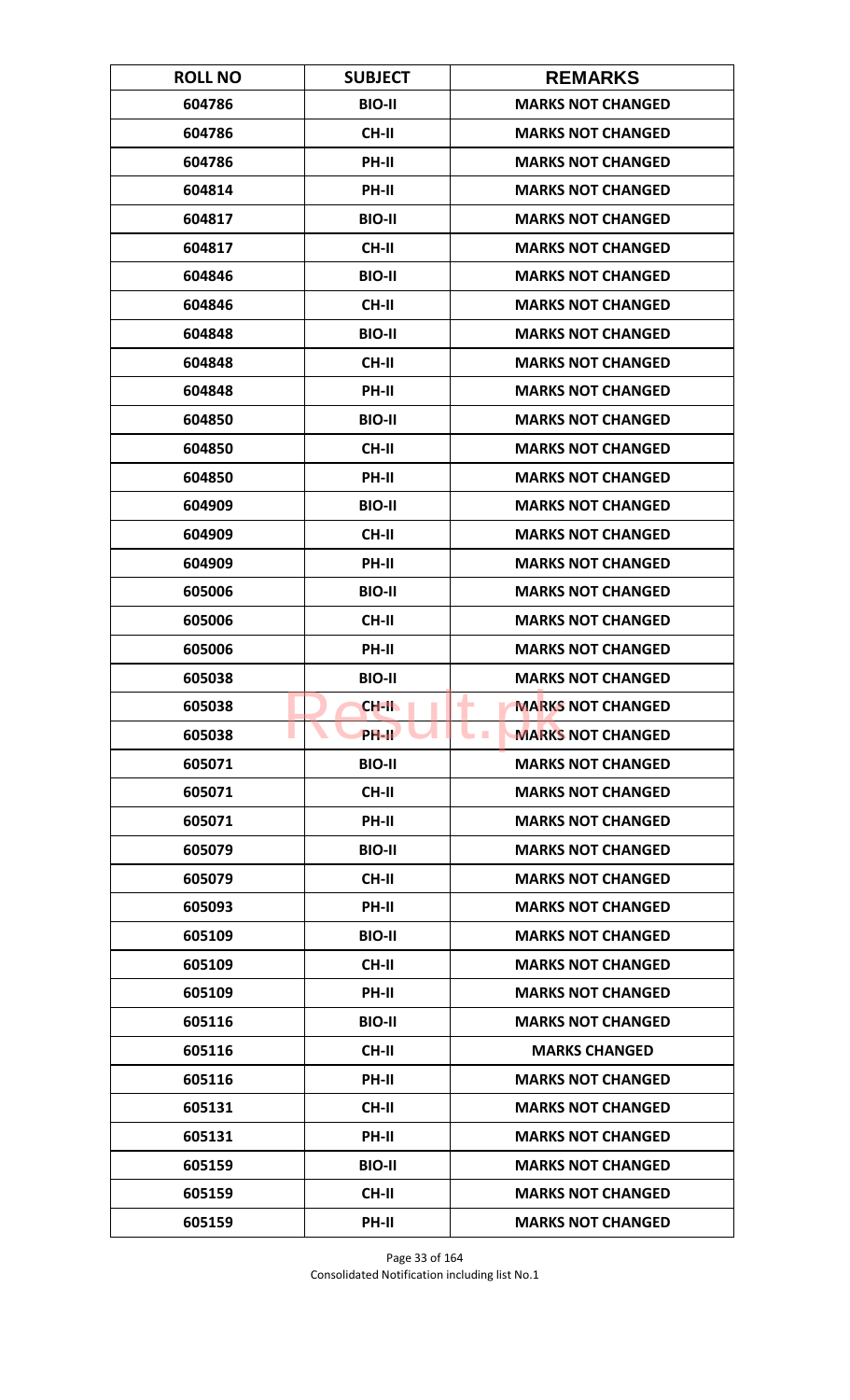| <b>ROLL NO</b> | <b>SUBJECT</b> | <b>REMARKS</b>                       |
|----------------|----------------|--------------------------------------|
| 605166         | <b>BIO-II</b>  | <b>MARKS NOT CHANGED</b>             |
| 605166         | <b>CH-II</b>   | <b>MARKS CHANGED</b>                 |
| 605166         | PH-II          | <b>MARKS NOT CHANGED</b>             |
| 605182         | <b>BIO-II</b>  | <b>MARKS NOT CHANGED</b>             |
| 605182         | PH-II          | <b>MARKS NOT CHANGED</b>             |
| 605204         | <b>BIO-II</b>  | <b>MARKS NOT CHANGED</b>             |
| 605204         | <b>CH-II</b>   | <b>MARKS NOT CHANGED</b>             |
| 605204         | PH-II          | <b>MARKS NOT CHANGED</b>             |
| 605211         | <b>BIO-II</b>  | <b>MARKS NOT CHANGED</b>             |
| 605211         | CH-II          | <b>MARKS NOT CHANGED</b>             |
| 605211         | PH-II          | <b>MARKS NOT CHANGED</b>             |
| 605227         | <b>BIO-II</b>  | <b>MARKS NOT CHANGED</b>             |
| 605227         | <b>CH-II</b>   | <b>MARKS NOT CHANGED</b>             |
| 605227         | PH-II          | <b>MARKS NOT CHANGED</b>             |
| 605230         | <b>BIO-II</b>  | <b>MARKS NOT CHANGED</b>             |
| 605230         | <b>CH-II</b>   | <b>MARKS NOT CHANGED</b>             |
| 605230         | PH-II          | <b>MARKS NOT CHANGED</b>             |
| 605233         | <b>CH-II</b>   | <b>MARKS NOT CHANGED</b>             |
| 605238         | <b>BIO-II</b>  | <b>MARKS NOT CHANGED</b>             |
| 605238         | <b>CH-II</b>   | <b>MARKS NOT CHANGED</b>             |
| 605238         | PH-II          | <b>MARKS NOT CHANGED</b>             |
| 605241         | <b>BIO-II</b>  | <b>MARKS NOT CHANGED</b><br>٠        |
| 605241         | $CH-H$         | <b>MARKS NOT CHANGED</b><br><b>I</b> |
| 605241         | PH-II          | <b>MARKS NOT CHANGED</b>             |
| 605245         | <b>CH-II</b>   | <b>MARKS NOT CHANGED</b>             |
| 605245         | PH-II          | <b>MARKS NOT CHANGED</b>             |
| 605256         | <b>CH-II</b>   | <b>MARKS NOT CHANGED</b>             |
| 605256         | <b>PH-II</b>   | <b>MARKS NOT CHANGED</b>             |
| 605280         | <b>BIO-II</b>  | <b>MARKS NOT CHANGED</b>             |
| 605280         | <b>CH-II</b>   | <b>MARKS CHANGED</b>                 |
| 605280         | <b>PH-II</b>   | <b>MARKS NOT CHANGED</b>             |
| 605282         | <b>BIO-II</b>  | <b>MARKS NOT CHANGED</b>             |
| 605282         | CH-II          | <b>MARKS NOT CHANGED</b>             |
| 605282         | PH-II          | <b>MARKS NOT CHANGED</b>             |
| 605287         | <b>BIO-II</b>  | <b>MARKS NOT CHANGED</b>             |
| 605287         | CH-II          | <b>MARKS NOT CHANGED</b>             |
| 605287         | PH-II          | <b>MARKS NOT CHANGED</b>             |
| 605288         | <b>BIO-II</b>  | <b>MARKS NOT CHANGED</b>             |
| 605288         | <b>CH-II</b>   | <b>MARKS CHANGED</b>                 |
| 605288         | PH-II          | <b>MARKS NOT CHANGED</b>             |

Page 34 of 164 Consolidated Notification including list No.1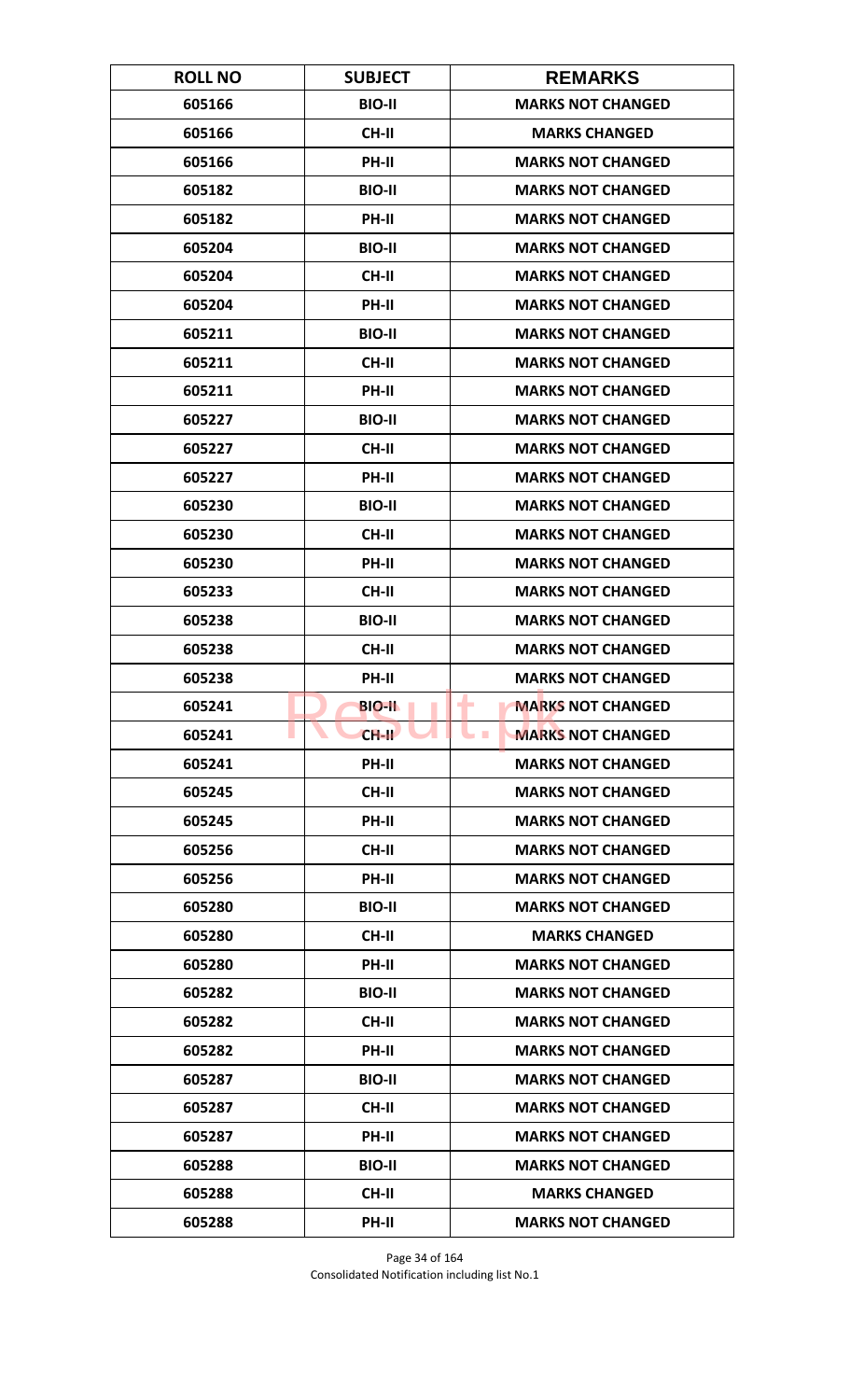| <b>ROLL NO</b> | <b>SUBJECT</b> | <b>REMARKS</b>                         |
|----------------|----------------|----------------------------------------|
| 605294         | <b>BIO-II</b>  | <b>MARKS NOT CHANGED</b>               |
| 605294         | <b>CH-II</b>   | <b>MARKS NOT CHANGED</b>               |
| 605294         | PH-II          | <b>MARKS NOT CHANGED</b>               |
| 605295         | <b>BIO-II</b>  | <b>MARKS NOT CHANGED</b>               |
| 605301         | <b>BIO-II</b>  | <b>MARKS NOT CHANGED</b>               |
| 605301         | <b>CH-II</b>   | <b>MARKS NOT CHANGED</b>               |
| 605301         | PH-II          | <b>MARKS NOT CHANGED</b>               |
| 605306         | <b>BIO-II</b>  | <b>MARKS NOT CHANGED</b>               |
| 605306         | <b>CH-II</b>   | <b>MARKS NOT CHANGED</b>               |
| 605306         | PH-II          | <b>MARKS NOT CHANGED</b>               |
| 605307         | <b>BIO-II</b>  | <b>MARKS NOT CHANGED</b>               |
| 605307         | CH-II          | <b>MARKS NOT CHANGED</b>               |
| 605307         | PH-II          | <b>MARKS NOT CHANGED</b>               |
| 605310         | <b>BIO-II</b>  | <b>MARKS NOT CHANGED</b>               |
| 605310         | <b>CH-II</b>   | <b>MARKS NOT CHANGED</b>               |
| 605310         | PH-II          | <b>MARKS NOT CHANGED</b>               |
| 605312         | <b>BIO-II</b>  | <b>MARKS NOT CHANGED</b>               |
| 605312         | <b>CH-II</b>   | <b>MARKS NOT CHANGED</b>               |
| 605312         | PH-II          | <b>MARKS NOT CHANGED</b>               |
| 605314         | <b>BIO-II</b>  | <b>MARKS NOT CHANGED</b>               |
| 605314         | <b>CH-II</b>   | <b>MARKS NOT CHANGED</b>               |
| 605318         | <b>BIO-II</b>  | <b>MARKS NOT CHANGED</b><br>٠          |
| 605318         | $CH-H$         | <b>MARKS NOT CHANGED</b><br><b>COL</b> |
| 605318         | PH-II          | <b>MARKS NOT CHANGED</b>               |
| 605326         | <b>BIO-II</b>  | <b>MARKS NOT CHANGED</b>               |
| 605326         | CH-II          | <b>MARKS NOT CHANGED</b>               |
| 605326         | PH-II          | <b>MARKS NOT CHANGED</b>               |
| 605341         | <b>BIO-II</b>  | <b>MARKS NOT CHANGED</b>               |
| 605341         | CH-II          | <b>MARKS NOT CHANGED</b>               |
| 605341         | PH-II          | <b>MARKS NOT CHANGED</b>               |
| 605359         | <b>BIO-II</b>  | <b>MARKS NOT CHANGED</b>               |
| 605359         | CH-II          | <b>MARKS NOT CHANGED</b>               |
| 605359         | PH-II          | <b>MARKS NOT CHANGED</b>               |
| 605360         | <b>BIO-II</b>  | <b>MARKS NOT CHANGED</b>               |
| 605360         | CH-II          | <b>MARKS NOT CHANGED</b>               |
| 605360         | PH-II          | <b>MARKS NOT CHANGED</b>               |
| 605365         | <b>BIO-II</b>  | <b>MARKS NOT CHANGED</b>               |
| 605365         | <b>CH-II</b>   | <b>MARKS NOT CHANGED</b>               |
| 605365         | PH-II          | <b>MARKS NOT CHANGED</b>               |
| 605412         | <b>BIO-II</b>  | <b>MARKS NOT CHANGED</b>               |

Page 35 of 164 Consolidated Notification including list No.1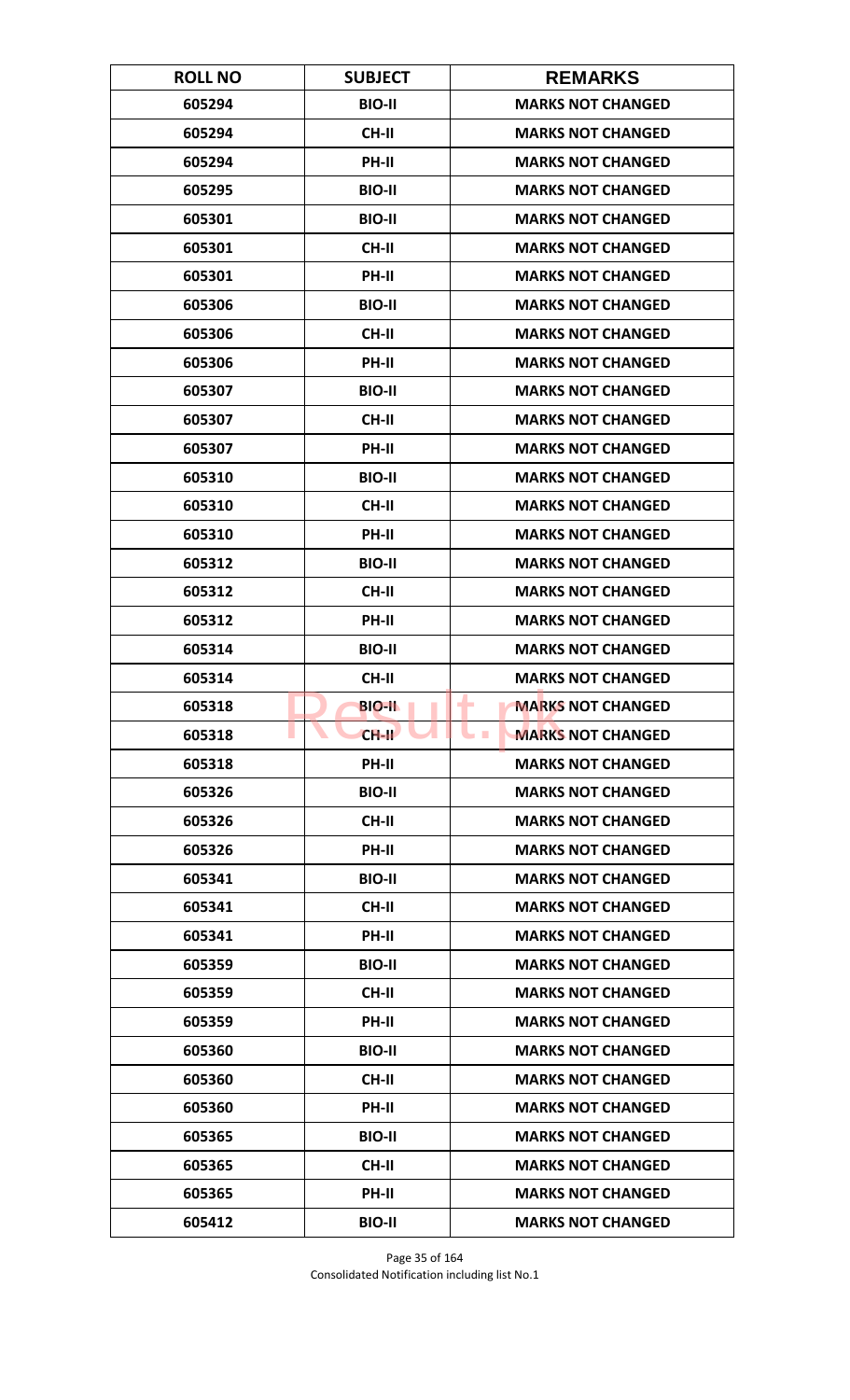| <b>ROLL NO</b> | <b>SUBJECT</b>     | <b>REMARKS</b>                       |
|----------------|--------------------|--------------------------------------|
| 605412         | <b>CH-II</b>       | <b>MARKS NOT CHANGED</b>             |
| 605438         | <b>BIO-II</b>      | <b>MARKS NOT CHANGED</b>             |
| 605438         | <b>CH-II</b>       | <b>MARKS CHANGED</b>                 |
| 605438         | PH-II              | <b>MARKS NOT CHANGED</b>             |
| 605456         | <b>BIO-II</b>      | <b>MARKS NOT CHANGED</b>             |
| 605456         | <b>CH-II</b>       | <b>MARKS NOT CHANGED</b>             |
| 605474         | <b>CH-II</b>       | <b>MARKS NOT CHANGED</b>             |
| 605487         | <b>BIO-II</b>      | <b>MARKS NOT CHANGED</b>             |
| 605487         | <b>CH-II</b>       | <b>MARKS NOT CHANGED</b>             |
| 605487         | PH-II              | <b>MARKS NOT CHANGED</b>             |
| 605494         | <b>BIO-II</b>      | <b>MARKS NOT CHANGED</b>             |
| 605494         | <b>CH-II</b>       | <b>MARKS NOT CHANGED</b>             |
| 605494         | PH-II              | <b>MARKS NOT CHANGED</b>             |
| 605518         | <b>CH-II</b>       | <b>MARKS CHANGED</b>                 |
| 605527         | <b>BIO-II</b>      | <b>MARKS NOT CHANGED</b>             |
| 605527         | <b>CH-II</b>       | <b>MARKS NOT CHANGED</b>             |
| 605527         | PH-II              | <b>MARKS NOT CHANGED</b>             |
| 605530         | <b>BIO-II</b>      | <b>MARKS NOT CHANGED</b>             |
| 605530         | <b>CH-II</b>       | <b>MARKS NOT CHANGED</b>             |
| 605530         | PH-II              | <b>MARKS NOT CHANGED</b>             |
| 605536         | PH-II              | <b>MARKS NOT CHANGED</b>             |
| 605543         | $CH-H$             | <b>MARKS NOT CHANGED</b><br>٠        |
| 605543         | PH-II <sup>T</sup> | <b>MARKS NOT CHANGED</b><br><b>I</b> |
| 605545         | <b>BIO-II</b>      | <b>MARKS NOT CHANGED</b>             |
| 605545         | CH-II              | <b>MARKS NOT CHANGED</b>             |
| 605545         | PH-II              | <b>MARKS NOT CHANGED</b>             |
| 605550         | <b>BIO-II</b>      | <b>MARKS NOT CHANGED</b>             |
| 605550         | <b>CH-II</b>       | <b>MARKS NOT CHANGED</b>             |
| 605550         | PH-II              | <b>MARKS NOT CHANGED</b>             |
| 605555         | <b>CH-II</b>       | <b>MARKS NOT CHANGED</b>             |
| 605555         | PH-II              | <b>MARKS NOT CHANGED</b>             |
| 605558         | <b>BIO-II</b>      | <b>MARKS NOT CHANGED</b>             |
| 605558         | CH-II              | <b>MARKS NOT CHANGED</b>             |
| 605558         | PH-II              | <b>MARKS NOT CHANGED</b>             |
| 605563         | <b>BIO-II</b>      | <b>MARKS NOT CHANGED</b>             |
| 605563         | CH-II              | <b>MARKS NOT CHANGED</b>             |
| 605563         | PH-II              | <b>MARKS NOT CHANGED</b>             |
| 605564         | <b>CH-II</b>       | <b>MARKS NOT CHANGED</b>             |
| 605564         | <b>PH-II</b>       | <b>MARKS NOT CHANGED</b>             |
| 605568         | <b>BIO-II</b>      | <b>MARKS NOT CHANGED</b>             |

Page 36 of 164 Consolidated Notification including list No.1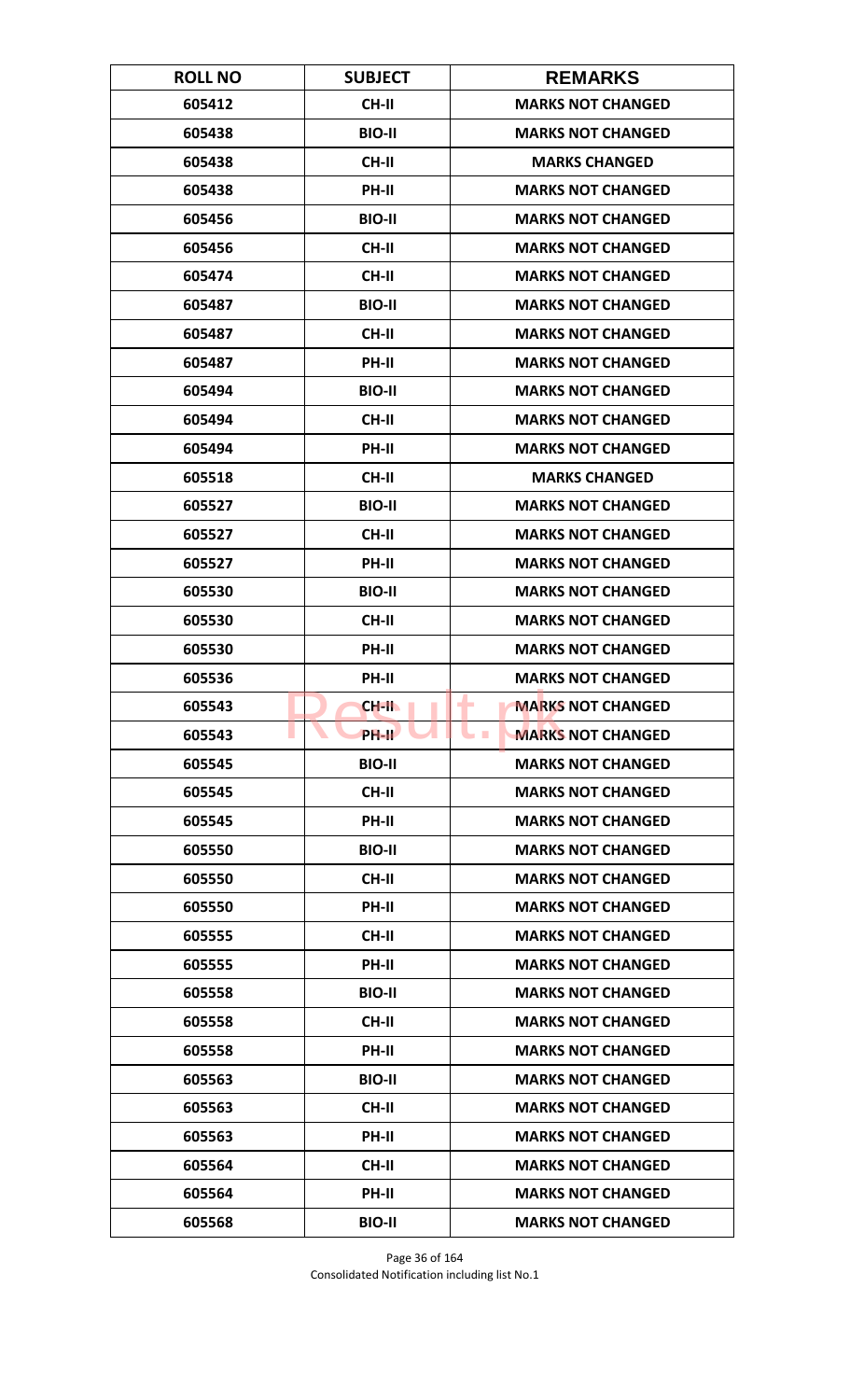| <b>ROLL NO</b> | <b>SUBJECT</b> | <b>REMARKS</b>                       |
|----------------|----------------|--------------------------------------|
| 605568         | <b>CH-II</b>   | <b>MARKS NOT CHANGED</b>             |
| 605568         | PH-II          | <b>MARKS NOT CHANGED</b>             |
| 605570         | <b>BIO-II</b>  | <b>MARKS NOT CHANGED</b>             |
| 605570         | <b>CH-II</b>   | <b>MARKS NOT CHANGED</b>             |
| 605571         | <b>BIO-II</b>  | <b>MARKS NOT CHANGED</b>             |
| 605571         | <b>CH-II</b>   | <b>MARKS NOT CHANGED</b>             |
| 605571         | <b>PH-II</b>   | <b>MARKS NOT CHANGED</b>             |
| 605577         | <b>CH-II</b>   | <b>MARKS NOT CHANGED</b>             |
| 605583         | <b>CH-II</b>   | <b>MARKS NOT CHANGED</b>             |
| 605583         | PH-II          | <b>MARKS NOT CHANGED</b>             |
| 605590         | <b>BIO-II</b>  | <b>MARKS NOT CHANGED</b>             |
| 605590         | <b>CH-II</b>   | <b>MARKS NOT CHANGED</b>             |
| 605590         | PH-II          | <b>MARKS NOT CHANGED</b>             |
| 605594         | <b>CH-II</b>   | <b>MARKS NOT CHANGED</b>             |
| 605594         | <b>PH-II</b>   | <b>MARKS NOT CHANGED</b>             |
| 605597         | <b>BIO-II</b>  | <b>MARKS NOT CHANGED</b>             |
| 605597         | <b>CH-II</b>   | <b>MARKS NOT CHANGED</b>             |
| 605597         | PH-II          | <b>MARKS NOT CHANGED</b>             |
| 605610         | <b>BIO-II</b>  | <b>MARKS NOT CHANGED</b>             |
| 605610         | <b>CH-II</b>   | <b>MARKS NOT CHANGED</b>             |
| 605610         | PH-II          | <b>MARKS NOT CHANGED</b>             |
| 605615         | <b>BIO-II</b>  | <b>MARKS NOT CHANGED</b><br>۰        |
| 605615         | $CH-H$         | <b>MARKS NOT CHANGED</b><br><b>I</b> |
| 605615         | PH-II          | <b>MARKS NOT CHANGED</b>             |
| 605634         | <b>BIO-II</b>  | <b>MARKS NOT CHANGED</b>             |
| 605634         | CH-II          | <b>MARKS NOT CHANGED</b>             |
| 605634         | PH-II          | <b>MARKS NOT CHANGED</b>             |
| 605646         | <b>BIO-II</b>  | <b>MARKS NOT CHANGED</b>             |
| 605646         | CH-II          | <b>MARKS NOT CHANGED</b>             |
| 605646         | <b>PH-II</b>   | <b>MARKS NOT CHANGED</b>             |
| 605671         | <b>BIO-II</b>  | <b>MARKS NOT CHANGED</b>             |
| 605671         | CH-II          | <b>MARKS CHANGED</b>                 |
| 605671         | PH-II          | <b>MARKS NOT CHANGED</b>             |
| 605673         | <b>BIO-II</b>  | <b>MARKS NOT CHANGED</b>             |
| 605673         | CH-II          | <b>MARKS NOT CHANGED</b>             |
| 605673         | PH-II          | <b>MARKS NOT CHANGED</b>             |
| 605679         | <b>BIO-II</b>  | <b>MARKS NOT CHANGED</b>             |
| 605679         | CH-II          | <b>MARKS NOT CHANGED</b>             |
| 605679         | <b>PH-II</b>   | <b>MARKS NOT CHANGED</b>             |
| 605687         | <b>BIO-II</b>  | <b>MARKS NOT CHANGED</b>             |

Page 37 of 164 Consolidated Notification including list No.1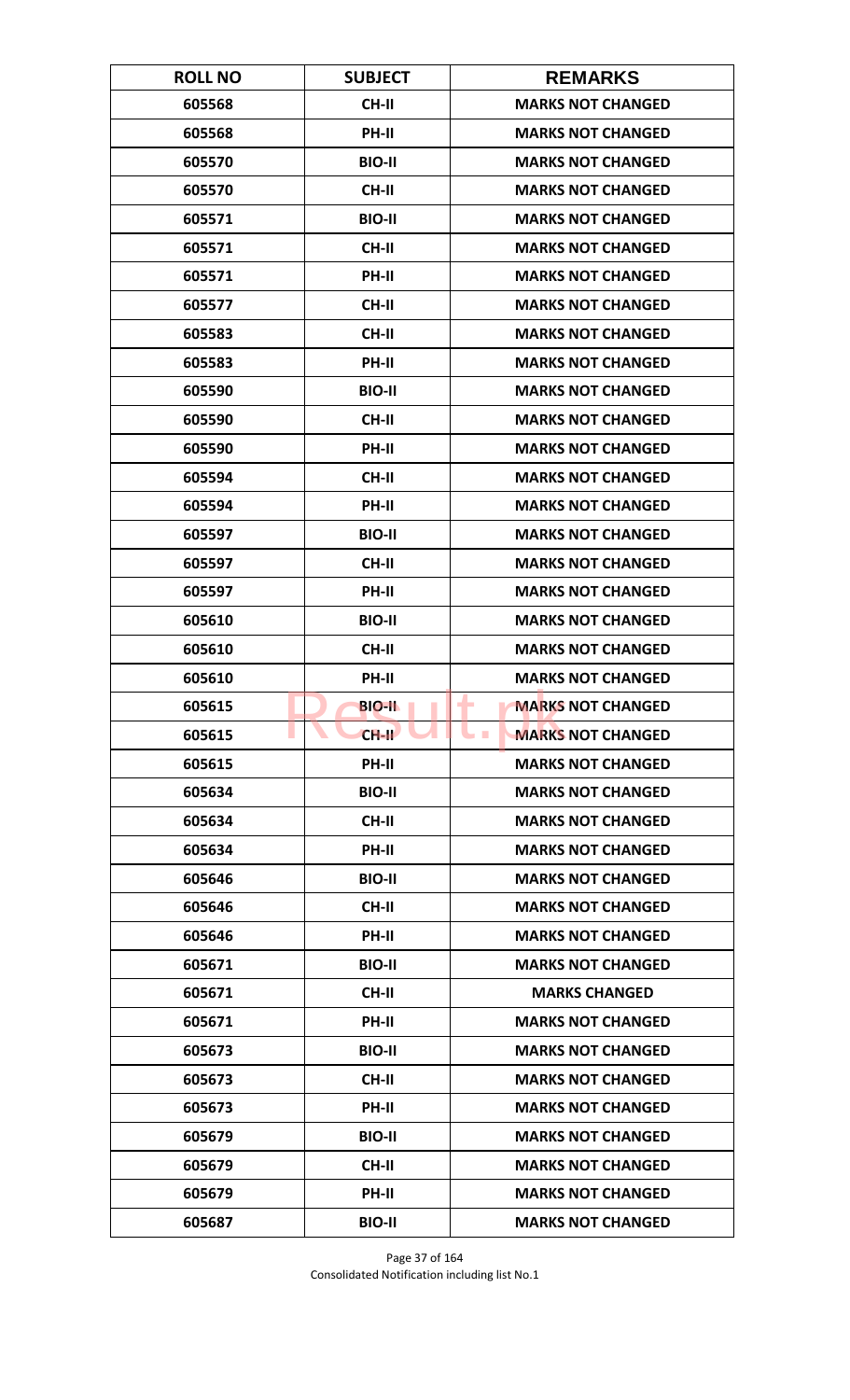| <b>ROLL NO</b> | <b>SUBJECT</b> | <b>REMARKS</b>                       |
|----------------|----------------|--------------------------------------|
| 605687         | <b>CH-II</b>   | <b>MARKS NOT CHANGED</b>             |
| 605687         | PH-II          | <b>MARKS NOT CHANGED</b>             |
| 605690         | <b>BIO-II</b>  | <b>MARKS NOT CHANGED</b>             |
| 605690         | <b>CH-II</b>   | <b>MARKS NOT CHANGED</b>             |
| 605690         | PH-II          | <b>MARKS NOT CHANGED</b>             |
| 605707         | <b>CH-II</b>   | <b>MARKS NOT CHANGED</b>             |
| 605707         | <b>PH-II</b>   | <b>MARKS NOT CHANGED</b>             |
| 605712         | <b>BIO-II</b>  | <b>MARKS NOT CHANGED</b>             |
| 605712         | <b>CH-II</b>   | <b>MARKS NOT CHANGED</b>             |
| 605712         | PH-II          | <b>MARKS NOT CHANGED</b>             |
| 605714         | <b>BIO-II</b>  | <b>MARKS NOT CHANGED</b>             |
| 605714         | <b>CH-II</b>   | <b>MARKS NOT CHANGED</b>             |
| 605719         | <b>BIO-II</b>  | <b>MARKS NOT CHANGED</b>             |
| 605719         | <b>CH-II</b>   | <b>MARKS NOT CHANGED</b>             |
| 605719         | PH-II          | <b>MARKS NOT CHANGED</b>             |
| 605730         | <b>BIO-II</b>  | <b>MARKS NOT CHANGED</b>             |
| 605730         | <b>CH-II</b>   | <b>MARKS CHANGED</b>                 |
| 605730         | PH-II          | <b>MARKS NOT CHANGED</b>             |
| 605731         | <b>BIO-II</b>  | <b>MARKS NOT CHANGED</b>             |
| 605731         | <b>CH-II</b>   | <b>MARKS NOT CHANGED</b>             |
| 605731         | PH-II          | <b>MARKS NOT CHANGED</b>             |
| 605741         | <b>BIO-II</b>  | <b>MARKS NOT CHANGED</b><br>۰        |
| 605741         | $CH-H$         | <b>MARKS NOT CHANGED</b><br><b>I</b> |
| 605741         | PH-II          | <b>MARKS NOT CHANGED</b>             |
| 605767         | <b>BIO-II</b>  | <b>MARKS NOT CHANGED</b>             |
| 605767         | CH-II          | <b>MARKS NOT CHANGED</b>             |
| 605776         | <b>BIO-II</b>  | <b>MARKS NOT CHANGED</b>             |
| 605776         | <b>CH-II</b>   | <b>MARKS NOT CHANGED</b>             |
| 605776         | PH-II          | <b>MARKS NOT CHANGED</b>             |
| 605778         | <b>BIO-II</b>  | <b>MARKS NOT CHANGED</b>             |
| 605778         | <b>CH-II</b>   | <b>MARKS NOT CHANGED</b>             |
| 605778         | PH-II          | <b>MARKS NOT CHANGED</b>             |
| 605877         | <b>BIO-II</b>  | <b>MARKS NOT CHANGED</b>             |
| 605877         | CH-II          | <b>MARKS NOT CHANGED</b>             |
| 605877         | <b>PH-II</b>   | <b>MARKS NOT CHANGED</b>             |
| 605939         | <b>CH-II</b>   | <b>MARKS NOT CHANGED</b>             |
| 605939         | PH-II          | <b>MARKS NOT CHANGED</b>             |
| 605940         | <b>BIO-II</b>  | <b>MARKS NOT CHANGED</b>             |
| 605940         | <b>CH-II</b>   | <b>MARKS NOT CHANGED</b>             |
| 605940         | PH-II          | <b>MARKS NOT CHANGED</b>             |

Page 38 of 164 Consolidated Notification including list No.1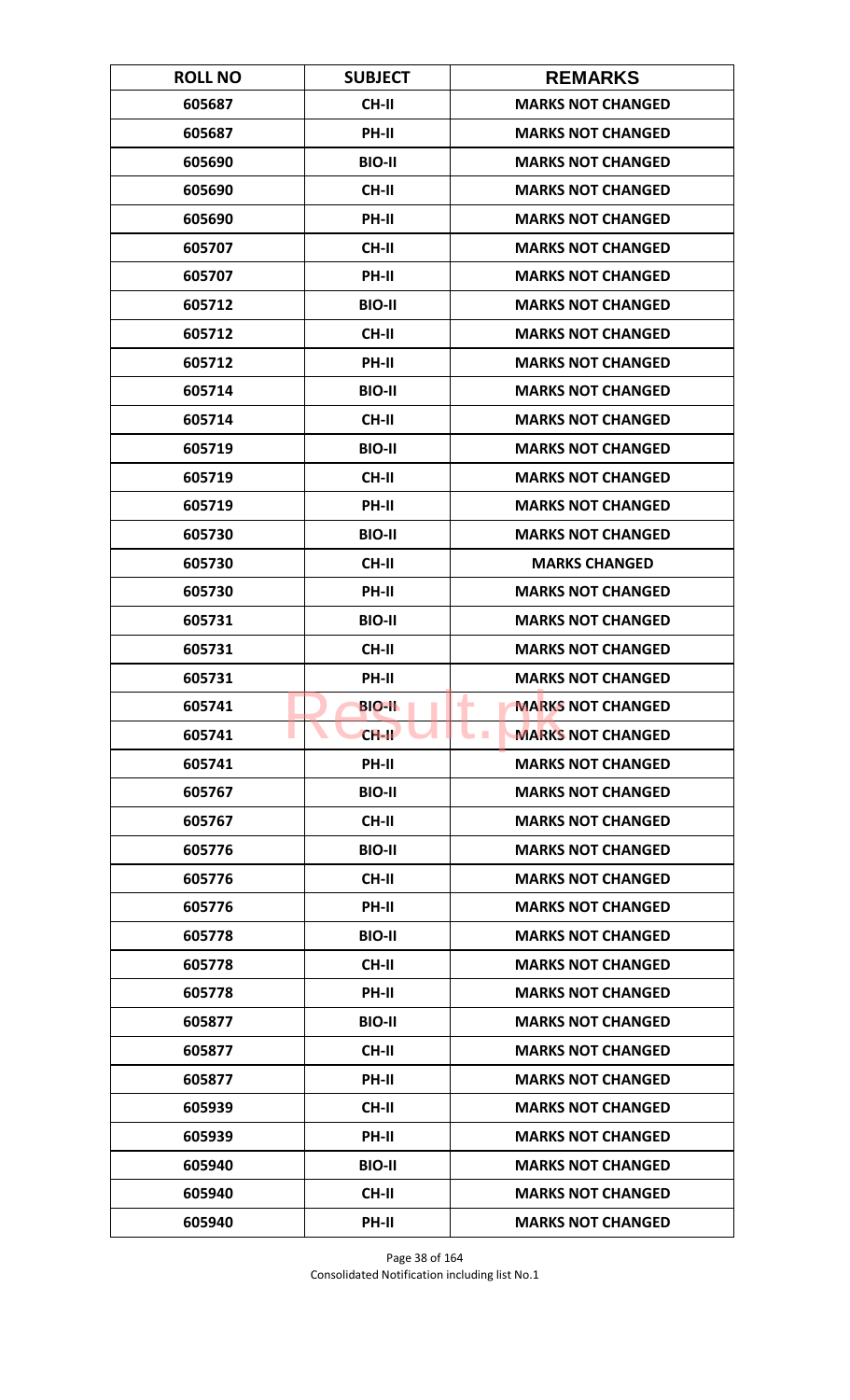| <b>ROLL NO</b> | <b>SUBJECT</b> | <b>REMARKS</b>                       |
|----------------|----------------|--------------------------------------|
| 605946         | <b>CH-II</b>   | <b>MARKS NOT CHANGED</b>             |
| 605983         | <b>CH-II</b>   | <b>MARKS NOT CHANGED</b>             |
| 605985         | <b>BIO-II</b>  | <b>MARKS NOT CHANGED</b>             |
| 605985         | <b>CH-II</b>   | <b>MARKS NOT CHANGED</b>             |
| 605985         | PH-II          | <b>MARKS NOT CHANGED</b>             |
| 606000         | PH-II          | <b>MARKS NOT CHANGED</b>             |
| 606018         | <b>CH-II</b>   | <b>MARKS NOT CHANGED</b>             |
| 606018         | PH-II          | <b>MARKS NOT CHANGED</b>             |
| 606035         | <b>CH-II</b>   | <b>MARKS NOT CHANGED</b>             |
| 606035         | PH-II          | <b>MARKS CHANGED</b>                 |
| 606067         | <b>BIO-II</b>  | <b>MARKS NOT CHANGED</b>             |
| 606067         | <b>CH-II</b>   | <b>MARKS NOT CHANGED</b>             |
| 606067         | PH-II          | <b>MARKS NOT CHANGED</b>             |
| 606205         | <b>BIO-II</b>  | <b>MARKS NOT CHANGED</b>             |
| 606205         | <b>CH-II</b>   | <b>MARKS NOT CHANGED</b>             |
| 606205         | PH-II          | <b>MARKS NOT CHANGED</b>             |
| 606242         | <b>BIO-II</b>  | <b>MARKS NOT CHANGED</b>             |
| 606242         | <b>CH-II</b>   | <b>MARKS NOT CHANGED</b>             |
| 606242         | PH-II          | <b>MARKS NOT CHANGED</b>             |
| 606276         | <b>BIO-II</b>  | <b>MARKS NOT CHANGED</b>             |
| 606276         | <b>CH-II</b>   | <b>MARKS NOT CHANGED</b>             |
| 606276         | PH-II.         | <b>MARKS NOT CHANGED</b><br>۰        |
| 606296         | PH-II          | <b>MARKS NOT CHANGED</b><br><b>I</b> |
| 606300         | <b>BIO-II</b>  | <b>MARKS NOT CHANGED</b>             |
| 606300         | CH-II          | <b>MARKS NOT CHANGED</b>             |
| 606300         | PH-II          | <b>MARKS NOT CHANGED</b>             |
| 606304         | <b>BIO-II</b>  | <b>MARKS NOT CHANGED</b>             |
| 606304         | <b>CH-II</b>   | <b>MARKS NOT CHANGED</b>             |
| 606304         | PH-II          | <b>MARKS NOT CHANGED</b>             |
| 606316         | <b>BIO-II</b>  | <b>MARKS NOT CHANGED</b>             |
| 606316         | <b>CH-II</b>   | <b>MARKS NOT CHANGED</b>             |
| 606316         | PH-II          | <b>MARKS NOT CHANGED</b>             |
| 606340         | <b>BIO-II</b>  | <b>MARKS NOT CHANGED</b>             |
| 606340         | <b>CH-II</b>   | <b>MARKS NOT CHANGED</b>             |
| 606340         | PH-II          | <b>MARKS NOT CHANGED</b>             |
| 606372         | <b>BIO-II</b>  | <b>MARKS NOT CHANGED</b>             |
| 606372         | CH-II          | <b>MARKS NOT CHANGED</b>             |
| 606372         | PH-II          | <b>MARKS NOT CHANGED</b>             |
| 606374         | <b>BIO-II</b>  | <b>MARKS NOT CHANGED</b>             |
| 606374         | <b>CH-II</b>   | <b>MARKS NOT CHANGED</b>             |

Page 39 of 164 Consolidated Notification including list No.1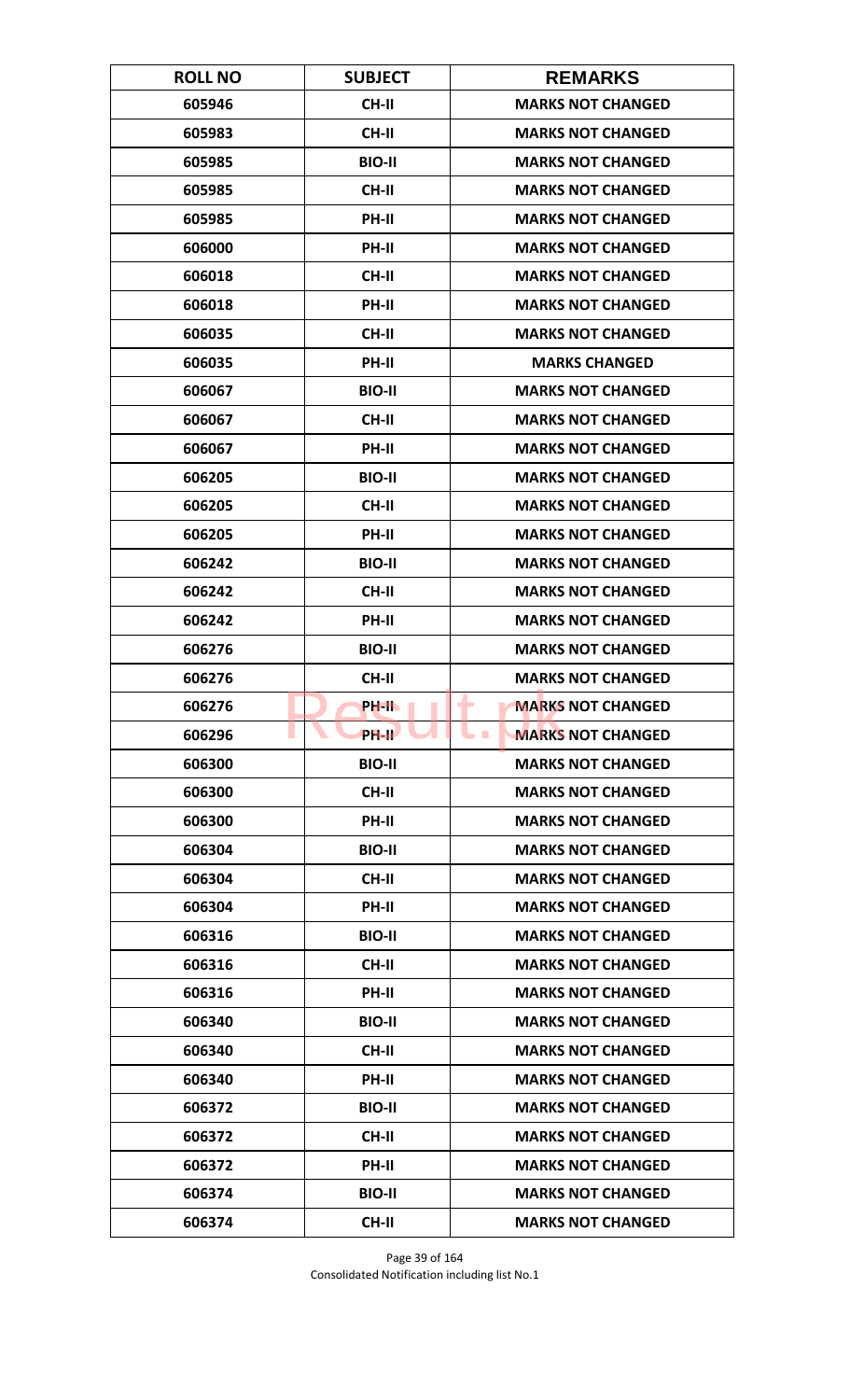| <b>ROLL NO</b> | <b>SUBJECT</b> | <b>REMARKS</b>                       |
|----------------|----------------|--------------------------------------|
| 606374         | PH-II          | <b>MARKS NOT CHANGED</b>             |
| 606400         | <b>BIO-II</b>  | <b>MARKS NOT CHANGED</b>             |
| 606400         | <b>CH-II</b>   | <b>MARKS NOT CHANGED</b>             |
| 606400         | PH-II          | <b>MARKS NOT CHANGED</b>             |
| 606410         | <b>CH-II</b>   | <b>MARKS NOT CHANGED</b>             |
| 606410         | PH-II          | <b>MARKS NOT CHANGED</b>             |
| 606419         | <b>BIO-II</b>  | <b>MARKS NOT CHANGED</b>             |
| 606419         | CH-II          | <b>MARKS NOT CHANGED</b>             |
| 606419         | PH-II          | <b>MARKS NOT CHANGED</b>             |
| 606437         | <b>BIO-II</b>  | <b>MARKS NOT CHANGED</b>             |
| 606437         | <b>CH-II</b>   | <b>MARKS NOT CHANGED</b>             |
| 606437         | <b>PH-II</b>   | <b>MARKS NOT CHANGED</b>             |
| 606445         | <b>BIO-II</b>  | <b>MARKS NOT CHANGED</b>             |
| 606445         | <b>CH-II</b>   | <b>MARKS NOT CHANGED</b>             |
| 606445         | <b>PH-II</b>   | <b>MARKS NOT CHANGED</b>             |
| 606453         | <b>BIO-II</b>  | <b>MARKS NOT CHANGED</b>             |
| 606453         | <b>CH-II</b>   | <b>MARKS NOT CHANGED</b>             |
| 606453         | PH-II          | <b>MARKS NOT CHANGED</b>             |
| 606461         | <b>BIO-II</b>  | <b>MARKS NOT CHANGED</b>             |
| 606461         | <b>CH-II</b>   | <b>MARKS NOT CHANGED</b>             |
| 606461         | PH-II          | <b>MARKS NOT CHANGED</b>             |
| 606462         | <b>BIO-II</b>  | ۰<br><b>MARKS NOT CHANGED</b>        |
| 606462         | $CH-H$         | <b>MARKS NOT CHANGED</b><br><b>I</b> |
| 606462         | <b>PH-II</b>   | <b>MARKS NOT CHANGED</b>             |
| 606465         | <b>BIO-II</b>  | <b>MARKS NOT CHANGED</b>             |
| 606467         | <b>BIO-II</b>  | <b>MARKS NOT CHANGED</b>             |
| 606467         | <b>CH-II</b>   | <b>MARKS NOT CHANGED</b>             |
| 606467         | PH-II          | <b>MARKS NOT CHANGED</b>             |
| 606474         | <b>BIO-II</b>  | <b>MARKS NOT CHANGED</b>             |
| 606474         | <b>CH-II</b>   | <b>MARKS NOT CHANGED</b>             |
| 606474         | <b>PH-II</b>   | <b>MARKS NOT CHANGED</b>             |
| 606474         | PH-II          | <b>MARKS NOT CHANGED</b>             |
| 606487         | <b>BIO-II</b>  | <b>MARKS NOT CHANGED</b>             |
| 606487         | <b>CH-II</b>   | <b>MARKS NOT CHANGED</b>             |
| 606487         | PH-II          | <b>MARKS NOT CHANGED</b>             |
| 606490         | <b>BIO-II</b>  | <b>MARKS NOT CHANGED</b>             |
| 606490         | CH-II          | <b>MARKS NOT CHANGED</b>             |
| 606490         | PH-II          | <b>MARKS NOT CHANGED</b>             |
| 606512         | <b>BIO-II</b>  | <b>MARKS NOT CHANGED</b>             |
| 606512         | <b>CH-II</b>   | <b>MARKS NOT CHANGED</b>             |

Page 40 of 164 Consolidated Notification including list No.1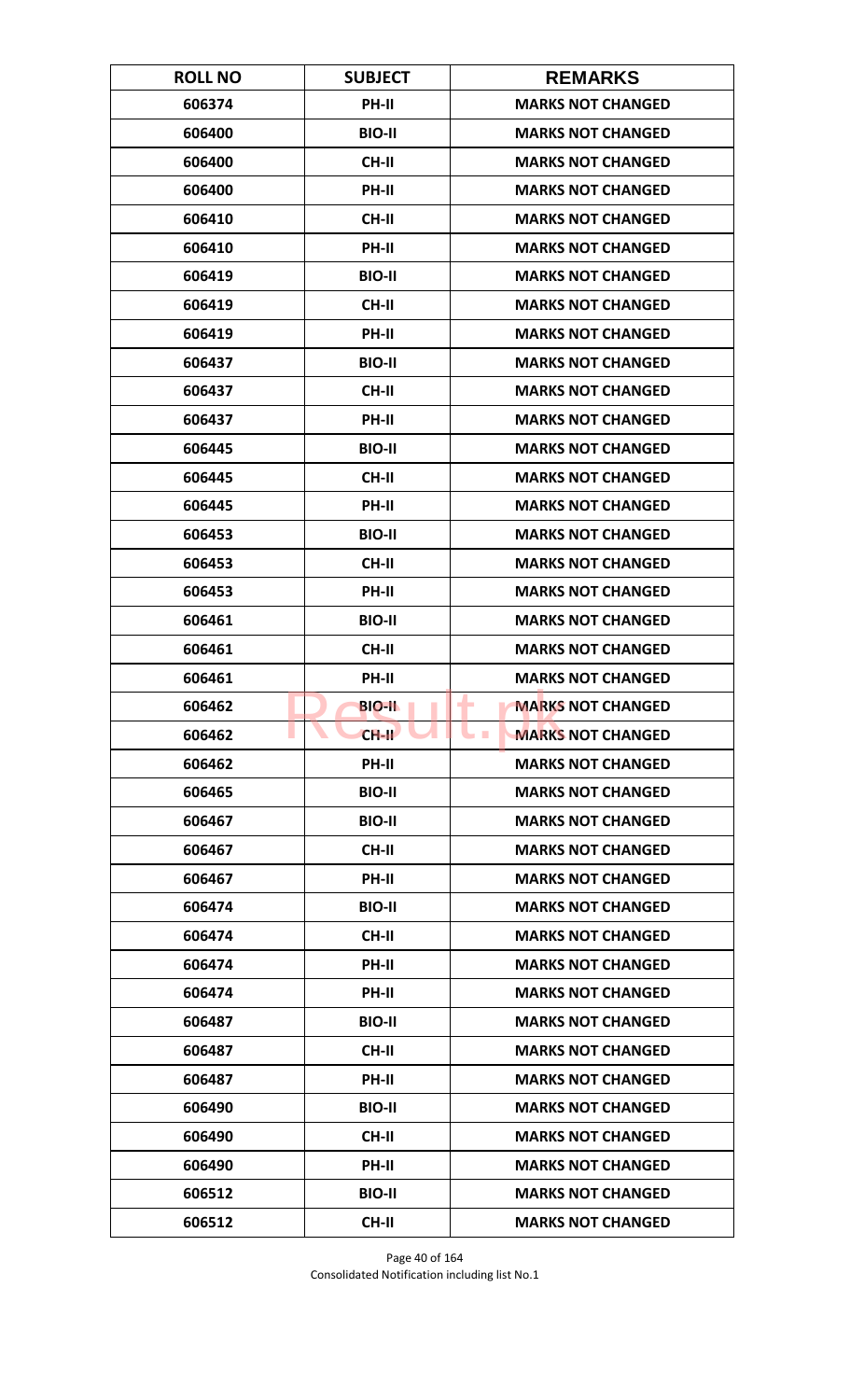| <b>ROLL NO</b> | <b>SUBJECT</b> | <b>REMARKS</b>                          |
|----------------|----------------|-----------------------------------------|
| 606512         | PH-II          | <b>MARKS NOT CHANGED</b>                |
| 606605         | <b>BIO-II</b>  | <b>MARKS NOT CHANGED</b>                |
| 606605         | <b>CH-II</b>   | <b>MARKS NOT CHANGED</b>                |
| 606605         | PH-II          | <b>MARKS NOT CHANGED</b>                |
| 606693         | <b>BIO-II</b>  | <b>MARKS NOT CHANGED</b>                |
| 606693         | CH-II          | <b>MARKS NOT CHANGED</b>                |
| 606693         | <b>PH-II</b>   | <b>MARKS NOT CHANGED</b>                |
| 606704         | <b>BIO-II</b>  | <b>MARKS NOT CHANGED</b>                |
| 606704         | PH-II          | <b>MARKS NOT CHANGED</b>                |
| 606712         | <b>BIO-II</b>  | <b>MARKS NOT CHANGED</b>                |
| 606712         | <b>CH-II</b>   | <b>MARKS NOT CHANGED</b>                |
| 606712         | <b>PH-II</b>   | <b>MARKS NOT CHANGED</b>                |
| 606746         | PH-II          | <b>MARKS NOT CHANGED</b>                |
| 606747         | <b>BIO-II</b>  | <b>MARKS NOT CHANGED</b>                |
| 606747         | CH-II          | <b>MARKS NOT CHANGED</b>                |
| 606747         | PH-II          | <b>MARKS NOT CHANGED</b>                |
| 606754         | <b>BIO-II</b>  | <b>MARKS NOT CHANGED</b>                |
| 606754         | <b>CH-II</b>   | <b>MARKS NOT CHANGED</b>                |
| 606754         | PH-II          | <b>MARKS NOT CHANGED</b>                |
| 606757         | PH-II          | <b>MARKS NOT CHANGED</b>                |
| 606788         | <b>BIO-II</b>  | <b>MARKS NOT CHANGED</b>                |
| 606788         | PH-II.         | <b>MARKS NOT CHANGED</b><br>۰           |
| 606801         | $CH-H$         | <b>MARKS CHANGED</b><br><b>Contract</b> |
| 606801         | PH-II          | <b>MARKS NOT CHANGED</b>                |
| 606813         | <b>BIO-II</b>  | <b>MARKS NOT CHANGED</b>                |
| 606813         | PH-II          | <b>MARKS NOT CHANGED</b>                |
| 606845         | <b>BIO-II</b>  | <b>MARKS NOT CHANGED</b>                |
| 606845         | <b>CH-II</b>   | <b>MARKS NOT CHANGED</b>                |
| 606845         | PH-II          | <b>MARKS NOT CHANGED</b>                |
| 606896         | <b>BIO-II</b>  | <b>MARKS NOT CHANGED</b>                |
| 606896         | <b>CH-II</b>   | <b>MARKS NOT CHANGED</b>                |
| 606896         | PH-II          | <b>MARKS NOT CHANGED</b>                |
| 606899         | <b>BIO-II</b>  | <b>MARKS NOT CHANGED</b>                |
| 606899         | CH-II          | <b>MARKS NOT CHANGED</b>                |
| 606899         | PH-II          | <b>MARKS NOT CHANGED</b>                |
| 606914         | <b>BIO-II</b>  | <b>MARKS NOT CHANGED</b>                |
| 606914         | CH-II          | <b>MARKS NOT CHANGED</b>                |
| 606914         | PH-II          | <b>MARKS NOT CHANGED</b>                |
| 606927         | <b>BIO-II</b>  | <b>MARKS NOT CHANGED</b>                |
| 606927         | <b>CH-II</b>   | <b>MARKS NOT CHANGED</b>                |

Page 41 of 164 Consolidated Notification including list No.1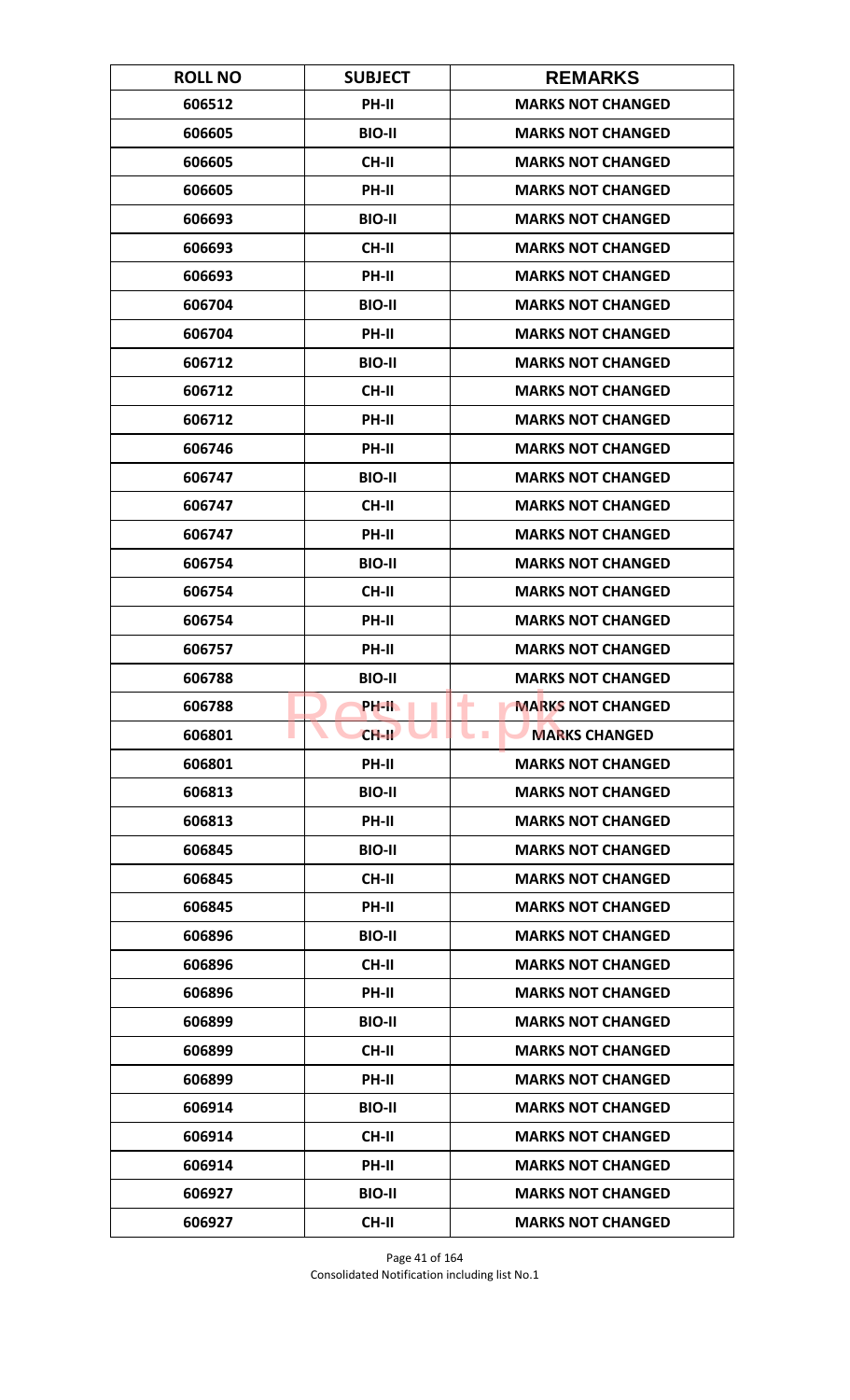| <b>ROLL NO</b> | <b>SUBJECT</b> | <b>REMARKS</b>                       |
|----------------|----------------|--------------------------------------|
| 606927         | <b>PH-II</b>   | <b>MARKS NOT CHANGED</b>             |
| 606933         | PH-II          | <b>MARKS NOT CHANGED</b>             |
| 606934         | <b>BIO-II</b>  | <b>MARKS NOT CHANGED</b>             |
| 606934         | <b>CH-II</b>   | <b>MARKS NOT CHANGED</b>             |
| 606934         | PH-II          | <b>MARKS NOT CHANGED</b>             |
| 606940         | <b>BIO-II</b>  | <b>MARKS NOT CHANGED</b>             |
| 606940         | <b>CH-II</b>   | <b>MARKS NOT CHANGED</b>             |
| 606940         | PH-II          | <b>MARKS NOT CHANGED</b>             |
| 606950         | <b>BIO-II</b>  | <b>MARKS NOT CHANGED</b>             |
| 606950         | CH-II          | <b>MARKS NOT CHANGED</b>             |
| 606950         | PH-II          | <b>MARKS NOT CHANGED</b>             |
| 606971         | <b>BIO-II</b>  | <b>MARKS NOT CHANGED</b>             |
| 606971         | <b>CH-II</b>   | <b>MARKS NOT CHANGED</b>             |
| 606971         | PH-II          | <b>MARKS NOT CHANGED</b>             |
| 606984         | <b>BIO-II</b>  | <b>MARKS NOT CHANGED</b>             |
| 606984         | <b>CH-II</b>   | <b>MARKS NOT CHANGED</b>             |
| 606984         | PH-II          | <b>MARKS NOT CHANGED</b>             |
| 607016         | <b>BIO-II</b>  | <b>MARKS NOT CHANGED</b>             |
| 607016         | <b>CH-II</b>   | <b>MARKS CHANGED</b>                 |
| 607016         | PH-II          | <b>MARKS NOT CHANGED</b>             |
| 607017         | CH-II          | <b>MARKS CHANGED</b>                 |
| 607017         | PH-IL          | ۰<br><b>MARKS NOT CHANGED</b>        |
| 607037         | $CH-H$         | <b>MARKS NOT CHANGED</b><br><b>I</b> |
| 607037         | <b>PH-II</b>   | <b>MARKS NOT CHANGED</b>             |
| 607041         | PH-II          | <b>MARKS NOT CHANGED</b>             |
| 607053         | CH-II          | <b>MARKS NOT CHANGED</b>             |
| 607053         | PH-II          | <b>MARKS NOT CHANGED</b>             |
| 607056         | <b>BIO-II</b>  | <b>MARKS NOT CHANGED</b>             |
| 607056         | <b>CH-II</b>   | <b>MARKS CHANGED</b>                 |
| 607056         | <b>PH-II</b>   | <b>MARKS NOT CHANGED</b>             |
| 607059         | PH-II          | <b>MARKS NOT CHANGED</b>             |
| 607064         | <b>BIO-II</b>  | <b>MARKS NOT CHANGED</b>             |
| 607064         | CH-II          | <b>MARKS NOT CHANGED</b>             |
| 607064         | PH-II          | <b>MARKS NOT CHANGED</b>             |
| 607079         | <b>BIO-II</b>  | <b>MARKS NOT CHANGED</b>             |
| 607079         | <b>CH-II</b>   | <b>MARKS NOT CHANGED</b>             |
| 607079         | PH-II          | <b>MARKS NOT CHANGED</b>             |
| 607081         | <b>BIO-II</b>  | <b>MARKS NOT CHANGED</b>             |
| 607081         | <b>PH-II</b>   | <b>MARKS CHANGED</b>                 |
| 607083         | <b>BIO-II</b>  | <b>MARKS NOT CHANGED</b>             |

Page 42 of 164 Consolidated Notification including list No.1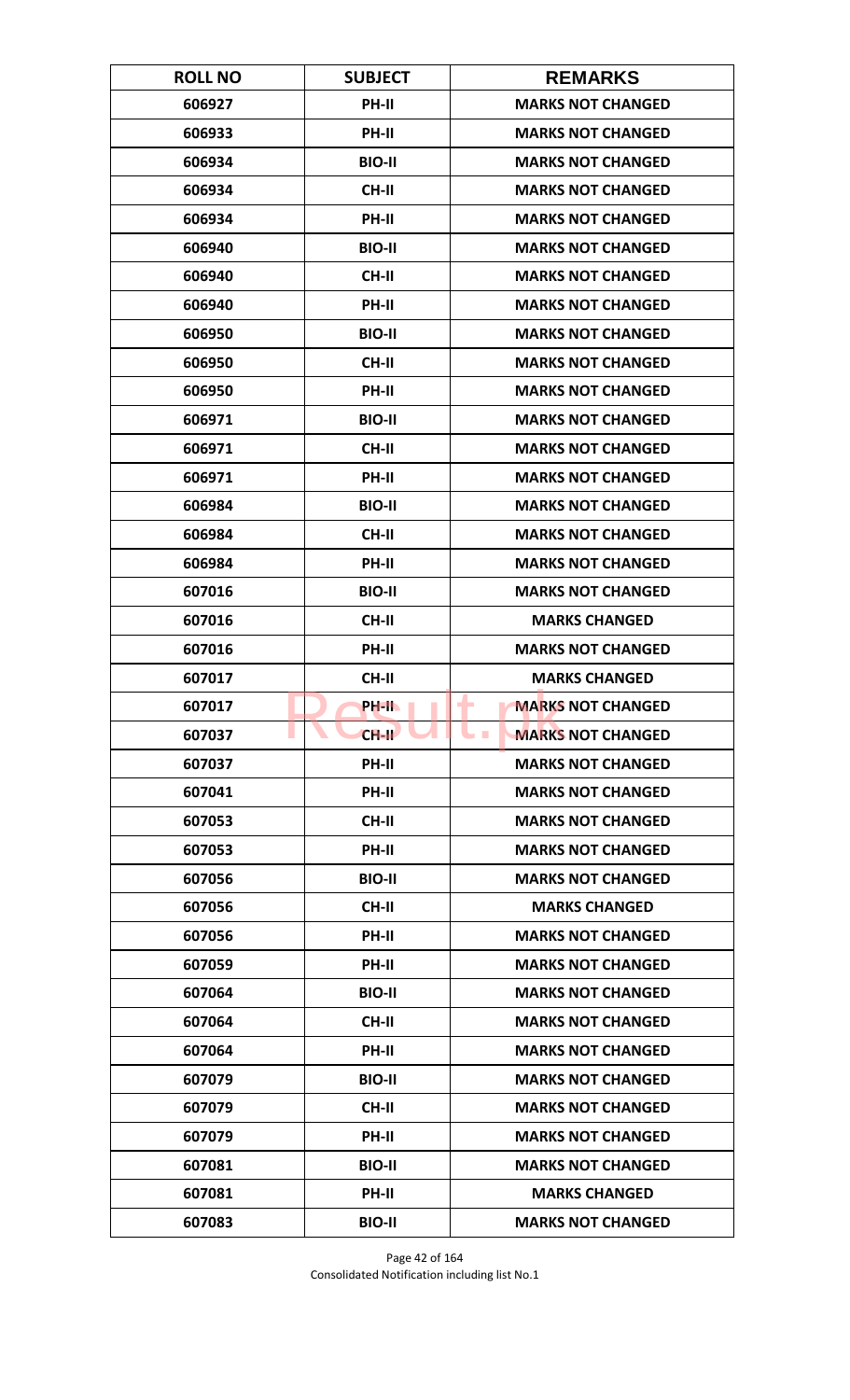| <b>ROLL NO</b> | <b>SUBJECT</b> | <b>REMARKS</b>                         |
|----------------|----------------|----------------------------------------|
| 607083         | <b>CH-II</b>   | <b>MARKS NOT CHANGED</b>               |
| 607098         | <b>BIO-II</b>  | <b>MARKS NOT CHANGED</b>               |
| 607098         | <b>CH-II</b>   | <b>MARKS NOT CHANGED</b>               |
| 607098         | PH-II          | <b>MARKS NOT CHANGED</b>               |
| 607099         | <b>BIO-II</b>  | <b>MARKS NOT CHANGED</b>               |
| 607099         | CH-II          | <b>MARKS NOT CHANGED</b>               |
| 607099         | PH-II          | <b>MARKS NOT CHANGED</b>               |
| 607122         | <b>BIO-II</b>  | <b>MARKS NOT CHANGED</b>               |
| 607122         | <b>CH-II</b>   | <b>MARKS NOT CHANGED</b>               |
| 607122         | PH-II          | <b>MARKS NOT CHANGED</b>               |
| 607134         | <b>BIO-II</b>  | <b>MARKS NOT CHANGED</b>               |
| 607134         | <b>CH-II</b>   | <b>MARKS NOT CHANGED</b>               |
| 607140         | <b>BIO-II</b>  | <b>MARKS NOT CHANGED</b>               |
| 607140         | <b>CH-II</b>   | <b>MARKS CHANGED</b>                   |
| 607140         | PH-II          | <b>MARKS NOT CHANGED</b>               |
| 607142         | <b>BIO-II</b>  | <b>MARKS NOT CHANGED</b>               |
| 607142         | <b>CH-II</b>   | <b>MARKS NOT CHANGED</b>               |
| 607142         | PH-II          | <b>MARKS NOT CHANGED</b>               |
| 607176         | <b>CH-II</b>   | <b>MARKS NOT CHANGED</b>               |
| 607176         | PH-II          | <b>MARKS NOT CHANGED</b>               |
| 607177         | <b>BIO-II</b>  | <b>MARKS NOT CHANGED</b>               |
| 607177         | CH-II          | ۰<br><b>MARKS NOT CHANGED</b>          |
| 607177         | PH-II          | <b>MARKS NOT CHANGED</b><br><b>COL</b> |
| 607178         | <b>BIO-II</b>  | <b>MARKS CHANGED</b>                   |
| 607178         | <b>CH-II</b>   | <b>MARKS NOT CHANGED</b>               |
| 607178         | PH-II          | <b>MARKS NOT CHANGED</b>               |
| 607184         | <b>BIO-II</b>  | <b>MARKS NOT CHANGED</b>               |
| 607184         | <b>CH-II</b>   | <b>MARKS CHANGED</b>                   |
| 607184         | PH-II          | <b>MARKS NOT CHANGED</b>               |
| 607187         | <b>BIO-II</b>  | <b>MARKS NOT CHANGED</b>               |
| 607187         | <b>CH-II</b>   | <b>MARKS NOT CHANGED</b>               |
| 607187         | PH-II          | <b>MARKS NOT CHANGED</b>               |
| 607192         | <b>BIO-II</b>  | <b>MARKS CHANGED</b>                   |
| 607192         | CH-II          | <b>MARKS NOT CHANGED</b>               |
| 607193         | <b>BIO-II</b>  | <b>MARKS NOT CHANGED</b>               |
| 607193         | CH-II          | <b>MARKS NOT CHANGED</b>               |
| 607193         | PH-II          | <b>MARKS NOT CHANGED</b>               |
| 607198         | <b>BIO-II</b>  | <b>MARKS NOT CHANGED</b>               |
| 607198         | <b>CH-II</b>   | <b>MARKS NOT CHANGED</b>               |
| 607198         | PH-II          | <b>MARKS NOT CHANGED</b>               |

Page 43 of 164 Consolidated Notification including list No.1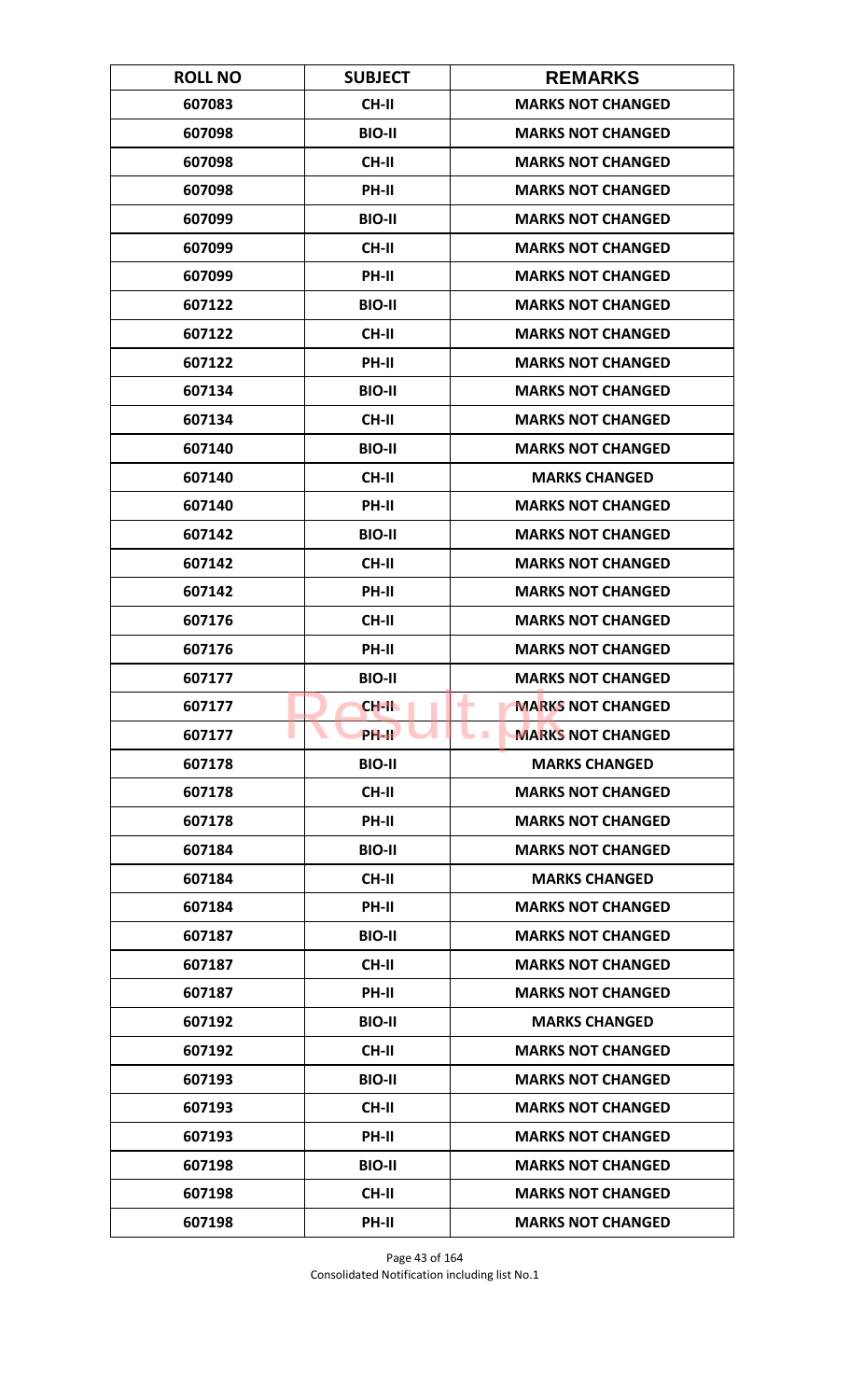| <b>ROLL NO</b> | <b>SUBJECT</b> | <b>REMARKS</b>                         |
|----------------|----------------|----------------------------------------|
| 607201         | PH-II          | <b>MARKS NOT CHANGED</b>               |
| 607203         | <b>BIO-II</b>  | <b>MARKS NOT CHANGED</b>               |
| 607203         | <b>CH-II</b>   | <b>MARKS NOT CHANGED</b>               |
| 607203         | PH-II          | <b>MARKS NOT CHANGED</b>               |
| 607208         | <b>BIO-II</b>  | <b>MARKS NOT CHANGED</b>               |
| 607208         | CH-II          | <b>MARKS NOT CHANGED</b>               |
| 607208         | PH-II          | <b>MARKS NOT CHANGED</b>               |
| 607216         | <b>BIO-II</b>  | <b>MARKS NOT CHANGED</b>               |
| 607216         | <b>CH-II</b>   | <b>MARKS NOT CHANGED</b>               |
| 607216         | PH-II          | <b>MARKS NOT CHANGED</b>               |
| 607217         | <b>BIO-II</b>  | <b>MARKS NOT CHANGED</b>               |
| 607217         | <b>CH-II</b>   | <b>MARKS CHANGED</b>                   |
| 607217         | PH-II          | <b>MARKS NOT CHANGED</b>               |
| 607226         | <b>BIO-II</b>  | <b>MARKS NOT CHANGED</b>               |
| 607226         | <b>PH-II</b>   | <b>MARKS NOT CHANGED</b>               |
| 607228         | PH-II          | <b>MARKS NOT CHANGED</b>               |
| 607232         | <b>BIO-II</b>  | <b>MARKS NOT CHANGED</b>               |
| 607232         | PH-II          | <b>MARKS NOT CHANGED</b>               |
| 607241         | <b>CH-II</b>   | <b>MARKS NOT CHANGED</b>               |
| 607241         | PH-II          | <b>MARKS NOT CHANGED</b>               |
| 607254         | <b>BIO-II</b>  | <b>MARKS NOT CHANGED</b>               |
| 607254         | $CH-H$         | ۰<br><b>MARKS CHANGED</b>              |
| 607254         | <b>PH-IL</b>   | <b>MARKS NOT CHANGED</b><br><b>COL</b> |
| 607258         | PH-II          | <b>MARKS NOT CHANGED</b>               |
| 607264         | <b>BIO-II</b>  | <b>MARKS NOT CHANGED</b>               |
| 607264         | CH-II          | <b>MARKS CHANGED</b>                   |
| 607264         | PH-II          | <b>MARKS NOT CHANGED</b>               |
| 607279         | <b>BIO-II</b>  | <b>MARKS NOT CHANGED</b>               |
| 607279         | <b>CH-II</b>   | <b>MARKS NOT CHANGED</b>               |
| 607279         | <b>PH-II</b>   | <b>MARKS NOT CHANGED</b>               |
| 607302         | <b>CH-II</b>   | <b>MARKS NOT CHANGED</b>               |
| 607305         | <b>BIO-II</b>  | <b>MARKS NOT CHANGED</b>               |
| 607305         | CH-II          | <b>MARKS NOT CHANGED</b>               |
| 607305         | PH-II          | <b>MARKS NOT CHANGED</b>               |
| 607315         | <b>BIO-II</b>  | <b>MARKS NOT CHANGED</b>               |
| 607315         | CH-II          | <b>MARKS NOT CHANGED</b>               |
| 607318         | <b>BIO-II</b>  | <b>MARKS NOT CHANGED</b>               |
| 607318         | CH-II          | <b>MARKS NOT CHANGED</b>               |
| 607322         | <b>CH-II</b>   | <b>MARKS NOT CHANGED</b>               |
| 607326         | <b>BIO-II</b>  | <b>MARKS NOT CHANGED</b>               |

Page 44 of 164 Consolidated Notification including list No.1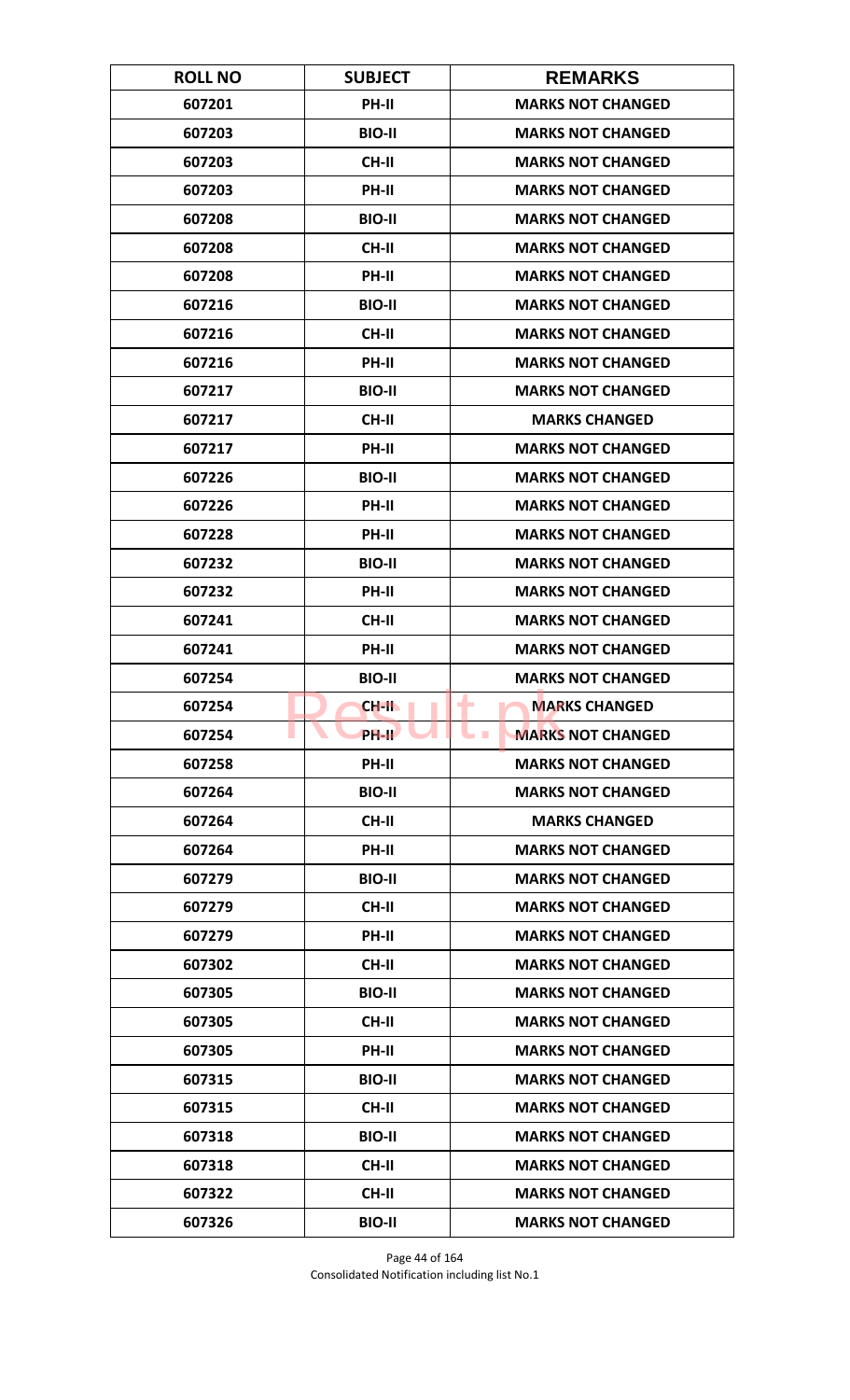| <b>ROLL NO</b> | <b>SUBJECT</b>     | <b>REMARKS</b>                              |
|----------------|--------------------|---------------------------------------------|
| 607326         | CH-II              | <b>MARKS NOT CHANGED</b>                    |
| 607326         | PH-II              | <b>MARKS NOT CHANGED</b>                    |
| 607363         | <b>CH-II</b>       | <b>MARKS NOT CHANGED</b>                    |
| 607363         | PH-II              | <b>MARKS NOT CHANGED</b>                    |
| 607364         | <b>CH-II</b>       | <b>MARKS NOT CHANGED</b>                    |
| 607364         | PH-II              | <b>MARKS NOT CHANGED</b>                    |
| 607365         | <b>BIO-II</b>      | <b>MARKS NOT CHANGED</b>                    |
| 607365         | CH-II              | <b>MARKS NOT CHANGED</b>                    |
| 607365         | PH-II              | <b>MARKS NOT CHANGED</b>                    |
| 607368         | <b>CH-II</b>       | <b>MARKS NOT CHANGED</b>                    |
| 607368         | PH-II              | <b>MARKS NOT CHANGED</b>                    |
| 607392         | <b>CH-II</b>       | <b>MARKS NOT CHANGED</b>                    |
| 607392         | PH-II              | <b>MARKS NOT CHANGED</b>                    |
| 607393         | <b>CH-II</b>       | <b>MARKS NOT CHANGED</b>                    |
| 607393         | <b>PH-II</b>       | <b>MARKS NOT CHANGED</b>                    |
| 607404         | <b>CH-II</b>       | <b>MARKS CHANGED</b>                        |
| 607404         | PH-II              | <b>MARKS NOT CHANGED</b>                    |
| 607407         | <b>CH-II</b>       | <b>MARKS NOT CHANGED</b>                    |
| 607411         | <b>BIO-II</b>      | <b>MARKS NOT CHANGED</b>                    |
| 607411         | <b>CH-II</b>       | <b>MARKS CHANGED</b>                        |
| 607411         | PH-II              | <b>MARKS NOT CHANGED</b>                    |
| 607416         | CH-II              | ۰<br><b>MARKS NOT CHANGED</b>               |
| 607416         | PH-II <sup>T</sup> | <b>MARKS NOT CHANGED</b><br><b>Contract</b> |
| 607420         | <b>BIO-II</b>      | <b>MARKS NOT CHANGED</b>                    |
| 607420         | CH-II              | <b>MARKS NOT CHANGED</b>                    |
| 607420         | PH-II              | <b>MARKS NOT CHANGED</b>                    |
| 607421         | <b>CH-II</b>       | <b>MARKS NOT CHANGED</b>                    |
| 607421         | PH-II              | <b>MARKS NOT CHANGED</b>                    |
| 607429         | <b>CH-II</b>       | <b>MARKS NOT CHANGED</b>                    |
| 607429         | <b>PH-II</b>       | <b>MARKS NOT CHANGED</b>                    |
| 607436         | <b>BIO-II</b>      | <b>MARKS NOT CHANGED</b>                    |
| 607436         | CH-II              | <b>MARKS NOT CHANGED</b>                    |
| 607436         | PH-II              | <b>MARKS NOT CHANGED</b>                    |
| 607438         | <b>BIO-II</b>      | <b>MARKS NOT CHANGED</b>                    |
| 607438         | CH-II              | <b>MARKS NOT CHANGED</b>                    |
| 607438         | PH-II              | <b>MARKS NOT CHANGED</b>                    |
| 607439         | <b>BIO-II</b>      | <b>MARKS NOT CHANGED</b>                    |
| 607439         | <b>CH-II</b>       | <b>MARKS NOT CHANGED</b>                    |
| 607439         | <b>PH-II</b>       | <b>MARKS NOT CHANGED</b>                    |
| 607455         | <b>BIO-II</b>      | <b>MARKS NOT CHANGED</b>                    |

Page 45 of 164 Consolidated Notification including list No.1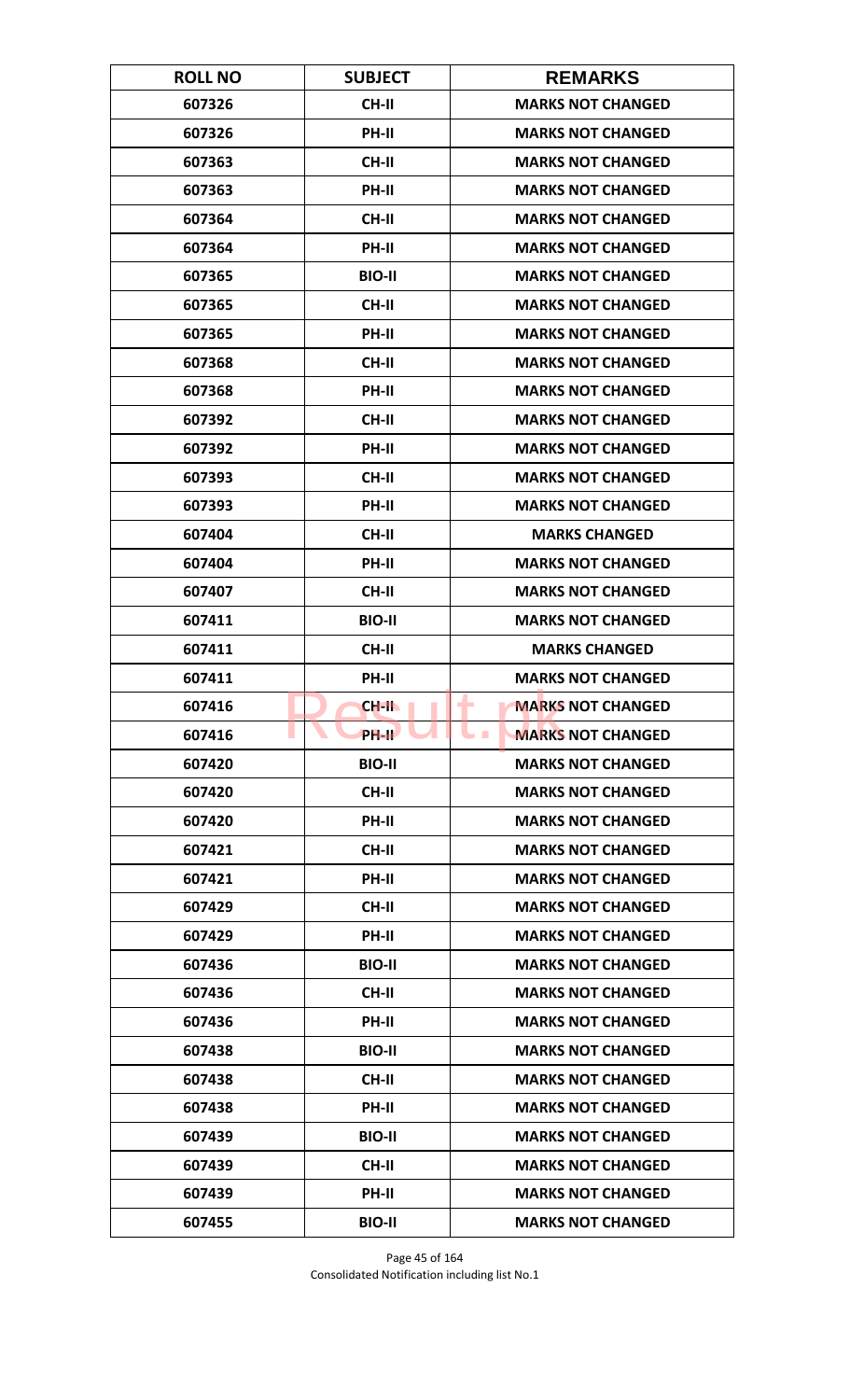| <b>ROLL NO</b> | <b>SUBJECT</b> | <b>REMARKS</b>                     |
|----------------|----------------|------------------------------------|
| 607455         | CH-II          | <b>MARKS NOT CHANGED</b>           |
| 607455         | PH-II          | <b>MARKS NOT CHANGED</b>           |
| 607466         | <b>BIO-II</b>  | <b>MARKS NOT CHANGED</b>           |
| 607466         | <b>CH-II</b>   | <b>MARKS NOT CHANGED</b>           |
| 607466         | PH-II          | <b>MARKS NOT CHANGED</b>           |
| 607475         | CH-II          | <b>MARKS NOT CHANGED</b>           |
| 607475         | <b>PH-II</b>   | <b>MARKS NOT CHANGED</b>           |
| 607482         | CH-II          | <b>MARKS NOT CHANGED</b>           |
| 607482         | PH-II          | <b>MARKS NOT CHANGED</b>           |
| 607487         | <b>CH-II</b>   | <b>MARKS NOT CHANGED</b>           |
| 607487         | PH-II          | <b>MARKS NOT CHANGED</b>           |
| 607494         | <b>CH-II</b>   | <b>MARKS CHANGED</b>               |
| 607494         | PH-II          | <b>MARKS NOT CHANGED</b>           |
| 607495         | <b>BIO-II</b>  | <b>MARKS NOT CHANGED</b>           |
| 607495         | CH-II          | <b>MARKS NOT CHANGED</b>           |
| 607495         | PH-II          | <b>MARKS NOT CHANGED</b>           |
| 607498         | <b>BIO-II</b>  | <b>MARKS NOT CHANGED</b>           |
| 607498         | <b>CH-II</b>   | <b>MARKS NOT CHANGED</b>           |
| 607506         | <b>BIO-II</b>  | <b>MARKS NOT CHANGED</b>           |
| 607506         | <b>CH-II</b>   | <b>MARKS NOT CHANGED</b>           |
| 607506         | PH-II          | <b>MARKS NOT CHANGED</b>           |
| 607508         | <b>BIO-II</b>  | <b>MARKS NOT CHANGED</b><br>۰      |
| 607508         | $CH-H$         | <b>MARKS CHANGED</b><br><b>COL</b> |
| 607508         | <b>PH-II</b>   | <b>MARKS NOT CHANGED</b>           |
| 607509         | <b>BIO-II</b>  | <b>MARKS NOT CHANGED</b>           |
| 607509         | CH-II          | <b>MARKS CHANGED</b>               |
| 607509         | PH-II          | <b>MARKS NOT CHANGED</b>           |
| 607512         | <b>BIO-II</b>  | <b>MARKS NOT CHANGED</b>           |
| 607512         | <b>CH-II</b>   | <b>MARKS NOT CHANGED</b>           |
| 607512         | <b>PH-II</b>   | <b>MARKS NOT CHANGED</b>           |
| 607514         | <b>CH-II</b>   | <b>MARKS NOT CHANGED</b>           |
| 607514         | PH-II          | <b>MARKS NOT CHANGED</b>           |
| 607517         | <b>CH-II</b>   | <b>MARKS NOT CHANGED</b>           |
| 607517         | <b>PH-II</b>   | <b>MARKS NOT CHANGED</b>           |
| 607520         | <b>CH-II</b>   | <b>MARKS NOT CHANGED</b>           |
| 607520         | PH-II          | <b>MARKS NOT CHANGED</b>           |
| 607521         | CH-II          | <b>MARKS NOT CHANGED</b>           |
| 607521         | PH-II          | <b>MARKS NOT CHANGED</b>           |
| 607525         | <b>CH-II</b>   | <b>MARKS NOT CHANGED</b>           |
| 607526         | <b>CH-II</b>   | <b>MARKS NOT CHANGED</b>           |

Page 46 of 164 Consolidated Notification including list No.1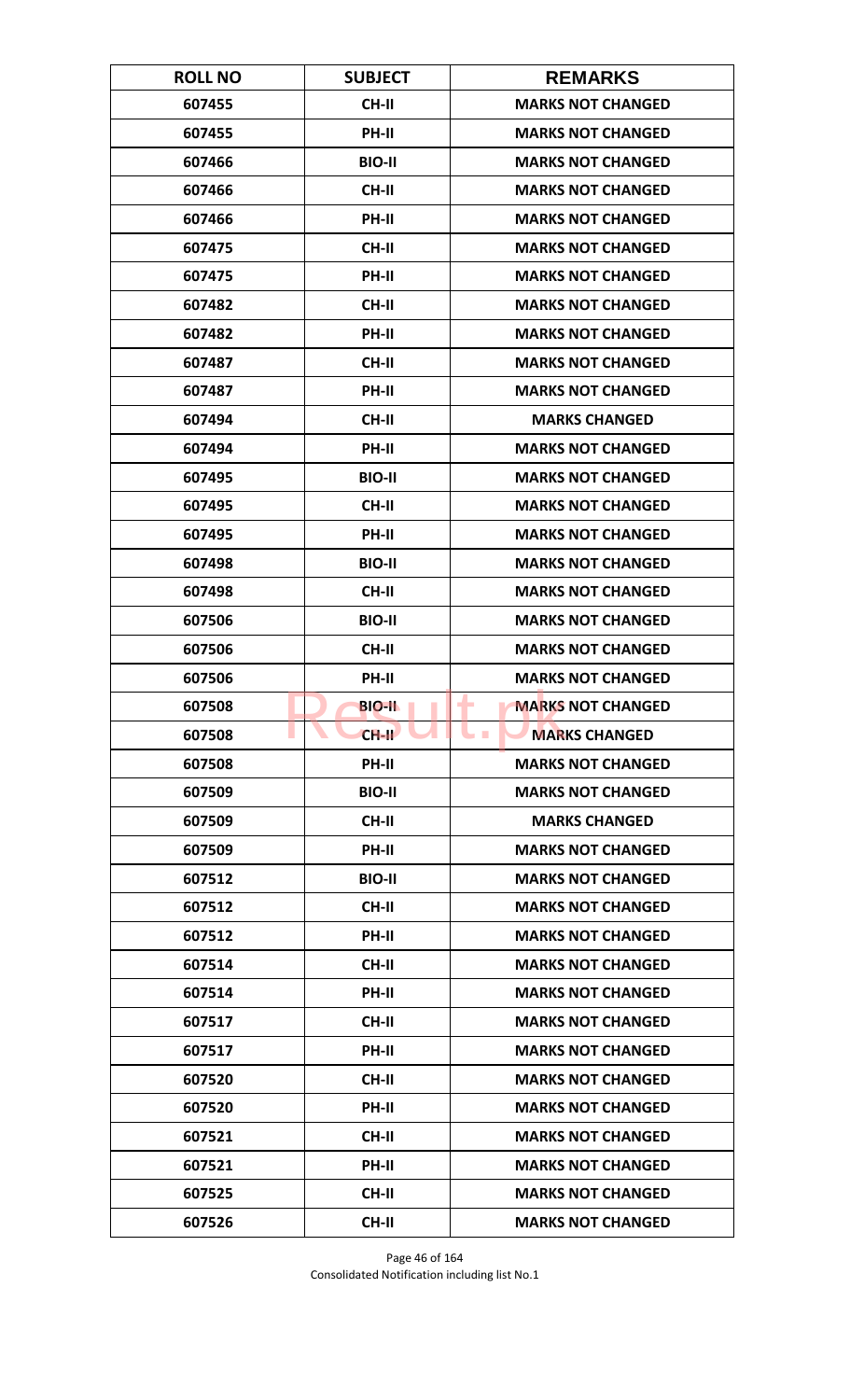| <b>ROLL NO</b> | <b>SUBJECT</b> | <b>REMARKS</b>                              |
|----------------|----------------|---------------------------------------------|
| 607526         | <b>CH-II</b>   | <b>MARKS NOT CHANGED</b>                    |
| 607526         | PH-II          | <b>MARKS NOT CHANGED</b>                    |
| 607526         | PH-II          | <b>MARKS CHANGED</b>                        |
| 607528         | <b>CH-II</b>   | <b>MARKS NOT CHANGED</b>                    |
| 607528         | PH-II          | <b>MARKS NOT CHANGED</b>                    |
| 607533         | <b>BIO-II</b>  | <b>MARKS NOT CHANGED</b>                    |
| 607533         | CH-II          | <b>MARKS NOT CHANGED</b>                    |
| 607533         | PH-II          | <b>MARKS NOT CHANGED</b>                    |
| 607535         | <b>BIO-II</b>  | <b>MARKS NOT CHANGED</b>                    |
| 607535         | CH-II          | <b>MARKS NOT CHANGED</b>                    |
| 607535         | PH-II          | <b>MARKS NOT CHANGED</b>                    |
| 607536         | <b>BIO-II</b>  | <b>MARKS NOT CHANGED</b>                    |
| 607536         | <b>CH-II</b>   | <b>MARKS CHANGED</b>                        |
| 607536         | PH-II          | <b>MARKS NOT CHANGED</b>                    |
| 607541         | <b>BIO-II</b>  | <b>MARKS NOT CHANGED</b>                    |
| 607541         | <b>CH-II</b>   | <b>MARKS NOT CHANGED</b>                    |
| 607541         | PH-II          | <b>MARKS NOT CHANGED</b>                    |
| 607543         | PH-II          | <b>MARKS NOT CHANGED</b>                    |
| 607547         | <b>BIO-II</b>  | <b>MARKS NOT CHANGED</b>                    |
| 607547         | <b>CH-II</b>   | <b>MARKS NOT CHANGED</b>                    |
| 607547         | PH-II          | <b>MARKS NOT CHANGED</b>                    |
| 607550         | PH-II          | <b>MARKS NOT CHANGED</b><br>-               |
| 607553         | <b>PH-IL</b>   | <b>MARKS NOT CHANGED</b><br><b>Contract</b> |
| 607555         | PH-II          | <b>MARKS NOT CHANGED</b>                    |
| 607558         | <b>CH-II</b>   | <b>MARKS NOT CHANGED</b>                    |
| 607558         | PH-II          | <b>MARKS NOT CHANGED</b>                    |
| 607565         | <b>CH-II</b>   | <b>MARKS NOT CHANGED</b>                    |
| 607571         | <b>BIO-II</b>  | <b>MARKS NOT CHANGED</b>                    |
| 607571         | <b>CH-II</b>   | <b>MARKS NOT CHANGED</b>                    |
| 607571         | <b>PH-II</b>   | <b>MARKS CHANGED</b>                        |
| 607575         | <b>CH-II</b>   | <b>MARKS CHANGED</b>                        |
| 607575         | PH-II          | <b>MARKS NOT CHANGED</b>                    |
| 607576         | <b>BIO-II</b>  | <b>MARKS NOT CHANGED</b>                    |
| 607576         | <b>CH-II</b>   | <b>MARKS NOT CHANGED</b>                    |
| 607576         | PH-II          | <b>MARKS NOT CHANGED</b>                    |
| 607581         | <b>BIO-II</b>  | <b>MARKS NOT CHANGED</b>                    |
| 607581         | CH-II          | <b>MARKS NOT CHANGED</b>                    |
| 607581         | PH-II          | <b>MARKS NOT CHANGED</b>                    |
| 607582         | <b>BIO-II</b>  | <b>MARKS NOT CHANGED</b>                    |
| 607582         | <b>CH-II</b>   | <b>MARKS NOT CHANGED</b>                    |

Page 47 of 164 Consolidated Notification including list No.1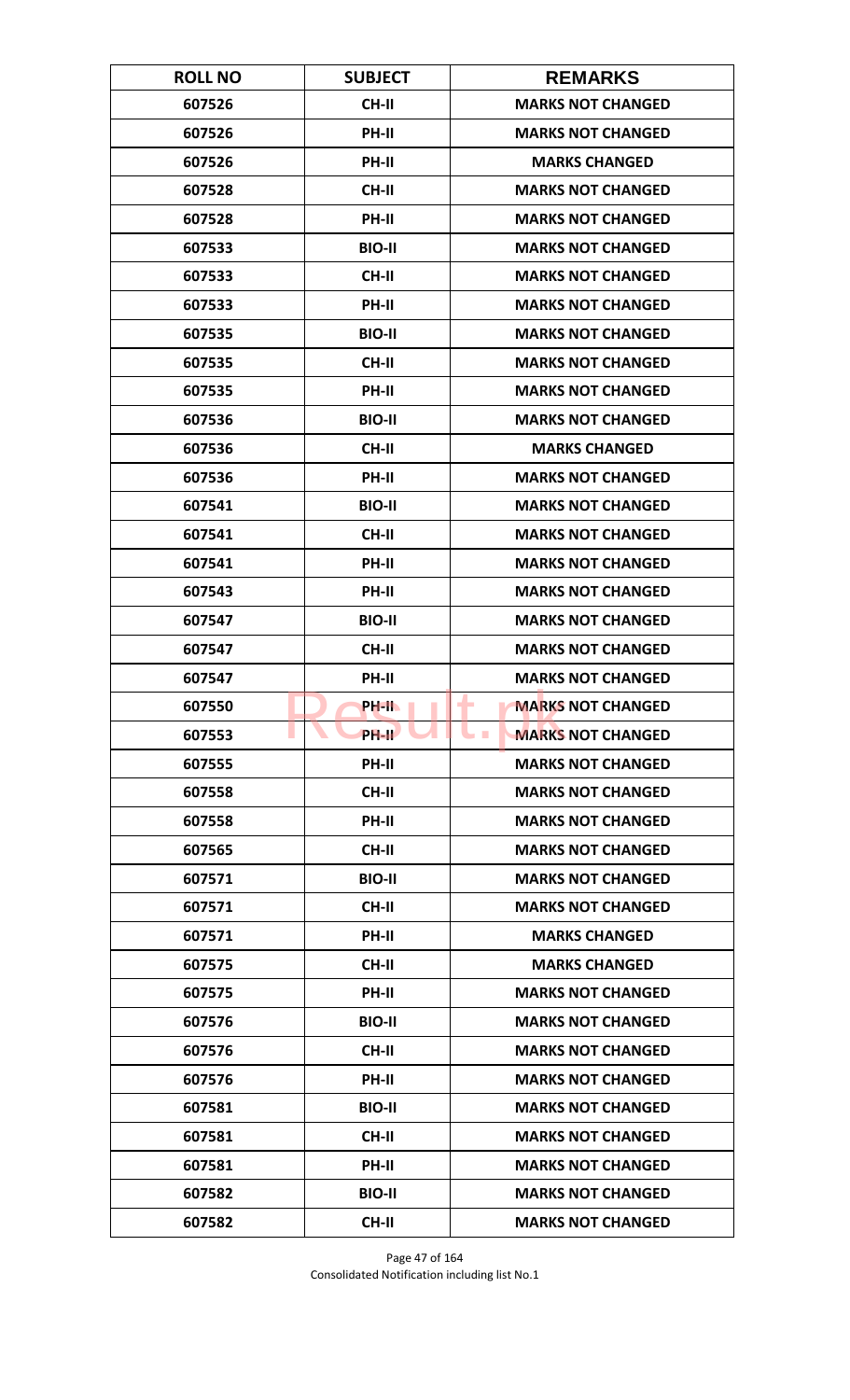| <b>ROLL NO</b> | <b>SUBJECT</b> | <b>REMARKS</b>                              |
|----------------|----------------|---------------------------------------------|
| 607582         | <b>PH-II</b>   | <b>MARKS NOT CHANGED</b>                    |
| 607583         | <b>BIO-II</b>  | <b>MARKS NOT CHANGED</b>                    |
| 607583         | CH-II          | <b>MARKS NOT CHANGED</b>                    |
| 607583         | PH-II          | <b>MARKS NOT CHANGED</b>                    |
| 607587         | <b>BIO-II</b>  | <b>MARKS NOT CHANGED</b>                    |
| 607587         | PH-II          | <b>MARKS NOT CHANGED</b>                    |
| 607595         | <b>BIO-II</b>  | <b>MARKS NOT CHANGED</b>                    |
| 607595         | <b>CH-II</b>   | <b>MARKS NOT CHANGED</b>                    |
| 607597         | <b>BIO-II</b>  | <b>MARKS NOT CHANGED</b>                    |
| 607597         | CH-II          | <b>MARKS NOT CHANGED</b>                    |
| 607597         | PH-II          | <b>MARKS NOT CHANGED</b>                    |
| 607599         | <b>BIO-II</b>  | <b>MARKS NOT CHANGED</b>                    |
| 607602         | <b>CH-II</b>   | <b>MARKS NOT CHANGED</b>                    |
| 607602         | PH-II          | <b>MARKS NOT CHANGED</b>                    |
| 607603         | <b>BIO-II</b>  | <b>MARKS NOT CHANGED</b>                    |
| 607603         | <b>CH-II</b>   | <b>MARKS NOT CHANGED</b>                    |
| 607603         | PH-II          | <b>MARKS NOT CHANGED</b>                    |
| 607609         | <b>CH-II</b>   | <b>MARKS NOT CHANGED</b>                    |
| 607609         | PH-II          | <b>MARKS NOT CHANGED</b>                    |
| 607613         | <b>BIO-II</b>  | <b>MARKS NOT CHANGED</b>                    |
| 607613         | <b>CH-II</b>   | <b>MARKS NOT CHANGED</b>                    |
| 607613         | PH-II          | <b>MARKS NOT CHANGED</b><br>-               |
| 607616         | <b>BIO-II</b>  | <b>MARKS NOT CHANGED</b><br><b>Contract</b> |
| 607616         | <b>CH-II</b>   | <b>MARKS NOT CHANGED</b>                    |
| 607616         | PH-II          | <b>MARKS NOT CHANGED</b>                    |
| 607617         | <b>BIO-II</b>  | <b>MARKS NOT CHANGED</b>                    |
| 607617         | <b>CH-II</b>   | <b>MARKS NOT CHANGED</b>                    |
| 607617         | PH-II          | <b>MARKS NOT CHANGED</b>                    |
| 607619         | <b>BIO-II</b>  | <b>MARKS NOT CHANGED</b>                    |
| 607619         | CH-II          | <b>MARKS NOT CHANGED</b>                    |
| 607619         | <b>PH-II</b>   | <b>MARKS NOT CHANGED</b>                    |
| 607624         | <b>BIO-II</b>  | <b>MARKS NOT CHANGED</b>                    |
| 607624         | CH-II          | <b>MARKS NOT CHANGED</b>                    |
| 607624         | PH-II          | <b>MARKS NOT CHANGED</b>                    |
| 607628         | <b>BIO-II</b>  | <b>MARKS NOT CHANGED</b>                    |
| 607628         | CH-II          | <b>MARKS NOT CHANGED</b>                    |
| 607628         | PH-II          | <b>MARKS NOT CHANGED</b>                    |
| 607630         | <b>BIO-II</b>  | <b>MARKS NOT CHANGED</b>                    |
| 607630         | <b>CH-II</b>   | <b>MARKS NOT CHANGED</b>                    |
| 607630         | PH-II          | <b>MARKS NOT CHANGED</b>                    |

Page 48 of 164 Consolidated Notification including list No.1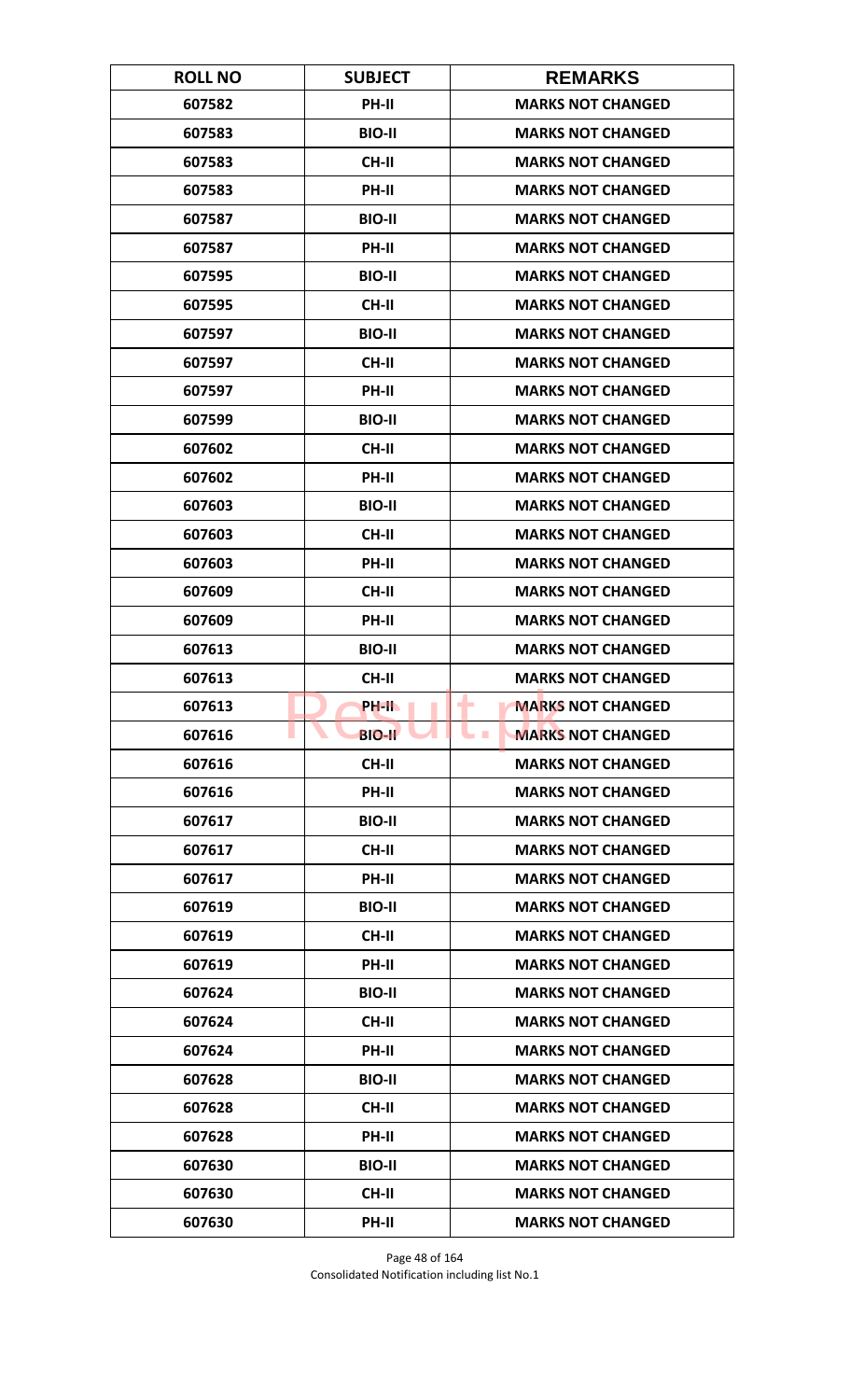| <b>ROLL NO</b> | <b>SUBJECT</b> | <b>REMARKS</b>                       |
|----------------|----------------|--------------------------------------|
| 607638         | <b>BIO-II</b>  | <b>MARKS NOT CHANGED</b>             |
| 607638         | <b>CH-II</b>   | <b>MARKS NOT CHANGED</b>             |
| 607638         | PH-II          | <b>MARKS NOT CHANGED</b>             |
| 607639         | PH-II          | <b>MARKS NOT CHANGED</b>             |
| 607641         | <b>BIO-II</b>  | <b>MARKS NOT CHANGED</b>             |
| 607641         | <b>CH-II</b>   | <b>MARKS NOT CHANGED</b>             |
| 607641         | <b>PH-II</b>   | <b>MARKS NOT CHANGED</b>             |
| 607643         | <b>BIO-II</b>  | <b>MARKS NOT CHANGED</b>             |
| 607643         | <b>CH-II</b>   | <b>MARKS NOT CHANGED</b>             |
| 607643         | PH-II          | <b>MARKS NOT CHANGED</b>             |
| 607647         | <b>BIO-II</b>  | <b>MARKS NOT CHANGED</b>             |
| 607647         | <b>CH-II</b>   | <b>MARKS NOT CHANGED</b>             |
| 607652         | <b>BIO-II</b>  | <b>MARKS NOT CHANGED</b>             |
| 607652         | <b>CH-II</b>   | <b>MARKS NOT CHANGED</b>             |
| 607652         | <b>PH-II</b>   | <b>MARKS NOT CHANGED</b>             |
| 607657         | <b>BIO-II</b>  | <b>MARKS NOT CHANGED</b>             |
| 607657         | <b>CH-II</b>   | <b>MARKS NOT CHANGED</b>             |
| 607657         | PH-II          | <b>MARKS NOT CHANGED</b>             |
| 607660         | <b>CH-II</b>   | <b>MARKS NOT CHANGED</b>             |
| 607660         | PH-II          | <b>MARKS NOT CHANGED</b>             |
| 607661         | <b>BIO-II</b>  | <b>MARKS NOT CHANGED</b>             |
| 607661         | CH-II          | ۰<br><b>MARKS NOT CHANGED</b>        |
| 607661         | PH-II          | <b>MARKS NOT CHANGED</b><br><b>I</b> |
| 607667         | <b>BIO-II</b>  | <b>MARKS NOT CHANGED</b>             |
| 607667         | <b>CH-II</b>   | <b>MARKS NOT CHANGED</b>             |
| 607667         | PH-II          | <b>MARKS NOT CHANGED</b>             |
| 607668         | <b>CH-II</b>   | <b>MARKS NOT CHANGED</b>             |
| 607668         | PH-II          | <b>MARKS NOT CHANGED</b>             |
| 607673         | <b>CH-II</b>   | <b>MARKS NOT CHANGED</b>             |
| 607673         | <b>PH-II</b>   | <b>MARKS NOT CHANGED</b>             |
| 607676         | <b>BIO-II</b>  | <b>MARKS NOT CHANGED</b>             |
| 607676         | CH-II          | <b>MARKS NOT CHANGED</b>             |
| 607676         | PH-II          | <b>MARKS NOT CHANGED</b>             |
| 607677         | <b>BIO-II</b>  | <b>MARKS NOT CHANGED</b>             |
| 607677         | <b>CH-II</b>   | <b>MARKS NOT CHANGED</b>             |
| 607677         | PH-II          | <b>MARKS NOT CHANGED</b>             |
| 607680         | PH-II          | <b>MARKS NOT CHANGED</b>             |
| 607682         | <b>BIO-II</b>  | <b>MARKS NOT CHANGED</b>             |
| 607682         | CH-II          | <b>MARKS NOT CHANGED</b>             |
| 607682         | PH-II          | <b>MARKS NOT CHANGED</b>             |

Page 49 of 164 Consolidated Notification including list No.1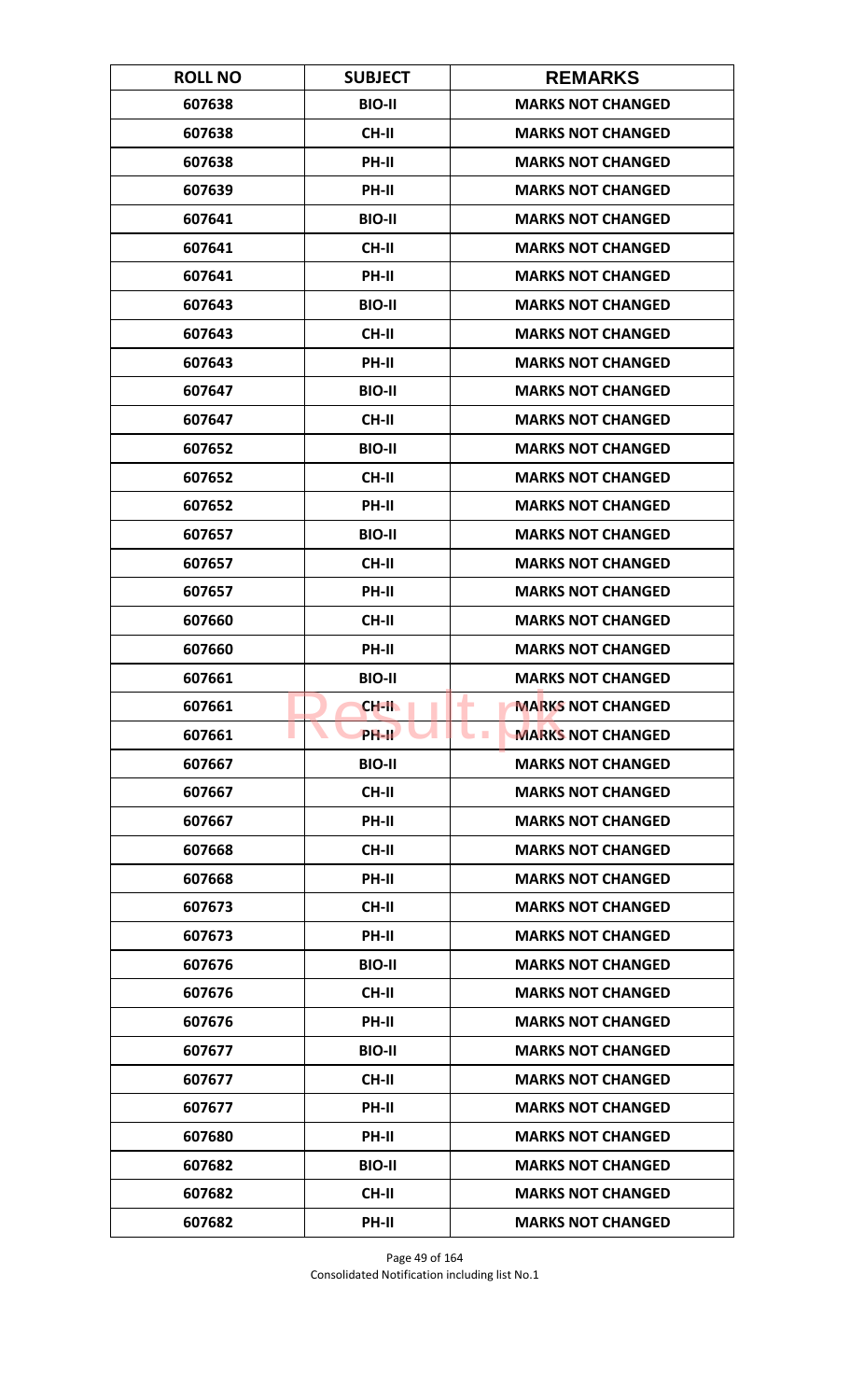| <b>ROLL NO</b> | <b>SUBJECT</b>     | <b>REMARKS</b>                              |
|----------------|--------------------|---------------------------------------------|
| 607683         | <b>BIO-II</b>      | <b>MARKS NOT CHANGED</b>                    |
| 607683         | <b>CH-II</b>       | <b>MARKS CHANGED</b>                        |
| 607683         | PH-II              | <b>MARKS NOT CHANGED</b>                    |
| 607691         | <b>BIO-II</b>      | <b>MARKS NOT CHANGED</b>                    |
| 607691         | <b>CH-II</b>       | <b>MARKS NOT CHANGED</b>                    |
| 607691         | PH-II              | <b>MARKS NOT CHANGED</b>                    |
| 607698         | <b>BIO-II</b>      | <b>MARKS NOT CHANGED</b>                    |
| 607698         | <b>CH-II</b>       | <b>MARKS NOT CHANGED</b>                    |
| 607698         | PH-II              | <b>MARKS NOT CHANGED</b>                    |
| 607701         | <b>CH-II</b>       | <b>MARKS NOT CHANGED</b>                    |
| 607701         | PH-II              | <b>MARKS NOT CHANGED</b>                    |
| 607703         | <b>BIO-II</b>      | <b>MARKS NOT CHANGED</b>                    |
| 607703         | <b>CH-II</b>       | <b>MARKS NOT CHANGED</b>                    |
| 607703         | PH-II              | <b>MARKS NOT CHANGED</b>                    |
| 607704         | <b>BIO-II</b>      | <b>MARKS NOT CHANGED</b>                    |
| 607704         | <b>CH-II</b>       | <b>MARKS NOT CHANGED</b>                    |
| 607704         | PH-II              | <b>MARKS NOT CHANGED</b>                    |
| 607707         | <b>BIO-II</b>      | <b>MARKS NOT CHANGED</b>                    |
| 607707         | <b>CH-II</b>       | <b>MARKS NOT CHANGED</b>                    |
| 607707         | PH-II              | <b>MARKS NOT CHANGED</b>                    |
| 607709         | <b>BIO-II</b>      | <b>MARKS NOT CHANGED</b>                    |
| 607709         | CH-II              | ۰<br><b>MARKS NOT CHANGED</b>               |
| 607709         | PH-II <sup>T</sup> | <b>MARKS NOT CHANGED</b><br><b>Contract</b> |
| 607715         | <b>BIO-II</b>      | <b>MARKS NOT CHANGED</b>                    |
| 607715         | <b>CH-II</b>       | <b>MARKS NOT CHANGED</b>                    |
| 607715         | PH-II              | <b>MARKS NOT CHANGED</b>                    |
| 607717         | <b>BIO-II</b>      | <b>MARKS NOT CHANGED</b>                    |
| 607717         | <b>PH-II</b>       | <b>MARKS NOT CHANGED</b>                    |
| 607732         | <b>BIO-II</b>      | <b>MARKS NOT CHANGED</b>                    |
| 607732         | <b>CH-II</b>       | <b>MARKS NOT CHANGED</b>                    |
| 607732         | PH-II              | <b>MARKS NOT CHANGED</b>                    |
| 607733         | <b>BIO-II</b>      | <b>MARKS NOT CHANGED</b>                    |
| 607733         | CH-II              | <b>MARKS NOT CHANGED</b>                    |
| 607733         | PH-II              | <b>MARKS NOT CHANGED</b>                    |
| 607736         | <b>BIO-II</b>      | <b>MARKS NOT CHANGED</b>                    |
| 607736         | CH-II              | <b>MARKS NOT CHANGED</b>                    |
| 607741         | <b>BIO-II</b>      | <b>MARKS NOT CHANGED</b>                    |
| 607741         | <b>CH-II</b>       | <b>MARKS NOT CHANGED</b>                    |
| 607741         | <b>PH-II</b>       | <b>MARKS NOT CHANGED</b>                    |
| 607745         | <b>CH-II</b>       | <b>MARKS NOT CHANGED</b>                    |

Page 50 of 164 Consolidated Notification including list No.1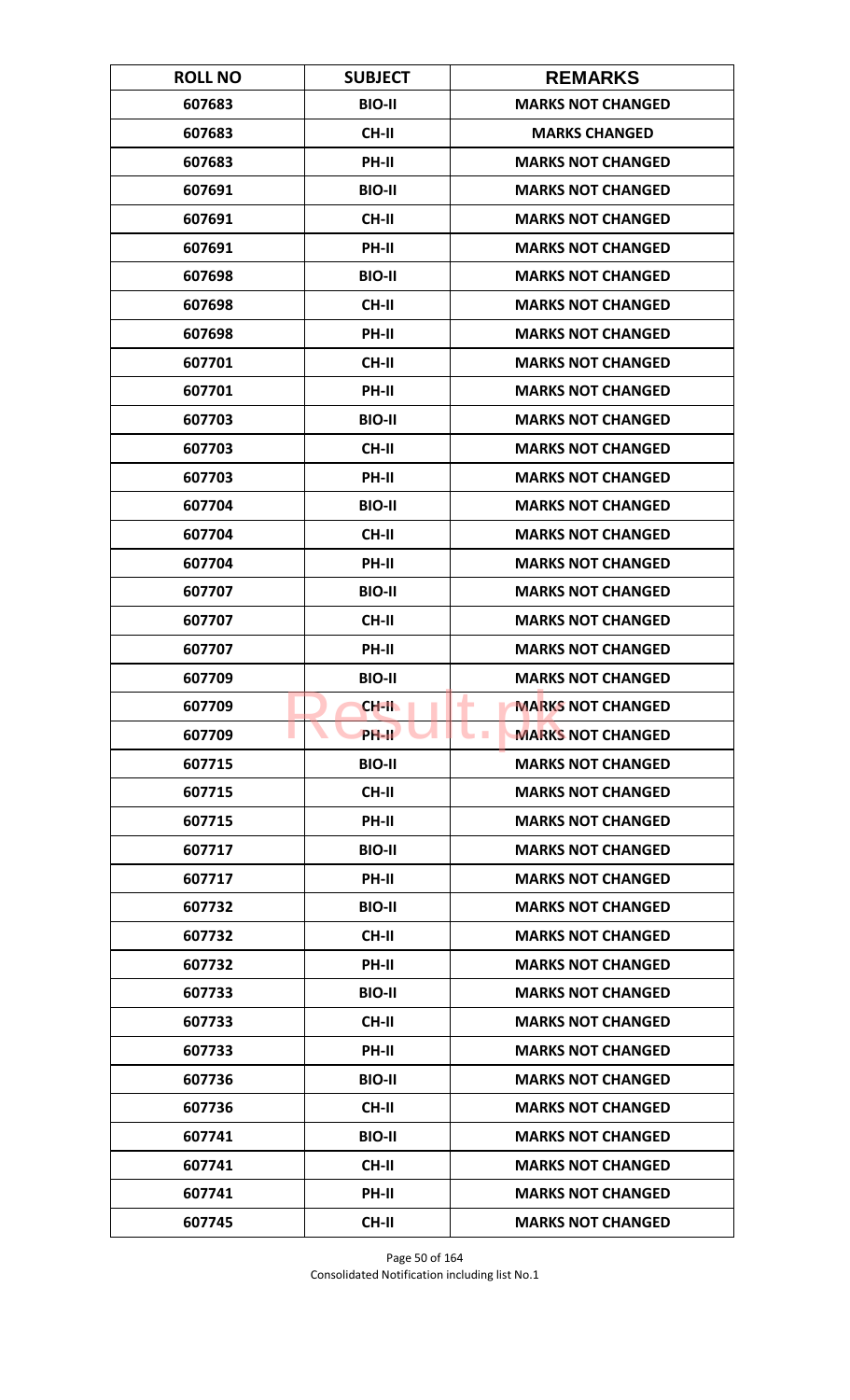| <b>ROLL NO</b> | <b>SUBJECT</b> | <b>REMARKS</b>                               |
|----------------|----------------|----------------------------------------------|
| 607745         | PH-II          | <b>MARKS NOT CHANGED</b>                     |
| 607755         | <b>BIO-II</b>  | <b>MARKS NOT CHANGED</b>                     |
| 607755         | <b>CH-II</b>   | <b>MARKS NOT CHANGED</b>                     |
| 607755         | PH-II          | <b>MARKS NOT CHANGED</b>                     |
| 607758         | <b>BIO-II</b>  | <b>MARKS NOT CHANGED</b>                     |
| 607758         | <b>CH-II</b>   | <b>MARKS NOT CHANGED</b>                     |
| 607759         | <b>BIO-II</b>  | <b>MARKS NOT CHANGED</b>                     |
| 607759         | <b>CH-II</b>   | <b>MARKS NOT CHANGED</b>                     |
| 607759         | PH-II          | <b>MARKS NOT CHANGED</b>                     |
| 607764         | <b>BIO-II</b>  | <b>MARKS NOT CHANGED</b>                     |
| 607764         | <b>CH-II</b>   | <b>MARKS NOT CHANGED</b>                     |
| 607764         | <b>PH-II</b>   | <b>MARKS NOT CHANGED</b>                     |
| 607766         | <b>BIO-II</b>  | <b>MARKS NOT CHANGED</b>                     |
| 607766         | <b>CH-II</b>   | <b>MARKS NOT CHANGED</b>                     |
| 607766         | <b>PH-II</b>   | <b>MARKS NOT CHANGED</b>                     |
| 607768         | <b>BIO-II</b>  | <b>MARKS NOT CHANGED</b>                     |
| 607768         | CH-II          | <b>MARKS NOT CHANGED</b>                     |
| 607768         | PH-II          | <b>MARKS NOT CHANGED</b>                     |
| 607769         | <b>BIO-II</b>  | <b>MARKS NOT CHANGED</b>                     |
| 607769         | <b>CH-II</b>   | <b>MARKS NOT CHANGED</b>                     |
| 607769         | PH-II          | <b>MARKS NOT CHANGED</b>                     |
| 607770         | <b>BIO-II</b>  | <b>MARKS NOT CHANGED</b><br>۰                |
| 607770         | $CH-H$         | <b>MARKS NOT CHANGED</b><br><b>The State</b> |
| 607770         | PH-II          | <b>MARKS NOT CHANGED</b>                     |
| 607773         | <b>BIO-II</b>  | <b>MARKS NOT CHANGED</b>                     |
| 607773         | CH-II          | <b>MARKS NOT CHANGED</b>                     |
| 607773         | PH-II          | <b>MARKS NOT CHANGED</b>                     |
| 607787         | CH-II          | <b>MARKS CHANGED</b>                         |
| 607787         | PH-II          | <b>MARKS NOT CHANGED</b>                     |
| 607789         | CH-II          | <b>MARKS NOT CHANGED</b>                     |
| 607789         | PH-II          | <b>MARKS NOT CHANGED</b>                     |
| 607790         | <b>BIO-II</b>  | <b>MARKS CHANGED</b>                         |
| 607790         | CH-II          | <b>MARKS NOT CHANGED</b>                     |
| 607793         | <b>BIO-II</b>  | <b>MARKS NOT CHANGED</b>                     |
| 607793         | CH-II          | <b>MARKS NOT CHANGED</b>                     |
| 607793         | PH-II          | <b>MARKS NOT CHANGED</b>                     |
| 607794         | CH-II          | <b>MARKS CHANGED</b>                         |
| 607794         | <b>PH-II</b>   | <b>MARKS NOT CHANGED</b>                     |
| 607797         | <b>BIO-II</b>  | <b>MARKS NOT CHANGED</b>                     |
| 607797         | <b>CH-II</b>   | <b>MARKS NOT CHANGED</b>                     |

Page 51 of 164 Consolidated Notification including list No.1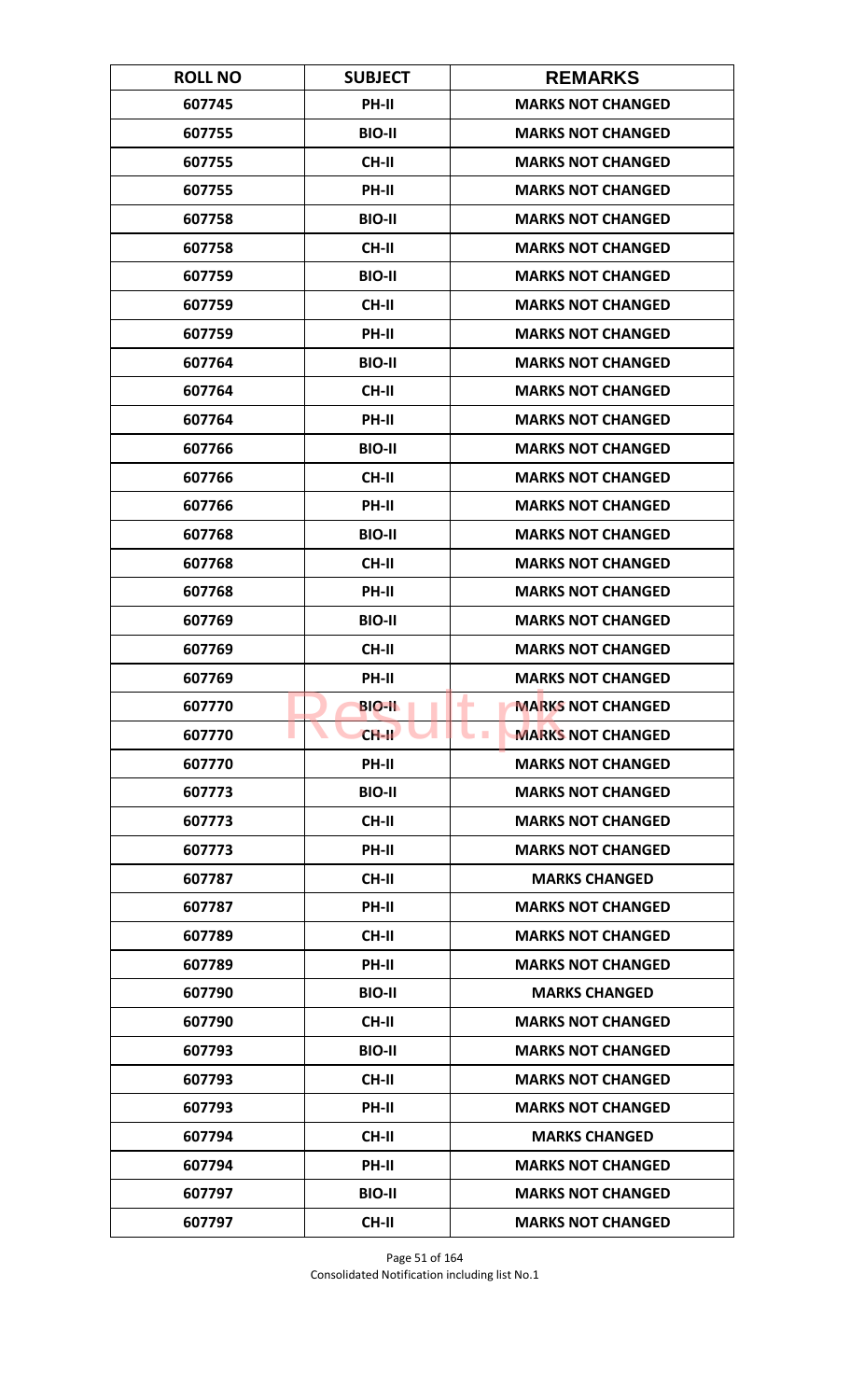| <b>ROLL NO</b> | <b>SUBJECT</b> | <b>REMARKS</b>                              |
|----------------|----------------|---------------------------------------------|
| 607797         | PH-II          | <b>MARKS NOT CHANGED</b>                    |
| 607803         | <b>BIO-II</b>  | <b>MARKS NOT CHANGED</b>                    |
| 607803         | CH-II          | <b>MARKS NOT CHANGED</b>                    |
| 607803         | PH-II          | <b>MARKS NOT CHANGED</b>                    |
| 607812         | <b>CH-II</b>   | <b>MARKS NOT CHANGED</b>                    |
| 607812         | PH-II          | <b>MARKS NOT CHANGED</b>                    |
| 607816         | <b>CH-II</b>   | <b>MARKS NOT CHANGED</b>                    |
| 607816         | <b>PH-II</b>   | <b>MARKS NOT CHANGED</b>                    |
| 607820         | <b>CH-II</b>   | <b>MARKS NOT CHANGED</b>                    |
| 607829         | <b>BIO-II</b>  | <b>MARKS NOT CHANGED</b>                    |
| 607829         | <b>CH-II</b>   | <b>MARKS NOT CHANGED</b>                    |
| 607829         | PH-II          | <b>MARKS NOT CHANGED</b>                    |
| 607832         | <b>BIO-II</b>  | <b>MARKS NOT CHANGED</b>                    |
| 607832         | CH-II          | <b>MARKS NOT CHANGED</b>                    |
| 607833         | <b>BIO-II</b>  | <b>MARKS CHANGED</b>                        |
| 607833         | <b>CH-II</b>   | <b>MARKS NOT CHANGED</b>                    |
| 607833         | PH-II          | <b>MARKS NOT CHANGED</b>                    |
| 607835         | <b>BIO-II</b>  | <b>MARKS NOT CHANGED</b>                    |
| 607835         | <b>CH-II</b>   | <b>MARKS NOT CHANGED</b>                    |
| 607835         | PH-II          | <b>MARKS NOT CHANGED</b>                    |
| 607836         | <b>CH-II</b>   | <b>MARKS CHANGED</b>                        |
| 607836         | PH-II          | <b>MARKS NOT CHANGED</b><br>-               |
| 607849         | <b>BIO-II</b>  | <b>MARKS NOT CHANGED</b><br><b>Contract</b> |
| 607849         | <b>CH-II</b>   | <b>MARKS NOT CHANGED</b>                    |
| 607849         | PH-II          | <b>MARKS NOT CHANGED</b>                    |
| 607850         | <b>BIO-II</b>  | <b>MARKS NOT CHANGED</b>                    |
| 607850         | <b>CH-II</b>   | <b>MARKS NOT CHANGED</b>                    |
| 607850         | PH-II          | <b>MARKS NOT CHANGED</b>                    |
| 607860         | <b>CH-II</b>   | <b>MARKS NOT CHANGED</b>                    |
| 607860         | <b>PH-II</b>   | <b>MARKS NOT CHANGED</b>                    |
| 607861         | <b>BIO-II</b>  | <b>MARKS NOT CHANGED</b>                    |
| 607861         | CH-II          | <b>MARKS NOT CHANGED</b>                    |
| 607861         | PH-II          | <b>MARKS NOT CHANGED</b>                    |
| 607882         | <b>BIO-II</b>  | <b>MARKS NOT CHANGED</b>                    |
| 607882         | <b>CH-II</b>   | <b>MARKS NOT CHANGED</b>                    |
| 607882         | PH-II          | <b>MARKS NOT CHANGED</b>                    |
| 607891         | <b>BIO-II</b>  | <b>MARKS NOT CHANGED</b>                    |
| 607891         | <b>CH-II</b>   | <b>MARKS NOT CHANGED</b>                    |
| 607891         | <b>PH-II</b>   | <b>MARKS NOT CHANGED</b>                    |
| 607896         | <b>CH-II</b>   | <b>MARKS NOT CHANGED</b>                    |

Page 52 of 164 Consolidated Notification including list No.1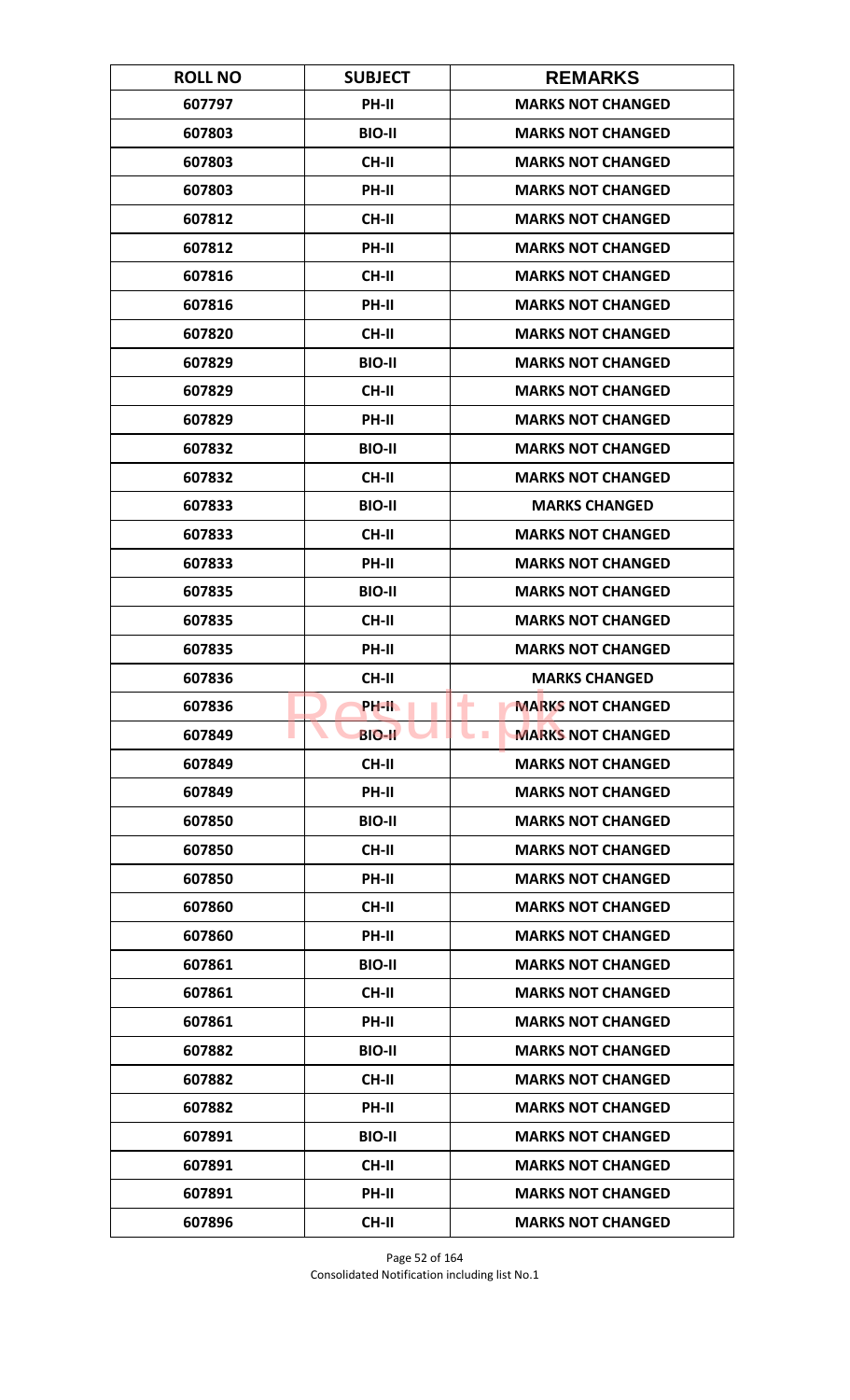| <b>ROLL NO</b> | <b>SUBJECT</b> | <b>REMARKS</b>                       |
|----------------|----------------|--------------------------------------|
| 607896         | <b>PH-II</b>   | <b>MARKS NOT CHANGED</b>             |
| 607900         | <b>BIO-II</b>  | <b>MARKS NOT CHANGED</b>             |
| 607900         | <b>CH-II</b>   | <b>MARKS NOT CHANGED</b>             |
| 607900         | <b>PH-II</b>   | <b>MARKS NOT CHANGED</b>             |
| 607901         | <b>CH-II</b>   | <b>MARKS NOT CHANGED</b>             |
| 607918         | <b>BIO-II</b>  | <b>MARKS NOT CHANGED</b>             |
| 607918         | <b>CH-II</b>   | <b>MARKS NOT CHANGED</b>             |
| 607918         | PH-II          | <b>MARKS NOT CHANGED</b>             |
| 607920         | <b>CH-II</b>   | <b>MARKS NOT CHANGED</b>             |
| 607920         | PH-II          | <b>MARKS NOT CHANGED</b>             |
| 607921         | <b>BIO-II</b>  | <b>MARKS NOT CHANGED</b>             |
| 607921         | <b>CH-II</b>   | <b>MARKS NOT CHANGED</b>             |
| 607921         | PH-II          | <b>MARKS NOT CHANGED</b>             |
| 607924         | <b>BIO-II</b>  | <b>MARKS NOT CHANGED</b>             |
| 607924         | <b>CH-II</b>   | <b>MARKS NOT CHANGED</b>             |
| 607924         | PH-II          | <b>MARKS NOT CHANGED</b>             |
| 607935         | <b>BIO-II</b>  | <b>MARKS NOT CHANGED</b>             |
| 607935         | <b>CH-II</b>   | <b>MARKS NOT CHANGED</b>             |
| 607935         | PH-II          | <b>MARKS NOT CHANGED</b>             |
| 607937         | <b>BIO-II</b>  | <b>MARKS NOT CHANGED</b>             |
| 607937         | <b>CH-II</b>   | <b>MARKS NOT CHANGED</b>             |
| 607937         | PH-IL          | <b>MARKS NOT CHANGED</b><br>۰        |
| 607945         | <b>BIO-II</b>  | <b>MARKS NOT CHANGED</b><br><b>I</b> |
| 607945         | CH-II          | <b>MARKS NOT CHANGED</b>             |
| 607945         | PH-II          | <b>MARKS NOT CHANGED</b>             |
| 607953         | <b>BIO-II</b>  | <b>MARKS NOT CHANGED</b>             |
| 607953         | <b>CH-II</b>   | <b>MARKS NOT CHANGED</b>             |
| 607953         | PH-II          | <b>MARKS NOT CHANGED</b>             |
| 607954         | <b>BIO-II</b>  | <b>MARKS NOT CHANGED</b>             |
| 607954         | <b>CH-II</b>   | <b>MARKS NOT CHANGED</b>             |
| 607976         | <b>BIO-II</b>  | <b>MARKS NOT CHANGED</b>             |
| 607976         | CH-II          | <b>MARKS NOT CHANGED</b>             |
| 607976         | PH-II          | <b>MARKS NOT CHANGED</b>             |
| 608002         | <b>BIO-II</b>  | <b>MARKS NOT CHANGED</b>             |
| 608002         | <b>CH-II</b>   | <b>MARKS NOT CHANGED</b>             |
| 608002         | PH-II          | <b>MARKS NOT CHANGED</b>             |
| 608013         | <b>BIO-II</b>  | <b>MARKS NOT CHANGED</b>             |
| 608013         | <b>CH-II</b>   | <b>MARKS NOT CHANGED</b>             |
| 608013         | <b>PH-II</b>   | <b>MARKS NOT CHANGED</b>             |
| 608028         | <b>BIO-II</b>  | <b>MARKS NOT CHANGED</b>             |

Page 53 of 164 Consolidated Notification including list No.1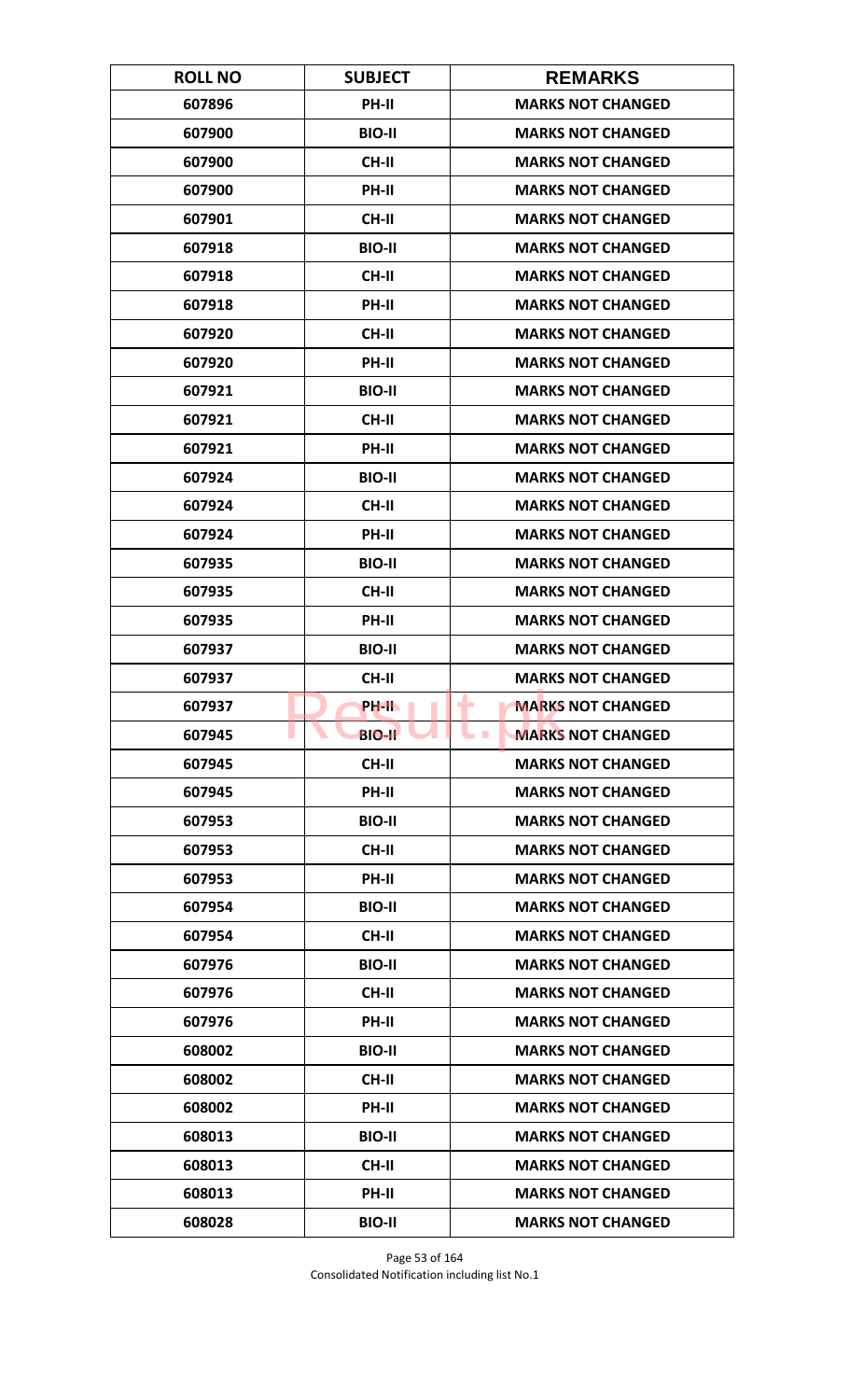| <b>ROLL NO</b> | <b>SUBJECT</b> | <b>REMARKS</b>                               |
|----------------|----------------|----------------------------------------------|
| 608028         | <b>CH-II</b>   | <b>MARKS NOT CHANGED</b>                     |
| 608028         | PH-II          | <b>MARKS NOT CHANGED</b>                     |
| 608079         | <b>BIO-II</b>  | <b>MARKS NOT CHANGED</b>                     |
| 608079         | CH-II          | <b>MARKS NOT CHANGED</b>                     |
| 608094         | <b>BIO-II</b>  | <b>MARKS NOT CHANGED</b>                     |
| 608094         | <b>CH-II</b>   | <b>MARKS NOT CHANGED</b>                     |
| 608094         | <b>PH-II</b>   | <b>MARKS NOT CHANGED</b>                     |
| 608095         | <b>BIO-II</b>  | <b>MARKS NOT CHANGED</b>                     |
| 608095         | <b>CH-II</b>   | <b>MARKS NOT CHANGED</b>                     |
| 608095         | PH-II          | <b>MARKS NOT CHANGED</b>                     |
| 608097         | <b>BIO-II</b>  | <b>MARKS NOT CHANGED</b>                     |
| 608097         | <b>CH-II</b>   | <b>MARKS NOT CHANGED</b>                     |
| 608100         | <b>BIO-II</b>  | <b>MARKS NOT CHANGED</b>                     |
| 608100         | <b>CH-II</b>   | <b>MARKS NOT CHANGED</b>                     |
| 608100         | <b>PH-II</b>   | <b>MARKS NOT CHANGED</b>                     |
| 608103         | <b>BIO-II</b>  | <b>MARKS NOT CHANGED</b>                     |
| 608103         | <b>CH-II</b>   | <b>MARKS NOT CHANGED</b>                     |
| 608103         | PH-II          | <b>MARKS NOT CHANGED</b>                     |
| 608105         | <b>BIO-II</b>  | <b>MARKS NOT CHANGED</b>                     |
| 608105         | <b>CH-II</b>   | <b>MARKS NOT CHANGED</b>                     |
| 608105         | PH-II          | <b>MARKS NOT CHANGED</b>                     |
| 608107         | <b>BIO-II</b>  | <b>MARKS NOT CHANGED</b><br>۰                |
| 608107         | $CH-H$         | <b>MARKS NOT CHANGED</b><br><b>The State</b> |
| 608118         | <b>BIO-II</b>  | <b>MARKS NOT CHANGED</b>                     |
| 608118         | PH-II          | <b>MARKS NOT CHANGED</b>                     |
| 608126         | <b>BIO-II</b>  | <b>MARKS NOT CHANGED</b>                     |
| 608126         | <b>CH-II</b>   | <b>MARKS NOT CHANGED</b>                     |
| 608142         | <b>BIO-II</b>  | <b>MARKS NOT CHANGED</b>                     |
| 608142         | PH-II          | <b>MARKS NOT CHANGED</b>                     |
| 608160         | <b>BIO-II</b>  | <b>MARKS NOT CHANGED</b>                     |
| 608160         | <b>CH-II</b>   | <b>MARKS CHANGED</b>                         |
| 608160         | PH-II          | <b>MARKS NOT CHANGED</b>                     |
| 608168         | <b>BIO-II</b>  | <b>MARKS NOT CHANGED</b>                     |
| 608168         | CH-II          | <b>MARKS NOT CHANGED</b>                     |
| 608168         | PH-II          | <b>MARKS NOT CHANGED</b>                     |
| 608201         | <b>BIO-II</b>  | <b>MARKS NOT CHANGED</b>                     |
| 608201         | CH-II          | <b>MARKS CHANGED</b>                         |
| 608208         | <b>BIO-II</b>  | <b>MARKS NOT CHANGED</b>                     |
| 608208         | CH-II          | <b>MARKS NOT CHANGED</b>                     |
| 608208         | PH-II          | <b>MARKS NOT CHANGED</b>                     |

Page 54 of 164 Consolidated Notification including list No.1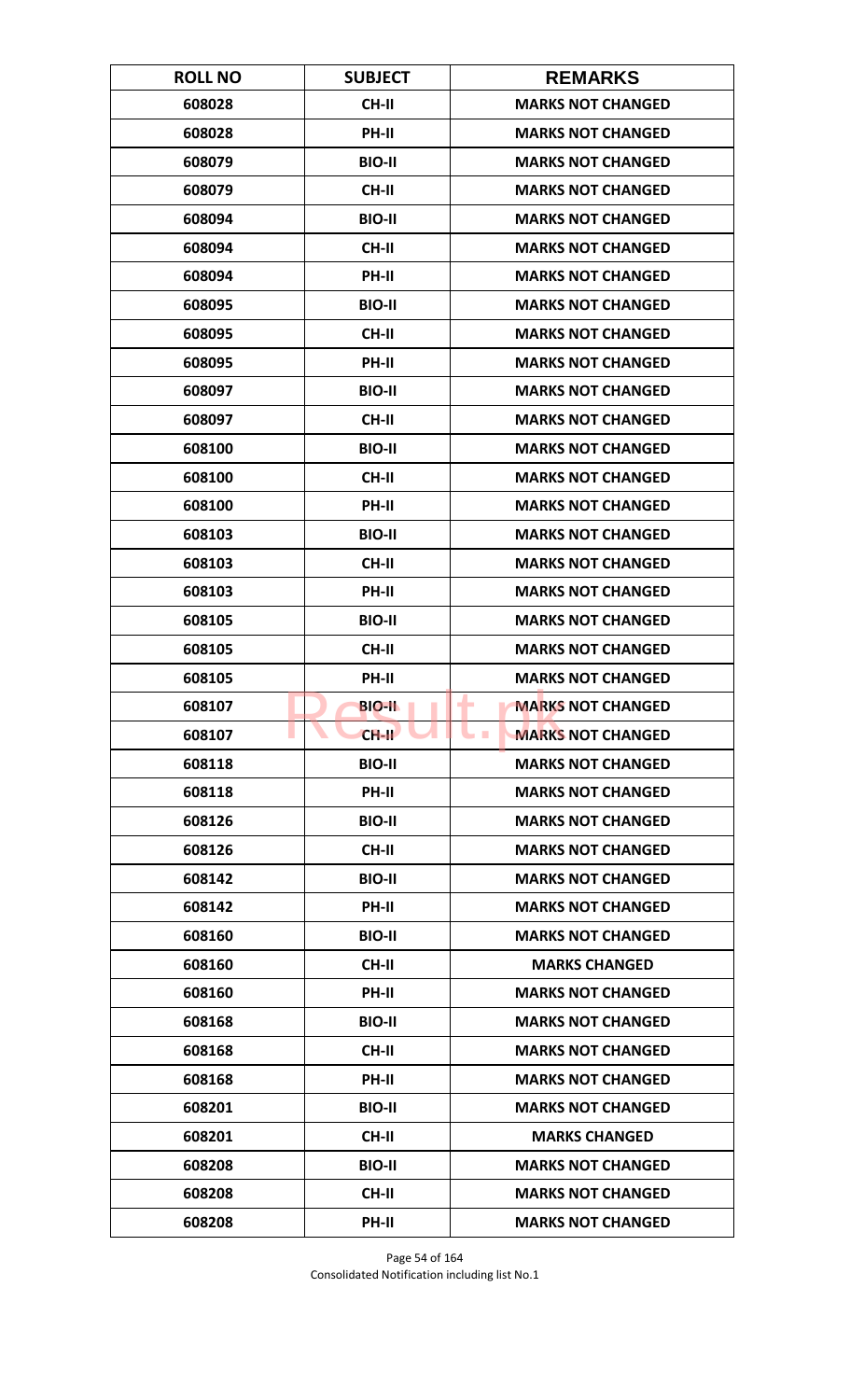| <b>ROLL NO</b> | <b>SUBJECT</b> | <b>REMARKS</b>                               |
|----------------|----------------|----------------------------------------------|
| 608217         | <b>BIO-II</b>  | <b>MARKS NOT CHANGED</b>                     |
| 608217         | CH-II          | <b>MARKS NOT CHANGED</b>                     |
| 608217         | PH-II          | <b>MARKS NOT CHANGED</b>                     |
| 608219         | <b>BIO-II</b>  | <b>MARKS NOT CHANGED</b>                     |
| 608219         | <b>CH-II</b>   | <b>MARKS NOT CHANGED</b>                     |
| 608228         | <b>BIO-II</b>  | <b>MARKS NOT CHANGED</b>                     |
| 608228         | CH-II          | <b>MARKS NOT CHANGED</b>                     |
| 608228         | PH-II          | <b>MARKS NOT CHANGED</b>                     |
| 608260         | <b>BIO-II</b>  | <b>MARKS NOT CHANGED</b>                     |
| 608260         | CH-II          | <b>MARKS NOT CHANGED</b>                     |
| 608269         | <b>BIO-II</b>  | <b>MARKS NOT CHANGED</b>                     |
| 608269         | <b>CH-II</b>   | <b>MARKS NOT CHANGED</b>                     |
| 608269         | PH-II          | <b>MARKS NOT CHANGED</b>                     |
| 608276         | <b>BIO-II</b>  | <b>MARKS NOT CHANGED</b>                     |
| 608276         | CH-II          | <b>MARKS NOT CHANGED</b>                     |
| 608276         | PH-II          | <b>MARKS NOT CHANGED</b>                     |
| 608283         | <b>BIO-II</b>  | <b>MARKS NOT CHANGED</b>                     |
| 608283         | CH-II          | <b>MARKS NOT CHANGED</b>                     |
| 608283         | PH-II          | <b>MARKS NOT CHANGED</b>                     |
| 608287         | <b>BIO-II</b>  | <b>MARKS NOT CHANGED</b>                     |
| 608287         | <b>CH-II</b>   | <b>MARKS NOT CHANGED</b>                     |
| 608287         | PH-II          | <b>MARKS NOT CHANGED</b><br>۰                |
| 608347         | $CH-H$         | <b>MARKS NOT CHANGED</b><br><b>The State</b> |
| 608347         | PH-II          | <b>MARKS NOT CHANGED</b>                     |
| 608348         | <b>BIO-II</b>  | <b>MARKS NOT CHANGED</b>                     |
| 608348         | <b>CH-II</b>   | <b>MARKS NOT CHANGED</b>                     |
| 608348         | PH-II          | <b>MARKS NOT CHANGED</b>                     |
| 608349         | <b>BIO-II</b>  | <b>MARKS NOT CHANGED</b>                     |
| 608349         | CH-II          | <b>MARKS NOT CHANGED</b>                     |
| 608349         | PH-II          | <b>MARKS NOT CHANGED</b>                     |
| 608350         | <b>BIO-II</b>  | <b>MARKS NOT CHANGED</b>                     |
| 608350         | CH-II          | <b>MARKS NOT CHANGED</b>                     |
| 608350         | PH-II          | <b>MARKS NOT CHANGED</b>                     |
| 608352         | <b>CH-II</b>   | <b>MARKS NOT CHANGED</b>                     |
| 608352         | PH-II          | <b>MARKS CHANGED</b>                         |
| 608355         | <b>BIO-II</b>  | <b>MARKS NOT CHANGED</b>                     |
| 608355         | <b>CH-II</b>   | <b>MARKS CHANGED</b>                         |
| 608355         | <b>PH-II</b>   | <b>MARKS NOT CHANGED</b>                     |
| 608357         | <b>BIO-II</b>  | <b>MARKS NOT CHANGED</b>                     |
| 608357         | <b>CH-II</b>   | <b>MARKS NOT CHANGED</b>                     |

Page 55 of 164 Consolidated Notification including list No.1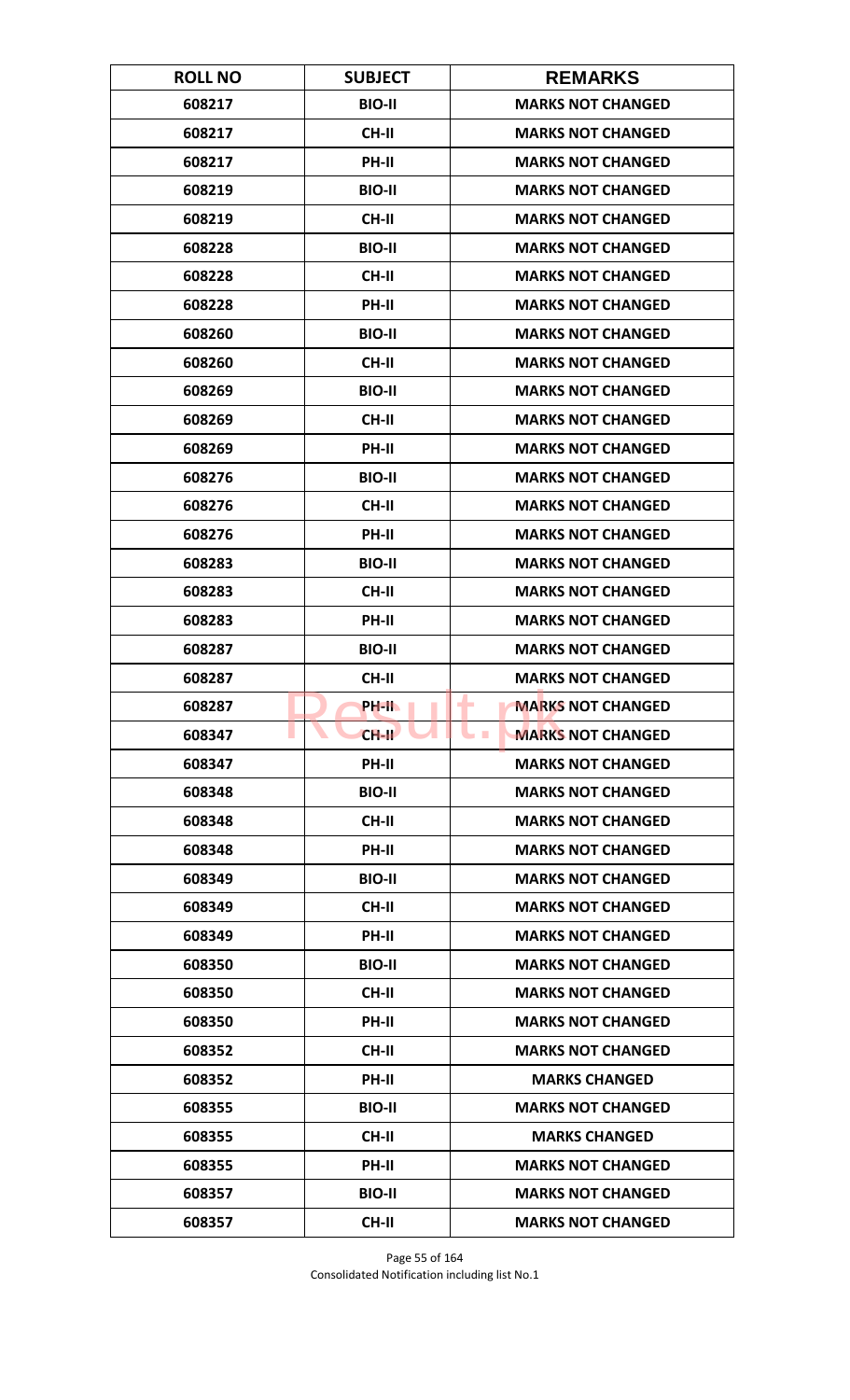| <b>ROLL NO</b> | <b>SUBJECT</b> | <b>REMARKS</b>                               |
|----------------|----------------|----------------------------------------------|
| 608357         | PH-II          | <b>MARKS NOT CHANGED</b>                     |
| 608358         | <b>BIO-II</b>  | <b>MARKS NOT CHANGED</b>                     |
| 608358         | CH-II          | <b>MARKS NOT CHANGED</b>                     |
| 608358         | <b>PH-II</b>   | <b>MARKS NOT CHANGED</b>                     |
| 608360         | <b>CH-II</b>   | <b>MARKS NOT CHANGED</b>                     |
| 608360         | PH-II          | <b>MARKS NOT CHANGED</b>                     |
| 608361         | <b>BIO-II</b>  | <b>MARKS NOT CHANGED</b>                     |
| 608361         | CH-II          | <b>MARKS NOT CHANGED</b>                     |
| 608361         | PH-II          | <b>MARKS NOT CHANGED</b>                     |
| 608362         | <b>BIO-II</b>  | <b>MARKS NOT CHANGED</b>                     |
| 608362         | <b>CH-II</b>   | <b>MARKS NOT CHANGED</b>                     |
| 608362         | <b>PH-II</b>   | <b>MARKS NOT CHANGED</b>                     |
| 608364         | CH-II          | <b>MARKS NOT CHANGED</b>                     |
| 608364         | PH-II          | <b>MARKS NOT CHANGED</b>                     |
| 608366         | <b>BIO-II</b>  | <b>MARKS NOT CHANGED</b>                     |
| 608366         | <b>CH-II</b>   | <b>MARKS NOT CHANGED</b>                     |
| 608366         | PH-II          | <b>MARKS NOT CHANGED</b>                     |
| 608367         | <b>BIO-II</b>  | <b>MARKS NOT CHANGED</b>                     |
| 608367         | <b>CH-II</b>   | <b>MARKS NOT CHANGED</b>                     |
| 608367         | PH-II          | <b>MARKS NOT CHANGED</b>                     |
| 608368         | <b>BIO-II</b>  | <b>MARKS NOT CHANGED</b>                     |
| 608368         | <b>CH-II</b>   | <b>MARKS NOT CHANGED</b><br>٠                |
| 608368         | PH-II          | <b>MARKS NOT CHANGED</b><br><b>The State</b> |
| 608370         | <b>BIO-II</b>  | <b>MARKS NOT CHANGED</b>                     |
| 608370         | CH-II          | <b>MARKS NOT CHANGED</b>                     |
| 608370         | PH-II          | <b>MARKS NOT CHANGED</b>                     |
| 608375         | CH-II          | <b>MARKS CHANGED</b>                         |
| 608375         | PH-II          | <b>MARKS NOT CHANGED</b>                     |
| 608377         | <b>BIO-II</b>  | <b>MARKS NOT CHANGED</b>                     |
| 608377         | <b>CH-II</b>   | <b>MARKS NOT CHANGED</b>                     |
| 608377         | PH-II          | <b>MARKS NOT CHANGED</b>                     |
| 608381         | CH-II          | <b>MARKS NOT CHANGED</b>                     |
| 608381         | PH-II          | <b>MARKS NOT CHANGED</b>                     |
| 608382         | <b>BIO-II</b>  | <b>MARKS NOT CHANGED</b>                     |
| 608382         | CH-II          | <b>MARKS NOT CHANGED</b>                     |
| 608383         | <b>BIO-II</b>  | <b>MARKS CHANGED</b>                         |
| 608383         | <b>CH-II</b>   | <b>MARKS NOT CHANGED</b>                     |
| 608383         | <b>PH-II</b>   | <b>MARKS NOT CHANGED</b>                     |
| 608384         | <b>BIO-II</b>  | <b>MARKS NOT CHANGED</b>                     |
| 608384         | CH-II          | <b>MARKS NOT CHANGED</b>                     |

Page 56 of 164 Consolidated Notification including list No.1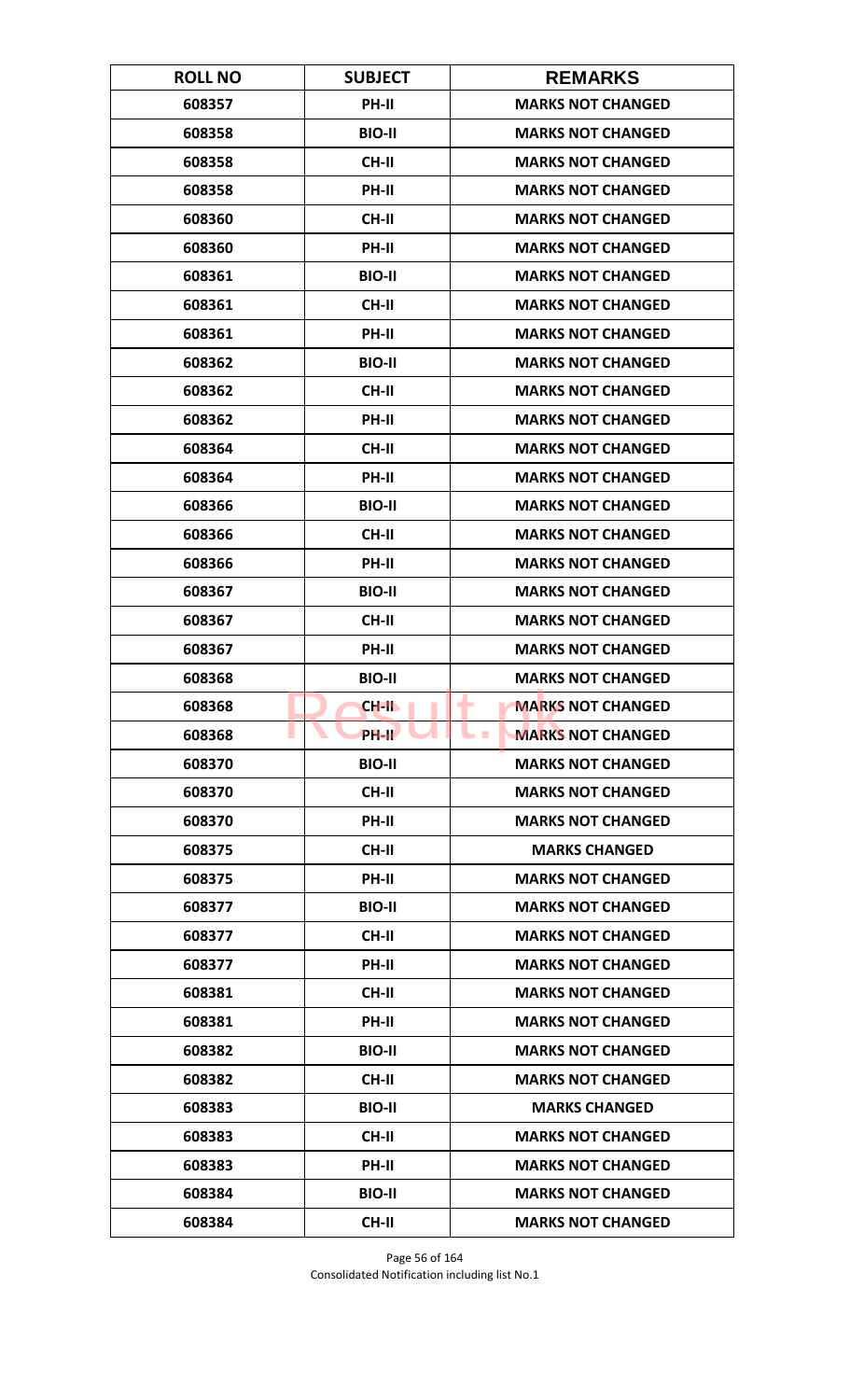| <b>ROLL NO</b> | <b>SUBJECT</b> | <b>REMARKS</b>                       |
|----------------|----------------|--------------------------------------|
| 608384         | <b>PH-II</b>   | <b>MARKS NOT CHANGED</b>             |
| 608386         | <b>BIO-II</b>  | <b>MARKS NOT CHANGED</b>             |
| 608386         | <b>CH-II</b>   | <b>MARKS NOT CHANGED</b>             |
| 608386         | PH-II          | <b>MARKS NOT CHANGED</b>             |
| 608387         | <b>BIO-II</b>  | <b>MARKS NOT CHANGED</b>             |
| 608387         | <b>CH-II</b>   | <b>MARKS NOT CHANGED</b>             |
| 608387         | <b>PH-II</b>   | <b>MARKS NOT CHANGED</b>             |
| 608388         | <b>BIO-II</b>  | <b>MARKS NOT CHANGED</b>             |
| 608388         | <b>CH-II</b>   | <b>MARKS NOT CHANGED</b>             |
| 608388         | PH-II          | <b>MARKS NOT CHANGED</b>             |
| 608390         | <b>BIO-II</b>  | <b>MARKS NOT CHANGED</b>             |
| 608390         | <b>CH-II</b>   | <b>MARKS NOT CHANGED</b>             |
| 608390         | PH-II          | <b>MARKS NOT CHANGED</b>             |
| 608391         | <b>BIO-II</b>  | <b>MARKS NOT CHANGED</b>             |
| 608391         | <b>CH-II</b>   | <b>MARKS NOT CHANGED</b>             |
| 608391         | PH-II          | <b>MARKS NOT CHANGED</b>             |
| 608392         | <b>BIO-II</b>  | <b>MARKS NOT CHANGED</b>             |
| 608392         | <b>CH-II</b>   | <b>MARKS NOT CHANGED</b>             |
| 608392         | PH-II          | <b>MARKS NOT CHANGED</b>             |
| 608393         | <b>BIO-II</b>  | <b>MARKS NOT CHANGED</b>             |
| 608393         | CH-II          | <b>MARKS CHANGED</b>                 |
| 608395         | <b>BIO-II</b>  | <b>MARKS NOT CHANGED</b><br>٠        |
| 608395         | $CH-H$         | <b>MARKS NOT CHANGED</b><br><b>I</b> |
| 608395         | PH-II          | <b>MARKS NOT CHANGED</b>             |
| 608396         | <b>BIO-II</b>  | <b>MARKS NOT CHANGED</b>             |
| 608396         | CH-II          | <b>MARKS NOT CHANGED</b>             |
| 608396         | PH-II          | <b>MARKS NOT CHANGED</b>             |
| 608398         | <b>CH-II</b>   | <b>MARKS NOT CHANGED</b>             |
| 608404         | <b>BIO-II</b>  | <b>MARKS NOT CHANGED</b>             |
| 608404         | <b>CH-II</b>   | <b>MARKS NOT CHANGED</b>             |
| 608404         | <b>PH-II</b>   | <b>MARKS NOT CHANGED</b>             |
| 608406         | <b>BIO-II</b>  | <b>MARKS NOT CHANGED</b>             |
| 608406         | CH-II          | <b>MARKS NOT CHANGED</b>             |
| 608406         | PH-II          | <b>MARKS NOT CHANGED</b>             |
| 608407         | <b>BIO-II</b>  | <b>MARKS NOT CHANGED</b>             |
| 608407         | CH-II          | <b>MARKS NOT CHANGED</b>             |
| 608407         | PH-II          | <b>MARKS NOT CHANGED</b>             |
| 608408         | <b>BIO-II</b>  | <b>MARKS NOT CHANGED</b>             |
| 608408         | <b>CH-II</b>   | <b>MARKS NOT CHANGED</b>             |
| 608408         | PH-II          | <b>MARKS NOT CHANGED</b>             |

Page 57 of 164 Consolidated Notification including list No.1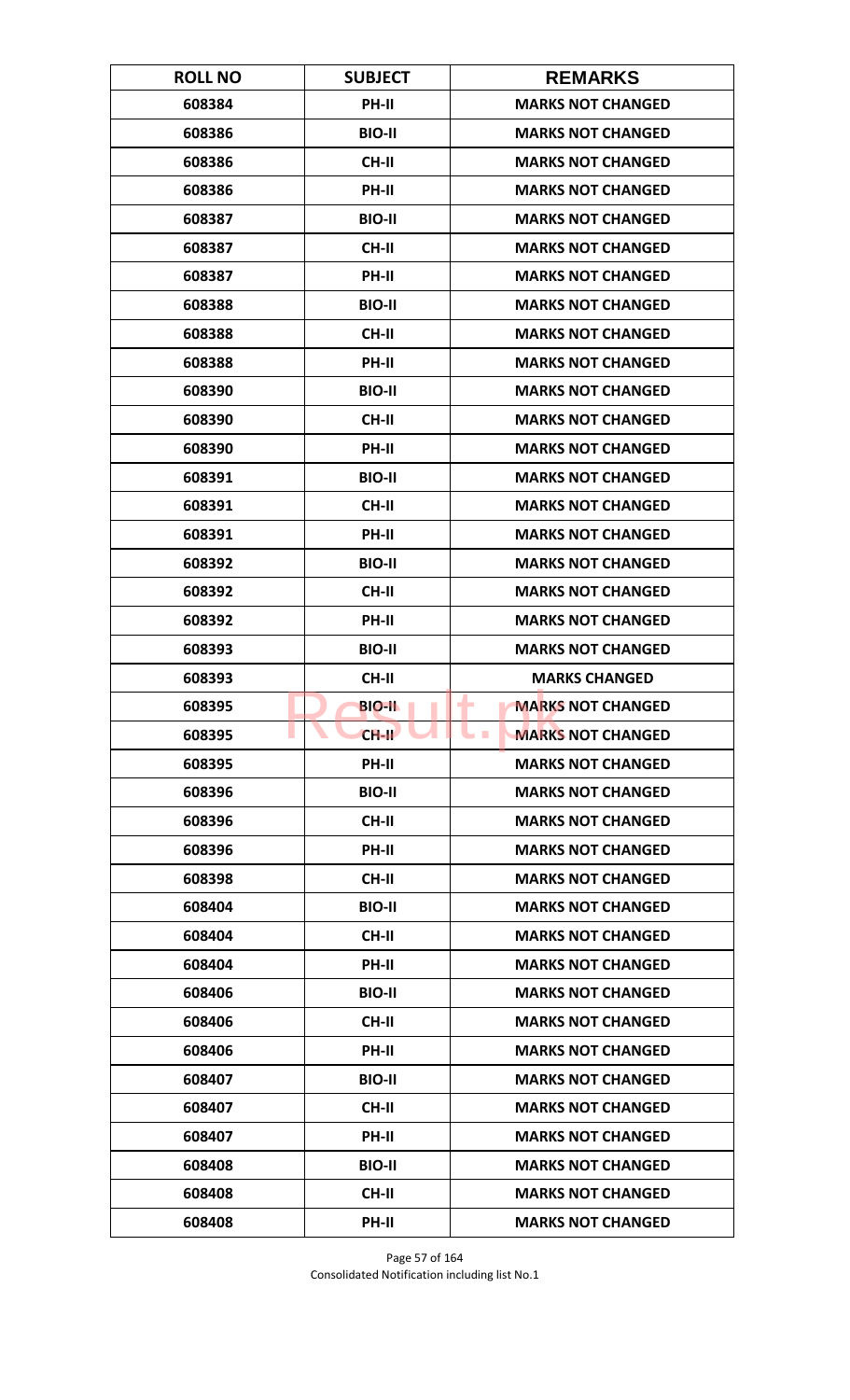| <b>ROLL NO</b> | <b>SUBJECT</b> | <b>REMARKS</b>                       |
|----------------|----------------|--------------------------------------|
| 608409         | <b>BIO-II</b>  | <b>MARKS NOT CHANGED</b>             |
| 608409         | <b>CH-II</b>   | <b>MARKS NOT CHANGED</b>             |
| 608409         | PH-II          | <b>MARKS NOT CHANGED</b>             |
| 608415         | <b>BIO-II</b>  | <b>MARKS NOT CHANGED</b>             |
| 608415         | <b>CH-II</b>   | <b>MARKS NOT CHANGED</b>             |
| 608415         | PH-II          | <b>MARKS NOT CHANGED</b>             |
| 608418         | <b>BIO-II</b>  | <b>MARKS NOT CHANGED</b>             |
| 608418         | <b>CH-II</b>   | <b>MARKS NOT CHANGED</b>             |
| 608418         | PH-II          | <b>MARKS NOT CHANGED</b>             |
| 608422         | <b>BIO-II</b>  | <b>MARKS NOT CHANGED</b>             |
| 608422         | <b>CH-II</b>   | <b>MARKS NOT CHANGED</b>             |
| 608422         | <b>PH-II</b>   | <b>MARKS NOT CHANGED</b>             |
| 608424         | <b>BIO-II</b>  | <b>MARKS NOT CHANGED</b>             |
| 608424         | <b>CH-II</b>   | <b>MARKS NOT CHANGED</b>             |
| 608424         | <b>PH-II</b>   | <b>MARKS NOT CHANGED</b>             |
| 608426         | <b>BIO-II</b>  | <b>MARKS NOT CHANGED</b>             |
| 608426         | <b>CH-II</b>   | <b>MARKS NOT CHANGED</b>             |
| 608426         | PH-II          | <b>MARKS NOT CHANGED</b>             |
| 608431         | <b>BIO-II</b>  | <b>MARKS NOT CHANGED</b>             |
| 608431         | <b>CH-II</b>   | <b>MARKS NOT CHANGED</b>             |
| 608431         | PH-II          | <b>MARKS NOT CHANGED</b>             |
| 608432         | <b>BIO-II</b>  | <b>MARKS NOT CHANGED</b><br>٠        |
| 608432         | $CH-H$         | <b>MARKS NOT CHANGED</b><br><b>I</b> |
| 608432         | <b>PH-II</b>   | <b>MARKS NOT CHANGED</b>             |
| 608435         | <b>BIO-II</b>  | <b>MARKS NOT CHANGED</b>             |
| 608435         | CH-II          | <b>MARKS NOT CHANGED</b>             |
| 608435         | PH-II          | <b>MARKS NOT CHANGED</b>             |
| 608445         | <b>BIO-II</b>  | <b>MARKS NOT CHANGED</b>             |
| 608445         | <b>CH-II</b>   | <b>MARKS CHANGED</b>                 |
| 608445         | <b>PH-II</b>   | <b>MARKS NOT CHANGED</b>             |
| 608446         | <b>BIO-II</b>  | <b>MARKS NOT CHANGED</b>             |
| 608446         | PH-II          | <b>MARKS NOT CHANGED</b>             |
| 608448         | <b>BIO-II</b>  | <b>MARKS NOT CHANGED</b>             |
| 608448         | <b>CH-II</b>   | <b>MARKS NOT CHANGED</b>             |
| 608448         | PH-II          | <b>MARKS NOT CHANGED</b>             |
| 608449         | <b>BIO-II</b>  | <b>MARKS NOT CHANGED</b>             |
| 608449         | CH-II          | <b>MARKS NOT CHANGED</b>             |
| 608449         | PH-II          | <b>MARKS NOT CHANGED</b>             |
| 608454         | <b>BIO-II</b>  | <b>MARKS NOT CHANGED</b>             |
| 608454         | <b>CH-II</b>   | <b>MARKS NOT CHANGED</b>             |

Page 58 of 164 Consolidated Notification including list No.1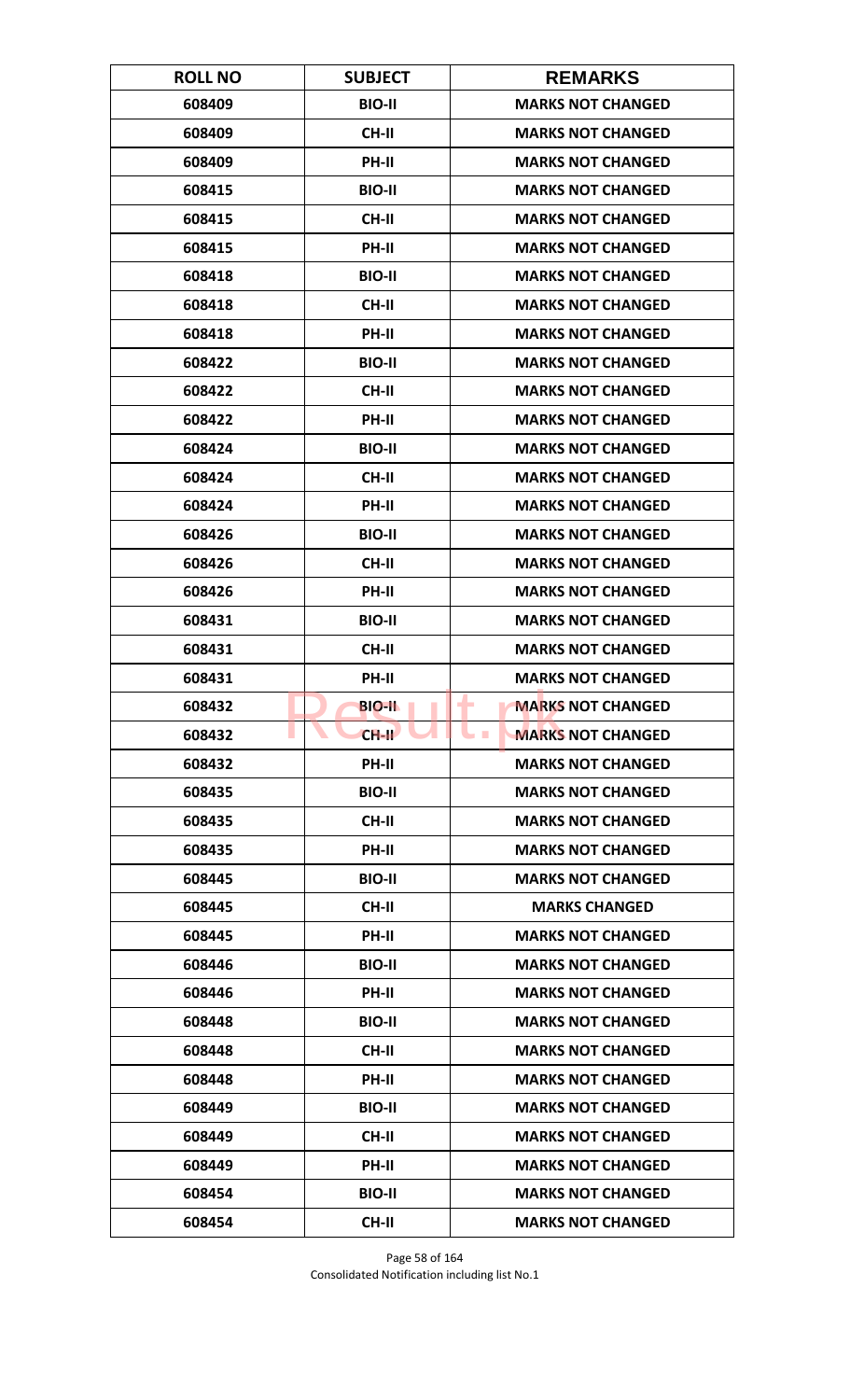| <b>ROLL NO</b> | <b>SUBJECT</b> | <b>REMARKS</b>                       |
|----------------|----------------|--------------------------------------|
| 608457         | <b>BIO-II</b>  | <b>MARKS NOT CHANGED</b>             |
| 608457         | <b>CH-II</b>   | <b>MARKS NOT CHANGED</b>             |
| 608457         | PH-II          | <b>MARKS NOT CHANGED</b>             |
| 608460         | <b>BIO-II</b>  | <b>MARKS NOT CHANGED</b>             |
| 608460         | <b>CH-II</b>   | <b>MARKS NOT CHANGED</b>             |
| 608460         | PH-II          | <b>MARKS NOT CHANGED</b>             |
| 608466         | <b>BIO-II</b>  | <b>MARKS NOT CHANGED</b>             |
| 608466         | <b>CH-II</b>   | <b>MARKS NOT CHANGED</b>             |
| 608466         | PH-II          | <b>MARKS NOT CHANGED</b>             |
| 608470         | <b>BIO-II</b>  | <b>MARKS NOT CHANGED</b>             |
| 608470         | <b>CH-II</b>   | <b>MARKS NOT CHANGED</b>             |
| 608470         | <b>PH-II</b>   | <b>MARKS NOT CHANGED</b>             |
| 608476         | <b>BIO-II</b>  | <b>MARKS NOT CHANGED</b>             |
| 608476         | <b>CH-II</b>   | <b>MARKS NOT CHANGED</b>             |
| 608476         | <b>PH-II</b>   | <b>MARKS NOT CHANGED</b>             |
| 608478         | PH-II          | <b>MARKS NOT CHANGED</b>             |
| 608481         | <b>BIO-II</b>  | <b>MARKS NOT CHANGED</b>             |
| 608481         | <b>CH-II</b>   | <b>MARKS CHANGED</b>                 |
| 608481         | PH-II          | <b>MARKS NOT CHANGED</b>             |
| 608482         | <b>BIO-II</b>  | <b>MARKS NOT CHANGED</b>             |
| 608482         | <b>CH-II</b>   | <b>MARKS NOT CHANGED</b>             |
| 608482         | PH-IL          | <b>MARKS NOT CHANGED</b><br>٠        |
| 608488         | <b>BIO-II</b>  | <b>MARKS NOT CHANGED</b><br><b>I</b> |
| 608488         | <b>CH-II</b>   | <b>MARKS NOT CHANGED</b>             |
| 608488         | PH-II          | <b>MARKS NOT CHANGED</b>             |
| 608489         | <b>BIO-II</b>  | <b>MARKS NOT CHANGED</b>             |
| 608489         | <b>CH-II</b>   | <b>MARKS NOT CHANGED</b>             |
| 608489         | <b>PH-II</b>   | <b>MARKS NOT CHANGED</b>             |
| 608493         | <b>BIO-II</b>  | <b>MARKS NOT CHANGED</b>             |
| 608493         | <b>CH-II</b>   | <b>MARKS CHANGED</b>                 |
| 608493         | <b>PH-II</b>   | <b>MARKS NOT CHANGED</b>             |
| 608496         | <b>BIO-II</b>  | <b>MARKS NOT CHANGED</b>             |
| 608499         | <b>BIO-II</b>  | <b>MARKS NOT CHANGED</b>             |
| 608499         | <b>CH-II</b>   | <b>MARKS NOT CHANGED</b>             |
| 608499         | PH-II          | <b>MARKS NOT CHANGED</b>             |
| 608500         | <b>BIO-II</b>  | <b>MARKS NOT CHANGED</b>             |
| 608500         | CH-II          | <b>MARKS NOT CHANGED</b>             |
| 608500         | PH-II          | <b>MARKS NOT CHANGED</b>             |
| 608501         | <b>BIO-II</b>  | <b>MARKS NOT CHANGED</b>             |
| 608501         | <b>CH-II</b>   | <b>MARKS NOT CHANGED</b>             |

Page 59 of 164 Consolidated Notification including list No.1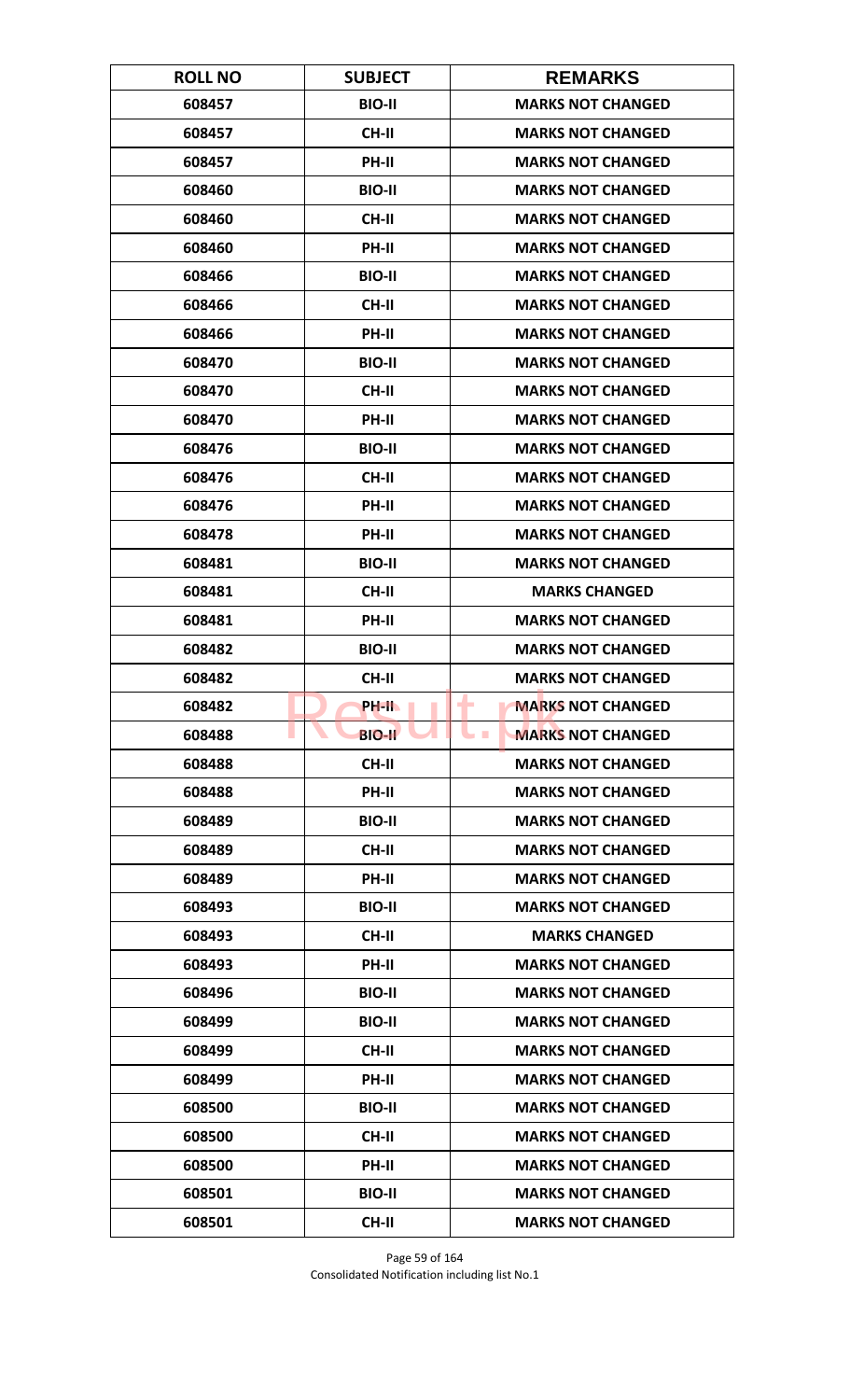| <b>ROLL NO</b> | <b>SUBJECT</b> | <b>REMARKS</b>                       |
|----------------|----------------|--------------------------------------|
| 608501         | <b>PH-II</b>   | <b>MARKS NOT CHANGED</b>             |
| 608503         | <b>CH-II</b>   | <b>MARKS NOT CHANGED</b>             |
| 608503         | PH-II          | <b>MARKS NOT CHANGED</b>             |
| 608504         | <b>BIO-II</b>  | <b>MARKS NOT CHANGED</b>             |
| 608504         | <b>CH-II</b>   | <b>MARKS NOT CHANGED</b>             |
| 608504         | PH-II          | <b>MARKS NOT CHANGED</b>             |
| 608505         | <b>BIO-II</b>  | <b>MARKS NOT CHANGED</b>             |
| 608505         | <b>CH-II</b>   | <b>MARKS CHANGED</b>                 |
| 608508         | <b>BIO-II</b>  | <b>MARKS NOT CHANGED</b>             |
| 608508         | CH-II          | <b>MARKS NOT CHANGED</b>             |
| 608508         | PH-II          | <b>MARKS NOT CHANGED</b>             |
| 608511         | <b>CH-II</b>   | <b>MARKS NOT CHANGED</b>             |
| 608511         | PH-II          | <b>MARKS NOT CHANGED</b>             |
| 608512         | <b>BIO-II</b>  | <b>MARKS NOT CHANGED</b>             |
| 608512         | <b>CH-II</b>   | <b>MARKS CHANGED</b>                 |
| 608512         | PH-II          | <b>MARKS NOT CHANGED</b>             |
| 608514         | <b>BIO-II</b>  | <b>MARKS NOT CHANGED</b>             |
| 608514         | <b>CH-II</b>   | <b>MARKS NOT CHANGED</b>             |
| 608514         | PH-II          | <b>MARKS NOT CHANGED</b>             |
| 608520         | <b>BIO-II</b>  | <b>MARKS NOT CHANGED</b>             |
| 608520         | <b>CH-II</b>   | <b>MARKS NOT CHANGED</b>             |
| 608520         | PH-IL          | <b>MARKS NOT CHANGED</b><br>٠        |
| 608526         | <b>BIO-II</b>  | <b>MARKS NOT CHANGED</b><br><b>I</b> |
| 608526         | CH-II          | <b>MARKS NOT CHANGED</b>             |
| 608526         | PH-II          | <b>MARKS NOT CHANGED</b>             |
| 608527         | <b>BIO-II</b>  | <b>MARKS NOT CHANGED</b>             |
| 608527         | <b>CH-II</b>   | <b>MARKS NOT CHANGED</b>             |
| 608527         | PH-II          | <b>MARKS NOT CHANGED</b>             |
| 608530         | <b>BIO-II</b>  | <b>MARKS NOT CHANGED</b>             |
| 608530         | <b>CH-II</b>   | <b>MARKS CHANGED</b>                 |
| 608530         | <b>PH-II</b>   | <b>MARKS NOT CHANGED</b>             |
| 608532         | CH-II          | <b>MARKS NOT CHANGED</b>             |
| 608532         | PH-II          | <b>MARKS NOT CHANGED</b>             |
| 608533         | <b>BIO-II</b>  | <b>MARKS NOT CHANGED</b>             |
| 608533         | CH-II          | <b>MARKS NOT CHANGED</b>             |
| 608533         | PH-II          | <b>MARKS NOT CHANGED</b>             |
| 608549         | <b>BIO-II</b>  | <b>MARKS NOT CHANGED</b>             |
| 608549         | <b>CH-II</b>   | <b>MARKS NOT CHANGED</b>             |
| 608549         | <b>PH-II</b>   | <b>MARKS NOT CHANGED</b>             |
| 608552         | <b>BIO-II</b>  | <b>MARKS NOT CHANGED</b>             |

Page 60 of 164 Consolidated Notification including list No.1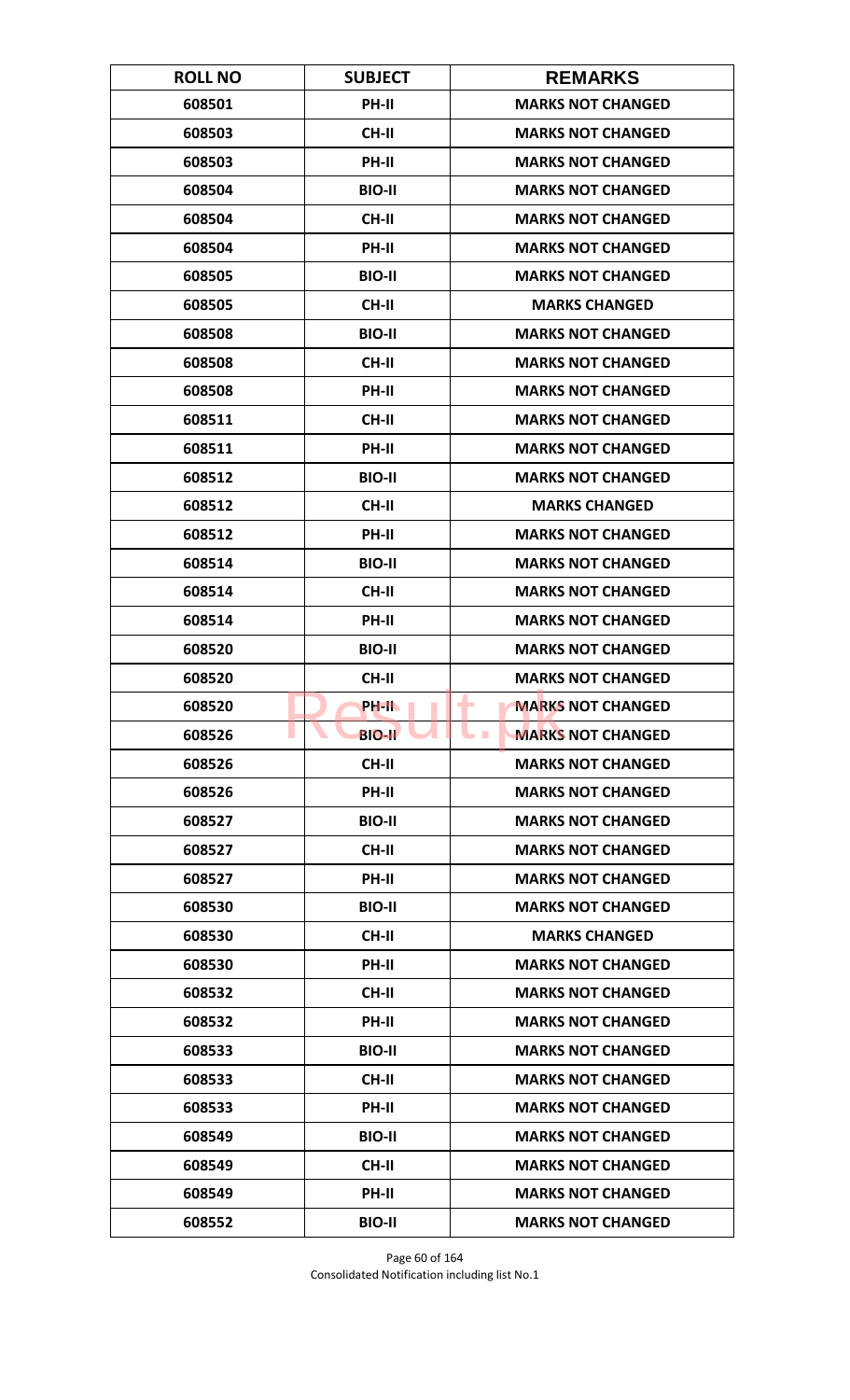| <b>ROLL NO</b> | <b>SUBJECT</b> | <b>REMARKS</b>                           |
|----------------|----------------|------------------------------------------|
| 608552         | <b>CH-II</b>   | <b>MARKS NOT CHANGED</b>                 |
| 608555         | <b>BIO-II</b>  | <b>MARKS NOT CHANGED</b>                 |
| 608555         | <b>CH-II</b>   | <b>MARKS NOT CHANGED</b>                 |
| 608557         | <b>BIO-II</b>  | <b>MARKS NOT CHANGED</b>                 |
| 608557         | <b>CH-II</b>   | <b>MARKS NOT CHANGED</b>                 |
| 608557         | PH-II          | <b>MARKS NOT CHANGED</b>                 |
| 608560         | <b>BIO-II</b>  | <b>MARKS NOT CHANGED</b>                 |
| 608560         | <b>CH-II</b>   | <b>MARKS NOT CHANGED</b>                 |
| 608560         | PH-II          | <b>MARKS NOT CHANGED</b>                 |
| 608561         | <b>CH-II</b>   | <b>MARKS NOT CHANGED</b>                 |
| 608570         | <b>BIO-II</b>  | <b>MARKS NOT CHANGED</b>                 |
| 608570         | CH-II          | <b>MARKS NOT CHANGED</b>                 |
| 608570         | PH-II          | <b>MARKS NOT CHANGED</b>                 |
| 608572         | <b>CH-II</b>   | <b>MARKS NOT CHANGED</b>                 |
| 608572         | PH-II          | <b>MARKS NOT CHANGED</b>                 |
| 608575         | <b>BIO-II</b>  | <b>MARKS NOT CHANGED</b>                 |
| 608575         | CH-II          | <b>MARKS NOT CHANGED</b>                 |
| 608575         | PH-II          | <b>MARKS NOT CHANGED</b>                 |
| 608579         | <b>BIO-II</b>  | <b>MARKS NOT CHANGED</b>                 |
| 608579         | <b>CH-II</b>   | <b>MARKS NOT CHANGED</b>                 |
| 608579         | PH-II          | <b>MARKS NOT CHANGED</b>                 |
| 608580         | <b>BIO-II</b>  | <b>MARKS NOT CHANGED</b>                 |
| 608580         | $CH-H$         | <b>MARKS CHANGED</b><br><b>The State</b> |
| 608580         | PH-II          | <b>MARKS NOT CHANGED</b>                 |
| 608581         | <b>BIO-II</b>  | <b>MARKS NOT CHANGED</b>                 |
| 608581         | CH-II          | <b>MARKS NOT CHANGED</b>                 |
| 608581         | PH-II          | <b>MARKS NOT CHANGED</b>                 |
| 608584         | <b>BIO-II</b>  | <b>MARKS NOT CHANGED</b>                 |
| 608584         | CH-II          | <b>MARKS NOT CHANGED</b>                 |
| 608584         | PH-II          | <b>MARKS NOT CHANGED</b>                 |
| 608588         | <b>BIO-II</b>  | <b>MARKS NOT CHANGED</b>                 |
| 608588         | CH-II          | <b>MARKS NOT CHANGED</b>                 |
| 608588         | PH-II          | <b>MARKS NOT CHANGED</b>                 |
| 608590         | <b>BIO-II</b>  | <b>MARKS NOT CHANGED</b>                 |
| 608590         | CH-II          | <b>MARKS CHANGED</b>                     |
| 608591         | <b>BIO-II</b>  | <b>MARKS NOT CHANGED</b>                 |
| 608591         | CH-II          | <b>MARKS CHANGED</b>                     |
| 608591         | PH-II          | <b>MARKS NOT CHANGED</b>                 |
| 608602         | <b>BIO-II</b>  | <b>MARKS NOT CHANGED</b>                 |
| 608602         | <b>CH-II</b>   | <b>MARKS NOT CHANGED</b>                 |

Page 61 of 164 Consolidated Notification including list No.1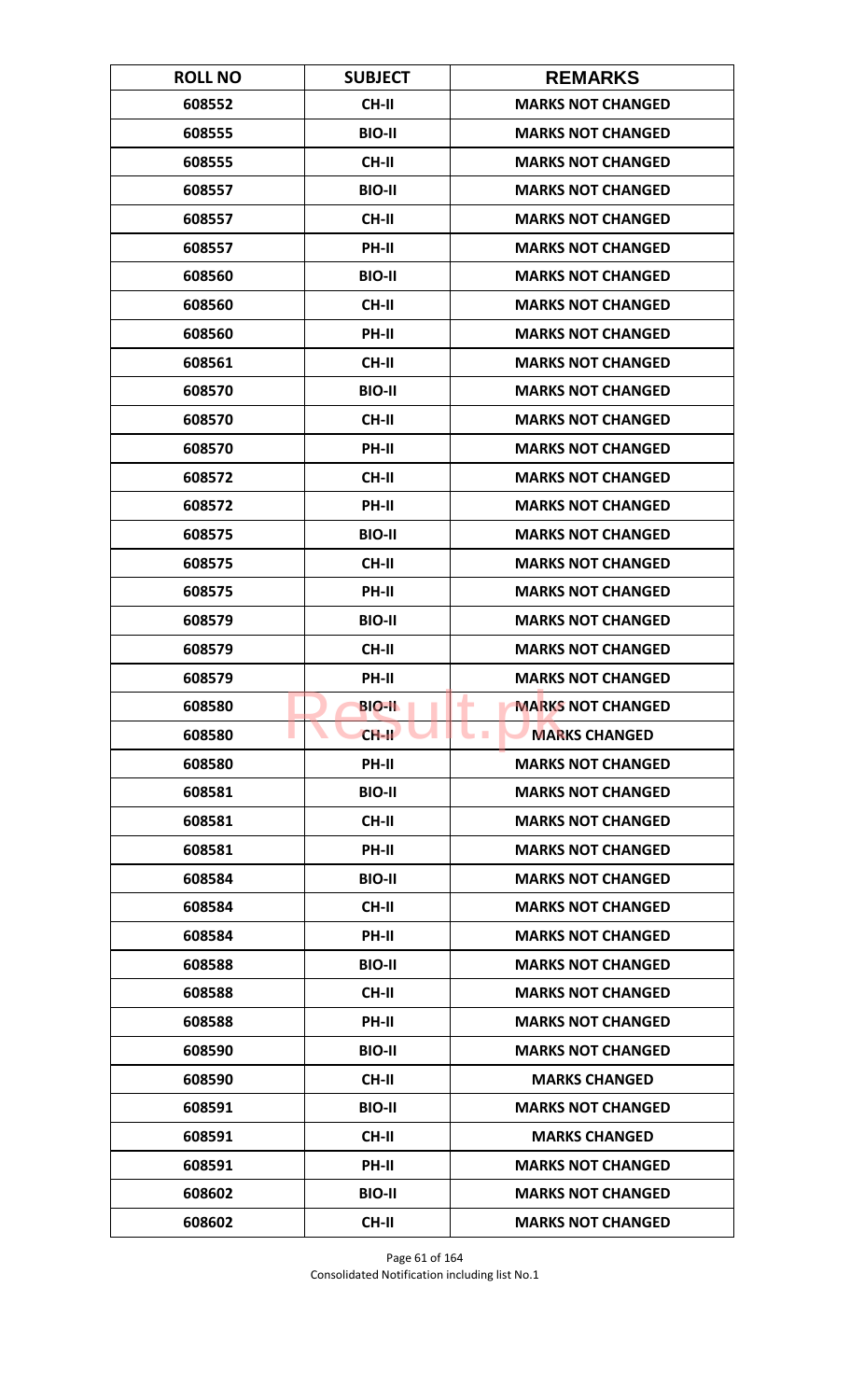| <b>ROLL NO</b> | <b>SUBJECT</b>     | <b>REMARKS</b>                          |
|----------------|--------------------|-----------------------------------------|
| 608602         | PH-II              | <b>MARKS NOT CHANGED</b>                |
| 608634         | <b>BIO-II</b>      | <b>MARKS NOT CHANGED</b>                |
| 608634         | <b>CH-II</b>       | <b>MARKS NOT CHANGED</b>                |
| 608677         | <b>BIO-II</b>      | <b>MARKS NOT CHANGED</b>                |
| 608677         | <b>CH-II</b>       | <b>MARKS NOT CHANGED</b>                |
| 608677         | PH-II              | <b>MARKS NOT CHANGED</b>                |
| 608678         | <b>BIO-II</b>      | <b>MARKS NOT CHANGED</b>                |
| 608678         | <b>CH-II</b>       | <b>MARKS NOT CHANGED</b>                |
| 608678         | PH-II              | <b>MARKS NOT CHANGED</b>                |
| 608679         | <b>BIO-II</b>      | <b>MARKS NOT CHANGED</b>                |
| 608679         | <b>CH-II</b>       | <b>MARKS NOT CHANGED</b>                |
| 608679         | <b>PH-II</b>       | <b>MARKS NOT CHANGED</b>                |
| 608686         | <b>BIO-II</b>      | <b>MARKS NOT CHANGED</b>                |
| 608686         | <b>CH-II</b>       | <b>MARKS NOT CHANGED</b>                |
| 608686         | <b>PH-II</b>       | <b>MARKS NOT CHANGED</b>                |
| 608687         | <b>BIO-II</b>      | <b>MARKS NOT CHANGED</b>                |
| 608687         | <b>CH-II</b>       | <b>MARKS NOT CHANGED</b>                |
| 608692         | <b>BIO-II</b>      | <b>MARKS NOT CHANGED</b>                |
| 608692         | <b>CH-II</b>       | <b>MARKS NOT CHANGED</b>                |
| 608692         | PH-II              | <b>MARKS NOT CHANGED</b>                |
| 608693         | <b>BIO-II</b>      | <b>MARKS NOT CHANGED</b>                |
| 608693         | CH-II              | <b>MARKS NOT CHANGED</b><br>٠           |
| 608693         | PH-II <sup>T</sup> | <b>MARKS CHANGED</b><br><b>Contract</b> |
| 608700         | <b>BIO-II</b>      | <b>MARKS NOT CHANGED</b>                |
| 608700         | <b>CH-II</b>       | <b>MARKS NOT CHANGED</b>                |
| 608700         | PH-II              | <b>MARKS NOT CHANGED</b>                |
| 608702         | <b>BIO-II</b>      | <b>MARKS NOT CHANGED</b>                |
| 608702         | <b>CH-II</b>       | <b>MARKS NOT CHANGED</b>                |
| 608702         | PH-II              | <b>MARKS NOT CHANGED</b>                |
| 608712         | <b>CH-II</b>       | <b>MARKS NOT CHANGED</b>                |
| 608712         | <b>PH-II</b>       | <b>MARKS NOT CHANGED</b>                |
| 608721         | <b>BIO-II</b>      | <b>MARKS NOT CHANGED</b>                |
| 608721         | CH-II              | <b>MARKS NOT CHANGED</b>                |
| 608721         | PH-II              | <b>MARKS NOT CHANGED</b>                |
| 608724         | <b>BIO-II</b>      | <b>MARKS NOT CHANGED</b>                |
| 608724         | CH-II              | <b>MARKS NOT CHANGED</b>                |
| 608724         | PH-II              | <b>MARKS NOT CHANGED</b>                |
| 608731         | <b>BIO-II</b>      | <b>MARKS NOT CHANGED</b>                |
| 608731         | <b>CH-II</b>       | <b>MARKS NOT CHANGED</b>                |
| 608731         | PH-II              | <b>MARKS NOT CHANGED</b>                |

Page 62 of 164 Consolidated Notification including list No.1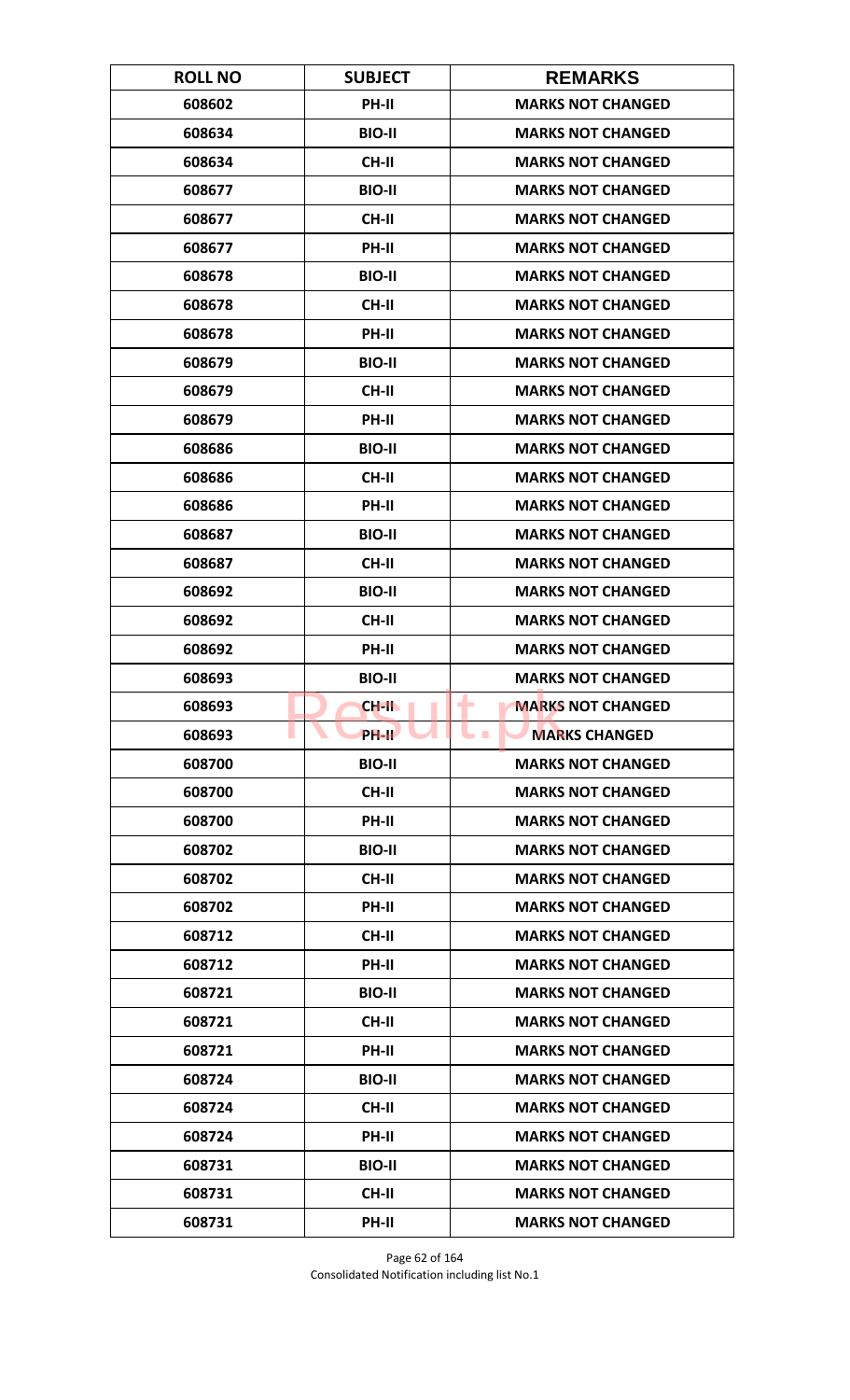| <b>ROLL NO</b> | <b>SUBJECT</b> | <b>REMARKS</b>                       |
|----------------|----------------|--------------------------------------|
| 608734         | <b>BIO-II</b>  | <b>MARKS NOT CHANGED</b>             |
| 608734         | <b>CH-II</b>   | <b>MARKS NOT CHANGED</b>             |
| 608734         | PH-II          | <b>MARKS NOT CHANGED</b>             |
| 608737         | <b>BIO-II</b>  | <b>MARKS NOT CHANGED</b>             |
| 608737         | <b>CH-II</b>   | <b>MARKS CHANGED</b>                 |
| 608737         | PH-II          | <b>MARKS NOT CHANGED</b>             |
| 608755         | <b>BIO-II</b>  | <b>MARKS NOT CHANGED</b>             |
| 608755         | <b>CH-II</b>   | <b>MARKS NOT CHANGED</b>             |
| 608755         | PH-II          | <b>MARKS NOT CHANGED</b>             |
| 608764         | <b>BIO-II</b>  | <b>MARKS CHANGED</b>                 |
| 608764         | <b>CH-II</b>   | <b>MARKS CHANGED</b>                 |
| 608764         | <b>PH-II</b>   | <b>MARKS NOT CHANGED</b>             |
| 608765         | <b>BIO-II</b>  | <b>MARKS NOT CHANGED</b>             |
| 608765         | <b>CH-II</b>   | <b>MARKS NOT CHANGED</b>             |
| 608765         | PH-II          | <b>MARKS NOT CHANGED</b>             |
| 608766         | <b>BIO-II</b>  | <b>MARKS NOT CHANGED</b>             |
| 608766         | <b>CH-II</b>   | <b>MARKS NOT CHANGED</b>             |
| 608770         | <b>CH-II</b>   | <b>MARKS NOT CHANGED</b>             |
| 608771         | <b>BIO-II</b>  | <b>MARKS NOT CHANGED</b>             |
| 608771         | <b>CH-II</b>   | <b>MARKS NOT CHANGED</b>             |
| 608771         | PH-II          | <b>MARKS NOT CHANGED</b>             |
| 608776         | <b>BIO-II</b>  | <b>MARKS NOT CHANGED</b><br>٠        |
| 608776         | $CH-H$         | <b>MARKS NOT CHANGED</b><br><b>I</b> |
| 608776         | PH-II          | <b>MARKS NOT CHANGED</b>             |
| 608779         | <b>BIO-II</b>  | <b>MARKS NOT CHANGED</b>             |
| 608779         | CH-II          | <b>MARKS NOT CHANGED</b>             |
| 608779         | PH-II          | <b>MARKS NOT CHANGED</b>             |
| 608780         | <b>BIO-II</b>  | <b>MARKS NOT CHANGED</b>             |
| 608780         | <b>CH-II</b>   | <b>MARKS NOT CHANGED</b>             |
| 608780         | <b>PH-II</b>   | <b>MARKS NOT CHANGED</b>             |
| 608790         | <b>BIO-II</b>  | <b>MARKS NOT CHANGED</b>             |
| 608790         | CH-II          | <b>MARKS NOT CHANGED</b>             |
| 608790         | PH-II          | <b>MARKS NOT CHANGED</b>             |
| 608793         | <b>BIO-II</b>  | <b>MARKS NOT CHANGED</b>             |
| 608793         | <b>PH-II</b>   | <b>MARKS NOT CHANGED</b>             |
| 608799         | <b>BIO-II</b>  | <b>MARKS NOT CHANGED</b>             |
| 608799         | CH-II          | <b>MARKS NOT CHANGED</b>             |
| 608799         | PH-II          | <b>MARKS NOT CHANGED</b>             |
| 608800         | <b>BIO-II</b>  | <b>MARKS NOT CHANGED</b>             |
| 608800         | <b>CH-II</b>   | <b>MARKS NOT CHANGED</b>             |

Page 63 of 164 Consolidated Notification including list No.1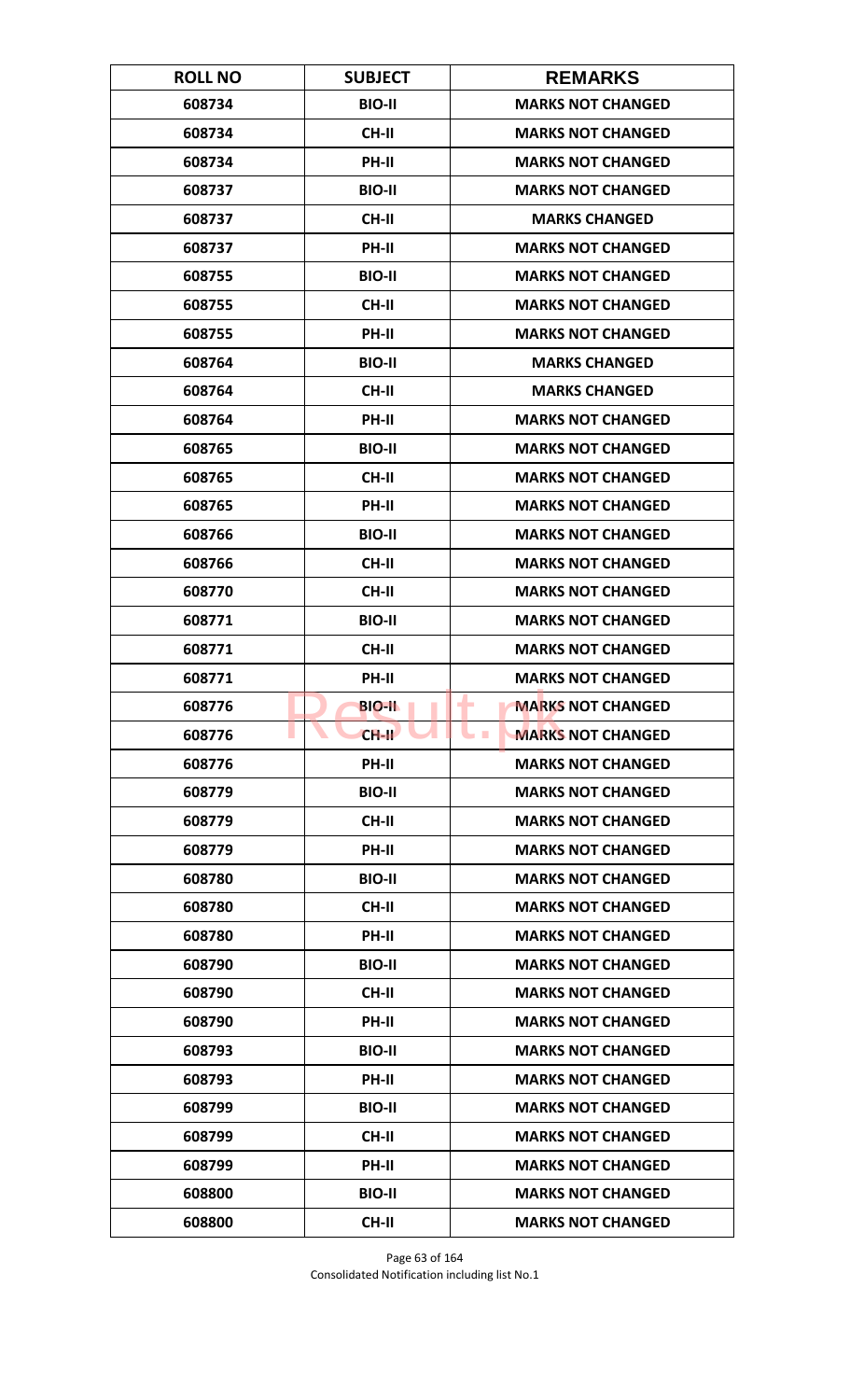| <b>ROLL NO</b> | <b>SUBJECT</b> | <b>REMARKS</b>                       |
|----------------|----------------|--------------------------------------|
| 608800         | <b>PH-II</b>   | <b>MARKS NOT CHANGED</b>             |
| 608805         | <b>CH-II</b>   | <b>MARKS NOT CHANGED</b>             |
| 608805         | PH-II          | <b>MARKS NOT CHANGED</b>             |
| 608806         | <b>BIO-II</b>  | <b>MARKS NOT CHANGED</b>             |
| 608806         | <b>CH-II</b>   | <b>MARKS NOT CHANGED</b>             |
| 608813         | <b>BIO-II</b>  | <b>MARKS NOT CHANGED</b>             |
| 608813         | <b>CH-II</b>   | <b>MARKS NOT CHANGED</b>             |
| 608813         | PH-II          | <b>MARKS NOT CHANGED</b>             |
| 608814         | <b>CH-II</b>   | <b>MARKS NOT CHANGED</b>             |
| 608814         | PH-II          | <b>MARKS NOT CHANGED</b>             |
| 608815         | <b>BIO-II</b>  | <b>MARKS NOT CHANGED</b>             |
| 608815         | <b>CH-II</b>   | <b>MARKS NOT CHANGED</b>             |
| 608815         | PH-II          | <b>MARKS NOT CHANGED</b>             |
| 608816         | <b>CH-II</b>   | <b>MARKS NOT CHANGED</b>             |
| 608816         | <b>PH-II</b>   | <b>MARKS NOT CHANGED</b>             |
| 608818         | <b>BIO-II</b>  | <b>MARKS NOT CHANGED</b>             |
| 608818         | <b>CH-II</b>   | <b>MARKS NOT CHANGED</b>             |
| 608818         | PH-II          | <b>MARKS NOT CHANGED</b>             |
| 608823         | <b>BIO-II</b>  | <b>MARKS NOT CHANGED</b>             |
| 608823         | <b>CH-II</b>   | <b>MARKS NOT CHANGED</b>             |
| 608823         | PH-II          | <b>MARKS NOT CHANGED</b>             |
| 608825         | <b>BIO-II</b>  | <b>MARKS NOT CHANGED</b><br>٠        |
| 608825         | $CH-H$         | <b>MARKS NOT CHANGED</b><br><b>I</b> |
| 608825         | <b>PH-II</b>   | <b>MARKS NOT CHANGED</b>             |
| 608828         | <b>BIO-II</b>  | <b>MARKS NOT CHANGED</b>             |
| 608828         | CH-II          | <b>MARKS NOT CHANGED</b>             |
| 608828         | PH-II          | <b>MARKS NOT CHANGED</b>             |
| 608830         | <b>BIO-II</b>  | <b>MARKS NOT CHANGED</b>             |
| 608830         | <b>CH-II</b>   | <b>MARKS CHANGED</b>                 |
| 608830         | <b>PH-II</b>   | <b>MARKS NOT CHANGED</b>             |
| 608832         | <b>CH-II</b>   | <b>MARKS NOT CHANGED</b>             |
| 608832         | PH-II          | <b>MARKS NOT CHANGED</b>             |
| 608839         | <b>BIO-II</b>  | <b>MARKS NOT CHANGED</b>             |
| 608839         | <b>CH-II</b>   | <b>MARKS NOT CHANGED</b>             |
| 608839         | <b>PH-II</b>   | <b>MARKS NOT CHANGED</b>             |
| 608842         | PH-II          | <b>MARKS NOT CHANGED</b>             |
| 608844         | <b>BIO-II</b>  | <b>MARKS NOT CHANGED</b>             |
| 608844         | <b>CH-II</b>   | <b>MARKS NOT CHANGED</b>             |
| 608844         | <b>PH-II</b>   | <b>MARKS NOT CHANGED</b>             |
| 608850         | <b>BIO-II</b>  | <b>MARKS NOT CHANGED</b>             |

Page 64 of 164 Consolidated Notification including list No.1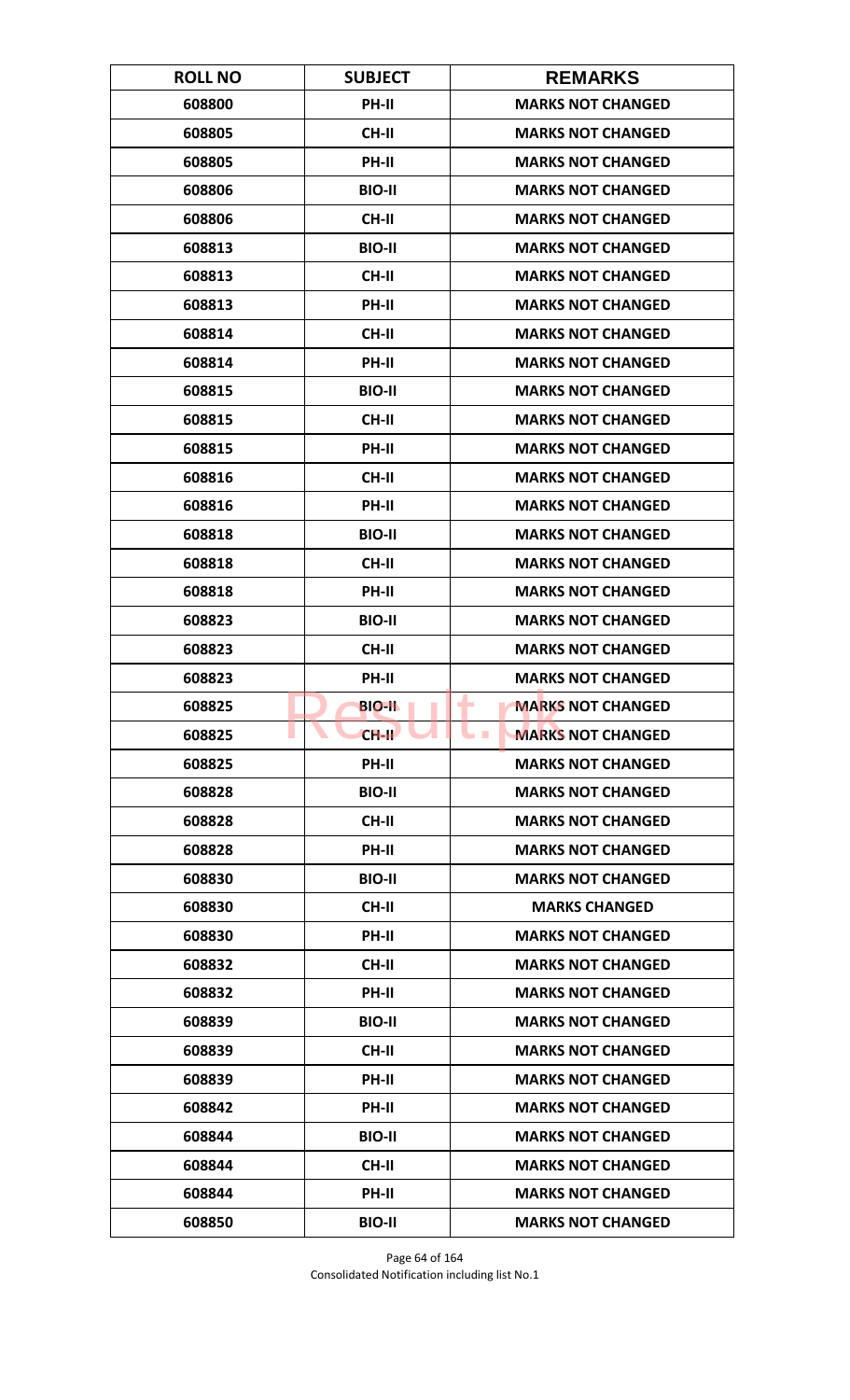| <b>ROLL NO</b> | <b>SUBJECT</b>     | <b>REMARKS</b>                       |
|----------------|--------------------|--------------------------------------|
| 608850         | <b>CH-II</b>       | <b>MARKS NOT CHANGED</b>             |
| 608850         | PH-II              | <b>MARKS NOT CHANGED</b>             |
| 608853         | <b>CH-II</b>       | <b>MARKS NOT CHANGED</b>             |
| 608853         | PH-II              | <b>MARKS NOT CHANGED</b>             |
| 608863         | <b>CH-II</b>       | <b>MARKS NOT CHANGED</b>             |
| 608863         | PH-II              | <b>MARKS NOT CHANGED</b>             |
| 608873         | <b>CH-II</b>       | <b>MARKS NOT CHANGED</b>             |
| 608873         | PH-II              | <b>MARKS NOT CHANGED</b>             |
| 608874         | <b>CH-II</b>       | <b>MARKS NOT CHANGED</b>             |
| 608874         | PH-II              | <b>MARKS NOT CHANGED</b>             |
| 608883         | <b>BIO-II</b>      | <b>MARKS NOT CHANGED</b>             |
| 608883         | <b>CH-II</b>       | <b>MARKS NOT CHANGED</b>             |
| 608883         | PH-II              | <b>MARKS NOT CHANGED</b>             |
| 608890         | <b>CH-II</b>       | <b>MARKS NOT CHANGED</b>             |
| 608890         | <b>PH-II</b>       | <b>MARKS NOT CHANGED</b>             |
| 608894         | <b>BIO-II</b>      | <b>MARKS NOT CHANGED</b>             |
| 608894         | <b>CH-II</b>       | <b>MARKS NOT CHANGED</b>             |
| 608894         | PH-II              | <b>MARKS NOT CHANGED</b>             |
| 608900         | <b>CH-II</b>       | <b>MARKS NOT CHANGED</b>             |
| 608900         | PH-II              | <b>MARKS NOT CHANGED</b>             |
| 608901         | <b>BIO-II</b>      | <b>MARKS NOT CHANGED</b>             |
| 608901         | CH-II              | <b>MARKS NOT CHANGED</b><br>٠        |
| 608901         | PH-II <sup>T</sup> | <b>MARKS NOT CHANGED</b><br><b>I</b> |
| 608902         | <b>CH-II</b>       | <b>MARKS NOT CHANGED</b>             |
| 608902         | PH-II              | <b>MARKS NOT CHANGED</b>             |
| 608914         | CH-II              | <b>MARKS NOT CHANGED</b>             |
| 608914         | PH-II              | <b>MARKS NOT CHANGED</b>             |
| 608915         | <b>BIO-II</b>      | <b>MARKS NOT CHANGED</b>             |
| 608915         | CH-II              | <b>MARKS NOT CHANGED</b>             |
| 608915         | <b>PH-II</b>       | <b>MARKS NOT CHANGED</b>             |
| 608917         | <b>BIO-II</b>      | <b>MARKS NOT CHANGED</b>             |
| 608917         | CH-II              | <b>MARKS NOT CHANGED</b>             |
| 608917         | PH-II              | <b>MARKS NOT CHANGED</b>             |
| 608920         | <b>BIO-II</b>      | <b>MARKS NOT CHANGED</b>             |
| 608920         | CH-II              | <b>MARKS NOT CHANGED</b>             |
| 608920         | PH-II              | <b>MARKS NOT CHANGED</b>             |
| 608923         | <b>BIO-II</b>      | <b>MARKS NOT CHANGED</b>             |
| 608923         | <b>CH-II</b>       | <b>MARKS NOT CHANGED</b>             |
| 608923         | <b>PH-II</b>       | <b>MARKS NOT CHANGED</b>             |
| 608924         | <b>BIO-II</b>      | <b>MARKS NOT CHANGED</b>             |

Page 65 of 164 Consolidated Notification including list No.1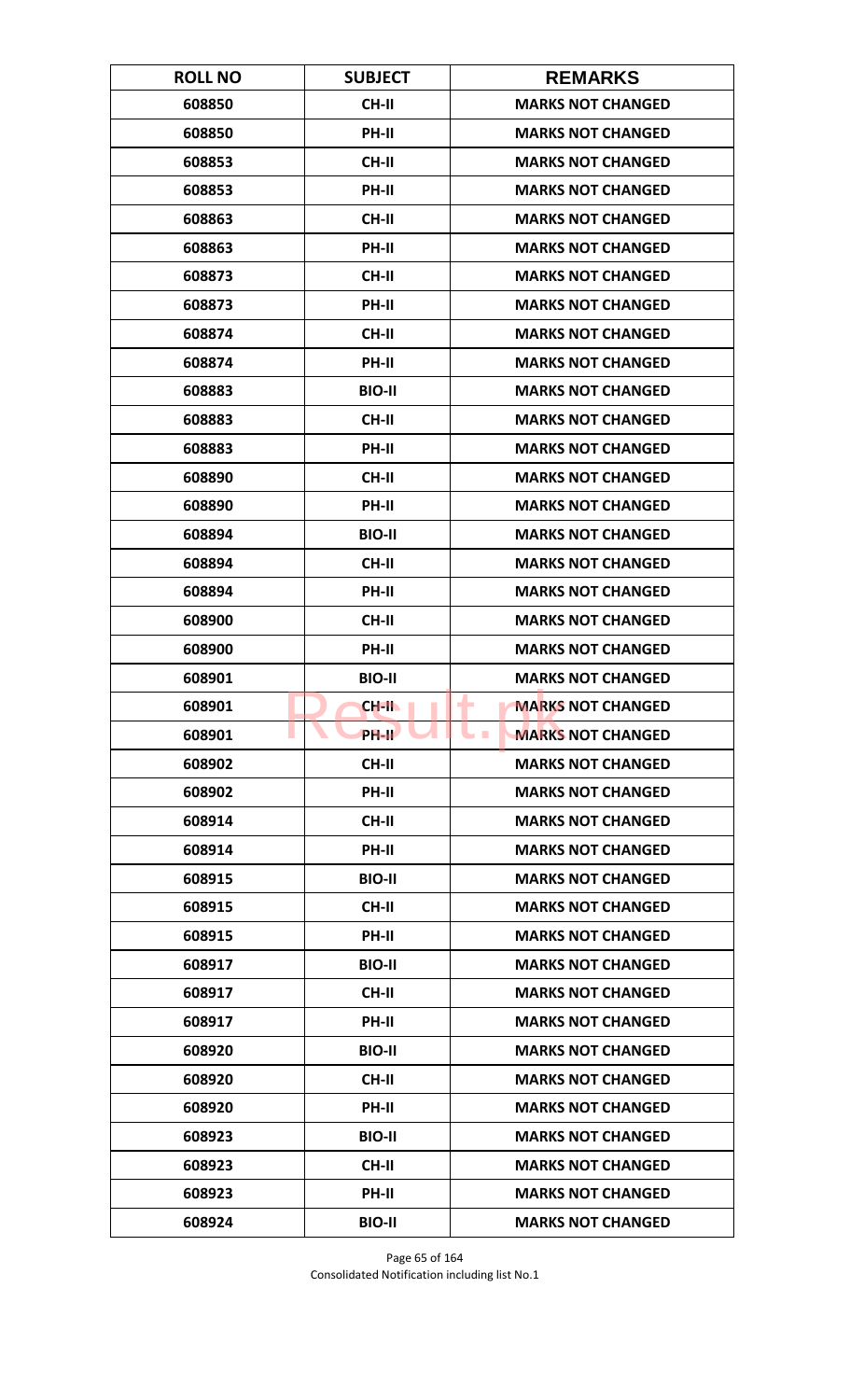| <b>ROLL NO</b> | <b>SUBJECT</b> | <b>REMARKS</b>                              |
|----------------|----------------|---------------------------------------------|
| 608924         | <b>CH-II</b>   | <b>MARKS NOT CHANGED</b>                    |
| 608924         | PH-II          | <b>MARKS NOT CHANGED</b>                    |
| 608927         | <b>CH-II</b>   | <b>MARKS NOT CHANGED</b>                    |
| 608927         | PH-II          | <b>MARKS NOT CHANGED</b>                    |
| 608929         | <b>BIO-II</b>  | <b>MARKS NOT CHANGED</b>                    |
| 608929         | <b>CH-II</b>   | <b>MARKS CHANGED</b>                        |
| 608929         | <b>PH-II</b>   | <b>MARKS NOT CHANGED</b>                    |
| 608949         | <b>BIO-II</b>  | <b>MARKS NOT CHANGED</b>                    |
| 608949         | <b>CH-II</b>   | <b>MARKS NOT CHANGED</b>                    |
| 608949         | PH-II          | <b>MARKS NOT CHANGED</b>                    |
| 608983         | <b>CH-II</b>   | <b>MARKS CHANGED</b>                        |
| 608992         | <b>BIO-II</b>  | <b>MARKS NOT CHANGED</b>                    |
| 608992         | <b>CH-II</b>   | <b>MARKS NOT CHANGED</b>                    |
| 608992         | PH-II          | <b>MARKS NOT CHANGED</b>                    |
| 609030         | <b>BIO-II</b>  | <b>MARKS NOT CHANGED</b>                    |
| 609030         | <b>CH-II</b>   | <b>MARKS NOT CHANGED</b>                    |
| 609030         | PH-II          | <b>MARKS NOT CHANGED</b>                    |
| 609038         | <b>BIO-II</b>  | <b>MARKS NOT CHANGED</b>                    |
| 609038         | <b>CH-II</b>   | <b>MARKS NOT CHANGED</b>                    |
| 609038         | PH-II          | <b>MARKS NOT CHANGED</b>                    |
| 609054         | <b>BIO-II</b>  | <b>MARKS NOT CHANGED</b>                    |
| 609054         | CH-II          | <b>MARKS NOT CHANGED</b><br>۰               |
| 609054         | <b>PH-II</b>   | <b>MARKS NOT CHANGED</b><br><b>Contract</b> |
| 609070         | <b>BIO-II</b>  | <b>MARKS NOT CHANGED</b>                    |
| 609070         | CH-II          | <b>MARKS NOT CHANGED</b>                    |
| 609070         | PH-II          | <b>MARKS NOT CHANGED</b>                    |
| 609081         | <b>BIO-II</b>  | <b>MARKS NOT CHANGED</b>                    |
| 609081         | <b>CH-II</b>   | <b>MARKS NOT CHANGED</b>                    |
| 609081         | PH-II          | <b>MARKS NOT CHANGED</b>                    |
| 609087         | <b>BIO-II</b>  | <b>MARKS NOT CHANGED</b>                    |
| 609087         | <b>CH-II</b>   | <b>MARKS NOT CHANGED</b>                    |
| 609094         | <b>BIO-II</b>  | <b>MARKS NOT CHANGED</b>                    |
| 609094         | <b>CH-II</b>   | <b>MARKS NOT CHANGED</b>                    |
| 609094         | <b>PH-II</b>   | <b>MARKS NOT CHANGED</b>                    |
| 609111         | <b>CH-II</b>   | <b>MARKS NOT CHANGED</b>                    |
| 609111         | PH-II          | <b>MARKS NOT CHANGED</b>                    |
| 609126         | <b>BIO-II</b>  | <b>MARKS NOT CHANGED</b>                    |
| 609126         | <b>CH-II</b>   | <b>MARKS CHANGED</b>                        |
| 609126         | <b>PH-II</b>   | <b>MARKS NOT CHANGED</b>                    |
| 609130         | <b>BIO-II</b>  | <b>MARKS NOT CHANGED</b>                    |

Page 66 of 164 Consolidated Notification including list No.1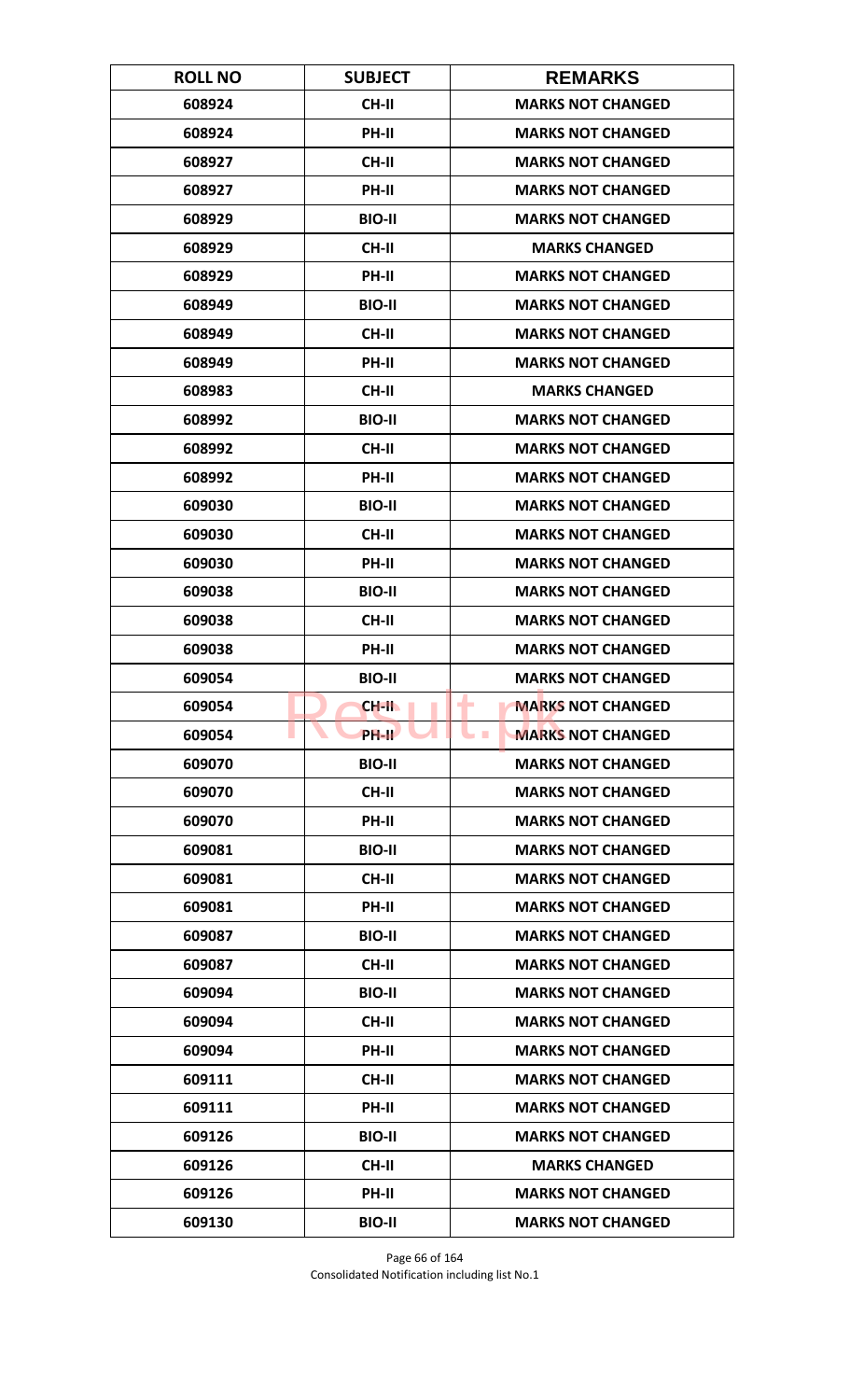| <b>ROLL NO</b> | <b>SUBJECT</b>     | <b>REMARKS</b>                       |
|----------------|--------------------|--------------------------------------|
| 609130         | <b>CH-II</b>       | <b>MARKS CHANGED</b>                 |
| 609130         | PH-II              | <b>MARKS NOT CHANGED</b>             |
| 609132         | <b>BIO-II</b>      | <b>MARKS NOT CHANGED</b>             |
| 609132         | <b>CH-II</b>       | <b>MARKS NOT CHANGED</b>             |
| 609132         | PH-II              | <b>MARKS NOT CHANGED</b>             |
| 609155         | <b>CH-II</b>       | <b>MARKS CHANGED</b>                 |
| 609156         | <b>BIO-II</b>      | <b>MARKS NOT CHANGED</b>             |
| 609156         | <b>CH-II</b>       | <b>MARKS CHANGED</b>                 |
| 609164         | <b>BIO-II</b>      | <b>MARKS NOT CHANGED</b>             |
| 609164         | CH-II              | <b>MARKS NOT CHANGED</b>             |
| 609164         | PH-II              | <b>MARKS CHANGED</b>                 |
| 609165         | <b>CH-II</b>       | <b>MARKS CHANGED</b>                 |
| 609168         | <b>BIO-II</b>      | <b>MARKS NOT CHANGED</b>             |
| 609168         | <b>CH-II</b>       | <b>MARKS NOT CHANGED</b>             |
| 609168         | PH-II              | <b>MARKS NOT CHANGED</b>             |
| 609169         | <b>BIO-II</b>      | <b>MARKS NOT CHANGED</b>             |
| 609169         | <b>CH-II</b>       | <b>MARKS CHANGED</b>                 |
| 609172         | <b>BIO-II</b>      | <b>MARKS NOT CHANGED</b>             |
| 609172         | <b>CH-II</b>       | <b>MARKS NOT CHANGED</b>             |
| 609172         | PH-II              | <b>MARKS NOT CHANGED</b>             |
| 609173         | <b>BIO-II</b>      | <b>MARKS NOT CHANGED</b>             |
| 609173         | CH-II              | <b>MARKS CHANGED</b><br>٠            |
| 609173         | PH-II <sup>T</sup> | <b>MARKS NOT CHANGED</b><br><b>I</b> |
| 609177         | <b>BIO-II</b>      | <b>MARKS NOT CHANGED</b>             |
| 609177         | CH-II              | <b>MARKS NOT CHANGED</b>             |
| 609177         | PH-II              | <b>MARKS NOT CHANGED</b>             |
| 609181         | <b>BIO-II</b>      | <b>MARKS NOT CHANGED</b>             |
| 609181         | <b>CH-II</b>       | <b>MARKS NOT CHANGED</b>             |
| 609181         | PH-II              | <b>MARKS CHANGED</b>                 |
| 609182         | <b>BIO-II</b>      | <b>MARKS NOT CHANGED</b>             |
| 609182         | <b>CH-II</b>       | <b>MARKS NOT CHANGED</b>             |
| 609182         | PH-II              | <b>MARKS NOT CHANGED</b>             |
| 609188         | <b>BIO-II</b>      | <b>MARKS NOT CHANGED</b>             |
| 609188         | CH-II              | <b>MARKS NOT CHANGED</b>             |
| 609202         | <b>BIO-II</b>      | <b>MARKS NOT CHANGED</b>             |
| 609202         | CH-II              | <b>MARKS NOT CHANGED</b>             |
| 609202         | PH-II              | <b>MARKS NOT CHANGED</b>             |
| 609208         | <b>BIO-II</b>      | <b>MARKS NOT CHANGED</b>             |
| 609208         | <b>CH-II</b>       | <b>MARKS NOT CHANGED</b>             |
| 609210         | <b>BIO-II</b>      | <b>MARKS NOT CHANGED</b>             |

Page 67 of 164 Consolidated Notification including list No.1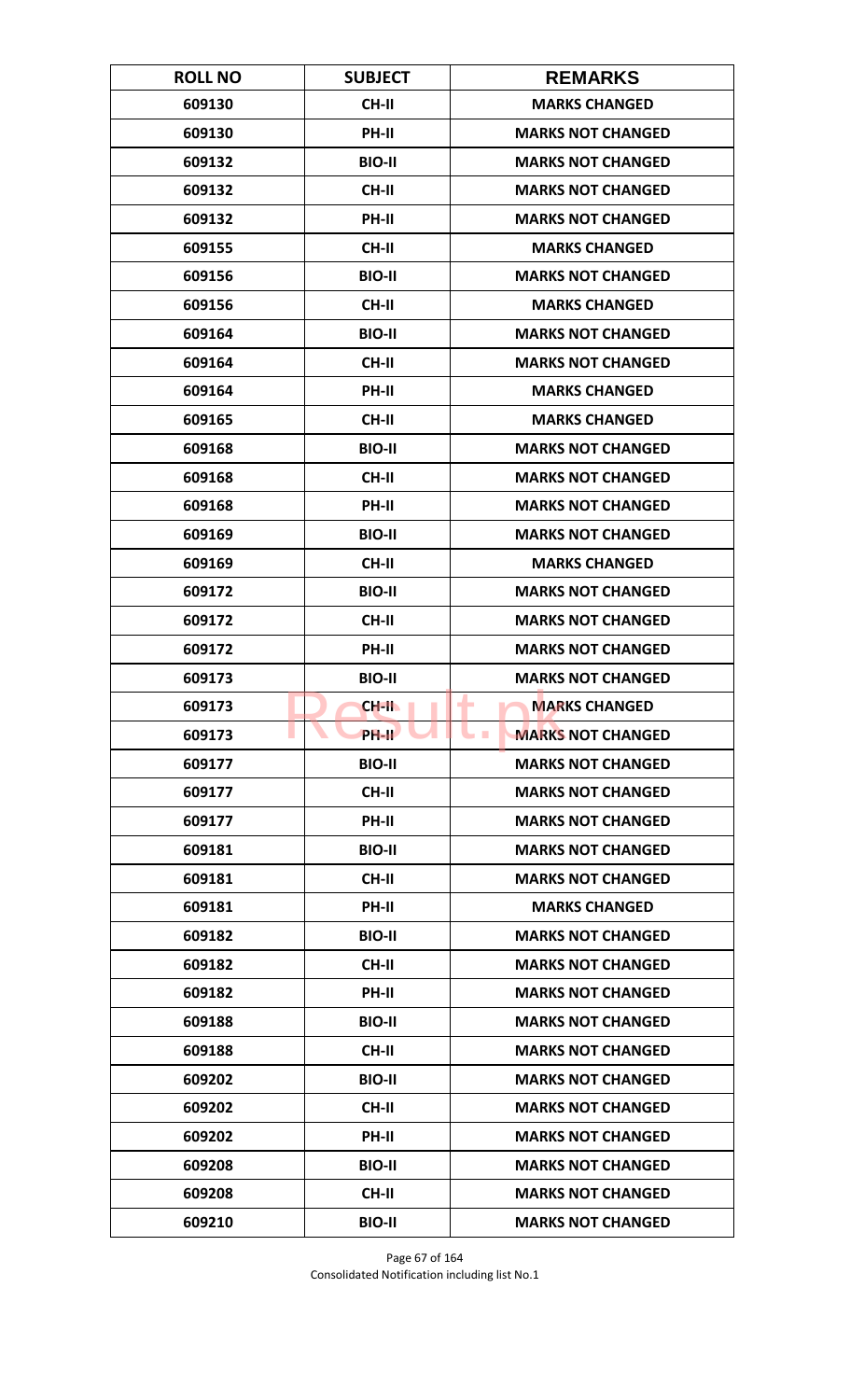| <b>ROLL NO</b> | <b>SUBJECT</b> | <b>REMARKS</b>                       |
|----------------|----------------|--------------------------------------|
| 609210         | <b>CH-II</b>   | <b>MARKS NOT CHANGED</b>             |
| 609225         | <b>BIO-II</b>  | <b>MARKS NOT CHANGED</b>             |
| 609225         | <b>CH-II</b>   | <b>MARKS NOT CHANGED</b>             |
| 609230         | <b>BIO-II</b>  | <b>MARKS NOT CHANGED</b>             |
| 609230         | <b>CH-II</b>   | <b>MARKS NOT CHANGED</b>             |
| 609230         | PH-II          | <b>MARKS NOT CHANGED</b>             |
| 609235         | <b>BIO-II</b>  | <b>MARKS CHANGED</b>                 |
| 609235         | <b>CH-II</b>   | <b>MARKS NOT CHANGED</b>             |
| 609246         | <b>BIO-II</b>  | <b>MARKS NOT CHANGED</b>             |
| 609246         | CH-II          | <b>MARKS NOT CHANGED</b>             |
| 609246         | PH-II          | <b>MARKS NOT CHANGED</b>             |
| 609248         | <b>BIO-II</b>  | <b>MARKS NOT CHANGED</b>             |
| 609248         | <b>CH-II</b>   | <b>MARKS NOT CHANGED</b>             |
| 609248         | PH-II          | <b>MARKS NOT CHANGED</b>             |
| 609267         | <b>BIO-II</b>  | <b>MARKS NOT CHANGED</b>             |
| 609267         | <b>CH-II</b>   | <b>MARKS NOT CHANGED</b>             |
| 609267         | PH-II          | <b>MARKS NOT CHANGED</b>             |
| 609273         | <b>BIO-II</b>  | <b>MARKS CHANGED</b>                 |
| 609273         | <b>PH-II</b>   | <b>MARKS NOT CHANGED</b>             |
| 609285         | <b>BIO-II</b>  | <b>MARKS NOT CHANGED</b>             |
| 609285         | <b>CH-II</b>   | <b>MARKS NOT CHANGED</b>             |
| 609285         | PH-IL          | <b>MARKS NOT CHANGED</b><br>٠        |
| 609296         | <b>BIO-II</b>  | <b>MARKS NOT CHANGED</b><br><b>I</b> |
| 609296         | CH-II          | <b>MARKS NOT CHANGED</b>             |
| 609297         | <b>BIO-II</b>  | <b>MARKS NOT CHANGED</b>             |
| 609297         | PH-II          | <b>MARKS NOT CHANGED</b>             |
| 609305         | <b>BIO-II</b>  | <b>MARKS NOT CHANGED</b>             |
| 609305         | <b>CH-II</b>   | <b>MARKS NOT CHANGED</b>             |
| 609305         | PH-II          | <b>MARKS NOT CHANGED</b>             |
| 609313         | <b>CH-II</b>   | <b>MARKS NOT CHANGED</b>             |
| 609313         | <b>PH-II</b>   | <b>MARKS NOT CHANGED</b>             |
| 609322         | <b>BIO-II</b>  | <b>MARKS NOT CHANGED</b>             |
| 609322         | CH-II          | <b>MARKS NOT CHANGED</b>             |
| 609322         | PH-II          | <b>MARKS NOT CHANGED</b>             |
| 609379         | CH-II          | <b>MARKS NOT CHANGED</b>             |
| 609379         | PH-II          | <b>MARKS NOT CHANGED</b>             |
| 609396         | <b>BIO-II</b>  | <b>MARKS NOT CHANGED</b>             |
| 609396         | <b>CH-II</b>   | <b>MARKS NOT CHANGED</b>             |
| 609396         | <b>PH-II</b>   | <b>MARKS NOT CHANGED</b>             |
| 609416         | <b>BIO-II</b>  | <b>MARKS NOT CHANGED</b>             |

Page 68 of 164 Consolidated Notification including list No.1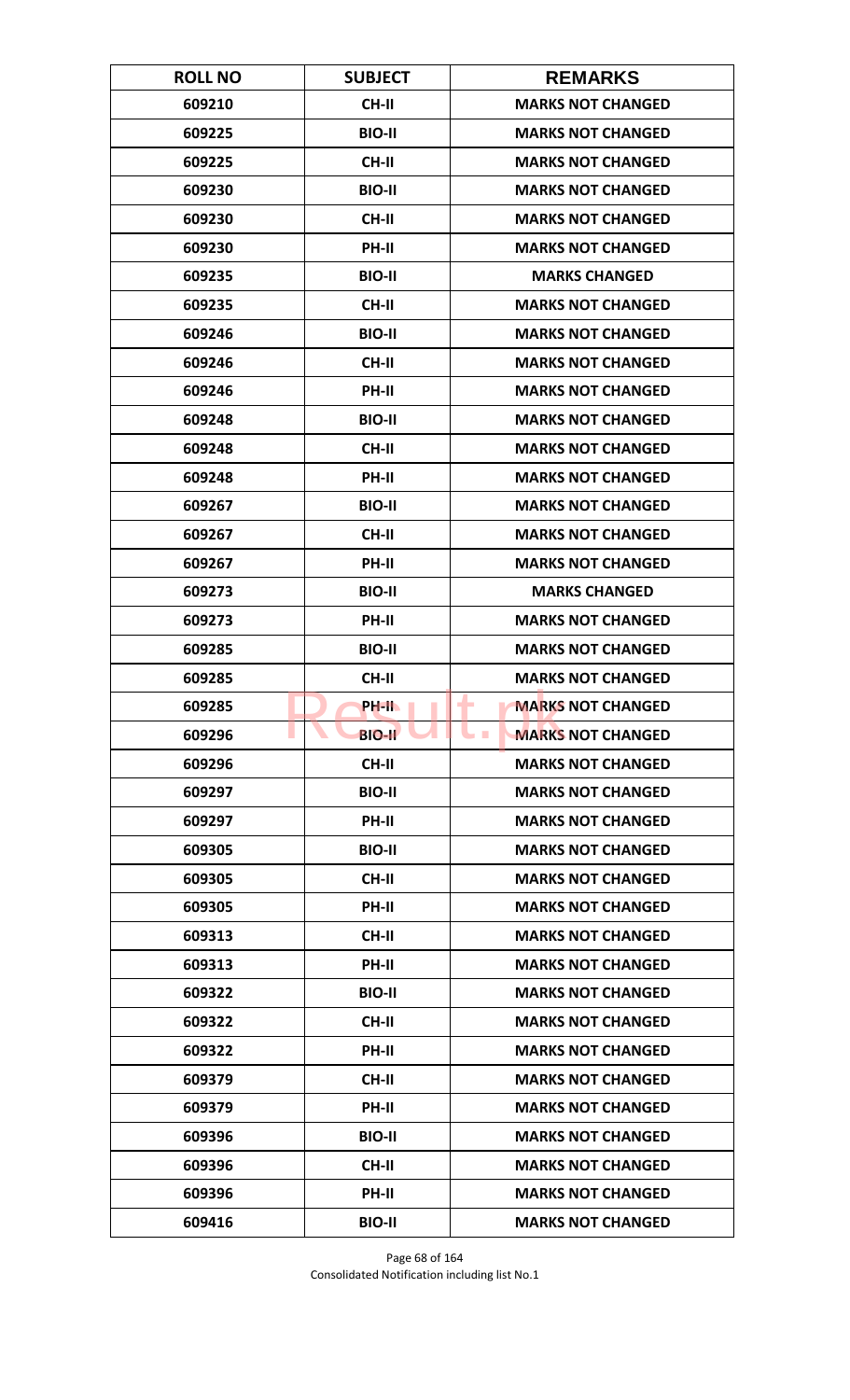| <b>ROLL NO</b> | <b>SUBJECT</b> | <b>REMARKS</b>                              |
|----------------|----------------|---------------------------------------------|
| 609416         | <b>CH-II</b>   | <b>MARKS NOT CHANGED</b>                    |
| 609416         | PH-II          | <b>MARKS NOT CHANGED</b>                    |
| 609427         | <b>BIO-II</b>  | <b>MARKS NOT CHANGED</b>                    |
| 609427         | <b>CH-II</b>   | <b>MARKS NOT CHANGED</b>                    |
| 609427         | <b>PH-II</b>   | <b>MARKS NOT CHANGED</b>                    |
| 609480         | <b>BIO-II</b>  | <b>MARKS NOT CHANGED</b>                    |
| 609480         | <b>CH-II</b>   | <b>MARKS NOT CHANGED</b>                    |
| 609480         | PH-II          | <b>MARKS NOT CHANGED</b>                    |
| 609501         | <b>BIO-II</b>  | <b>MARKS NOT CHANGED</b>                    |
| 609501         | <b>CH-II</b>   | <b>MARKS NOT CHANGED</b>                    |
| 609501         | PH-II          | <b>MARKS NOT CHANGED</b>                    |
| 609519         | <b>BIO-II</b>  | <b>MARKS NOT CHANGED</b>                    |
| 609519         | <b>CH-II</b>   | <b>MARKS NOT CHANGED</b>                    |
| 609519         | PH-II          | <b>MARKS NOT CHANGED</b>                    |
| 609552         | <b>BIO-II</b>  | <b>MARKS NOT CHANGED</b>                    |
| 609552         | <b>CH-II</b>   | <b>MARKS NOT CHANGED</b>                    |
| 609552         | PH-II          | <b>MARKS NOT CHANGED</b>                    |
| 609559         | <b>BIO-II</b>  | <b>MARKS NOT CHANGED</b>                    |
| 609559         | <b>CH-II</b>   | <b>MARKS NOT CHANGED</b>                    |
| 609559         | PH-II          | <b>MARKS NOT CHANGED</b>                    |
| 609576         | <b>CH-II</b>   | <b>MARKS CHANGED</b>                        |
| 609632         | <b>BIO-II</b>  | ٠<br><b>MARKS CHANGED</b>                   |
| 609632         | PH-II          | <b>MARKS NOT CHANGED</b><br><b>Contract</b> |
| 609644         | <b>BIO-II</b>  | <b>MARKS NOT CHANGED</b>                    |
| 609644         | <b>CH-II</b>   | <b>MARKS NOT CHANGED</b>                    |
| 609644         | PH-II          | <b>MARKS NOT CHANGED</b>                    |
| 609651         | <b>BIO-II</b>  | <b>MARKS NOT CHANGED</b>                    |
| 609651         | <b>CH-II</b>   | <b>MARKS NOT CHANGED</b>                    |
| 609664         | <b>BIO-II</b>  | <b>MARKS NOT CHANGED</b>                    |
| 609664         | <b>CH-II</b>   | <b>MARKS NOT CHANGED</b>                    |
| 609664         | PH-II          | <b>MARKS NOT CHANGED</b>                    |
| 609709         | <b>BIO-II</b>  | <b>MARKS NOT CHANGED</b>                    |
| 609709         | <b>CH-II</b>   | <b>MARKS NOT CHANGED</b>                    |
| 609709         | <b>PH-II</b>   | <b>MARKS NOT CHANGED</b>                    |
| 609751         | <b>CH-II</b>   | <b>MARKS NOT CHANGED</b>                    |
| 609751         | PH-II          | <b>MARKS NOT CHANGED</b>                    |
| 609758         | <b>BIO-II</b>  | <b>MARKS NOT CHANGED</b>                    |
| 609758         | <b>CH-II</b>   | <b>MARKS NOT CHANGED</b>                    |
| 609802         | <b>BIO-II</b>  | <b>MARKS NOT CHANGED</b>                    |
| 609802         | <b>CH-II</b>   | <b>MARKS NOT CHANGED</b>                    |

Page 69 of 164 Consolidated Notification including list No.1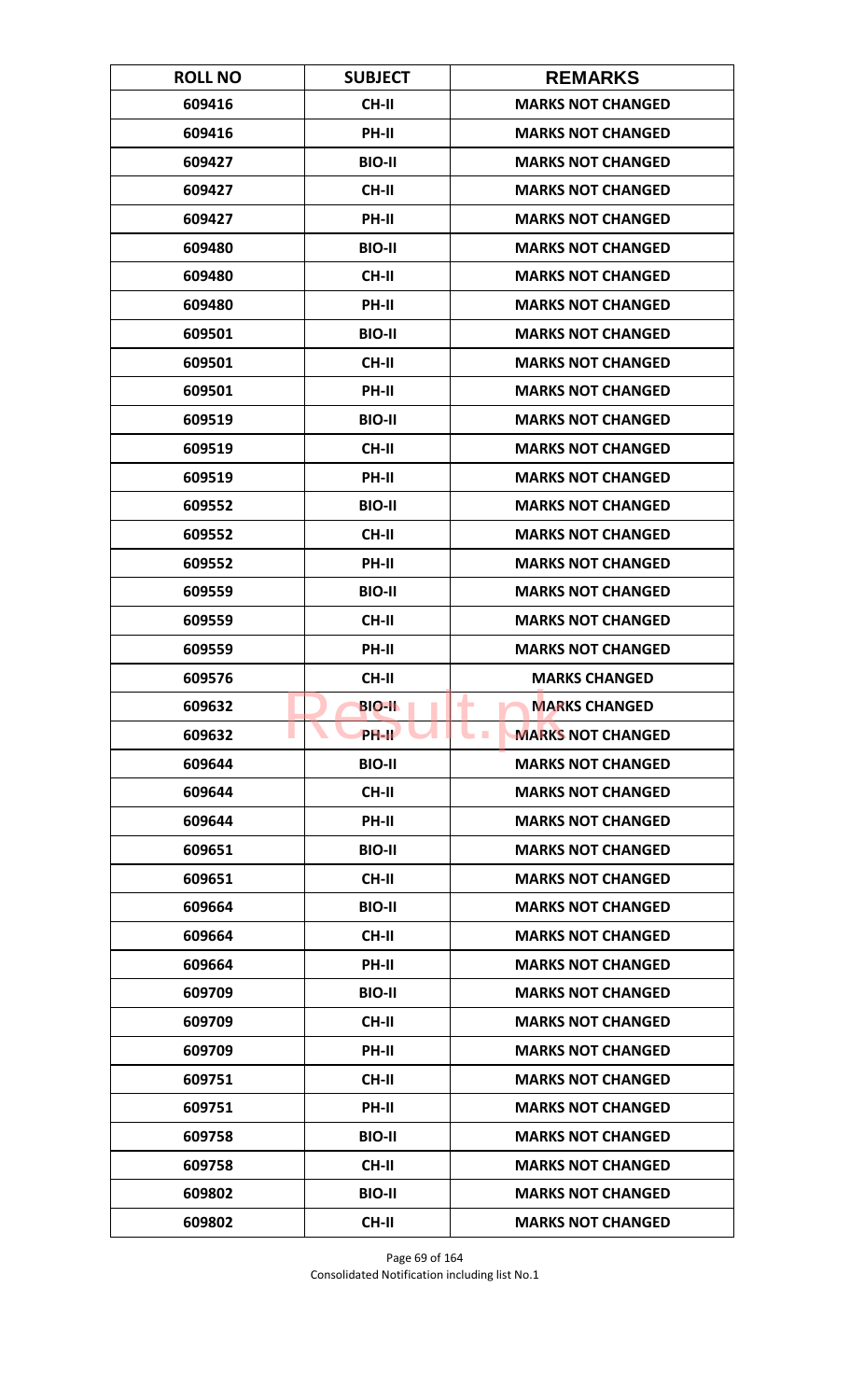| <b>ROLL NO</b> | <b>SUBJECT</b>     | <b>REMARKS</b>                       |
|----------------|--------------------|--------------------------------------|
| 609802         | <b>PH-II</b>       | <b>MARKS NOT CHANGED</b>             |
| 609822         | <b>CH-II</b>       | <b>MARKS NOT CHANGED</b>             |
| 609822         | PH-II              | <b>MARKS NOT CHANGED</b>             |
| 609829         | <b>BIO-II</b>      | <b>MARKS NOT CHANGED</b>             |
| 609829         | <b>CH-II</b>       | <b>MARKS NOT CHANGED</b>             |
| 609829         | PH-II              | <b>MARKS NOT CHANGED</b>             |
| 609833         | <b>BIO-II</b>      | <b>MARKS NOT CHANGED</b>             |
| 609833         | <b>CH-II</b>       | <b>MARKS NOT CHANGED</b>             |
| 609833         | PH-II              | <b>MARKS NOT CHANGED</b>             |
| 609835         | CH-II              | <b>MARKS NOT CHANGED</b>             |
| 609835         | PH-II              | <b>MARKS NOT CHANGED</b>             |
| 609842         | <b>BIO-II</b>      | <b>MARKS NOT CHANGED</b>             |
| 609842         | <b>CH-II</b>       | <b>MARKS NOT CHANGED</b>             |
| 609842         | PH-II              | <b>MARKS NOT CHANGED</b>             |
| 609843         | <b>BIO-II</b>      | <b>MARKS NOT CHANGED</b>             |
| 609843         | <b>CH-II</b>       | <b>MARKS NOT CHANGED</b>             |
| 609843         | PH-II              | <b>MARKS NOT CHANGED</b>             |
| 609890         | <b>BIO-II</b>      | <b>MARKS NOT CHANGED</b>             |
| 609890         | <b>CH-II</b>       | <b>MARKS NOT CHANGED</b>             |
| 609890         | PH-II              | <b>MARKS NOT CHANGED</b>             |
| 609899         | <b>BIO-II</b>      | <b>MARKS NOT CHANGED</b>             |
| 609899         | CH-II              | <b>MARKS NOT CHANGED</b><br>٠        |
| 609899         | PH-II <sup>T</sup> | <b>MARKS NOT CHANGED</b><br><b>I</b> |
| 609911         | <b>BIO-II</b>      | <b>MARKS NOT CHANGED</b>             |
| 609911         | PH-II              | <b>MARKS NOT CHANGED</b>             |
| 609914         | <b>BIO-II</b>      | <b>MARKS NOT CHANGED</b>             |
| 609914         | CH-II              | <b>MARKS NOT CHANGED</b>             |
| 609914         | PH-II              | <b>MARKS NOT CHANGED</b>             |
| 609921         | <b>BIO-II</b>      | <b>MARKS NOT CHANGED</b>             |
| 609921         | <b>CH-II</b>       | <b>MARKS NOT CHANGED</b>             |
| 609921         | <b>PH-II</b>       | <b>MARKS NOT CHANGED</b>             |
| 609927         | <b>BIO-II</b>      | <b>MARKS NOT CHANGED</b>             |
| 609927         | CH-II              | <b>MARKS NOT CHANGED</b>             |
| 609927         | PH-II              | <b>MARKS NOT CHANGED</b>             |
| 609964         | <b>BIO-II</b>      | <b>MARKS NOT CHANGED</b>             |
| 609964         | CH-II              | <b>MARKS NOT CHANGED</b>             |
| 609964         | PH-II              | <b>MARKS NOT CHANGED</b>             |
| 609971         | <b>BIO-II</b>      | <b>MARKS NOT CHANGED</b>             |
| 609971         | CH-II              | <b>MARKS NOT CHANGED</b>             |
| 609971         | PH-II              | <b>MARKS NOT CHANGED</b>             |

Page 70 of 164 Consolidated Notification including list No.1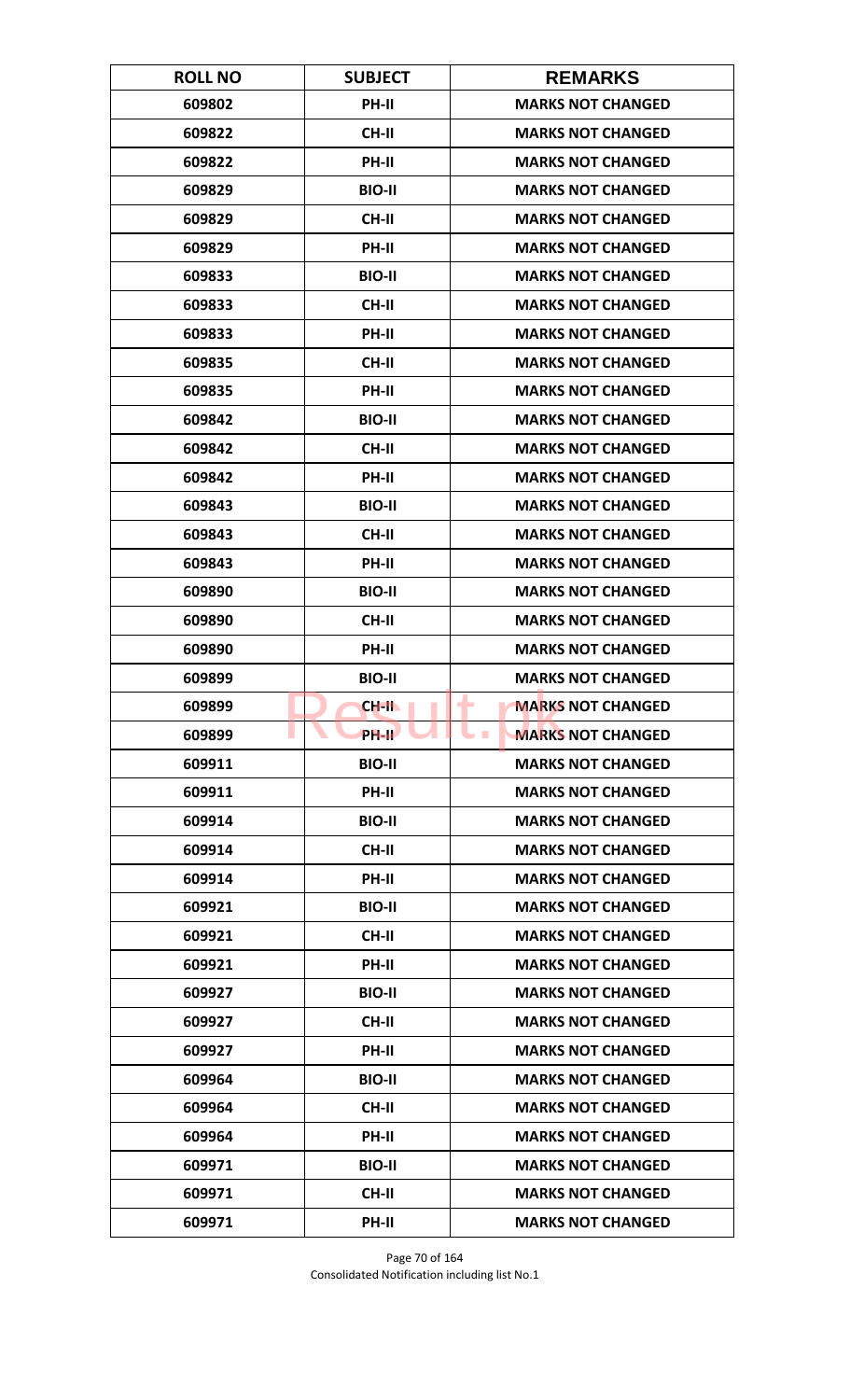| <b>ROLL NO</b> | <b>SUBJECT</b> | <b>REMARKS</b>                               |
|----------------|----------------|----------------------------------------------|
| 609994         | <b>BIO-II</b>  | <b>MARKS NOT CHANGED</b>                     |
| 609994         | <b>CH-II</b>   | <b>MARKS NOT CHANGED</b>                     |
| 609994         | PH-II          | <b>MARKS NOT CHANGED</b>                     |
| 610028         | <b>BIO-II</b>  | <b>MARKS NOT CHANGED</b>                     |
| 610028         | <b>CH-II</b>   | <b>MARKS NOT CHANGED</b>                     |
| 610028         | PH-II          | <b>MARKS NOT CHANGED</b>                     |
| 610032         | <b>BIO-II</b>  | <b>MARKS NOT CHANGED</b>                     |
| 610032         | <b>CH-II</b>   | <b>MARKS NOT CHANGED</b>                     |
| 610032         | PH-II          | <b>MARKS NOT CHANGED</b>                     |
| 610068         | <b>BIO-II</b>  | <b>MARKS NOT CHANGED</b>                     |
| 610068         | <b>CH-II</b>   | <b>MARKS NOT CHANGED</b>                     |
| 610068         | <b>PH-II</b>   | <b>MARKS NOT CHANGED</b>                     |
| 610070         | <b>BIO-II</b>  | <b>MARKS NOT CHANGED</b>                     |
| 610070         | <b>CH-II</b>   | <b>MARKS NOT CHANGED</b>                     |
| 610070         | <b>PH-II</b>   | <b>MARKS NOT CHANGED</b>                     |
| 610071         | <b>BIO-II</b>  | <b>MARKS NOT CHANGED</b>                     |
| 610071         | <b>CH-II</b>   | <b>MARKS NOT CHANGED</b>                     |
| 610071         | PH-II          | <b>MARKS NOT CHANGED</b>                     |
| 610321         | <b>BIO-II</b>  | <b>MARKS CHANGED</b>                         |
| 610330         | <b>BIO-II</b>  | <b>MARKS NOT CHANGED</b>                     |
| 610330         | <b>CH-II</b>   | <b>MARKS NOT CHANGED</b>                     |
| 610330         | PH-IL          | <b>MARKS NOT CHANGED</b><br>٠                |
| 610397         | $CH-H$         | <b>MARKS NOT CHANGED</b><br><b>The State</b> |
| 610397         | PH-II          | <b>MARKS NOT CHANGED</b>                     |
| 610407         | <b>BIO-II</b>  | <b>MARKS CHANGED</b>                         |
| 610415         | <b>BIO-II</b>  | <b>MARKS NOT CHANGED</b>                     |
| 610415         | CH-II          | <b>MARKS CHANGED</b>                         |
| 610415         | PH-II          | <b>MARKS NOT CHANGED</b>                     |
| 610420         | <b>BIO-II</b>  | <b>MARKS NOT CHANGED</b>                     |
| 610420         | <b>CH-II</b>   | <b>MARKS NOT CHANGED</b>                     |
| 610421         | <b>CH-II</b>   | <b>MARKS CHANGED</b>                         |
| 610421         | PH-II          | <b>MARKS CHANGED</b>                         |
| 610425         | <b>CH-II</b>   | <b>MARKS CHANGED</b>                         |
| 610425         | PH-II          | <b>MARKS NOT CHANGED</b>                     |
| 610429         | <b>BIO-II</b>  | <b>MARKS NOT CHANGED</b>                     |
| 610429         | CH-II          | <b>MARKS NOT CHANGED</b>                     |
| 610429         | PH-II          | <b>MARKS NOT CHANGED</b>                     |
| 610430         | <b>BIO-II</b>  | <b>MARKS NOT CHANGED</b>                     |
| 610430         | CH-II          | <b>MARKS NOT CHANGED</b>                     |
| 610452         | <b>BIO-II</b>  | <b>MARKS NOT CHANGED</b>                     |

Page 71 of 164 Consolidated Notification including list No.1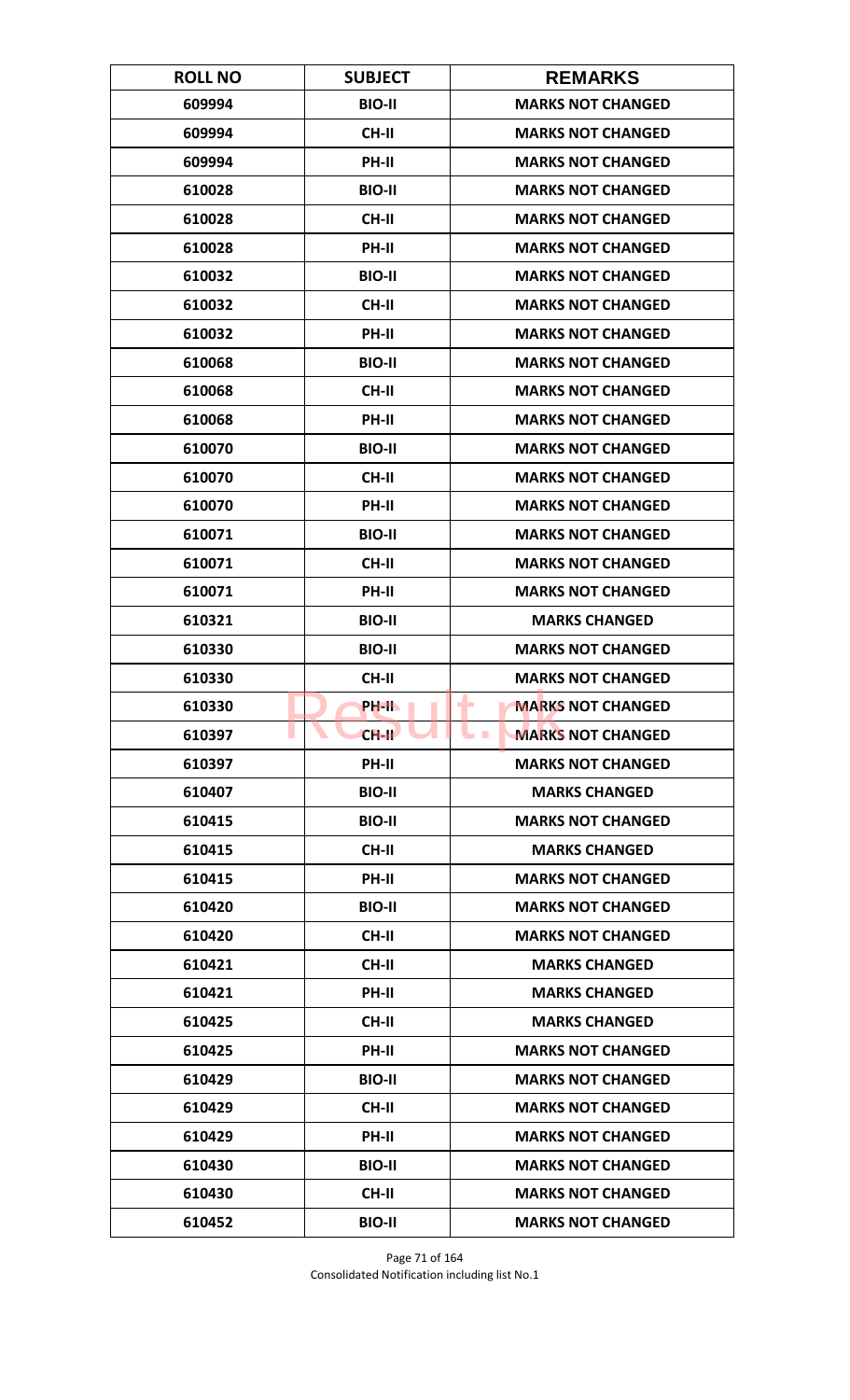| <b>ROLL NO</b> | <b>SUBJECT</b> | <b>REMARKS</b>                         |
|----------------|----------------|----------------------------------------|
| 610452         | <b>CH-II</b>   | <b>MARKS NOT CHANGED</b>               |
| 610452         | PH-II          | <b>MARKS NOT CHANGED</b>               |
| 610457         | <b>BIO-II</b>  | <b>MARKS NOT CHANGED</b>               |
| 610457         | <b>CH-II</b>   | <b>MARKS NOT CHANGED</b>               |
| 610457         | PH-II          | <b>MARKS NOT CHANGED</b>               |
| 610470         | <b>BIO-II</b>  | <b>MARKS NOT CHANGED</b>               |
| 610470         | <b>CH-II</b>   | <b>MARKS NOT CHANGED</b>               |
| 610470         | PH-II          | <b>MARKS NOT CHANGED</b>               |
| 610474         | <b>BIO-II</b>  | <b>MARKS NOT CHANGED</b>               |
| 610474         | CH-II          | <b>MARKS NOT CHANGED</b>               |
| 610474         | PH-II          | <b>MARKS NOT CHANGED</b>               |
| 610482         | <b>BIO-II</b>  | <b>MARKS NOT CHANGED</b>               |
| 610482         | <b>CH-II</b>   | <b>MARKS NOT CHANGED</b>               |
| 610484         | <b>BIO-II</b>  | <b>MARKS NOT CHANGED</b>               |
| 610484         | <b>CH-II</b>   | <b>MARKS NOT CHANGED</b>               |
| 610489         | <b>BIO-II</b>  | <b>MARKS NOT CHANGED</b>               |
| 610489         | <b>CH-II</b>   | <b>MARKS NOT CHANGED</b>               |
| 610489         | PH-II          | <b>MARKS NOT CHANGED</b>               |
| 610511         | <b>BIO-II</b>  | <b>MARKS NOT CHANGED</b>               |
| 610511         | <b>CH-II</b>   | <b>MARKS NOT CHANGED</b>               |
| 610511         | PH-II          | <b>MARKS NOT CHANGED</b>               |
| 610517         | <b>BIO-II</b>  | <b>MARKS CHANGED</b><br>٠              |
| 610517         | $CH-H$         | <b>MARKS NOT CHANGED</b><br><b>COL</b> |
| 610517         | PH-II          | <b>MARKS NOT CHANGED</b>               |
| 610519         | <b>BIO-II</b>  | <b>MARKS NOT CHANGED</b>               |
| 610519         | CH-II          | <b>MARKS NOT CHANGED</b>               |
| 610519         | PH-II          | <b>MARKS NOT CHANGED</b>               |
| 610527         | <b>BIO-II</b>  | <b>MARKS NOT CHANGED</b>               |
| 610527         | <b>CH-II</b>   | <b>MARKS NOT CHANGED</b>               |
| 610527         | <b>PH-II</b>   | <b>MARKS NOT CHANGED</b>               |
| 610535         | <b>BIO-II</b>  | <b>MARKS NOT CHANGED</b>               |
| 610535         | CH-II          | <b>MARKS NOT CHANGED</b>               |
| 610535         | PH-II          | <b>MARKS NOT CHANGED</b>               |
| 610542         | <b>BIO-II</b>  | <b>MARKS NOT CHANGED</b>               |
| 610542         | <b>CH-II</b>   | <b>MARKS NOT CHANGED</b>               |
| 610542         | PH-II          | <b>MARKS NOT CHANGED</b>               |
| 610548         | CH-II          | <b>MARKS NOT CHANGED</b>               |
| 610548         | PH-II          | <b>MARKS NOT CHANGED</b>               |
| 610567         | <b>BIO-II</b>  | <b>MARKS NOT CHANGED</b>               |
| 610567         | CH-II          | <b>MARKS CHANGED</b>                   |

Page 72 of 164 Consolidated Notification including list No.1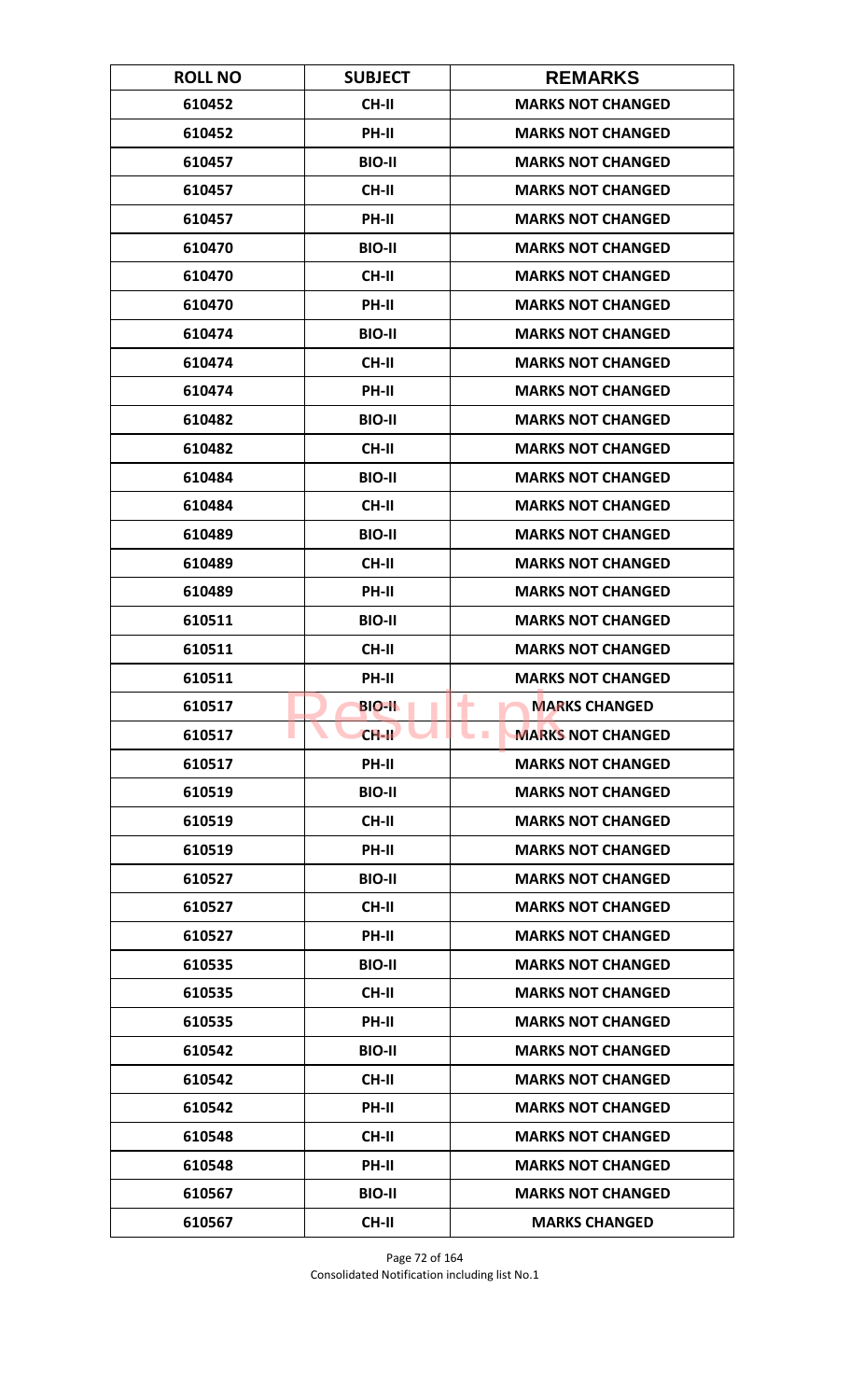| <b>ROLL NO</b> | <b>SUBJECT</b> | <b>REMARKS</b>                               |
|----------------|----------------|----------------------------------------------|
| 610567         | PH-II          | <b>MARKS NOT CHANGED</b>                     |
| 610655         | <b>BIO-II</b>  | <b>MARKS NOT CHANGED</b>                     |
| 610655         | <b>CH-II</b>   | <b>MARKS NOT CHANGED</b>                     |
| 610655         | PH-II          | <b>MARKS NOT CHANGED</b>                     |
| 610679         | <b>BIO-II</b>  | <b>MARKS NOT CHANGED</b>                     |
| 610679         | <b>CH-II</b>   | <b>MARKS NOT CHANGED</b>                     |
| 610679         | <b>PH-II</b>   | <b>MARKS NOT CHANGED</b>                     |
| 610747         | <b>BIO-II</b>  | <b>MARKS NOT CHANGED</b>                     |
| 610747         | <b>CH-II</b>   | <b>MARKS NOT CHANGED</b>                     |
| 610747         | PH-II          | <b>MARKS NOT CHANGED</b>                     |
| 610754         | <b>BIO-II</b>  | <b>MARKS NOT CHANGED</b>                     |
| 610754         | <b>CH-II</b>   | <b>MARKS NOT CHANGED</b>                     |
| 610772         | <b>BIO-II</b>  | <b>MARKS NOT CHANGED</b>                     |
| 610772         | <b>CH-II</b>   | <b>MARKS NOT CHANGED</b>                     |
| 610772         | PH-II          | <b>MARKS NOT CHANGED</b>                     |
| 610827         | <b>BIO-II</b>  | <b>MARKS NOT CHANGED</b>                     |
| 610827         | <b>CH-II</b>   | <b>MARKS NOT CHANGED</b>                     |
| 610827         | PH-II          | <b>MARKS NOT CHANGED</b>                     |
| 610868         | <b>BIO-II</b>  | <b>MARKS NOT CHANGED</b>                     |
| 610868         | <b>CH-II</b>   | <b>MARKS NOT CHANGED</b>                     |
| 610868         | PH-II          | <b>MARKS NOT CHANGED</b>                     |
| 610869         | <b>BIO-II</b>  | <b>MARKS NOT CHANGED</b><br>٠                |
| 610869         | PH-II          | <b>MARKS NOT CHANGED</b><br><b>The State</b> |
| 610870         | <b>BIO-II</b>  | <b>MARKS NOT CHANGED</b>                     |
| 610870         | CH-II          | <b>MARKS NOT CHANGED</b>                     |
| 610870         | PH-II          | <b>MARKS NOT CHANGED</b>                     |
| 610871         | <b>BIO-II</b>  | <b>MARKS NOT CHANGED</b>                     |
| 610871         | <b>CH-II</b>   | <b>MARKS NOT CHANGED</b>                     |
| 610871         | PH-II          | <b>MARKS NOT CHANGED</b>                     |
| 610882         | <b>BIO-II</b>  | <b>MARKS NOT CHANGED</b>                     |
| 610882         | <b>CH-II</b>   | <b>MARKS NOT CHANGED</b>                     |
| 610883         | <b>BIO-II</b>  | <b>MARKS NOT CHANGED</b>                     |
| 610883         | CH-II          | <b>MARKS NOT CHANGED</b>                     |
| 610883         | PH-II          | <b>MARKS NOT CHANGED</b>                     |
| 610884         | <b>BIO-II</b>  | <b>MARKS NOT CHANGED</b>                     |
| 610884         | CH-II          | <b>MARKS NOT CHANGED</b>                     |
| 610884         | PH-II          | <b>MARKS NOT CHANGED</b>                     |
| 610903         | <b>CH-II</b>   | <b>MARKS NOT CHANGED</b>                     |
| 610903         | <b>PH-II</b>   | <b>MARKS NOT CHANGED</b>                     |
| 610912         | <b>BIO-II</b>  | <b>MARKS NOT CHANGED</b>                     |

Page 73 of 164 Consolidated Notification including list No.1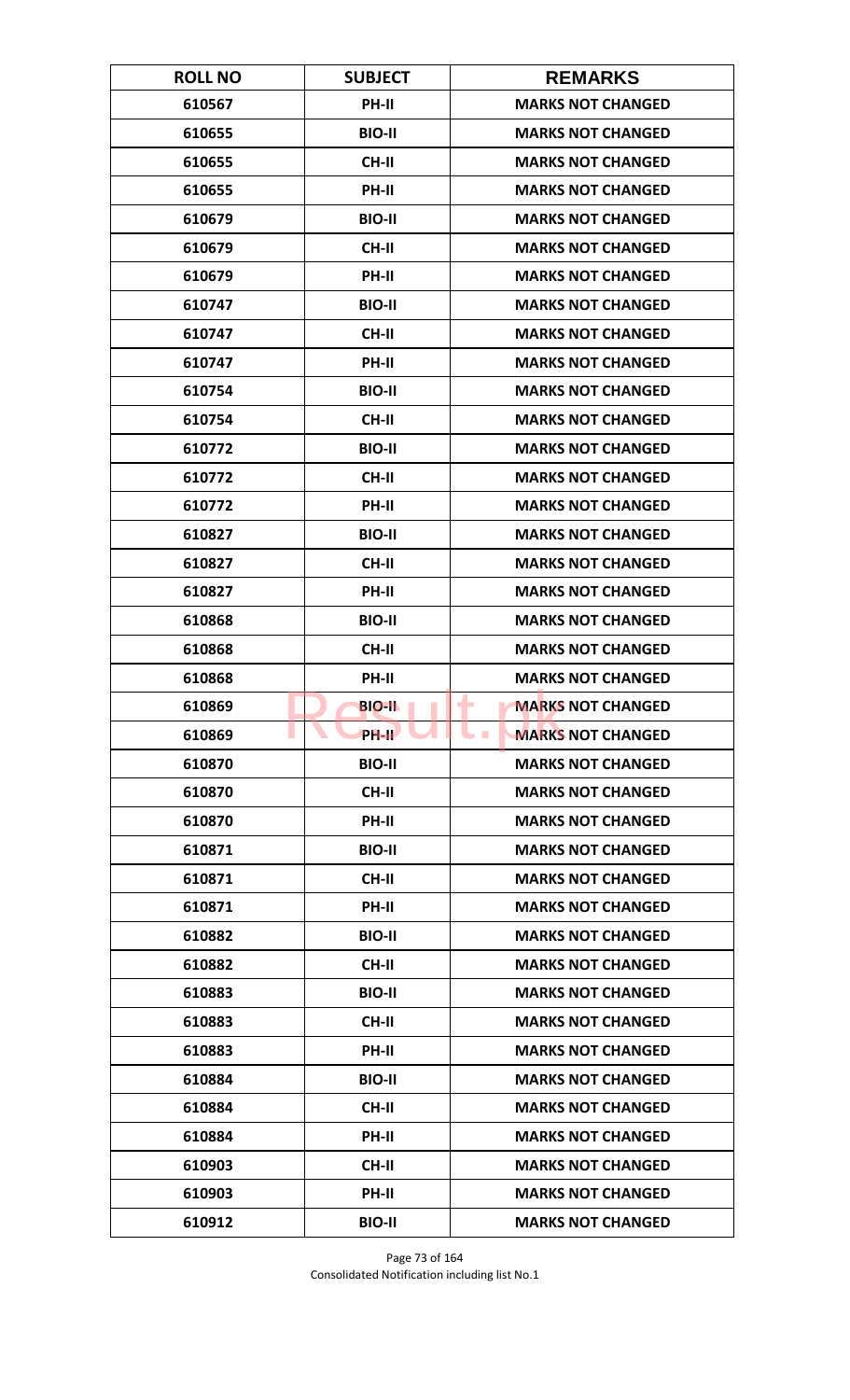| <b>ROLL NO</b> | <b>SUBJECT</b> | <b>REMARKS</b>                              |
|----------------|----------------|---------------------------------------------|
| 610912         | <b>CH-II</b>   | <b>MARKS NOT CHANGED</b>                    |
| 610912         | PH-II          | <b>MARKS NOT CHANGED</b>                    |
| 610916         | <b>BIO-II</b>  | <b>MARKS NOT CHANGED</b>                    |
| 610916         | <b>CH-II</b>   | <b>MARKS NOT CHANGED</b>                    |
| 610916         | PH-II          | <b>MARKS NOT CHANGED</b>                    |
| 610919         | <b>BIO-II</b>  | <b>MARKS NOT CHANGED</b>                    |
| 610919         | CH-II          | <b>MARKS CHANGED</b>                        |
| 610919         | PH-II          | <b>MARKS NOT CHANGED</b>                    |
| 610926         | <b>BIO-II</b>  | <b>MARKS NOT CHANGED</b>                    |
| 610926         | CH-II          | <b>MARKS NOT CHANGED</b>                    |
| 610926         | PH-II          | <b>MARKS NOT CHANGED</b>                    |
| 610939         | <b>BIO-II</b>  | <b>MARKS NOT CHANGED</b>                    |
| 610939         | <b>BIO-II</b>  | <b>MARKS NOT CHANGED</b>                    |
| 610939         | CH-II          | <b>MARKS NOT CHANGED</b>                    |
| 610939         | PH-II          | <b>MARKS NOT CHANGED</b>                    |
| 610941         | <b>BIO-II</b>  | <b>MARKS NOT CHANGED</b>                    |
| 610941         | <b>CH-II</b>   | <b>MARKS NOT CHANGED</b>                    |
| 610941         | PH-II          | <b>MARKS NOT CHANGED</b>                    |
| 610944         | <b>BIO-II</b>  | <b>MARKS NOT CHANGED</b>                    |
| 610944         | <b>CH-II</b>   | <b>MARKS NOT CHANGED</b>                    |
| 610944         | PH-II          | <b>MARKS NOT CHANGED</b>                    |
| 610950         | <b>BIO-IL</b>  | <b>MARKS NOT CHANGED</b><br>۰               |
| 610950         | $CH-H$         | <b>MARKS NOT CHANGED</b><br><b>Contract</b> |
| 610950         | PH-II          | <b>MARKS NOT CHANGED</b>                    |
| 610971         | <b>CH-II</b>   | <b>MARKS NOT CHANGED</b>                    |
| 610971         | PH-II          | <b>MARKS NOT CHANGED</b>                    |
| 610992         | CH-II          | <b>MARKS NOT CHANGED</b>                    |
| 611046         | <b>BIO-II</b>  | <b>MARKS NOT CHANGED</b>                    |
| 611046         | <b>CH-II</b>   | <b>MARKS CHANGED</b>                        |
| 611064         | <b>BIO-II</b>  | <b>MARKS NOT CHANGED</b>                    |
| 611064         | <b>PH-II</b>   | <b>MARKS NOT CHANGED</b>                    |
| 611069         | <b>BIO-II</b>  | <b>MARKS NOT CHANGED</b>                    |
| 611069         | CH-II          | <b>MARKS NOT CHANGED</b>                    |
| 611069         | <b>PH-II</b>   | <b>MARKS NOT CHANGED</b>                    |
| 611117         | <b>PH-II</b>   | <b>MARKS NOT CHANGED</b>                    |
| 611144         | <b>BIO-II</b>  | <b>MARKS NOT CHANGED</b>                    |
| 611144         | CH-II          | <b>MARKS NOT CHANGED</b>                    |
| 611144         | PH-II          | <b>MARKS NOT CHANGED</b>                    |
| 611163         | <b>BIO-II</b>  | <b>MARKS NOT CHANGED</b>                    |
| 611163         | <b>CH-II</b>   | <b>MARKS NOT CHANGED</b>                    |

Page 74 of 164 Consolidated Notification including list No.1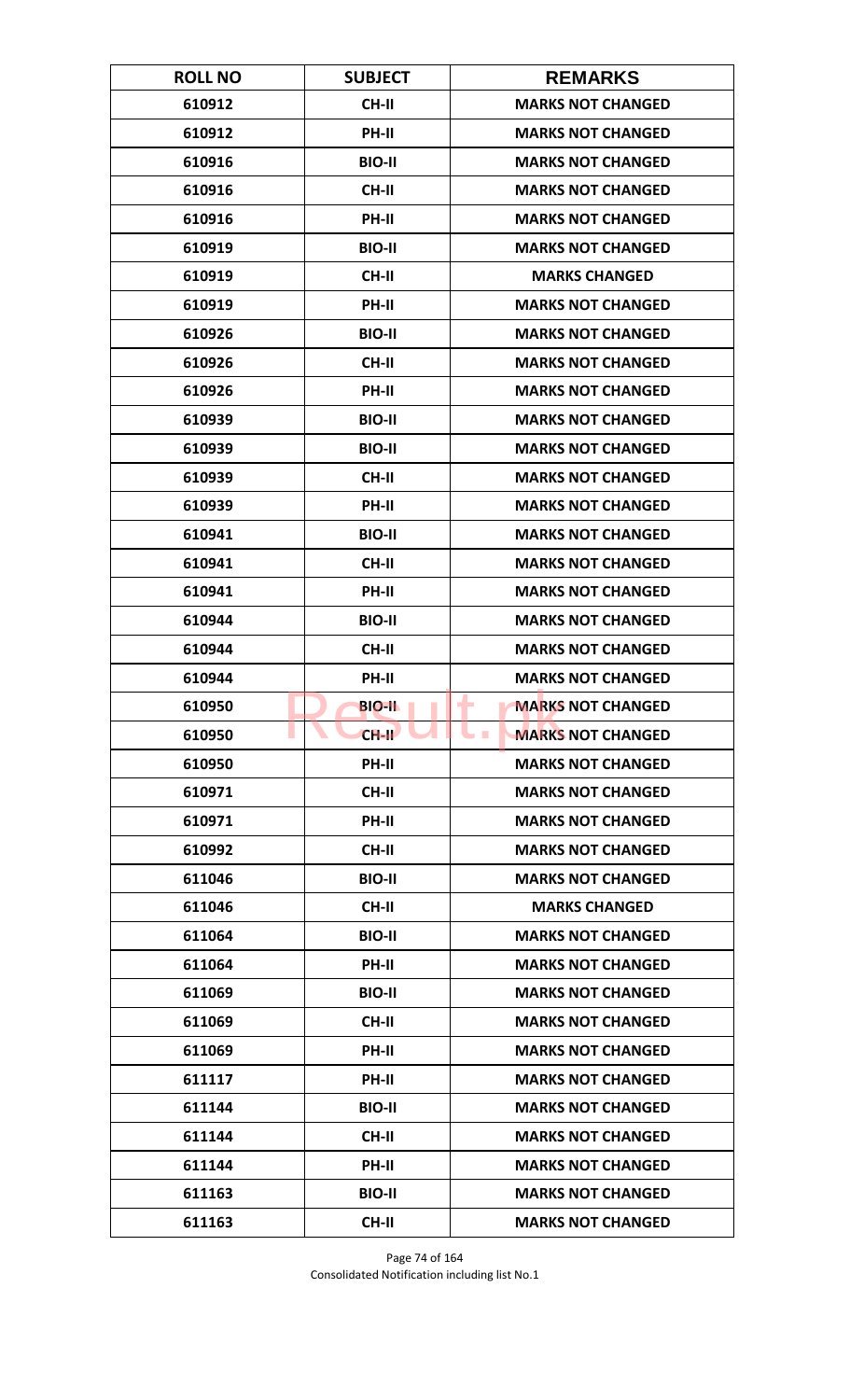| <b>ROLL NO</b> | <b>SUBJECT</b> | <b>REMARKS</b>                         |
|----------------|----------------|----------------------------------------|
| 611163         | PH-II          | <b>MARKS NOT CHANGED</b>               |
| 611184         | <b>BIO-II</b>  | <b>MARKS NOT CHANGED</b>               |
| 611184         | CH-II          | <b>MARKS NOT CHANGED</b>               |
| 611184         | PH-II          | <b>MARKS CHANGED</b>                   |
| 611247         | <b>BIO-II</b>  | <b>MARKS NOT CHANGED</b>               |
| 611247         | <b>CH-II</b>   | <b>MARKS NOT CHANGED</b>               |
| 611247         | PH-II          | <b>MARKS NOT CHANGED</b>               |
| 611295         | <b>BIO-II</b>  | <b>MARKS NOT CHANGED</b>               |
| 611326         | <b>CH-II</b>   | <b>MARKS NOT CHANGED</b>               |
| 611326         | PH-II          | <b>MARKS NOT CHANGED</b>               |
| 611345         | <b>CH-II</b>   | <b>MARKS NOT CHANGED</b>               |
| 611345         | <b>PH-II</b>   | <b>MARKS NOT CHANGED</b>               |
| 611370         | <b>BIO-II</b>  | <b>MARKS NOT CHANGED</b>               |
| 611370         | PH-II          | <b>MARKS NOT CHANGED</b>               |
| 611384         | <b>BIO-II</b>  | <b>MARKS NOT CHANGED</b>               |
| 611384         | <b>CH-II</b>   | <b>MARKS NOT CHANGED</b>               |
| 611384         | PH-II          | <b>MARKS NOT CHANGED</b>               |
| 611392         | <b>BIO-II</b>  | <b>MARKS NOT CHANGED</b>               |
| 611392         | <b>CH-II</b>   | <b>MARKS NOT CHANGED</b>               |
| 611392         | PH-II          | <b>MARKS NOT CHANGED</b>               |
| 611394         | <b>BIO-II</b>  | <b>MARKS CHANGED</b>                   |
| 611394         | PH-II.         | ÷<br><b>MARKS NOT CHANGED</b>          |
| 611397         | <b>BIO-II</b>  | <b>MARKS NOT CHANGED</b><br><b>COL</b> |
| 611397         | CH-II          | <b>MARKS NOT CHANGED</b>               |
| 611397         | PH-II          | <b>MARKS NOT CHANGED</b>               |
| 611430         | <b>BIO-II</b>  | <b>MARKS NOT CHANGED</b>               |
| 611430         | CH-II          | <b>MARKS NOT CHANGED</b>               |
| 611430         | PH-II          | <b>MARKS NOT CHANGED</b>               |
| 611456         | <b>BIO-II</b>  | <b>MARKS NOT CHANGED</b>               |
| 611456         | <b>CH-II</b>   | <b>MARKS NOT CHANGED</b>               |
| 611456         | PH-II          | <b>MARKS NOT CHANGED</b>               |
| 611459         | <b>BIO-II</b>  | <b>MARKS NOT CHANGED</b>               |
| 611459         | CH-II          | <b>MARKS NOT CHANGED</b>               |
| 611459         | PH-II          | <b>MARKS NOT CHANGED</b>               |
| 611469         | <b>BIO-II</b>  | <b>MARKS NOT CHANGED</b>               |
| 611469         | CH-II          | <b>MARKS NOT CHANGED</b>               |
| 611469         | PH-II          | <b>MARKS NOT CHANGED</b>               |
| 611472         | <b>BIO-II</b>  | <b>MARKS NOT CHANGED</b>               |
| 611472         | CH-II          | <b>MARKS NOT CHANGED</b>               |
| 611472         | PH-II          | <b>MARKS NOT CHANGED</b>               |

Page 75 of 164 Consolidated Notification including list No.1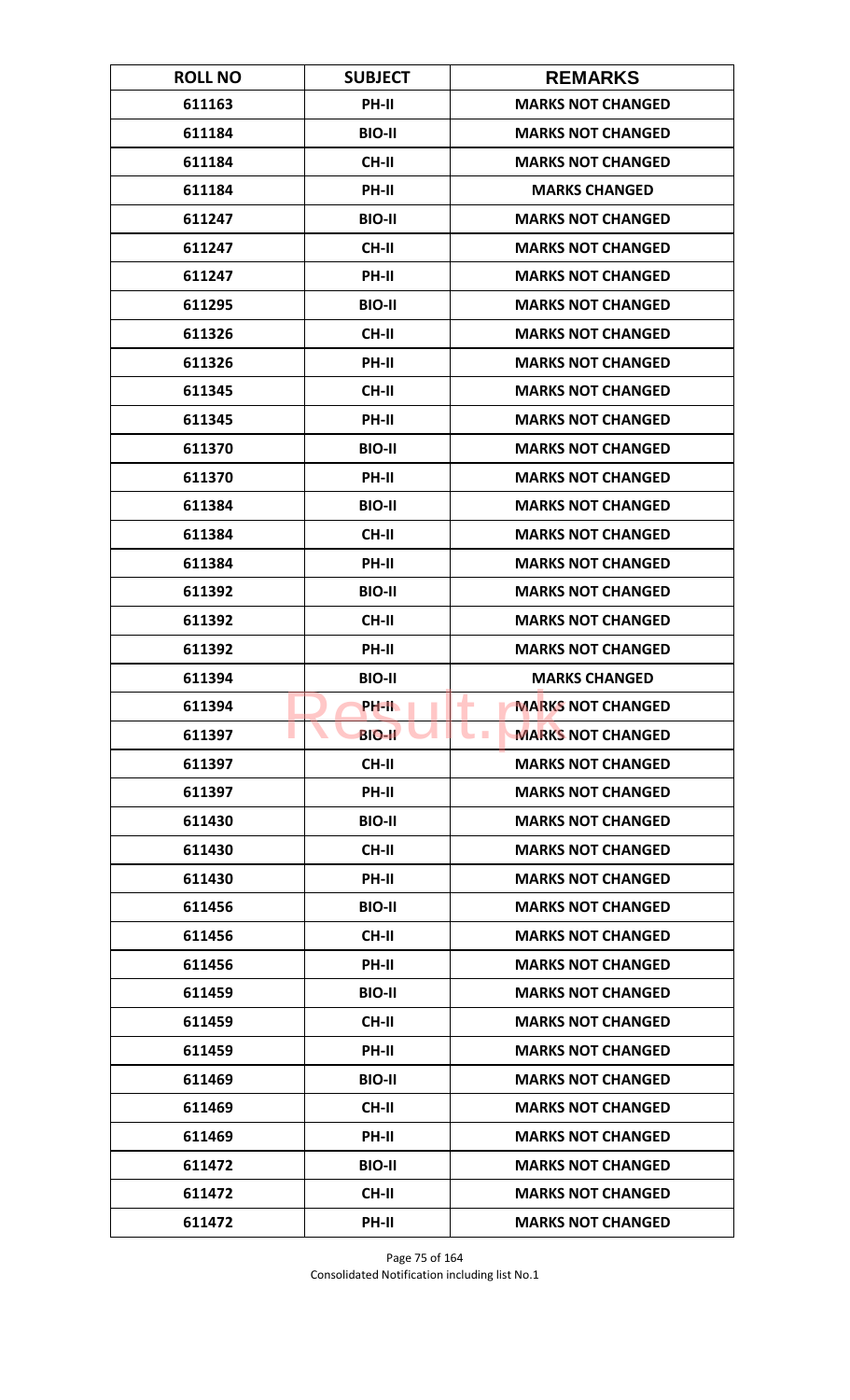| <b>ROLL NO</b> | <b>SUBJECT</b> | <b>REMARKS</b>                             |
|----------------|----------------|--------------------------------------------|
| 611485         | <b>BIO-II</b>  | <b>MARKS NOT CHANGED</b>                   |
| 611485         | CH-II          | <b>MARKS NOT CHANGED</b>                   |
| 611485         | PH-II          | <b>MARKS NOT CHANGED</b>                   |
| 611498         | <b>BIO-II</b>  | <b>MARKS NOT CHANGED</b>                   |
| 611498         | <b>PH-II</b>   | <b>MARKS NOT CHANGED</b>                   |
| 611512         | <b>BIO-II</b>  | <b>MARKS NOT CHANGED</b>                   |
| 611512         | <b>CH-II</b>   | <b>MARKS NOT CHANGED</b>                   |
| 611512         | PH-II          | <b>MARKS NOT CHANGED</b>                   |
| 611513         | <b>BIO-II</b>  | <b>MARKS NOT CHANGED</b>                   |
| 611513         | CH-II          | <b>MARKS NOT CHANGED</b>                   |
| 611513         | PH-II          | <b>MARKS NOT CHANGED</b>                   |
| 611518         | <b>BIO-II</b>  | <b>MARKS CHANGED</b>                       |
| 611518         | PH-II          | <b>MARKS NOT CHANGED</b>                   |
| 611521         | <b>BIO-II</b>  | <b>MARKS NOT CHANGED</b>                   |
| 611521         | <b>CH-II</b>   | <b>MARKS NOT CHANGED</b>                   |
| 611521         | PH-II          | <b>MARKS NOT CHANGED</b>                   |
| 611532         | PH-II          | <b>MARKS CHANGED</b>                       |
| 611533         | <b>BIO-II</b>  | <b>MARKS NOT CHANGED</b>                   |
| 611533         | <b>CH-II</b>   | <b>MARKS NOT CHANGED</b>                   |
| 611533         | PH-II          | <b>MARKS NOT CHANGED</b>                   |
| 611543         | <b>BIO-II</b>  | <b>MARKS NOT CHANGED</b>                   |
| 611543         | PH-II.         | ۰<br><b>MARKS NOT CHANGED</b>              |
| 611545         | $CH-H$         | <b>MARKS NOT CHANGED</b><br><b>College</b> |
| 611545         | PH-II          | <b>MARKS NOT CHANGED</b>                   |
| 611555         | <b>BIO-II</b>  | <b>MARKS CHANGED</b>                       |
| 611555         | CH-II          | <b>MARKS NOT CHANGED</b>                   |
| 611555         | PH-II          | <b>MARKS NOT CHANGED</b>                   |
| 611568         | <b>BIO-II</b>  | <b>MARKS NOT CHANGED</b>                   |
| 611568         | CH-II          | <b>MARKS NOT CHANGED</b>                   |
| 611573         | <b>BIO-II</b>  | <b>MARKS NOT CHANGED</b>                   |
| 611573         | PH-II          | <b>MARKS NOT CHANGED</b>                   |
| 611602         | <b>BIO-II</b>  | <b>MARKS NOT CHANGED</b>                   |
| 611602         | CH-II          | <b>MARKS NOT CHANGED</b>                   |
| 611602         | PH-II          | <b>MARKS NOT CHANGED</b>                   |
| 611612         | <b>BIO-II</b>  | <b>MARKS NOT CHANGED</b>                   |
| 611612         | CH-II          | <b>MARKS NOT CHANGED</b>                   |
| 611612         | PH-II          | <b>MARKS NOT CHANGED</b>                   |
| 611620         | <b>BIO-II</b>  | <b>MARKS NOT CHANGED</b>                   |
| 611620         | CH-II          | <b>MARKS NOT CHANGED</b>                   |
| 611620         | PH-II          | <b>MARKS NOT CHANGED</b>                   |

Page 76 of 164 Consolidated Notification including list No.1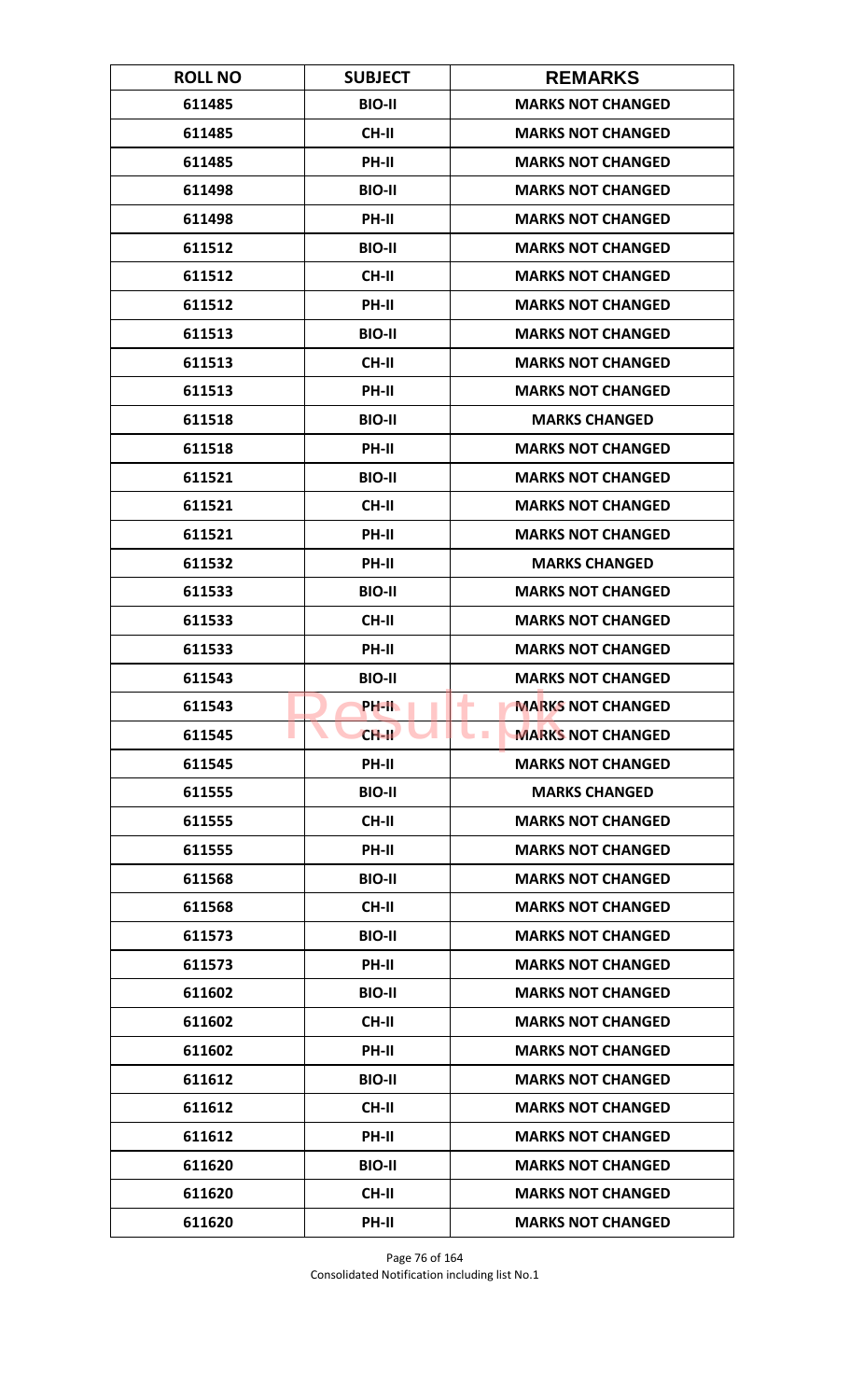| <b>ROLL NO</b> | <b>SUBJECT</b> | <b>REMARKS</b>                         |
|----------------|----------------|----------------------------------------|
| 611625         | <b>BIO-II</b>  | <b>MARKS CHANGED</b>                   |
| 611625         | PH-II          | <b>MARKS NOT CHANGED</b>               |
| 611634         | <b>BIO-II</b>  | <b>MARKS NOT CHANGED</b>               |
| 611634         | <b>CH-II</b>   | <b>MARKS NOT CHANGED</b>               |
| 611634         | <b>PH-II</b>   | <b>MARKS NOT CHANGED</b>               |
| 611639         | <b>BIO-II</b>  | <b>MARKS NOT CHANGED</b>               |
| 611639         | <b>CH-II</b>   | <b>MARKS NOT CHANGED</b>               |
| 611639         | PH-II          | <b>MARKS NOT CHANGED</b>               |
| 611642         | <b>BIO-II</b>  | <b>MARKS NOT CHANGED</b>               |
| 611642         | CH-II          | <b>MARKS NOT CHANGED</b>               |
| 611642         | PH-II          | <b>MARKS NOT CHANGED</b>               |
| 611662         | <b>BIO-II</b>  | <b>MARKS NOT CHANGED</b>               |
| 611662         | <b>CH-II</b>   | <b>MARKS NOT CHANGED</b>               |
| 611671         | <b>BIO-II</b>  | <b>MARKS NOT CHANGED</b>               |
| 611671         | PH-II          | <b>MARKS NOT CHANGED</b>               |
| 611672         | <b>BIO-II</b>  | <b>MARKS NOT CHANGED</b>               |
| 611672         | CH-II          | <b>MARKS NOT CHANGED</b>               |
| 611683         | <b>BIO-II</b>  | <b>MARKS NOT CHANGED</b>               |
| 611683         | <b>CH-II</b>   | <b>MARKS NOT CHANGED</b>               |
| 611683         | PH-II          | <b>MARKS NOT CHANGED</b>               |
| 611700         | <b>BIO-II</b>  | <b>MARKS NOT CHANGED</b>               |
| 611700         | CH-II          | ۰<br><b>MARKS NOT CHANGED</b>          |
| 611700         | PH-II          | <b>MARKS NOT CHANGED</b><br><b>COL</b> |
| 611712         | <b>BIO-II</b>  | <b>MARKS NOT CHANGED</b>               |
| 611712         | CH-II          | <b>MARKS NOT CHANGED</b>               |
| 611712         | PH-II          | <b>MARKS NOT CHANGED</b>               |
| 611716         | <b>BIO-II</b>  | <b>MARKS CHANGED</b>                   |
| 611716         | CH-II          | <b>MARKS NOT CHANGED</b>               |
| 611718         | <b>BIO-II</b>  | <b>MARKS NOT CHANGED</b>               |
| 611718         | <b>CH-II</b>   | <b>MARKS NOT CHANGED</b>               |
| 611718         | PH-II          | <b>MARKS NOT CHANGED</b>               |
| 611738         | <b>BIO-II</b>  | <b>MARKS NOT CHANGED</b>               |
| 611738         | CH-II          | <b>MARKS NOT CHANGED</b>               |
| 611738         | PH-II          | <b>MARKS NOT CHANGED</b>               |
| 611776         | <b>BIO-II</b>  | <b>MARKS NOT CHANGED</b>               |
| 611776         | CH-II          | <b>MARKS NOT CHANGED</b>               |
| 611776         | PH-II          | <b>MARKS NOT CHANGED</b>               |
| 611811         | <b>BIO-II</b>  | <b>MARKS NOT CHANGED</b>               |
| 611811         | <b>CH-II</b>   | <b>MARKS NOT CHANGED</b>               |
| 611811         | PH-II          | <b>MARKS NOT CHANGED</b>               |

Page 77 of 164 Consolidated Notification including list No.1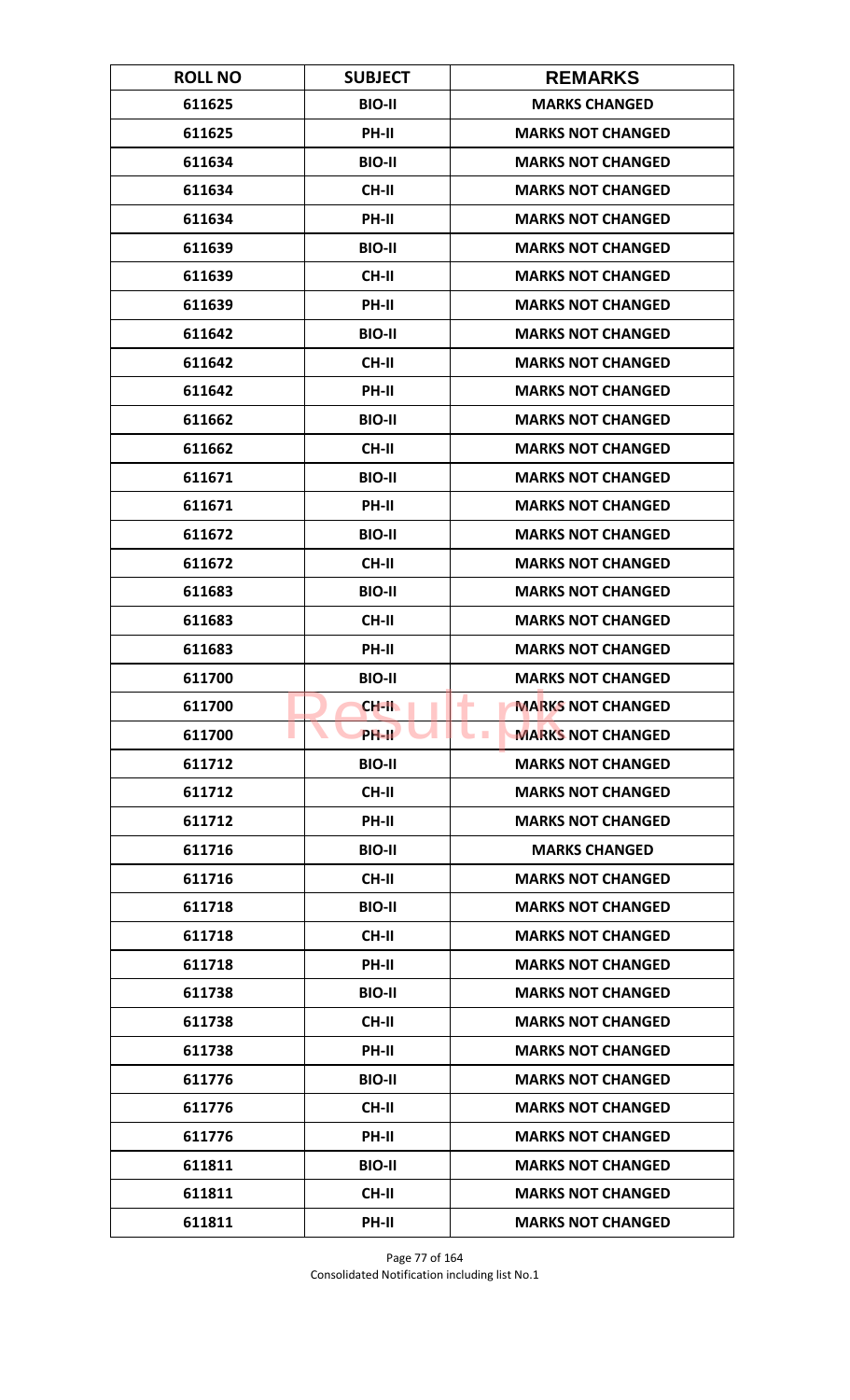| <b>ROLL NO</b> | <b>SUBJECT</b> | <b>REMARKS</b>                       |
|----------------|----------------|--------------------------------------|
| 611813         | <b>BIO-II</b>  | <b>MARKS NOT CHANGED</b>             |
| 611813         | <b>CH-II</b>   | <b>MARKS NOT CHANGED</b>             |
| 611813         | PH-II          | <b>MARKS NOT CHANGED</b>             |
| 611820         | <b>BIO-II</b>  | <b>MARKS NOT CHANGED</b>             |
| 611820         | <b>CH-II</b>   | <b>MARKS NOT CHANGED</b>             |
| 611820         | PH-II          | <b>MARKS NOT CHANGED</b>             |
| 611861         | <b>BIO-II</b>  | <b>MARKS NOT CHANGED</b>             |
| 611861         | <b>CH-II</b>   | <b>MARKS NOT CHANGED</b>             |
| 611861         | PH-II          | <b>MARKS NOT CHANGED</b>             |
| 611920         | <b>BIO-II</b>  | <b>MARKS NOT CHANGED</b>             |
| 611920         | <b>CH-II</b>   | <b>MARKS NOT CHANGED</b>             |
| 611920         | <b>PH-II</b>   | <b>MARKS NOT CHANGED</b>             |
| 611956         | <b>BIO-II</b>  | <b>MARKS NOT CHANGED</b>             |
| 611956         | <b>CH-II</b>   | <b>MARKS NOT CHANGED</b>             |
| 611956         | PH-II          | <b>MARKS NOT CHANGED</b>             |
| 611962         | <b>BIO-II</b>  | <b>MARKS NOT CHANGED</b>             |
| 611962         | <b>CH-II</b>   | <b>MARKS NOT CHANGED</b>             |
| 611962         | PH-II          | <b>MARKS NOT CHANGED</b>             |
| 611963         | <b>BIO-II</b>  | <b>MARKS NOT CHANGED</b>             |
| 611963         | <b>CH-II</b>   | <b>MARKS NOT CHANGED</b>             |
| 611963         | PH-II          | <b>MARKS NOT CHANGED</b>             |
| 611972         | <b>BIO-II</b>  | <b>MARKS NOT CHANGED</b><br>٠        |
| 611972         | $CH-H$         | <b>MARKS NOT CHANGED</b><br><b>I</b> |
| 611972         | <b>PH-II</b>   | <b>MARKS NOT CHANGED</b>             |
| 611973         | <b>CH-II</b>   | <b>MARKS NOT CHANGED</b>             |
| 611973         | PH-II          | <b>MARKS NOT CHANGED</b>             |
| 611980         | <b>BIO-II</b>  | <b>MARKS NOT CHANGED</b>             |
| 611980         | <b>CH-II</b>   | <b>MARKS NOT CHANGED</b>             |
| 611980         | PH-II          | <b>MARKS NOT CHANGED</b>             |
| 611985         | <b>BIO-II</b>  | <b>MARKS NOT CHANGED</b>             |
| 611985         | <b>CH-II</b>   | <b>MARKS NOT CHANGED</b>             |
| 611985         | PH-II          | <b>MARKS NOT CHANGED</b>             |
| 611987         | <b>BIO-II</b>  | <b>MARKS NOT CHANGED</b>             |
| 611987         | <b>CH-II</b>   | <b>MARKS NOT CHANGED</b>             |
| 611987         | <b>PH-II</b>   | <b>MARKS NOT CHANGED</b>             |
| 611990         | <b>CH-II</b>   | <b>MARKS NOT CHANGED</b>             |
| 611990         | PH-II          | <b>MARKS NOT CHANGED</b>             |
| 611993         | <b>BIO-II</b>  | <b>MARKS NOT CHANGED</b>             |
| 611993         | <b>PH-II</b>   | <b>MARKS NOT CHANGED</b>             |
| 611994         | <b>BIO-II</b>  | <b>MARKS NOT CHANGED</b>             |

Page 78 of 164 Consolidated Notification including list No.1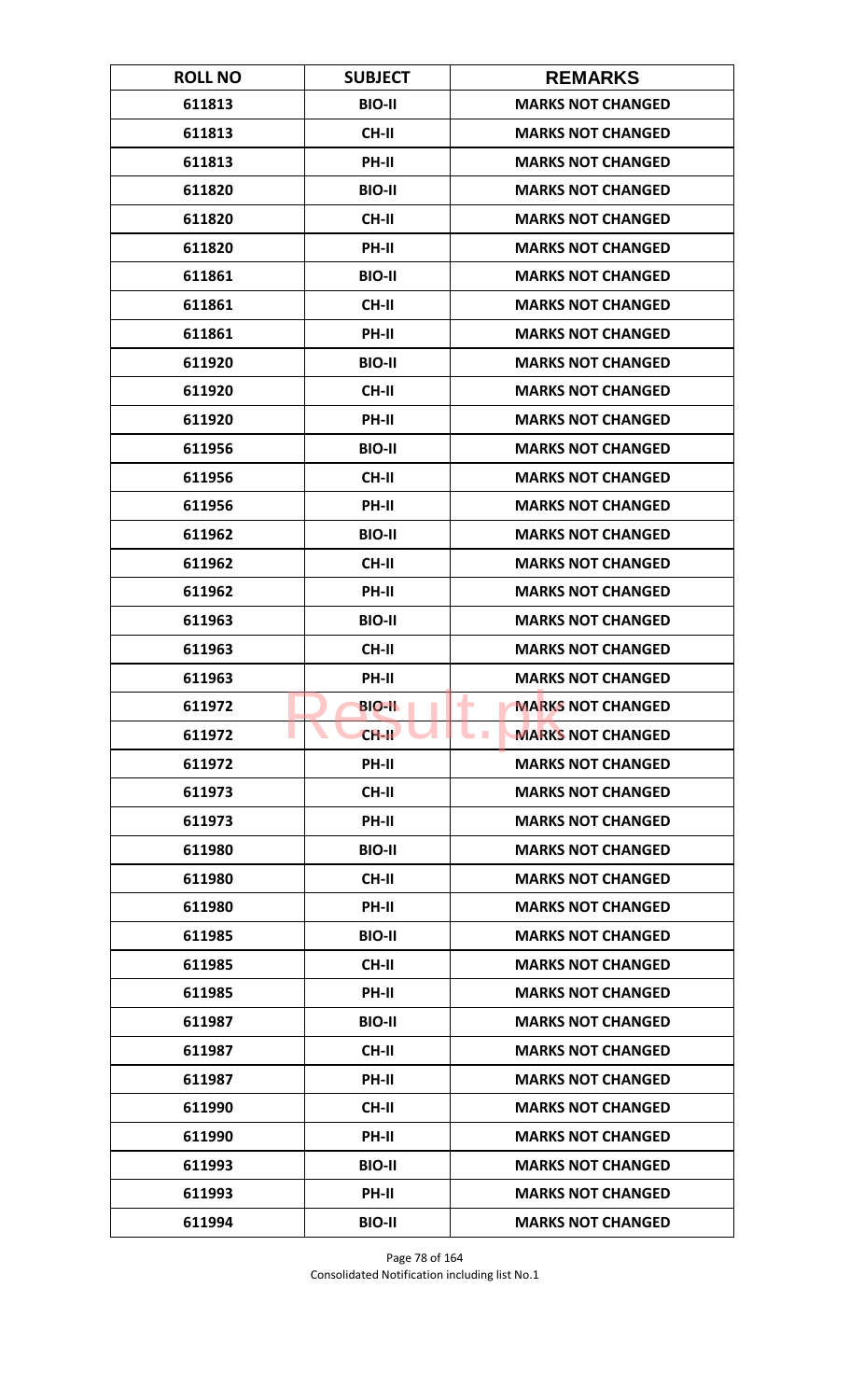| <b>ROLL NO</b> | <b>SUBJECT</b> | <b>REMARKS</b>                              |
|----------------|----------------|---------------------------------------------|
| 611994         | <b>CH-II</b>   | <b>MARKS NOT CHANGED</b>                    |
| 611995         | <b>CH-II</b>   | <b>MARKS NOT CHANGED</b>                    |
| 611999         | CH-II          | <b>MARKS NOT CHANGED</b>                    |
| 611999         | PH-II          | <b>MARKS CHANGED</b>                        |
| 612005         | <b>CH-II</b>   | <b>MARKS NOT CHANGED</b>                    |
| 612009         | <b>CH-II</b>   | <b>MARKS NOT CHANGED</b>                    |
| 612009         | PH-II          | <b>MARKS NOT CHANGED</b>                    |
| 612010         | <b>CH-II</b>   | <b>MARKS NOT CHANGED</b>                    |
| 612010         | PH-II          | <b>MARKS NOT CHANGED</b>                    |
| 612015         | <b>BIO-II</b>  | <b>MARKS NOT CHANGED</b>                    |
| 612015         | <b>CH-II</b>   | <b>MARKS NOT CHANGED</b>                    |
| 612015         | PH-II          | <b>MARKS NOT CHANGED</b>                    |
| 612016         | <b>CH-II</b>   | <b>MARKS NOT CHANGED</b>                    |
| 612016         | PH-II          | <b>MARKS NOT CHANGED</b>                    |
| 612018         | <b>CH-II</b>   | <b>MARKS NOT CHANGED</b>                    |
| 612021         | <b>BIO-II</b>  | <b>MARKS NOT CHANGED</b>                    |
| 612021         | <b>CH-II</b>   | <b>MARKS NOT CHANGED</b>                    |
| 612021         | PH-II          | <b>MARKS NOT CHANGED</b>                    |
| 612028         | <b>CH-II</b>   | <b>MARKS NOT CHANGED</b>                    |
| 612028         | PH-II          | <b>MARKS NOT CHANGED</b>                    |
| 612030         | <b>BIO-II</b>  | <b>MARKS NOT CHANGED</b>                    |
| 612030         | CH-II          | <b>MARKS NOT CHANGED</b><br>۰               |
| 612030         | PH-II          | <b>MARKS NOT CHANGED</b><br><b>Contract</b> |
| 612032         | <b>BIO-II</b>  | <b>MARKS NOT CHANGED</b>                    |
| 612032         | CH-II          | <b>MARKS NOT CHANGED</b>                    |
| 612032         | PH-II          | <b>MARKS NOT CHANGED</b>                    |
| 612033         | CH-II          | <b>MARKS NOT CHANGED</b>                    |
| 612052         | <b>BIO-II</b>  | <b>MARKS NOT CHANGED</b>                    |
| 612052         | CH-II          | <b>MARKS NOT CHANGED</b>                    |
| 612052         | PH-II          | <b>MARKS NOT CHANGED</b>                    |
| 612053         | <b>BIO-II</b>  | <b>MARKS NOT CHANGED</b>                    |
| 612053         | CH-II          | <b>MARKS NOT CHANGED</b>                    |
| 612053         | PH-II          | <b>MARKS NOT CHANGED</b>                    |
| 612082         | CH-II          | <b>MARKS NOT CHANGED</b>                    |
| 612092         | <b>CH-II</b>   | <b>MARKS NOT CHANGED</b>                    |
| 612092         | PH-II          | <b>MARKS NOT CHANGED</b>                    |
| 612097         | <b>BIO-II</b>  | <b>MARKS NOT CHANGED</b>                    |
| 612097         | <b>CH-II</b>   | <b>MARKS NOT CHANGED</b>                    |
| 612121         | <b>CH-II</b>   | <b>MARKS NOT CHANGED</b>                    |
| 612121         | PH-II          | <b>MARKS NOT CHANGED</b>                    |

Page 79 of 164 Consolidated Notification including list No.1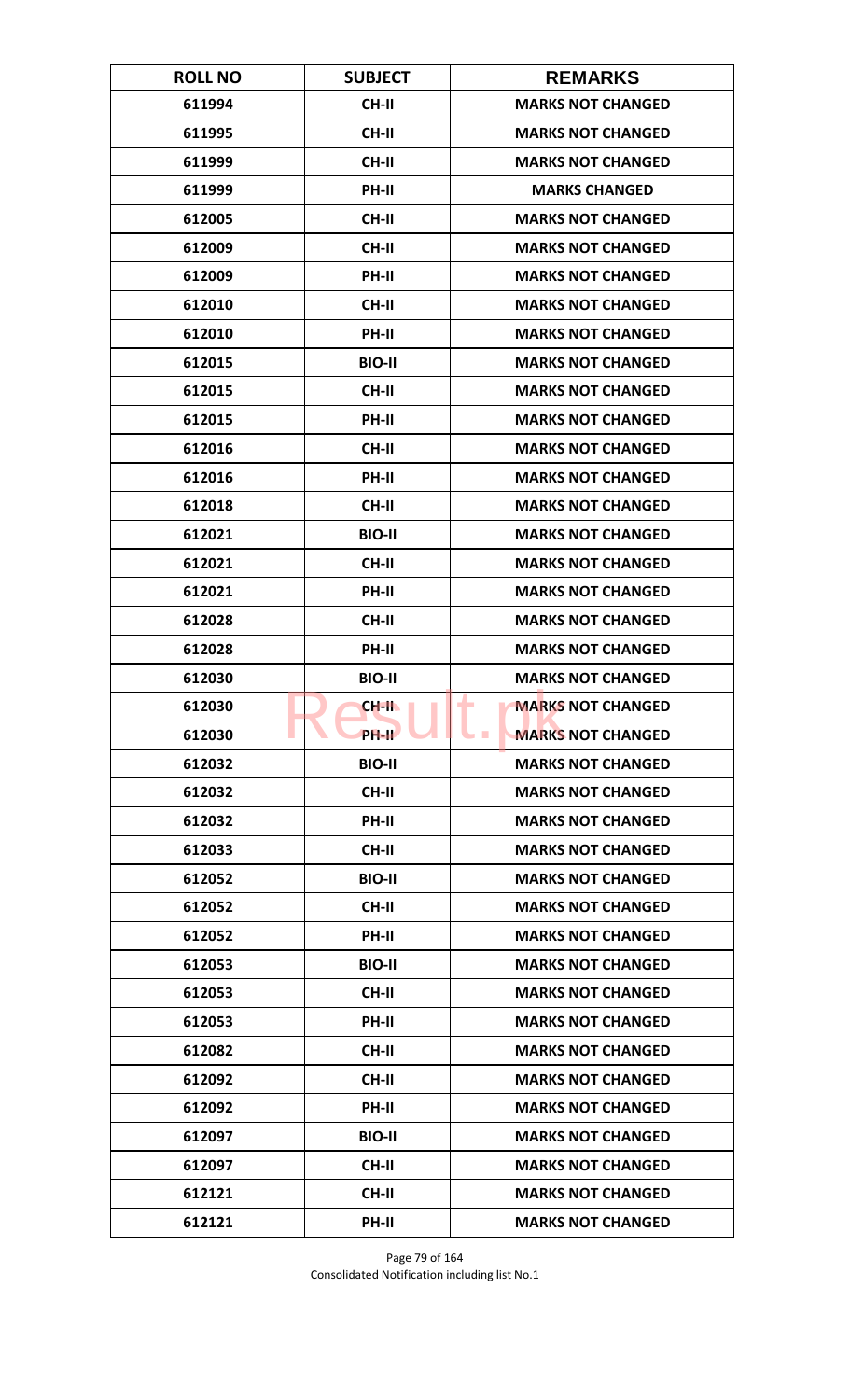| <b>ROLL NO</b> | <b>SUBJECT</b> | <b>REMARKS</b>                               |
|----------------|----------------|----------------------------------------------|
| 612144         | <b>BIO-II</b>  | <b>MARKS NOT CHANGED</b>                     |
| 612144         | <b>CH-II</b>   | <b>MARKS NOT CHANGED</b>                     |
| 612144         | PH-II          | <b>MARKS NOT CHANGED</b>                     |
| 612147         | <b>BIO-II</b>  | <b>MARKS NOT CHANGED</b>                     |
| 612175         | <b>BIO-II</b>  | <b>MARKS NOT CHANGED</b>                     |
| 612175         | <b>CH-II</b>   | <b>MARKS NOT CHANGED</b>                     |
| 612175         | <b>PH-II</b>   | <b>MARKS NOT CHANGED</b>                     |
| 612207         | <b>BIO-II</b>  | <b>MARKS NOT CHANGED</b>                     |
| 612207         | <b>CH-II</b>   | <b>MARKS NOT CHANGED</b>                     |
| 612207         | PH-II          | <b>MARKS CHANGED</b>                         |
| 612330         | <b>BIO-II</b>  | <b>MARKS NOT CHANGED</b>                     |
| 612330         | <b>PH-II</b>   | <b>MARKS NOT CHANGED</b>                     |
| 612336         | <b>BIO-II</b>  | <b>MARKS NOT CHANGED</b>                     |
| 612336         | <b>CH-II</b>   | <b>MARKS NOT CHANGED</b>                     |
| 612336         | <b>PH-II</b>   | <b>MARKS NOT CHANGED</b>                     |
| 612355         | <b>BIO-II</b>  | <b>MARKS NOT CHANGED</b>                     |
| 612355         | <b>CH-II</b>   | <b>MARKS NOT CHANGED</b>                     |
| 612355         | PH-II          | <b>MARKS NOT CHANGED</b>                     |
| 612359         | <b>BIO-II</b>  | <b>MARKS NOT CHANGED</b>                     |
| 612359         | PH-II          | <b>MARKS NOT CHANGED</b>                     |
| 612364         | <b>BIO-II</b>  | <b>MARKS NOT CHANGED</b>                     |
| 612364         | PH-IL          | <b>MARKS NOT CHANGED</b><br>٠                |
| 612365         | <b>BIO-II</b>  | <b>MARKS NOT CHANGED</b><br><b>The State</b> |
| 612365         | PH-II          | <b>MARKS NOT CHANGED</b>                     |
| 612378         | <b>BIO-II</b>  | <b>MARKS NOT CHANGED</b>                     |
| 612378         | CH-II          | <b>MARKS NOT CHANGED</b>                     |
| 612378         | PH-II          | <b>MARKS NOT CHANGED</b>                     |
| 612394         | <b>BIO-II</b>  | <b>MARKS NOT CHANGED</b>                     |
| 612404         | <b>BIO-II</b>  | <b>MARKS NOT CHANGED</b>                     |
| 612404         | <b>CH-II</b>   | <b>MARKS NOT CHANGED</b>                     |
| 612404         | PH-II          | <b>MARKS NOT CHANGED</b>                     |
| 612406         | <b>BIO-II</b>  | <b>MARKS NOT CHANGED</b>                     |
| 612406         | CH-II          | <b>MARKS NOT CHANGED</b>                     |
| 612406         | PH-II          | <b>MARKS NOT CHANGED</b>                     |
| 612409         | <b>BIO-II</b>  | <b>MARKS NOT CHANGED</b>                     |
| 612409         | CH-II          | <b>MARKS CHANGED</b>                         |
| 612409         | PH-II          | <b>MARKS NOT CHANGED</b>                     |
| 612411         | <b>BIO-II</b>  | <b>MARKS NOT CHANGED</b>                     |
| 612411         | <b>CH-II</b>   | <b>MARKS NOT CHANGED</b>                     |
| 612411         | PH-II          | <b>MARKS NOT CHANGED</b>                     |

Page 80 of 164 Consolidated Notification including list No.1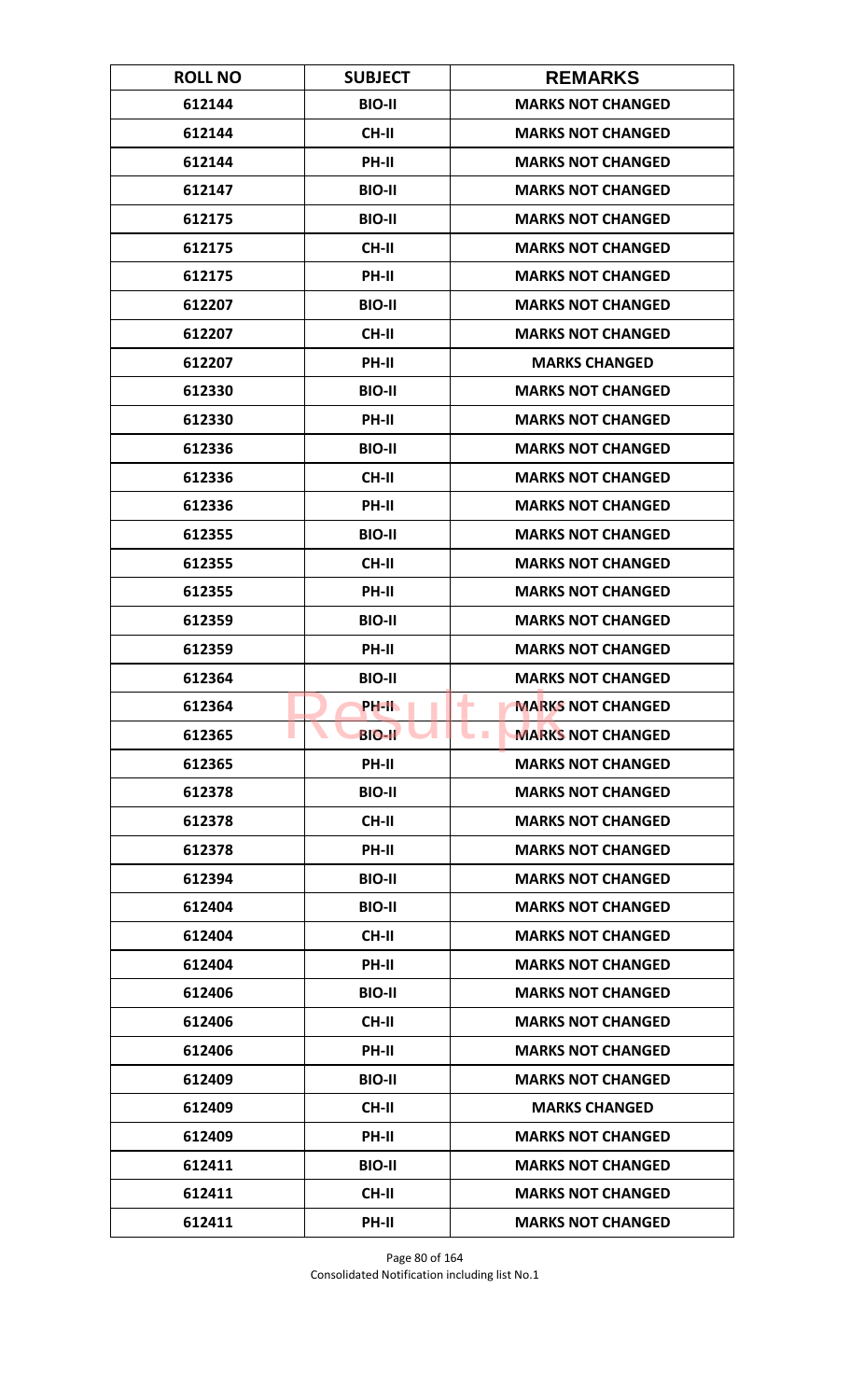| <b>ROLL NO</b> | <b>SUBJECT</b> | <b>REMARKS</b>                               |
|----------------|----------------|----------------------------------------------|
| 612424         | <b>CH-II</b>   | <b>MARKS NOT CHANGED</b>                     |
| 612424         | PH-II          | <b>MARKS NOT CHANGED</b>                     |
| 612425         | <b>BIO-II</b>  | <b>MARKS NOT CHANGED</b>                     |
| 612425         | <b>PH-II</b>   | <b>MARKS NOT CHANGED</b>                     |
| 612431         | <b>CH-II</b>   | <b>MARKS NOT CHANGED</b>                     |
| 612431         | PH-II          | <b>MARKS NOT CHANGED</b>                     |
| 612433         | <b>CH-II</b>   | <b>MARKS NOT CHANGED</b>                     |
| 612433         | PH-II          | <b>MARKS NOT CHANGED</b>                     |
| 612452         | <b>CH-II</b>   | <b>MARKS NOT CHANGED</b>                     |
| 612452         | PH-II          | <b>MARKS NOT CHANGED</b>                     |
| 612453         | PH-II          | <b>MARKS NOT CHANGED</b>                     |
| 612454         | <b>BIO-II</b>  | <b>MARKS NOT CHANGED</b>                     |
| 612454         | <b>CH-II</b>   | <b>MARKS NOT CHANGED</b>                     |
| 612454         | PH-II          | <b>MARKS NOT CHANGED</b>                     |
| 612469         | <b>BIO-II</b>  | <b>MARKS NOT CHANGED</b>                     |
| 612469         | <b>CH-II</b>   | <b>MARKS NOT CHANGED</b>                     |
| 612469         | PH-II          | <b>MARKS NOT CHANGED</b>                     |
| 612472         | <b>BIO-II</b>  | <b>MARKS NOT CHANGED</b>                     |
| 612472         | <b>CH-II</b>   | <b>MARKS NOT CHANGED</b>                     |
| 612472         | PH-II          | <b>MARKS NOT CHANGED</b>                     |
| 612489         | <b>BIO-II</b>  | <b>MARKS NOT CHANGED</b>                     |
| 612489         | $CH-H$         | <b>MARKS NOT CHANGED</b><br>٠                |
| 612489         | PH-II          | <b>MARKS NOT CHANGED</b><br><b>The State</b> |
| 612493         | <b>BIO-II</b>  | <b>MARKS NOT CHANGED</b>                     |
| 612493         | CH-II          | <b>MARKS NOT CHANGED</b>                     |
| 612493         | PH-II          | <b>MARKS NOT CHANGED</b>                     |
| 612495         | CH-II          | <b>MARKS NOT CHANGED</b>                     |
| 612495         | <b>PH-II</b>   | <b>MARKS NOT CHANGED</b>                     |
| 612505         | <b>BIO-II</b>  | <b>MARKS NOT CHANGED</b>                     |
| 612505         | <b>CH-II</b>   | <b>MARKS NOT CHANGED</b>                     |
| 612505         | PH-II          | <b>MARKS NOT CHANGED</b>                     |
| 612506         | <b>BIO-II</b>  | <b>MARKS NOT CHANGED</b>                     |
| 612506         | CH-II          | <b>MARKS NOT CHANGED</b>                     |
| 612506         | PH-II          | <b>MARKS NOT CHANGED</b>                     |
| 612507         | <b>BIO-II</b>  | <b>MARKS NOT CHANGED</b>                     |
| 612507         | CH-II          | <b>MARKS NOT CHANGED</b>                     |
| 612517         | <b>BIO-II</b>  | <b>MARKS NOT CHANGED</b>                     |
| 612517         | <b>CH-II</b>   | <b>MARKS NOT CHANGED</b>                     |
| 612517         | <b>PH-II</b>   | <b>MARKS NOT CHANGED</b>                     |
| 612518         | <b>BIO-II</b>  | <b>MARKS NOT CHANGED</b>                     |

Page 81 of 164 Consolidated Notification including list No.1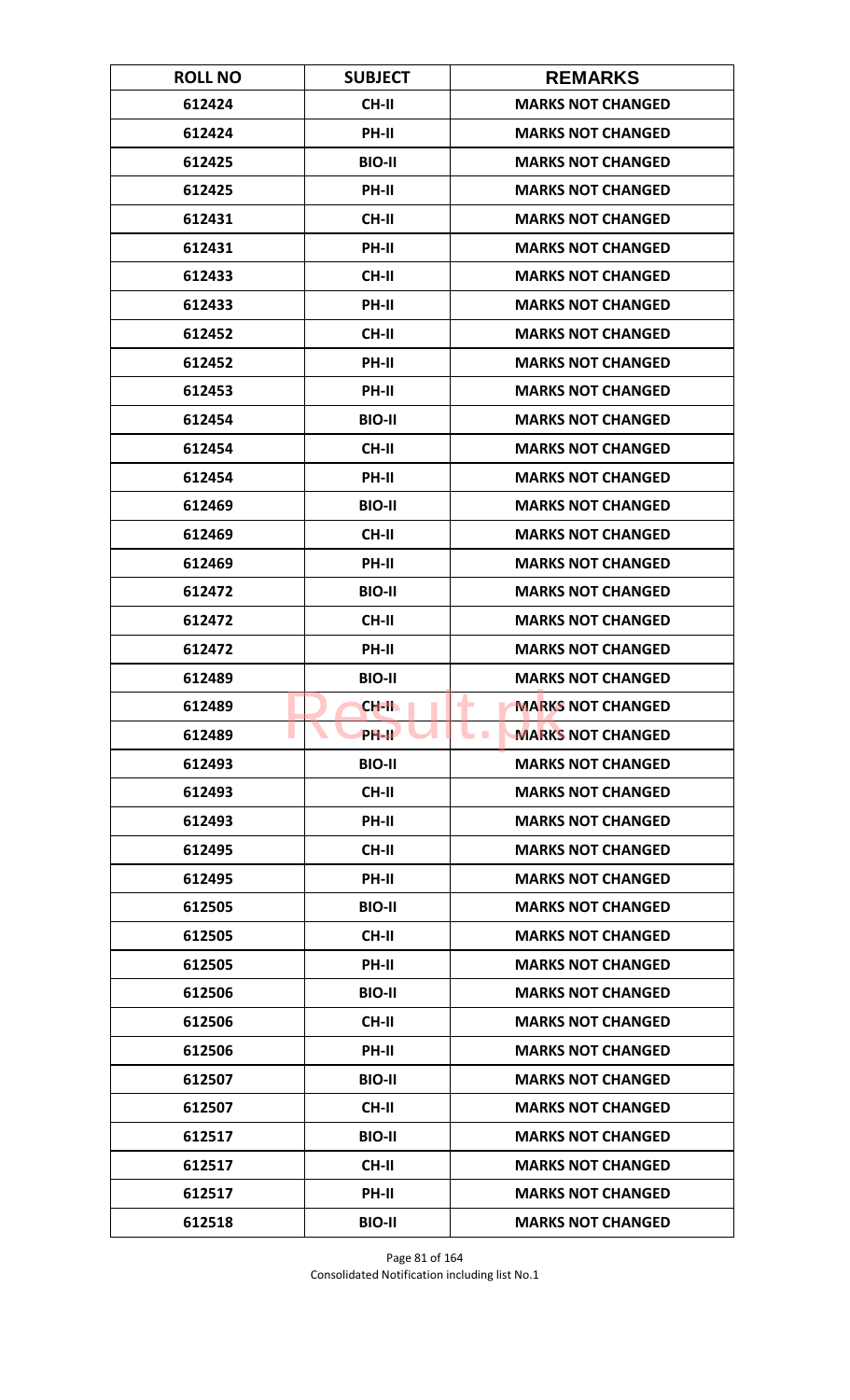| <b>ROLL NO</b> | <b>SUBJECT</b> | <b>REMARKS</b>                       |
|----------------|----------------|--------------------------------------|
| 612518         | <b>CH-II</b>   | <b>MARKS NOT CHANGED</b>             |
| 612523         | <b>BIO-II</b>  | <b>MARKS NOT CHANGED</b>             |
| 612523         | <b>CH-II</b>   | <b>MARKS NOT CHANGED</b>             |
| 612523         | <b>PH-II</b>   | <b>MARKS NOT CHANGED</b>             |
| 612529         | <b>BIO-II</b>  | <b>MARKS NOT CHANGED</b>             |
| 612529         | <b>CH-II</b>   | <b>MARKS NOT CHANGED</b>             |
| 612529         | <b>PH-II</b>   | <b>MARKS NOT CHANGED</b>             |
| 612531         | <b>CH-II</b>   | <b>MARKS NOT CHANGED</b>             |
| 612531         | PH-II          | <b>MARKS NOT CHANGED</b>             |
| 612546         | CH-II          | <b>MARKS NOT CHANGED</b>             |
| 612546         | PH-II          | <b>MARKS NOT CHANGED</b>             |
| 612548         | <b>BIO-II</b>  | <b>MARKS NOT CHANGED</b>             |
| 612548         | <b>CH-II</b>   | <b>MARKS NOT CHANGED</b>             |
| 612548         | PH-II          | <b>MARKS NOT CHANGED</b>             |
| 612550         | <b>CH-II</b>   | <b>MARKS NOT CHANGED</b>             |
| 612550         | PH-II          | <b>MARKS NOT CHANGED</b>             |
| 612551         | <b>BIO-II</b>  | <b>MARKS NOT CHANGED</b>             |
| 612551         | <b>CH-II</b>   | <b>MARKS NOT CHANGED</b>             |
| 612551         | PH-II          | <b>MARKS NOT CHANGED</b>             |
| 612557         | <b>BIO-II</b>  | <b>MARKS NOT CHANGED</b>             |
| 612557         | <b>CH-II</b>   | <b>MARKS NOT CHANGED</b>             |
| 612557         | PH-IL          | <b>MARKS NOT CHANGED</b><br>٠        |
| 612602         | <b>BIO-II</b>  | <b>MARKS NOT CHANGED</b><br><b>I</b> |
| 612602         | CH-II          | <b>MARKS NOT CHANGED</b>             |
| 612604         | <b>BIO-II</b>  | <b>MARKS NOT CHANGED</b>             |
| 612604         | CH-II          | <b>MARKS NOT CHANGED</b>             |
| 612604         | PH-II          | <b>MARKS NOT CHANGED</b>             |
| 612616         | <b>BIO-II</b>  | <b>MARKS NOT CHANGED</b>             |
| 612616         | CH-II          | <b>MARKS NOT CHANGED</b>             |
| 612616         | <b>PH-II</b>   | <b>MARKS NOT CHANGED</b>             |
| 612617         | <b>CH-II</b>   | <b>MARKS CHANGED</b>                 |
| 612617         | PH-II          | <b>MARKS NOT CHANGED</b>             |
| 612620         | <b>BIO-II</b>  | <b>MARKS NOT CHANGED</b>             |
| 612620         | CH-II          | <b>MARKS NOT CHANGED</b>             |
| 612620         | PH-II          | <b>MARKS NOT CHANGED</b>             |
| 612630         | <b>BIO-II</b>  | <b>MARKS NOT CHANGED</b>             |
| 612630         | CH-II          | <b>MARKS NOT CHANGED</b>             |
| 612630         | PH-II          | <b>MARKS NOT CHANGED</b>             |
| 612643         | <b>BIO-II</b>  | <b>MARKS NOT CHANGED</b>             |
| 612643         | <b>CH-II</b>   | <b>MARKS NOT CHANGED</b>             |

Page 82 of 164 Consolidated Notification including list No.1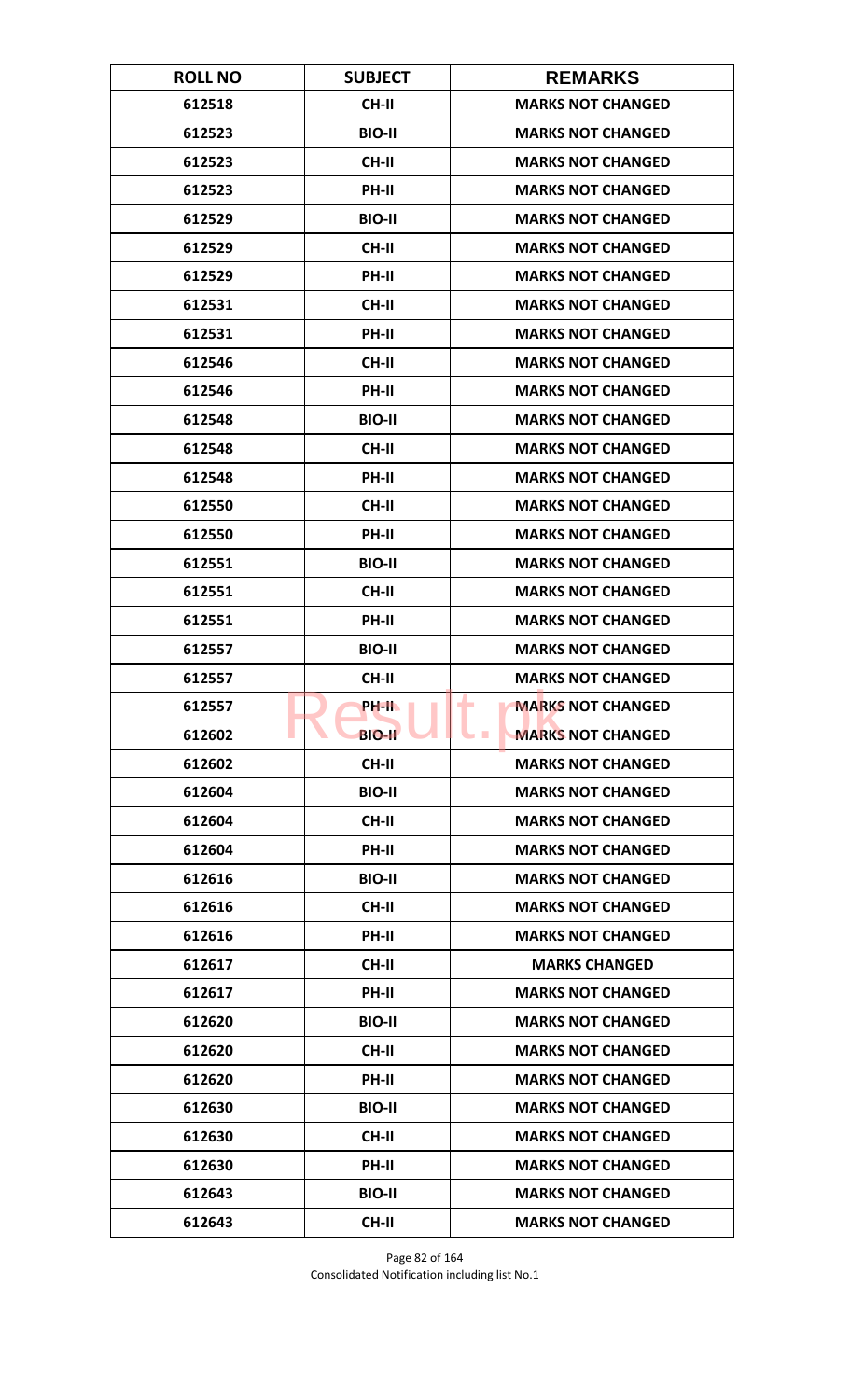| <b>ROLL NO</b> | <b>SUBJECT</b> | <b>REMARKS</b>                       |
|----------------|----------------|--------------------------------------|
| 612643         | PH-II          | <b>MARKS NOT CHANGED</b>             |
| 612644         | <b>BIO-II</b>  | <b>MARKS NOT CHANGED</b>             |
| 612644         | <b>CH-II</b>   | <b>MARKS NOT CHANGED</b>             |
| 612644         | PH-II          | <b>MARKS NOT CHANGED</b>             |
| 612652         | <b>CH-II</b>   | <b>MARKS NOT CHANGED</b>             |
| 612652         | PH-II          | <b>MARKS NOT CHANGED</b>             |
| 612658         | <b>BIO-II</b>  | <b>MARKS NOT CHANGED</b>             |
| 612658         | <b>CH-II</b>   | <b>MARKS NOT CHANGED</b>             |
| 612805         | <b>BIO-II</b>  | <b>MARKS NOT CHANGED</b>             |
| 612805         | CH-II          | <b>MARKS CHANGED</b>                 |
| 612806         | <b>BIO-II</b>  | <b>MARKS NOT CHANGED</b>             |
| 612806         | <b>CH-II</b>   | <b>MARKS NOT CHANGED</b>             |
| 612806         | PH-II          | <b>MARKS NOT CHANGED</b>             |
| 612807         | <b>BIO-II</b>  | <b>MARKS NOT CHANGED</b>             |
| 612807         | <b>CH-II</b>   | <b>MARKS CHANGED</b>                 |
| 612807         | PH-II          | <b>MARKS CHANGED</b>                 |
| 612809         | <b>BIO-II</b>  | <b>MARKS NOT CHANGED</b>             |
| 612809         | <b>CH-II</b>   | <b>MARKS NOT CHANGED</b>             |
| 612809         | PH-II          | <b>MARKS NOT CHANGED</b>             |
| 612811         | <b>CH-II</b>   | <b>MARKS CHANGED</b>                 |
| 612811         | PH-II          | <b>MARKS NOT CHANGED</b>             |
| 612817         | <b>BIO-II</b>  | <b>MARKS NOT CHANGED</b><br>٠        |
| 612817         | $CH-H$         | <b>MARKS NOT CHANGED</b><br><b>I</b> |
| 612817         | PH-II          | <b>MARKS NOT CHANGED</b>             |
| 612818         | <b>BIO-II</b>  | <b>MARKS NOT CHANGED</b>             |
| 612818         | CH-II          | <b>MARKS NOT CHANGED</b>             |
| 612818         | PH-II          | <b>MARKS NOT CHANGED</b>             |
| 612819         | <b>BIO-II</b>  | <b>MARKS CHANGED</b>                 |
| 612819         | PH-II          | <b>MARKS NOT CHANGED</b>             |
| 612820         | <b>BIO-II</b>  | <b>MARKS NOT CHANGED</b>             |
| 612822         | <b>BIO-II</b>  | <b>MARKS NOT CHANGED</b>             |
| 612822         | CH-II          | <b>MARKS NOT CHANGED</b>             |
| 612822         | PH-II          | <b>MARKS NOT CHANGED</b>             |
| 612824         | <b>BIO-II</b>  | <b>MARKS NOT CHANGED</b>             |
| 612824         | <b>PH-II</b>   | <b>MARKS NOT CHANGED</b>             |
| 612827         | <b>BIO-II</b>  | <b>MARKS NOT CHANGED</b>             |
| 612827         | CH-II          | <b>MARKS NOT CHANGED</b>             |
| 612827         | PH-II          | <b>MARKS NOT CHANGED</b>             |
| 612828         | <b>BIO-II</b>  | <b>MARKS NOT CHANGED</b>             |
| 612828         | PH-II          | <b>MARKS NOT CHANGED</b>             |

Page 83 of 164 Consolidated Notification including list No.1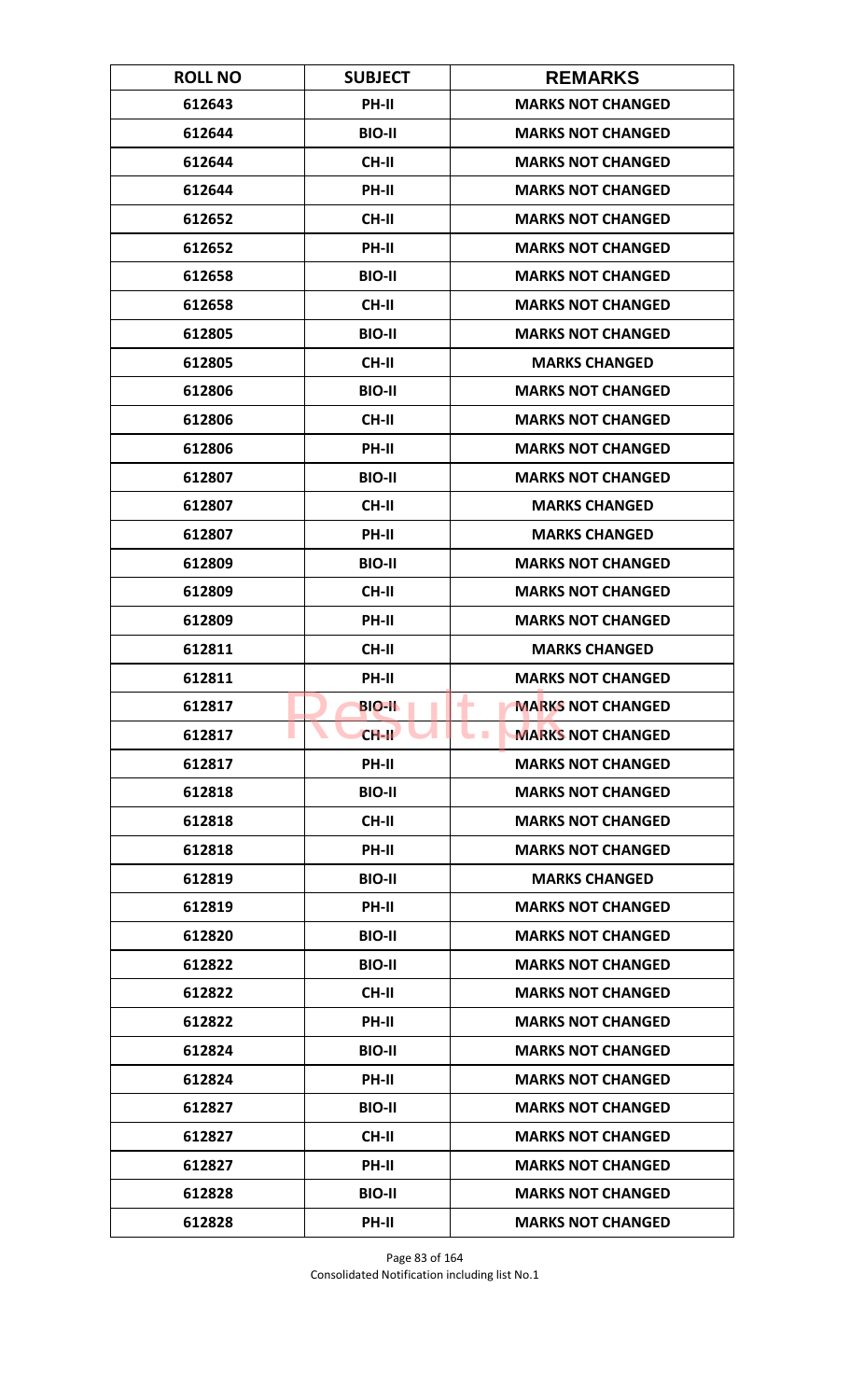| <b>ROLL NO</b> | <b>SUBJECT</b> | <b>REMARKS</b>                         |
|----------------|----------------|----------------------------------------|
| 612829         | <b>BIO-II</b>  | <b>MARKS NOT CHANGED</b>               |
| 612829         | <b>CH-II</b>   | <b>MARKS CHANGED</b>                   |
| 612829         | PH-II          | <b>MARKS NOT CHANGED</b>               |
| 612830         | <b>BIO-II</b>  | <b>MARKS NOT CHANGED</b>               |
| 612830         | <b>CH-II</b>   | <b>MARKS CHANGED</b>                   |
| 612830         | PH-II          | <b>MARKS NOT CHANGED</b>               |
| 612831         | <b>BIO-II</b>  | <b>MARKS CHANGED</b>                   |
| 612831         | <b>CH-II</b>   | <b>MARKS CHANGED</b>                   |
| 612831         | PH-II          | <b>MARKS NOT CHANGED</b>               |
| 612832         | <b>BIO-II</b>  | <b>MARKS NOT CHANGED</b>               |
| 612832         | PH-II          | <b>MARKS NOT CHANGED</b>               |
| 612833         | <b>BIO-II</b>  | <b>MARKS NOT CHANGED</b>               |
| 612833         | <b>CH-II</b>   | <b>MARKS CHANGED</b>                   |
| 612833         | PH-II          | <b>MARKS NOT CHANGED</b>               |
| 612834         | <b>BIO-II</b>  | <b>MARKS NOT CHANGED</b>               |
| 612834         | <b>CH-II</b>   | <b>MARKS CHANGED</b>                   |
| 612834         | PH-II          | <b>MARKS NOT CHANGED</b>               |
| 612835         | <b>BIO-II</b>  | <b>MARKS NOT CHANGED</b>               |
| 612835         | <b>CH-II</b>   | <b>MARKS NOT CHANGED</b>               |
| 612835         | PH-II          | <b>MARKS NOT CHANGED</b>               |
| 612837         | <b>BIO-II</b>  | <b>MARKS NOT CHANGED</b>               |
| 612837         | <b>PH-IL</b>   | ۰<br><b>MARKS NOT CHANGED</b>          |
| 612838         | <b>BIO-II</b>  | <b>MARKS NOT CHANGED</b><br><b>COL</b> |
| 612838         | CH-II          | <b>MARKS NOT CHANGED</b>               |
| 612838         | PH-II          | <b>MARKS NOT CHANGED</b>               |
| 612839         | <b>BIO-II</b>  | <b>MARKS NOT CHANGED</b>               |
| 612839         | PH-II          | <b>MARKS NOT CHANGED</b>               |
| 612840         | <b>BIO-II</b>  | <b>MARKS NOT CHANGED</b>               |
| 612840         | CH-II          | <b>MARKS NOT CHANGED</b>               |
| 612840         | <b>PH-II</b>   | <b>MARKS NOT CHANGED</b>               |
| 612844         | <b>BIO-II</b>  | <b>MARKS NOT CHANGED</b>               |
| 612844         | CH-II          | <b>MARKS NOT CHANGED</b>               |
| 612844         | PH-II          | <b>MARKS NOT CHANGED</b>               |
| 612845         | <b>BIO-II</b>  | <b>MARKS NOT CHANGED</b>               |
| 612845         | CH-II          | <b>MARKS NOT CHANGED</b>               |
| 612845         | PH-II          | <b>MARKS NOT CHANGED</b>               |
| 612847         | <b>BIO-II</b>  | <b>MARKS NOT CHANGED</b>               |
| 612847         | CH-II          | <b>MARKS NOT CHANGED</b>               |
| 612847         | <b>PH-II</b>   | <b>MARKS NOT CHANGED</b>               |
| 612848         | <b>BIO-II</b>  | <b>MARKS NOT CHANGED</b>               |

Page 84 of 164 Consolidated Notification including list No.1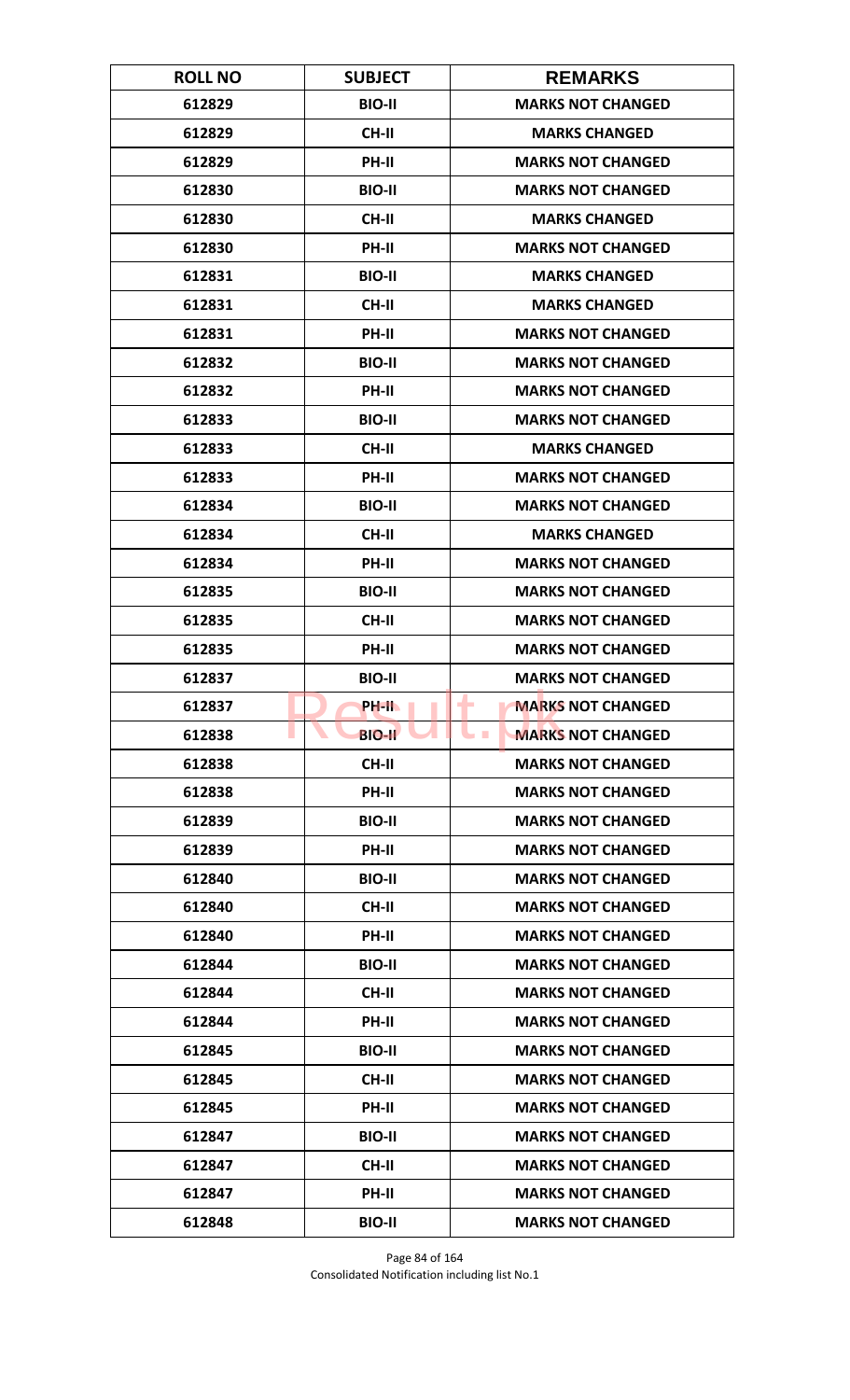| <b>ROLL NO</b> | <b>SUBJECT</b> | <b>REMARKS</b>                         |
|----------------|----------------|----------------------------------------|
| 612848         | <b>CH-II</b>   | <b>MARKS NOT CHANGED</b>               |
| 612848         | PH-II          | <b>MARKS CHANGED</b>                   |
| 612849         | <b>BIO-II</b>  | <b>MARKS NOT CHANGED</b>               |
| 612849         | PH-II          | <b>MARKS NOT CHANGED</b>               |
| 612850         | <b>BIO-II</b>  | <b>MARKS NOT CHANGED</b>               |
| 612850         | <b>CH-II</b>   | <b>MARKS NOT CHANGED</b>               |
| 612850         | PH-II          | <b>MARKS NOT CHANGED</b>               |
| 612851         | <b>BIO-II</b>  | <b>MARKS NOT CHANGED</b>               |
| 612851         | PH-II          | <b>MARKS NOT CHANGED</b>               |
| 612852         | <b>BIO-II</b>  | <b>MARKS NOT CHANGED</b>               |
| 612852         | <b>CH-II</b>   | <b>MARKS NOT CHANGED</b>               |
| 612852         | <b>PH-II</b>   | <b>MARKS CHANGED</b>                   |
| 612853         | <b>BIO-II</b>  | <b>MARKS NOT CHANGED</b>               |
| 612853         | <b>CH-II</b>   | <b>MARKS NOT CHANGED</b>               |
| 612853         | PH-II          | <b>MARKS NOT CHANGED</b>               |
| 612854         | <b>BIO-II</b>  | <b>MARKS NOT CHANGED</b>               |
| 612854         | <b>CH-II</b>   | <b>MARKS NOT CHANGED</b>               |
| 612854         | PH-II          | <b>MARKS CHANGED</b>                   |
| 612855         | <b>BIO-II</b>  | <b>MARKS NOT CHANGED</b>               |
| 612855         | <b>CH-II</b>   | <b>MARKS CHANGED</b>                   |
| 612855         | <b>PH-II</b>   | <b>MARKS NOT CHANGED</b>               |
| 612856         | <b>BIO-IL</b>  | ۰<br><b>MARKS NOT CHANGED</b>          |
| 612856         | $CH-H$         | <b>MARKS NOT CHANGED</b><br><b>COL</b> |
| 612856         | PH-II          | <b>MARKS NOT CHANGED</b>               |
| 612858         | <b>BIO-II</b>  | <b>MARKS NOT CHANGED</b>               |
| 612858         | CH-II          | <b>MARKS NOT CHANGED</b>               |
| 612858         | PH-II          | <b>MARKS NOT CHANGED</b>               |
| 612859         | <b>BIO-II</b>  | <b>MARKS NOT CHANGED</b>               |
| 612859         | CH-II          | <b>MARKS NOT CHANGED</b>               |
| 612859         | <b>PH-II</b>   | <b>MARKS NOT CHANGED</b>               |
| 612860         | <b>BIO-II</b>  | <b>MARKS NOT CHANGED</b>               |
| 612860         | CH-II          | <b>MARKS NOT CHANGED</b>               |
| 612860         | PH-II          | <b>MARKS NOT CHANGED</b>               |
| 612861         | <b>BIO-II</b>  | <b>MARKS NOT CHANGED</b>               |
| 612861         | CH-II          | <b>MARKS CHANGED</b>                   |
| 612861         | PH-II          | <b>MARKS NOT CHANGED</b>               |
| 612862         | <b>BIO-II</b>  | <b>MARKS NOT CHANGED</b>               |
| 612862         | <b>CH-II</b>   | <b>MARKS NOT CHANGED</b>               |
| 612863         | <b>BIO-II</b>  | <b>MARKS NOT CHANGED</b>               |
| 612863         | <b>CH-II</b>   | <b>MARKS NOT CHANGED</b>               |

Page 85 of 164 Consolidated Notification including list No.1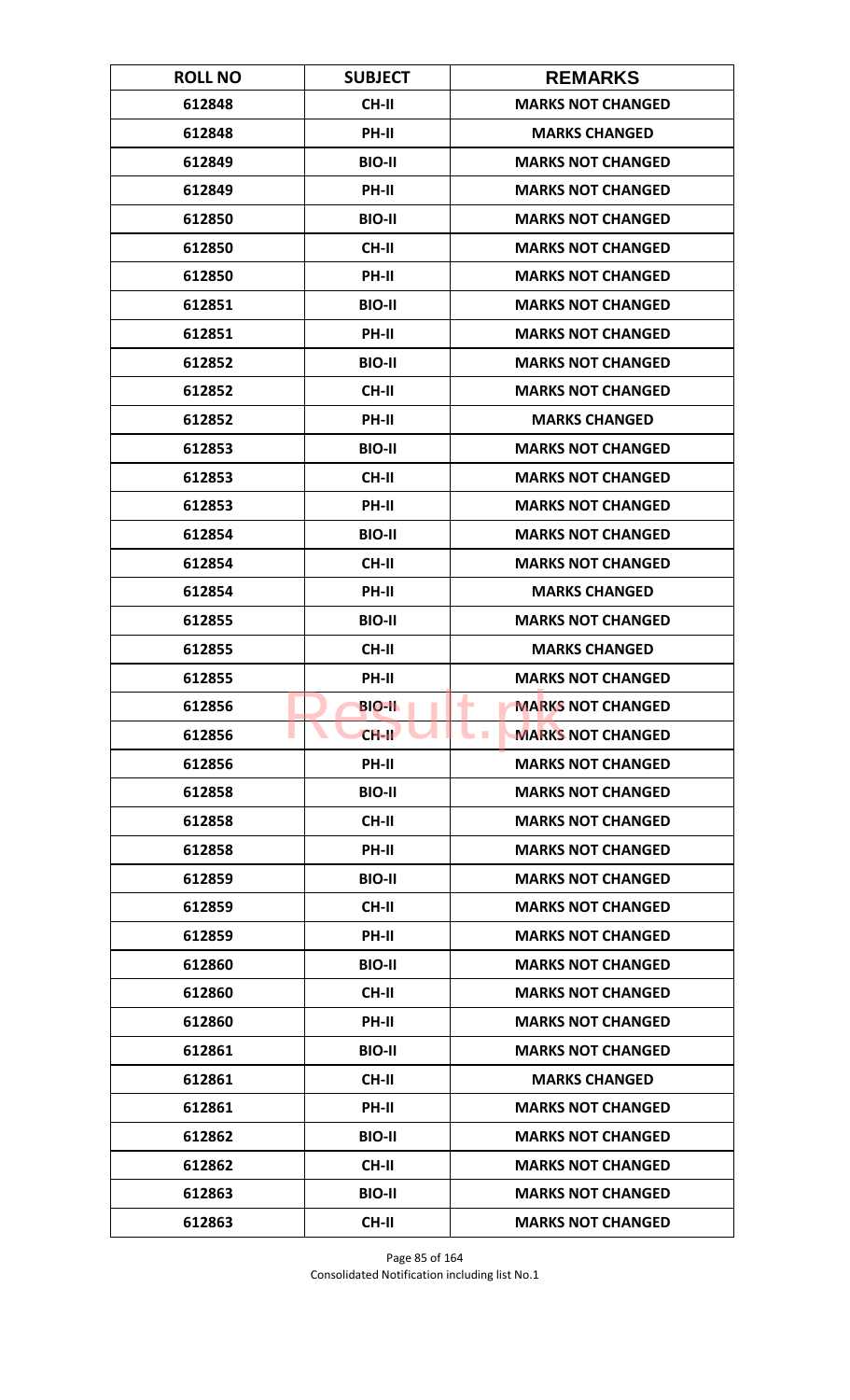| <b>ROLL NO</b> | <b>SUBJECT</b> | <b>REMARKS</b>                |
|----------------|----------------|-------------------------------|
| 612864         | <b>BIO-II</b>  | <b>MARKS NOT CHANGED</b>      |
| 612864         | <b>CH-II</b>   | <b>MARKS NOT CHANGED</b>      |
| 612864         | PH-II          | <b>MARKS NOT CHANGED</b>      |
| 612866         | <b>BIO-II</b>  | <b>MARKS NOT CHANGED</b>      |
| 612866         | <b>PH-II</b>   | <b>MARKS NOT CHANGED</b>      |
| 612867         | <b>BIO-II</b>  | <b>MARKS NOT CHANGED</b>      |
| 612867         | <b>CH-II</b>   | <b>MARKS NOT CHANGED</b>      |
| 612867         | PH-II          | <b>MARKS CHANGED</b>          |
| 612869         | <b>BIO-II</b>  | <b>MARKS NOT CHANGED</b>      |
| 612869         | CH-II          | <b>MARKS NOT CHANGED</b>      |
| 612869         | PH-II          | <b>MARKS NOT CHANGED</b>      |
| 612870         | <b>BIO-II</b>  | <b>MARKS NOT CHANGED</b>      |
| 612870         | <b>CH-II</b>   | <b>MARKS NOT CHANGED</b>      |
| 612870         | PH-II          | <b>MARKS NOT CHANGED</b>      |
| 612871         | <b>BIO-II</b>  | <b>MARKS CHANGED</b>          |
| 612871         | PH-II          | <b>MARKS CHANGED</b>          |
| 612873         | <b>BIO-II</b>  | <b>MARKS NOT CHANGED</b>      |
| 612873         | <b>CH-II</b>   | <b>MARKS NOT CHANGED</b>      |
| 612873         | PH-II          | <b>MARKS NOT CHANGED</b>      |
| 612874         | <b>BIO-II</b>  | <b>MARKS NOT CHANGED</b>      |
| 612874         | <b>CH-II</b>   | <b>MARKS NOT CHANGED</b>      |
| 612874         | <b>PH-IL</b>   | <b>MARKS NOT CHANGED</b><br>٠ |
| 612875         | <b>PH-II</b>   | <b>MARKS CHANGED</b>          |
| 612877         | <b>BIO-II</b>  | <b>MARKS NOT CHANGED</b>      |
| 612877         | CH-II          | <b>MARKS NOT CHANGED</b>      |
| 612877         | PH-II          | <b>MARKS NOT CHANGED</b>      |
| 612878         | PH-II          | <b>MARKS CHANGED</b>          |
| 612879         | <b>BIO-II</b>  | <b>MARKS NOT CHANGED</b>      |
| 612879         | CH-II          | <b>MARKS NOT CHANGED</b>      |
| 612879         | <b>PH-II</b>   | <b>MARKS NOT CHANGED</b>      |
| 612880         | <b>BIO-II</b>  | <b>MARKS NOT CHANGED</b>      |
| 612880         | CH-II          | <b>MARKS CHANGED</b>          |
| 612880         | PH-II          | <b>MARKS NOT CHANGED</b>      |
| 612883         | <b>BIO-II</b>  | <b>MARKS NOT CHANGED</b>      |
| 612883         | CH-II          | <b>MARKS NOT CHANGED</b>      |
| 612883         | PH-II          | <b>MARKS NOT CHANGED</b>      |
| 612884         | <b>BIO-II</b>  | <b>MARKS NOT CHANGED</b>      |
| 612884         | <b>CH-II</b>   | <b>MARKS NOT CHANGED</b>      |
| 612884         | <b>PH-II</b>   | <b>MARKS NOT CHANGED</b>      |
| 612884         | PH-II          | <b>MARKS NOT CHANGED</b>      |

Page 86 of 164 Consolidated Notification including list No.1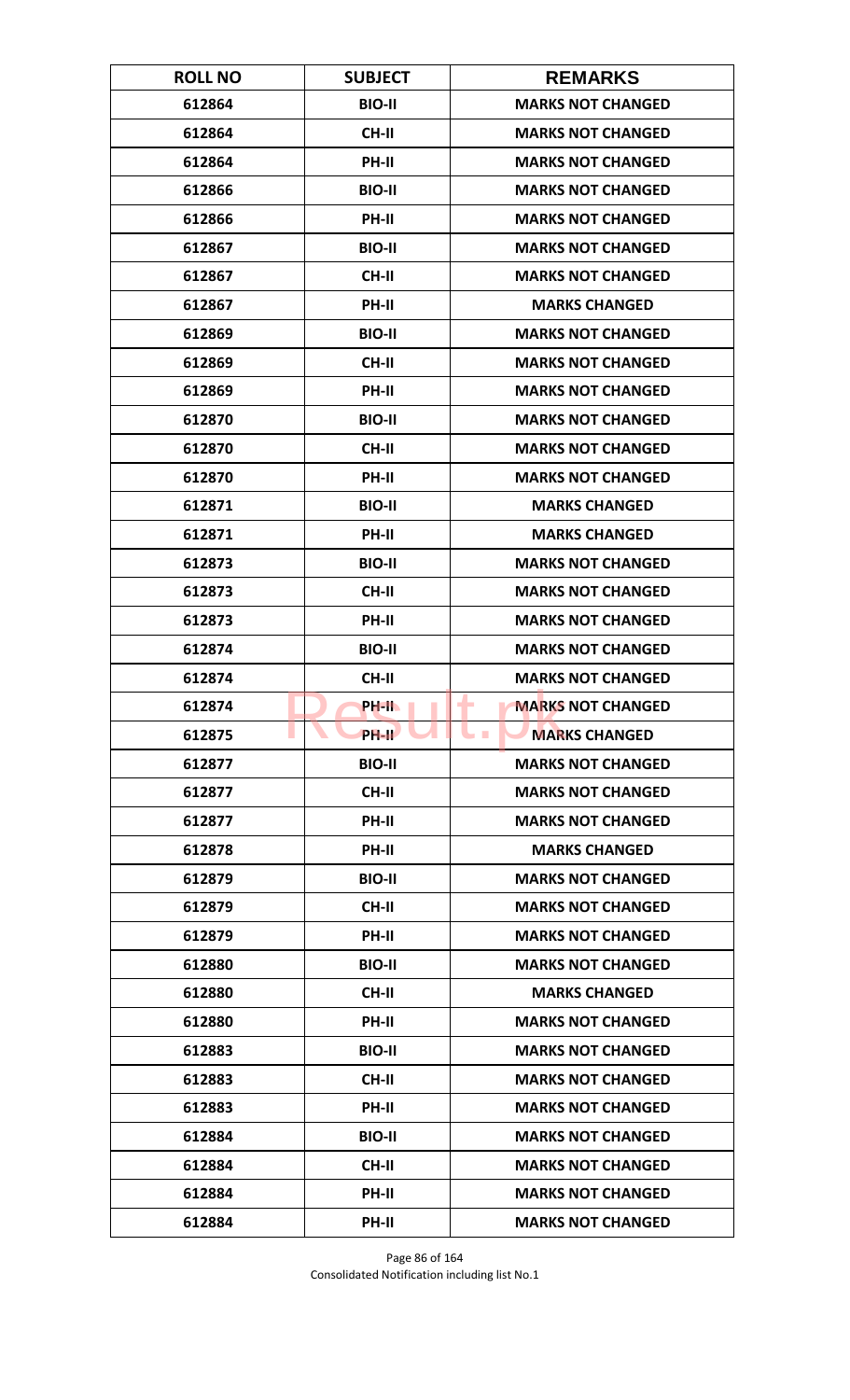| <b>ROLL NO</b> | <b>SUBJECT</b> | <b>REMARKS</b>                           |
|----------------|----------------|------------------------------------------|
| 612885         | <b>BIO-II</b>  | <b>MARKS NOT CHANGED</b>                 |
| 612885         | CH-II          | <b>MARKS CHANGED</b>                     |
| 612886         | <b>BIO-II</b>  | <b>MARKS NOT CHANGED</b>                 |
| 612886         | <b>CH-II</b>   | <b>MARKS CHANGED</b>                     |
| 612887         | <b>BIO-II</b>  | <b>MARKS NOT CHANGED</b>                 |
| 612887         | <b>CH-II</b>   | <b>MARKS NOT CHANGED</b>                 |
| 612887         | PH-II          | <b>MARKS NOT CHANGED</b>                 |
| 612888         | <b>BIO-II</b>  | <b>MARKS NOT CHANGED</b>                 |
| 612888         | <b>CH-II</b>   | <b>MARKS CHANGED</b>                     |
| 612888         | PH-II          | <b>MARKS NOT CHANGED</b>                 |
| 612889         | <b>BIO-II</b>  | <b>MARKS NOT CHANGED</b>                 |
| 612889         | <b>CH-II</b>   | <b>MARKS NOT CHANGED</b>                 |
| 612889         | PH-II          | <b>MARKS NOT CHANGED</b>                 |
| 612890         | <b>BIO-II</b>  | <b>MARKS NOT CHANGED</b>                 |
| 612890         | <b>CH-II</b>   | <b>MARKS NOT CHANGED</b>                 |
| 612893         | <b>BIO-II</b>  | <b>MARKS CHANGED</b>                     |
| 612893         | <b>CH-II</b>   | <b>MARKS NOT CHANGED</b>                 |
| 612893         | PH-II          | <b>MARKS NOT CHANGED</b>                 |
| 612894         | <b>BIO-II</b>  | <b>MARKS CHANGED</b>                     |
| 612894         | <b>CH-II</b>   | <b>MARKS CHANGED</b>                     |
| 612894         | <b>PH-II</b>   | <b>MARKS NOT CHANGED</b>                 |
| 612896         | <b>BIO-IL</b>  | ۰<br><b>MARKS NOT CHANGED</b>            |
| 612896         | $CH-H$         | <b>MARKS CHANGED</b><br><b>The State</b> |
| 612896         | PH-II          | <b>MARKS NOT CHANGED</b>                 |
| 612906         | <b>BIO-II</b>  | <b>MARKS NOT CHANGED</b>                 |
| 612906         | CH-II          | <b>MARKS NOT CHANGED</b>                 |
| 612906         | PH-II          | <b>MARKS NOT CHANGED</b>                 |
| 612910         | <b>BIO-II</b>  | <b>MARKS NOT CHANGED</b>                 |
| 612910         | CH-II          | <b>MARKS NOT CHANGED</b>                 |
| 612913         | <b>BIO-II</b>  | <b>MARKS NOT CHANGED</b>                 |
| 612913         | <b>CH-II</b>   | <b>MARKS NOT CHANGED</b>                 |
| 612913         | PH-II          | <b>MARKS CHANGED</b>                     |
| 612918         | <b>BIO-II</b>  | <b>MARKS CHANGED</b>                     |
| 612918         | CH-II          | <b>MARKS NOT CHANGED</b>                 |
| 612918         | <b>PH-II</b>   | <b>MARKS NOT CHANGED</b>                 |
| 612919         | <b>BIO-II</b>  | <b>MARKS NOT CHANGED</b>                 |
| 612919         | CH-II          | <b>MARKS NOT CHANGED</b>                 |
| 612919         | <b>PH-II</b>   | <b>MARKS NOT CHANGED</b>                 |
| 612921         | <b>BIO-II</b>  | <b>MARKS NOT CHANGED</b>                 |
| 612921         | <b>CH-II</b>   | <b>MARKS NOT CHANGED</b>                 |

Page 87 of 164 Consolidated Notification including list No.1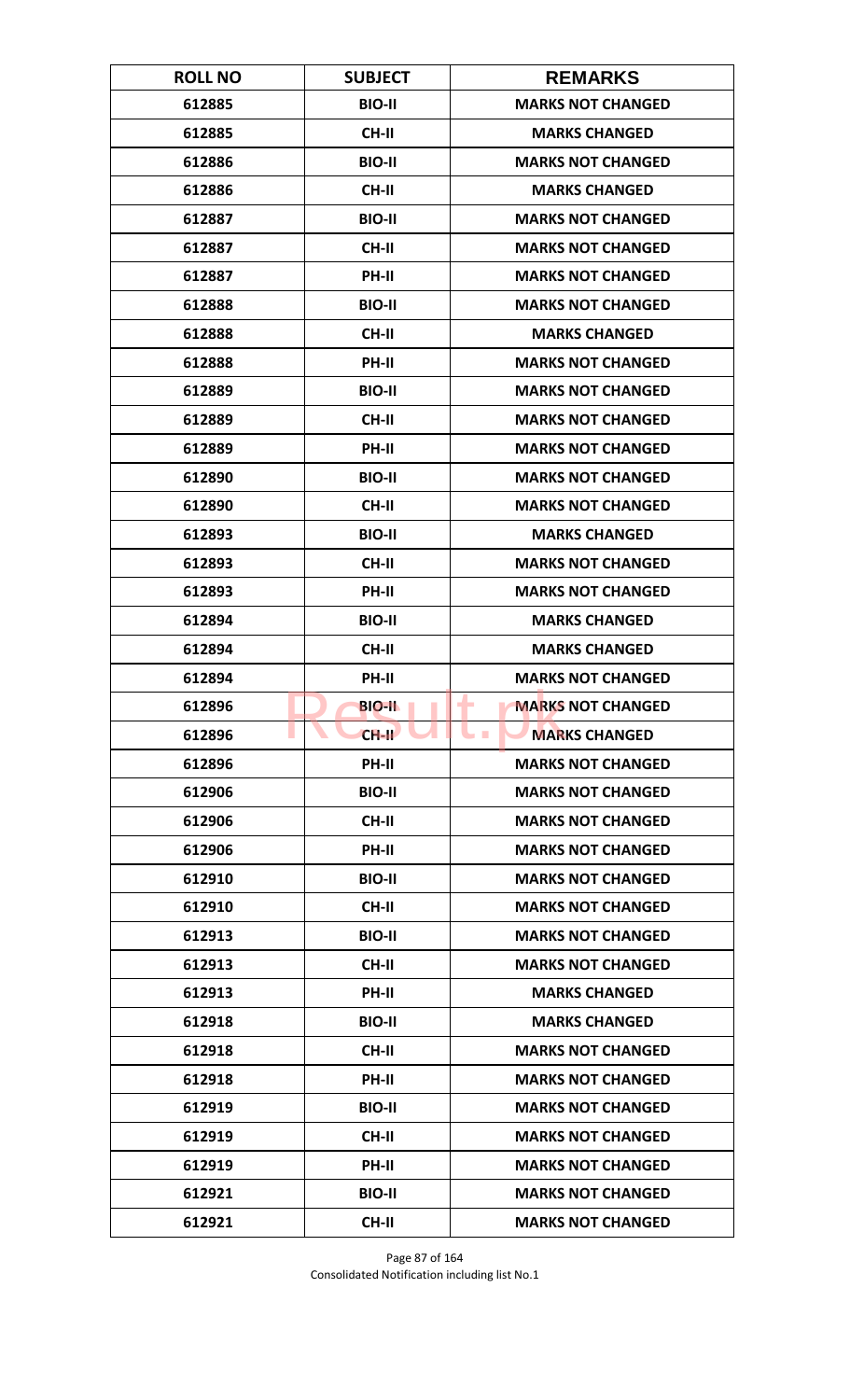| <b>ROLL NO</b> | <b>SUBJECT</b> | <b>REMARKS</b>                           |
|----------------|----------------|------------------------------------------|
| 612921         | PH-II          | <b>MARKS NOT CHANGED</b>                 |
| 612923         | <b>BIO-II</b>  | <b>MARKS NOT CHANGED</b>                 |
| 612923         | <b>CH-II</b>   | <b>MARKS NOT CHANGED</b>                 |
| 612923         | PH-II          | <b>MARKS NOT CHANGED</b>                 |
| 612926         | <b>BIO-II</b>  | <b>MARKS NOT CHANGED</b>                 |
| 612926         | <b>BIO-II</b>  | <b>MARKS NOT CHANGED</b>                 |
| 612926         | <b>CH-II</b>   | <b>MARKS NOT CHANGED</b>                 |
| 612926         | PH-II          | <b>MARKS NOT CHANGED</b>                 |
| 612939         | <b>BIO-II</b>  | <b>MARKS NOT CHANGED</b>                 |
| 612939         | CH-II          | <b>MARKS CHANGED</b>                     |
| 612939         | PH-II          | <b>MARKS NOT CHANGED</b>                 |
| 612941         | <b>BIO-II</b>  | <b>MARKS NOT CHANGED</b>                 |
| 612941         | <b>CH-II</b>   | <b>MARKS NOT CHANGED</b>                 |
| 612948         | <b>BIO-II</b>  | <b>MARKS CHANGED</b>                     |
| 612948         | <b>CH-II</b>   | <b>MARKS NOT CHANGED</b>                 |
| 612948         | PH-II          | <b>MARKS NOT CHANGED</b>                 |
| 612949         | <b>BIO-II</b>  | <b>MARKS CHANGED</b>                     |
| 612949         | <b>CH-II</b>   | <b>MARKS CHANGED</b>                     |
| 612951         | <b>BIO-II</b>  | <b>MARKS NOT CHANGED</b>                 |
| 612951         | <b>CH-II</b>   | <b>MARKS NOT CHANGED</b>                 |
| 612951         | <b>PH-II</b>   | <b>MARKS NOT CHANGED</b>                 |
| 612955         | <b>BIO-IL</b>  | <b>MARKS NOT CHANGED</b><br>٠            |
| 612955         | $CH-H$         | <b>MARKS CHANGED</b><br><b>The State</b> |
| 612957         | <b>BIO-II</b>  | <b>MARKS NOT CHANGED</b>                 |
| 612957         | CH-II          | <b>MARKS NOT CHANGED</b>                 |
| 612957         | PH-II          | <b>MARKS NOT CHANGED</b>                 |
| 612959         | <b>BIO-II</b>  | <b>MARKS CHANGED</b>                     |
| 612959         | <b>CH-II</b>   | <b>MARKS NOT CHANGED</b>                 |
| 612959         | PH-II          | <b>MARKS NOT CHANGED</b>                 |
| 612960         | <b>BIO-II</b>  | <b>MARKS NOT CHANGED</b>                 |
| 612960         | <b>CH-II</b>   | <b>MARKS NOT CHANGED</b>                 |
| 612960         | PH-II          | <b>MARKS NOT CHANGED</b>                 |
| 612962         | <b>BIO-II</b>  | <b>MARKS NOT CHANGED</b>                 |
| 612965         | PH-II          | <b>MARKS NOT CHANGED</b>                 |
| 612967         | <b>BIO-II</b>  | <b>MARKS NOT CHANGED</b>                 |
| 612967         | CH-II          | <b>MARKS NOT CHANGED</b>                 |
| 612968         | <b>BIO-II</b>  | <b>MARKS NOT CHANGED</b>                 |
| 612971         | <b>BIO-II</b>  | <b>MARKS NOT CHANGED</b>                 |
| 612971         | <b>CH-II</b>   | <b>MARKS CHANGED</b>                     |
| 612971         | PH-II          | <b>MARKS NOT CHANGED</b>                 |

Page 88 of 164 Consolidated Notification including list No.1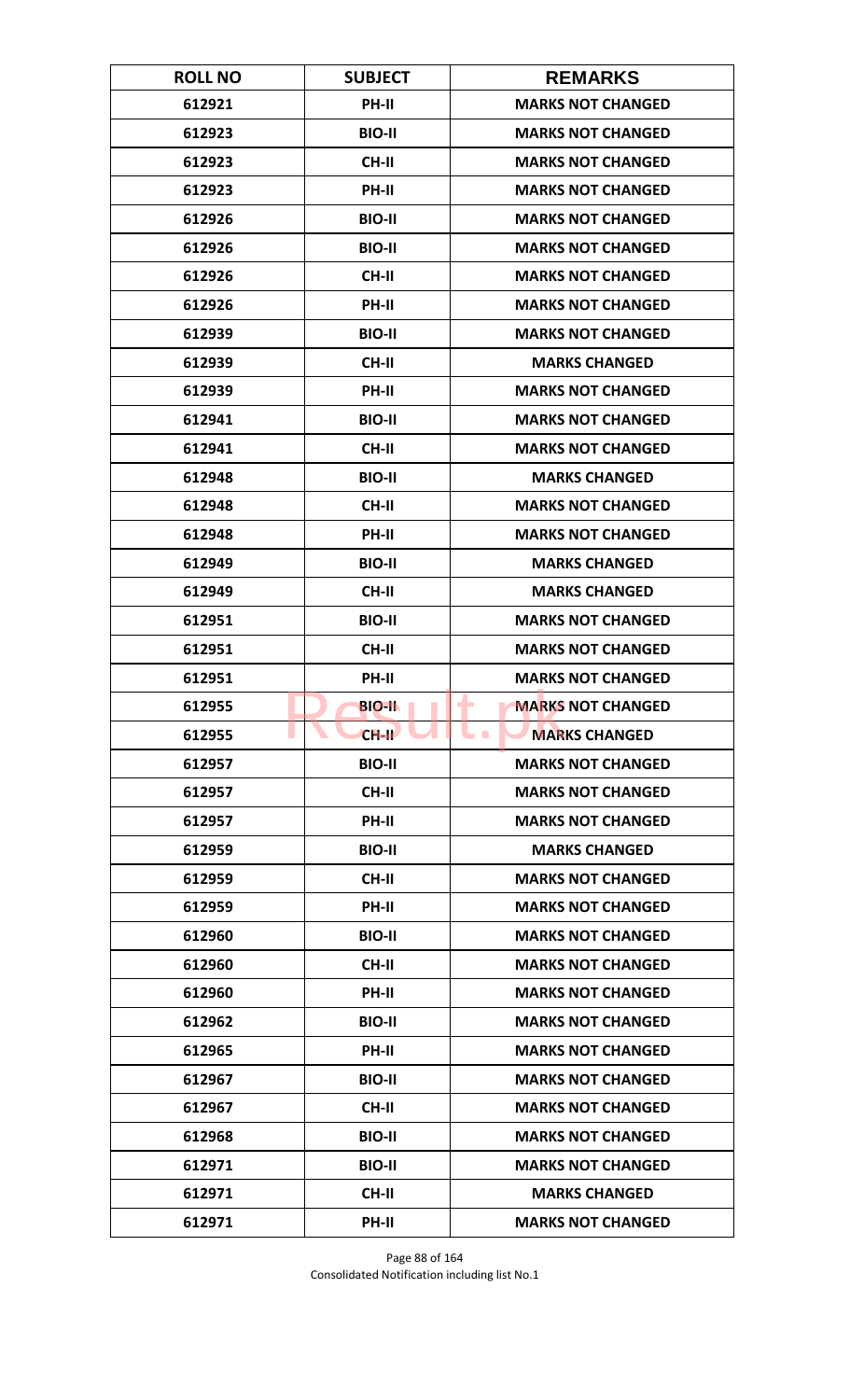| <b>ROLL NO</b> | <b>SUBJECT</b> | <b>REMARKS</b>                         |
|----------------|----------------|----------------------------------------|
| 612982         | <b>BIO-II</b>  | <b>MARKS NOT CHANGED</b>               |
| 612982         | CH-II          | <b>MARKS NOT CHANGED</b>               |
| 612983         | <b>BIO-II</b>  | <b>MARKS NOT CHANGED</b>               |
| 612983         | <b>CH-II</b>   | <b>MARKS CHANGED</b>                   |
| 612983         | PH-II          | <b>MARKS NOT CHANGED</b>               |
| 612987         | <b>BIO-II</b>  | <b>MARKS CHANGED</b>                   |
| 612987         | <b>CH-II</b>   | <b>MARKS NOT CHANGED</b>               |
| 612987         | PH-II          | <b>MARKS NOT CHANGED</b>               |
| 612991         | <b>BIO-II</b>  | <b>MARKS NOT CHANGED</b>               |
| 612991         | CH-II          | <b>MARKS NOT CHANGED</b>               |
| 612991         | PH-II          | <b>MARKS NOT CHANGED</b>               |
| 612996         | <b>BIO-II</b>  | <b>MARKS CHANGED</b>                   |
| 612996         | <b>CH-II</b>   | <b>MARKS NOT CHANGED</b>               |
| 612996         | PH-II          | <b>MARKS NOT CHANGED</b>               |
| 612998         | <b>BIO-II</b>  | <b>MARKS NOT CHANGED</b>               |
| 612998         | <b>CH-II</b>   | <b>MARKS CHANGED</b>                   |
| 612998         | PH-II          | <b>MARKS NOT CHANGED</b>               |
| 613000         | <b>BIO-II</b>  | <b>MARKS NOT CHANGED</b>               |
| 613000         | <b>CH-II</b>   | <b>MARKS NOT CHANGED</b>               |
| 613000         | PH-II          | <b>MARKS NOT CHANGED</b>               |
| 613012         | <b>CH-II</b>   | <b>MARKS NOT CHANGED</b>               |
| 613024         | <b>BIO-II</b>  | ٠<br><b>MARKS CHANGED</b>              |
| 613024         | $CH-H$         | <b>MARKS NOT CHANGED</b><br><b>COL</b> |
| 613024         | PH-II          | <b>MARKS NOT CHANGED</b>               |
| 613027         | <b>BIO-II</b>  | <b>MARKS NOT CHANGED</b>               |
| 613027         | CH-II          | <b>MARKS NOT CHANGED</b>               |
| 613027         | PH-II          | <b>MARKS NOT CHANGED</b>               |
| 613028         | <b>BIO-II</b>  | <b>MARKS NOT CHANGED</b>               |
| 613028         | CH-II          | <b>MARKS NOT CHANGED</b>               |
| 613028         | <b>PH-II</b>   | <b>MARKS NOT CHANGED</b>               |
| 613030         | <b>BIO-II</b>  | <b>MARKS NOT CHANGED</b>               |
| 613030         | CH-II          | <b>MARKS CHANGED</b>                   |
| 613037         | <b>BIO-II</b>  | <b>MARKS NOT CHANGED</b>               |
| 613037         | <b>CH-II</b>   | <b>MARKS NOT CHANGED</b>               |
| 613037         | PH-II          | <b>MARKS NOT CHANGED</b>               |
| 613038         | <b>BIO-II</b>  | <b>MARKS NOT CHANGED</b>               |
| 613038         | CH-II          | <b>MARKS NOT CHANGED</b>               |
| 613038         | PH-II          | <b>MARKS NOT CHANGED</b>               |
| 613039         | <b>BIO-II</b>  | <b>MARKS NOT CHANGED</b>               |
| 613039         | <b>CH-II</b>   | <b>MARKS NOT CHANGED</b>               |

Page 89 of 164 Consolidated Notification including list No.1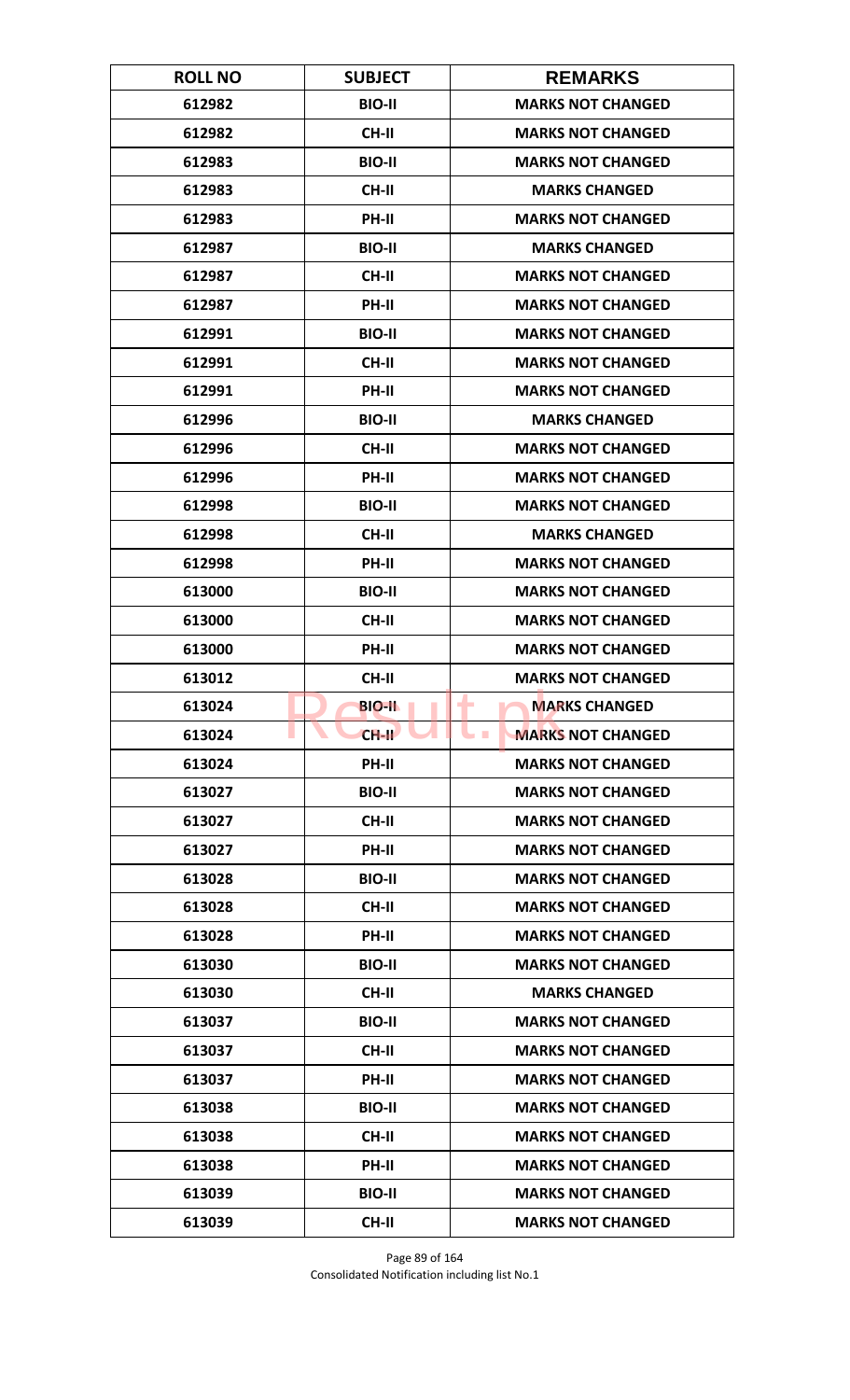| <b>ROLL NO</b> | <b>SUBJECT</b> | <b>REMARKS</b>                               |
|----------------|----------------|----------------------------------------------|
| 613039         | PH-II          | <b>MARKS NOT CHANGED</b>                     |
| 613043         | <b>BIO-II</b>  | <b>MARKS NOT CHANGED</b>                     |
| 613043         | <b>CH-II</b>   | <b>MARKS NOT CHANGED</b>                     |
| 613043         | PH-II          | <b>MARKS NOT CHANGED</b>                     |
| 613045         | <b>BIO-II</b>  | <b>MARKS NOT CHANGED</b>                     |
| 613045         | <b>CH-II</b>   | <b>MARKS NOT CHANGED</b>                     |
| 613045         | <b>PH-II</b>   | <b>MARKS NOT CHANGED</b>                     |
| 613050         | <b>BIO-II</b>  | <b>MARKS NOT CHANGED</b>                     |
| 613050         | <b>CH-II</b>   | <b>MARKS NOT CHANGED</b>                     |
| 613051         | <b>BIO-II</b>  | <b>MARKS NOT CHANGED</b>                     |
| 613052         | <b>BIO-II</b>  | <b>MARKS CHANGED</b>                         |
| 613052         | <b>CH-II</b>   | <b>MARKS NOT CHANGED</b>                     |
| 613052         | PH-II          | <b>MARKS NOT CHANGED</b>                     |
| 613061         | PH-II          | <b>MARKS NOT CHANGED</b>                     |
| 613066         | <b>BIO-II</b>  | <b>MARKS CHANGED</b>                         |
| 613066         | <b>CH-II</b>   | <b>MARKS NOT CHANGED</b>                     |
| 613066         | PH-II          | <b>MARKS NOT CHANGED</b>                     |
| 613068         | <b>BIO-II</b>  | <b>MARKS NOT CHANGED</b>                     |
| 613068         | <b>CH-II</b>   | <b>MARKS NOT CHANGED</b>                     |
| 613068         | PH-II          | <b>MARKS NOT CHANGED</b>                     |
| 613074         | <b>BIO-II</b>  | <b>MARKS NOT CHANGED</b>                     |
| 613074         | CH-II          | <b>MARKS NOT CHANGED</b><br>٠                |
| 613074         | <b>PH-IL</b>   | <b>MARKS NOT CHANGED</b><br><b>The State</b> |
| 613075         | CH-II          | <b>MARKS NOT CHANGED</b>                     |
| 613083         | <b>BIO-II</b>  | <b>MARKS NOT CHANGED</b>                     |
| 613083         | CH-II          | <b>MARKS NOT CHANGED</b>                     |
| 613083         | PH-II          | <b>MARKS NOT CHANGED</b>                     |
| 613086         | <b>BIO-II</b>  | <b>MARKS NOT CHANGED</b>                     |
| 613086         | CH-II          | <b>MARKS NOT CHANGED</b>                     |
| 613086         | <b>PH-II</b>   | <b>MARKS NOT CHANGED</b>                     |
| 613087         | <b>BIO-II</b>  | <b>MARKS NOT CHANGED</b>                     |
| 613087         | CH-II          | <b>MARKS NOT CHANGED</b>                     |
| 613087         | PH-II          | <b>MARKS NOT CHANGED</b>                     |
| 613090         | <b>BIO-II</b>  | <b>MARKS NOT CHANGED</b>                     |
| 613090         | CH-II          | <b>MARKS NOT CHANGED</b>                     |
| 613090         | PH-II          | <b>MARKS NOT CHANGED</b>                     |
| 613096         | CH-II          | <b>MARKS NOT CHANGED</b>                     |
| 613096         | PH-II          | <b>MARKS NOT CHANGED</b>                     |
| 613101         | <b>BIO-II</b>  | <b>MARKS NOT CHANGED</b>                     |
| 613101         | <b>CH-II</b>   | <b>MARKS NOT CHANGED</b>                     |

Page 90 of 164 Consolidated Notification including list No.1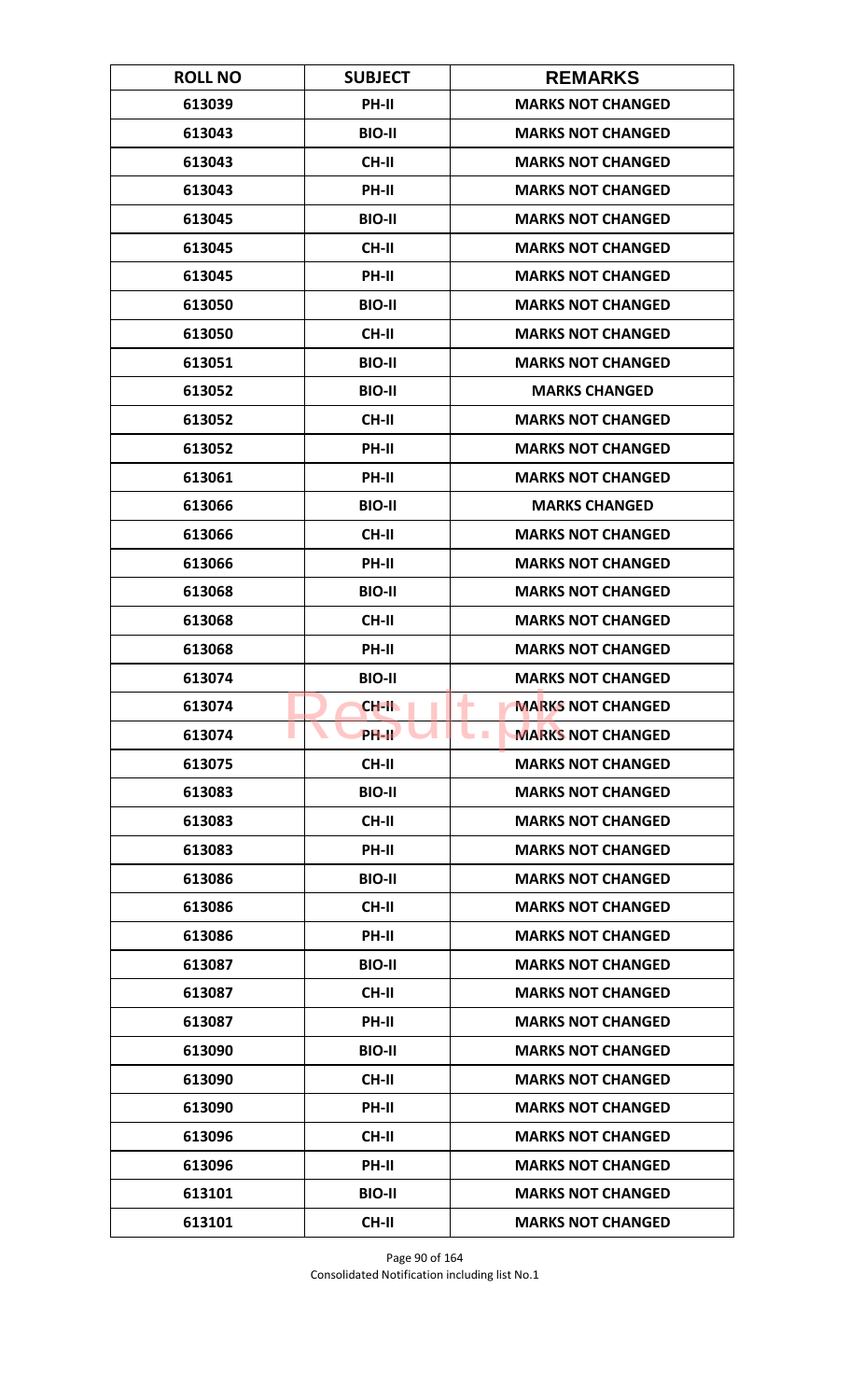| <b>ROLL NO</b> | <b>SUBJECT</b> | <b>REMARKS</b>                             |
|----------------|----------------|--------------------------------------------|
| 613108         | <b>BIO-II</b>  | <b>MARKS NOT CHANGED</b>                   |
| 613108         | CH-II          | <b>MARKS NOT CHANGED</b>                   |
| 613108         | PH-II          | <b>MARKS NOT CHANGED</b>                   |
| 613110         | <b>BIO-II</b>  | <b>MARKS NOT CHANGED</b>                   |
| 613110         | <b>CH-II</b>   | <b>MARKS CHANGED</b>                       |
| 613110         | PH-II          | <b>MARKS NOT CHANGED</b>                   |
| 613112         | PH-II          | <b>MARKS NOT CHANGED</b>                   |
| 613114         | <b>BIO-II</b>  | <b>MARKS NOT CHANGED</b>                   |
| 613114         | <b>CH-II</b>   | <b>MARKS CHANGED</b>                       |
| 613114         | PH-II          | <b>MARKS NOT CHANGED</b>                   |
| 613119         | <b>BIO-II</b>  | <b>MARKS NOT CHANGED</b>                   |
| 613119         | <b>CH-II</b>   | <b>MARKS NOT CHANGED</b>                   |
| 613119         | PH-II          | <b>MARKS NOT CHANGED</b>                   |
| 613126         | <b>CH-II</b>   | <b>MARKS CHANGED</b>                       |
| 613126         | PH-II          | <b>MARKS NOT CHANGED</b>                   |
| 613131         | CH-II          | <b>MARKS NOT CHANGED</b>                   |
| 613131         | PH-II          | <b>MARKS NOT CHANGED</b>                   |
| 613134         | <b>BIO-II</b>  | <b>MARKS NOT CHANGED</b>                   |
| 613134         | <b>CH-II</b>   | <b>MARKS NOT CHANGED</b>                   |
| 613134         | PH-II          | <b>MARKS NOT CHANGED</b>                   |
| 613135         | <b>BIO-II</b>  | <b>MARKS NOT CHANGED</b>                   |
| 613135         | <b>CH-II</b>   | ۰<br><b>MARKS NOT CHANGED</b>              |
| 613135         | <b>PH-IL</b>   | <b>MARKS NOT CHANGED</b><br><b>College</b> |
| 613144         | <b>BIO-II</b>  | <b>MARKS NOT CHANGED</b>                   |
| 613144         | CH-II          | <b>MARKS NOT CHANGED</b>                   |
| 613144         | PH-II          | <b>MARKS NOT CHANGED</b>                   |
| 613145         | <b>BIO-II</b>  | <b>MARKS NOT CHANGED</b>                   |
| 613145         | CH-II          | <b>MARKS CHANGED</b>                       |
| 613145         | PH-II          | <b>MARKS NOT CHANGED</b>                   |
| 613146         | <b>BIO-II</b>  | <b>MARKS NOT CHANGED</b>                   |
| 613146         | CH-II          | <b>MARKS NOT CHANGED</b>                   |
| 613146         | PH-II          | <b>MARKS NOT CHANGED</b>                   |
| 613147         | PH-II          | <b>MARKS NOT CHANGED</b>                   |
| 613148         | <b>BIO-II</b>  | <b>MARKS NOT CHANGED</b>                   |
| 613148         | CH-II          | <b>MARKS NOT CHANGED</b>                   |
| 613148         | PH-II          | <b>MARKS NOT CHANGED</b>                   |
| 613150         | <b>BIO-II</b>  | <b>MARKS NOT CHANGED</b>                   |
| 613150         | CH-II          | <b>MARKS NOT CHANGED</b>                   |
| 613150         | <b>PH-II</b>   | <b>MARKS NOT CHANGED</b>                   |
| 613152         | <b>BIO-II</b>  | <b>MARKS CHANGED</b>                       |

Page 91 of 164 Consolidated Notification including list No.1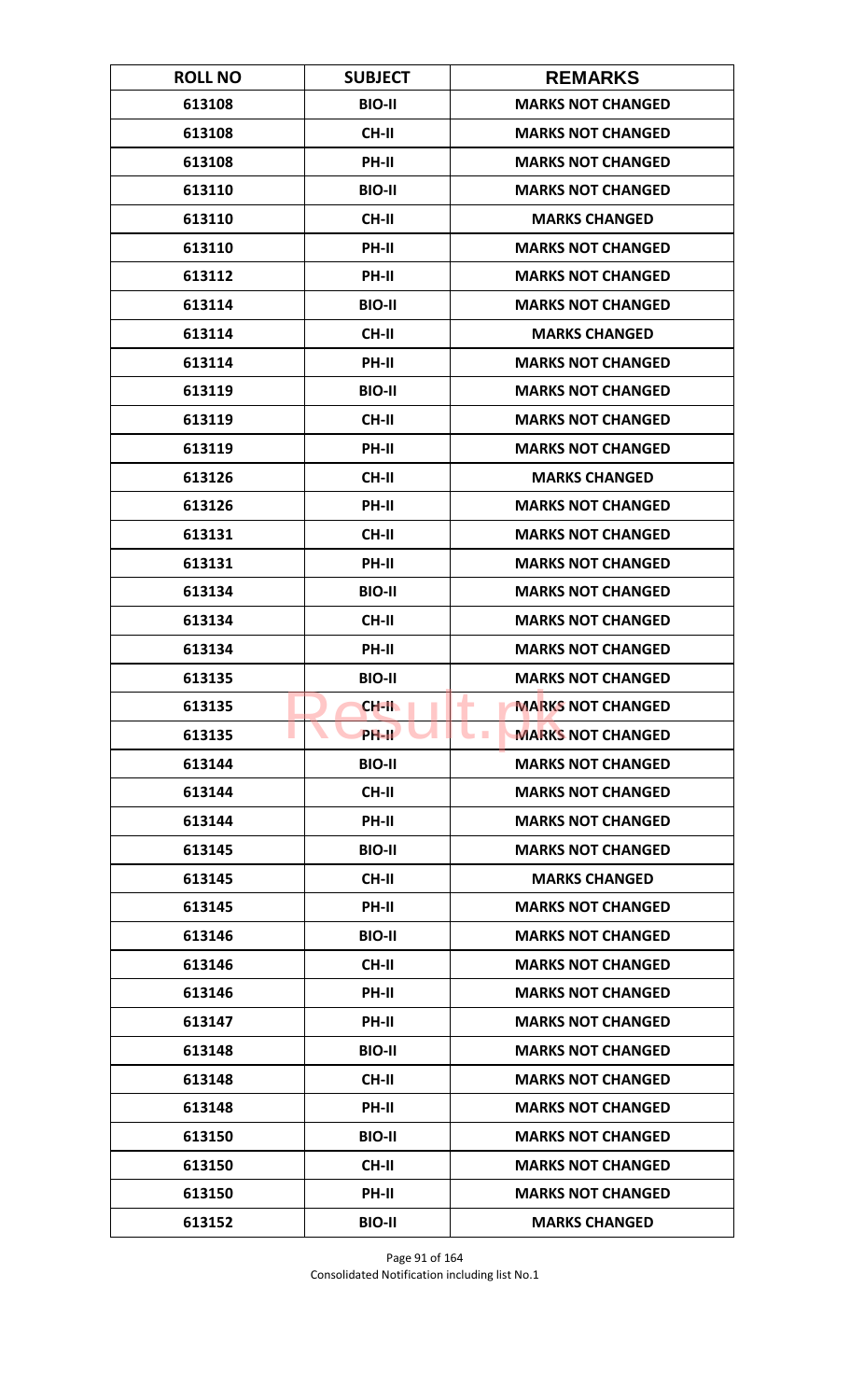| <b>ROLL NO</b> | <b>SUBJECT</b> | <b>REMARKS</b>                               |
|----------------|----------------|----------------------------------------------|
| 613152         | PH-II          | <b>MARKS NOT CHANGED</b>                     |
| 613156         | <b>BIO-II</b>  | <b>MARKS NOT CHANGED</b>                     |
| 613156         | <b>CH-II</b>   | <b>MARKS NOT CHANGED</b>                     |
| 613156         | PH-II          | <b>MARKS NOT CHANGED</b>                     |
| 613157         | <b>BIO-II</b>  | <b>MARKS NOT CHANGED</b>                     |
| 613157         | CH-II          | <b>MARKS NOT CHANGED</b>                     |
| 613157         | PH-II          | <b>MARKS NOT CHANGED</b>                     |
| 613160         | <b>BIO-II</b>  | <b>MARKS NOT CHANGED</b>                     |
| 613160         | <b>CH-II</b>   | <b>MARKS NOT CHANGED</b>                     |
| 613160         | PH-II          | <b>MARKS CHANGED</b>                         |
| 613161         | <b>BIO-II</b>  | <b>MARKS NOT CHANGED</b>                     |
| 613161         | <b>CH-II</b>   | <b>MARKS NOT CHANGED</b>                     |
| 613161         | PH-II          | <b>MARKS NOT CHANGED</b>                     |
| 613170         | <b>BIO-II</b>  | <b>MARKS NOT CHANGED</b>                     |
| 613170         | CH-II          | <b>MARKS NOT CHANGED</b>                     |
| 613170         | PH-II          | <b>MARKS NOT CHANGED</b>                     |
| 613175         | <b>BIO-II</b>  | <b>MARKS NOT CHANGED</b>                     |
| 613175         | <b>CH-II</b>   | <b>MARKS CHANGED</b>                         |
| 613175         | PH-II          | <b>MARKS NOT CHANGED</b>                     |
| 613177         | <b>CH-II</b>   | <b>MARKS CHANGED</b>                         |
| 613177         | <b>PH-II</b>   | <b>MARKS NOT CHANGED</b>                     |
| 613180         | <b>BIO-IL</b>  | ٠<br><b>MARKS NOT CHANGED</b>                |
| 613180         | $CH-H$         | <b>MARKS NOT CHANGED</b><br><b>The State</b> |
| 613182         | <b>BIO-II</b>  | <b>MARKS NOT CHANGED</b>                     |
| 613182         | CH-II          | <b>MARKS NOT CHANGED</b>                     |
| 613184         | <b>BIO-II</b>  | <b>MARKS NOT CHANGED</b>                     |
| 613184         | CH-II          | <b>MARKS NOT CHANGED</b>                     |
| 613184         | PH-II          | <b>MARKS NOT CHANGED</b>                     |
| 613188         | <b>BIO-II</b>  | <b>MARKS NOT CHANGED</b>                     |
| 613188         | <b>CH-II</b>   | <b>MARKS NOT CHANGED</b>                     |
| 613188         | PH-II          | <b>MARKS NOT CHANGED</b>                     |
| 613191         | <b>BIO-II</b>  | <b>MARKS NOT CHANGED</b>                     |
| 613191         | PH-II          | <b>MARKS NOT CHANGED</b>                     |
| 613193         | <b>BIO-II</b>  | <b>MARKS NOT CHANGED</b>                     |
| 613193         | CH-II          | <b>MARKS NOT CHANGED</b>                     |
| 613193         | PH-II          | <b>MARKS NOT CHANGED</b>                     |
| 613196         | <b>BIO-II</b>  | <b>MARKS NOT CHANGED</b>                     |
| 613196         | CH-II          | <b>MARKS NOT CHANGED</b>                     |
| 613196         | <b>PH-II</b>   | <b>MARKS NOT CHANGED</b>                     |
| 613209         | <b>BIO-II</b>  | <b>MARKS NOT CHANGED</b>                     |

Page 92 of 164 Consolidated Notification including list No.1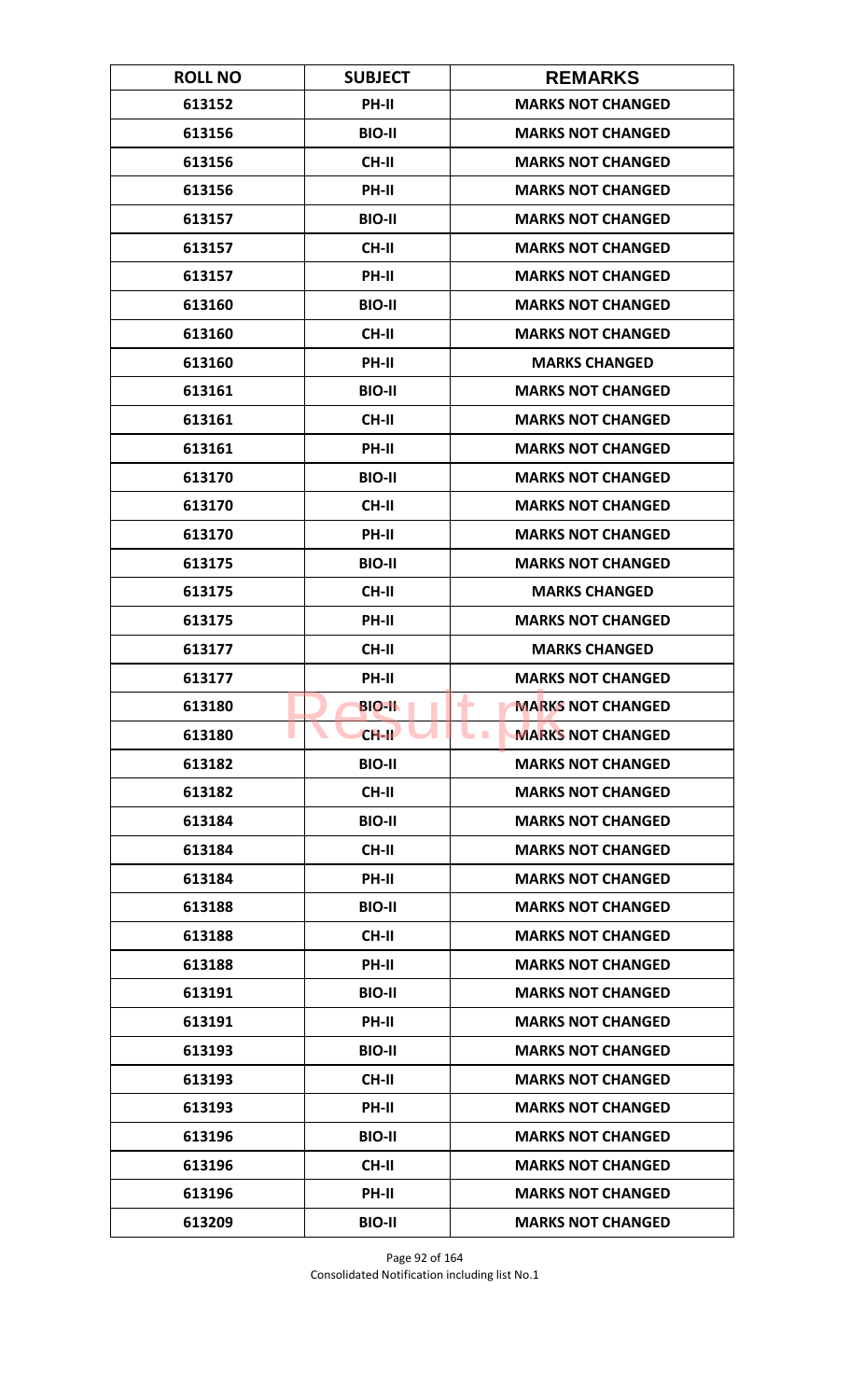| <b>ROLL NO</b> | <b>SUBJECT</b> | <b>REMARKS</b>                               |
|----------------|----------------|----------------------------------------------|
| 613209         | <b>CH-II</b>   | <b>MARKS NOT CHANGED</b>                     |
| 613209         | PH-II          | <b>MARKS NOT CHANGED</b>                     |
| 613221         | <b>BIO-II</b>  | <b>MARKS NOT CHANGED</b>                     |
| 613221         | CH-II          | <b>MARKS NOT CHANGED</b>                     |
| 613221         | PH-II          | <b>MARKS NOT CHANGED</b>                     |
| 613227         | <b>BIO-II</b>  | <b>MARKS NOT CHANGED</b>                     |
| 613227         | <b>CH-II</b>   | <b>MARKS NOT CHANGED</b>                     |
| 613227         | PH-II          | <b>MARKS NOT CHANGED</b>                     |
| 613228         | <b>BIO-II</b>  | <b>MARKS NOT CHANGED</b>                     |
| 613228         | CH-II          | <b>MARKS NOT CHANGED</b>                     |
| 613228         | PH-II          | <b>MARKS NOT CHANGED</b>                     |
| 613230         | <b>BIO-II</b>  | <b>MARKS NOT CHANGED</b>                     |
| 613232         | <b>BIO-II</b>  | <b>MARKS NOT CHANGED</b>                     |
| 613232         | <b>CH-II</b>   | <b>MARKS NOT CHANGED</b>                     |
| 613232         | PH-II          | <b>MARKS NOT CHANGED</b>                     |
| 613236         | <b>BIO-II</b>  | <b>MARKS NOT CHANGED</b>                     |
| 613236         | <b>CH-II</b>   | <b>MARKS NOT CHANGED</b>                     |
| 613247         | <b>BIO-II</b>  | <b>MARKS NOT CHANGED</b>                     |
| 613247         | <b>CH-II</b>   | <b>MARKS NOT CHANGED</b>                     |
| 613247         | PH-II          | <b>MARKS NOT CHANGED</b>                     |
| 613298         | <b>BIO-II</b>  | <b>MARKS NOT CHANGED</b>                     |
| 613298         | $CH-H$         | <b>MARKS NOT CHANGED</b><br>٠                |
| 613299         | <b>BIO-II</b>  | <b>MARKS NOT CHANGED</b><br><b>The State</b> |
| 613299         | PH-II          | <b>MARKS NOT CHANGED</b>                     |
| 613303         | <b>BIO-II</b>  | <b>MARKS NOT CHANGED</b>                     |
| 613305         | <b>BIO-II</b>  | <b>MARKS NOT CHANGED</b>                     |
| 613305         | CH-II          | <b>MARKS NOT CHANGED</b>                     |
| 613305         | <b>PH-II</b>   | <b>MARKS NOT CHANGED</b>                     |
| 613306         | <b>BIO-II</b>  | <b>MARKS NOT CHANGED</b>                     |
| 613306         | <b>PH-II</b>   | <b>MARKS NOT CHANGED</b>                     |
| 613308         | <b>BIO-II</b>  | <b>MARKS NOT CHANGED</b>                     |
| 613308         | CH-II          | <b>MARKS NOT CHANGED</b>                     |
| 613308         | PH-II          | <b>MARKS NOT CHANGED</b>                     |
| 613309         | <b>BIO-II</b>  | <b>MARKS NOT CHANGED</b>                     |
| 613309         | <b>PH-II</b>   | <b>MARKS NOT CHANGED</b>                     |
| 613310         | <b>BIO-II</b>  | <b>MARKS NOT CHANGED</b>                     |
| 613310         | CH-II          | <b>MARKS NOT CHANGED</b>                     |
| 613310         | PH-II          | <b>MARKS NOT CHANGED</b>                     |
| 613315         | <b>BIO-II</b>  | <b>MARKS NOT CHANGED</b>                     |
| 613315         | <b>CH-II</b>   | <b>MARKS NOT CHANGED</b>                     |

Page 93 of 164 Consolidated Notification including list No.1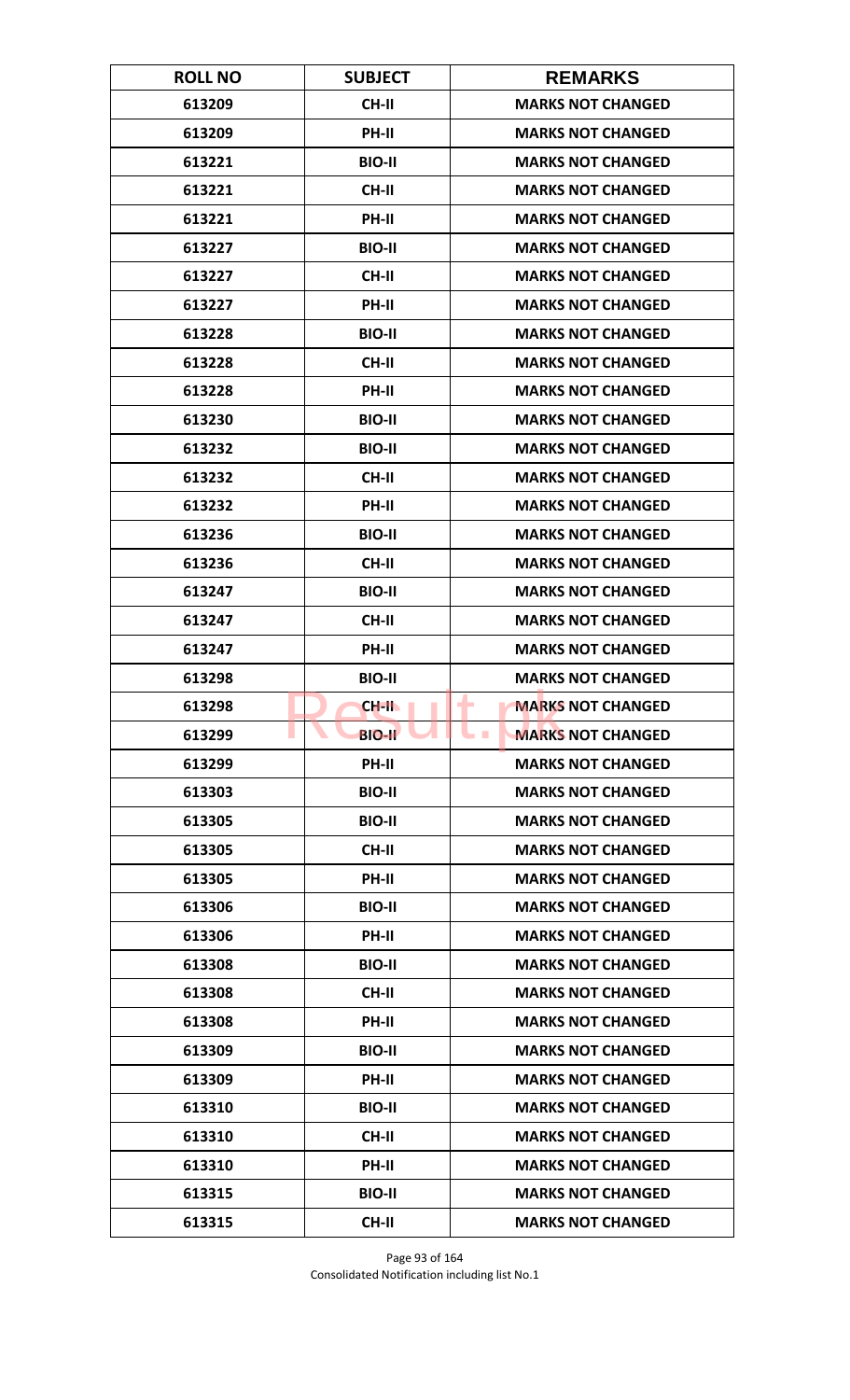| <b>ROLL NO</b> | <b>SUBJECT</b> | <b>REMARKS</b>                               |
|----------------|----------------|----------------------------------------------|
| 613315         | <b>PH-II</b>   | <b>MARKS NOT CHANGED</b>                     |
| 613317         | <b>BIO-II</b>  | <b>MARKS NOT CHANGED</b>                     |
| 613321         | <b>BIO-II</b>  | <b>MARKS NOT CHANGED</b>                     |
| 613321         | <b>CH-II</b>   | <b>MARKS NOT CHANGED</b>                     |
| 613321         | PH-II          | <b>MARKS NOT CHANGED</b>                     |
| 613329         | <b>BIO-II</b>  | <b>MARKS NOT CHANGED</b>                     |
| 613336         | <b>BIO-II</b>  | <b>MARKS NOT CHANGED</b>                     |
| 613336         | <b>CH-II</b>   | <b>MARKS NOT CHANGED</b>                     |
| 613336         | PH-II          | <b>MARKS NOT CHANGED</b>                     |
| 613337         | <b>BIO-II</b>  | <b>MARKS NOT CHANGED</b>                     |
| 613337         | CH-II          | <b>MARKS NOT CHANGED</b>                     |
| 613337         | <b>PH-II</b>   | <b>MARKS NOT CHANGED</b>                     |
| 613345         | <b>BIO-II</b>  | <b>MARKS NOT CHANGED</b>                     |
| 613345         | <b>CH-II</b>   | <b>MARKS NOT CHANGED</b>                     |
| 613345         | PH-II          | <b>MARKS NOT CHANGED</b>                     |
| 613350         | <b>BIO-II</b>  | <b>MARKS NOT CHANGED</b>                     |
| 613350         | PH-II          | <b>MARKS NOT CHANGED</b>                     |
| 613351         | <b>BIO-II</b>  | <b>MARKS NOT CHANGED</b>                     |
| 613351         | <b>CH-II</b>   | <b>MARKS NOT CHANGED</b>                     |
| 613351         | PH-II          | <b>MARKS NOT CHANGED</b>                     |
| 613355         | <b>BIO-II</b>  | <b>MARKS NOT CHANGED</b>                     |
| 613355         | CH-II          | <b>MARKS NOT CHANGED</b><br>٠                |
| 613355         | PH-IL          | <b>MARKS NOT CHANGED</b><br><b>The State</b> |
| 613357         | <b>BIO-II</b>  | <b>MARKS NOT CHANGED</b>                     |
| 613357         | <b>PH-II</b>   | <b>MARKS NOT CHANGED</b>                     |
| 613357         | PH-II          | <b>MARKS NOT CHANGED</b>                     |
| 613360         | <b>BIO-II</b>  | <b>MARKS NOT CHANGED</b>                     |
| 613360         | <b>CH-II</b>   | <b>MARKS NOT CHANGED</b>                     |
| 613360         | PH-II          | <b>MARKS NOT CHANGED</b>                     |
| 613365         | <b>BIO-II</b>  | <b>MARKS NOT CHANGED</b>                     |
| 613365         | PH-II          | <b>MARKS NOT CHANGED</b>                     |
| 613375         | <b>BIO-II</b>  | <b>MARKS NOT CHANGED</b>                     |
| 613375         | CH-II          | <b>MARKS NOT CHANGED</b>                     |
| 613375         | PH-II          | <b>MARKS NOT CHANGED</b>                     |
| 613376         | <b>BIO-II</b>  | <b>MARKS NOT CHANGED</b>                     |
| 613376         | PH-II          | <b>MARKS NOT CHANGED</b>                     |
| 613377         | <b>BIO-II</b>  | <b>MARKS NOT CHANGED</b>                     |
| 613377         | <b>PH-II</b>   | <b>MARKS NOT CHANGED</b>                     |
| 613380         | <b>BIO-II</b>  | <b>MARKS NOT CHANGED</b>                     |
| 613380         | <b>CH-II</b>   | <b>MARKS NOT CHANGED</b>                     |

Page 94 of 164 Consolidated Notification including list No.1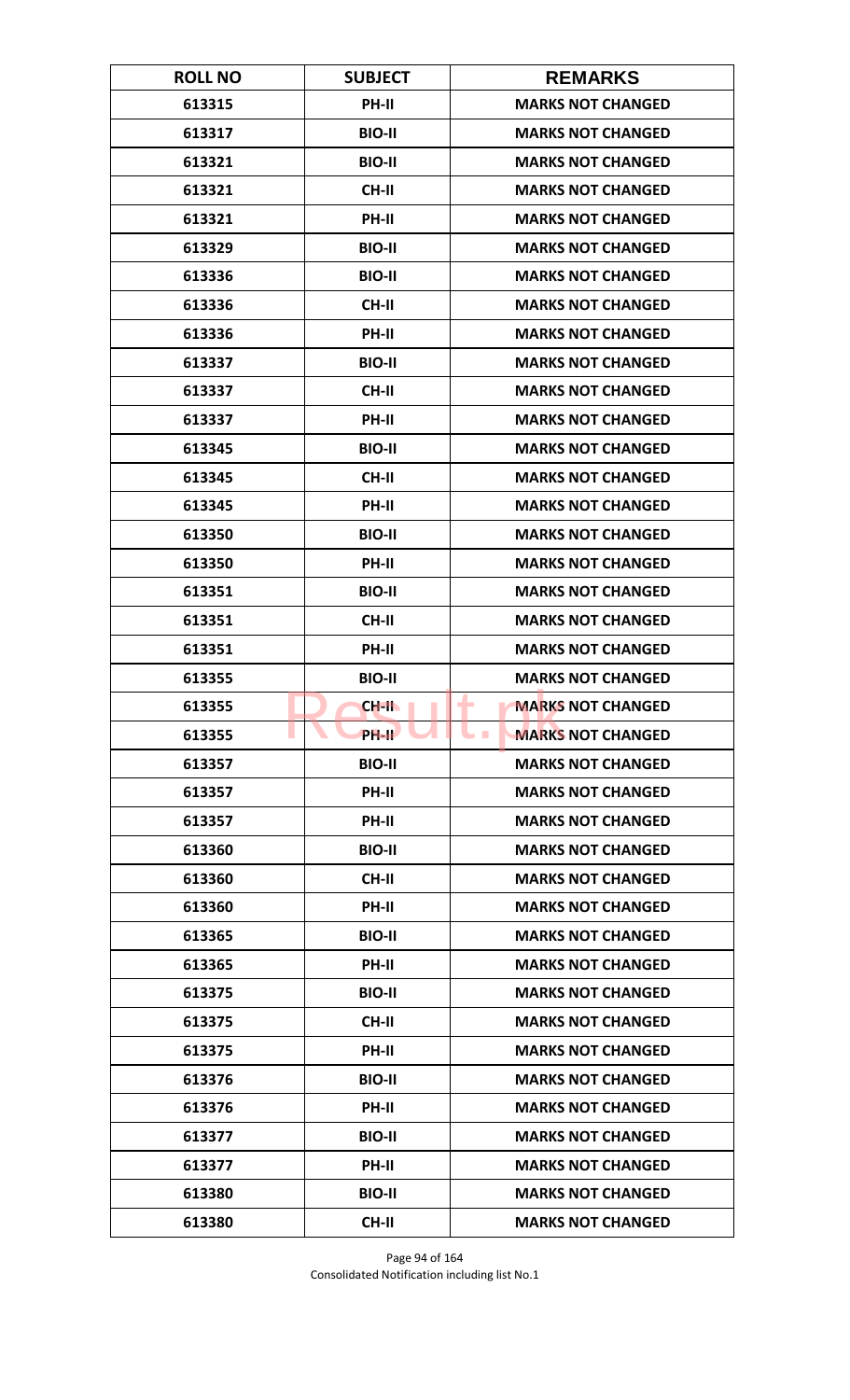| <b>ROLL NO</b> | <b>SUBJECT</b> | <b>REMARKS</b>                               |
|----------------|----------------|----------------------------------------------|
| 613380         | <b>PH-II</b>   | <b>MARKS NOT CHANGED</b>                     |
| 613382         | <b>BIO-II</b>  | <b>MARKS NOT CHANGED</b>                     |
| 613382         | <b>CH-II</b>   | <b>MARKS NOT CHANGED</b>                     |
| 613382         | PH-II          | <b>MARKS NOT CHANGED</b>                     |
| 613385         | <b>BIO-II</b>  | <b>MARKS NOT CHANGED</b>                     |
| 613385         | <b>CH-II</b>   | <b>MARKS NOT CHANGED</b>                     |
| 613385         | <b>PH-II</b>   | <b>MARKS NOT CHANGED</b>                     |
| 613389         | <b>BIO-II</b>  | <b>MARKS NOT CHANGED</b>                     |
| 613389         | <b>CH-II</b>   | <b>MARKS NOT CHANGED</b>                     |
| 613389         | PH-II          | <b>MARKS NOT CHANGED</b>                     |
| 613392         | <b>BIO-II</b>  | <b>MARKS NOT CHANGED</b>                     |
| 613397         | <b>BIO-II</b>  | <b>MARKS NOT CHANGED</b>                     |
| 613397         | <b>CH-II</b>   | <b>MARKS NOT CHANGED</b>                     |
| 613397         | PH-II          | <b>MARKS NOT CHANGED</b>                     |
| 613398         | <b>CH-II</b>   | <b>MARKS NOT CHANGED</b>                     |
| 613398         | PH-II          | <b>MARKS NOT CHANGED</b>                     |
| 613400         | <b>BIO-II</b>  | <b>MARKS NOT CHANGED</b>                     |
| 613414         | <b>BIO-II</b>  | <b>MARKS NOT CHANGED</b>                     |
| 613414         | <b>CH-II</b>   | <b>MARKS NOT CHANGED</b>                     |
| 613414         | PH-II          | <b>MARKS NOT CHANGED</b>                     |
| 613416         | <b>BIO-II</b>  | <b>MARKS NOT CHANGED</b>                     |
| 613416         | CH-II          | <b>MARKS NOT CHANGED</b><br>٠                |
| 613419         | <b>BIO-II</b>  | <b>MARKS NOT CHANGED</b><br><b>The State</b> |
| 613419         | CH-II          | <b>MARKS NOT CHANGED</b>                     |
| 613419         | PH-II          | <b>MARKS NOT CHANGED</b>                     |
| 613421         | <b>BIO-II</b>  | <b>MARKS NOT CHANGED</b>                     |
| 613421         | CH-II          | <b>MARKS CHANGED</b>                         |
| 613421         | <b>PH-II</b>   | <b>MARKS NOT CHANGED</b>                     |
| 613424         | <b>BIO-II</b>  | <b>MARKS NOT CHANGED</b>                     |
| 613449         | <b>BIO-II</b>  | <b>MARKS NOT CHANGED</b>                     |
| 613449         | <b>CH-II</b>   | <b>MARKS NOT CHANGED</b>                     |
| 613449         | PH-II          | <b>MARKS NOT CHANGED</b>                     |
| 613456         | <b>BIO-II</b>  | <b>MARKS NOT CHANGED</b>                     |
| 613456         | <b>CH-II</b>   | <b>MARKS NOT CHANGED</b>                     |
| 613457         | <b>BIO-II</b>  | <b>MARKS CHANGED</b>                         |
| 613457         | CH-II          | <b>MARKS NOT CHANGED</b>                     |
| 613457         | PH-II          | <b>MARKS CHANGED</b>                         |
| 613458         | <b>PH-II</b>   | <b>MARKS NOT CHANGED</b>                     |
| 613469         | <b>CH-II</b>   | <b>MARKS NOT CHANGED</b>                     |
| 613469         | PH-II          | <b>MARKS NOT CHANGED</b>                     |

Page 95 of 164 Consolidated Notification including list No.1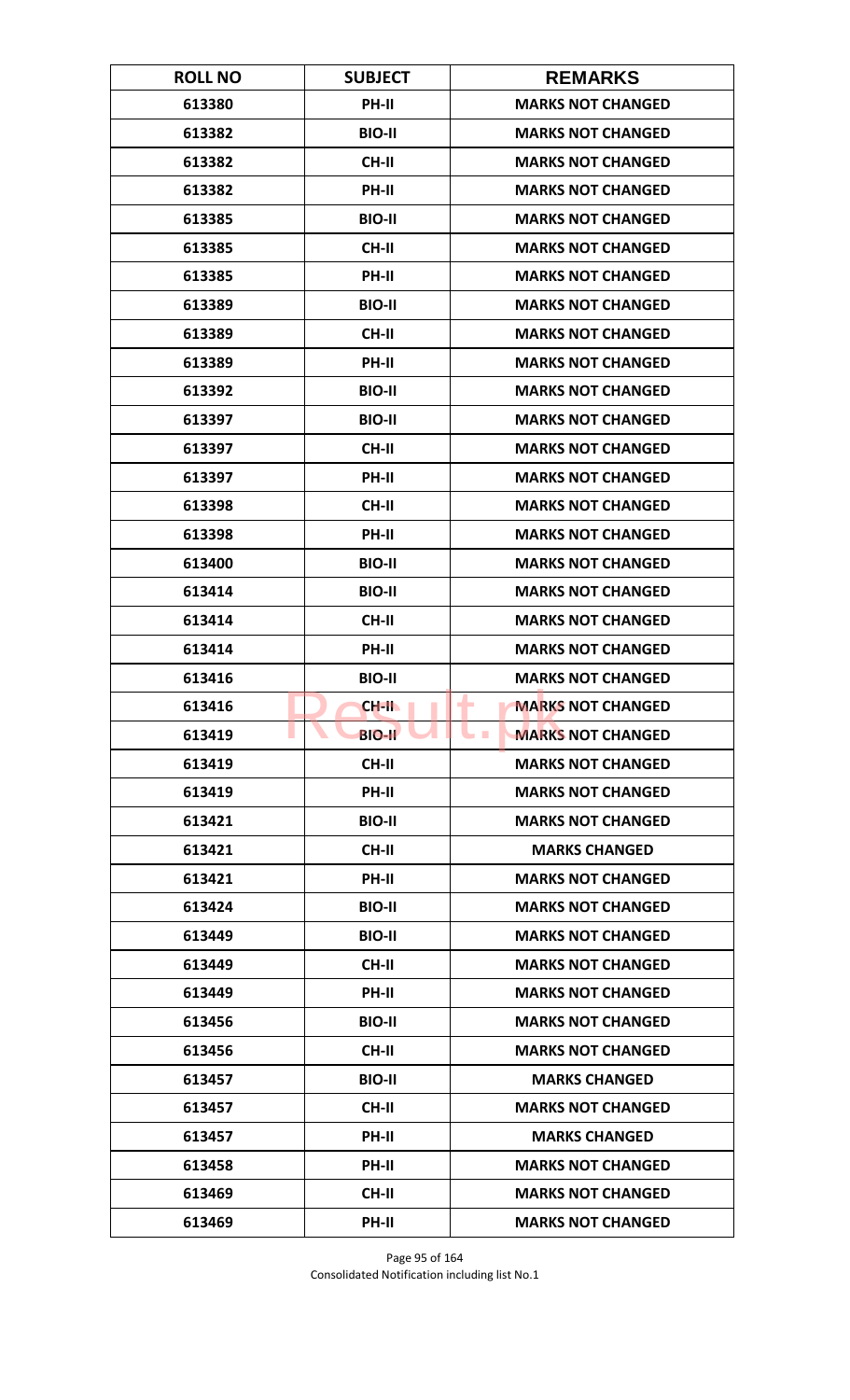| <b>ROLL NO</b> | <b>SUBJECT</b> | <b>REMARKS</b>                               |
|----------------|----------------|----------------------------------------------|
| 613513         | <b>BIO-II</b>  | <b>MARKS NOT CHANGED</b>                     |
| 613513         | <b>CH-II</b>   | <b>MARKS NOT CHANGED</b>                     |
| 613513         | PH-II          | <b>MARKS NOT CHANGED</b>                     |
| 613519         | <b>BIO-II</b>  | <b>MARKS NOT CHANGED</b>                     |
| 613519         | <b>CH-II</b>   | <b>MARKS NOT CHANGED</b>                     |
| 613519         | PH-II          | <b>MARKS NOT CHANGED</b>                     |
| 613525         | <b>BIO-II</b>  | <b>MARKS NOT CHANGED</b>                     |
| 613525         | <b>CH-II</b>   | <b>MARKS NOT CHANGED</b>                     |
| 613525         | PH-II          | <b>MARKS NOT CHANGED</b>                     |
| 613543         | PH-II          | <b>MARKS NOT CHANGED</b>                     |
| 613547         | <b>BIO-II</b>  | <b>MARKS NOT CHANGED</b>                     |
| 613547         | <b>CH-II</b>   | <b>MARKS NOT CHANGED</b>                     |
| 613547         | PH-II          | <b>MARKS NOT CHANGED</b>                     |
| 613552         | <b>BIO-II</b>  | <b>MARKS NOT CHANGED</b>                     |
| 613552         | <b>CH-II</b>   | <b>MARKS NOT CHANGED</b>                     |
| 613552         | PH-II          | <b>MARKS NOT CHANGED</b>                     |
| 613556         | PH-II          | <b>MARKS NOT CHANGED</b>                     |
| 613557         | <b>BIO-II</b>  | <b>MARKS NOT CHANGED</b>                     |
| 613557         | <b>CH-II</b>   | <b>MARKS NOT CHANGED</b>                     |
| 613557         | PH-II          | <b>MARKS NOT CHANGED</b>                     |
| 613572         | <b>BIO-II</b>  | <b>MARKS NOT CHANGED</b>                     |
| 613572         | CH-II          | <b>MARKS NOT CHANGED</b><br>٠                |
| 613572         | <b>PH-IL</b>   | <b>MARKS NOT CHANGED</b><br><b>The State</b> |
| 613663         | <b>BIO-II</b>  | <b>MARKS NOT CHANGED</b>                     |
| 613686         | <b>BIO-II</b>  | <b>MARKS NOT CHANGED</b>                     |
| 613689         | <b>BIO-II</b>  | <b>MARKS NOT CHANGED</b>                     |
| 613689         | <b>CH-II</b>   | <b>MARKS NOT CHANGED</b>                     |
| 613689         | <b>PH-II</b>   | <b>MARKS NOT CHANGED</b>                     |
| 613691         | <b>BIO-II</b>  | <b>MARKS NOT CHANGED</b>                     |
| 613691         | <b>PH-II</b>   | <b>MARKS NOT CHANGED</b>                     |
| 613705         | <b>BIO-II</b>  | <b>MARKS NOT CHANGED</b>                     |
| 613705         | PH-II          | <b>MARKS NOT CHANGED</b>                     |
| 613802         | <b>BIO-II</b>  | <b>MARKS NOT CHANGED</b>                     |
| 613802         | <b>CH-II</b>   | <b>MARKS NOT CHANGED</b>                     |
| 613802         | PH-II          | <b>MARKS NOT CHANGED</b>                     |
| 613818         | <b>BIO-II</b>  | <b>MARKS NOT CHANGED</b>                     |
| 613818         | <b>CH-II</b>   | <b>MARKS NOT CHANGED</b>                     |
| 613840         | <b>BIO-II</b>  | <b>MARKS NOT CHANGED</b>                     |
| 613840         | <b>CH-II</b>   | <b>MARKS NOT CHANGED</b>                     |
| 613840         | PH-II          | <b>MARKS NOT CHANGED</b>                     |

Page 96 of 164 Consolidated Notification including list No.1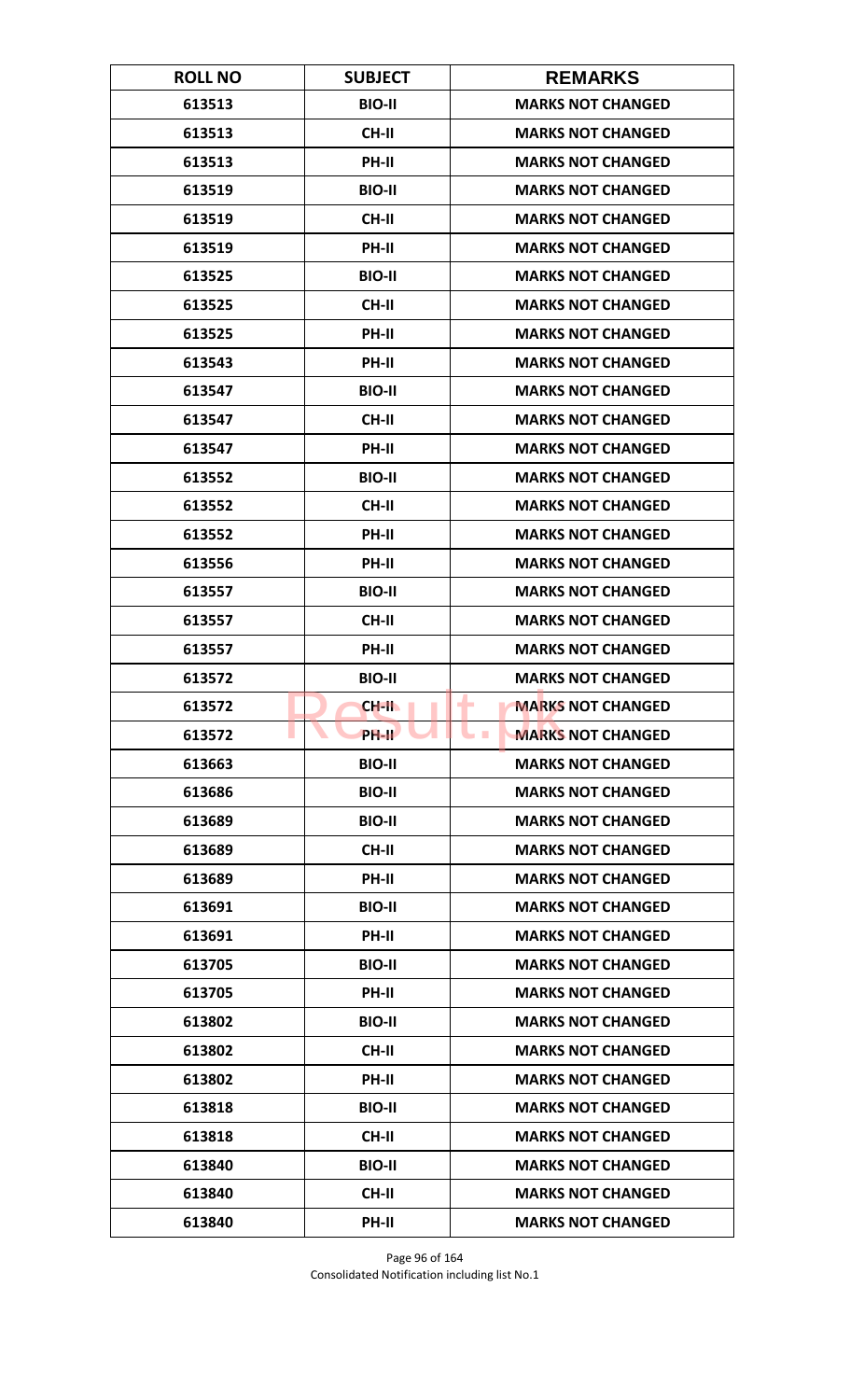| <b>ROLL NO</b> | <b>SUBJECT</b> | <b>REMARKS</b>                               |
|----------------|----------------|----------------------------------------------|
| 613847         | <b>BIO-II</b>  | <b>MARKS NOT CHANGED</b>                     |
| 613847         | <b>CH-II</b>   | <b>MARKS NOT CHANGED</b>                     |
| 613847         | PH-II          | <b>MARKS NOT CHANGED</b>                     |
| 613853         | <b>BIO-II</b>  | <b>MARKS NOT CHANGED</b>                     |
| 613853         | <b>CH-II</b>   | <b>MARKS NOT CHANGED</b>                     |
| 613853         | PH-II          | <b>MARKS NOT CHANGED</b>                     |
| 613856         | <b>BIO-II</b>  | <b>MARKS NOT CHANGED</b>                     |
| 613856         | <b>CH-II</b>   | <b>MARKS NOT CHANGED</b>                     |
| 613856         | PH-II          | <b>MARKS NOT CHANGED</b>                     |
| 613861         | <b>BIO-II</b>  | <b>MARKS NOT CHANGED</b>                     |
| 613861         | <b>PH-II</b>   | <b>MARKS CHANGED</b>                         |
| 613977         | <b>BIO-II</b>  | <b>MARKS NOT CHANGED</b>                     |
| 613977         | <b>CH-II</b>   | <b>MARKS NOT CHANGED</b>                     |
| 614045         | <b>BIO-II</b>  | <b>MARKS NOT CHANGED</b>                     |
| 614045         | <b>CH-II</b>   | <b>MARKS NOT CHANGED</b>                     |
| 614045         | PH-II          | <b>MARKS NOT CHANGED</b>                     |
| 614072         | <b>BIO-II</b>  | <b>MARKS NOT CHANGED</b>                     |
| 614072         | CH-II          | <b>MARKS NOT CHANGED</b>                     |
| 614072         | PH-II          | <b>MARKS NOT CHANGED</b>                     |
| 614074         | <b>BIO-II</b>  | <b>MARKS NOT CHANGED</b>                     |
| 614074         | CH-II          | <b>MARKS NOT CHANGED</b>                     |
| 614074         | PH-IL          | <b>MARKS NOT CHANGED</b><br>٠                |
| 614084         | $CH-H$         | <b>MARKS NOT CHANGED</b><br><b>The State</b> |
| 614084         | PH-II          | <b>MARKS NOT CHANGED</b>                     |
| 614086         | <b>BIO-II</b>  | <b>MARKS NOT CHANGED</b>                     |
| 614086         | PH-II          | <b>MARKS NOT CHANGED</b>                     |
| 614094         | <b>BIO-II</b>  | <b>MARKS NOT CHANGED</b>                     |
| 614094         | <b>CH-II</b>   | <b>MARKS NOT CHANGED</b>                     |
| 614094         | PH-II          | <b>MARKS NOT CHANGED</b>                     |
| 614102         | <b>BIO-II</b>  | <b>MARKS NOT CHANGED</b>                     |
| 614102         | <b>CH-II</b>   | <b>MARKS NOT CHANGED</b>                     |
| 614102         | PH-II          | <b>MARKS NOT CHANGED</b>                     |
| 614103         | <b>BIO-II</b>  | <b>MARKS NOT CHANGED</b>                     |
| 614103         | <b>CH-II</b>   | <b>MARKS NOT CHANGED</b>                     |
| 614103         | PH-II          | <b>MARKS NOT CHANGED</b>                     |
| 614105         | <b>BIO-II</b>  | <b>MARKS NOT CHANGED</b>                     |
| 614105         | CH-II          | <b>MARKS NOT CHANGED</b>                     |
| 614106         | $E-H$          | <b>MARKS NOT CHANGED</b>                     |
| 614107         | <b>BIO-II</b>  | <b>MARKS NOT CHANGED</b>                     |
| 614107         | <b>CH-II</b>   | <b>MARKS NOT CHANGED</b>                     |

Page 97 of 164 Consolidated Notification including list No.1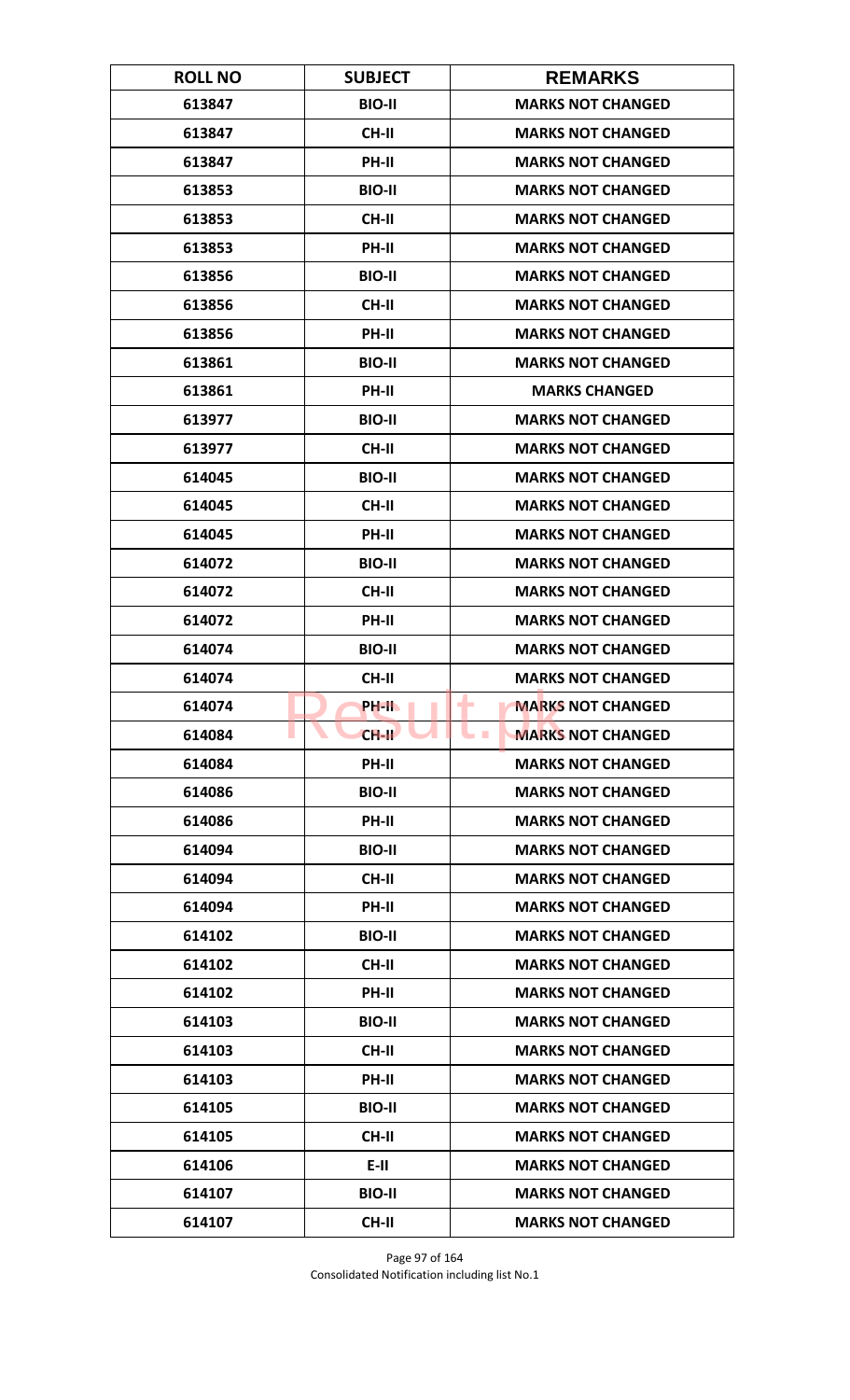| <b>ROLL NO</b> | <b>SUBJECT</b> | <b>REMARKS</b>                |
|----------------|----------------|-------------------------------|
| 614107         | <b>PH-II</b>   | <b>MARKS NOT CHANGED</b>      |
| 614129         | <b>CH-II</b>   | <b>MARKS NOT CHANGED</b>      |
| 614131         | <b>BIO-II</b>  | <b>MARKS NOT CHANGED</b>      |
| 614131         | <b>CH-II</b>   | <b>MARKS NOT CHANGED</b>      |
| 614131         | PH-II          | <b>MARKS NOT CHANGED</b>      |
| 614137         | <b>CH-II</b>   | <b>MARKS NOT CHANGED</b>      |
| 614142         | <b>BIO-II</b>  | <b>MARKS NOT CHANGED</b>      |
| 614142         | CH-II          | <b>MARKS NOT CHANGED</b>      |
| 614142         | PH-II          | <b>MARKS NOT CHANGED</b>      |
| 614146         | CH-II          | <b>MARKS NOT CHANGED</b>      |
| 614185         | <b>BIO-II</b>  | <b>MARKS NOT CHANGED</b>      |
| 614185         | <b>CH-II</b>   | <b>MARKS NOT CHANGED</b>      |
| 614185         | PH-II          | <b>MARKS NOT CHANGED</b>      |
| 614186         | PH-II          | <b>MARKS NOT CHANGED</b>      |
| 614189         | <b>BIO-II</b>  | <b>MARKS NOT CHANGED</b>      |
| 614189         | <b>CH-II</b>   | <b>MARKS NOT CHANGED</b>      |
| 614189         | PH-II          | <b>MARKS NOT CHANGED</b>      |
| 614204         | <b>CH-II</b>   | <b>MARKS NOT CHANGED</b>      |
| 614204         | PH-II          | <b>MARKS NOT CHANGED</b>      |
| 614207         | <b>BIO-II</b>  | <b>MARKS NOT CHANGED</b>      |
| 614207         | CH-II          | <b>MARKS NOT CHANGED</b>      |
| 614207         | PH-II.         | <b>MARKS NOT CHANGED</b><br>٠ |
| 614209         | $CH-H$         | <b>MARKS CHANGED</b>          |
| 614211         | <b>BIO-II</b>  | <b>MARKS NOT CHANGED</b>      |
| 614211         | CH-II          | <b>MARKS NOT CHANGED</b>      |
| 614211         | PH-II          | <b>MARKS CHANGED</b>          |
| 614221         | <b>BIO-II</b>  | <b>MARKS NOT CHANGED</b>      |
| 614221         | <b>CH-II</b>   | <b>MARKS NOT CHANGED</b>      |
| 614226         | <b>BIO-II</b>  | <b>MARKS NOT CHANGED</b>      |
| 614226         | <b>CH-II</b>   | <b>MARKS NOT CHANGED</b>      |
| 614226         | PH-II          | <b>MARKS NOT CHANGED</b>      |
| 614229         | <b>BIO-II</b>  | <b>MARKS NOT CHANGED</b>      |
| 614229         | CH-II          | <b>MARKS NOT CHANGED</b>      |
| 614229         | PH-II          | <b>MARKS CHANGED</b>          |
| 614232         | <b>CH-II</b>   | <b>MARKS NOT CHANGED</b>      |
| 614232         | PH-II          | <b>MARKS NOT CHANGED</b>      |
| 614234         | <b>BIO-II</b>  | <b>MARKS NOT CHANGED</b>      |
| 614234         | <b>CH-II</b>   | <b>MARKS NOT CHANGED</b>      |
| 614234         | <b>PH-II</b>   | <b>MARKS NOT CHANGED</b>      |
| 614235         | <b>BIO-II</b>  | <b>MARKS NOT CHANGED</b>      |

Page 98 of 164 Consolidated Notification including list No.1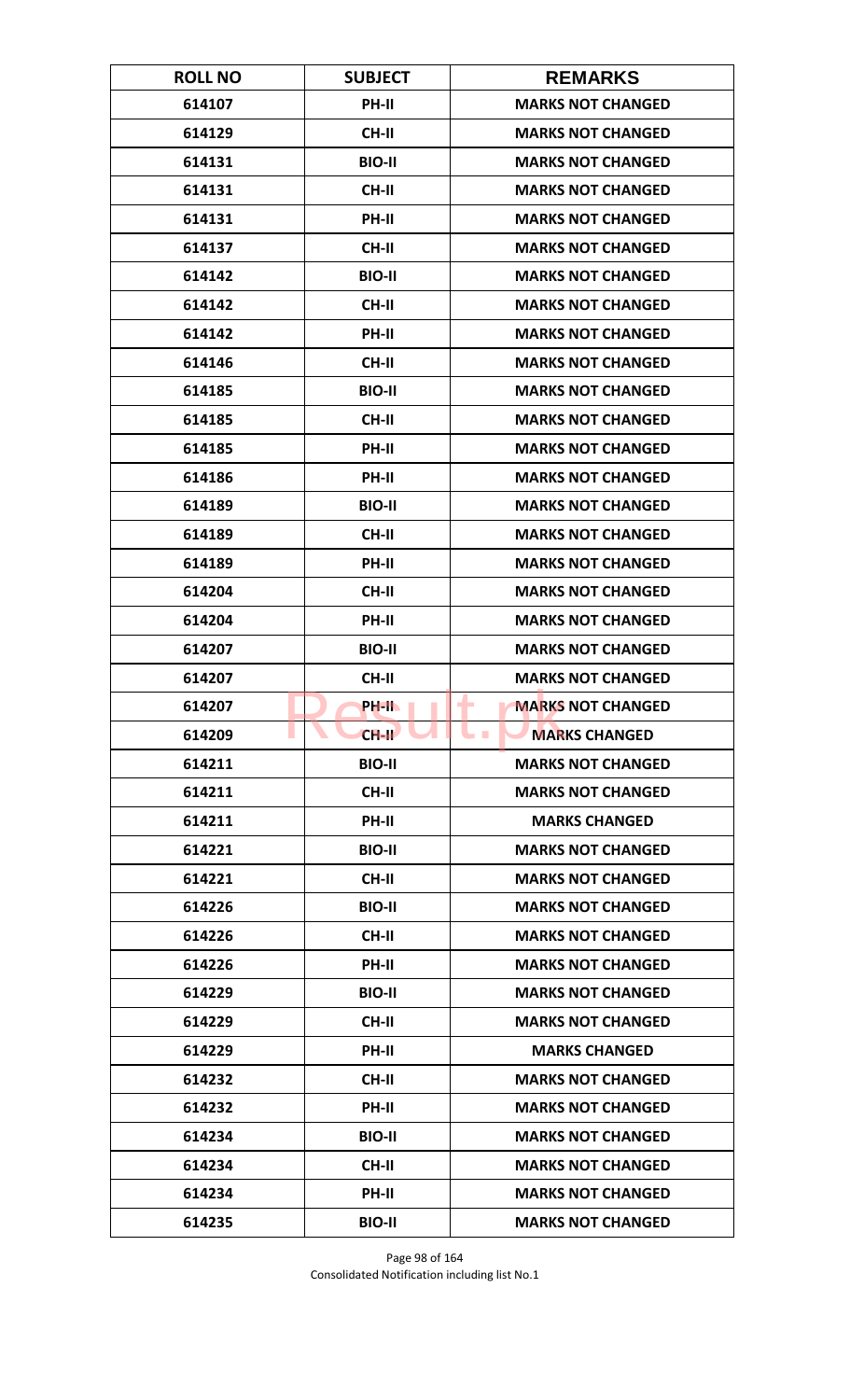| <b>ROLL NO</b> | <b>SUBJECT</b> | <b>REMARKS</b>                           |
|----------------|----------------|------------------------------------------|
| 614235         | <b>CH-II</b>   | <b>MARKS NOT CHANGED</b>                 |
| 614235         | PH-II          | <b>MARKS NOT CHANGED</b>                 |
| 614237         | <b>BIO-II</b>  | <b>MARKS NOT CHANGED</b>                 |
| 614237         | CH-II          | <b>MARKS NOT CHANGED</b>                 |
| 614237         | PH-II          | <b>MARKS NOT CHANGED</b>                 |
| 614246         | <b>CH-II</b>   | <b>MARKS NOT CHANGED</b>                 |
| 614253         | <b>BIO-II</b>  | <b>MARKS NOT CHANGED</b>                 |
| 614253         | CH-II          | <b>MARKS NOT CHANGED</b>                 |
| 614253         | PH-II          | <b>MARKS NOT CHANGED</b>                 |
| 614259         | <b>CH-II</b>   | <b>MARKS CHANGED</b>                     |
| 614259         | PH-II          | <b>MARKS NOT CHANGED</b>                 |
| 614267         | <b>BIO-II</b>  | <b>MARKS CHANGED</b>                     |
| 614267         | <b>CH-II</b>   | <b>MARKS NOT CHANGED</b>                 |
| 614267         | PH-II          | <b>MARKS NOT CHANGED</b>                 |
| 614279         | <b>BIO-II</b>  | <b>MARKS NOT CHANGED</b>                 |
| 614279         | <b>CH-II</b>   | <b>MARKS NOT CHANGED</b>                 |
| 614279         | PH-II          | <b>MARKS NOT CHANGED</b>                 |
| 614290         | <b>BIO-II</b>  | <b>MARKS NOT CHANGED</b>                 |
| 614290         | <b>BIO-II</b>  | <b>MARKS NOT CHANGED</b>                 |
| 614290         | <b>CH-II</b>   | <b>MARKS NOT CHANGED</b>                 |
| 614290         | <b>PH-II</b>   | <b>MARKS NOT CHANGED</b>                 |
| 614292         | <b>BIO-IL</b>  | ۰<br><b>MARKS NOT CHANGED</b>            |
| 614292         | $CH-H$         | <b>MARKS CHANGED</b><br><b>The State</b> |
| 614294         | <b>BIO-II</b>  | <b>MARKS NOT CHANGED</b>                 |
| 614294         | CH-II          | <b>MARKS NOT CHANGED</b>                 |
| 614297         | <b>BIO-II</b>  | <b>MARKS NOT CHANGED</b>                 |
| 614297         | CH-II          | <b>MARKS NOT CHANGED</b>                 |
| 614297         | PH-II          | <b>MARKS NOT CHANGED</b>                 |
| 614299         | <b>BIO-II</b>  | <b>MARKS NOT CHANGED</b>                 |
| 614299         | <b>CH-II</b>   | <b>MARKS NOT CHANGED</b>                 |
| 614299         | PH-II          | <b>MARKS NOT CHANGED</b>                 |
| 614312         | <b>BIO-II</b>  | <b>MARKS NOT CHANGED</b>                 |
| 614312         | CH-II          | <b>MARKS NOT CHANGED</b>                 |
| 614312         | <b>PH-II</b>   | <b>MARKS NOT CHANGED</b>                 |
| 614316         | <b>BIO-II</b>  | <b>MARKS NOT CHANGED</b>                 |
| 614316         | CH-II          | <b>MARKS CHANGED</b>                     |
| 614316         | PH-II          | <b>MARKS NOT CHANGED</b>                 |
| 614321         | <b>BIO-II</b>  | <b>MARKS CHANGED</b>                     |
| 614321         | <b>CH-II</b>   | <b>MARKS NOT CHANGED</b>                 |
| 614321         | PH-II          | <b>MARKS NOT CHANGED</b>                 |

Page 99 of 164 Consolidated Notification including list No.1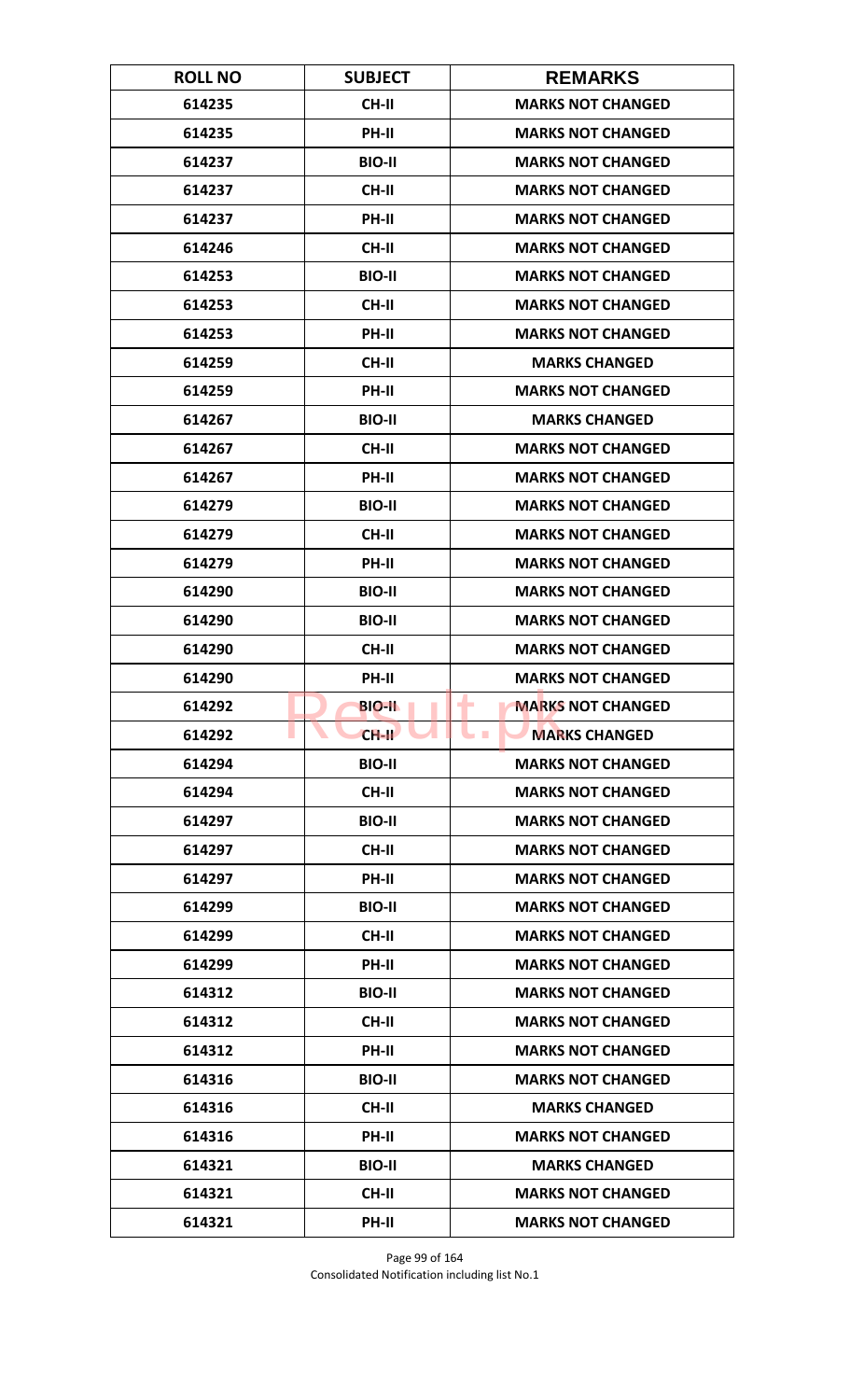| <b>ROLL NO</b> | <b>SUBJECT</b> | <b>REMARKS</b>                     |
|----------------|----------------|------------------------------------|
| 614323         | <b>BIO-II</b>  | <b>MARKS NOT CHANGED</b>           |
| 614323         | CH-II          | <b>MARKS NOT CHANGED</b>           |
| 614343         | <b>BIO-II</b>  | <b>MARKS CHANGED</b>               |
| 614343         | CH-II          | <b>MARKS NOT CHANGED</b>           |
| 614343         | <b>PH-II</b>   | <b>MARKS NOT CHANGED</b>           |
| 614344         | <b>BIO-II</b>  | <b>MARKS NOT CHANGED</b>           |
| 614344         | <b>CH-II</b>   | <b>MARKS NOT CHANGED</b>           |
| 614344         | PH-II          | <b>MARKS NOT CHANGED</b>           |
| 614350         | <b>BIO-II</b>  | <b>MARKS CHANGED</b>               |
| 614350         | CH-II          | <b>MARKS NOT CHANGED</b>           |
| 614350         | PH-II          | <b>MARKS NOT CHANGED</b>           |
| 614351         | <b>BIO-II</b>  | <b>MARKS NOT CHANGED</b>           |
| 614351         | <b>CH-II</b>   | <b>MARKS NOT CHANGED</b>           |
| 614351         | PH-II          | <b>MARKS NOT CHANGED</b>           |
| 614353         | <b>BIO-II</b>  | <b>MARKS NOT CHANGED</b>           |
| 614353         | <b>CH-II</b>   | <b>MARKS NOT CHANGED</b>           |
| 614353         | PH-II          | <b>MARKS CHANGED</b>               |
| 614354         | <b>BIO-II</b>  | <b>MARKS NOT CHANGED</b>           |
| 614354         | <b>PH-II</b>   | <b>MARKS NOT CHANGED</b>           |
| 614356         | <b>BIO-II</b>  | <b>MARKS NOT CHANGED</b>           |
| 614356         | <b>CH-II</b>   | <b>MARKS NOT CHANGED</b>           |
| 614356         | <b>PH-IL</b>   | ۰<br><b>MARKS NOT CHANGED</b>      |
| 614359         | <b>BIO-II</b>  | <b>MARKS CHANGED</b><br><b>COL</b> |
| 614359         | CH-II          | <b>MARKS NOT CHANGED</b>           |
| 614359         | PH-II          | <b>MARKS NOT CHANGED</b>           |
| 614363         | <b>BIO-II</b>  | <b>MARKS NOT CHANGED</b>           |
| 614363         | CH-II          | <b>MARKS NOT CHANGED</b>           |
| 614363         | PH-II          | <b>MARKS NOT CHANGED</b>           |
| 614367         | <b>BIO-II</b>  | <b>MARKS NOT CHANGED</b>           |
| 614367         | <b>CH-II</b>   | <b>MARKS NOT CHANGED</b>           |
| 614367         | PH-II          | <b>MARKS NOT CHANGED</b>           |
| 614370         | <b>BIO-II</b>  | <b>MARKS CHANGED</b>               |
| 614370         | CH-II          | <b>MARKS NOT CHANGED</b>           |
| 614370         | <b>PH-II</b>   | <b>MARKS NOT CHANGED</b>           |
| 614377         | <b>BIO-II</b>  | <b>MARKS NOT CHANGED</b>           |
| 614377         | CH-II          | <b>MARKS NOT CHANGED</b>           |
| 614377         | PH-II          | <b>MARKS CHANGED</b>               |
| 614380         | <b>BIO-II</b>  | <b>MARKS NOT CHANGED</b>           |
| 614380         | <b>CH-II</b>   | <b>MARKS NOT CHANGED</b>           |
| 614380         | PH-II          | <b>MARKS NOT CHANGED</b>           |

Page 100 of 164 Consolidated Notification including list No.1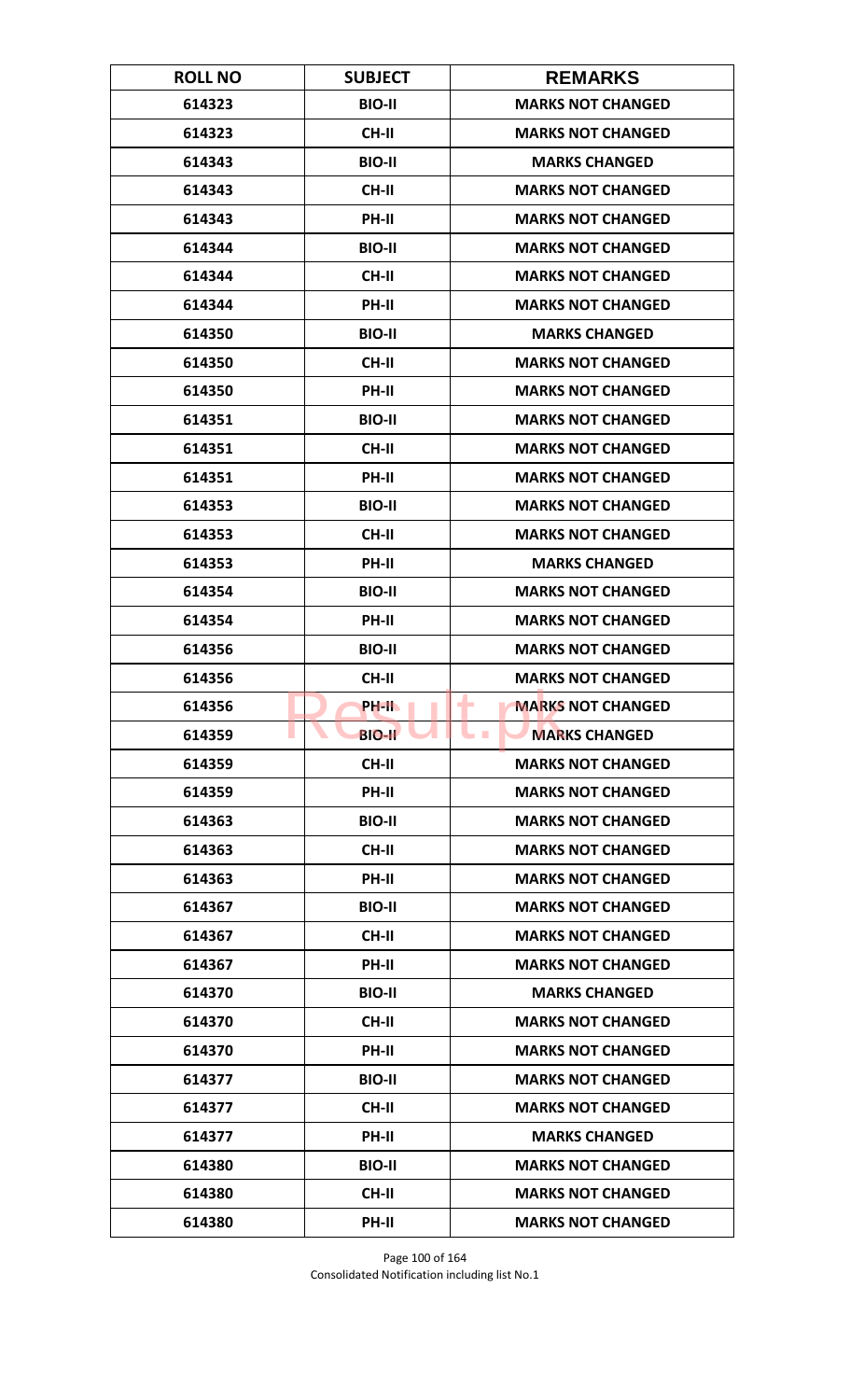| <b>ROLL NO</b> | <b>SUBJECT</b> | <b>REMARKS</b>                             |
|----------------|----------------|--------------------------------------------|
| 614381         | <b>BIO-II</b>  | <b>MARKS NOT CHANGED</b>                   |
| 614381         | <b>CH-II</b>   | <b>MARKS NOT CHANGED</b>                   |
| 614381         | PH-II          | <b>MARKS NOT CHANGED</b>                   |
| 614384         | <b>BIO-II</b>  | <b>MARKS CHANGED</b>                       |
| 614384         | <b>PH-II</b>   | <b>MARKS NOT CHANGED</b>                   |
| 614385         | <b>BIO-II</b>  | <b>MARKS NOT CHANGED</b>                   |
| 614385         | <b>CH-II</b>   | <b>MARKS CHANGED</b>                       |
| 614385         | PH-II          | <b>MARKS NOT CHANGED</b>                   |
| 614388         | <b>BIO-II</b>  | <b>MARKS NOT CHANGED</b>                   |
| 614388         | CH-II          | <b>MARKS NOT CHANGED</b>                   |
| 614389         | <b>BIO-II</b>  | <b>MARKS NOT CHANGED</b>                   |
| 614389         | <b>CH-II</b>   | <b>MARKS NOT CHANGED</b>                   |
| 614389         | PH-II          | <b>MARKS CHANGED</b>                       |
| 614395         | <b>BIO-II</b>  | <b>MARKS CHANGED</b>                       |
| 614402         | <b>BIO-II</b>  | <b>MARKS NOT CHANGED</b>                   |
| 614402         | CH-II          | <b>MARKS CHANGED</b>                       |
| 614402         | PH-II          | <b>MARKS NOT CHANGED</b>                   |
| 614406         | <b>BIO-II</b>  | <b>MARKS NOT CHANGED</b>                   |
| 614406         | CH-II          | <b>MARKS NOT CHANGED</b>                   |
| 614406         | PH-II          | <b>MARKS NOT CHANGED</b>                   |
| 614414         | <b>BIO-II</b>  | <b>MARKS CHANGED</b>                       |
| 614414         | <b>PH-IL</b>   | ۰<br><b>MARKS NOT CHANGED</b>              |
| 614426         | <b>BIO-II</b>  | <b>MARKS NOT CHANGED</b><br><b>College</b> |
| 614426         | CH-II          | <b>MARKS NOT CHANGED</b>                   |
| 614426         | PH-II          | <b>MARKS NOT CHANGED</b>                   |
| 614428         | <b>BIO-II</b>  | <b>MARKS NOT CHANGED</b>                   |
| 614428         | CH-II          | <b>MARKS NOT CHANGED</b>                   |
| 614428         | PH-II          | <b>MARKS NOT CHANGED</b>                   |
| 614430         | <b>BIO-II</b>  | <b>MARKS NOT CHANGED</b>                   |
| 614430         | <b>PH-II</b>   | <b>MARKS NOT CHANGED</b>                   |
| 614439         | <b>BIO-II</b>  | <b>MARKS NOT CHANGED</b>                   |
| 614439         | CH-II          | <b>MARKS NOT CHANGED</b>                   |
| 614439         | PH-II          | <b>MARKS NOT CHANGED</b>                   |
| 614441         | <b>BIO-II</b>  | <b>MARKS NOT CHANGED</b>                   |
| 614441         | <b>CH-II</b>   | <b>MARKS NOT CHANGED</b>                   |
| 614441         | PH-II          | <b>MARKS CHANGED</b>                       |
| 614448         | <b>BIO-II</b>  | <b>MARKS NOT CHANGED</b>                   |
| 614448         | <b>PH-II</b>   | <b>MARKS CHANGED</b>                       |
| 614462         | <b>BIO-II</b>  | <b>MARKS NOT CHANGED</b>                   |
| 614462         | <b>BIO-II</b>  | <b>MARKS NOT CHANGED</b>                   |

Page 101 of 164 Consolidated Notification including list No.1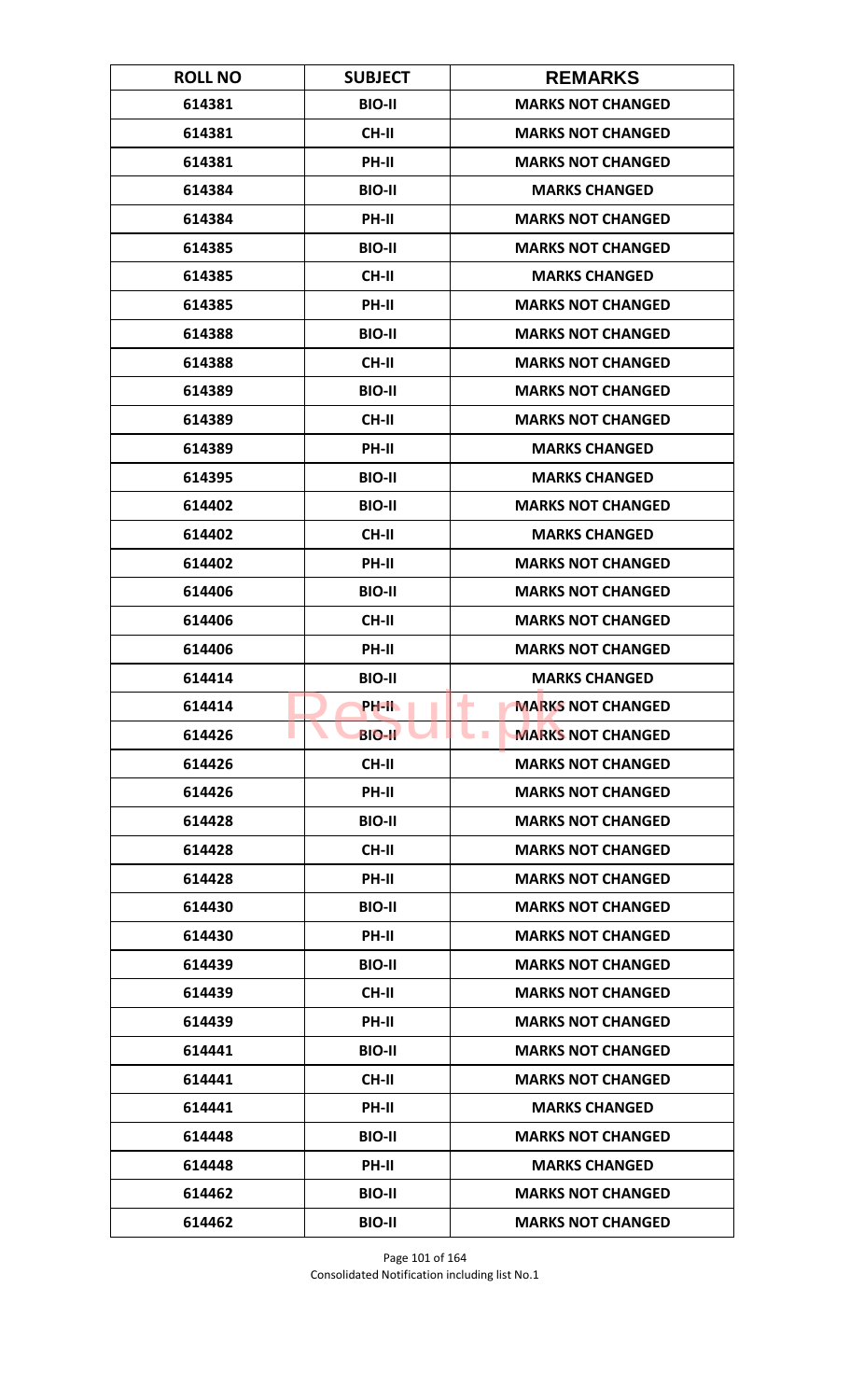| <b>ROLL NO</b> | <b>SUBJECT</b> | <b>REMARKS</b>                               |
|----------------|----------------|----------------------------------------------|
| 614462         | <b>CH-II</b>   | <b>MARKS NOT CHANGED</b>                     |
| 614462         | <b>CH-II</b>   | <b>MARKS NOT CHANGED</b>                     |
| 614462         | PH-II          | <b>MARKS NOT CHANGED</b>                     |
| 614462         | PH-II          | <b>MARKS NOT CHANGED</b>                     |
| 614463         | <b>BIO-II</b>  | <b>MARKS NOT CHANGED</b>                     |
| 614463         | <b>CH-II</b>   | <b>MARKS NOT CHANGED</b>                     |
| 614463         | PH-II          | <b>MARKS NOT CHANGED</b>                     |
| 614464         | <b>BIO-II</b>  | <b>MARKS CHANGED</b>                         |
| 614464         | <b>CH-II</b>   | <b>MARKS NOT CHANGED</b>                     |
| 614464         | <b>PH-II</b>   | <b>MARKS NOT CHANGED</b>                     |
| 614466         | <b>BIO-II</b>  | <b>MARKS NOT CHANGED</b>                     |
| 614466         | <b>CH-II</b>   | <b>MARKS NOT CHANGED</b>                     |
| 614466         | PH-II          | <b>MARKS NOT CHANGED</b>                     |
| 614467         | <b>BIO-II</b>  | <b>MARKS NOT CHANGED</b>                     |
| 614476         | <b>BIO-II</b>  | <b>MARKS NOT CHANGED</b>                     |
| 614476         | <b>CH-II</b>   | <b>MARKS NOT CHANGED</b>                     |
| 614476         | PH-II          | <b>MARKS NOT CHANGED</b>                     |
| 614481         | <b>BIO-II</b>  | <b>MARKS NOT CHANGED</b>                     |
| 614481         | <b>CH-II</b>   | <b>MARKS NOT CHANGED</b>                     |
| 614481         | PH-II          | <b>MARKS NOT CHANGED</b>                     |
| 614549         | <b>BIO-II</b>  | <b>MARKS NOT CHANGED</b>                     |
| 614549         | <b>CH-II</b>   | <b>MARKS NOT CHANGED</b><br>۰                |
| 614549         | <b>PH-IL</b>   | <b>MARKS NOT CHANGED</b><br><b>The State</b> |
| 614568         | <b>CH-II</b>   | <b>MARKS NOT CHANGED</b>                     |
| 614568         | PH-II          | <b>MARKS NOT CHANGED</b>                     |
| 614594         | <b>BIO-II</b>  | <b>MARKS NOT CHANGED</b>                     |
| 614594         | <b>CH-II</b>   | <b>MARKS NOT CHANGED</b>                     |
| 614594         | PH-II          | <b>MARKS NOT CHANGED</b>                     |
| 614604         | <b>BIO-II</b>  | <b>MARKS NOT CHANGED</b>                     |
| 614604         | <b>CH-II</b>   | <b>MARKS NOT CHANGED</b>                     |
| 614604         | <b>PH-II</b>   | <b>MARKS NOT CHANGED</b>                     |
| 614610         | <b>BIO-II</b>  | <b>MARKS NOT CHANGED</b>                     |
| 614610         | CH-II          | <b>MARKS NOT CHANGED</b>                     |
| 614610         | PH-II          | <b>MARKS NOT CHANGED</b>                     |
| 614640         | <b>BIO-II</b>  | <b>MARKS NOT CHANGED</b>                     |
| 614640         | CH-II          | <b>MARKS NOT CHANGED</b>                     |
| 614640         | PH-II          | <b>MARKS NOT CHANGED</b>                     |
| 614648         | <b>BIO-II</b>  | <b>MARKS NOT CHANGED</b>                     |
| 614648         | <b>CH-II</b>   | <b>MARKS NOT CHANGED</b>                     |
| 614657         | <b>BIO-II</b>  | <b>MARKS NOT CHANGED</b>                     |

Page 102 of 164 Consolidated Notification including list No.1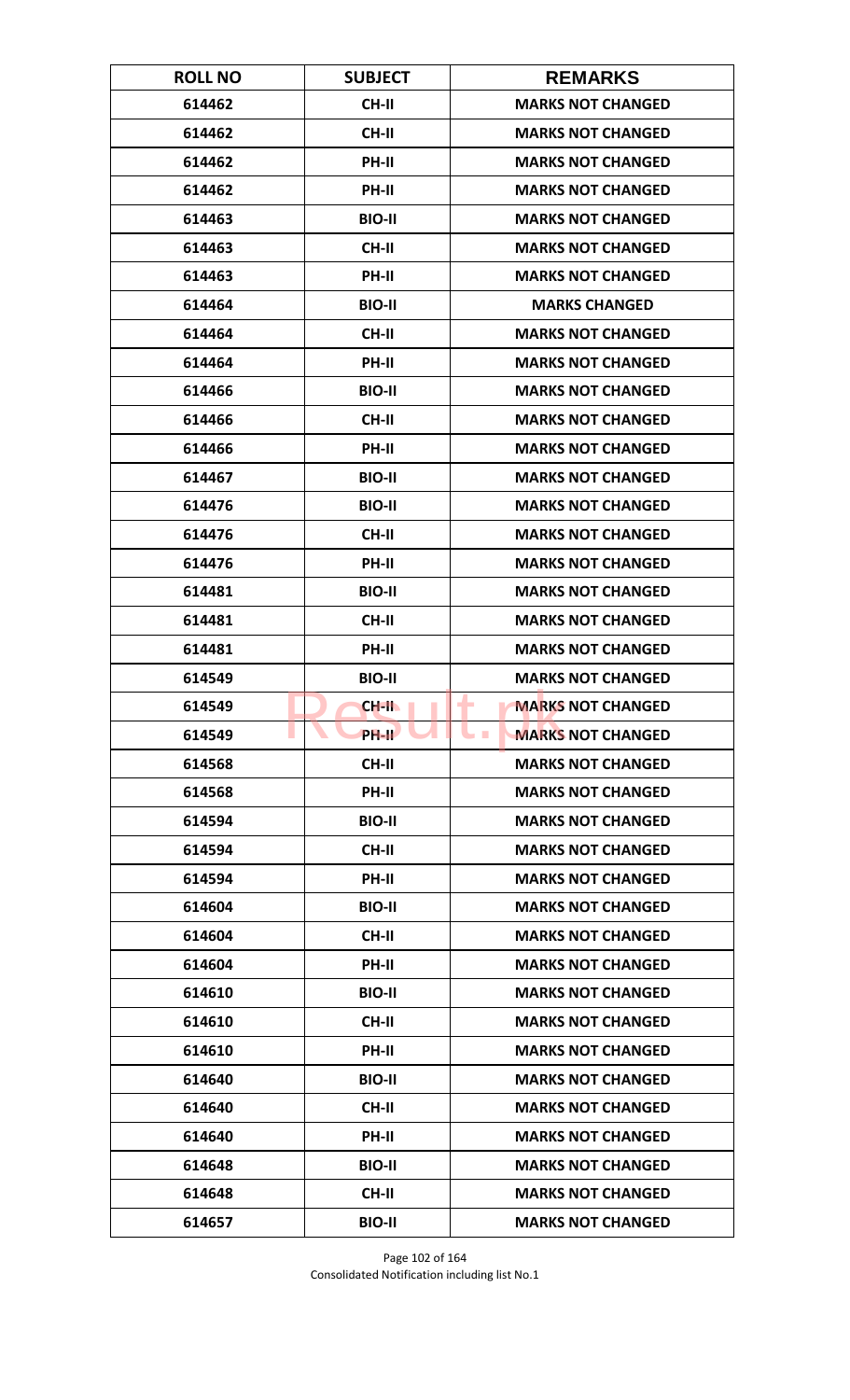| <b>ROLL NO</b> | <b>SUBJECT</b> | <b>REMARKS</b>                |
|----------------|----------------|-------------------------------|
| 614657         | <b>CH-II</b>   | <b>MARKS CHANGED</b>          |
| 614657         | PH-II          | <b>MARKS NOT CHANGED</b>      |
| 614669         | <b>BIO-II</b>  | <b>MARKS NOT CHANGED</b>      |
| 614669         | <b>CH-II</b>   | <b>MARKS NOT CHANGED</b>      |
| 614669         | PH-II          | <b>MARKS NOT CHANGED</b>      |
| 614709         | <b>BIO-II</b>  | <b>MARKS NOT CHANGED</b>      |
| 614709         | <b>CH-II</b>   | <b>MARKS NOT CHANGED</b>      |
| 614709         | PH-II          | <b>MARKS NOT CHANGED</b>      |
| 614746         | <b>BIO-II</b>  | <b>MARKS NOT CHANGED</b>      |
| 614746         | CH-II          | <b>MARKS NOT CHANGED</b>      |
| 614746         | PH-II          | <b>MARKS NOT CHANGED</b>      |
| 614765         | <b>CH-II</b>   | <b>MARKS NOT CHANGED</b>      |
| 614765         | PH-II          | <b>MARKS NOT CHANGED</b>      |
| 614774         | <b>BIO-II</b>  | <b>MARKS NOT CHANGED</b>      |
| 614774         | <b>CH-II</b>   | <b>MARKS NOT CHANGED</b>      |
| 614774         | PH-II          | <b>MARKS NOT CHANGED</b>      |
| 614783         | <b>BIO-II</b>  | <b>MARKS NOT CHANGED</b>      |
| 614783         | CH-II          | <b>MARKS NOT CHANGED</b>      |
| 614783         | PH-II          | <b>MARKS NOT CHANGED</b>      |
| 614784         | <b>BIO-II</b>  | <b>MARKS NOT CHANGED</b>      |
| 614784         | PH-II          | <b>MARKS NOT CHANGED</b>      |
| 614792         | <b>BIO-II</b>  | <b>MARKS NOT CHANGED</b><br>٠ |
| 614792         | $CH-H$         | <b>MARKS CHANGED</b>          |
| 614792         | <b>PH-II</b>   | <b>MARKS NOT CHANGED</b>      |
| 614799         | <b>BIO-II</b>  | <b>MARKS NOT CHANGED</b>      |
| 614799         | CH-II          | <b>MARKS NOT CHANGED</b>      |
| 614799         | PH-II          | <b>MARKS NOT CHANGED</b>      |
| 614805         | <b>BIO-II</b>  | <b>MARKS NOT CHANGED</b>      |
| 614805         | CH-II          | <b>MARKS NOT CHANGED</b>      |
| 614805         | <b>PH-II</b>   | <b>MARKS NOT CHANGED</b>      |
| 614830         | <b>BIO-II</b>  | <b>MARKS NOT CHANGED</b>      |
| 614830         | CH-II          | <b>MARKS NOT CHANGED</b>      |
| 614830         | PH-II          | <b>MARKS NOT CHANGED</b>      |
| 614834         | <b>BIO-II</b>  | <b>MARKS NOT CHANGED</b>      |
| 614834         | <b>CH-II</b>   | <b>MARKS NOT CHANGED</b>      |
| 614834         | PH-II          | <b>MARKS NOT CHANGED</b>      |
| 614835         | CH-II          | <b>MARKS NOT CHANGED</b>      |
| 614837         | <b>BIO-II</b>  | <b>MARKS NOT CHANGED</b>      |
| 614837         | CH-II          | <b>MARKS NOT CHANGED</b>      |
| 614837         | PH-II          | <b>MARKS NOT CHANGED</b>      |

Page 103 of 164 Consolidated Notification including list No.1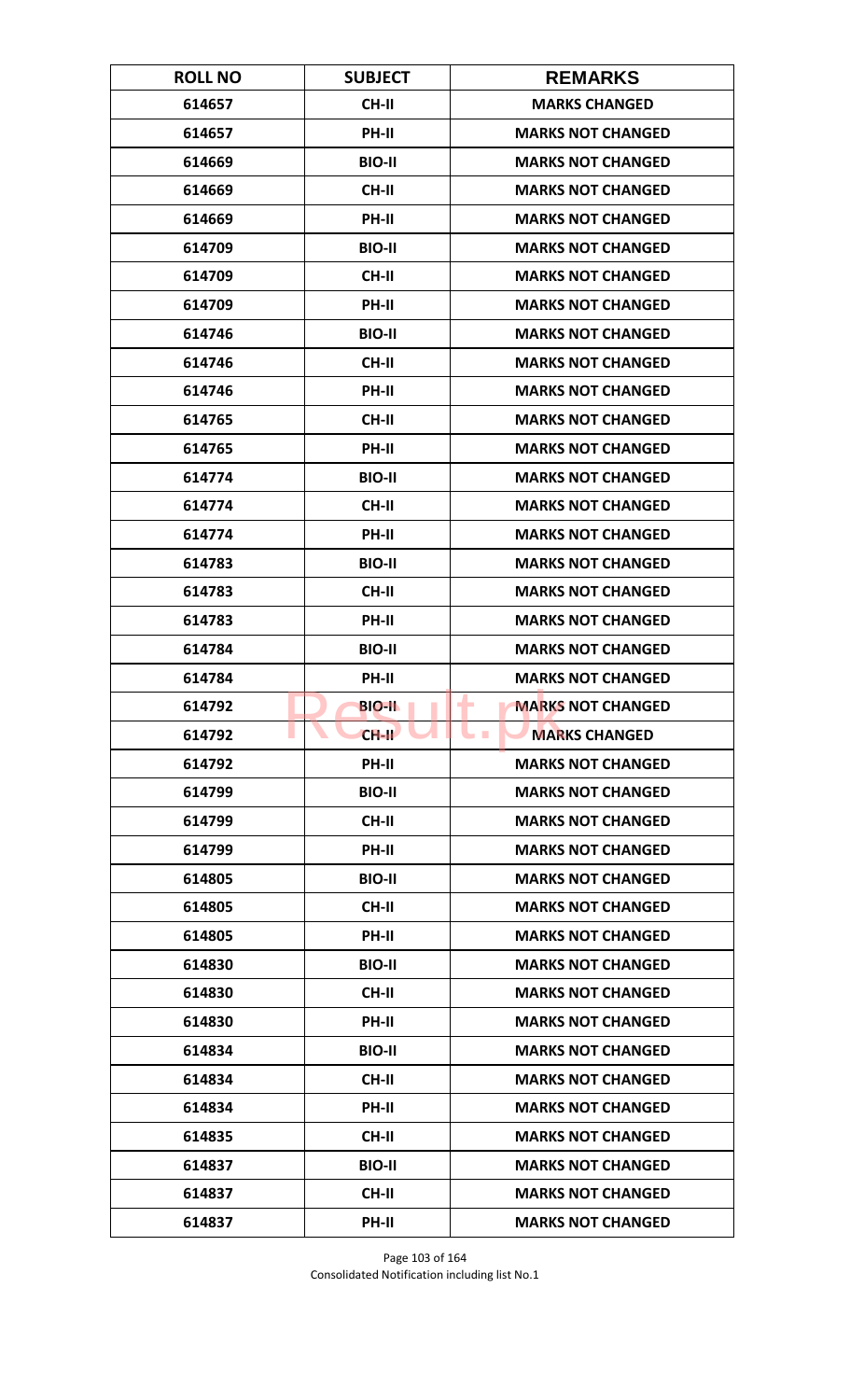| <b>ROLL NO</b> | <b>SUBJECT</b> | <b>REMARKS</b>                             |
|----------------|----------------|--------------------------------------------|
| 614878         | <b>BIO-II</b>  | <b>MARKS NOT CHANGED</b>                   |
| 614878         | CH-II          | <b>MARKS NOT CHANGED</b>                   |
| 614878         | PH-II          | <b>MARKS NOT CHANGED</b>                   |
| 614880         | <b>BIO-II</b>  | <b>MARKS NOT CHANGED</b>                   |
| 614880         | CH-II          | <b>MARKS NOT CHANGED</b>                   |
| 614880         | PH-II          | <b>MARKS NOT CHANGED</b>                   |
| 614893         | <b>BIO-II</b>  | <b>MARKS NOT CHANGED</b>                   |
| 614893         | <b>CH-II</b>   | <b>MARKS NOT CHANGED</b>                   |
| 614893         | PH-II          | <b>MARKS NOT CHANGED</b>                   |
| 614896         | <b>BIO-II</b>  | <b>MARKS NOT CHANGED</b>                   |
| 614896         | <b>CH-II</b>   | <b>MARKS NOT CHANGED</b>                   |
| 614896         | <b>PH-II</b>   | <b>MARKS NOT CHANGED</b>                   |
| 614902         | <b>BIO-II</b>  | <b>MARKS NOT CHANGED</b>                   |
| 614902         | <b>CH-II</b>   | <b>MARKS NOT CHANGED</b>                   |
| 614902         | PH-II          | <b>MARKS NOT CHANGED</b>                   |
| 614915         | <b>BIO-II</b>  | <b>MARKS NOT CHANGED</b>                   |
| 614915         | <b>CH-II</b>   | <b>MARKS NOT CHANGED</b>                   |
| 614915         | PH-II          | <b>MARKS NOT CHANGED</b>                   |
| 614918         | <b>BIO-II</b>  | <b>MARKS CHANGED</b>                       |
| 614918         | <b>CH-II</b>   | <b>MARKS NOT CHANGED</b>                   |
| 614918         | <b>PH-II</b>   | <b>MARKS NOT CHANGED</b>                   |
| 614935         | <b>BIO-IL</b>  | ۰<br><b>MARKS NOT CHANGED</b>              |
| 614935         | $CH-H$         | <b>MARKS NOT CHANGED</b><br><b>College</b> |
| 614941         | <b>BIO-II</b>  | <b>MARKS NOT CHANGED</b>                   |
| 614941         | CH-II          | <b>MARKS NOT CHANGED</b>                   |
| 614988         | <b>BIO-II</b>  | <b>MARKS NOT CHANGED</b>                   |
| 614988         | CH-II          | <b>MARKS NOT CHANGED</b>                   |
| 614988         | PH-II          | <b>MARKS NOT CHANGED</b>                   |
| 615015         | <b>BIO-II</b>  | <b>MARKS NOT CHANGED</b>                   |
| 615015         | <b>CH-II</b>   | <b>MARKS NOT CHANGED</b>                   |
| 615015         | PH-II          | <b>MARKS NOT CHANGED</b>                   |
| 615042         | CH-II          | <b>MARKS NOT CHANGED</b>                   |
| 615053         | <b>BIO-II</b>  | <b>MARKS NOT CHANGED</b>                   |
| 615053         | CH-II          | <b>MARKS NOT CHANGED</b>                   |
| 615053         | PH-II          | <b>MARKS NOT CHANGED</b>                   |
| 615184         | CH-II          | <b>MARKS NOT CHANGED</b>                   |
| 615187         | <b>BIO-II</b>  | <b>MARKS NOT CHANGED</b>                   |
| 615187         | <b>CH-II</b>   | <b>MARKS CHANGED</b>                       |
| 615191         | CH-II          | <b>MARKS NOT CHANGED</b>                   |
| 615232         | CH-II          | <b>MARKS NOT CHANGED</b>                   |

Page 104 of 164 Consolidated Notification including list No.1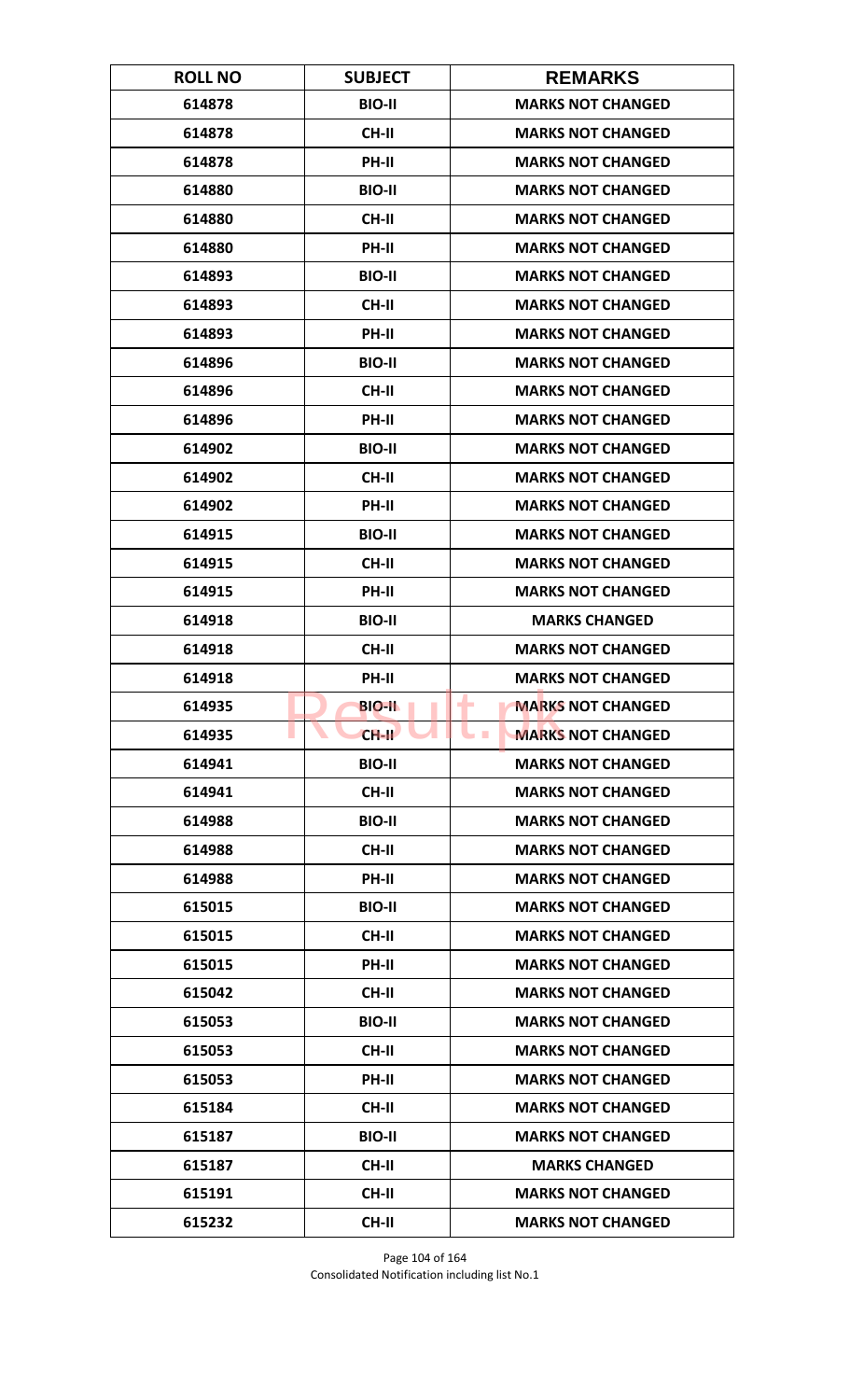| <b>ROLL NO</b> | <b>SUBJECT</b>     | <b>REMARKS</b>                               |
|----------------|--------------------|----------------------------------------------|
| 615232         | <b>PH-II</b>       | <b>MARKS NOT CHANGED</b>                     |
| 615250         | <b>BIO-II</b>      | <b>MARKS NOT CHANGED</b>                     |
| 615250         | <b>CH-II</b>       | <b>MARKS NOT CHANGED</b>                     |
| 615250         | PH-II              | <b>MARKS NOT CHANGED</b>                     |
| 615256         | <b>CH-II</b>       | <b>MARKS NOT CHANGED</b>                     |
| 615256         | PH-II              | <b>MARKS NOT CHANGED</b>                     |
| 615267         | <b>BIO-II</b>      | <b>MARKS NOT CHANGED</b>                     |
| 615267         | <b>CH-II</b>       | <b>MARKS CHANGED</b>                         |
| 615267         | PH-II              | <b>MARKS NOT CHANGED</b>                     |
| 615268         | <b>BIO-II</b>      | <b>MARKS NOT CHANGED</b>                     |
| 615268         | <b>CH-II</b>       | <b>MARKS NOT CHANGED</b>                     |
| 615271         | <b>CH-II</b>       | <b>MARKS NOT CHANGED</b>                     |
| 615331         | <b>BIO-II</b>      | <b>MARKS NOT CHANGED</b>                     |
| 615331         | <b>CH-II</b>       | <b>MARKS NOT CHANGED</b>                     |
| 615331         | PH-II              | <b>MARKS NOT CHANGED</b>                     |
| 615355         | <b>BIO-II</b>      | <b>MARKS NOT CHANGED</b>                     |
| 615355         | <b>CH-II</b>       | <b>MARKS NOT CHANGED</b>                     |
| 615355         | PH-II              | <b>MARKS NOT CHANGED</b>                     |
| 615359         | <b>CH-II</b>       | <b>MARKS CHANGED</b>                         |
| 615359         | PH-II              | <b>MARKS NOT CHANGED</b>                     |
| 615370         | <b>BIO-II</b>      | <b>MARKS NOT CHANGED</b>                     |
| 615370         | CH-II              | <b>MARKS NOT CHANGED</b><br>٠                |
| 615370         | PH-II <sup>T</sup> | <b>MARKS NOT CHANGED</b><br><b>The State</b> |
| 615383         | <b>BIO-II</b>      | <b>MARKS NOT CHANGED</b>                     |
| 615383         | CH-II              | <b>MARKS NOT CHANGED</b>                     |
| 615383         | PH-II              | <b>MARKS NOT CHANGED</b>                     |
| 615384         | <b>BIO-II</b>      | <b>MARKS CHANGED</b>                         |
| 615384         | <b>CH-II</b>       | <b>MARKS NOT CHANGED</b>                     |
| 615422         | <b>BIO-II</b>      | <b>MARKS NOT CHANGED</b>                     |
| 615461         | <b>BIO-II</b>      | <b>MARKS NOT CHANGED</b>                     |
| 615461         | PH-II              | <b>MARKS NOT CHANGED</b>                     |
| 615487         | CH-II              | <b>MARKS NOT CHANGED</b>                     |
| 615504         | <b>BIO-II</b>      | <b>MARKS NOT CHANGED</b>                     |
| 615504         | CH-II              | <b>MARKS NOT CHANGED</b>                     |
| 615504         | PH-II              | <b>MARKS NOT CHANGED</b>                     |
| 615547         | <b>BIO-II</b>      | <b>MARKS NOT CHANGED</b>                     |
| 615547         | CH-II              | <b>MARKS NOT CHANGED</b>                     |
| 615547         | PH-II              | <b>MARKS NOT CHANGED</b>                     |
| 615617         | <b>BIO-II</b>      | <b>MARKS NOT CHANGED</b>                     |
| 615617         | CH-II              | <b>MARKS NOT CHANGED</b>                     |

Page 105 of 164 Consolidated Notification including list No.1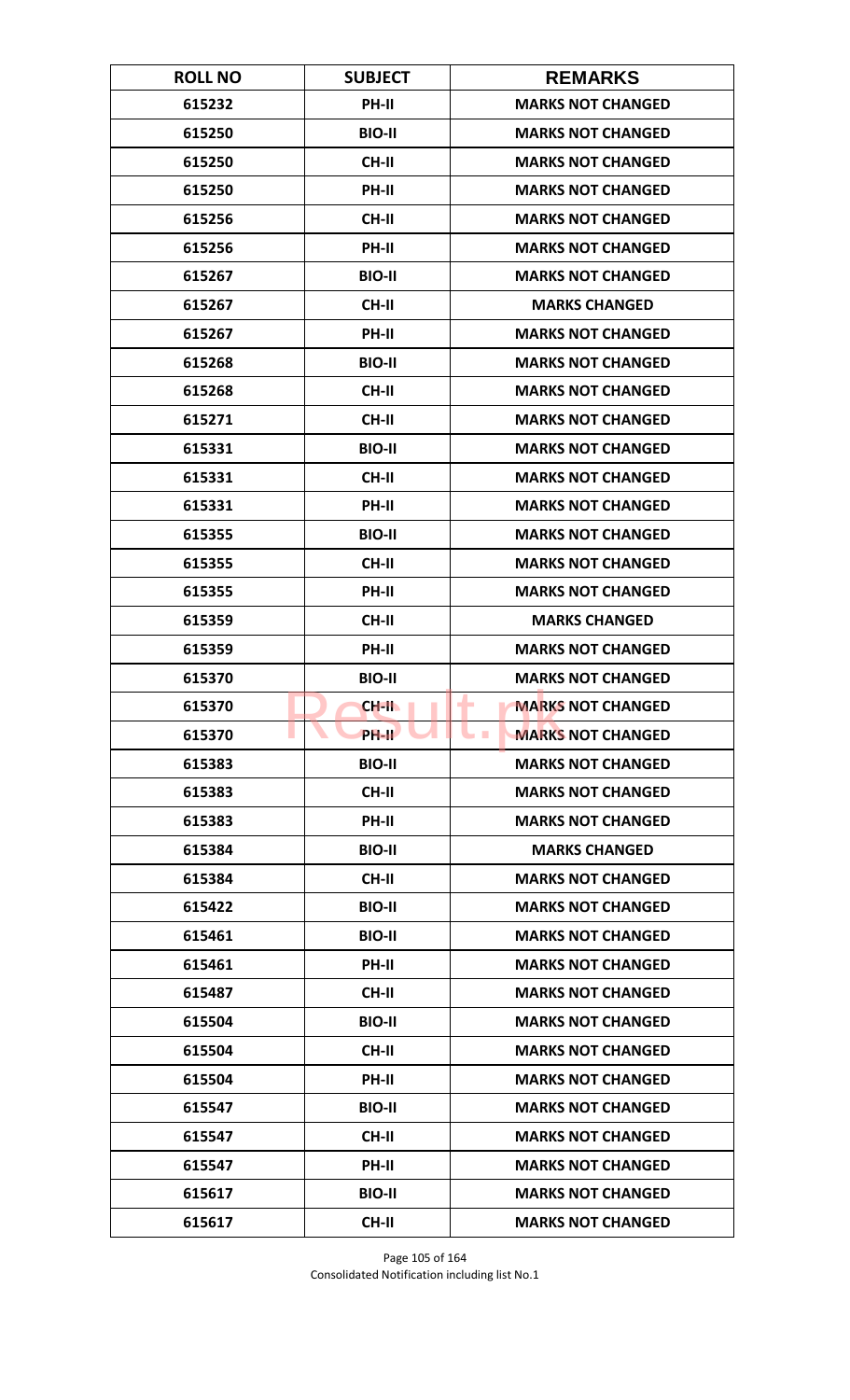| <b>ROLL NO</b> | <b>SUBJECT</b> | <b>REMARKS</b>                       |
|----------------|----------------|--------------------------------------|
| 615617         | <b>PH-II</b>   | <b>MARKS NOT CHANGED</b>             |
| 615619         | <b>CH-II</b>   | <b>MARKS CHANGED</b>                 |
| 615619         | PH-II          | <b>MARKS NOT CHANGED</b>             |
| 615622         | <b>BIO-II</b>  | <b>MARKS NOT CHANGED</b>             |
| 615622         | <b>CH-II</b>   | <b>MARKS NOT CHANGED</b>             |
| 615624         | <b>CH-II</b>   | <b>MARKS NOT CHANGED</b>             |
| 615624         | <b>PH-II</b>   | <b>MARKS NOT CHANGED</b>             |
| 615626         | <b>BIO-II</b>  | <b>MARKS NOT CHANGED</b>             |
| 615626         | <b>CH-II</b>   | <b>MARKS NOT CHANGED</b>             |
| 615626         | PH-II          | <b>MARKS NOT CHANGED</b>             |
| 615632         | <b>CH-II</b>   | <b>MARKS NOT CHANGED</b>             |
| 615632         | <b>PH-II</b>   | <b>MARKS NOT CHANGED</b>             |
| 615646         | CH-II          | <b>MARKS NOT CHANGED</b>             |
| 615646         | PH-II          | <b>MARKS NOT CHANGED</b>             |
| 615659         | <b>BIO-II</b>  | <b>MARKS NOT CHANGED</b>             |
| 615659         | <b>CH-II</b>   | <b>MARKS NOT CHANGED</b>             |
| 615659         | PH-II          | <b>MARKS NOT CHANGED</b>             |
| 615661         | <b>BIO-II</b>  | <b>MARKS NOT CHANGED</b>             |
| 615661         | <b>CH-II</b>   | <b>MARKS NOT CHANGED</b>             |
| 615661         | PH-II          | <b>MARKS NOT CHANGED</b>             |
| 615663         | <b>BIO-II</b>  | <b>MARKS NOT CHANGED</b>             |
| 615663         | $CH-H$         | <b>MARKS NOT CHANGED</b><br>٠        |
| 615663         | PH-II          | <b>MARKS NOT CHANGED</b><br><b>I</b> |
| 615669         | <b>CH-II</b>   | <b>MARKS NOT CHANGED</b>             |
| 615669         | PH-II          | <b>MARKS NOT CHANGED</b>             |
| 615676         | <b>BIO-II</b>  | <b>MARKS NOT CHANGED</b>             |
| 615676         | CH-II          | <b>MARKS NOT CHANGED</b>             |
| 615676         | PH-II          | <b>MARKS CHANGED</b>                 |
| 615678         | <b>BIO-II</b>  | <b>MARKS NOT CHANGED</b>             |
| 615678         | <b>CH-II</b>   | <b>MARKS NOT CHANGED</b>             |
| 615678         | PH-II          | <b>MARKS NOT CHANGED</b>             |
| 615679         | <b>BIO-II</b>  | <b>MARKS NOT CHANGED</b>             |
| 615679         | CH-II          | <b>MARKS NOT CHANGED</b>             |
| 615690         | <b>BIO-II</b>  | <b>MARKS NOT CHANGED</b>             |
| 615690         | <b>CH-II</b>   | <b>MARKS NOT CHANGED</b>             |
| 615690         | PH-II          | <b>MARKS NOT CHANGED</b>             |
| 615700         | <b>BIO-II</b>  | <b>MARKS NOT CHANGED</b>             |
| 615700         | CH-II          | <b>MARKS NOT CHANGED</b>             |
| 615700         | <b>PH-II</b>   | <b>MARKS NOT CHANGED</b>             |
| 615713         | PH-II          | <b>MARKS NOT CHANGED</b>             |

Page 106 of 164 Consolidated Notification including list No.1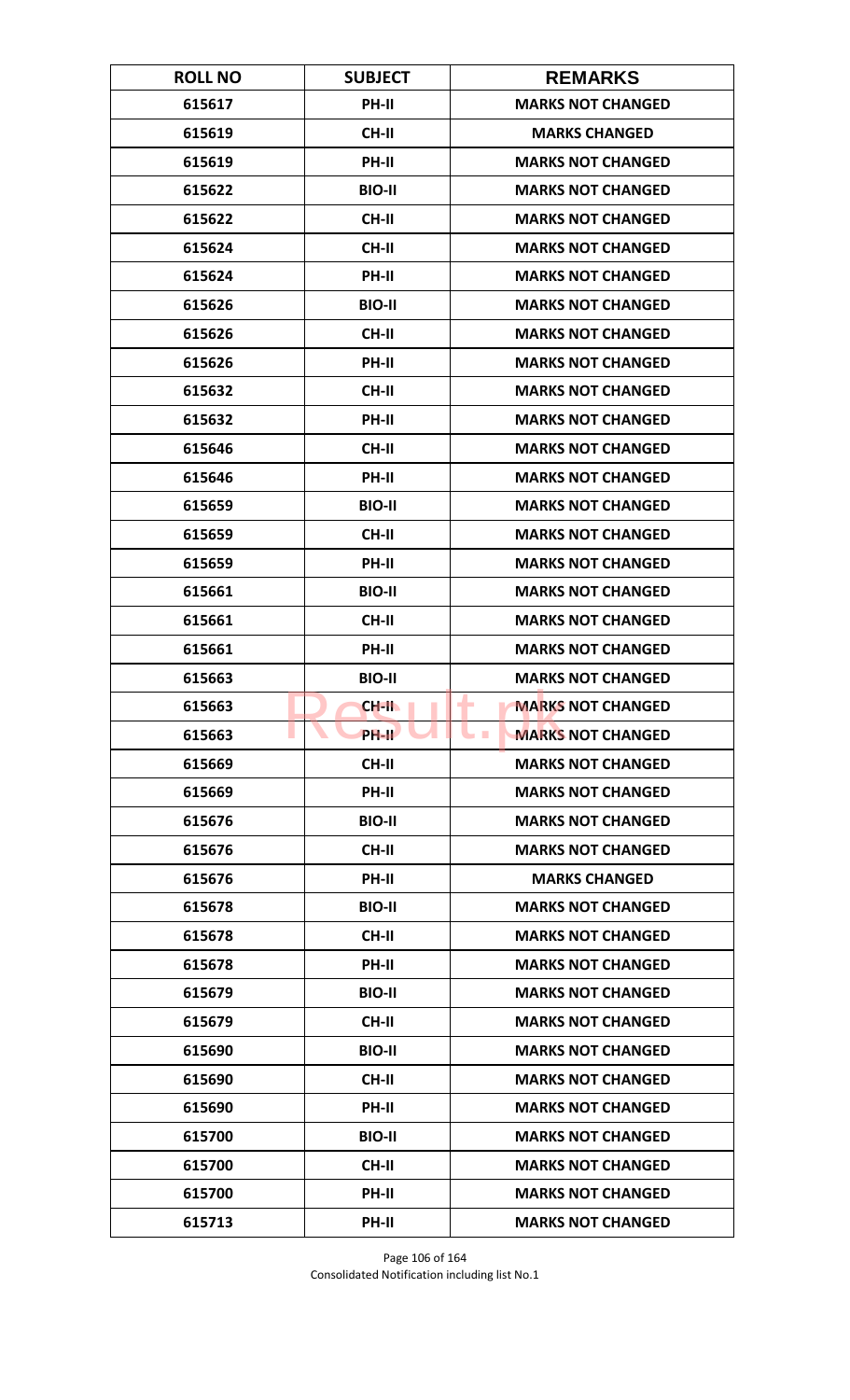| <b>ROLL NO</b> | <b>SUBJECT</b> | <b>REMARKS</b>                               |
|----------------|----------------|----------------------------------------------|
| 615721         | <b>CH-II</b>   | <b>MARKS NOT CHANGED</b>                     |
| 615721         | PH-II          | <b>MARKS NOT CHANGED</b>                     |
| 615723         | <b>CH-II</b>   | <b>MARKS NOT CHANGED</b>                     |
| 615723         | PH-II          | <b>MARKS NOT CHANGED</b>                     |
| 615731         | <b>BIO-II</b>  | <b>MARKS NOT CHANGED</b>                     |
| 615731         | <b>CH-II</b>   | <b>MARKS NOT CHANGED</b>                     |
| 615732         | <b>BIO-II</b>  | <b>MARKS NOT CHANGED</b>                     |
| 615732         | <b>CH-II</b>   | <b>MARKS NOT CHANGED</b>                     |
| 615732         | PH-II          | <b>MARKS NOT CHANGED</b>                     |
| 615734         | <b>BIO-II</b>  | <b>MARKS NOT CHANGED</b>                     |
| 615734         | CH-II          | <b>MARKS NOT CHANGED</b>                     |
| 615734         | PH-II          | <b>MARKS NOT CHANGED</b>                     |
| 615737         | <b>BIO-II</b>  | <b>MARKS NOT CHANGED</b>                     |
| 615737         | <b>CH-II</b>   | <b>MARKS NOT CHANGED</b>                     |
| 615739         | <b>CH-II</b>   | <b>MARKS NOT CHANGED</b>                     |
| 615746         | <b>BIO-II</b>  | <b>MARKS NOT CHANGED</b>                     |
| 615746         | <b>CH-II</b>   | <b>MARKS NOT CHANGED</b>                     |
| 615746         | PH-II          | <b>MARKS NOT CHANGED</b>                     |
| 615751         | PH-II          | <b>MARKS NOT CHANGED</b>                     |
| 615766         | <b>BIO-II</b>  | <b>MARKS NOT CHANGED</b>                     |
| 615766         | <b>CH-II</b>   | <b>MARKS NOT CHANGED</b>                     |
| 615766         | PH-II.         | <b>MARKS NOT CHANGED</b><br>۰                |
| 615769         | $CH-H$         | <b>MARKS NOT CHANGED</b><br><b>The State</b> |
| 615769         | PH-II          | <b>MARKS NOT CHANGED</b>                     |
| 615773         | <b>BIO-II</b>  | <b>MARKS NOT CHANGED</b>                     |
| 615773         | <b>CH-II</b>   | <b>MARKS NOT CHANGED</b>                     |
| 615773         | PH-II          | <b>MARKS NOT CHANGED</b>                     |
| 615774         | <b>BIO-II</b>  | <b>MARKS CHANGED</b>                         |
| 615774         | CH-II          | <b>MARKS NOT CHANGED</b>                     |
| 615774         | PH-II          | <b>MARKS NOT CHANGED</b>                     |
| 615780         | <b>BIO-II</b>  | <b>MARKS NOT CHANGED</b>                     |
| 615780         | <b>CH-II</b>   | <b>MARKS NOT CHANGED</b>                     |
| 615780         | PH-II          | <b>MARKS NOT CHANGED</b>                     |
| 615782         | <b>BIO-II</b>  | <b>MARKS NOT CHANGED</b>                     |
| 615782         | <b>CH-II</b>   | <b>MARKS NOT CHANGED</b>                     |
| 615782         | PH-II          | <b>MARKS NOT CHANGED</b>                     |
| 615786         | <b>BIO-II</b>  | <b>MARKS NOT CHANGED</b>                     |
| 615786         | <b>CH-II</b>   | <b>MARKS NOT CHANGED</b>                     |
| 615786         | <b>PH-II</b>   | <b>MARKS NOT CHANGED</b>                     |
| 615787         | <b>BIO-II</b>  | <b>MARKS NOT CHANGED</b>                     |

Page 107 of 164 Consolidated Notification including list No.1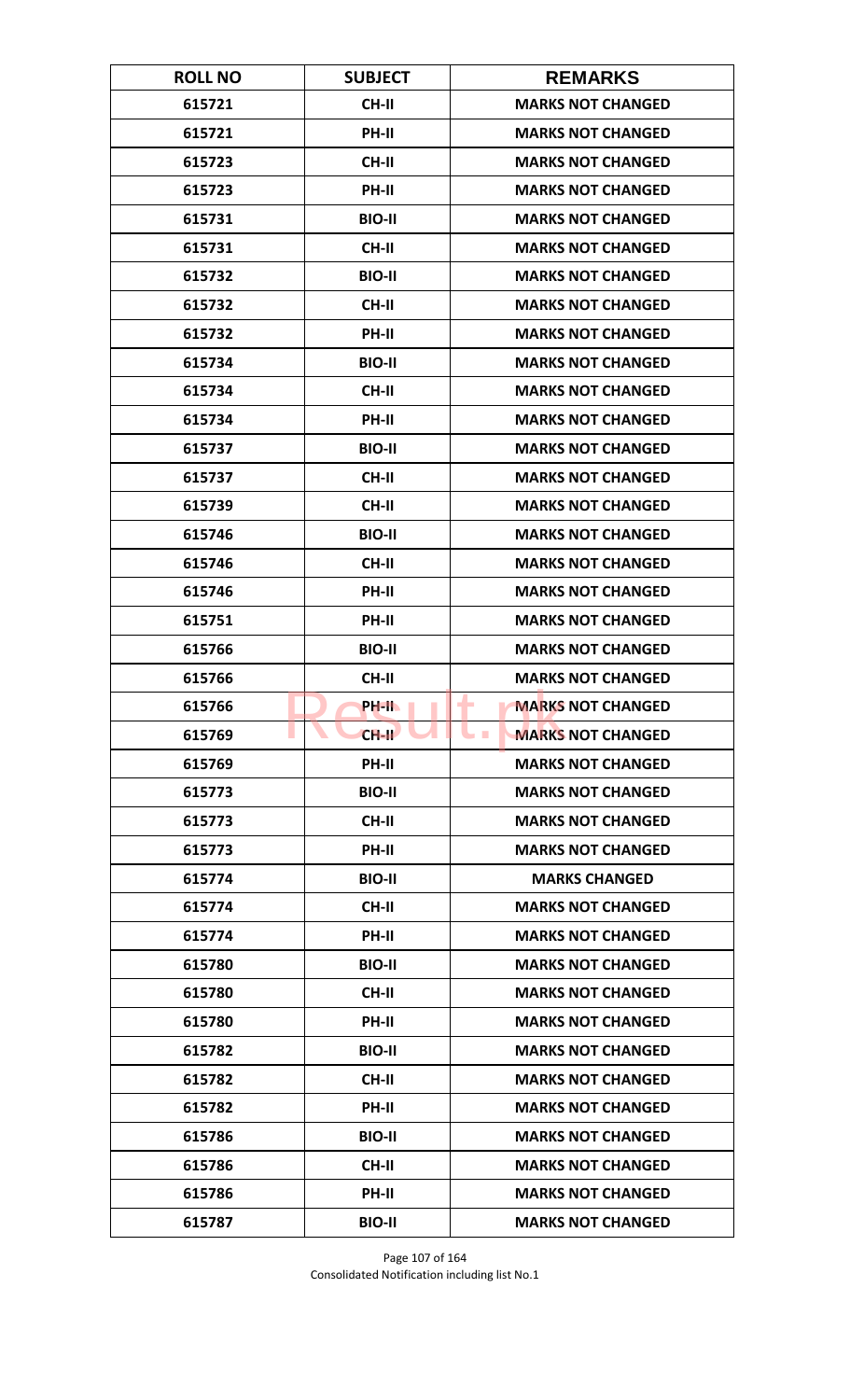| <b>ROLL NO</b> | <b>SUBJECT</b> | <b>REMARKS</b>                               |
|----------------|----------------|----------------------------------------------|
| 615787         | <b>CH-II</b>   | <b>MARKS NOT CHANGED</b>                     |
| 615787         | PH-II          | <b>MARKS NOT CHANGED</b>                     |
| 615788         | <b>BIO-II</b>  | <b>MARKS NOT CHANGED</b>                     |
| 615788         | <b>CH-II</b>   | <b>MARKS NOT CHANGED</b>                     |
| 615788         | PH-II          | <b>MARKS NOT CHANGED</b>                     |
| 615793         | <b>BIO-II</b>  | <b>MARKS NOT CHANGED</b>                     |
| 615793         | <b>CH-II</b>   | <b>MARKS CHANGED</b>                         |
| 615793         | <b>PH-II</b>   | <b>MARKS NOT CHANGED</b>                     |
| 615799         | <b>BIO-II</b>  | <b>MARKS NOT CHANGED</b>                     |
| 615799         | CH-II          | <b>MARKS CHANGED</b>                         |
| 615799         | PH-II          | <b>MARKS NOT CHANGED</b>                     |
| 615806         | <b>BIO-II</b>  | <b>MARKS NOT CHANGED</b>                     |
| 615806         | <b>CH-II</b>   | <b>MARKS NOT CHANGED</b>                     |
| 615806         | PH-II          | <b>MARKS NOT CHANGED</b>                     |
| 615814         | <b>BIO-II</b>  | <b>MARKS NOT CHANGED</b>                     |
| 615814         | <b>CH-II</b>   | <b>MARKS NOT CHANGED</b>                     |
| 615829         | <b>BIO-II</b>  | <b>MARKS NOT CHANGED</b>                     |
| 615829         | <b>CH-II</b>   | <b>MARKS CHANGED</b>                         |
| 615829         | PH-II          | <b>MARKS NOT CHANGED</b>                     |
| 615872         | <b>CH-II</b>   | <b>MARKS NOT CHANGED</b>                     |
| 615897         | <b>CH-II</b>   | <b>MARKS NOT CHANGED</b>                     |
| 615897         | PH-IL          | <b>MARKS NOT CHANGED</b><br>٠                |
| 615899         | <b>BIO-II</b>  | <b>MARKS NOT CHANGED</b><br><b>The State</b> |
| 615899         | CH-II          | <b>MARKS NOT CHANGED</b>                     |
| 615899         | PH-II          | <b>MARKS NOT CHANGED</b>                     |
| 615903         | <b>BIO-II</b>  | <b>MARKS NOT CHANGED</b>                     |
| 615903         | <b>CH-II</b>   | <b>MARKS NOT CHANGED</b>                     |
| 615903         | PH-II          | <b>MARKS NOT CHANGED</b>                     |
| 615905         | <b>CH-II</b>   | <b>MARKS NOT CHANGED</b>                     |
| 615905         | <b>PH-II</b>   | <b>MARKS NOT CHANGED</b>                     |
| 615912         | <b>CH-II</b>   | <b>MARKS NOT CHANGED</b>                     |
| 615912         | PH-II          | <b>MARKS NOT CHANGED</b>                     |
| 615913         | <b>BIO-II</b>  | <b>MARKS NOT CHANGED</b>                     |
| 615913         | CH-II          | <b>MARKS NOT CHANGED</b>                     |
| 615913         | PH-II          | <b>MARKS NOT CHANGED</b>                     |
| 615916         | <b>BIO-II</b>  | <b>MARKS NOT CHANGED</b>                     |
| 615916         | CH-II          | <b>MARKS NOT CHANGED</b>                     |
| 615916         | PH-II          | <b>MARKS NOT CHANGED</b>                     |
| 615923         | <b>CH-II</b>   | <b>MARKS NOT CHANGED</b>                     |
| 615923         | PH-II          | <b>MARKS NOT CHANGED</b>                     |

Page 108 of 164 Consolidated Notification including list No.1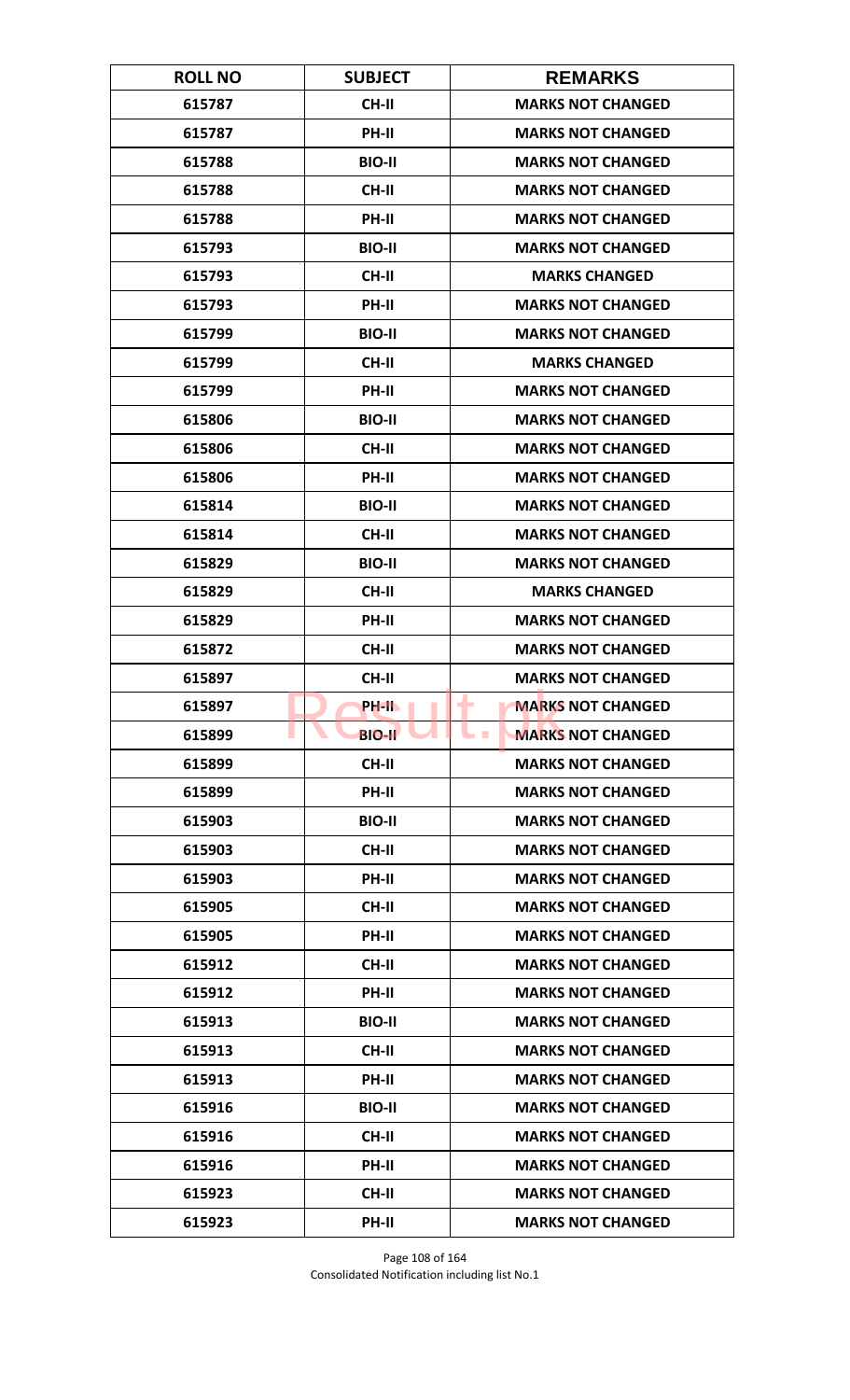| <b>ROLL NO</b> | <b>SUBJECT</b> | <b>REMARKS</b>                         |
|----------------|----------------|----------------------------------------|
| 615929         | <b>BIO-II</b>  | <b>MARKS NOT CHANGED</b>               |
| 615929         | <b>CH-II</b>   | <b>MARKS NOT CHANGED</b>               |
| 615929         | PH-II          | <b>MARKS CHANGED</b>                   |
| 615929         | PH-II          | <b>MARKS NOT CHANGED</b>               |
| 615930         | <b>BIO-II</b>  | <b>MARKS NOT CHANGED</b>               |
| 615930         | <b>CH-II</b>   | <b>MARKS NOT CHANGED</b>               |
| 615930         | PH-II          | <b>MARKS NOT CHANGED</b>               |
| 615931         | <b>BIO-II</b>  | <b>MARKS NOT CHANGED</b>               |
| 615931         | <b>CH-II</b>   | <b>MARKS NOT CHANGED</b>               |
| 615931         | PH-II          | <b>MARKS CHANGED</b>                   |
| 615932         | <b>BIO-II</b>  | <b>MARKS NOT CHANGED</b>               |
| 615932         | <b>CH-II</b>   | <b>MARKS NOT CHANGED</b>               |
| 615932         | PH-II          | <b>MARKS NOT CHANGED</b>               |
| 615933         | <b>BIO-II</b>  | <b>MARKS NOT CHANGED</b>               |
| 615933         | <b>CH-II</b>   | <b>MARKS NOT CHANGED</b>               |
| 615933         | PH-II          | <b>MARKS NOT CHANGED</b>               |
| 615937         | PH-II          | <b>MARKS NOT CHANGED</b>               |
| 615943         | <b>CH-II</b>   | <b>MARKS NOT CHANGED</b>               |
| 615943         | PH-II          | <b>MARKS NOT CHANGED</b>               |
| 615946         | <b>CH-II</b>   | <b>MARKS NOT CHANGED</b>               |
| 615946         | PH-II          | <b>MARKS NOT CHANGED</b>               |
| 615949         | <b>BIO-IL</b>  | ۰<br><b>MARKS NOT CHANGED</b>          |
| 615949         | $CH-H$         | <b>MARKS NOT CHANGED</b><br><b>COL</b> |
| 615952         | <b>BIO-II</b>  | <b>MARKS NOT CHANGED</b>               |
| 615952         | <b>CH-II</b>   | <b>MARKS NOT CHANGED</b>               |
| 615952         | PH-II          | <b>MARKS NOT CHANGED</b>               |
| 615955         | CH-II          | <b>MARKS NOT CHANGED</b>               |
| 615955         | PH-II          | <b>MARKS CHANGED</b>                   |
| 615964         | <b>BIO-II</b>  | <b>MARKS NOT CHANGED</b>               |
| 615964         | <b>CH-II</b>   | <b>MARKS NOT CHANGED</b>               |
| 615964         | PH-II          | <b>MARKS NOT CHANGED</b>               |
| 615968         | <b>BIO-II</b>  | <b>MARKS NOT CHANGED</b>               |
| 615968         | CH-II          | <b>MARKS NOT CHANGED</b>               |
| 615968         | PH-II          | <b>MARKS NOT CHANGED</b>               |
| 615976         | <b>BIO-II</b>  | <b>MARKS NOT CHANGED</b>               |
| 615976         | CH-II          | <b>MARKS NOT CHANGED</b>               |
| 615976         | PH-II          | <b>MARKS NOT CHANGED</b>               |
| 615980         | <b>BIO-II</b>  | <b>MARKS CHANGED</b>                   |
| 615980         | <b>CH-II</b>   | <b>MARKS CHANGED</b>                   |
| 615980         | PH-II          | <b>MARKS NOT CHANGED</b>               |

Page 109 of 164 Consolidated Notification including list No.1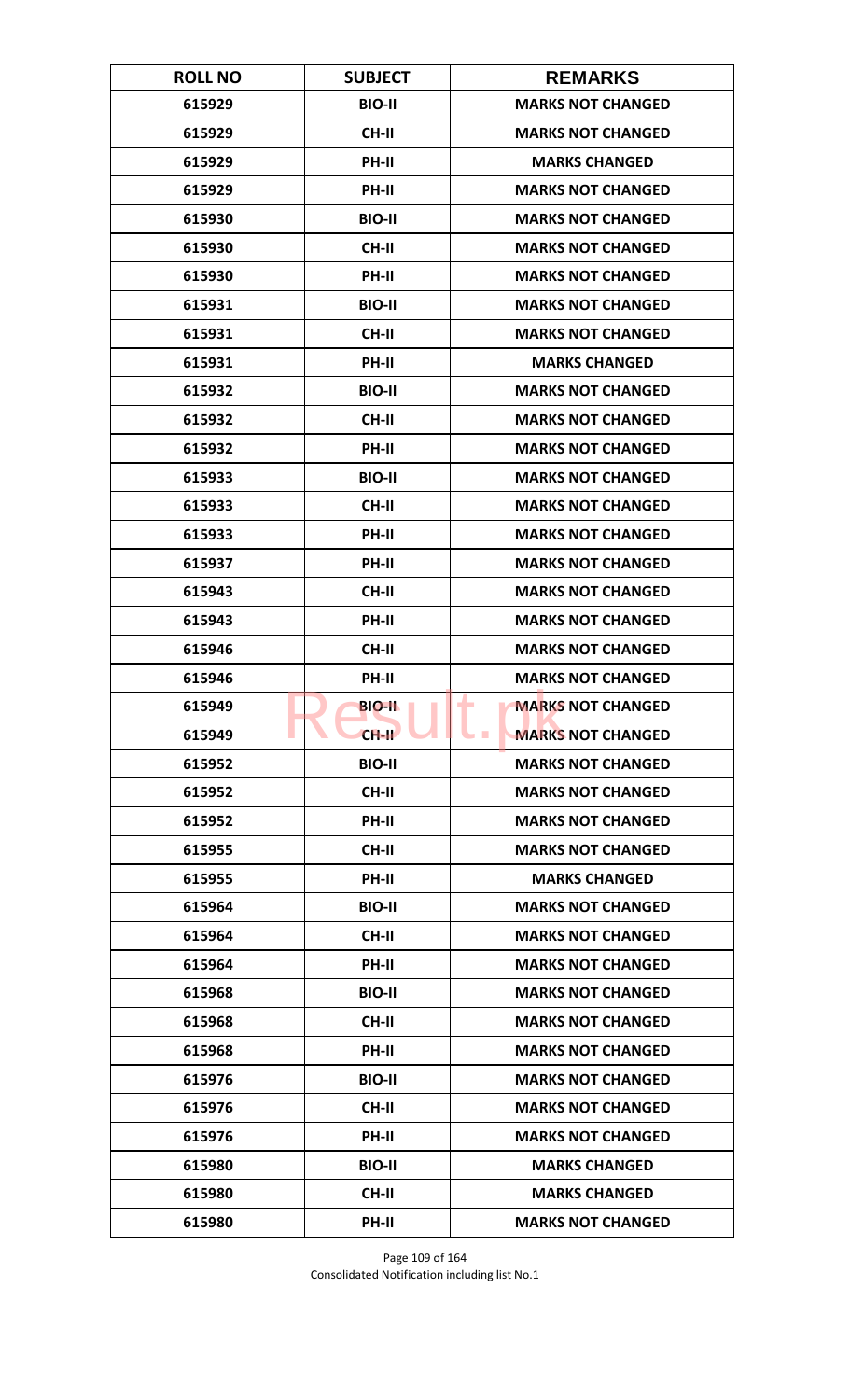| <b>ROLL NO</b> | <b>SUBJECT</b> | <b>REMARKS</b>                               |
|----------------|----------------|----------------------------------------------|
| 615982         | <b>BIO-II</b>  | <b>MARKS NOT CHANGED</b>                     |
| 615982         | <b>CH-II</b>   | <b>MARKS NOT CHANGED</b>                     |
| 615982         | PH-II          | <b>MARKS NOT CHANGED</b>                     |
| 615992         | <b>CH-II</b>   | <b>MARKS NOT CHANGED</b>                     |
| 615992         | PH-II          | <b>MARKS NOT CHANGED</b>                     |
| 615995         | <b>BIO-II</b>  | <b>MARKS NOT CHANGED</b>                     |
| 615995         | <b>CH-II</b>   | <b>MARKS NOT CHANGED</b>                     |
| 615995         | PH-II          | <b>MARKS NOT CHANGED</b>                     |
| 615998         | <b>CH-II</b>   | <b>MARKS CHANGED</b>                         |
| 615998         | PH-II          | <b>MARKS NOT CHANGED</b>                     |
| 616007         | <b>BIO-II</b>  | <b>MARKS NOT CHANGED</b>                     |
| 616007         | <b>CH-II</b>   | <b>MARKS CHANGED</b>                         |
| 616007         | PH-II          | <b>MARKS NOT CHANGED</b>                     |
| 616012         | <b>BIO-II</b>  | <b>MARKS NOT CHANGED</b>                     |
| 616012         | <b>CH-II</b>   | <b>MARKS NOT CHANGED</b>                     |
| 616012         | PH-II          | <b>MARKS NOT CHANGED</b>                     |
| 616016         | <b>BIO-II</b>  | <b>MARKS NOT CHANGED</b>                     |
| 616016         | <b>CH-II</b>   | <b>MARKS NOT CHANGED</b>                     |
| 616016         | PH-II          | <b>MARKS CHANGED</b>                         |
| 616021         | PH-II          | <b>MARKS NOT CHANGED</b>                     |
| 616027         | <b>CH-II</b>   | <b>MARKS NOT CHANGED</b>                     |
| 616027         | PH-IL          | <b>MARKS NOT CHANGED</b><br>٠                |
| 616036         | <b>BIO-II</b>  | <b>MARKS NOT CHANGED</b><br><b>The State</b> |
| 616036         | CH-II          | <b>MARKS NOT CHANGED</b>                     |
| 616036         | PH-II          | <b>MARKS NOT CHANGED</b>                     |
| 616045         | CH-II          | <b>MARKS CHANGED</b>                         |
| 616045         | PH-II          | <b>MARKS NOT CHANGED</b>                     |
| 616059         | <b>BIO-II</b>  | <b>MARKS NOT CHANGED</b>                     |
| 616059         | <b>CH-II</b>   | <b>MARKS NOT CHANGED</b>                     |
| 616059         | <b>PH-II</b>   | <b>MARKS NOT CHANGED</b>                     |
| 616068         | <b>BIO-II</b>  | <b>MARKS NOT CHANGED</b>                     |
| 616068         | CH-II          | <b>MARKS CHANGED</b>                         |
| 616068         | PH-II          | <b>MARKS NOT CHANGED</b>                     |
| 616085         | <b>BIO-II</b>  | <b>MARKS NOT CHANGED</b>                     |
| 616085         | <b>CH-II</b>   | <b>MARKS NOT CHANGED</b>                     |
| 616085         | PH-II          | <b>MARKS NOT CHANGED</b>                     |
| 616086         | <b>BIO-II</b>  | <b>MARKS NOT CHANGED</b>                     |
| 616086         | <b>CH-II</b>   | <b>MARKS CHANGED</b>                         |
| 616086         | <b>PH-II</b>   | <b>MARKS NOT CHANGED</b>                     |
| 616089         | <b>BIO-II</b>  | <b>MARKS NOT CHANGED</b>                     |

Page 110 of 164 Consolidated Notification including list No.1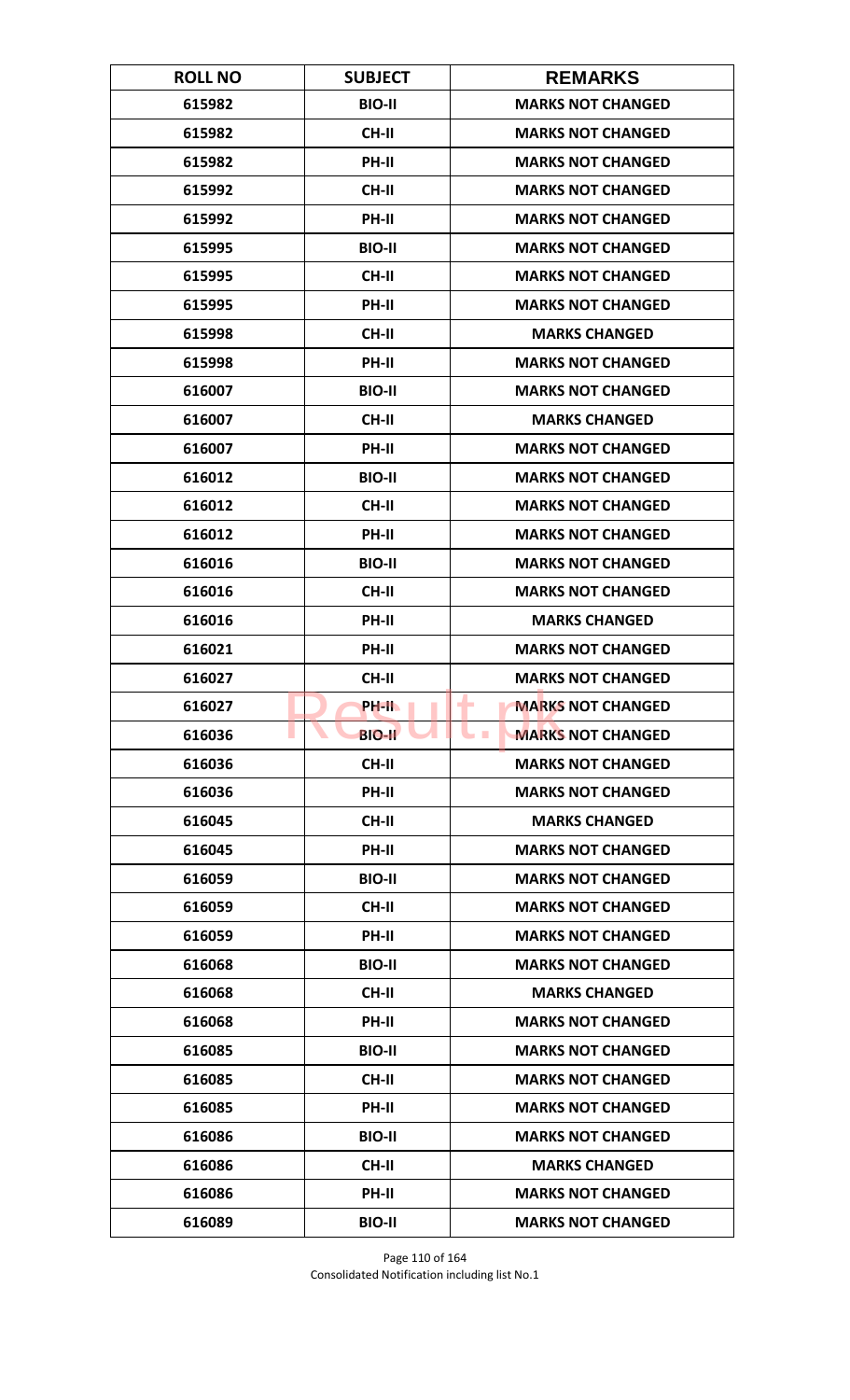| <b>ROLL NO</b> | <b>SUBJECT</b> | <b>REMARKS</b>                               |
|----------------|----------------|----------------------------------------------|
| 616089         | <b>CH-II</b>   | <b>MARKS NOT CHANGED</b>                     |
| 616089         | PH-II          | <b>MARKS NOT CHANGED</b>                     |
| 616094         | <b>BIO-II</b>  | <b>MARKS NOT CHANGED</b>                     |
| 616094         | <b>CH-II</b>   | <b>MARKS NOT CHANGED</b>                     |
| 616094         | PH-II          | <b>MARKS NOT CHANGED</b>                     |
| 616095         | <b>BIO-II</b>  | <b>MARKS NOT CHANGED</b>                     |
| 616095         | <b>PH-II</b>   | <b>MARKS NOT CHANGED</b>                     |
| 616102         | <b>BIO-II</b>  | <b>MARKS NOT CHANGED</b>                     |
| 616102         | <b>CH-II</b>   | <b>MARKS NOT CHANGED</b>                     |
| 616102         | PH-II          | <b>MARKS NOT CHANGED</b>                     |
| 616103         | <b>BIO-II</b>  | <b>MARKS NOT CHANGED</b>                     |
| 616103         | <b>CH-II</b>   | <b>MARKS NOT CHANGED</b>                     |
| 616103         | PH-II          | <b>MARKS NOT CHANGED</b>                     |
| 616104         | <b>BIO-II</b>  | <b>MARKS NOT CHANGED</b>                     |
| 616104         | <b>CH-II</b>   | <b>MARKS NOT CHANGED</b>                     |
| 616104         | PH-II          | <b>MARKS NOT CHANGED</b>                     |
| 616110         | <b>BIO-II</b>  | <b>MARKS NOT CHANGED</b>                     |
| 616110         | <b>CH-II</b>   | <b>MARKS NOT CHANGED</b>                     |
| 616110         | PH-II          | <b>MARKS NOT CHANGED</b>                     |
| 616111         | <b>BIO-II</b>  | <b>MARKS NOT CHANGED</b>                     |
| 616111         | <b>CH-II</b>   | <b>MARKS NOT CHANGED</b>                     |
| 616111         | PH-IL          | <b>MARKS NOT CHANGED</b><br>٠                |
| 616115         | <b>BIO-II</b>  | <b>MARKS NOT CHANGED</b><br><b>The State</b> |
| 616115         | CH-II          | <b>MARKS NOT CHANGED</b>                     |
| 616115         | PH-II          | <b>MARKS NOT CHANGED</b>                     |
| 616118         | <b>BIO-II</b>  | <b>MARKS NOT CHANGED</b>                     |
| 616118         | CH-II          | <b>MARKS NOT CHANGED</b>                     |
| 616118         | PH-II          | <b>MARKS NOT CHANGED</b>                     |
| 616121         | <b>BIO-II</b>  | <b>MARKS NOT CHANGED</b>                     |
| 616121         | <b>CH-II</b>   | <b>MARKS NOT CHANGED</b>                     |
| 616121         | <b>PH-II</b>   | <b>MARKS NOT CHANGED</b>                     |
| 616125         | <b>BIO-II</b>  | <b>MARKS NOT CHANGED</b>                     |
| 616125         | CH-II          | <b>MARKS NOT CHANGED</b>                     |
| 616125         | PH-II          | <b>MARKS NOT CHANGED</b>                     |
| 616131         | <b>BIO-II</b>  | <b>MARKS NOT CHANGED</b>                     |
| 616131         | CH-II          | <b>MARKS NOT CHANGED</b>                     |
| 616131         | PH-II          | <b>MARKS NOT CHANGED</b>                     |
| 616154         | <b>BIO-II</b>  | <b>MARKS NOT CHANGED</b>                     |
| 616154         | <b>PH-II</b>   | <b>MARKS NOT CHANGED</b>                     |
| 616155         | <b>BIO-II</b>  | <b>MARKS NOT CHANGED</b>                     |

Page 111 of 164 Consolidated Notification including list No.1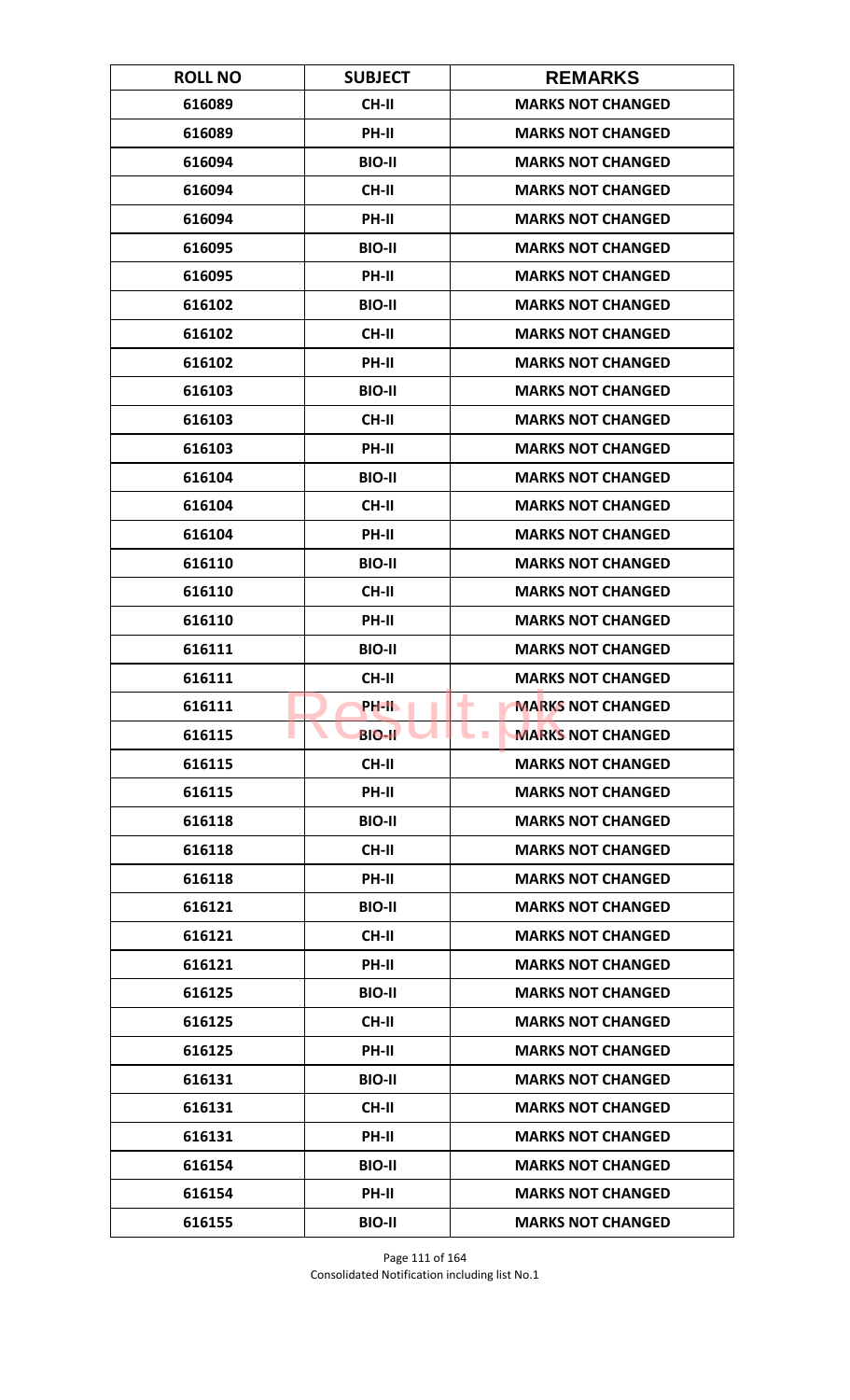| <b>ROLL NO</b> | <b>SUBJECT</b> | <b>REMARKS</b>                       |
|----------------|----------------|--------------------------------------|
| 616156         | <b>BIO-II</b>  | <b>MARKS NOT CHANGED</b>             |
| 616156         | <b>CH-II</b>   | <b>MARKS NOT CHANGED</b>             |
| 616156         | PH-II          | <b>MARKS NOT CHANGED</b>             |
| 616161         | <b>BIO-II</b>  | <b>MARKS NOT CHANGED</b>             |
| 616161         | <b>CH-II</b>   | <b>MARKS NOT CHANGED</b>             |
| 616161         | PH-II          | <b>MARKS NOT CHANGED</b>             |
| 616165         | <b>BIO-II</b>  | <b>MARKS NOT CHANGED</b>             |
| 616173         | <b>BIO-II</b>  | <b>MARKS NOT CHANGED</b>             |
| 616176         | <b>BIO-II</b>  | <b>MARKS NOT CHANGED</b>             |
| 616178         | <b>BIO-II</b>  | <b>MARKS CHANGED</b>                 |
| 616178         | PH-II          | <b>MARKS NOT CHANGED</b>             |
| 616186         | <b>BIO-II</b>  | <b>MARKS NOT CHANGED</b>             |
| 616186         | PH-II          | <b>MARKS NOT CHANGED</b>             |
| 616190         | <b>BIO-II</b>  | <b>MARKS NOT CHANGED</b>             |
| 616190         | <b>CH-II</b>   | <b>MARKS NOT CHANGED</b>             |
| 616190         | PH-II          | <b>MARKS NOT CHANGED</b>             |
| 616196         | <b>BIO-II</b>  | <b>MARKS NOT CHANGED</b>             |
| 616196         | <b>CH-II</b>   | <b>MARKS CHANGED</b>                 |
| 616196         | PH-II          | <b>MARKS NOT CHANGED</b>             |
| 616198         | <b>BIO-II</b>  | <b>MARKS NOT CHANGED</b>             |
| 616199         | <b>BIO-II</b>  | <b>MARKS NOT CHANGED</b>             |
| 616199         | <b>CH-II</b>   | ٠<br><b>MARKS NOT CHANGED</b>        |
| 616199         | PH-II          | <b>MARKS NOT CHANGED</b><br><b>I</b> |
| 616202         | <b>BIO-II</b>  | <b>MARKS NOT CHANGED</b>             |
| 616202         | CH-II          | <b>MARKS NOT CHANGED</b>             |
| 616202         | PH-II          | <b>MARKS NOT CHANGED</b>             |
| 616203         | <b>BIO-II</b>  | <b>MARKS NOT CHANGED</b>             |
| 616209         | <b>BIO-II</b>  | <b>MARKS NOT CHANGED</b>             |
| 616209         | CH-II          | <b>MARKS NOT CHANGED</b>             |
| 616209         | PH-II          | <b>MARKS NOT CHANGED</b>             |
| 616210         | <b>BIO-II</b>  | <b>MARKS NOT CHANGED</b>             |
| 616210         | CH-II          | <b>MARKS CHANGED</b>                 |
| 616210         | PH-II          | <b>MARKS NOT CHANGED</b>             |
| 616221         | <b>BIO-II</b>  | <b>MARKS NOT CHANGED</b>             |
| 616221         | CH-II          | <b>MARKS NOT CHANGED</b>             |
| 616228         | <b>BIO-II</b>  | <b>MARKS NOT CHANGED</b>             |
| 616228         | CH-II          | <b>MARKS CHANGED</b>                 |
| 616229         | <b>BIO-II</b>  | <b>MARKS NOT CHANGED</b>             |
| 616229         | <b>PH-II</b>   | <b>MARKS NOT CHANGED</b>             |
| 616233         | <b>BIO-II</b>  | <b>MARKS CHANGED</b>                 |

Page 112 of 164 Consolidated Notification including list No.1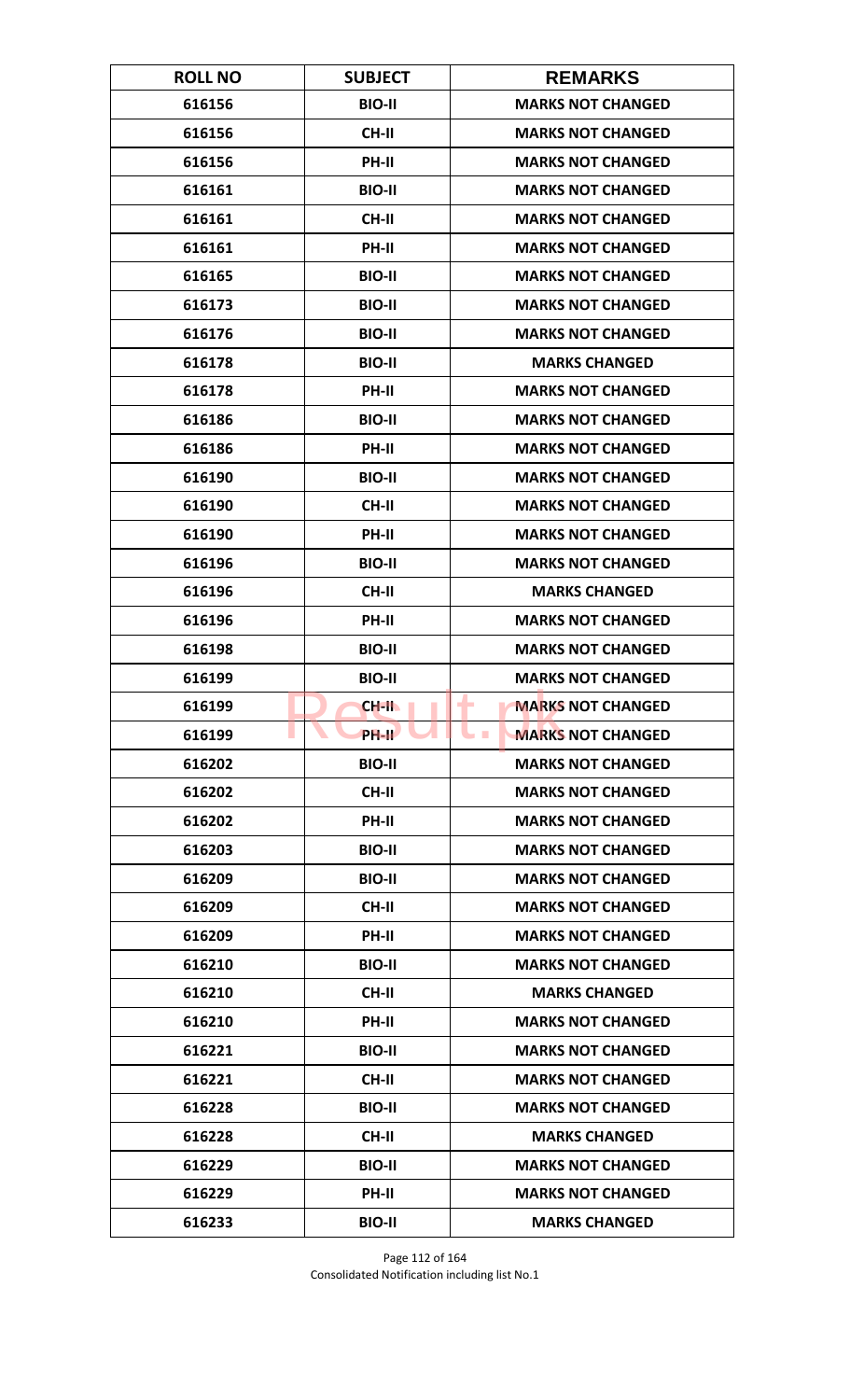| <b>ROLL NO</b> | <b>SUBJECT</b> | <b>REMARKS</b>                       |
|----------------|----------------|--------------------------------------|
| 616233         | PH-II          | <b>MARKS NOT CHANGED</b>             |
| 616282         | <b>BIO-II</b>  | <b>MARKS NOT CHANGED</b>             |
| 616282         | <b>CH-II</b>   | <b>MARKS NOT CHANGED</b>             |
| 616282         | PH-II          | <b>MARKS NOT CHANGED</b>             |
| 616294         | <b>CH-II</b>   | <b>MARKS NOT CHANGED</b>             |
| 616295         | <b>BIO-II</b>  | <b>MARKS NOT CHANGED</b>             |
| 616295         | <b>CH-II</b>   | <b>MARKS NOT CHANGED</b>             |
| 616295         | PH-II          | <b>MARKS NOT CHANGED</b>             |
| 616350         | <b>BIO-II</b>  | <b>MARKS NOT CHANGED</b>             |
| 616350         | CH-II          | <b>MARKS NOT CHANGED</b>             |
| 616350         | PH-II          | <b>MARKS NOT CHANGED</b>             |
| 616369         | <b>BIO-II</b>  | <b>MARKS NOT CHANGED</b>             |
| 616369         | <b>CH-II</b>   | <b>MARKS NOT CHANGED</b>             |
| 616369         | PH-II          | <b>MARKS NOT CHANGED</b>             |
| 616393         | <b>BIO-II</b>  | <b>MARKS NOT CHANGED</b>             |
| 616393         | <b>CH-II</b>   | <b>MARKS NOT CHANGED</b>             |
| 616393         | PH-II          | <b>MARKS NOT CHANGED</b>             |
| 616434         | <b>BIO-II</b>  | <b>MARKS NOT CHANGED</b>             |
| 616434         | <b>CH-II</b>   | <b>MARKS NOT CHANGED</b>             |
| 616453         | <b>BIO-II</b>  | <b>MARKS CHANGED</b>                 |
| 616453         | CH-II          | <b>MARKS NOT CHANGED</b>             |
| 616462         | <b>BIO-II</b>  | <b>MARKS NOT CHANGED</b><br>٠        |
| 616462         | $CH-H$         | <b>MARKS NOT CHANGED</b><br><b>I</b> |
| 616462         | PH-II          | <b>MARKS NOT CHANGED</b>             |
| 616478         | <b>BIO-II</b>  | <b>MARKS NOT CHANGED</b>             |
| 616478         | CH-II          | <b>MARKS NOT CHANGED</b>             |
| 616478         | PH-II          | <b>MARKS NOT CHANGED</b>             |
| 616492         | <b>BIO-II</b>  | <b>MARKS NOT CHANGED</b>             |
| 616492         | CH-II          | <b>MARKS NOT CHANGED</b>             |
| 616492         | <b>PH-II</b>   | <b>MARKS NOT CHANGED</b>             |
| 616524         | <b>BIO-II</b>  | <b>MARKS CHANGED</b>                 |
| 616524         | CH-II          | <b>MARKS NOT CHANGED</b>             |
| 616524         | PH-II          | <b>MARKS NOT CHANGED</b>             |
| 616527         | <b>BIO-II</b>  | <b>MARKS CHANGED</b>                 |
| 616527         | CH-II          | <b>MARKS NOT CHANGED</b>             |
| 616527         | PH-II          | <b>MARKS NOT CHANGED</b>             |
| 616535         | <b>BIO-II</b>  | <b>MARKS NOT CHANGED</b>             |
| 616535         | <b>CH-II</b>   | <b>MARKS NOT CHANGED</b>             |
| 616535         | <b>PH-II</b>   | <b>MARKS NOT CHANGED</b>             |
| 616536         | <b>BIO-II</b>  | <b>MARKS NOT CHANGED</b>             |

Page 113 of 164 Consolidated Notification including list No.1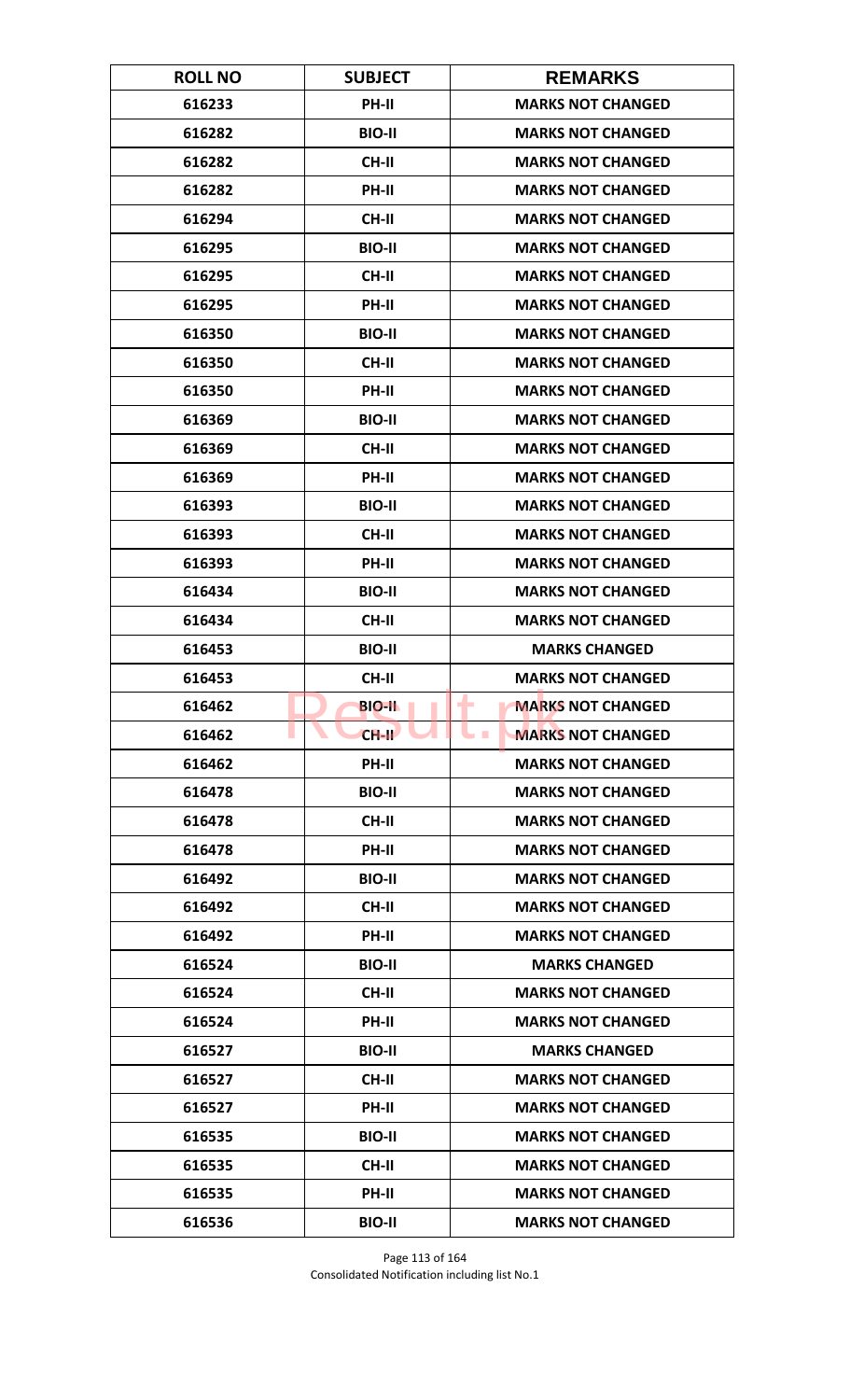| <b>ROLL NO</b> | <b>SUBJECT</b> | <b>REMARKS</b>                       |
|----------------|----------------|--------------------------------------|
| 616536         | PH-II          | <b>MARKS NOT CHANGED</b>             |
| 616539         | <b>BIO-II</b>  | <b>MARKS NOT CHANGED</b>             |
| 616539         | <b>CH-II</b>   | <b>MARKS NOT CHANGED</b>             |
| 616539         | PH-II          | <b>MARKS NOT CHANGED</b>             |
| 616540         | <b>BIO-II</b>  | <b>MARKS NOT CHANGED</b>             |
| 616540         | <b>CH-II</b>   | <b>MARKS NOT CHANGED</b>             |
| 616540         | <b>PH-II</b>   | <b>MARKS NOT CHANGED</b>             |
| 616570         | <b>CH-II</b>   | <b>MARKS NOT CHANGED</b>             |
| 616578         | <b>BIO-II</b>  | <b>MARKS NOT CHANGED</b>             |
| 616578         | CH-II          | <b>MARKS NOT CHANGED</b>             |
| 616583         | <b>CH-II</b>   | <b>MARKS NOT CHANGED</b>             |
| 616583         | <b>PH-II</b>   | <b>MARKS NOT CHANGED</b>             |
| 616610         | <b>BIO-II</b>  | <b>MARKS NOT CHANGED</b>             |
| 616610         | <b>CH-II</b>   | <b>MARKS NOT CHANGED</b>             |
| 616612         | <b>BIO-II</b>  | <b>MARKS CHANGED</b>                 |
| 616612         | <b>CH-II</b>   | <b>MARKS NOT CHANGED</b>             |
| 616626         | <b>CH-II</b>   | <b>MARKS NOT CHANGED</b>             |
| 616642         | <b>BIO-II</b>  | <b>MARKS NOT CHANGED</b>             |
| 616642         | <b>CH-II</b>   | <b>MARKS NOT CHANGED</b>             |
| 616642         | PH-II          | <b>MARKS NOT CHANGED</b>             |
| 616660         | <b>BIO-II</b>  | <b>MARKS NOT CHANGED</b>             |
| 616660         | CH-II          | <b>MARKS NOT CHANGED</b><br>٠        |
| 616660         | PH-II          | <b>MARKS NOT CHANGED</b><br><b>I</b> |
| 616697         | <b>BIO-II</b>  | <b>MARKS NOT CHANGED</b>             |
| 616697         | CH-II          | <b>MARKS NOT CHANGED</b>             |
| 616697         | PH-II          | <b>MARKS NOT CHANGED</b>             |
| 616702         | <b>BIO-II</b>  | <b>MARKS NOT CHANGED</b>             |
| 616702         | <b>CH-II</b>   | <b>MARKS NOT CHANGED</b>             |
| 616702         | PH-II          | <b>MARKS NOT CHANGED</b>             |
| 616704         | <b>CH-II</b>   | <b>MARKS NOT CHANGED</b>             |
| 616704         | <b>PH-II</b>   | <b>MARKS NOT CHANGED</b>             |
| 616744         | <b>BIO-II</b>  | <b>MARKS NOT CHANGED</b>             |
| 616744         | CH-II          | <b>MARKS NOT CHANGED</b>             |
| 616744         | PH-II          | <b>MARKS NOT CHANGED</b>             |
| 616762         | <b>BIO-II</b>  | <b>MARKS NOT CHANGED</b>             |
| 616762         | CH-II          | <b>MARKS NOT CHANGED</b>             |
| 616762         | PH-II          | <b>MARKS NOT CHANGED</b>             |
| 616779         | <b>BIO-II</b>  | <b>MARKS NOT CHANGED</b>             |
| 616779         | CH-II          | <b>MARKS NOT CHANGED</b>             |
| 616779         | PH-II          | <b>MARKS NOT CHANGED</b>             |

Page 114 of 164 Consolidated Notification including list No.1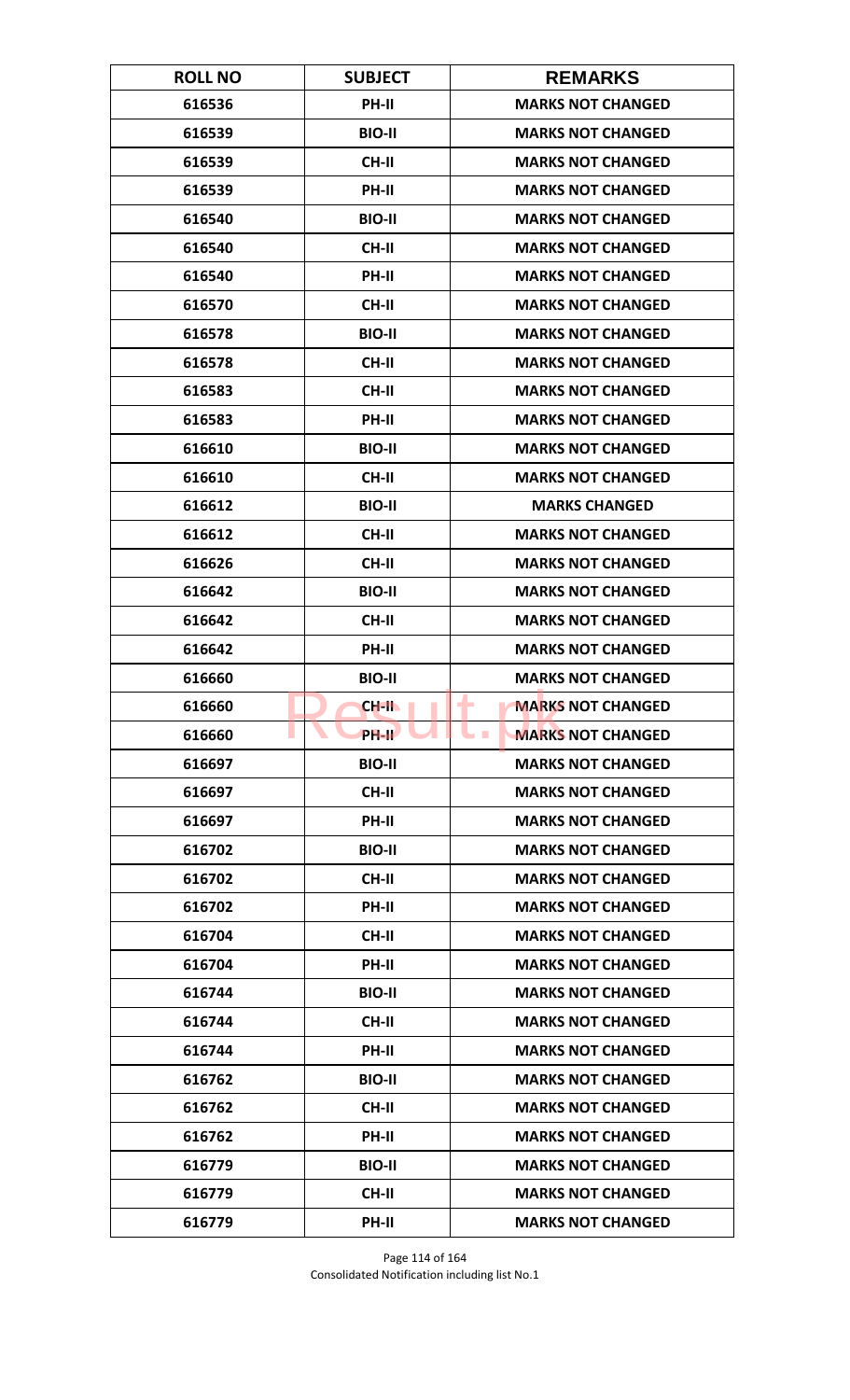| <b>ROLL NO</b> | <b>SUBJECT</b> | <b>REMARKS</b>                               |
|----------------|----------------|----------------------------------------------|
| 616788         | <b>BIO-II</b>  | <b>MARKS NOT CHANGED</b>                     |
| 616788         | <b>CH-II</b>   | <b>MARKS NOT CHANGED</b>                     |
| 616788         | PH-II          | <b>MARKS NOT CHANGED</b>                     |
| 616890         | <b>BIO-II</b>  | <b>MARKS NOT CHANGED</b>                     |
| 616890         | <b>CH-II</b>   | <b>MARKS NOT CHANGED</b>                     |
| 616890         | PH-II          | <b>MARKS NOT CHANGED</b>                     |
| 616894         | <b>BIO-II</b>  | <b>MARKS NOT CHANGED</b>                     |
| 616894         | <b>CH-II</b>   | <b>MARKS NOT CHANGED</b>                     |
| 616894         | PH-II          | <b>MARKS NOT CHANGED</b>                     |
| 616898         | PH-II          | <b>MARKS NOT CHANGED</b>                     |
| 616901         | <b>BIO-II</b>  | <b>MARKS NOT CHANGED</b>                     |
| 616901         | <b>CH-II</b>   | <b>MARKS NOT CHANGED</b>                     |
| 616901         | PH-II          | <b>MARKS NOT CHANGED</b>                     |
| 616904         | <b>BIO-II</b>  | <b>MARKS NOT CHANGED</b>                     |
| 616904         | <b>CH-II</b>   | <b>MARKS NOT CHANGED</b>                     |
| 616904         | PH-II          | <b>MARKS NOT CHANGED</b>                     |
| 616906         | <b>BIO-II</b>  | <b>MARKS NOT CHANGED</b>                     |
| 616906         | <b>CH-II</b>   | <b>MARKS NOT CHANGED</b>                     |
| 616906         | PH-II          | <b>MARKS NOT CHANGED</b>                     |
| 616908         | <b>BIO-II</b>  | <b>MARKS NOT CHANGED</b>                     |
| 616908         | <b>CH-II</b>   | <b>MARKS NOT CHANGED</b>                     |
| 616908         | PH-IL          | <b>MARKS NOT CHANGED</b><br>٠                |
| 616921         | $CH-H$         | <b>MARKS NOT CHANGED</b><br><b>The State</b> |
| 616923         | <b>BIO-II</b>  | <b>MARKS NOT CHANGED</b>                     |
| 616923         | CH-II          | <b>MARKS NOT CHANGED</b>                     |
| 616958         | <b>BIO-II</b>  | <b>MARKS NOT CHANGED</b>                     |
| 616958         | CH-II          | <b>MARKS NOT CHANGED</b>                     |
| 616958         | PH-II          | <b>MARKS NOT CHANGED</b>                     |
| 616976         | <b>BIO-II</b>  | <b>MARKS NOT CHANGED</b>                     |
| 616976         | <b>CH-II</b>   | <b>MARKS NOT CHANGED</b>                     |
| 616976         | <b>PH-II</b>   | <b>MARKS NOT CHANGED</b>                     |
| 616986         | CH-II          | <b>MARKS NOT CHANGED</b>                     |
| 616986         | PH-II          | <b>MARKS NOT CHANGED</b>                     |
| 617045         | <b>BIO-II</b>  | <b>MARKS NOT CHANGED</b>                     |
| 617045         | CH-II          | <b>MARKS NOT CHANGED</b>                     |
| 617045         | PH-II          | <b>MARKS NOT CHANGED</b>                     |
| 617107         | <b>BIO-II</b>  | <b>MARKS NOT CHANGED</b>                     |
| 617107         | <b>CH-II</b>   | <b>MARKS NOT CHANGED</b>                     |
| 617107         | <b>PH-II</b>   | <b>MARKS NOT CHANGED</b>                     |
| 617125         | <b>BIO-II</b>  | <b>MARKS NOT CHANGED</b>                     |

Page 115 of 164 Consolidated Notification including list No.1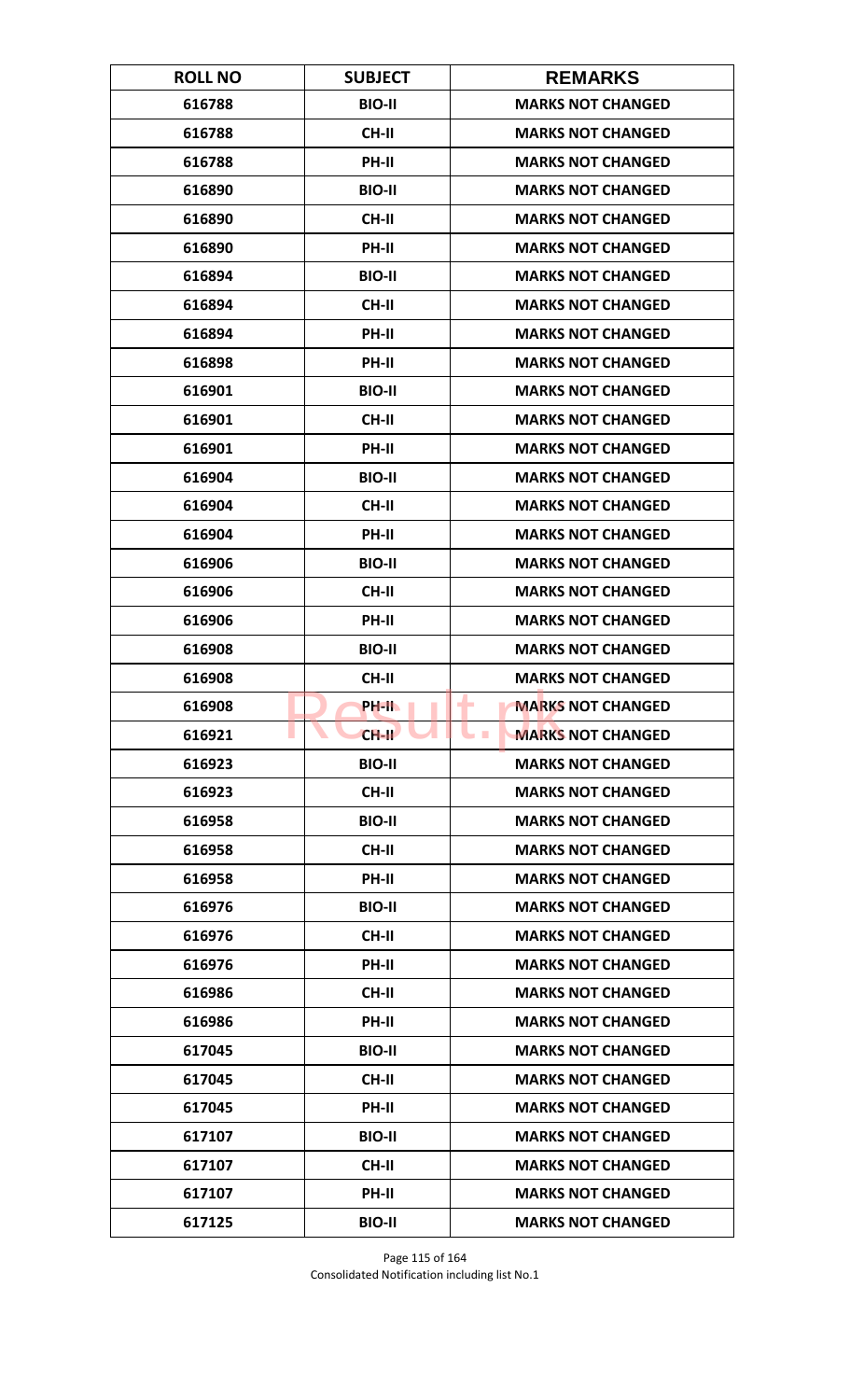| <b>ROLL NO</b> | <b>SUBJECT</b> | <b>REMARKS</b>                             |
|----------------|----------------|--------------------------------------------|
| 617125         | <b>CH-II</b>   | <b>MARKS NOT CHANGED</b>                   |
| 617125         | PH-II          | <b>MARKS NOT CHANGED</b>                   |
| 617157         | <b>CH-II</b>   | <b>MARKS NOT CHANGED</b>                   |
| 617157         | $M-II$         | <b>MARKS NOT CHANGED</b>                   |
| 617157         | PH-II          | <b>MARKS NOT CHANGED</b>                   |
| 617163         | <b>CH-II</b>   | <b>MARKS NOT CHANGED</b>                   |
| 617163         | <b>PH-II</b>   | <b>MARKS NOT CHANGED</b>                   |
| 617169         | $M-II$         | <b>MARKS NOT CHANGED</b>                   |
| 617170         | <b>CH-II</b>   | <b>MARKS CHANGED</b>                       |
| 617170         | $M-II$         | <b>MARKS NOT CHANGED</b>                   |
| 617170         | PH-II          | <b>MARKS NOT CHANGED</b>                   |
| 617181         | <b>CH-II</b>   | <b>MARKS NOT CHANGED</b>                   |
| 617181         | $M-II$         | <b>MARKS CHANGED</b>                       |
| 617181         | PH-II          | <b>MARKS NOT CHANGED</b>                   |
| 617190         | <b>CH-II</b>   | <b>MARKS NOT CHANGED</b>                   |
| 617190         | $M-II$         | <b>MARKS NOT CHANGED</b>                   |
| 617190         | PH-II          | <b>MARKS NOT CHANGED</b>                   |
| 617201         | $M-II$         | <b>MARKS CHANGED</b>                       |
| 617205         | $M-II$         | <b>MARKS NOT CHANGED</b>                   |
| 617212         | <b>CH-II</b>   | <b>MARKS NOT CHANGED</b>                   |
| 617212         | $M-II$         | <b>MARKS NOT CHANGED</b>                   |
| 617212         | PH-II.         | <b>MARKS NOT CHANGED</b><br>٠              |
| 617223         | $CH-H$         | <b>MARKS NOT CHANGED</b><br><b>College</b> |
| 617223         | $M-II$         | <b>MARKS NOT CHANGED</b>                   |
| 617223         | PH-II          | <b>MARKS NOT CHANGED</b>                   |
| 617235         | CH-II          | <b>MARKS NOT CHANGED</b>                   |
| 617235         | $M-II$         | <b>MARKS NOT CHANGED</b>                   |
| 617235         | PH-II          | <b>MARKS NOT CHANGED</b>                   |
| 617261         | <b>CH-II</b>   | <b>MARKS NOT CHANGED</b>                   |
| 617267         | <b>CH-II</b>   | <b>MARKS NOT CHANGED</b>                   |
| 617267         | PH-II          | <b>MARKS NOT CHANGED</b>                   |
| 617271         | CH-II          | <b>MARKS NOT CHANGED</b>                   |
| 617271         | $M-II$         | <b>MARKS NOT CHANGED</b>                   |
| 617271         | PH-II          | <b>MARKS NOT CHANGED</b>                   |
| 617277         | <b>CH-II</b>   | <b>MARKS NOT CHANGED</b>                   |
| 617277         | $M-II$         | <b>MARKS NOT CHANGED</b>                   |
| 617277         | PH-II          | <b>MARKS NOT CHANGED</b>                   |
| 617306         | <b>CH-II</b>   | <b>MARKS NOT CHANGED</b>                   |
| 617306         | $M-H$          | <b>MARKS NOT CHANGED</b>                   |
| 617306         | PH-II          | <b>MARKS CHANGED</b>                       |

Page 116 of 164 Consolidated Notification including list No.1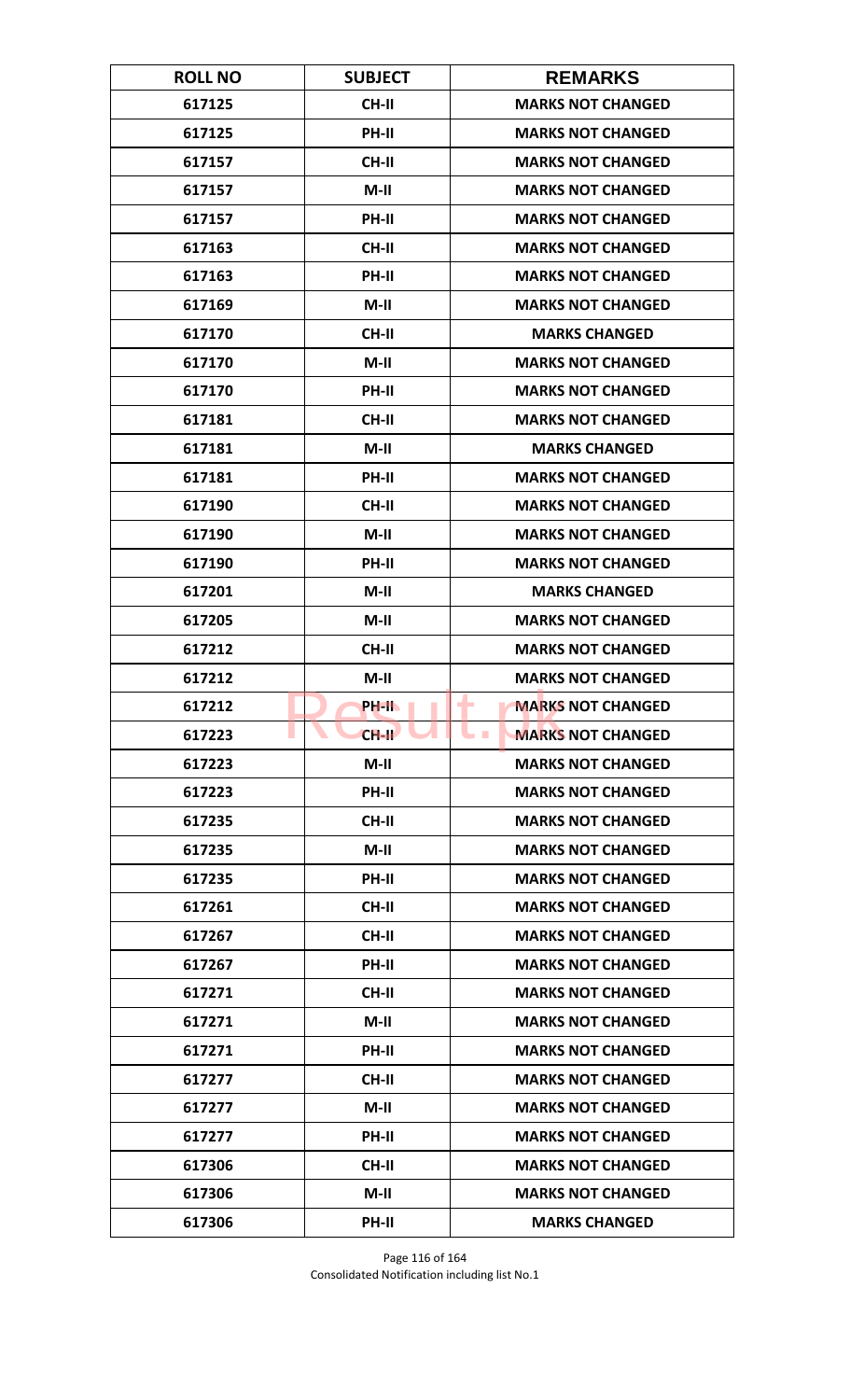| <b>ROLL NO</b> | <b>SUBJECT</b> | <b>REMARKS</b>                       |
|----------------|----------------|--------------------------------------|
| 617343         | <b>CH-II</b>   | <b>MARKS NOT CHANGED</b>             |
| 617343         | $M-II$         | <b>MARKS NOT CHANGED</b>             |
| 617343         | PH-II          | <b>MARKS NOT CHANGED</b>             |
| 617347         | <b>CH-II</b>   | <b>MARKS NOT CHANGED</b>             |
| 617347         | PH-II          | <b>MARKS NOT CHANGED</b>             |
| 617353         | <b>CH-II</b>   | <b>MARKS NOT CHANGED</b>             |
| 617353         | $M-II$         | <b>MARKS NOT CHANGED</b>             |
| 617353         | PH-II          | <b>MARKS NOT CHANGED</b>             |
| 617355         | <b>CH-II</b>   | <b>MARKS NOT CHANGED</b>             |
| 617355         | $M-II$         | <b>MARKS NOT CHANGED</b>             |
| 617355         | PH-II          | <b>MARKS NOT CHANGED</b>             |
| 617358         | <b>CH-II</b>   | <b>MARKS NOT CHANGED</b>             |
| 617358         | $M-II$         | <b>MARKS NOT CHANGED</b>             |
| 617358         | PH-II          | <b>MARKS NOT CHANGED</b>             |
| 617365         | <b>CH-II</b>   | <b>MARKS NOT CHANGED</b>             |
| 617385         | <b>CH-II</b>   | <b>MARKS NOT CHANGED</b>             |
| 617385         | $M-II$         | <b>MARKS NOT CHANGED</b>             |
| 617391         | <b>CH-II</b>   | <b>MARKS NOT CHANGED</b>             |
| 617391         | $M-II$         | <b>MARKS NOT CHANGED</b>             |
| 617391         | PH-II          | <b>MARKS NOT CHANGED</b>             |
| 617392         | <b>CH-II</b>   | <b>MARKS NOT CHANGED</b>             |
| 617392         | $M-H$          | <b>MARKS NOT CHANGED</b><br>٠        |
| 617392         | <b>PH-II</b>   | <b>MARKS NOT CHANGED</b><br><b>I</b> |
| 617397         | <b>CH-II</b>   | <b>MARKS NOT CHANGED</b>             |
| 617397         | $M-II$         | <b>MARKS NOT CHANGED</b>             |
| 617397         | PH-II          | <b>MARKS NOT CHANGED</b>             |
| 617405         | $M-II$         | <b>MARKS NOT CHANGED</b>             |
| 617416         | <b>CH-II</b>   | <b>MARKS NOT CHANGED</b>             |
| 617416         | $M-II$         | <b>MARKS NOT CHANGED</b>             |
| 617416         | <b>PH-II</b>   | <b>MARKS NOT CHANGED</b>             |
| 617420         | <b>CH-II</b>   | <b>MARKS NOT CHANGED</b>             |
| 617420         | $M-II$         | <b>MARKS NOT CHANGED</b>             |
| 617420         | PH-II          | <b>MARKS NOT CHANGED</b>             |
| 617421         | <b>CH-II</b>   | <b>MARKS NOT CHANGED</b>             |
| 617421         | $M-H$          | <b>MARKS NOT CHANGED</b>             |
| 617421         | PH-II          | <b>MARKS NOT CHANGED</b>             |
| 617430         | CH-II          | <b>MARKS NOT CHANGED</b>             |
| 617430         | $M-II$         | <b>MARKS NOT CHANGED</b>             |
| 617430         | <b>PH-II</b>   | <b>MARKS NOT CHANGED</b>             |
| 617439         | $M-II$         | <b>MARKS CHANGED</b>                 |

Page 117 of 164 Consolidated Notification including list No.1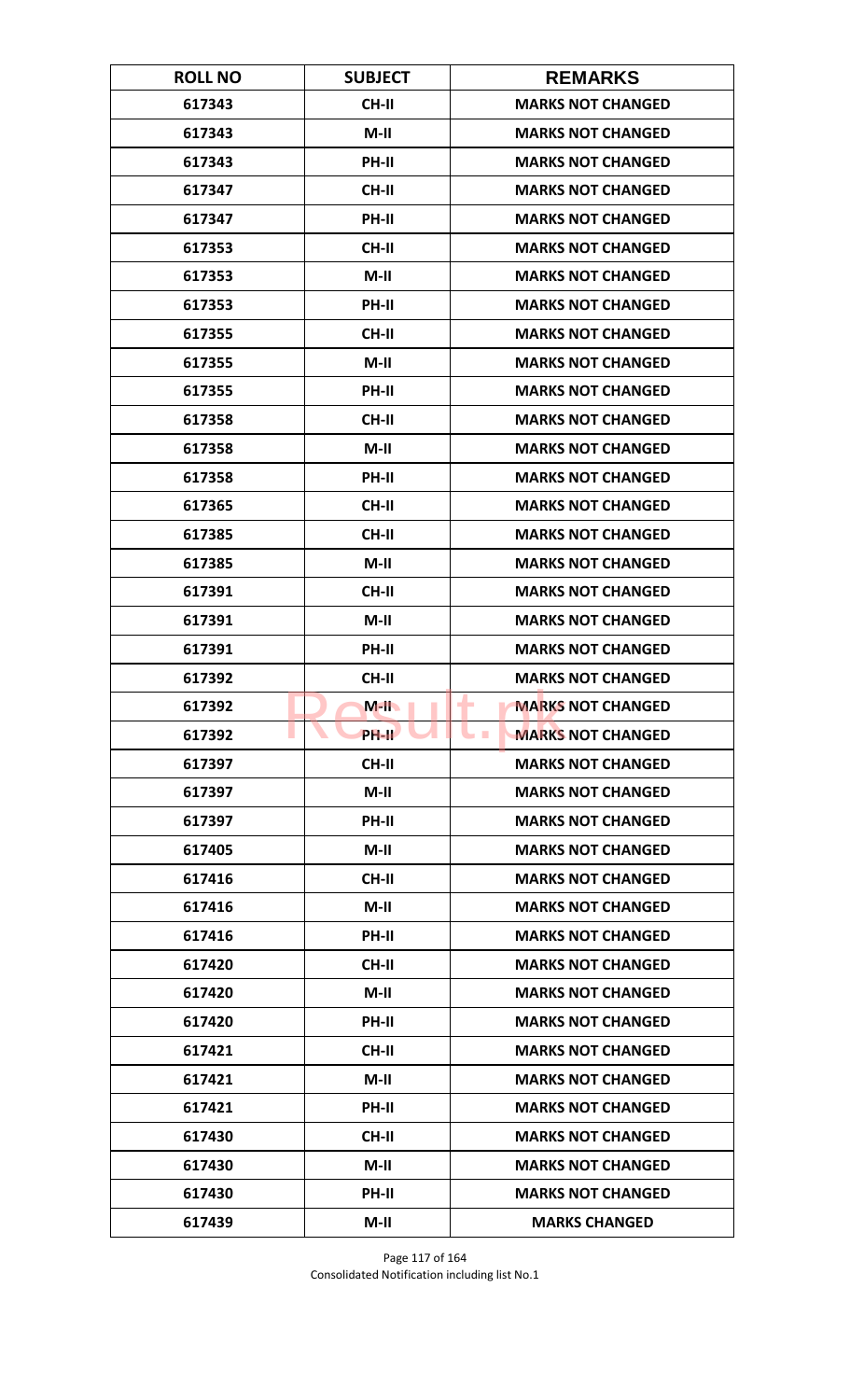| <b>ROLL NO</b> | <b>SUBJECT</b> | <b>REMARKS</b>                       |
|----------------|----------------|--------------------------------------|
| 617449         | <b>CH-II</b>   | <b>MARKS NOT CHANGED</b>             |
| 617449         | $M-II$         | <b>MARKS NOT CHANGED</b>             |
| 617449         | PH-II          | <b>MARKS NOT CHANGED</b>             |
| 617453         | $M-II$         | <b>MARKS CHANGED</b>                 |
| 617453         | <b>PH-II</b>   | <b>MARKS NOT CHANGED</b>             |
| 617457         | CH-II          | <b>MARKS NOT CHANGED</b>             |
| 617457         | $M-II$         | <b>MARKS CHANGED</b>                 |
| 617457         | PH-II          | <b>MARKS NOT CHANGED</b>             |
| 617470         | CH-II          | <b>MARKS NOT CHANGED</b>             |
| 617470         | $M-II$         | <b>MARKS NOT CHANGED</b>             |
| 617470         | PH-II          | <b>MARKS NOT CHANGED</b>             |
| 617482         | M-II           | <b>MARKS NOT CHANGED</b>             |
| 617486         | <b>CH-II</b>   | <b>MARKS NOT CHANGED</b>             |
| 617486         | $M-II$         | <b>MARKS CHANGED</b>                 |
| 617486         | <b>PH-II</b>   | <b>MARKS NOT CHANGED</b>             |
| 617487         | <b>CH-II</b>   | <b>MARKS NOT CHANGED</b>             |
| 617487         | $M-II$         | <b>MARKS NOT CHANGED</b>             |
| 617487         | PH-II          | <b>MARKS NOT CHANGED</b>             |
| 617492         | <b>CH-II</b>   | <b>MARKS NOT CHANGED</b>             |
| 617492         | $M-II$         | <b>MARKS NOT CHANGED</b>             |
| 617492         | PH-II          | <b>MARKS NOT CHANGED</b>             |
| 617495         | CH-II          | <b>MARKS NOT CHANGED</b><br>٠        |
| 617495         | $M-H$          | <b>MARKS NOT CHANGED</b><br><b>I</b> |
| 617495         | PH-II          | <b>MARKS NOT CHANGED</b>             |
| 617521         | <b>CH-II</b>   | <b>MARKS NOT CHANGED</b>             |
| 617521         | $M-H$          | <b>MARKS NOT CHANGED</b>             |
| 617521         | PH-II          | <b>MARKS NOT CHANGED</b>             |
| 617534         | <b>CH-II</b>   | <b>MARKS NOT CHANGED</b>             |
| 617534         | $M-II$         | <b>MARKS NOT CHANGED</b>             |
| 617534         | <b>PH-II</b>   | <b>MARKS NOT CHANGED</b>             |
| 617536         | <b>CH-II</b>   | <b>MARKS NOT CHANGED</b>             |
| 617536         | $M-II$         | <b>MARKS NOT CHANGED</b>             |
| 617536         | PH-II          | <b>MARKS NOT CHANGED</b>             |
| 617537         | CH-II          | <b>MARKS NOT CHANGED</b>             |
| 617537         | $M-H$          | <b>MARKS NOT CHANGED</b>             |
| 617537         | PH-II          | <b>MARKS NOT CHANGED</b>             |
| 617566         | CH-II          | <b>MARKS NOT CHANGED</b>             |
| 617566         | $M-II$         | <b>MARKS NOT CHANGED</b>             |
| 617566         | <b>PH-II</b>   | <b>MARKS NOT CHANGED</b>             |
| 617575         | <b>CH-II</b>   | <b>MARKS NOT CHANGED</b>             |

Page 118 of 164 Consolidated Notification including list No.1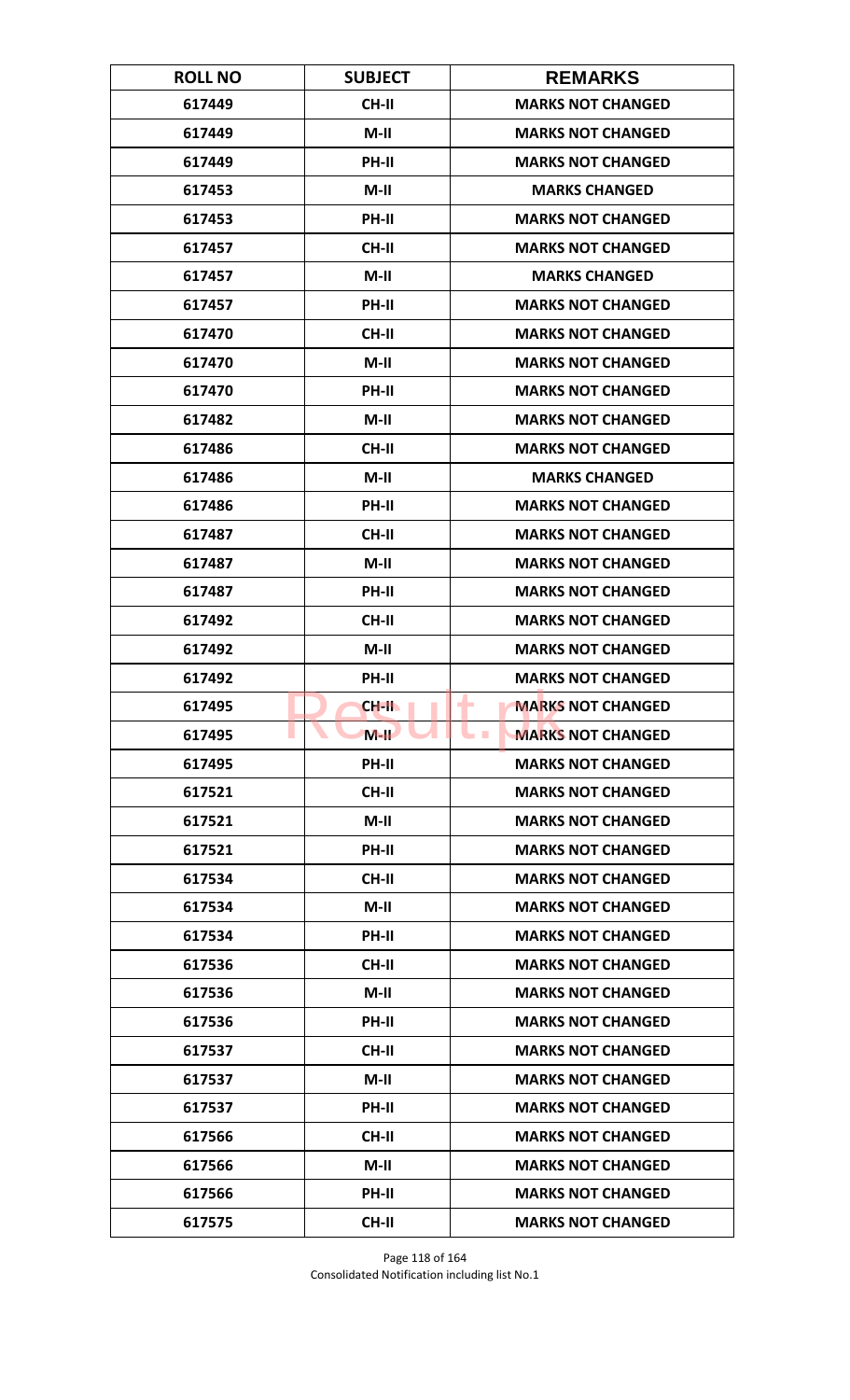| <b>ROLL NO</b> | <b>SUBJECT</b> | <b>REMARKS</b>                             |
|----------------|----------------|--------------------------------------------|
| 617575         | $M-II$         | <b>MARKS NOT CHANGED</b>                   |
| 617575         | PH-II          | <b>MARKS NOT CHANGED</b>                   |
| 617583         | $M-II$         | <b>MARKS NOT CHANGED</b>                   |
| 617587         | CH-II          | <b>MARKS CHANGED</b>                       |
| 617587         | $M-II$         | <b>MARKS NOT CHANGED</b>                   |
| 617587         | PH-II          | <b>MARKS NOT CHANGED</b>                   |
| 617590         | <b>CH-II</b>   | <b>MARKS NOT CHANGED</b>                   |
| 617590         | $M-II$         | <b>MARKS NOT CHANGED</b>                   |
| 617590         | PH-II          | <b>MARKS NOT CHANGED</b>                   |
| 617593         | <b>CH-II</b>   | <b>MARKS NOT CHANGED</b>                   |
| 617593         | $M-II$         | <b>MARKS NOT CHANGED</b>                   |
| 617593         | PH-II          | <b>MARKS NOT CHANGED</b>                   |
| 617594         | <b>CH-II</b>   | <b>MARKS NOT CHANGED</b>                   |
| 617594         | $M-II$         | <b>MARKS NOT CHANGED</b>                   |
| 617594         | <b>PH-II</b>   | <b>MARKS NOT CHANGED</b>                   |
| 617605         | <b>CH-II</b>   | <b>MARKS NOT CHANGED</b>                   |
| 617605         | PH-II          | <b>MARKS NOT CHANGED</b>                   |
| 617616         | <b>CH-II</b>   | <b>MARKS NOT CHANGED</b>                   |
| 617620         | <b>CH-II</b>   | <b>MARKS NOT CHANGED</b>                   |
| 617620         | $M-II$         | <b>MARKS NOT CHANGED</b>                   |
| 617620         | PH-II          | <b>MARKS NOT CHANGED</b>                   |
| 617637         | CH-II          | <b>MARKS NOT CHANGED</b><br>-              |
| 617637         | $M-H$          | <b>MARKS NOT CHANGED</b><br><b>College</b> |
| 617637         | PH-II          | <b>MARKS NOT CHANGED</b>                   |
| 617645         | $M-II$         | <b>MARKS CHANGED</b>                       |
| 617647         | <b>CH-II</b>   | <b>MARKS NOT CHANGED</b>                   |
| 617647         | $M-II$         | <b>MARKS NOT CHANGED</b>                   |
| 617647         | PH-II          | <b>MARKS NOT CHANGED</b>                   |
| 617650         | <b>CH-II</b>   | <b>MARKS NOT CHANGED</b>                   |
| 617666         | <b>CH-II</b>   | <b>MARKS NOT CHANGED</b>                   |
| 617666         | $M-II$         | <b>MARKS CHANGED</b>                       |
| 617666         | PH-II          | <b>MARKS NOT CHANGED</b>                   |
| 617671         | <b>CH-II</b>   | <b>MARKS NOT CHANGED</b>                   |
| 617689         | <b>CH-II</b>   | <b>MARKS NOT CHANGED</b>                   |
| 617689         | PH-II          | <b>MARKS NOT CHANGED</b>                   |
| 617692         | <b>CH-II</b>   | <b>MARKS NOT CHANGED</b>                   |
| 617692         | PH-II          | <b>MARKS NOT CHANGED</b>                   |
| 617701         | <b>CH-II</b>   | <b>MARKS NOT CHANGED</b>                   |
| 617701         | M-II           | <b>MARKS NOT CHANGED</b>                   |
| 617711         | CH-II          | <b>MARKS CHANGED</b>                       |

Page 119 of 164 Consolidated Notification including list No.1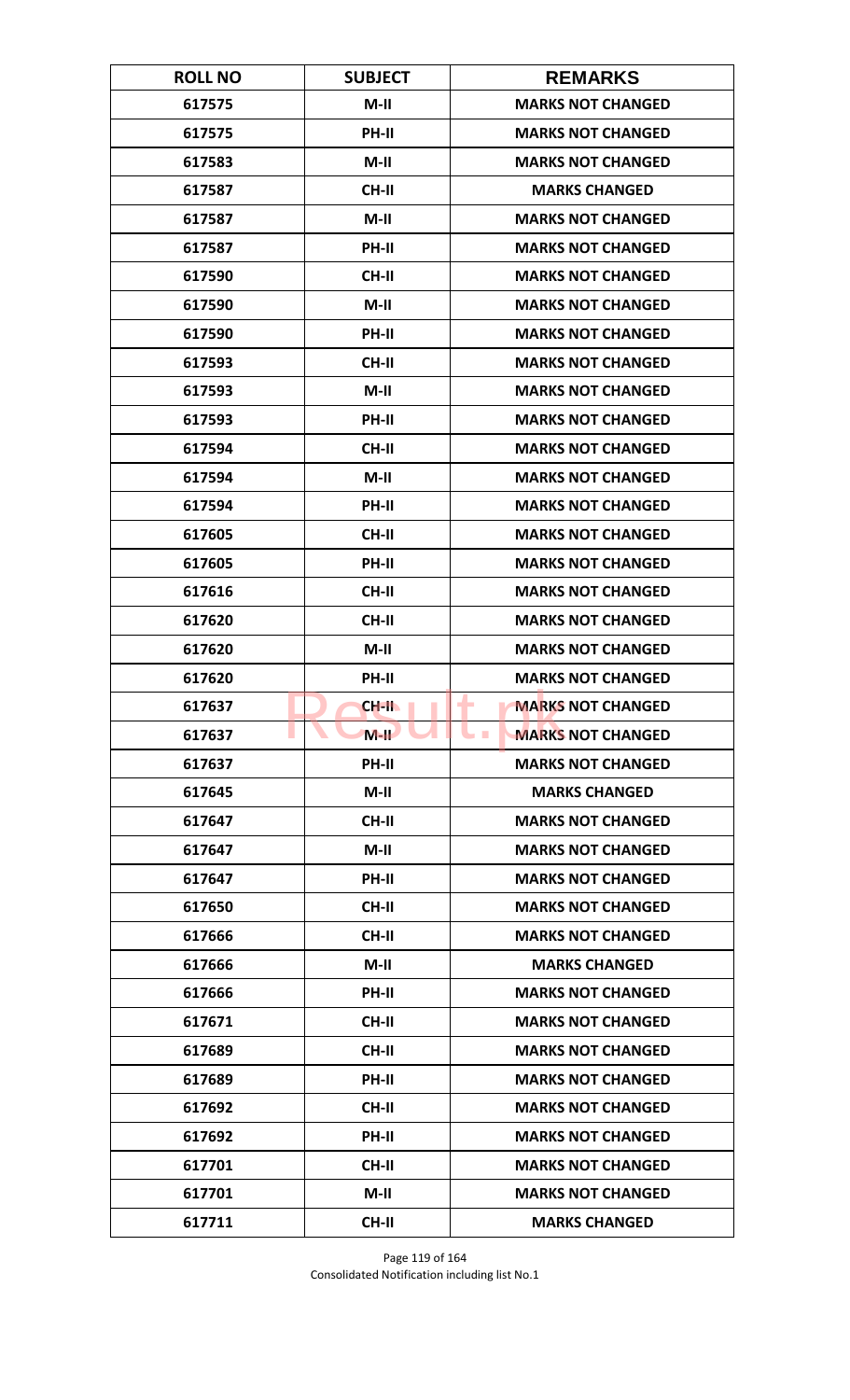| <b>ROLL NO</b> | <b>SUBJECT</b> | <b>REMARKS</b>                             |
|----------------|----------------|--------------------------------------------|
| 617711         | $M-II$         | <b>MARKS NOT CHANGED</b>                   |
| 617711         | PH-II          | <b>MARKS NOT CHANGED</b>                   |
| 617721         | CH-II          | <b>MARKS NOT CHANGED</b>                   |
| 617721         | $M-H$          | <b>MARKS NOT CHANGED</b>                   |
| 617721         | PH-II          | <b>MARKS NOT CHANGED</b>                   |
| 617724         | CH-II          | <b>MARKS NOT CHANGED</b>                   |
| 617724         | $M-II$         | <b>MARKS NOT CHANGED</b>                   |
| 617724         | PH-II          | <b>MARKS NOT CHANGED</b>                   |
| 617725         | <b>CH-II</b>   | <b>MARKS NOT CHANGED</b>                   |
| 617725         | $M-II$         | <b>MARKS NOT CHANGED</b>                   |
| 617725         | PH-II          | <b>MARKS NOT CHANGED</b>                   |
| 617729         | <b>CH-II</b>   | <b>MARKS NOT CHANGED</b>                   |
| 617730         | <b>CH-II</b>   | <b>MARKS NOT CHANGED</b>                   |
| 617730         | PH-II          | <b>MARKS NOT CHANGED</b>                   |
| 617739         | <b>CH-II</b>   | <b>MARKS NOT CHANGED</b>                   |
| 617739         | $M-H$          | <b>MARKS NOT CHANGED</b>                   |
| 617739         | PH-II          | <b>MARKS NOT CHANGED</b>                   |
| 617741         | <b>CH-II</b>   | <b>MARKS NOT CHANGED</b>                   |
| 617741         | $M-II$         | <b>MARKS NOT CHANGED</b>                   |
| 617741         | PH-II          | <b>MARKS NOT CHANGED</b>                   |
| 617743         | <b>CH-II</b>   | <b>MARKS NOT CHANGED</b>                   |
| 617743         | PH-II          | <b>MARKS NOT CHANGED</b><br>-              |
| 617751         | $CH-H$         | <b>MARKS NOT CHANGED</b><br><b>College</b> |
| 617773         | CH-II          | <b>MARKS NOT CHANGED</b>                   |
| 617773         | $M-H$          | <b>MARKS NOT CHANGED</b>                   |
| 617773         | PH-II          | <b>MARKS NOT CHANGED</b>                   |
| 617779         | <b>CH-II</b>   | <b>MARKS NOT CHANGED</b>                   |
| 617779         | PH-II          | <b>MARKS NOT CHANGED</b>                   |
| 617783         | <b>CH-II</b>   | <b>MARKS NOT CHANGED</b>                   |
| 617783         | M-II           | <b>MARKS CHANGED</b>                       |
| 617783         | <b>PH-II</b>   | <b>MARKS NOT CHANGED</b>                   |
| 617785         | CH-II          | <b>MARKS NOT CHANGED</b>                   |
| 617785         | $M-II$         | <b>MARKS NOT CHANGED</b>                   |
| 617785         | <b>PH-II</b>   | <b>MARKS NOT CHANGED</b>                   |
| 617792         | <b>CH-II</b>   | <b>MARKS NOT CHANGED</b>                   |
| 617801         | <b>CH-II</b>   | <b>MARKS NOT CHANGED</b>                   |
| 617801         | $M-II$         | <b>MARKS NOT CHANGED</b>                   |
| 617801         | PH-II          | <b>MARKS NOT CHANGED</b>                   |
| 617804         | CH-II          | <b>MARKS NOT CHANGED</b>                   |
| 617805         | <b>CH-II</b>   | <b>MARKS NOT CHANGED</b>                   |

Page 120 of 164 Consolidated Notification including list No.1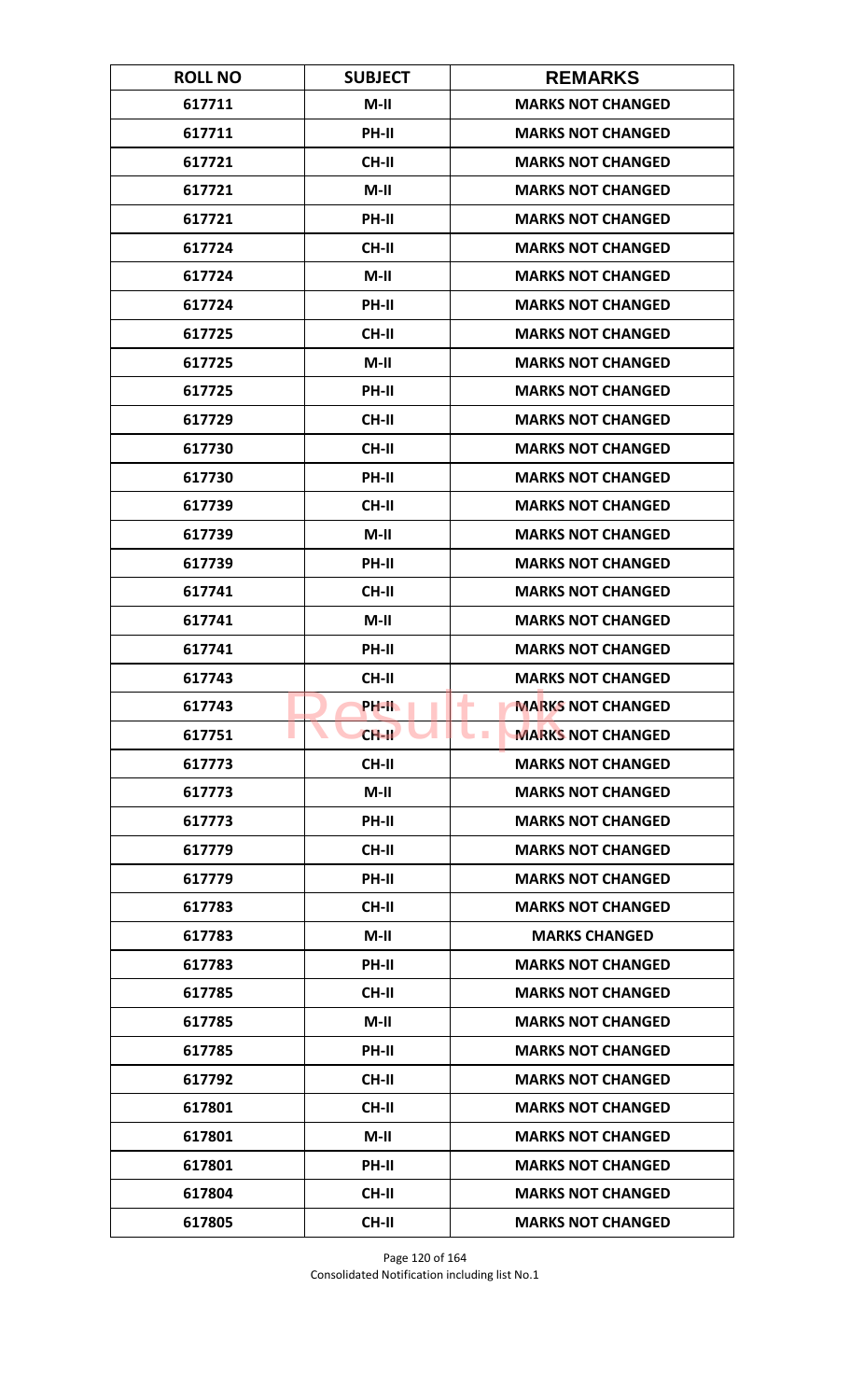| <b>ROLL NO</b> | <b>SUBJECT</b> | <b>REMARKS</b>                              |
|----------------|----------------|---------------------------------------------|
| 617805         | PH-II          | <b>MARKS NOT CHANGED</b>                    |
| 617812         | <b>CH-II</b>   | <b>MARKS NOT CHANGED</b>                    |
| 617812         | $M-II$         | <b>MARKS NOT CHANGED</b>                    |
| 617812         | PH-II          | <b>MARKS NOT CHANGED</b>                    |
| 617828         | <b>CH-II</b>   | <b>MARKS NOT CHANGED</b>                    |
| 617828         | $M-II$         | <b>MARKS NOT CHANGED</b>                    |
| 617828         | PH-II          | <b>MARKS NOT CHANGED</b>                    |
| 617838         | <b>CH-II</b>   | <b>MARKS NOT CHANGED</b>                    |
| 617838         | PH-II          | <b>MARKS NOT CHANGED</b>                    |
| 617845         | $M-II$         | <b>MARKS NOT CHANGED</b>                    |
| 617846         | <b>CH-II</b>   | <b>MARKS NOT CHANGED</b>                    |
| 617846         | $M-II$         | <b>MARKS NOT CHANGED</b>                    |
| 617846         | PH-II          | <b>MARKS NOT CHANGED</b>                    |
| 617852         | <b>CH-II</b>   | <b>MARKS NOT CHANGED</b>                    |
| 617852         | $M-II$         | <b>MARKS NOT CHANGED</b>                    |
| 617852         | <b>PH-II</b>   | <b>MARKS NOT CHANGED</b>                    |
| 617854         | <b>CH-II</b>   | <b>MARKS NOT CHANGED</b>                    |
| 617854         | PH-II          | <b>MARKS NOT CHANGED</b>                    |
| 617856         | <b>CH-II</b>   | <b>MARKS NOT CHANGED</b>                    |
| 617856         | $M-II$         | <b>MARKS NOT CHANGED</b>                    |
| 617856         | PH-II          | <b>MARKS NOT CHANGED</b>                    |
| 617864         | $M-H$          | <b>MARKS NOT CHANGED</b><br>-               |
| 617866         | $CH-H$         | <b>MARKS NOT CHANGED</b><br><b>Contract</b> |
| 617866         | $M-II$         | <b>MARKS NOT CHANGED</b>                    |
| 617866         | <b>PH-II</b>   | <b>MARKS NOT CHANGED</b>                    |
| 617867         | <b>CH-II</b>   | <b>MARKS NOT CHANGED</b>                    |
| 617867         | $M-II$         | <b>MARKS NOT CHANGED</b>                    |
| 617867         | PH-II          | <b>MARKS NOT CHANGED</b>                    |
| 617876         | <b>CH-II</b>   | <b>MARKS NOT CHANGED</b>                    |
| 617876         | M-II           | <b>MARKS NOT CHANGED</b>                    |
| 617876         | <b>PH-II</b>   | <b>MARKS NOT CHANGED</b>                    |
| 617879         | CH-II          | <b>MARKS NOT CHANGED</b>                    |
| 617879         | $M-II$         | <b>MARKS NOT CHANGED</b>                    |
| 617883         | <b>CH-II</b>   | <b>MARKS CHANGED</b>                        |
| 617883         | $M-II$         | <b>MARKS NOT CHANGED</b>                    |
| 617883         | PH-II          | <b>MARKS NOT CHANGED</b>                    |
| 617896         | CH-II          | <b>MARKS CHANGED</b>                        |
| 617896         | $M-II$         | <b>MARKS NOT CHANGED</b>                    |
| 617896         | <b>PH-II</b>   | <b>MARKS NOT CHANGED</b>                    |
| 617898         | <b>CH-II</b>   | <b>MARKS NOT CHANGED</b>                    |

Page 121 of 164 Consolidated Notification including list No.1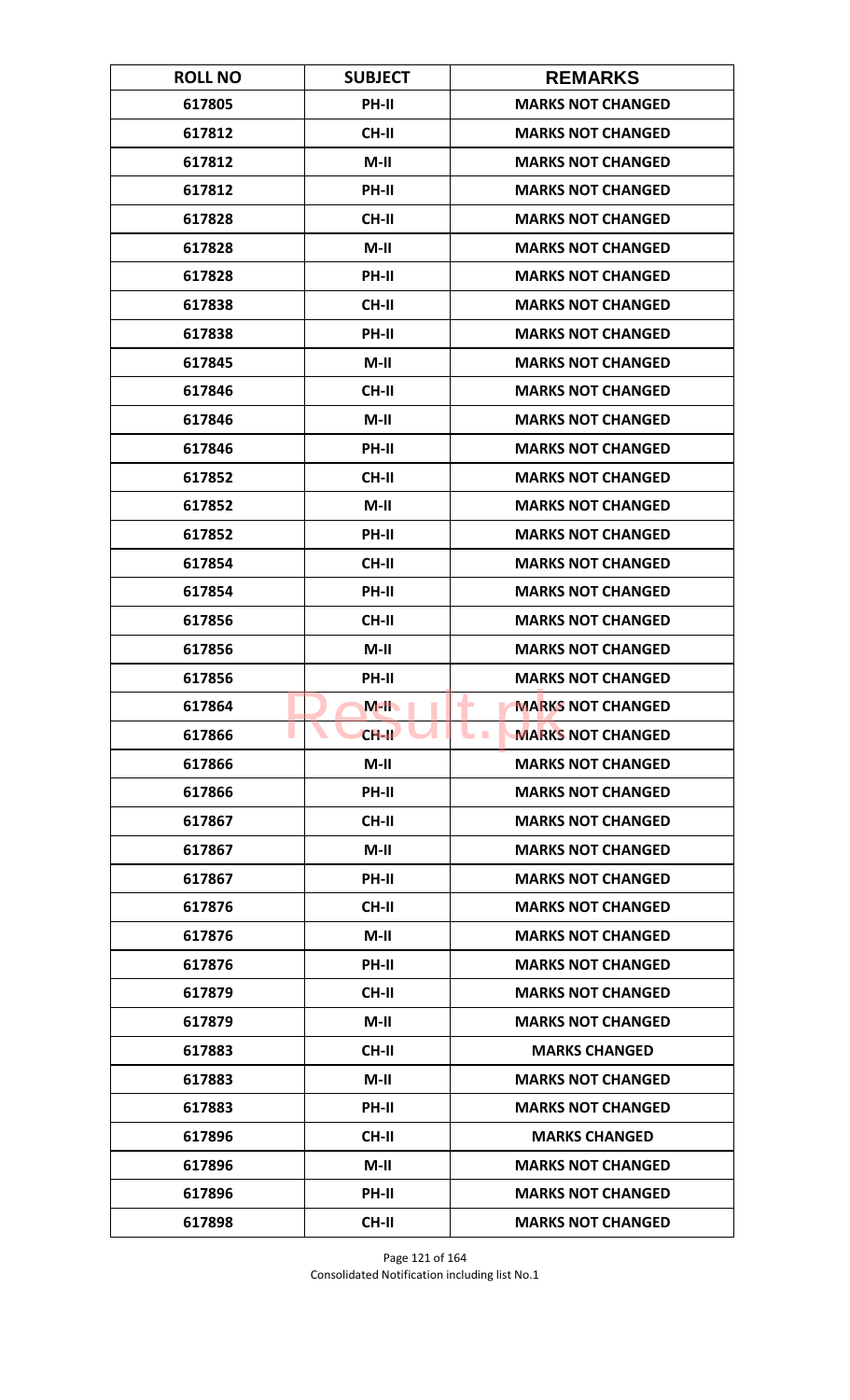| <b>ROLL NO</b> | <b>SUBJECT</b> | <b>REMARKS</b>                              |
|----------------|----------------|---------------------------------------------|
| 617898         | $M-II$         | <b>MARKS NOT CHANGED</b>                    |
| 617906         | <b>CH-II</b>   | <b>MARKS NOT CHANGED</b>                    |
| 617906         | $M-II$         | <b>MARKS NOT CHANGED</b>                    |
| 617906         | PH-II          | <b>MARKS NOT CHANGED</b>                    |
| 617921         | CH-II          | <b>MARKS NOT CHANGED</b>                    |
| 617921         | $M-II$         | <b>MARKS NOT CHANGED</b>                    |
| 617921         | PH-II          | <b>MARKS NOT CHANGED</b>                    |
| 617925         | CH-II          | <b>MARKS NOT CHANGED</b>                    |
| 617925         | $M-II$         | <b>MARKS NOT CHANGED</b>                    |
| 617935         | <b>CH-II</b>   | <b>MARKS NOT CHANGED</b>                    |
| 617935         | $M-II$         | <b>MARKS NOT CHANGED</b>                    |
| 617935         | PH-II          | <b>MARKS NOT CHANGED</b>                    |
| 617941         | <b>CH-II</b>   | <b>MARKS NOT CHANGED</b>                    |
| 617948         | <b>CH-II</b>   | <b>MARKS NOT CHANGED</b>                    |
| 617948         | $M-II$         | <b>MARKS NOT CHANGED</b>                    |
| 617948         | <b>PH-II</b>   | <b>MARKS NOT CHANGED</b>                    |
| 617949         | <b>CH-II</b>   | <b>MARKS NOT CHANGED</b>                    |
| 617949         | PH-II          | <b>MARKS NOT CHANGED</b>                    |
| 617966         | <b>CH-II</b>   | <b>MARKS NOT CHANGED</b>                    |
| 617966         | $M-II$         | <b>MARKS NOT CHANGED</b>                    |
| 617992         | <b>CH-II</b>   | <b>MARKS NOT CHANGED</b>                    |
| 617994         | CH-II          | <b>MARKS NOT CHANGED</b><br>۰               |
| 617994         | $M-H$          | <b>MARKS NOT CHANGED</b><br><b>Contract</b> |
| 617994         | PH-II          | <b>MARKS NOT CHANGED</b>                    |
| 617999         | <b>CH-II</b>   | <b>MARKS NOT CHANGED</b>                    |
| 617999         | PH-II          | <b>MARKS NOT CHANGED</b>                    |
| 618003         | CH-II          | <b>MARKS NOT CHANGED</b>                    |
| 618003         | $M-II$         | <b>MARKS NOT CHANGED</b>                    |
| 618003         | PH-II          | <b>MARKS NOT CHANGED</b>                    |
| 618006         | <b>CH-II</b>   | <b>MARKS NOT CHANGED</b>                    |
| 618006         | $M-II$         | <b>MARKS NOT CHANGED</b>                    |
| 618006         | PH-II          | <b>MARKS NOT CHANGED</b>                    |
| 618009         | <b>CH-II</b>   | <b>MARKS NOT CHANGED</b>                    |
| 618009         | <b>PH-II</b>   | <b>MARKS NOT CHANGED</b>                    |
| 618010         | <b>CH-II</b>   | <b>MARKS NOT CHANGED</b>                    |
| 618010         | PH-II          | <b>MARKS NOT CHANGED</b>                    |
| 618011         | CH-II          | <b>MARKS NOT CHANGED</b>                    |
| 618011         | PH-II          | <b>MARKS NOT CHANGED</b>                    |
| 618015         | <b>CH-II</b>   | <b>MARKS NOT CHANGED</b>                    |
| 618015         | PH-II          | <b>MARKS NOT CHANGED</b>                    |

Page 122 of 164 Consolidated Notification including list No.1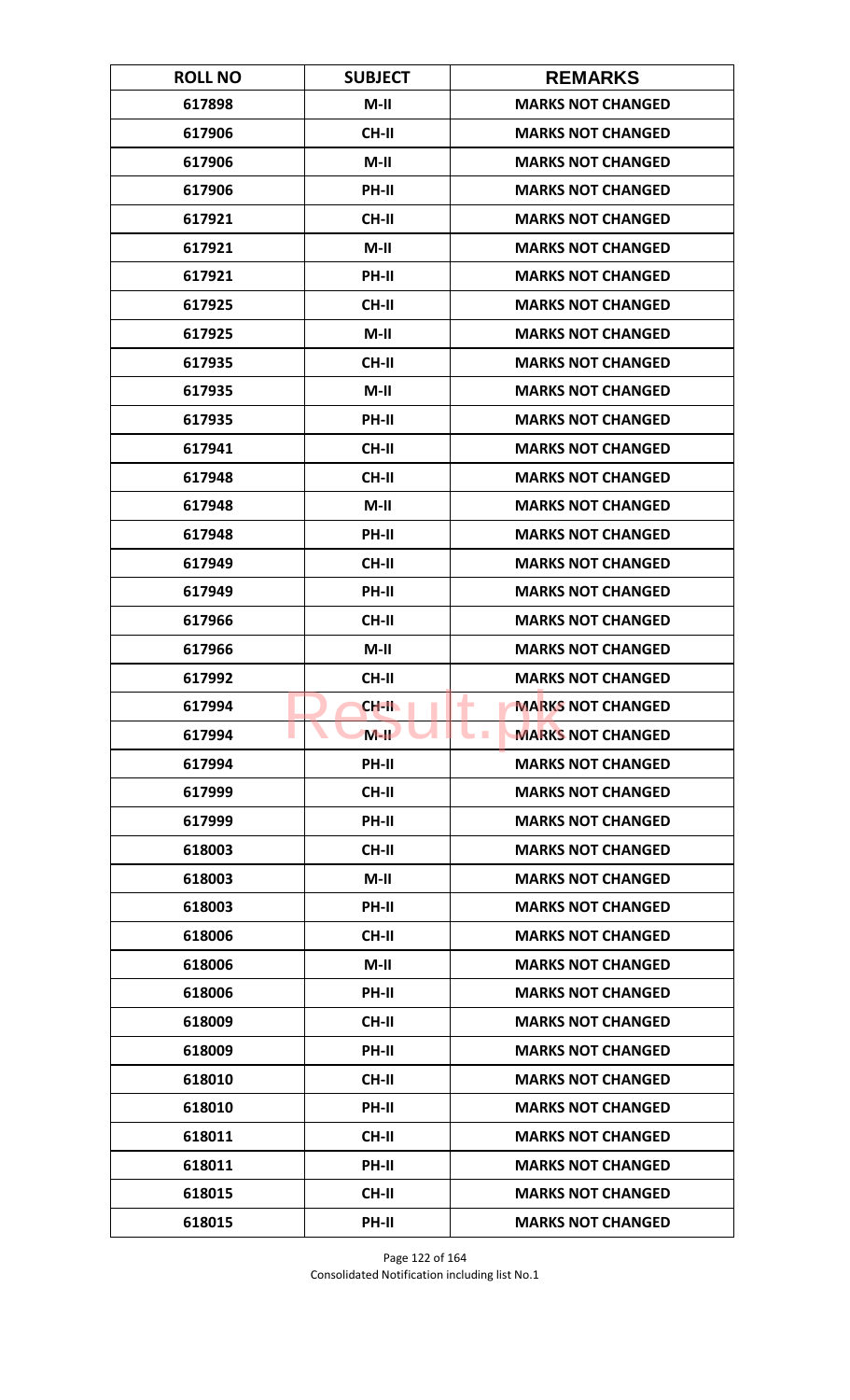| <b>ROLL NO</b> | <b>SUBJECT</b> | <b>REMARKS</b>                |
|----------------|----------------|-------------------------------|
| 618020         | CH-II          | <b>MARKS NOT CHANGED</b>      |
| 618020         | $M-II$         | <b>MARKS NOT CHANGED</b>      |
| 618020         | PH-II          | <b>MARKS NOT CHANGED</b>      |
| 618023         | <b>CH-II</b>   | <b>MARKS NOT CHANGED</b>      |
| 618023         | PH-II          | <b>MARKS NOT CHANGED</b>      |
| 618026         | CH-II          | <b>MARKS NOT CHANGED</b>      |
| 618026         | $M-II$         | <b>MARKS CHANGED</b>          |
| 618026         | PH-II          | <b>MARKS NOT CHANGED</b>      |
| 618036         | CH-II          | <b>MARKS CHANGED</b>          |
| 618036         | $M-II$         | <b>MARKS CHANGED</b>          |
| 618036         | PH-II          | <b>MARKS NOT CHANGED</b>      |
| 618037         | <b>CH-II</b>   | <b>MARKS NOT CHANGED</b>      |
| 618037         | PH-II          | <b>MARKS NOT CHANGED</b>      |
| 618039         | <b>CH-II</b>   | <b>MARKS NOT CHANGED</b>      |
| 618039         | <b>PH-II</b>   | <b>MARKS NOT CHANGED</b>      |
| 618047         | <b>CH-II</b>   | <b>MARKS NOT CHANGED</b>      |
| 618047         | PH-II          | <b>MARKS NOT CHANGED</b>      |
| 618049         | <b>CH-II</b>   | <b>MARKS NOT CHANGED</b>      |
| 618049         | PH-II          | <b>MARKS NOT CHANGED</b>      |
| 618054         | <b>CH-II</b>   | <b>MARKS NOT CHANGED</b>      |
| 618054         | $M-II$         | <b>MARKS NOT CHANGED</b>      |
| 618054         | PH-IL          | <b>MARKS NOT CHANGED</b><br>٠ |
| 618055         | $CH-H$         | <b>MARKS CHANGED</b>          |
| 618055         | $M-II$         | <b>MARKS CHANGED</b>          |
| 618055         | PH-II          | <b>MARKS NOT CHANGED</b>      |
| 618057         | CH-II          | <b>MARKS NOT CHANGED</b>      |
| 618057         | $M-II$         | <b>MARKS NOT CHANGED</b>      |
| 618057         | <b>PH-II</b>   | <b>MARKS NOT CHANGED</b>      |
| 618060         | <b>CH-II</b>   | <b>MARKS NOT CHANGED</b>      |
| 618060         | $M-II$         | <b>MARKS CHANGED</b>          |
| 618060         | <b>PH-II</b>   | <b>MARKS NOT CHANGED</b>      |
| 618061         | CH-II          | <b>MARKS NOT CHANGED</b>      |
| 618061         | PH-II          | <b>MARKS NOT CHANGED</b>      |
| 618062         | CH-II          | <b>MARKS NOT CHANGED</b>      |
| 618062         | <b>PH-II</b>   | <b>MARKS NOT CHANGED</b>      |
| 618067         | <b>CH-II</b>   | <b>MARKS CHANGED</b>          |
| 618067         | PH-II          | <b>MARKS NOT CHANGED</b>      |
| 618070         | <b>CH-II</b>   | <b>MARKS NOT CHANGED</b>      |
| 618070         | <b>PH-II</b>   | <b>MARKS NOT CHANGED</b>      |
| 618089         | <b>CH-II</b>   | <b>MARKS NOT CHANGED</b>      |

Page 123 of 164 Consolidated Notification including list No.1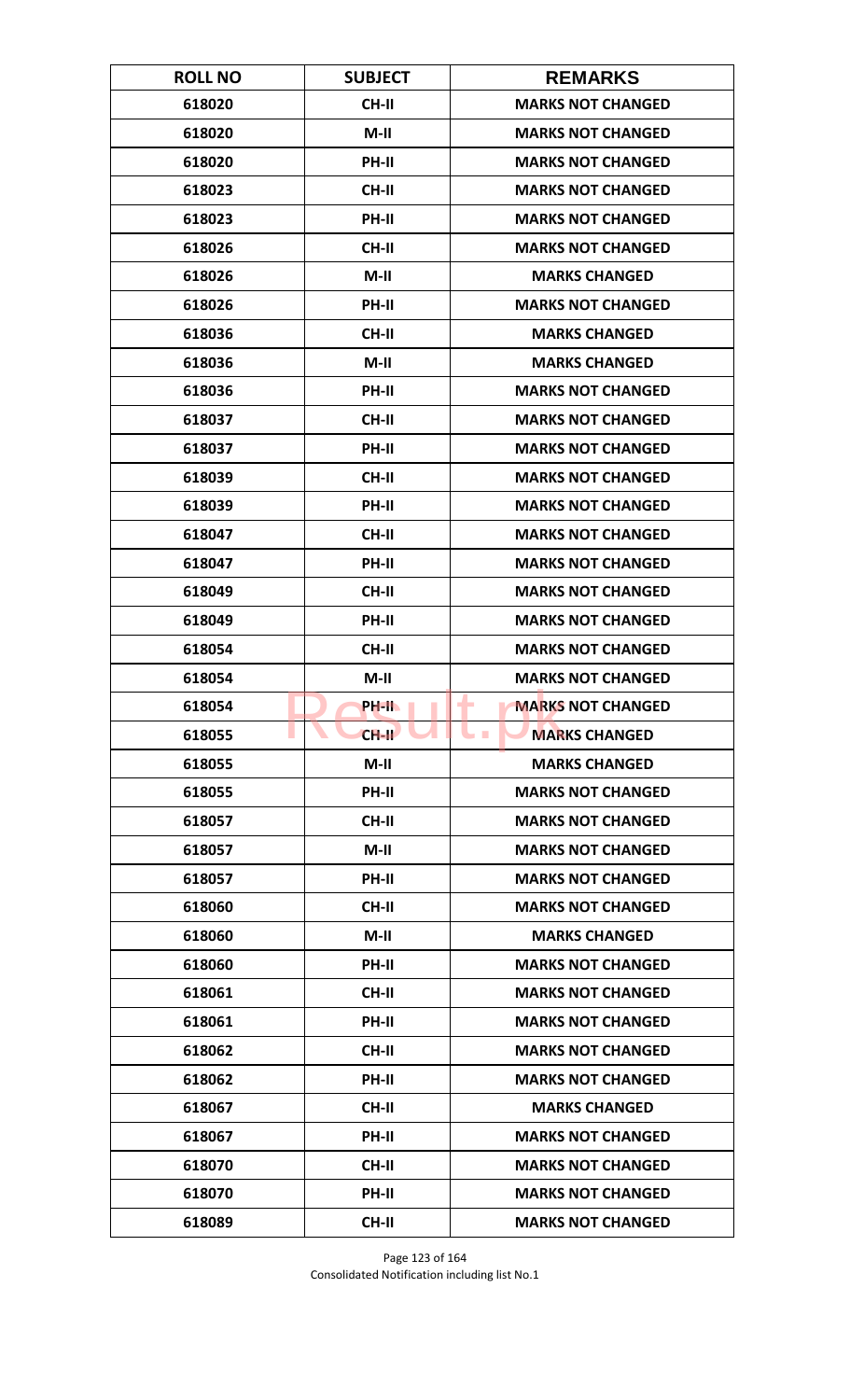| <b>ROLL NO</b> | <b>SUBJECT</b> | <b>REMARKS</b>                             |
|----------------|----------------|--------------------------------------------|
| 618089         | $M-II$         | <b>MARKS NOT CHANGED</b>                   |
| 618089         | $M-II$         | <b>MARKS NOT CHANGED</b>                   |
| 618089         | PH-II          | <b>MARKS NOT CHANGED</b>                   |
| 618091         | <b>CH-II</b>   | <b>MARKS NOT CHANGED</b>                   |
| 618091         | $M-II$         | <b>MARKS CHANGED</b>                       |
| 618091         | PH-II          | <b>MARKS NOT CHANGED</b>                   |
| 618106         | PH-II          | <b>MARKS NOT CHANGED</b>                   |
| 618107         | <b>CH-II</b>   | <b>MARKS NOT CHANGED</b>                   |
| 618107         | PH-II          | <b>MARKS NOT CHANGED</b>                   |
| 618112         | CH-II          | <b>MARKS CHANGED</b>                       |
| 618112         | PH-II          | <b>MARKS NOT CHANGED</b>                   |
| 618118         | <b>CH-II</b>   | <b>MARKS NOT CHANGED</b>                   |
| 618118         | PH-II          | <b>MARKS NOT CHANGED</b>                   |
| 618121         | <b>CH-II</b>   | <b>MARKS NOT CHANGED</b>                   |
| 618121         | PH-II          | <b>MARKS NOT CHANGED</b>                   |
| 618131         | <b>CH-II</b>   | <b>MARKS NOT CHANGED</b>                   |
| 618131         | PH-II          | <b>MARKS NOT CHANGED</b>                   |
| 618134         | $M-H$          | <b>MARKS NOT CHANGED</b>                   |
| 618134         | <b>PH-II</b>   | <b>MARKS NOT CHANGED</b>                   |
| 618135         | <b>CH-II</b>   | <b>MARKS NOT CHANGED</b>                   |
| 618135         | M-II           | <b>MARKS NOT CHANGED</b>                   |
| 618139         | CH-II          | ÷<br><b>MARKS NOT CHANGED</b>              |
| 618139         | $M-H$          | <b>MARKS NOT CHANGED</b><br><b>College</b> |
| 618139         | PH-II          | <b>MARKS NOT CHANGED</b>                   |
| 618150         | <b>CH-II</b>   | <b>MARKS NOT CHANGED</b>                   |
| 618150         | $M-II$         | <b>MARKS NOT CHANGED</b>                   |
| 618151         | $M-II$         | <b>MARKS NOT CHANGED</b>                   |
| 618151         | PH-II          | <b>MARKS NOT CHANGED</b>                   |
| 618152         | <b>CH-II</b>   | <b>MARKS NOT CHANGED</b>                   |
| 618152         | $M-II$         | <b>MARKS NOT CHANGED</b>                   |
| 618152         | PH-II          | <b>MARKS NOT CHANGED</b>                   |
| 618164         | CH-II          | <b>MARKS NOT CHANGED</b>                   |
| 618164         | $M-II$         | <b>MARKS NOT CHANGED</b>                   |
| 618164         | <b>PH-II</b>   | <b>MARKS NOT CHANGED</b>                   |
| 618239         | <b>CH-II</b>   | <b>MARKS NOT CHANGED</b>                   |
| 618239         | $M-II$         | <b>MARKS CHANGED</b>                       |
| 618239         | PH-II          | <b>MARKS NOT CHANGED</b>                   |
| 618280         | <b>CH-II</b>   | <b>MARKS NOT CHANGED</b>                   |
| 618280         | <b>PH-II</b>   | <b>MARKS NOT CHANGED</b>                   |
| 618280         | PH-II          | <b>MARKS NOT CHANGED</b>                   |

Page 124 of 164 Consolidated Notification including list No.1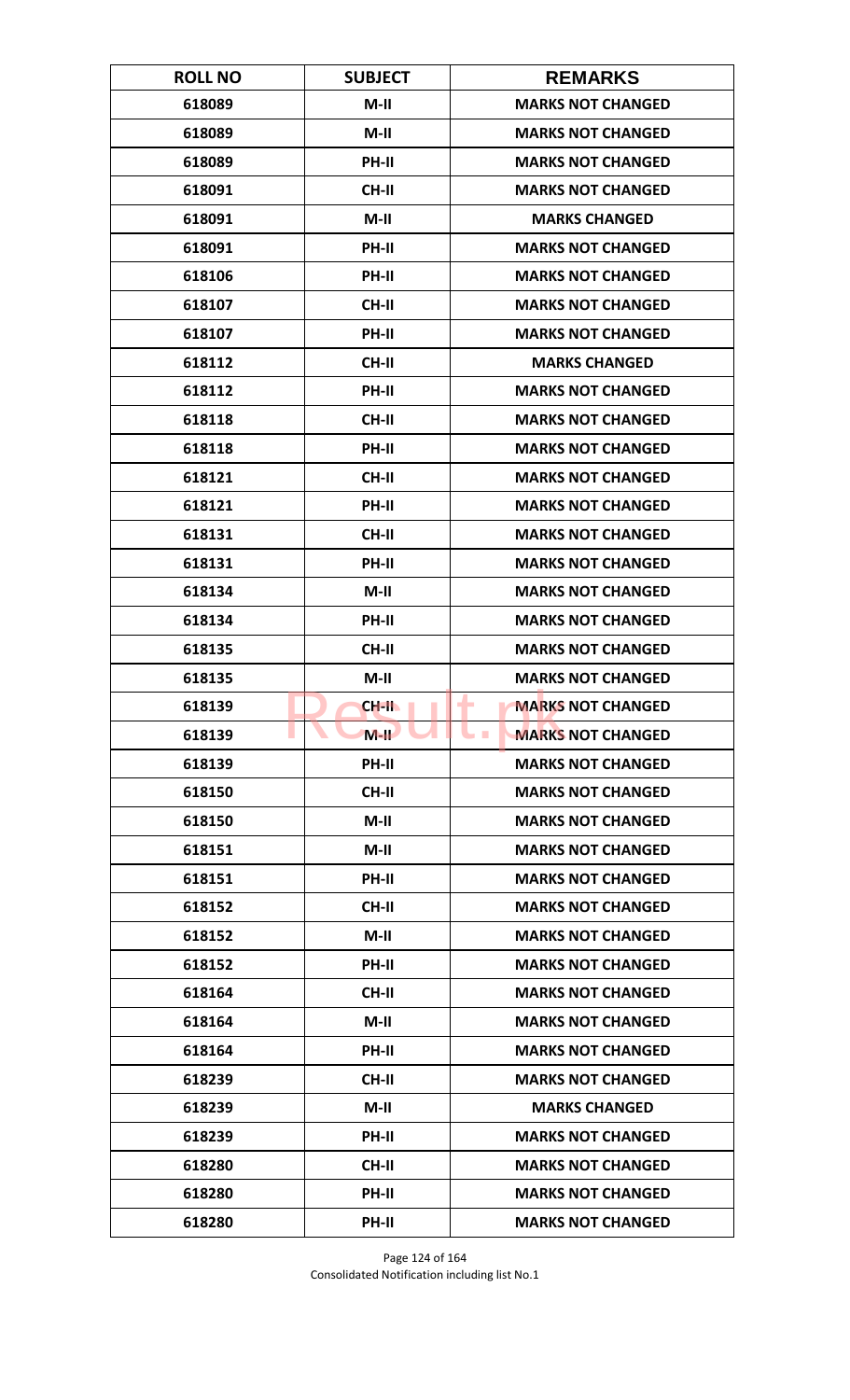| <b>ROLL NO</b> | <b>SUBJECT</b> | <b>REMARKS</b>                             |
|----------------|----------------|--------------------------------------------|
| 618281         | <b>CH-II</b>   | <b>MARKS NOT CHANGED</b>                   |
| 618281         | $M-II$         | <b>MARKS NOT CHANGED</b>                   |
| 618281         | PH-II          | <b>MARKS NOT CHANGED</b>                   |
| 618282         | <b>CH-II</b>   | <b>MARKS NOT CHANGED</b>                   |
| 618282         | <b>CH-II</b>   | <b>MARKS CHANGED</b>                       |
| 618282         | PH-II          | <b>MARKS NOT CHANGED</b>                   |
| 618288         | <b>CH-II</b>   | <b>MARKS NOT CHANGED</b>                   |
| 618288         | $M-II$         | <b>MARKS NOT CHANGED</b>                   |
| 618288         | PH-II          | <b>MARKS NOT CHANGED</b>                   |
| 618289         | CH-II          | <b>MARKS NOT CHANGED</b>                   |
| 618290         | <b>CH-II</b>   | <b>MARKS NOT CHANGED</b>                   |
| 618290         | $M-II$         | <b>MARKS NOT CHANGED</b>                   |
| 618290         | PH-II          | <b>MARKS NOT CHANGED</b>                   |
| 618294         | <b>CH-II</b>   | <b>MARKS NOT CHANGED</b>                   |
| 618294         | PH-II          | <b>MARKS NOT CHANGED</b>                   |
| 618296         | <b>CH-II</b>   | <b>MARKS NOT CHANGED</b>                   |
| 618296         | $M-II$         | <b>MARKS NOT CHANGED</b>                   |
| 618296         | PH-II          | <b>MARKS NOT CHANGED</b>                   |
| 618302         | <b>CH-II</b>   | <b>MARKS NOT CHANGED</b>                   |
| 618302         | $M-II$         | <b>MARKS CHANGED</b>                       |
| 618303         | <b>CH-II</b>   | <b>MARKS NOT CHANGED</b>                   |
| 618303         | $M-H$          | ÷<br><b>MARKS NOT CHANGED</b>              |
| 618303         | <b>PH-IL</b>   | <b>MARKS NOT CHANGED</b><br><b>College</b> |
| 618305         | CH-II          | <b>MARKS NOT CHANGED</b>                   |
| 618305         | $M-II$         | <b>MARKS NOT CHANGED</b>                   |
| 618305         | PH-II          | <b>MARKS NOT CHANGED</b>                   |
| 618306         | CH-II          | <b>MARKS NOT CHANGED</b>                   |
| 618306         | $M-II$         | <b>MARKS NOT CHANGED</b>                   |
| 618306         | PH-II          | <b>MARKS NOT CHANGED</b>                   |
| 618309         | CH-II          | <b>MARKS NOT CHANGED</b>                   |
| 618309         | $M-II$         | <b>MARKS NOT CHANGED</b>                   |
| 618309         | PH-II          | <b>MARKS NOT CHANGED</b>                   |
| 618311         | $M-II$         | <b>MARKS NOT CHANGED</b>                   |
| 618315         | CH-II          | <b>MARKS NOT CHANGED</b>                   |
| 618315         | $M-II$         | <b>MARKS NOT CHANGED</b>                   |
| 618319         | CH-II          | <b>MARKS NOT CHANGED</b>                   |
| 618319         | $M-II$         | <b>MARKS NOT CHANGED</b>                   |
| 618319         | PH-II          | <b>MARKS NOT CHANGED</b>                   |
| 618320         | CH-II          | <b>MARKS NOT CHANGED</b>                   |
| 618320         | $M-II$         | <b>MARKS CHANGED</b>                       |

Page 125 of 164 Consolidated Notification including list No.1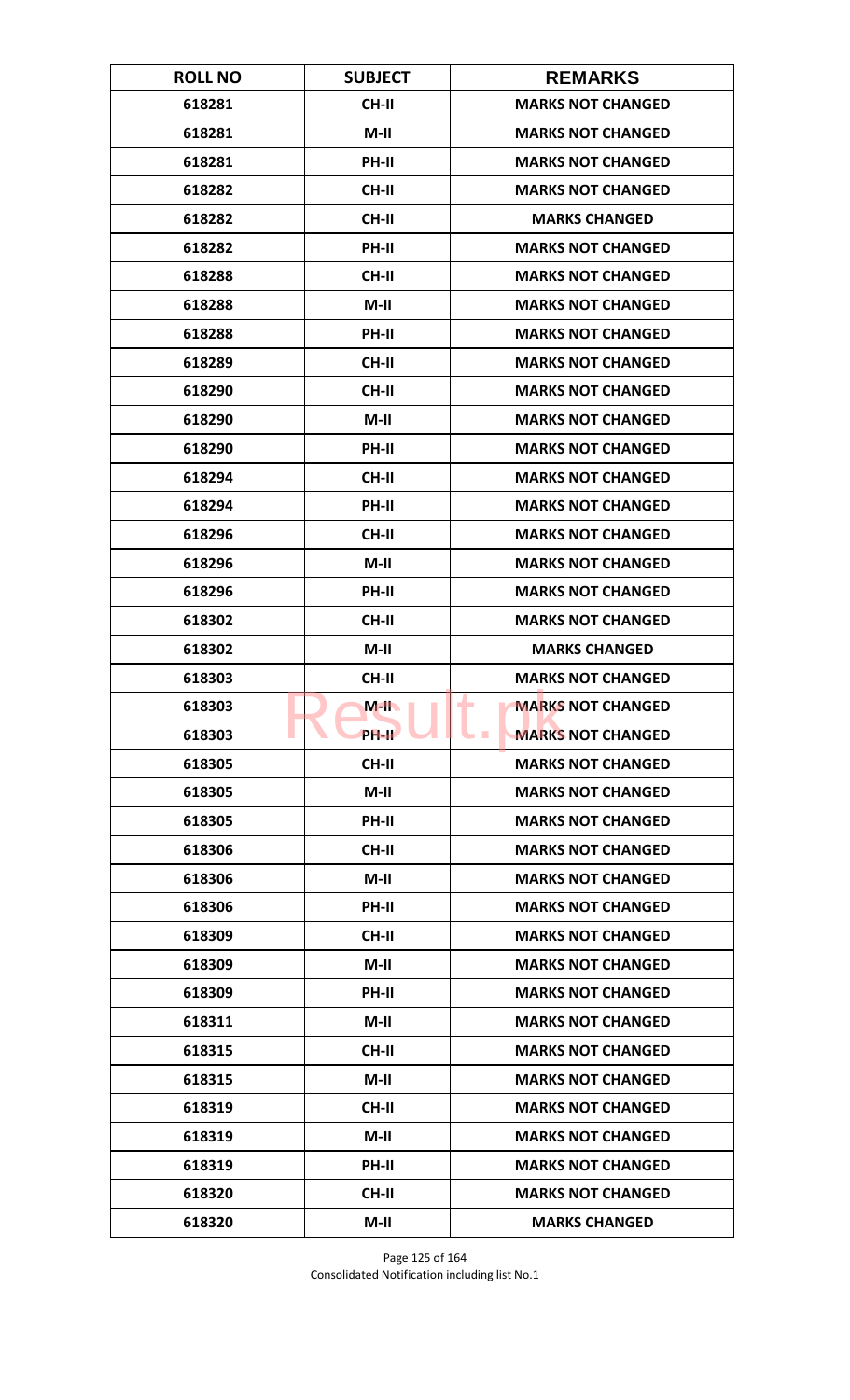| <b>ROLL NO</b> | <b>SUBJECT</b> | <b>REMARKS</b>                               |
|----------------|----------------|----------------------------------------------|
| 618325         | CH-II          | <b>MARKS CHANGED</b>                         |
| 618327         | $M-II$         | <b>MARKS NOT CHANGED</b>                     |
| 618346         | $M-II$         | <b>MARKS NOT CHANGED</b>                     |
| 618346         | PH-II          | <b>MARKS NOT CHANGED</b>                     |
| 618350         | <b>CH-II</b>   | <b>MARKS NOT CHANGED</b>                     |
| 618350         | $M-II$         | <b>MARKS NOT CHANGED</b>                     |
| 618350         | PH-II          | <b>MARKS NOT CHANGED</b>                     |
| 618354         | CH-II          | <b>MARKS NOT CHANGED</b>                     |
| 618354         | PH-II          | <b>MARKS NOT CHANGED</b>                     |
| 618354         | PH-II          | <b>MARKS NOT CHANGED</b>                     |
| 618356         | CH-II          | <b>MARKS NOT CHANGED</b>                     |
| 618356         | M-II           | <b>MARKS CHANGED</b>                         |
| 618356         | PH-II          | <b>MARKS NOT CHANGED</b>                     |
| 618361         | <b>CH-II</b>   | <b>MARKS CHANGED</b>                         |
| 618361         | $M-II$         | <b>MARKS CHANGED</b>                         |
| 618361         | PH-II          | <b>MARKS NOT CHANGED</b>                     |
| 618364         | <b>CH-II</b>   | <b>MARKS CHANGED</b>                         |
| 618364         | $M-H$          | <b>MARKS CHANGED</b>                         |
| 618364         | <b>PH-II</b>   | <b>MARKS NOT CHANGED</b>                     |
| 618369         | <b>CH-II</b>   | <b>MARKS CHANGED</b>                         |
| 618369         | $M-II$         | <b>MARKS NOT CHANGED</b>                     |
| 618369         | PH-II.         | <b>MARKS NOT CHANGED</b><br>٠                |
| 618370         | $CH-H$         | <b>MARKS NOT CHANGED</b><br><b>The State</b> |
| 618370         | $M-II$         | <b>MARKS NOT CHANGED</b>                     |
| 618370         | PH-II          | <b>MARKS NOT CHANGED</b>                     |
| 618374         | CH-II          | <b>MARKS NOT CHANGED</b>                     |
| 618374         | $M-II$         | <b>MARKS NOT CHANGED</b>                     |
| 618376         | <b>CH-II</b>   | <b>MARKS NOT CHANGED</b>                     |
| 618376         | PH-II          | <b>MARKS NOT CHANGED</b>                     |
| 618377         | <b>CH-II</b>   | <b>MARKS NOT CHANGED</b>                     |
| 618377         | $M-H$          | <b>MARKS NOT CHANGED</b>                     |
| 618377         | PH-II          | <b>MARKS NOT CHANGED</b>                     |
| 618414         | CH-II          | <b>MARKS NOT CHANGED</b>                     |
| 618414         | $M-H$          | <b>MARKS NOT CHANGED</b>                     |
| 618415         | <b>CH-II</b>   | <b>MARKS NOT CHANGED</b>                     |
| 618415         | $M-II$         | <b>MARKS CHANGED</b>                         |
| 618415         | PH-II          | <b>MARKS NOT CHANGED</b>                     |
| 618419         | <b>CH-II</b>   | <b>MARKS NOT CHANGED</b>                     |
| 618419         | $M-H$          | <b>MARKS NOT CHANGED</b>                     |
| 618419         | PH-II          | <b>MARKS NOT CHANGED</b>                     |

Page 126 of 164 Consolidated Notification including list No.1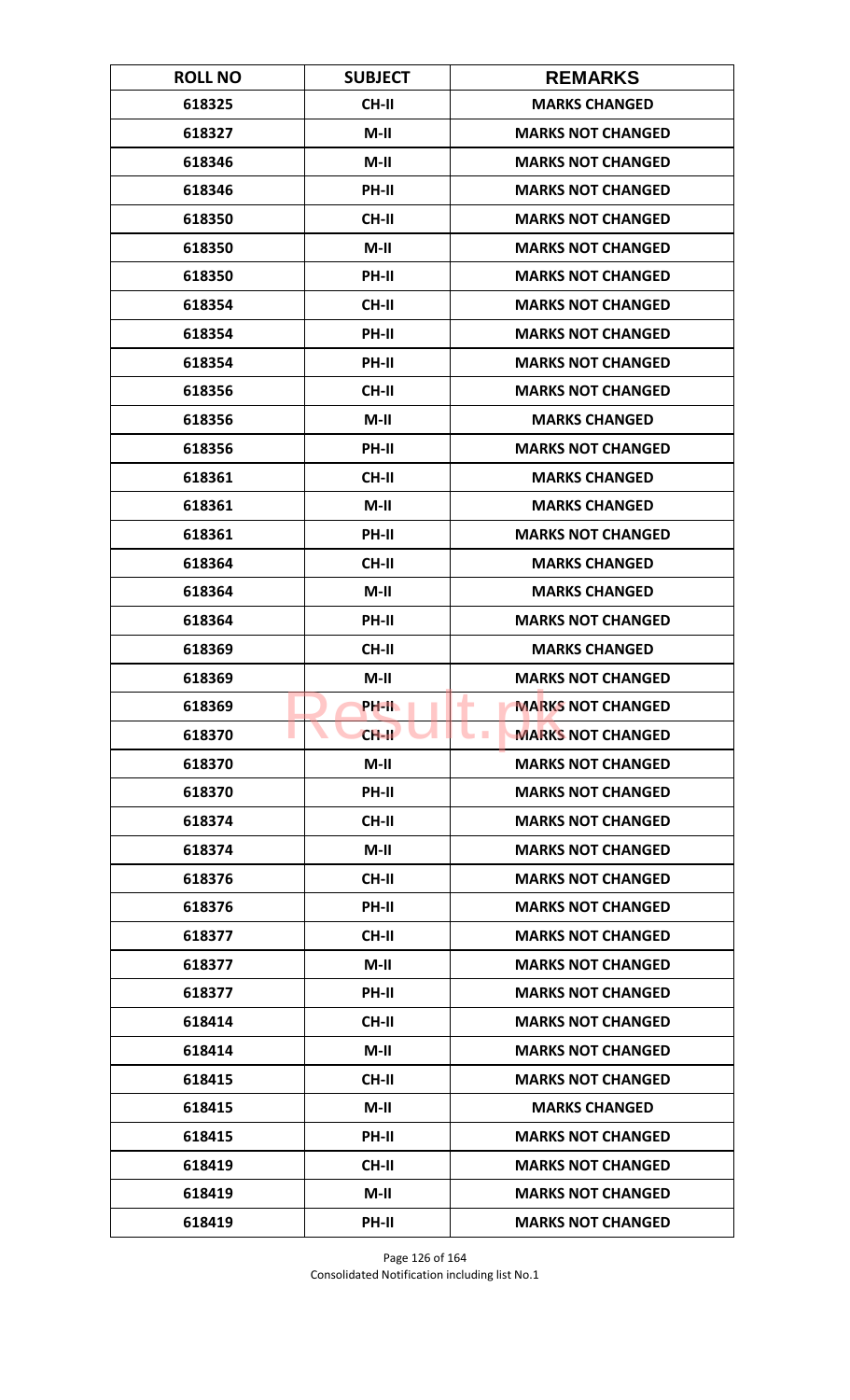| <b>ROLL NO</b> | <b>SUBJECT</b> | <b>REMARKS</b>                               |
|----------------|----------------|----------------------------------------------|
| 618421         | CH-II          | <b>MARKS NOT CHANGED</b>                     |
| 618421         | $M-H$          | <b>MARKS NOT CHANGED</b>                     |
| 618421         | PH-II          | <b>MARKS NOT CHANGED</b>                     |
| 618430         | <b>CH-II</b>   | <b>MARKS NOT CHANGED</b>                     |
| 618430         | $M-II$         | <b>MARKS NOT CHANGED</b>                     |
| 618430         | PH-II          | <b>MARKS NOT CHANGED</b>                     |
| 618433         | <b>CH-II</b>   | <b>MARKS NOT CHANGED</b>                     |
| 618433         | M-II           | <b>MARKS NOT CHANGED</b>                     |
| 618433         | PH-II          | <b>MARKS NOT CHANGED</b>                     |
| 618434         | CH-II          | <b>MARKS NOT CHANGED</b>                     |
| 618434         | $M-II$         | <b>MARKS NOT CHANGED</b>                     |
| 618434         | <b>PH-II</b>   | <b>MARKS NOT CHANGED</b>                     |
| 618436         | <b>CH-II</b>   | <b>MARKS NOT CHANGED</b>                     |
| 618436         | $M-II$         | <b>MARKS NOT CHANGED</b>                     |
| 618436         | PH-II          | <b>MARKS NOT CHANGED</b>                     |
| 618447         | <b>CH-II</b>   | <b>MARKS NOT CHANGED</b>                     |
| 618447         | $M-II$         | <b>MARKS NOT CHANGED</b>                     |
| 618447         | PH-II          | <b>MARKS NOT CHANGED</b>                     |
| 618450         | <b>CH-II</b>   | <b>MARKS NOT CHANGED</b>                     |
| 618450         | $M-II$         | <b>MARKS NOT CHANGED</b>                     |
| 618450         | <b>PH-II</b>   | <b>MARKS NOT CHANGED</b>                     |
| 618452         | CH-II          | <b>MARKS NOT CHANGED</b><br>٠                |
| 618452         | $M-H$          | <b>MARKS NOT CHANGED</b><br><b>The State</b> |
| 618452         | PH-II          | <b>MARKS NOT CHANGED</b>                     |
| 618454         | <b>CH-II</b>   | <b>MARKS NOT CHANGED</b>                     |
| 618454         | $M-H$          | <b>MARKS CHANGED</b>                         |
| 618454         | PH-II          | <b>MARKS NOT CHANGED</b>                     |
| 618456         | <b>CH-II</b>   | <b>MARKS NOT CHANGED</b>                     |
| 618456         | $M-II$         | <b>MARKS CHANGED</b>                         |
| 618456         | <b>PH-II</b>   | <b>MARKS CHANGED</b>                         |
| 618459         | <b>CH-II</b>   | <b>MARKS NOT CHANGED</b>                     |
| 618459         | $M-H$          | <b>MARKS NOT CHANGED</b>                     |
| 618459         | PH-II          | <b>MARKS NOT CHANGED</b>                     |
| 618465         | <b>CH-II</b>   | <b>MARKS NOT CHANGED</b>                     |
| 618465         | $M-H$          | <b>MARKS NOT CHANGED</b>                     |
| 618465         | PH-II          | <b>MARKS NOT CHANGED</b>                     |
| 618467         | CH-II          | <b>MARKS NOT CHANGED</b>                     |
| 618467         | M-II           | <b>MARKS CHANGED</b>                         |
| 618467         | <b>PH-II</b>   | <b>MARKS NOT CHANGED</b>                     |
| 618470         | <b>CH-II</b>   | <b>MARKS NOT CHANGED</b>                     |

Page 127 of 164 Consolidated Notification including list No.1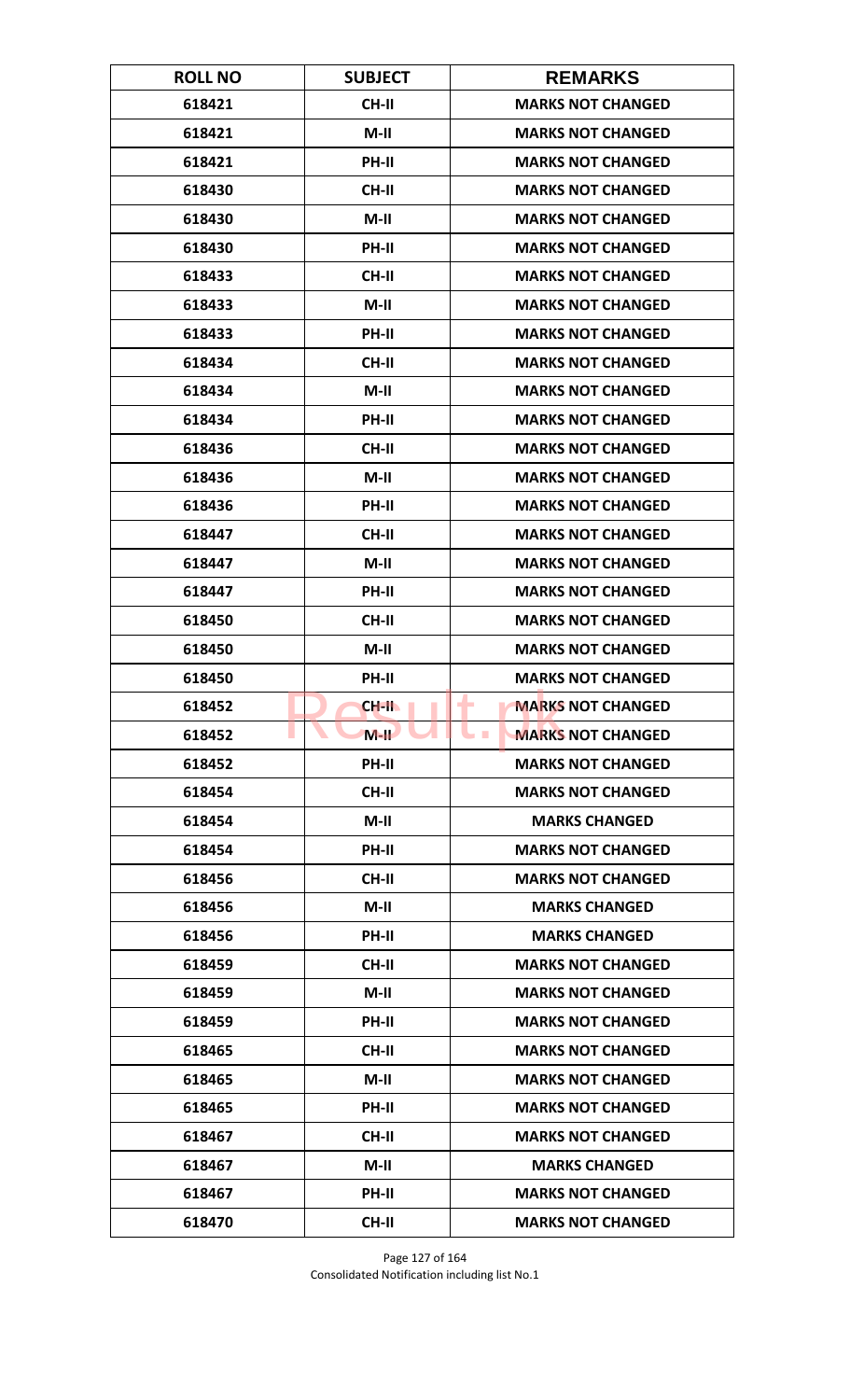| <b>ROLL NO</b> | <b>SUBJECT</b> | <b>REMARKS</b>            |
|----------------|----------------|---------------------------|
| 618470         | $M-II$         | <b>MARKS NOT CHANGED</b>  |
| 618470         | PH-II          | <b>MARKS CHANGED</b>      |
| 618478         | $M-II$         | <b>MARKS NOT CHANGED</b>  |
| 618478         | PH-II          | <b>MARKS NOT CHANGED</b>  |
| 618480         | <b>CH-II</b>   | <b>MARKS NOT CHANGED</b>  |
| 618489         | <b>CH-II</b>   | <b>MARKS CHANGED</b>      |
| 618489         | <b>PH-II</b>   | <b>MARKS NOT CHANGED</b>  |
| 618491         | <b>CH-II</b>   | <b>MARKS CHANGED</b>      |
| 618491         | $M-II$         | <b>MARKS CHANGED</b>      |
| 618491         | PH-II          | <b>MARKS NOT CHANGED</b>  |
| 618492         | <b>CH-II</b>   | <b>MARKS NOT CHANGED</b>  |
| 618492         | $M-II$         | <b>MARKS NOT CHANGED</b>  |
| 618492         | PH-II          | <b>MARKS NOT CHANGED</b>  |
| 618494         | <b>CH-II</b>   | <b>MARKS NOT CHANGED</b>  |
| 618494         | $M-II$         | <b>MARKS NOT CHANGED</b>  |
| 618494         | <b>PH-II</b>   | <b>MARKS NOT CHANGED</b>  |
| 618496         | CH-II          | <b>MARKS NOT CHANGED</b>  |
| 618496         | $M-II$         | <b>MARKS NOT CHANGED</b>  |
| 618496         | <b>PH-II</b>   | <b>MARKS NOT CHANGED</b>  |
| 618503         | <b>CH-II</b>   | <b>MARKS NOT CHANGED</b>  |
| 618503         | PH-II          | <b>MARKS NOT CHANGED</b>  |
| 618535         | CH-II          | <b>MARKS CHANGED</b><br>۰ |
| 618535         | $M-H$          | <b>MARKS NOT CHANGED</b>  |
| 618535         | PH-II          | <b>MARKS CHANGED</b>      |
| 618558         | <b>CH-II</b>   | <b>MARKS NOT CHANGED</b>  |
| 618558         | $M-II$         | <b>MARKS CHANGED</b>      |
| 618558         | PH-II          | <b>MARKS NOT CHANGED</b>  |
| 618559         | <b>PH-II</b>   | <b>MARKS NOT CHANGED</b>  |
| 618564         | <b>CH-II</b>   | <b>MARKS NOT CHANGED</b>  |
| 618564         | $M-II$         | <b>MARKS NOT CHANGED</b>  |
| 618564         | PH-II          | <b>MARKS NOT CHANGED</b>  |
| 618589         | <b>CH-II</b>   | <b>MARKS NOT CHANGED</b>  |
| 618589         | $M-II$         | <b>MARKS NOT CHANGED</b>  |
| 618589         | PH-II          | <b>MARKS NOT CHANGED</b>  |
| 618591         | <b>CH-II</b>   | <b>MARKS NOT CHANGED</b>  |
| 618591         | $M-II$         | <b>MARKS CHANGED</b>      |
| 618591         | PH-II          | <b>MARKS NOT CHANGED</b>  |
| 618592         | <b>CH-II</b>   | <b>MARKS NOT CHANGED</b>  |
| 618592         | $M-H$          | <b>MARKS CHANGED</b>      |
| 618592         | PH-II          | <b>MARKS NOT CHANGED</b>  |

Page 128 of 164 Consolidated Notification including list No.1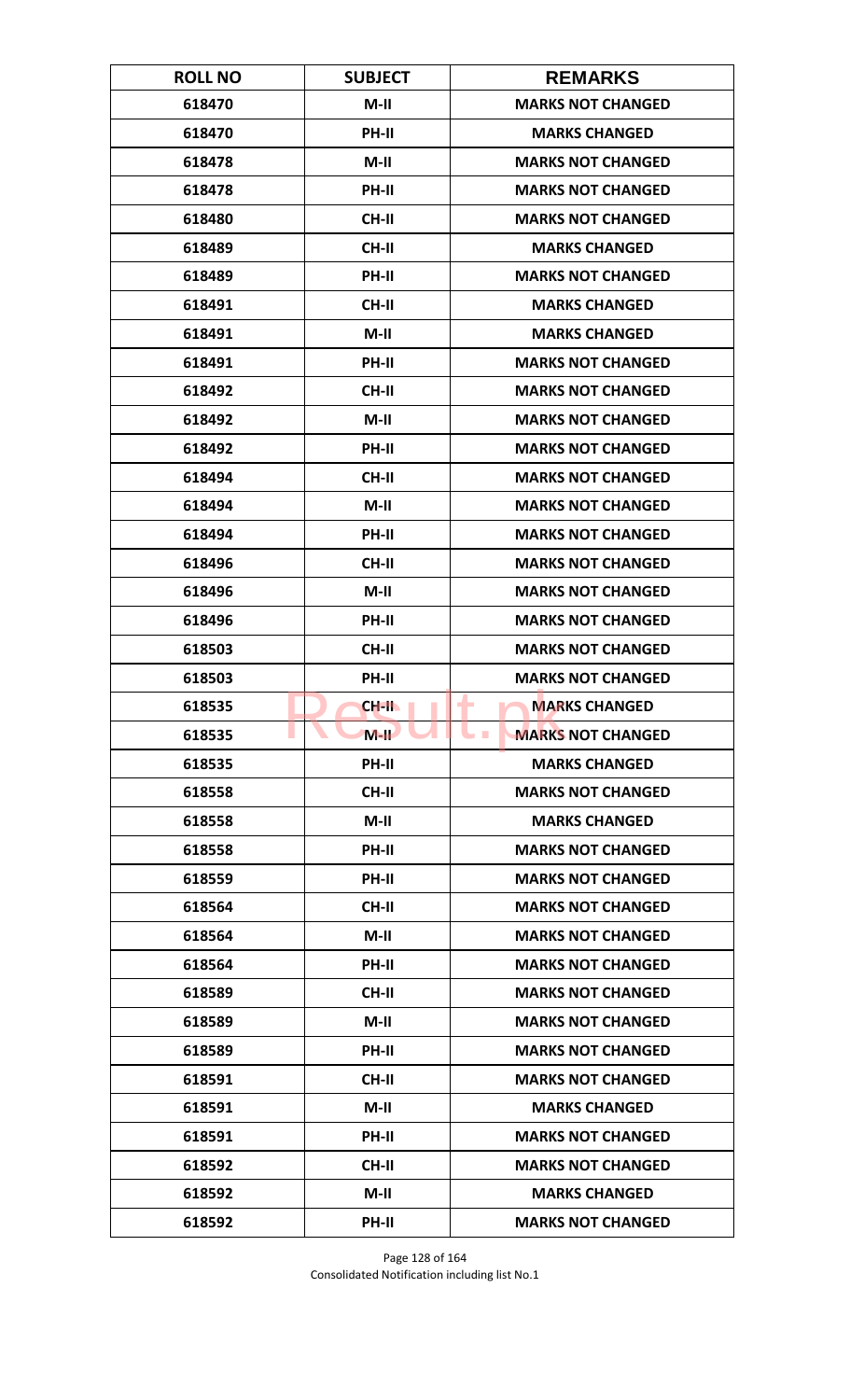| <b>ROLL NO</b> | <b>SUBJECT</b> | <b>REMARKS</b>                               |
|----------------|----------------|----------------------------------------------|
| 618593         | CH-II          | <b>MARKS NOT CHANGED</b>                     |
| 618593         | $M-H$          | <b>MARKS NOT CHANGED</b>                     |
| 618593         | PH-II          | <b>MARKS NOT CHANGED</b>                     |
| 618603         | <b>CH-II</b>   | <b>MARKS NOT CHANGED</b>                     |
| 618603         | $M-II$         | <b>MARKS NOT CHANGED</b>                     |
| 618603         | PH-II          | <b>MARKS NOT CHANGED</b>                     |
| 618701         | <b>CH-II</b>   | <b>MARKS NOT CHANGED</b>                     |
| 618701         | M-II           | <b>MARKS CHANGED</b>                         |
| 618701         | PH-II          | <b>MARKS NOT CHANGED</b>                     |
| 618814         | CH-II          | <b>MARKS NOT CHANGED</b>                     |
| 618814         | $M-II$         | <b>MARKS NOT CHANGED</b>                     |
| 618814         | <b>PH-II</b>   | <b>MARKS NOT CHANGED</b>                     |
| 618822         | <b>CH-II</b>   | <b>MARKS NOT CHANGED</b>                     |
| 618822         | $M-II$         | <b>MARKS NOT CHANGED</b>                     |
| 618822         | <b>PH-II</b>   | <b>MARKS NOT CHANGED</b>                     |
| 618840         | <b>CH-II</b>   | <b>MARKS NOT CHANGED</b>                     |
| 618840         | $M-II$         | <b>MARKS NOT CHANGED</b>                     |
| 618840         | PH-II          | <b>MARKS NOT CHANGED</b>                     |
| 618843         | <b>CH-II</b>   | <b>MARKS NOT CHANGED</b>                     |
| 618843         | $M-II$         | <b>MARKS CHANGED</b>                         |
| 618843         | <b>PH-II</b>   | <b>MARKS NOT CHANGED</b>                     |
| 618853         | CH-II          | <b>MARKS NOT CHANGED</b><br>٠                |
| 618853         | $M-H$          | <b>MARKS NOT CHANGED</b><br><b>The State</b> |
| 618853         | PH-II          | <b>MARKS NOT CHANGED</b>                     |
| 618856         | $M-II$         | <b>MARKS NOT CHANGED</b>                     |
| 618859         | CH-II          | <b>MARKS NOT CHANGED</b>                     |
| 618859         | $M-II$         | <b>MARKS NOT CHANGED</b>                     |
| 618859         | <b>PH-II</b>   | <b>MARKS NOT CHANGED</b>                     |
| 618863         | <b>CH-II</b>   | <b>MARKS NOT CHANGED</b>                     |
| 618863         | $M-II$         | <b>MARKS NOT CHANGED</b>                     |
| 618863         | <b>PH-II</b>   | <b>MARKS NOT CHANGED</b>                     |
| 618868         | CH-II          | <b>MARKS NOT CHANGED</b>                     |
| 618868         | $M-II$         | <b>MARKS NOT CHANGED</b>                     |
| 618868         | PH-II          | <b>MARKS NOT CHANGED</b>                     |
| 618894         | <b>CH-II</b>   | <b>MARKS NOT CHANGED</b>                     |
| 618894         | $M-II$         | <b>MARKS NOT CHANGED</b>                     |
| 618897         | CH-II          | <b>MARKS NOT CHANGED</b>                     |
| 618897         | $M-II$         | <b>MARKS NOT CHANGED</b>                     |
| 618992         | <b>CH-II</b>   | <b>MARKS NOT CHANGED</b>                     |
| 618992         | $M-II$         | <b>MARKS NOT CHANGED</b>                     |

Page 129 of 164 Consolidated Notification including list No.1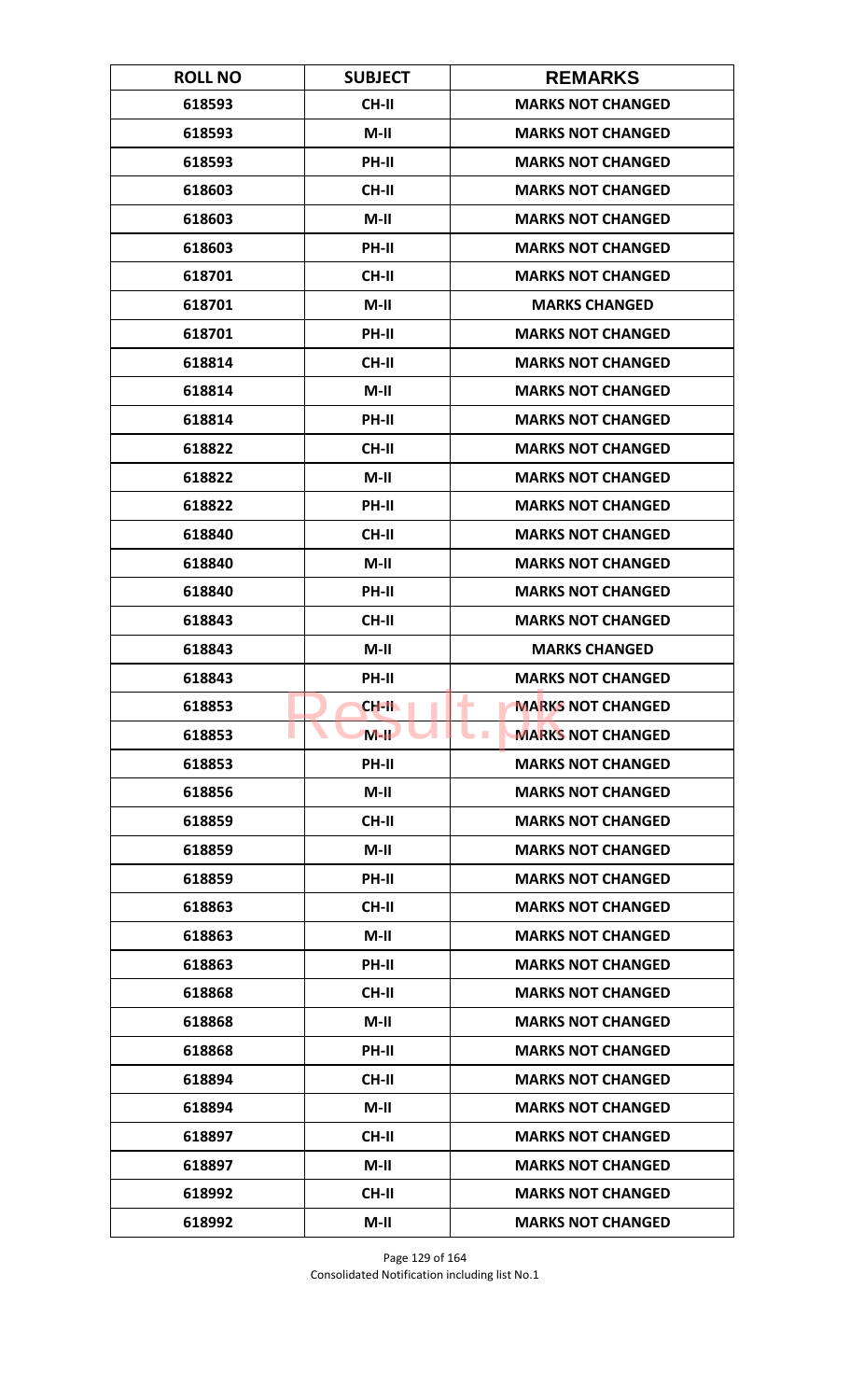| <b>ROLL NO</b> | <b>SUBJECT</b> | <b>REMARKS</b>                               |
|----------------|----------------|----------------------------------------------|
| 619029         | CH-II          | <b>MARKS CHANGED</b>                         |
| 619029         | $M-II$         | <b>MARKS CHANGED</b>                         |
| 619029         | PH-II          | <b>MARKS NOT CHANGED</b>                     |
| 619032         | $M-II$         | <b>MARKS NOT CHANGED</b>                     |
| 619037         | <b>CH-II</b>   | <b>MARKS CHANGED</b>                         |
| 619037         | $M-II$         | <b>MARKS NOT CHANGED</b>                     |
| 619037         | PH-II          | <b>MARKS NOT CHANGED</b>                     |
| 619038         | CH-II          | <b>MARKS CHANGED</b>                         |
| 619038         | $M-II$         | <b>MARKS NOT CHANGED</b>                     |
| 619038         | PH-II          | <b>MARKS NOT CHANGED</b>                     |
| 619051         | $M-II$         | <b>MARKS CHANGED</b>                         |
| 619085         | <b>CH-II</b>   | <b>MARKS NOT CHANGED</b>                     |
| 619085         | $M-II$         | <b>MARKS NOT CHANGED</b>                     |
| 619085         | PH-II          | <b>MARKS NOT CHANGED</b>                     |
| 619106         | <b>CH-II</b>   | <b>MARKS NOT CHANGED</b>                     |
| 619106         | $M-II$         | <b>MARKS CHANGED</b>                         |
| 619106         | PH-II          | <b>MARKS NOT CHANGED</b>                     |
| 619146         | <b>CH-II</b>   | <b>MARKS NOT CHANGED</b>                     |
| 619146         | $M-II$         | <b>MARKS NOT CHANGED</b>                     |
| 619146         | PH-II          | <b>MARKS NOT CHANGED</b>                     |
| 619171         | <b>CH-II</b>   | <b>MARKS NOT CHANGED</b>                     |
| 619261         | CH-II          | <b>MARKS NOT CHANGED</b><br>٠                |
| 619261         | $M-H$          | <b>MARKS NOT CHANGED</b><br><b>The State</b> |
| 619261         | <b>PH-II</b>   | <b>MARKS NOT CHANGED</b>                     |
| 619288         | <b>CH-II</b>   | <b>MARKS NOT CHANGED</b>                     |
| 619288         | PH-II          | <b>MARKS NOT CHANGED</b>                     |
| 619298         | CH-II          | <b>MARKS NOT CHANGED</b>                     |
| 619298         | PH-II          | <b>MARKS NOT CHANGED</b>                     |
| 619303         | <b>CH-II</b>   | <b>MARKS NOT CHANGED</b>                     |
| 619303         | $M-II$         | <b>MARKS NOT CHANGED</b>                     |
| 619305         | <b>CH-II</b>   | <b>MARKS NOT CHANGED</b>                     |
| 619305         | $M-II$         | <b>MARKS NOT CHANGED</b>                     |
| 619306         | CH-II          | <b>MARKS NOT CHANGED</b>                     |
| 619306         | $M-II$         | <b>MARKS NOT CHANGED</b>                     |
| 619306         | <b>PH-II</b>   | <b>MARKS NOT CHANGED</b>                     |
| 619312         | <b>CH-II</b>   | <b>MARKS NOT CHANGED</b>                     |
| 619312         | $M-II$         | <b>MARKS NOT CHANGED</b>                     |
| 619312         | PH-II          | <b>MARKS NOT CHANGED</b>                     |
| 619320         | <b>CH-II</b>   | <b>MARKS NOT CHANGED</b>                     |
| 619320         | $M-II$         | <b>MARKS NOT CHANGED</b>                     |

Page 130 of 164 Consolidated Notification including list No.1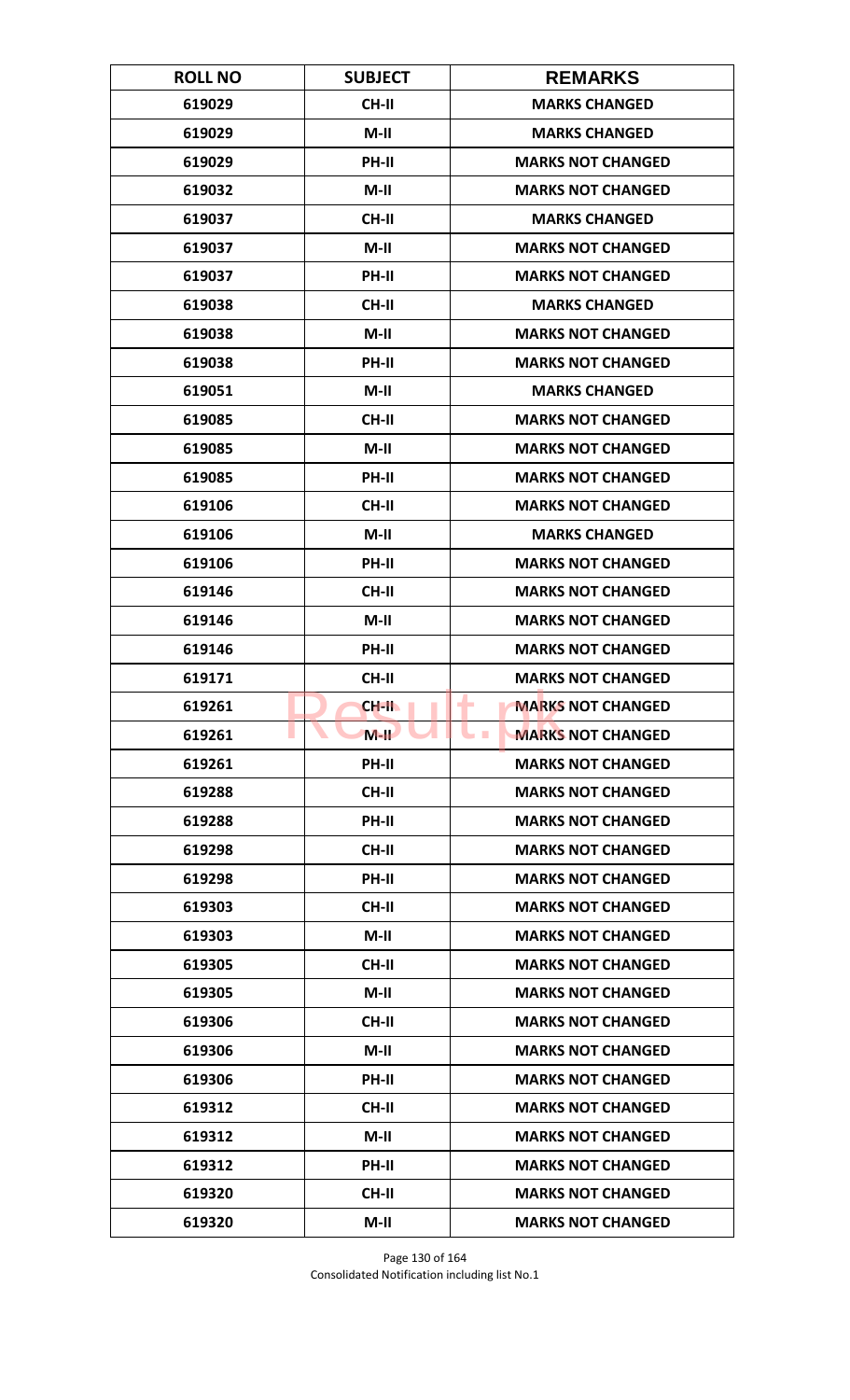| <b>ROLL NO</b> | <b>SUBJECT</b> | <b>REMARKS</b>                              |
|----------------|----------------|---------------------------------------------|
| 619338         | <b>CH-II</b>   | <b>MARKS NOT CHANGED</b>                    |
| 619338         | $M-II$         | <b>MARKS NOT CHANGED</b>                    |
| 619338         | PH-II          | <b>MARKS NOT CHANGED</b>                    |
| 619457         | $M-II$         | <b>MARKS CHANGED</b>                        |
| 619457         | <b>PH-II</b>   | <b>MARKS NOT CHANGED</b>                    |
| 619485         | CH-II          | <b>MARKS NOT CHANGED</b>                    |
| 619485         | $M-H$          | <b>MARKS NOT CHANGED</b>                    |
| 619485         | PH-II          | <b>MARKS NOT CHANGED</b>                    |
| 619531         | <b>CH-II</b>   | <b>MARKS NOT CHANGED</b>                    |
| 619531         | $M-II$         | <b>MARKS NOT CHANGED</b>                    |
| 619531         | PH-II          | <b>MARKS NOT CHANGED</b>                    |
| 619543         | <b>CH-II</b>   | <b>MARKS NOT CHANGED</b>                    |
| 619543         | $M-II$         | <b>MARKS NOT CHANGED</b>                    |
| 619543         | PH-II          | <b>MARKS NOT CHANGED</b>                    |
| 619550         | <b>CH-II</b>   | <b>MARKS NOT CHANGED</b>                    |
| 619550         | $M-H$          | <b>MARKS NOT CHANGED</b>                    |
| 619550         | PH-II          | <b>MARKS NOT CHANGED</b>                    |
| 619551         | <b>CH-II</b>   | <b>MARKS NOT CHANGED</b>                    |
| 619551         | $M-II$         | <b>MARKS NOT CHANGED</b>                    |
| 619551         | PH-II          | <b>MARKS NOT CHANGED</b>                    |
| 619599         | <b>CH-II</b>   | <b>MARKS NOT CHANGED</b>                    |
| 619599         | $M-H$          | <b>MARKS NOT CHANGED</b><br>۰               |
| 619599         | <b>PH-IL</b>   | <b>MARKS NOT CHANGED</b><br><b>Contract</b> |
| 619610         | $M-II$         | <b>MARKS NOT CHANGED</b>                    |
| 619611         | <b>CH-II</b>   | <b>MARKS NOT CHANGED</b>                    |
| 619611         | $M-II$         | <b>MARKS CHANGED</b>                        |
| 619611         | PH-II          | <b>MARKS NOT CHANGED</b>                    |
| 619612         | <b>CH-II</b>   | <b>MARKS NOT CHANGED</b>                    |
| 619612         | $M-H$          | <b>MARKS NOT CHANGED</b>                    |
| 619612         | <b>PH-II</b>   | <b>MARKS NOT CHANGED</b>                    |
| 619614         | <b>CH-II</b>   | <b>MARKS NOT CHANGED</b>                    |
| 619614         | $M-H$          | <b>MARKS NOT CHANGED</b>                    |
| 619614         | PH-II          | <b>MARKS NOT CHANGED</b>                    |
| 619617         | <b>CH-II</b>   | <b>MARKS NOT CHANGED</b>                    |
| 619617         | $M-II$         | <b>MARKS NOT CHANGED</b>                    |
| 619617         | PH-II          | <b>MARKS NOT CHANGED</b>                    |
| 619618         | CH-II          | <b>MARKS NOT CHANGED</b>                    |
| 619618         | $M-II$         | <b>MARKS NOT CHANGED</b>                    |
| 619618         | <b>PH-II</b>   | <b>MARKS NOT CHANGED</b>                    |
| 619619         | <b>CH-II</b>   | <b>MARKS NOT CHANGED</b>                    |

Page 131 of 164 Consolidated Notification including list No.1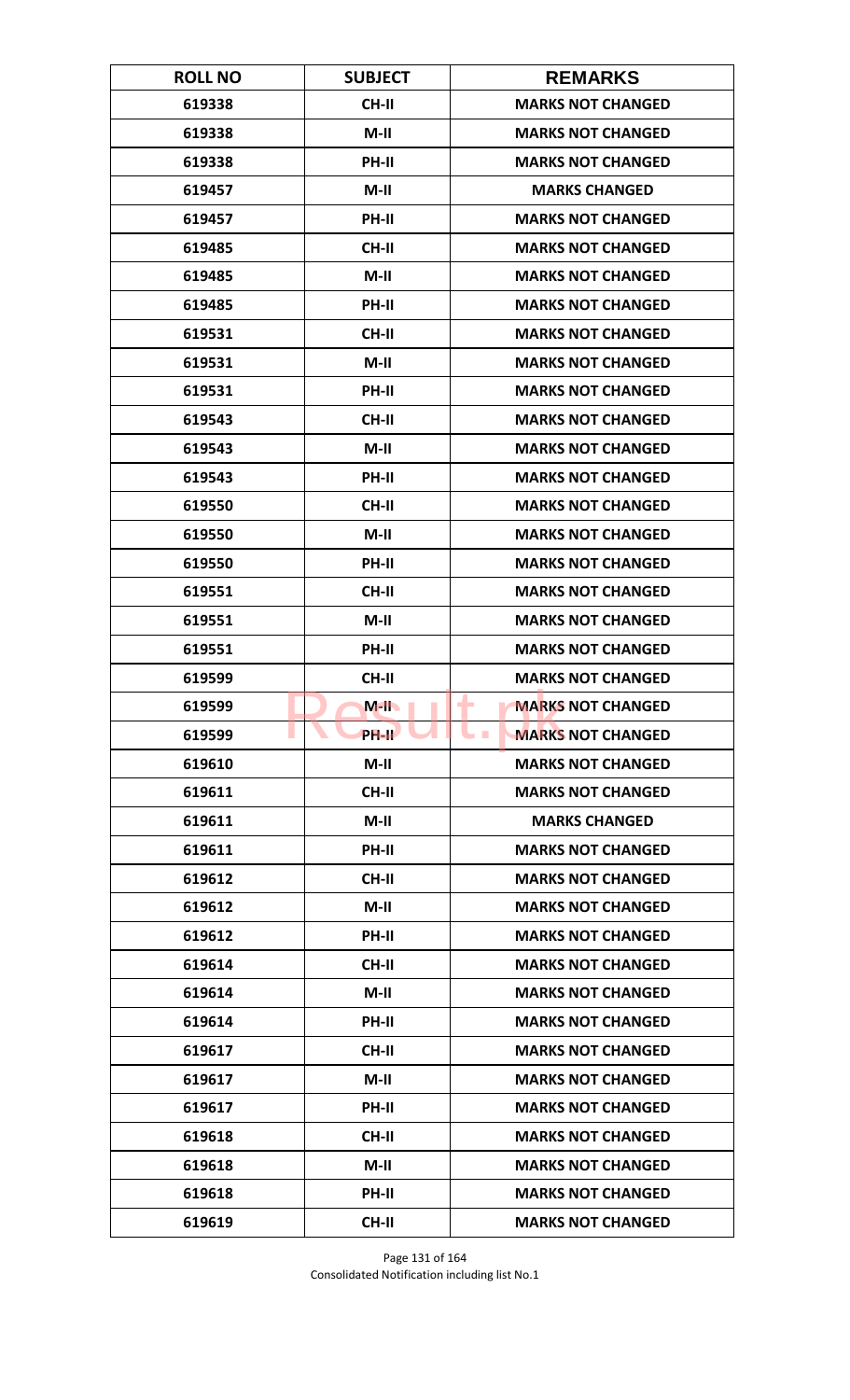| <b>ROLL NO</b> | <b>SUBJECT</b> | <b>REMARKS</b>                       |
|----------------|----------------|--------------------------------------|
| 619619         | $M-II$         | <b>MARKS NOT CHANGED</b>             |
| 619619         | PH-II          | <b>MARKS NOT CHANGED</b>             |
| 619622         | <b>CH-II</b>   | <b>MARKS NOT CHANGED</b>             |
| 619622         | $M-II$         | <b>MARKS CHANGED</b>                 |
| 619631         | <b>CH-II</b>   | <b>MARKS NOT CHANGED</b>             |
| 619631         | $M-II$         | <b>MARKS NOT CHANGED</b>             |
| 619631         | <b>PH-II</b>   | <b>MARKS NOT CHANGED</b>             |
| 619634         | <b>CH-II</b>   | <b>MARKS NOT CHANGED</b>             |
| 619634         | $M-II$         | <b>MARKS NOT CHANGED</b>             |
| 619634         | PH-II          | <b>MARKS NOT CHANGED</b>             |
| 619635         | <b>CH-II</b>   | <b>MARKS NOT CHANGED</b>             |
| 619635         | M-II           | <b>MARKS NOT CHANGED</b>             |
| 619635         | PH-II          | <b>MARKS NOT CHANGED</b>             |
| 619636         | <b>CH-II</b>   | <b>MARKS NOT CHANGED</b>             |
| 619636         | $M-II$         | <b>MARKS NOT CHANGED</b>             |
| 619636         | PH-II          | <b>MARKS NOT CHANGED</b>             |
| 619637         | <b>CH-II</b>   | <b>MARKS NOT CHANGED</b>             |
| 619639         | <b>CH-II</b>   | <b>MARKS NOT CHANGED</b>             |
| 619641         | <b>CH-II</b>   | <b>MARKS NOT CHANGED</b>             |
| 619641         | $M-II$         | <b>MARKS NOT CHANGED</b>             |
| 619641         | PH-II          | <b>MARKS NOT CHANGED</b>             |
| 619642         | CH-II          | <b>MARKS NOT CHANGED</b><br>٠        |
| 619642         | $M-H$          | <b>MARKS NOT CHANGED</b><br><b>I</b> |
| 619642         | <b>PH-II</b>   | <b>MARKS NOT CHANGED</b>             |
| 619647         | <b>CH-II</b>   | <b>MARKS NOT CHANGED</b>             |
| 619647         | $M-H$          | <b>MARKS NOT CHANGED</b>             |
| 619650         | CH-II          | <b>MARKS NOT CHANGED</b>             |
| 619650         | $M-II$         | <b>MARKS NOT CHANGED</b>             |
| 619650         | PH-II          | <b>MARKS NOT CHANGED</b>             |
| 619671         | <b>CH-II</b>   | <b>MARKS NOT CHANGED</b>             |
| 619671         | $M-II$         | <b>MARKS NOT CHANGED</b>             |
| 619671         | PH-II          | <b>MARKS NOT CHANGED</b>             |
| 619701         | <b>CH-II</b>   | <b>MARKS NOT CHANGED</b>             |
| 619701         | $M-H$          | <b>MARKS NOT CHANGED</b>             |
| 619701         | <b>PH-II</b>   | <b>MARKS NOT CHANGED</b>             |
| 619703         | <b>CH-II</b>   | <b>MARKS NOT CHANGED</b>             |
| 619703         | $M-II$         | <b>MARKS NOT CHANGED</b>             |
| 619703         | PH-II          | <b>MARKS NOT CHANGED</b>             |
| 619704         | CH-II          | <b>MARKS NOT CHANGED</b>             |
| 619704         | PH-II          | <b>MARKS NOT CHANGED</b>             |

Page 132 of 164 Consolidated Notification including list No.1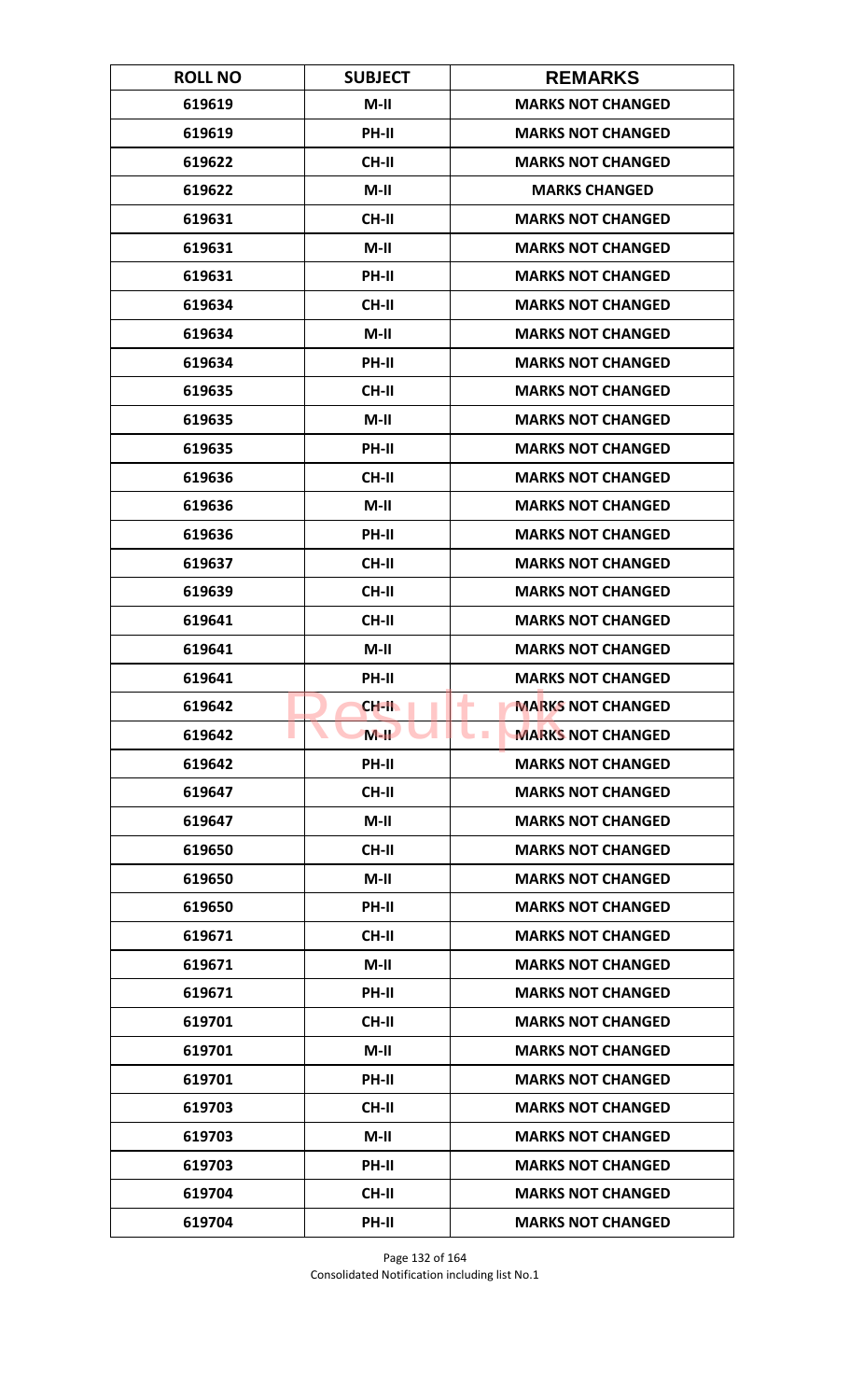| <b>ROLL NO</b> | <b>SUBJECT</b> | <b>REMARKS</b>                               |
|----------------|----------------|----------------------------------------------|
| 619714         | <b>CH-II</b>   | <b>MARKS NOT CHANGED</b>                     |
| 619749         | <b>CH-II</b>   | <b>MARKS NOT CHANGED</b>                     |
| 619794         | PH-II          | <b>MARKS NOT CHANGED</b>                     |
| 619797         | <b>CH-II</b>   | <b>MARKS NOT CHANGED</b>                     |
| 619797         | PH-II          | <b>MARKS NOT CHANGED</b>                     |
| 619803         | <b>CH-II</b>   | <b>MARKS NOT CHANGED</b>                     |
| 619803         | $M-II$         | <b>MARKS NOT CHANGED</b>                     |
| 619803         | PH-II          | <b>MARKS NOT CHANGED</b>                     |
| 619804         | <b>CH-II</b>   | <b>MARKS NOT CHANGED</b>                     |
| 619807         | CH-II          | <b>MARKS NOT CHANGED</b>                     |
| 619807         | PH-II          | <b>MARKS NOT CHANGED</b>                     |
| 619846         | <b>CH-II</b>   | <b>MARKS NOT CHANGED</b>                     |
| 619846         | $M-II$         | <b>MARKS CHANGED</b>                         |
| 619846         | PH-II          | <b>MARKS NOT CHANGED</b>                     |
| 619853         | <b>CH-II</b>   | <b>MARKS NOT CHANGED</b>                     |
| 619853         | $M-II$         | <b>MARKS NOT CHANGED</b>                     |
| 619853         | PH-II          | <b>MARKS NOT CHANGED</b>                     |
| 619877         | <b>CH-II</b>   | <b>MARKS NOT CHANGED</b>                     |
| 619877         | $M-II$         | <b>MARKS NOT CHANGED</b>                     |
| 619877         | PH-II          | <b>MARKS NOT CHANGED</b>                     |
| 619880         | CH-II          | <b>MARKS NOT CHANGED</b>                     |
| 619880         | $M$ -II        | <b>MARKS CHANGED</b><br>٠                    |
| 619880         | <b>PH-II</b>   | <b>MARKS NOT CHANGED</b><br><b>The State</b> |
| 619883         | CH-II          | <b>MARKS CHANGED</b>                         |
| 619899         | CH-II          | <b>MARKS NOT CHANGED</b>                     |
| 619899         | $M-H$          | <b>MARKS NOT CHANGED</b>                     |
| 619899         | PH-II          | <b>MARKS NOT CHANGED</b>                     |
| 619900         | CH-II          | <b>MARKS NOT CHANGED</b>                     |
| 619900         | PH-II          | <b>MARKS NOT CHANGED</b>                     |
| 619901         | <b>CH-II</b>   | <b>MARKS NOT CHANGED</b>                     |
| 619901         | $M-II$         | <b>MARKS CHANGED</b>                         |
| 619903         | CH-II          | <b>MARKS CHANGED</b>                         |
| 619916         | CH-II          | <b>MARKS NOT CHANGED</b>                     |
| 619916         | $M-II$         | <b>MARKS NOT CHANGED</b>                     |
| 619916         | <b>PH-II</b>   | <b>MARKS NOT CHANGED</b>                     |
| 619952         | CH-II          | <b>MARKS NOT CHANGED</b>                     |
| 619952         | $M-II$         | <b>MARKS NOT CHANGED</b>                     |
| 619952         | PH-II          | <b>MARKS NOT CHANGED</b>                     |
| 619971         | $M-II$         | <b>MARKS CHANGED</b>                         |
| 619974         | <b>CH-II</b>   | <b>MARKS NOT CHANGED</b>                     |

Page 133 of 164 Consolidated Notification including list No.1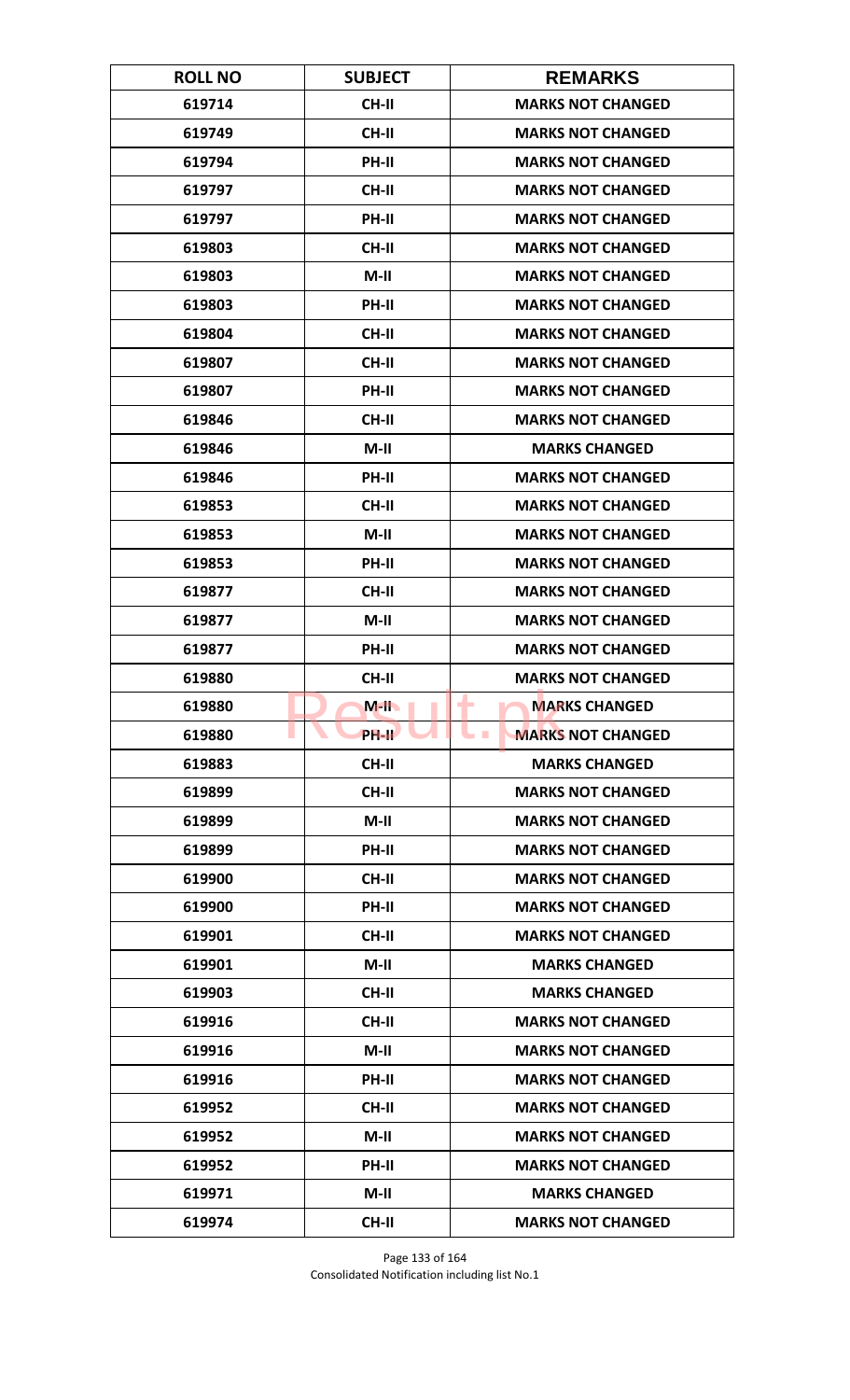| <b>ROLL NO</b> | <b>SUBJECT</b> | <b>REMARKS</b>                              |
|----------------|----------------|---------------------------------------------|
| 619974         | $M-II$         | <b>MARKS NOT CHANGED</b>                    |
| 619975         | $M-II$         | <b>MARKS CHANGED</b>                        |
| 619976         | $M-II$         | <b>MARKS CHANGED</b>                        |
| 619977         | <b>CH-II</b>   | <b>MARKS NOT CHANGED</b>                    |
| 619977         | $M-II$         | <b>MARKS NOT CHANGED</b>                    |
| 619977         | PH-II          | <b>MARKS NOT CHANGED</b>                    |
| 619978         | CH-II          | <b>MARKS NOT CHANGED</b>                    |
| 619978         | $M-II$         | <b>MARKS CHANGED</b>                        |
| 619978         | PH-II          | <b>MARKS NOT CHANGED</b>                    |
| 619979         | $M-II$         | <b>MARKS CHANGED</b>                        |
| 619981         | CH-II          | <b>MARKS NOT CHANGED</b>                    |
| 619981         | $M-II$         | <b>MARKS NOT CHANGED</b>                    |
| 619981         | PH-II          | <b>MARKS NOT CHANGED</b>                    |
| 619982         | $M-II$         | <b>MARKS CHANGED</b>                        |
| 619984         | $M-II$         | <b>MARKS NOT CHANGED</b>                    |
| 619985         | $M-II$         | <b>MARKS CHANGED</b>                        |
| 619986         | $M-II$         | <b>MARKS NOT CHANGED</b>                    |
| 619987         | $M-II$         | <b>MARKS NOT CHANGED</b>                    |
| 619989         | $M-II$         | <b>MARKS CHANGED</b>                        |
| 619990         | $M-II$         | <b>MARKS CHANGED</b>                        |
| 619992         | $M-II$         | <b>MARKS NOT CHANGED</b>                    |
| 619994         | $M-H$          | <b>MARKS NOT CHANGED</b><br>-               |
| 619995         | $CH-H$         | <b>MARKS NOT CHANGED</b><br><b>Contract</b> |
| 619995         | $M-II$         | <b>MARKS NOT CHANGED</b>                    |
| 619995         | PH-II          | <b>MARKS NOT CHANGED</b>                    |
| 619997         | CH-II          | <b>MARKS NOT CHANGED</b>                    |
| 619997         | $M-II$         | <b>MARKS NOT CHANGED</b>                    |
| 619997         | PH-II          | <b>MARKS NOT CHANGED</b>                    |
| 619998         | $M-H$          | <b>MARKS CHANGED</b>                        |
| 619999         | $M-II$         | <b>MARKS CHANGED</b>                        |
| 620001         | $M-II$         | <b>MARKS CHANGED</b>                        |
| 620004         | CH-II          | <b>MARKS NOT CHANGED</b>                    |
| 620004         | PH-II          | <b>MARKS NOT CHANGED</b>                    |
| 620005         | CH-II          | <b>MARKS NOT CHANGED</b>                    |
| 620005         | $M-II$         | <b>MARKS CHANGED</b>                        |
| 620005         | PH-II          | <b>MARKS NOT CHANGED</b>                    |
| 620007         | $M-II$         | <b>MARKS CHANGED</b>                        |
| 620008         | <b>CH-II</b>   | <b>MARKS NOT CHANGED</b>                    |
| 620008         | $M-II$         | <b>MARKS NOT CHANGED</b>                    |
| 620009         | $M-II$         | <b>MARKS NOT CHANGED</b>                    |

Page 134 of 164 Consolidated Notification including list No.1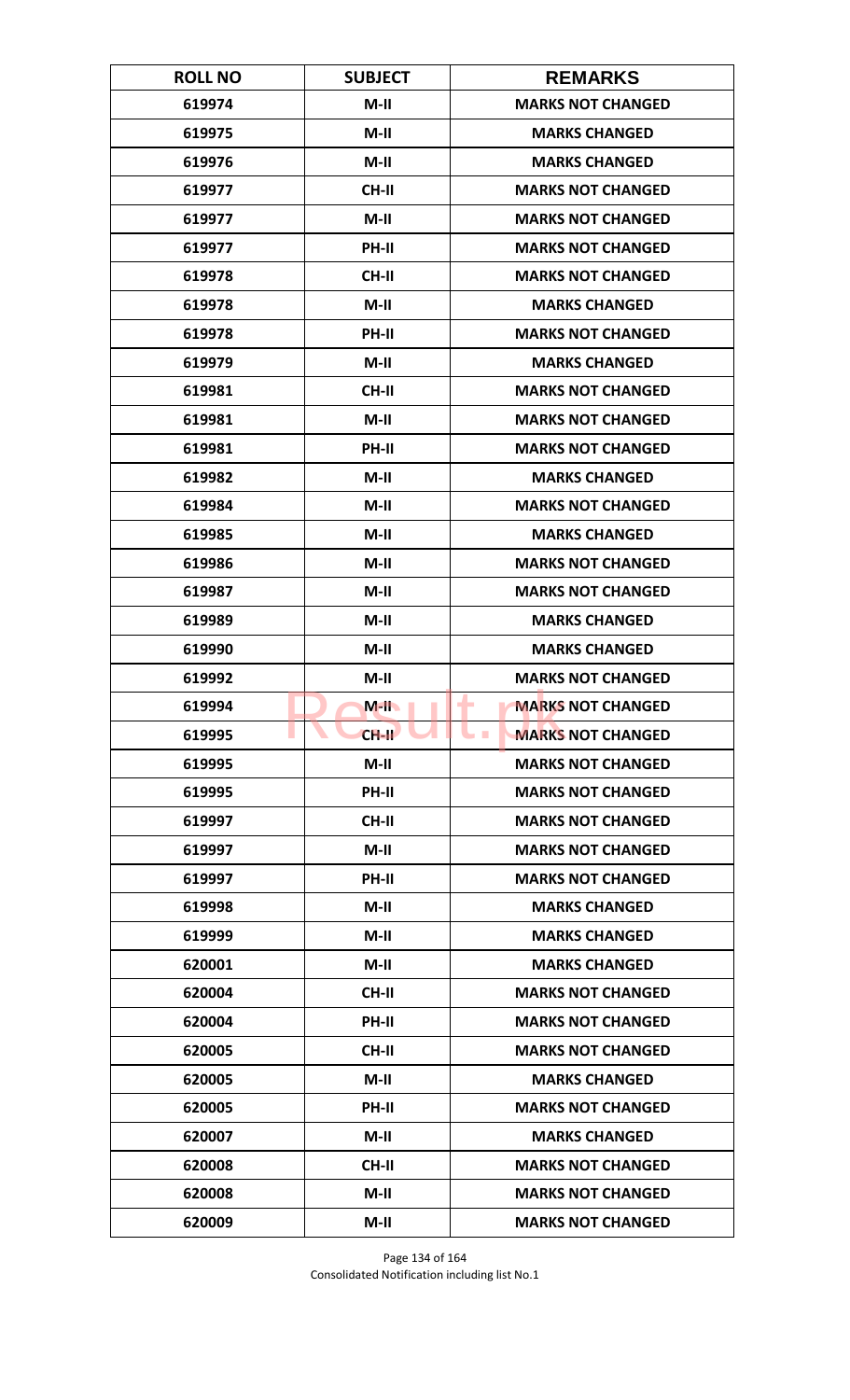| <b>ROLL NO</b> | <b>SUBJECT</b> | <b>REMARKS</b>                              |
|----------------|----------------|---------------------------------------------|
| 620023         | <b>CH-II</b>   | <b>MARKS NOT CHANGED</b>                    |
| 620023         | $M-II$         | <b>MARKS NOT CHANGED</b>                    |
| 620023         | PH-II          | <b>MARKS NOT CHANGED</b>                    |
| 620024         | <b>CH-II</b>   | <b>MARKS NOT CHANGED</b>                    |
| 620024         | $M-II$         | <b>MARKS NOT CHANGED</b>                    |
| 620024         | PH-II          | <b>MARKS NOT CHANGED</b>                    |
| 620031         | CH-II          | <b>MARKS NOT CHANGED</b>                    |
| 620031         | PH-II          | <b>MARKS NOT CHANGED</b>                    |
| 620032         | <b>CH-II</b>   | <b>MARKS NOT CHANGED</b>                    |
| 620032         | $M-II$         | <b>MARKS NOT CHANGED</b>                    |
| 620032         | PH-II          | <b>MARKS NOT CHANGED</b>                    |
| 620038         | <b>CH-II</b>   | <b>MARKS CHANGED</b>                        |
| 620038         | $M-II$         | <b>MARKS NOT CHANGED</b>                    |
| 620038         | PH-II          | <b>MARKS NOT CHANGED</b>                    |
| 620043         | <b>CH-II</b>   | <b>MARKS NOT CHANGED</b>                    |
| 620043         | PH-II          | <b>MARKS NOT CHANGED</b>                    |
| 620056         | CH-II          | <b>MARKS NOT CHANGED</b>                    |
| 620062         | CH-II          | <b>MARKS NOT CHANGED</b>                    |
| 620062         | $M-II$         | <b>MARKS NOT CHANGED</b>                    |
| 620062         | PH-II          | <b>MARKS NOT CHANGED</b>                    |
| 620063         | CH-II          | <b>MARKS NOT CHANGED</b>                    |
| 620063         | $M-H$          | <b>MARKS NOT CHANGED</b><br>٠               |
| 620063         | <b>PH-IL</b>   | <b>MARKS NOT CHANGED</b><br><b>Contract</b> |
| 620071         | CH-II          | <b>MARKS NOT CHANGED</b>                    |
| 620071         | PH-II          | <b>MARKS CHANGED</b>                        |
| 620078         | CH-II          | <b>MARKS NOT CHANGED</b>                    |
| 620078         | $M-II$         | <b>MARKS CHANGED</b>                        |
| 620078         | PH-II          | <b>MARKS NOT CHANGED</b>                    |
| 620080         | <b>CH-II</b>   | <b>MARKS NOT CHANGED</b>                    |
| 620080         | $M-II$         | <b>MARKS NOT CHANGED</b>                    |
| 620080         | <b>PH-II</b>   | <b>MARKS NOT CHANGED</b>                    |
| 620082         | CH-II          | <b>MARKS NOT CHANGED</b>                    |
| 620082         | $M-II$         | <b>MARKS NOT CHANGED</b>                    |
| 620082         | <b>PH-II</b>   | <b>MARKS NOT CHANGED</b>                    |
| 620084         | CH-II          | <b>MARKS NOT CHANGED</b>                    |
| 620084         | $M-II$         | <b>MARKS NOT CHANGED</b>                    |
| 620084         | PH-II          | <b>MARKS NOT CHANGED</b>                    |
| 620085         | <b>CH-II</b>   | <b>MARKS NOT CHANGED</b>                    |
| 620085         | $M-H$          | <b>MARKS NOT CHANGED</b>                    |
| 620085         | PH-II          | <b>MARKS NOT CHANGED</b>                    |

Page 135 of 164 Consolidated Notification including list No.1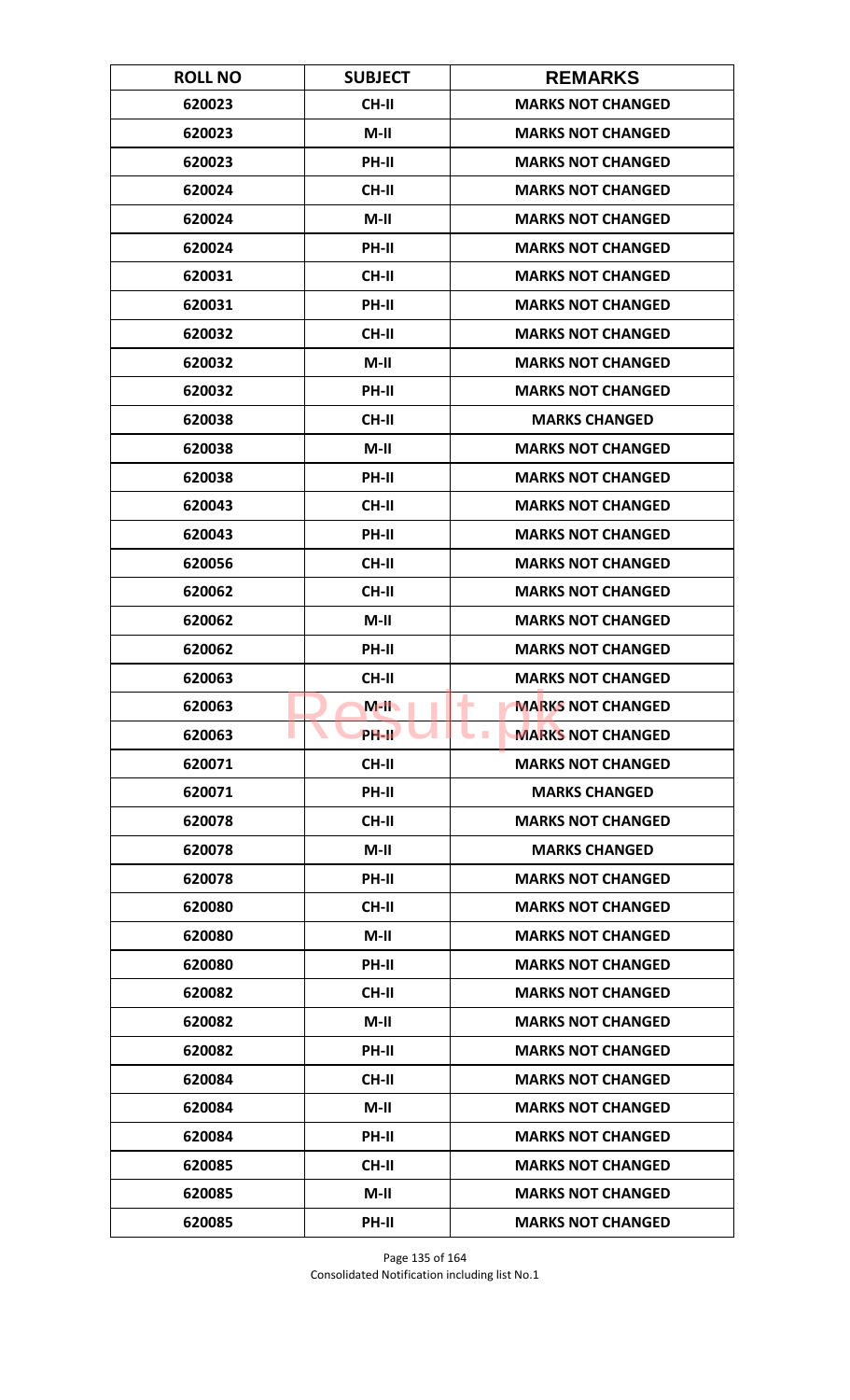| <b>ROLL NO</b> | <b>SUBJECT</b> | <b>REMARKS</b>                              |
|----------------|----------------|---------------------------------------------|
| 620088         | <b>CH-II</b>   | <b>MARKS NOT CHANGED</b>                    |
| 620088         | $M-II$         | <b>MARKS NOT CHANGED</b>                    |
| 620088         | PH-II          | <b>MARKS NOT CHANGED</b>                    |
| 620095         | <b>CH-II</b>   | <b>MARKS NOT CHANGED</b>                    |
| 620095         | $M-II$         | <b>MARKS NOT CHANGED</b>                    |
| 620095         | PH-II          | <b>MARKS NOT CHANGED</b>                    |
| 620108         | CH-II          | <b>MARKS NOT CHANGED</b>                    |
| 620115         | <b>CH-II</b>   | <b>MARKS NOT CHANGED</b>                    |
| 620115         | $M-II$         | <b>MARKS NOT CHANGED</b>                    |
| 620115         | PH-II          | <b>MARKS NOT CHANGED</b>                    |
| 620116         | CH-II          | <b>MARKS NOT CHANGED</b>                    |
| 620116         | $M-II$         | <b>MARKS NOT CHANGED</b>                    |
| 620123         | <b>CH-II</b>   | <b>MARKS NOT CHANGED</b>                    |
| 620123         | $M-II$         | <b>MARKS NOT CHANGED</b>                    |
| 620123         | <b>PH-II</b>   | <b>MARKS NOT CHANGED</b>                    |
| 620125         | CH-II          | <b>MARKS NOT CHANGED</b>                    |
| 620125         | $M-II$         | <b>MARKS NOT CHANGED</b>                    |
| 620125         | PH-II          | <b>MARKS NOT CHANGED</b>                    |
| 620126         | CH-II          | <b>MARKS NOT CHANGED</b>                    |
| 620126         | $M-II$         | <b>MARKS CHANGED</b>                        |
| 620126         | PH-II          | <b>MARKS NOT CHANGED</b>                    |
| 620127         | CH-II          | <b>MARKS NOT CHANGED</b>                    |
| 620127         | $M-H$          | <b>MARKS NOT CHANGED</b><br><b>Contract</b> |
| 620127         | PH-II          | <b>MARKS NOT CHANGED</b>                    |
| 620128         | $M-II$         | <b>MARKS NOT CHANGED</b>                    |
| 620128         | PH-II          | <b>MARKS NOT CHANGED</b>                    |
| 620130         | <b>CH-II</b>   | <b>MARKS NOT CHANGED</b>                    |
| 620130         | $M-II$         | <b>MARKS NOT CHANGED</b>                    |
| 620130         | PH-II          | <b>MARKS NOT CHANGED</b>                    |
| 620134         | <b>CH-II</b>   | <b>MARKS NOT CHANGED</b>                    |
| 620134         | $M-II$         | <b>MARKS CHANGED</b>                        |
| 620134         | PH-II          | <b>MARKS NOT CHANGED</b>                    |
| 620135         | CH-II          | <b>MARKS NOT CHANGED</b>                    |
| 620135         | $M-II$         | <b>MARKS NOT CHANGED</b>                    |
| 620135         | PH-II          | <b>MARKS NOT CHANGED</b>                    |
| 620138         | $M-II$         | <b>MARKS NOT CHANGED</b>                    |
| 620140         | CH-II          | <b>MARKS NOT CHANGED</b>                    |
| 620140         | $M-II$         | <b>MARKS NOT CHANGED</b>                    |
| 620140         | <b>PH-II</b>   | <b>MARKS NOT CHANGED</b>                    |
| 620153         | CH-II          | <b>MARKS NOT CHANGED</b>                    |

Page 136 of 164 Consolidated Notification including list No.1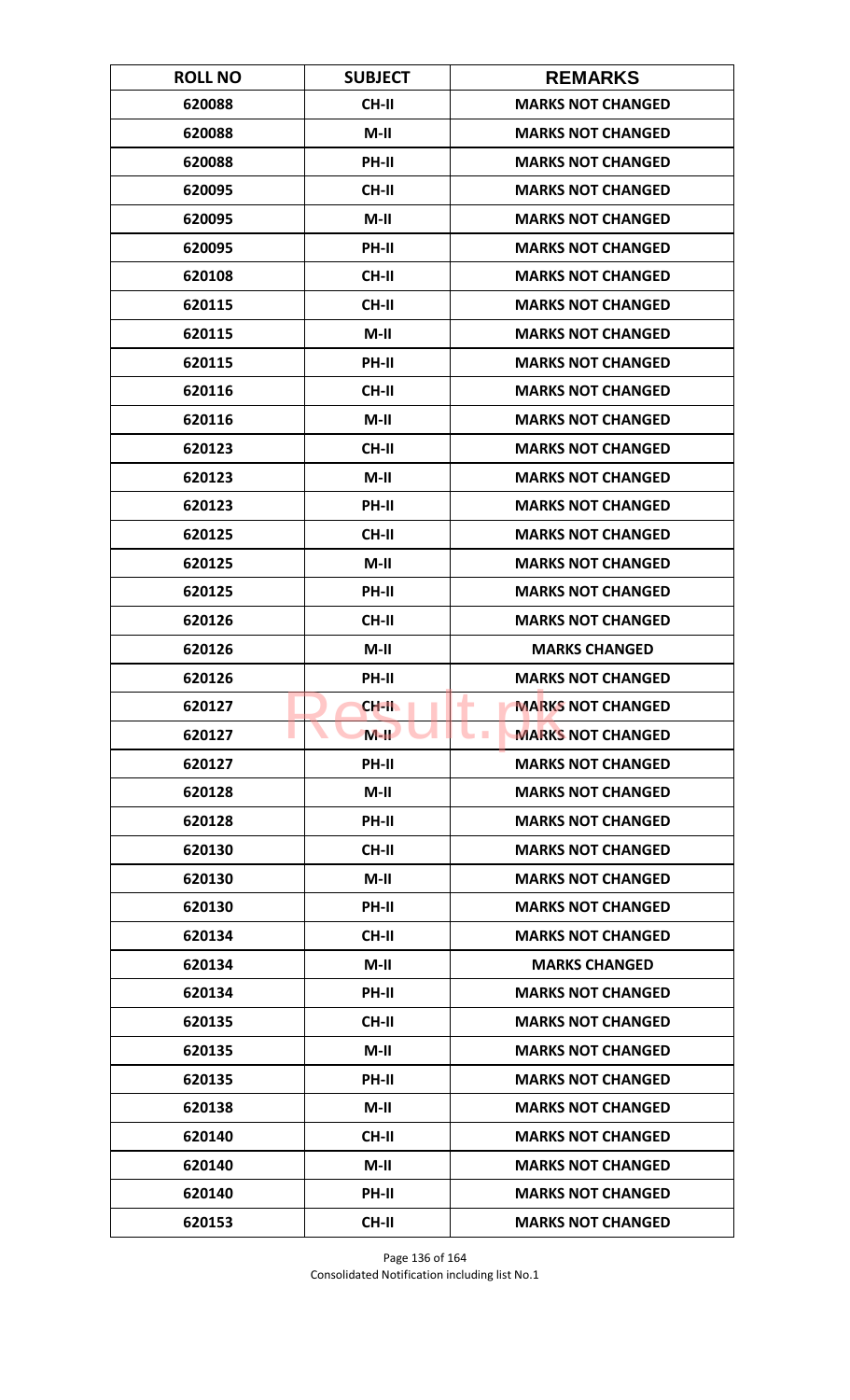| <b>ROLL NO</b> | <b>SUBJECT</b> | <b>REMARKS</b>                |
|----------------|----------------|-------------------------------|
| 620153         | $M-II$         | <b>MARKS CHANGED</b>          |
| 620153         | PH-II          | <b>MARKS NOT CHANGED</b>      |
| 620154         | $M-II$         | <b>MARKS NOT CHANGED</b>      |
| 620158         | <b>CH-II</b>   | <b>MARKS NOT CHANGED</b>      |
| 620158         | $M-II$         | <b>MARKS CHANGED</b>          |
| 620169         | <b>CH-II</b>   | <b>MARKS NOT CHANGED</b>      |
| 620169         | <b>PH-II</b>   | <b>MARKS NOT CHANGED</b>      |
| 620178         | <b>CH-II</b>   | <b>MARKS NOT CHANGED</b>      |
| 620178         | $M-II$         | <b>MARKS CHANGED</b>          |
| 620178         | PH-II          | <b>MARKS NOT CHANGED</b>      |
| 620201         | <b>CH-II</b>   | <b>MARKS NOT CHANGED</b>      |
| 620201         | M-II           | <b>MARKS NOT CHANGED</b>      |
| 620201         | PH-II          | <b>MARKS NOT CHANGED</b>      |
| 620205         | CH-II          | <b>MARKS NOT CHANGED</b>      |
| 620206         | $M-II$         | <b>MARKS CHANGED</b>          |
| 620206         | PH-II          | <b>MARKS NOT CHANGED</b>      |
| 620216         | $M-II$         | <b>MARKS NOT CHANGED</b>      |
| 620216         | PH-II          | <b>MARKS NOT CHANGED</b>      |
| 620219         | CH-II          | <b>MARKS CHANGED</b>          |
| 620219         | $M-II$         | <b>MARKS NOT CHANGED</b>      |
| 620219         | PH-II          | <b>MARKS NOT CHANGED</b>      |
| 620224         | CH-II          | <b>MARKS NOT CHANGED</b><br>٠ |
| 620224         | $M-H$          | <b>MARKS CHANGED</b>          |
| 620224         | <b>PH-II</b>   | <b>MARKS NOT CHANGED</b>      |
| 620226         | CH-II          | <b>MARKS CHANGED</b>          |
| 620236         | CH-II          | <b>MARKS NOT CHANGED</b>      |
| 620236         | PH-II          | <b>MARKS NOT CHANGED</b>      |
| 620251         | <b>BIO-II</b>  | <b>MARKS NOT CHANGED</b>      |
| 620251         | CH-II          | <b>MARKS NOT CHANGED</b>      |
| 620251         | <b>PH-II</b>   | <b>MARKS NOT CHANGED</b>      |
| 620293         | <b>PH-II</b>   | <b>MARKS NOT CHANGED</b>      |
| 620426         | CH-II          | <b>MARKS NOT CHANGED</b>      |
| 620426         | $M-II$         | <b>MARKS NOT CHANGED</b>      |
| 620426         | PH-II          | <b>MARKS NOT CHANGED</b>      |
| 620502         | CH-II          | <b>MARKS NOT CHANGED</b>      |
| 620502         | $M-II$         | <b>MARKS NOT CHANGED</b>      |
| 620502         | PH-II          | <b>MARKS NOT CHANGED</b>      |
| 620503         | <b>CH-II</b>   | <b>MARKS NOT CHANGED</b>      |
| 620503         | $M-H$          | <b>MARKS NOT CHANGED</b>      |
| 620503         | PH-II          | <b>MARKS NOT CHANGED</b>      |

Page 137 of 164 Consolidated Notification including list No.1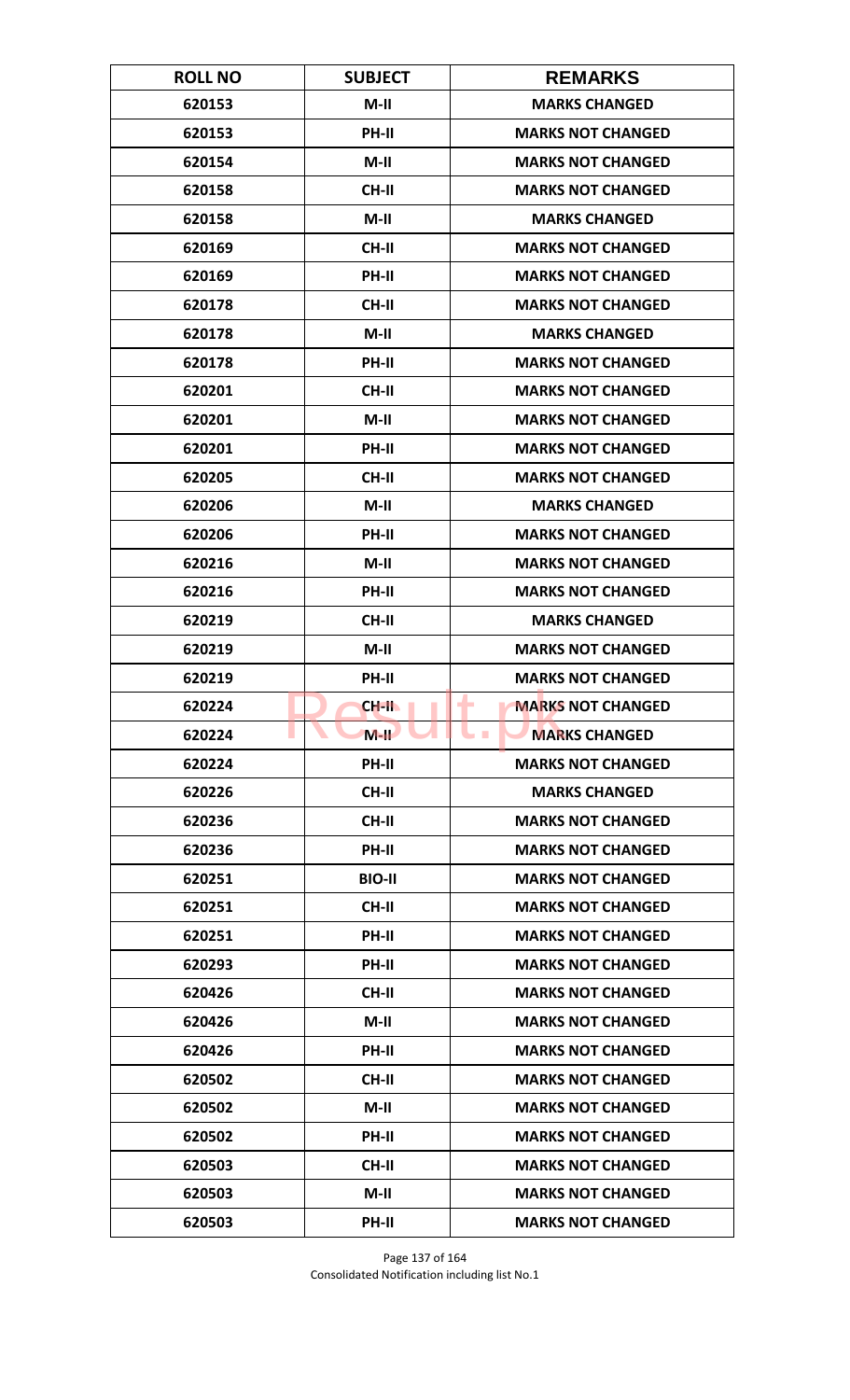| <b>ROLL NO</b> | <b>SUBJECT</b> | <b>REMARKS</b>                       |
|----------------|----------------|--------------------------------------|
| 620521         | <b>CH-II</b>   | <b>MARKS NOT CHANGED</b>             |
| 620521         | $M-II$         | <b>MARKS CHANGED</b>                 |
| 620521         | PH-II          | <b>MARKS NOT CHANGED</b>             |
| 620595         | <b>CH-II</b>   | <b>MARKS NOT CHANGED</b>             |
| 620595         | $M-II$         | <b>MARKS NOT CHANGED</b>             |
| 620595         | PH-II          | <b>MARKS CHANGED</b>                 |
| 620608         | CH-II          | <b>MARKS NOT CHANGED</b>             |
| 620608         | M-II           | <b>MARKS NOT CHANGED</b>             |
| 620608         | PH-II          | <b>MARKS NOT CHANGED</b>             |
| 620636         | CH-II          | <b>MARKS NOT CHANGED</b>             |
| 620636         | $M-II$         | <b>MARKS NOT CHANGED</b>             |
| 620636         | <b>PH-II</b>   | <b>MARKS NOT CHANGED</b>             |
| 620663         | CH-II          | <b>MARKS CHANGED</b>                 |
| 620663         | $M-II$         | <b>MARKS CHANGED</b>                 |
| 620663         | <b>PH-II</b>   | <b>MARKS NOT CHANGED</b>             |
| 620664         | $M-II$         | <b>MARKS NOT CHANGED</b>             |
| 620665         | CH-II          | <b>MARKS NOT CHANGED</b>             |
| 620665         | $M-H$          | <b>MARKS CHANGED</b>                 |
| 620665         | <b>PH-II</b>   | <b>MARKS NOT CHANGED</b>             |
| 620690         | <b>CH-II</b>   | <b>MARKS NOT CHANGED</b>             |
| 620690         | $M-II$         | <b>MARKS NOT CHANGED</b>             |
| 620692         | $CH-H$         | <b>MARKS NOT CHANGED</b><br>٠        |
| 620692         | $M-H$          | <b>MARKS NOT CHANGED</b><br><b>I</b> |
| 620692         | <b>PH-II</b>   | <b>MARKS NOT CHANGED</b>             |
| 620705         | PH-II          | <b>MARKS NOT CHANGED</b>             |
| 620709         | CH-II          | <b>MARKS NOT CHANGED</b>             |
| 620709         | $M-II$         | <b>MARKS NOT CHANGED</b>             |
| 620709         | PH-II          | <b>MARKS NOT CHANGED</b>             |
| 620728         | <b>CH-II</b>   | <b>MARKS NOT CHANGED</b>             |
| 620728         | $M-II$         | <b>MARKS NOT CHANGED</b>             |
| 620736         | CH-II          | <b>MARKS NOT CHANGED</b>             |
| 620736         | $M-II$         | <b>MARKS NOT CHANGED</b>             |
| 620736         | PH-II          | <b>MARKS NOT CHANGED</b>             |
| 620739         | $M-II$         | <b>MARKS NOT CHANGED</b>             |
| 620739         | PH-II          | <b>MARKS NOT CHANGED</b>             |
| 620747         | CH-II          | <b>MARKS NOT CHANGED</b>             |
| 620747         | PH-II          | <b>MARKS NOT CHANGED</b>             |
| 620779         | <b>CH-II</b>   | <b>MARKS NOT CHANGED</b>             |
| 620779         | $M-H$          | <b>MARKS NOT CHANGED</b>             |
| 620779         | PH-II          | <b>MARKS NOT CHANGED</b>             |

Page 138 of 164 Consolidated Notification including list No.1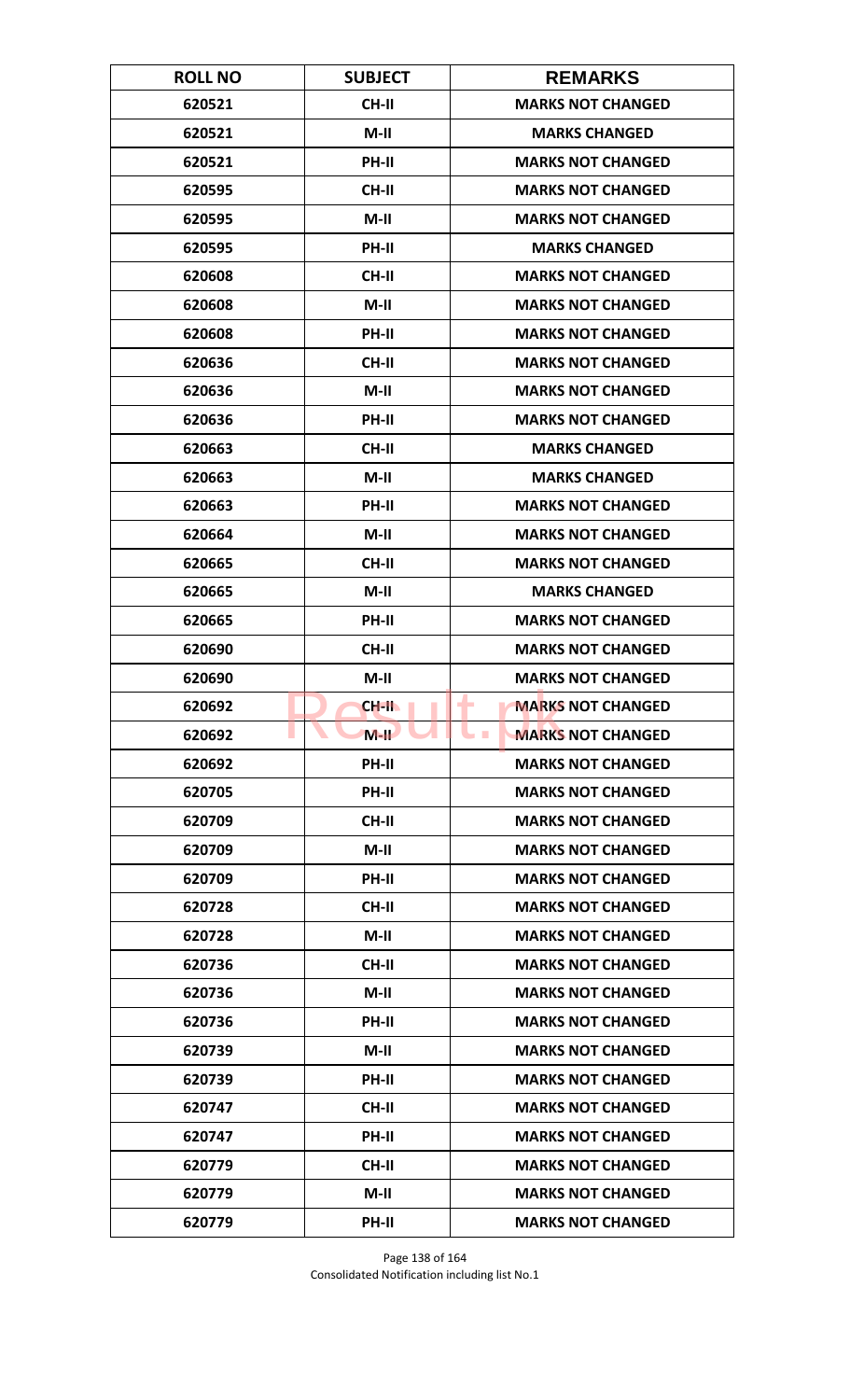| <b>ROLL NO</b> | <b>SUBJECT</b> | <b>REMARKS</b>                       |
|----------------|----------------|--------------------------------------|
| 620782         | $M-II$         | <b>MARKS CHANGED</b>                 |
| 620787         | $M-II$         | <b>MARKS CHANGED</b>                 |
| 620796         | CH-II          | <b>MARKS NOT CHANGED</b>             |
| 620796         | $M-II$         | <b>MARKS NOT CHANGED</b>             |
| 620796         | <b>PH-II</b>   | <b>MARKS NOT CHANGED</b>             |
| 620822         | CH-II          | <b>MARKS CHANGED</b>                 |
| 620822         | $M-II$         | <b>MARKS CHANGED</b>                 |
| 620822         | PH-II          | <b>MARKS NOT CHANGED</b>             |
| 620823         | CH-II          | <b>MARKS CHANGED</b>                 |
| 620823         | $M-II$         | <b>MARKS NOT CHANGED</b>             |
| 620823         | PH-II          | <b>MARKS NOT CHANGED</b>             |
| 620825         | <b>CH-II</b>   | <b>MARKS NOT CHANGED</b>             |
| 620825         | $M-II$         | <b>MARKS NOT CHANGED</b>             |
| 620825         | PH-II          | <b>MARKS NOT CHANGED</b>             |
| 620848         | <b>CH-II</b>   | <b>MARKS NOT CHANGED</b>             |
| 620848         | $M-II$         | <b>MARKS NOT CHANGED</b>             |
| 620848         | PH-II          | <b>MARKS NOT CHANGED</b>             |
| 620860         | CH-II          | <b>MARKS NOT CHANGED</b>             |
| 620860         | $M-II$         | <b>MARKS NOT CHANGED</b>             |
| 620860         | PH-II          | <b>MARKS NOT CHANGED</b>             |
| 620863         | CH-II          | <b>MARKS NOT CHANGED</b>             |
| 620863         | $M-H$          | <b>MARKS NOT CHANGED</b><br>٠        |
| 620863         | <b>PH-IL</b>   | <b>MARKS NOT CHANGED</b><br><b>I</b> |
| 620867         | CH-II          | <b>MARKS NOT CHANGED</b>             |
| 620867         | $M-II$         | <b>MARKS CHANGED</b>                 |
| 620867         | PH-II          | <b>MARKS NOT CHANGED</b>             |
| 620868         | CH-II          | <b>MARKS NOT CHANGED</b>             |
| 620868         | $M-II$         | <b>MARKS NOT CHANGED</b>             |
| 620868         | PH-II          | <b>MARKS NOT CHANGED</b>             |
| 620887         | <b>CH-II</b>   | <b>MARKS NOT CHANGED</b>             |
| 620887         | <b>PH-II</b>   | <b>MARKS NOT CHANGED</b>             |
| 620919         | CH-II          | <b>MARKS NOT CHANGED</b>             |
| 620919         | $M-II$         | <b>MARKS NOT CHANGED</b>             |
| 620919         | <b>PH-II</b>   | <b>MARKS NOT CHANGED</b>             |
| 620921         | CH-II          | <b>MARKS NOT CHANGED</b>             |
| 620921         | $M-II$         | <b>MARKS CHANGED</b>                 |
| 620921         | PH-II          | <b>MARKS NOT CHANGED</b>             |
| 620927         | <b>CH-II</b>   | <b>MARKS NOT CHANGED</b>             |
| 620927         | $M-H$          | <b>MARKS NOT CHANGED</b>             |
| 620927         | PH-II          | <b>MARKS NOT CHANGED</b>             |

Page 139 of 164 Consolidated Notification including list No.1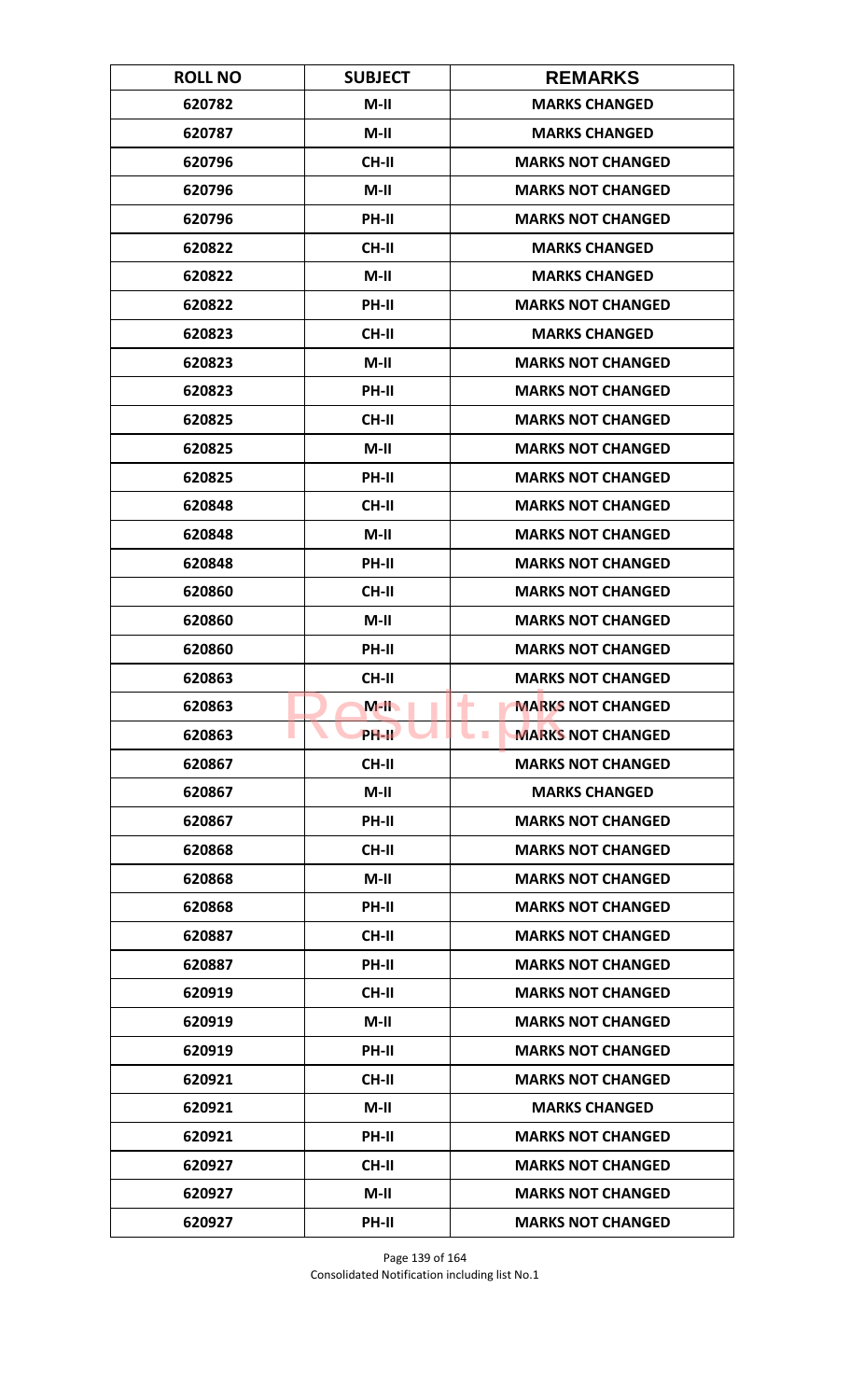| <b>ROLL NO</b> | <b>SUBJECT</b> | <b>REMARKS</b>                         |
|----------------|----------------|----------------------------------------|
| 620987         | CH-II          | <b>MARKS NOT CHANGED</b>               |
| 620987         | PH-II          | <b>MARKS NOT CHANGED</b>               |
| 621000         | <b>CH-II</b>   | <b>MARKS NOT CHANGED</b>               |
| 621000         | PH-II          | <b>MARKS NOT CHANGED</b>               |
| 621013         | CH-II          | <b>MARKS NOT CHANGED</b>               |
| 621013         | $M-II$         | <b>MARKS NOT CHANGED</b>               |
| 621013         | PH-II          | <b>MARKS NOT CHANGED</b>               |
| 621019         | $M-II$         | <b>MARKS NOT CHANGED</b>               |
| 621019         | PH-II          | <b>MARKS NOT CHANGED</b>               |
| 621024         | CH-II          | <b>MARKS NOT CHANGED</b>               |
| 621024         | $M-II$         | <b>MARKS NOT CHANGED</b>               |
| 621024         | <b>PH-II</b>   | <b>MARKS NOT CHANGED</b>               |
| 621027         | CH-II          | <b>MARKS NOT CHANGED</b>               |
| 621041         | <b>CH-II</b>   | <b>MARKS NOT CHANGED</b>               |
| 621041         | $M-II$         | <b>MARKS NOT CHANGED</b>               |
| 621041         | PH-II          | <b>MARKS NOT CHANGED</b>               |
| 621051         | CH-II          | <b>MARKS NOT CHANGED</b>               |
| 621051         | $M-II$         | <b>MARKS CHANGED</b>                   |
| 621051         | PH-II          | <b>MARKS NOT CHANGED</b>               |
| 621066         | <b>CH-II</b>   | <b>MARKS NOT CHANGED</b>               |
| 621066         | $M-II$         | <b>MARKS NOT CHANGED</b>               |
| 621075         | CH-II          | ۰<br><b>MARKS NOT CHANGED</b>          |
| 621075         | $M-H$          | <b>MARKS NOT CHANGED</b><br><b>COL</b> |
| 621075         | PH-II          | <b>MARKS NOT CHANGED</b>               |
| 621083         | <b>CH-II</b>   | <b>MARKS NOT CHANGED</b>               |
| 621083         | $M-II$         | <b>MARKS NOT CHANGED</b>               |
| 621083         | PH-II          | <b>MARKS NOT CHANGED</b>               |
| 621167         | PH-II          | <b>MARKS NOT CHANGED</b>               |
| 621169         | <b>CH-II</b>   | <b>MARKS NOT CHANGED</b>               |
| 621169         | $M-II$         | <b>MARKS NOT CHANGED</b>               |
| 621169         | PH-II          | <b>MARKS NOT CHANGED</b>               |
| 621181         | CH-II          | <b>MARKS NOT CHANGED</b>               |
| 621181         | $M-II$         | <b>MARKS NOT CHANGED</b>               |
| 621181         | PH-II          | <b>MARKS NOT CHANGED</b>               |
| 621188         | CH-II          | <b>MARKS NOT CHANGED</b>               |
| 621188         | $M-II$         | <b>MARKS NOT CHANGED</b>               |
| 621188         | PH-II          | <b>MARKS NOT CHANGED</b>               |
| 621189         | <b>CH-II</b>   | <b>MARKS NOT CHANGED</b>               |
| 621189         | <b>PH-II</b>   | <b>MARKS NOT CHANGED</b>               |
| 621213         | CH-II          | <b>MARKS NOT CHANGED</b>               |

Page 140 of 164 Consolidated Notification including list No.1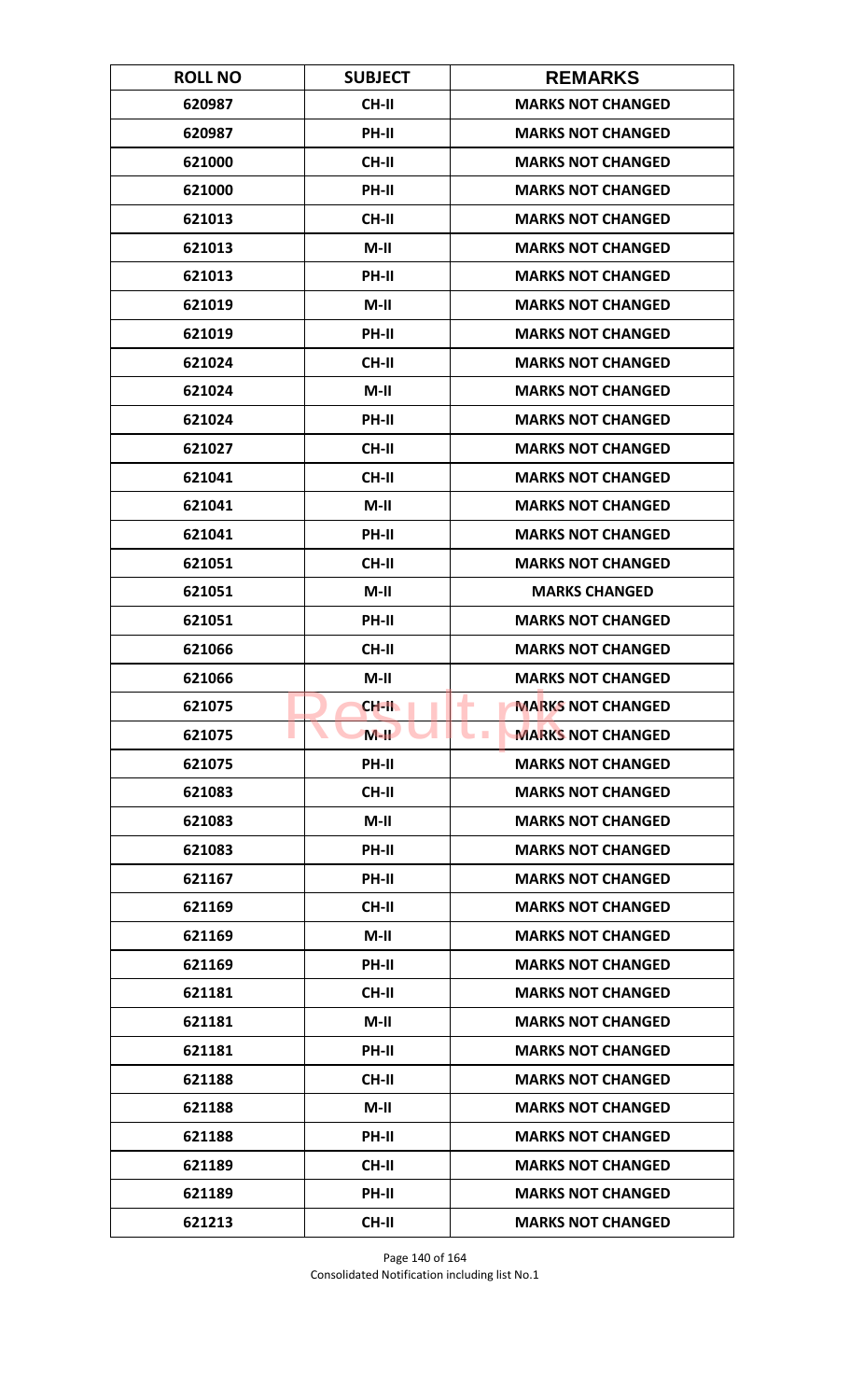| <b>ROLL NO</b> | <b>SUBJECT</b> | <b>REMARKS</b>                       |
|----------------|----------------|--------------------------------------|
| 621213         | $M-II$         | <b>MARKS CHANGED</b>                 |
| 621213         | PH-II          | <b>MARKS CHANGED</b>                 |
| 621217         | PH-II          | <b>MARKS NOT CHANGED</b>             |
| 621230         | CH-II          | <b>MARKS NOT CHANGED</b>             |
| 621230         | $M-II$         | <b>MARKS NOT CHANGED</b>             |
| 621230         | PH-II          | <b>MARKS NOT CHANGED</b>             |
| 621240         | <b>CH-II</b>   | <b>MARKS CHANGED</b>                 |
| 621240         | M-II           | <b>MARKS NOT CHANGED</b>             |
| 621240         | PH-II          | <b>MARKS NOT CHANGED</b>             |
| 621268         | CH-II          | <b>MARKS NOT CHANGED</b>             |
| 621268         | $M-II$         | <b>MARKS NOT CHANGED</b>             |
| 621268         | <b>PH-II</b>   | <b>MARKS NOT CHANGED</b>             |
| 621270         | CH-II          | <b>MARKS NOT CHANGED</b>             |
| 621270         | $M-II$         | <b>MARKS NOT CHANGED</b>             |
| 621270         | PH-II          | <b>MARKS NOT CHANGED</b>             |
| 621286         | <b>CH-II</b>   | <b>MARKS NOT CHANGED</b>             |
| 621286         | $M-II$         | <b>MARKS NOT CHANGED</b>             |
| 621286         | <b>PH-II</b>   | <b>MARKS NOT CHANGED</b>             |
| 621287         | M-II           | <b>MARKS NOT CHANGED</b>             |
| 621287         | PH-II          | <b>MARKS NOT CHANGED</b>             |
| 621345         | <b>CH-II</b>   | <b>MARKS NOT CHANGED</b>             |
| 621345         | $M-H$          | <b>MARKS NOT CHANGED</b><br>٠        |
| 621345         | <b>PH-II</b>   | <b>MARKS NOT CHANGED</b><br><b>I</b> |
| 621348         | <b>CH-II</b>   | <b>MARKS NOT CHANGED</b>             |
| 621348         | $M-II$         | <b>MARKS CHANGED</b>                 |
| 621348         | PH-II          | <b>MARKS NOT CHANGED</b>             |
| 621361         | <b>CH-II</b>   | <b>MARKS NOT CHANGED</b>             |
| 621361         | $M-II$         | <b>MARKS NOT CHANGED</b>             |
| 621361         | PH-II          | <b>MARKS NOT CHANGED</b>             |
| 621364         | <b>CH-II</b>   | <b>MARKS NOT CHANGED</b>             |
| 621364         | $M-II$         | <b>MARKS NOT CHANGED</b>             |
| 621364         | PH-II          | <b>MARKS NOT CHANGED</b>             |
| 621370         | CH-II          | <b>MARKS NOT CHANGED</b>             |
| 621370         | $M-H$          | <b>MARKS CHANGED</b>                 |
| 621370         | <b>PH-II</b>   | <b>MARKS NOT CHANGED</b>             |
| 621382         | <b>CH-II</b>   | <b>MARKS CHANGED</b>                 |
| 621382         | $M-II$         | <b>MARKS NOT CHANGED</b>             |
| 621382         | <b>PH-II</b>   | <b>MARKS NOT CHANGED</b>             |
| 621399         | CH-II          | <b>MARKS NOT CHANGED</b>             |
| 621399         | $M-II$         | <b>MARKS NOT CHANGED</b>             |

Page 141 of 164 Consolidated Notification including list No.1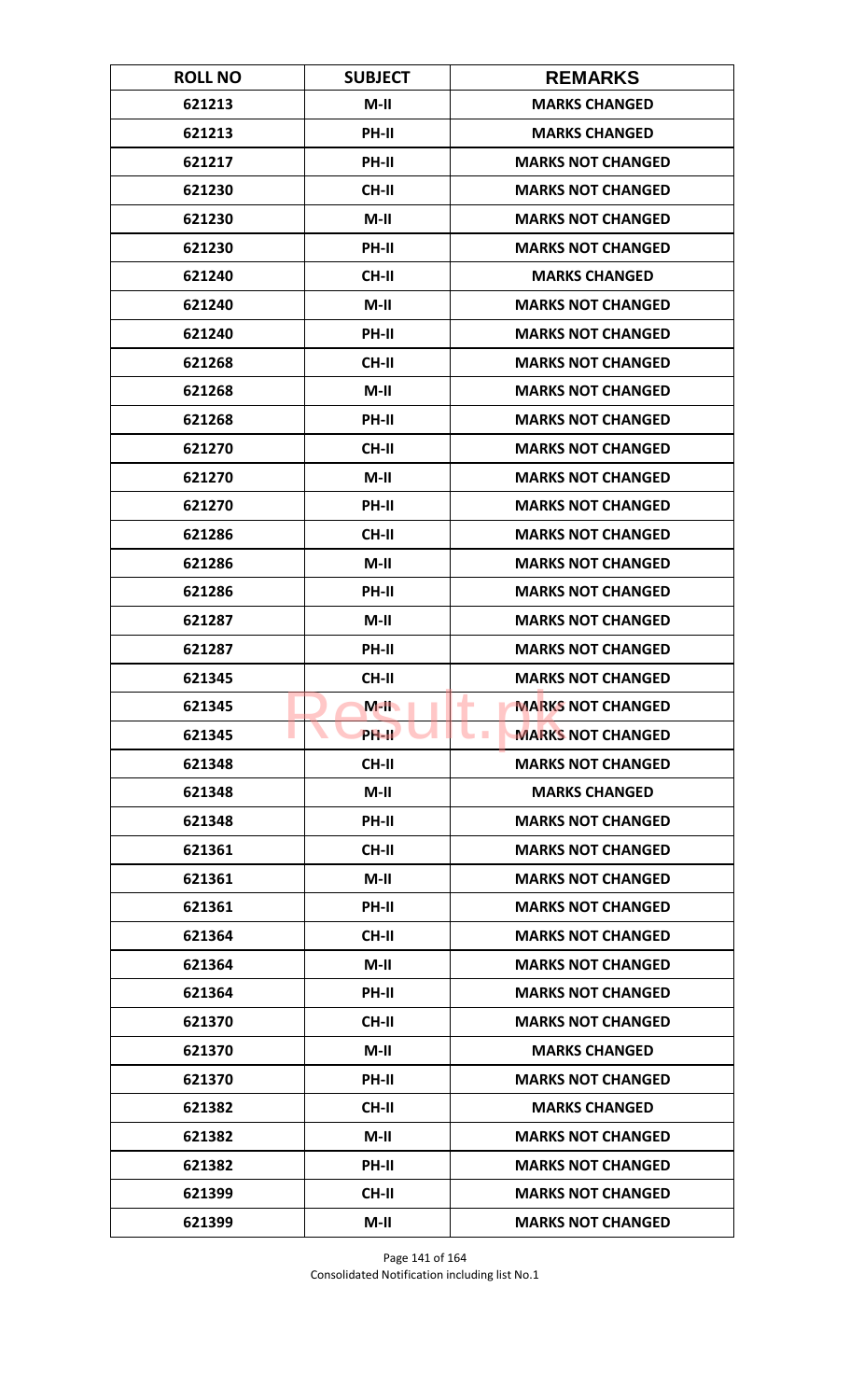| <b>ROLL NO</b> | <b>SUBJECT</b> | <b>REMARKS</b>                |
|----------------|----------------|-------------------------------|
| 621399         | PH-II          | <b>MARKS NOT CHANGED</b>      |
| 621400         | PH-II          | <b>MARKS CHANGED</b>          |
| 621425         | <b>CH-II</b>   | <b>MARKS NOT CHANGED</b>      |
| 621425         | $M-II$         | <b>MARKS NOT CHANGED</b>      |
| 621425         | <b>PH-II</b>   | <b>MARKS NOT CHANGED</b>      |
| 621428         | CH-II          | <b>MARKS NOT CHANGED</b>      |
| 621428         | $M-II$         | <b>MARKS NOT CHANGED</b>      |
| 621428         | PH-II          | <b>MARKS NOT CHANGED</b>      |
| 621440         | <b>CH-II</b>   | <b>MARKS NOT CHANGED</b>      |
| 621440         | $M-II$         | <b>MARKS CHANGED</b>          |
| 621440         | PH-II          | <b>MARKS NOT CHANGED</b>      |
| 621443         | <b>CH-II</b>   | <b>MARKS NOT CHANGED</b>      |
| 621443         | $M-II$         | <b>MARKS NOT CHANGED</b>      |
| 621443         | PH-II          | <b>MARKS NOT CHANGED</b>      |
| 621444         | CH-II          | <b>MARKS NOT CHANGED</b>      |
| 621444         | $M-II$         | <b>MARKS NOT CHANGED</b>      |
| 621463         | <b>CH-II</b>   | <b>MARKS NOT CHANGED</b>      |
| 621463         | $M-II$         | <b>MARKS NOT CHANGED</b>      |
| 621463         | <b>PH-II</b>   | <b>MARKS NOT CHANGED</b>      |
| 621465         | <b>CH-II</b>   | <b>MARKS NOT CHANGED</b>      |
| 621465         | <b>PH-II</b>   | <b>MARKS NOT CHANGED</b>      |
| 621466         | $M-H$          | ۰<br><b>MARKS NOT CHANGED</b> |
| 621466         | <b>PH-IL</b>   | <b>MARKS CHANGED</b><br>a m   |
| 621467         | <b>CH-II</b>   | <b>MARKS CHANGED</b>          |
| 621467         | PH-II          | <b>MARKS NOT CHANGED</b>      |
| 621475         | CH-II          | <b>MARKS NOT CHANGED</b>      |
| 621475         | $M-II$         | <b>MARKS NOT CHANGED</b>      |
| 621475         | PH-II          | <b>MARKS NOT CHANGED</b>      |
| 621483         | <b>CH-II</b>   | <b>MARKS NOT CHANGED</b>      |
| 621483         | $M-II$         | <b>MARKS CHANGED</b>          |
| 621483         | PH-II          | <b>MARKS NOT CHANGED</b>      |
| 621515         | CH-II          | <b>MARKS NOT CHANGED</b>      |
| 621515         | $M-II$         | <b>MARKS NOT CHANGED</b>      |
| 621515         | <b>PH-II</b>   | <b>MARKS NOT CHANGED</b>      |
| 621520         | M-II           | <b>MARKS NOT CHANGED</b>      |
| 621520         | PH-II          | <b>MARKS NOT CHANGED</b>      |
| 621555         | CH-II          | <b>MARKS NOT CHANGED</b>      |
| 621555         | PH-II          | <b>MARKS NOT CHANGED</b>      |
| 621558         | <b>CH-II</b>   | <b>MARKS NOT CHANGED</b>      |
| 621558         | $M-II$         | <b>MARKS NOT CHANGED</b>      |

Page 142 of 164 Consolidated Notification including list No.1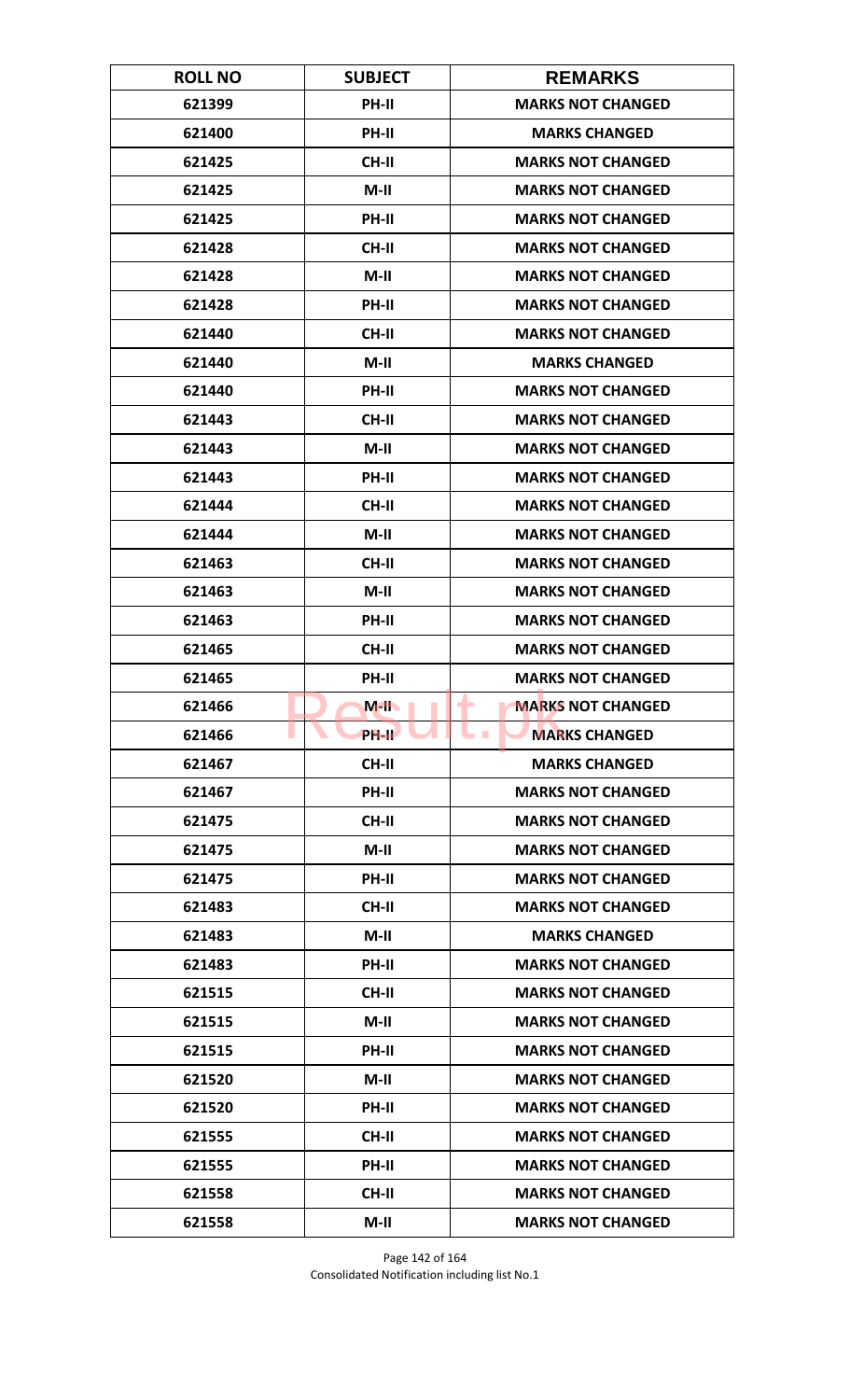| <b>ROLL NO</b> | <b>SUBJECT</b> | <b>REMARKS</b>                         |
|----------------|----------------|----------------------------------------|
| 621558         | PH-II          | <b>MARKS NOT CHANGED</b>               |
| 621562         | <b>CH-II</b>   | <b>MARKS NOT CHANGED</b>               |
| 621562         | PH-II          | <b>MARKS NOT CHANGED</b>               |
| 621574         | CH-II          | <b>MARKS NOT CHANGED</b>               |
| 621574         | $M-II$         | <b>MARKS NOT CHANGED</b>               |
| 621574         | PH-II          | <b>MARKS NOT CHANGED</b>               |
| 621581         | <b>CH-II</b>   | <b>MARKS NOT CHANGED</b>               |
| 621581         | $M-II$         | <b>MARKS NOT CHANGED</b>               |
| 621581         | PH-II          | <b>MARKS NOT CHANGED</b>               |
| 621582         | CH-II          | <b>MARKS NOT CHANGED</b>               |
| 621582         | $M-II$         | <b>MARKS NOT CHANGED</b>               |
| 621592         | <b>PH-II</b>   | <b>MARKS NOT CHANGED</b>               |
| 621594         | CH-II          | <b>MARKS NOT CHANGED</b>               |
| 621594         | $M-H$          | <b>MARKS CHANGED</b>                   |
| 621594         | PH-II          | <b>MARKS NOT CHANGED</b>               |
| 621597         | CH-II          | <b>MARKS NOT CHANGED</b>               |
| 621597         | PH-II          | <b>MARKS NOT CHANGED</b>               |
| 621620         | $M-II$         | <b>MARKS NOT CHANGED</b>               |
| 621620         | PH-II          | <b>MARKS NOT CHANGED</b>               |
| 621637         | <b>CH-II</b>   | <b>MARKS NOT CHANGED</b>               |
| 621637         | $M-II$         | <b>MARKS NOT CHANGED</b>               |
| 621637         | PH-II          | ۰<br><b>MARKS NOT CHANGED</b>          |
| 621643         | $CH-H$         | <b>MARKS NOT CHANGED</b><br><b>COL</b> |
| 621643         | PH-II          | <b>MARKS NOT CHANGED</b>               |
| 621646         | <b>CH-II</b>   | <b>MARKS NOT CHANGED</b>               |
| 621646         | $M-II$         | <b>MARKS CHANGED</b>                   |
| 621646         | PH-II          | <b>MARKS NOT CHANGED</b>               |
| 621659         | <b>BIO-II</b>  | <b>MARKS NOT CHANGED</b>               |
| 621659         | CH-II          | <b>MARKS NOT CHANGED</b>               |
| 621659         | PH-II          | <b>MARKS NOT CHANGED</b>               |
| 621667         | <b>CH-II</b>   | <b>MARKS NOT CHANGED</b>               |
| 621667         | $M-II$         | <b>MARKS NOT CHANGED</b>               |
| 621667         | PH-II          | <b>MARKS NOT CHANGED</b>               |
| 621680         | CH-II          | <b>MARKS NOT CHANGED</b>               |
| 621680         | $M-II$         | <b>MARKS NOT CHANGED</b>               |
| 621680         | PH-II          | <b>MARKS NOT CHANGED</b>               |
| 621681         | $M-II$         | <b>MARKS NOT CHANGED</b>               |
| 621684         | <b>CH-II</b>   | <b>MARKS NOT CHANGED</b>               |
| 621684         | $M-II$         | <b>MARKS CHANGED</b>                   |
| 621686         | CH-II          | <b>MARKS NOT CHANGED</b>               |

Page 143 of 164 Consolidated Notification including list No.1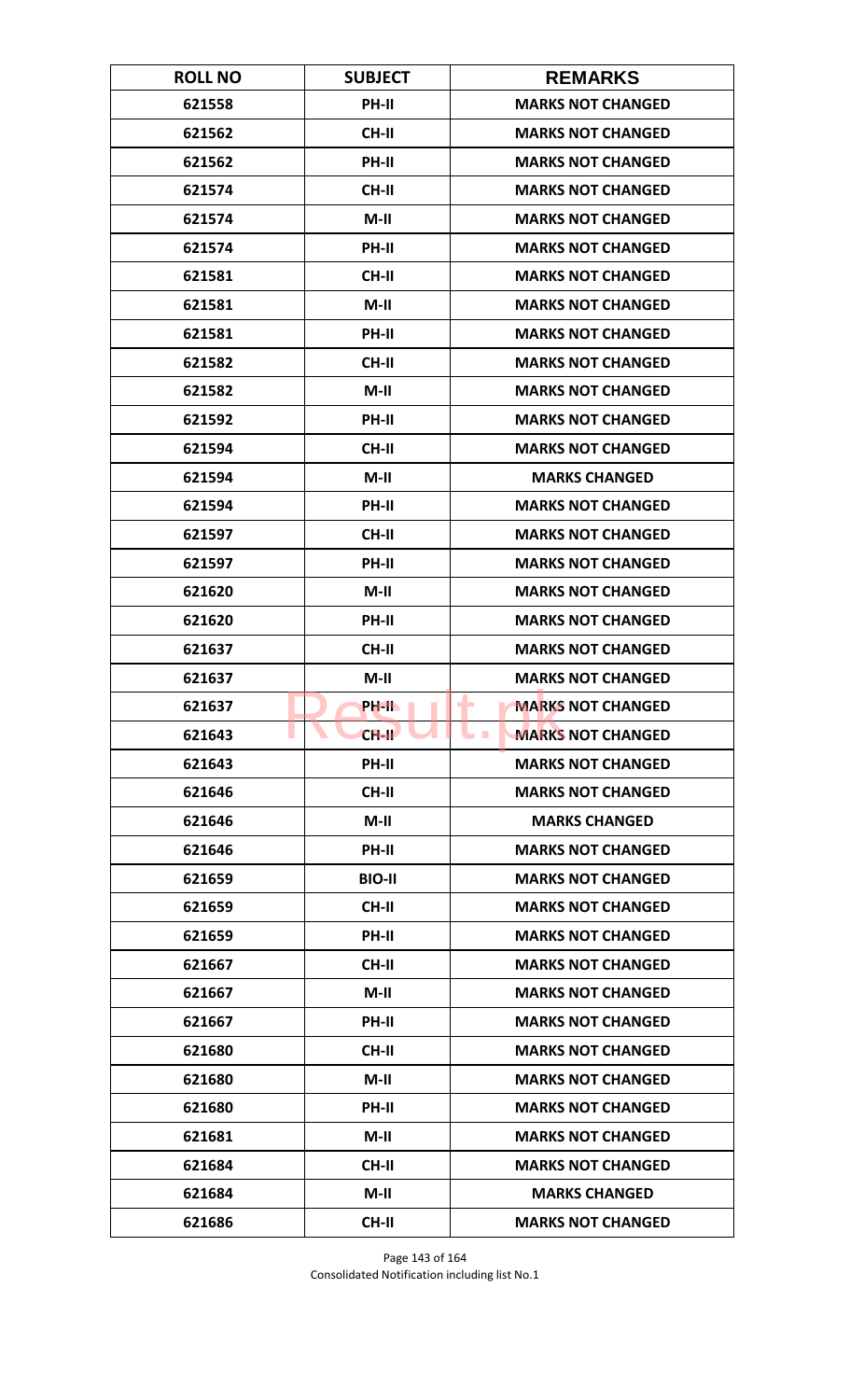| <b>ROLL NO</b> | <b>SUBJECT</b> | <b>REMARKS</b>                         |
|----------------|----------------|----------------------------------------|
| 621688         | $M-II$         | <b>MARKS NOT CHANGED</b>               |
| 621688         | PH-II          | <b>MARKS NOT CHANGED</b>               |
| 621691         | <b>CH-II</b>   | <b>MARKS NOT CHANGED</b>               |
| 621691         | $M-II$         | <b>MARKS NOT CHANGED</b>               |
| 621691         | <b>PH-II</b>   | <b>MARKS NOT CHANGED</b>               |
| 621692         | CH-II          | <b>MARKS NOT CHANGED</b>               |
| 621699         | CH-II          | <b>MARKS NOT CHANGED</b>               |
| 621699         | $M-II$         | <b>MARKS NOT CHANGED</b>               |
| 621699         | PH-II          | <b>MARKS NOT CHANGED</b>               |
| 621706         | CH-II          | <b>MARKS NOT CHANGED</b>               |
| 621711         | CH-II          | <b>MARKS NOT CHANGED</b>               |
| 621711         | $M-II$         | <b>MARKS NOT CHANGED</b>               |
| 621714         | CH-II          | <b>MARKS NOT CHANGED</b>               |
| 621714         | $M-II$         | <b>MARKS NOT CHANGED</b>               |
| 621714         | <b>PH-II</b>   | <b>MARKS NOT CHANGED</b>               |
| 621718         | CH-II          | <b>MARKS NOT CHANGED</b>               |
| 621718         | $M-II$         | <b>MARKS NOT CHANGED</b>               |
| 621718         | <b>PH-II</b>   | <b>MARKS NOT CHANGED</b>               |
| 621720         | M-II           | <b>MARKS NOT CHANGED</b>               |
| 621720         | PH-II          | <b>MARKS NOT CHANGED</b>               |
| 621721         | $M-II$         | <b>MARKS CHANGED</b>                   |
| 621728         | CH-II          | ٠<br><b>MARKS NOT CHANGED</b>          |
| 621728         | $M-H$          | <b>MARKS NOT CHANGED</b><br><b>COL</b> |
| 621728         | PH-II          | <b>MARKS NOT CHANGED</b>               |
| 621729         | CH-II          | <b>MARKS NOT CHANGED</b>               |
| 621729         | PH-II          | <b>MARKS NOT CHANGED</b>               |
| 621738         | CH-II          | <b>MARKS NOT CHANGED</b>               |
| 621738         | $M-H$          | <b>MARKS NOT CHANGED</b>               |
| 621738         | PH-II          | <b>MARKS NOT CHANGED</b>               |
| 621740         | <b>CH-II</b>   | <b>MARKS NOT CHANGED</b>               |
| 621740         | $M-H$          | <b>MARKS NOT CHANGED</b>               |
| 621740         | PH-II          | <b>MARKS NOT CHANGED</b>               |
| 621744         | CH-II          | <b>MARKS NOT CHANGED</b>               |
| 621744         | $M-H$          | <b>MARKS NOT CHANGED</b>               |
| 621744         | <b>PH-II</b>   | <b>MARKS NOT CHANGED</b>               |
| 621766         | CH-II          | <b>MARKS NOT CHANGED</b>               |
| 621766         | $M-II$         | <b>MARKS NOT CHANGED</b>               |
| 621766         | PH-II          | <b>MARKS NOT CHANGED</b>               |
| 621810         | <b>CH-II</b>   | <b>MARKS NOT CHANGED</b>               |
| 621810         | $M-II$         | <b>MARKS NOT CHANGED</b>               |

Page 144 of 164 Consolidated Notification including list No.1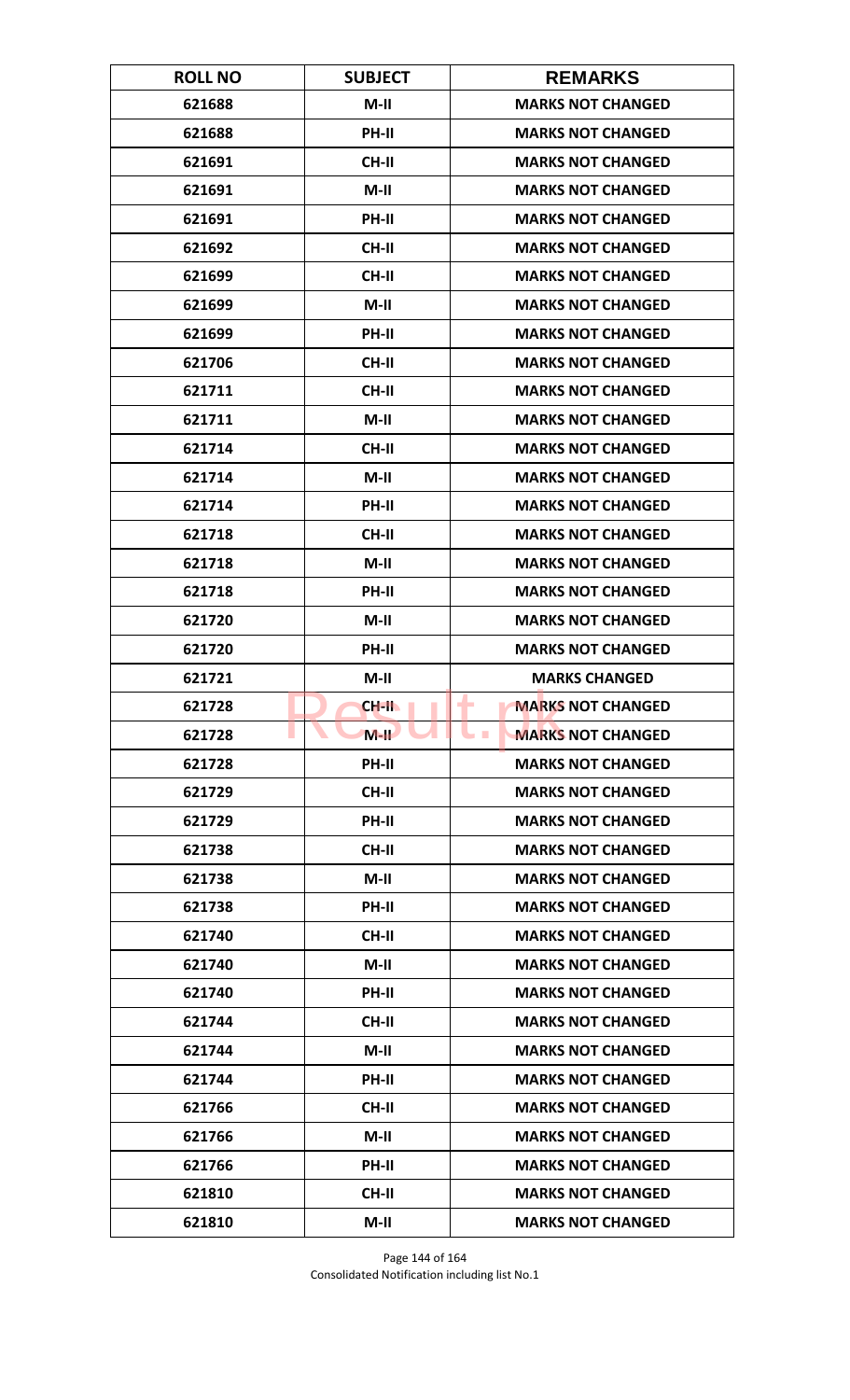| <b>ROLL NO</b> | <b>SUBJECT</b> | <b>REMARKS</b>                |
|----------------|----------------|-------------------------------|
| 621810         | <b>PH-II</b>   | <b>MARKS NOT CHANGED</b>      |
| 621835         | $M-H$          | <b>MARKS NOT CHANGED</b>      |
| 621835         | PH-II          | <b>MARKS NOT CHANGED</b>      |
| 621840         | CH-II          | <b>MARKS CHANGED</b>          |
| 621840         | PH-II          | <b>MARKS NOT CHANGED</b>      |
| 621864         | <b>CH-II</b>   | <b>MARKS NOT CHANGED</b>      |
| 621864         | $M-II$         | <b>MARKS NOT CHANGED</b>      |
| 621926         | <b>CH-II</b>   | <b>MARKS NOT CHANGED</b>      |
| 621926         | $M-II$         | <b>MARKS NOT CHANGED</b>      |
| 621926         | PH-II          | <b>MARKS NOT CHANGED</b>      |
| 621938         | <b>CH-II</b>   | <b>MARKS NOT CHANGED</b>      |
| 621938         | $M-II$         | <b>MARKS NOT CHANGED</b>      |
| 621938         | PH-II          | <b>MARKS NOT CHANGED</b>      |
| 621956         | <b>CH-II</b>   | <b>MARKS NOT CHANGED</b>      |
| 621956         | $M-II$         | <b>MARKS NOT CHANGED</b>      |
| 621956         | PH-II          | <b>MARKS NOT CHANGED</b>      |
| 622003         | <b>CH-II</b>   | <b>MARKS NOT CHANGED</b>      |
| 622003         | $M-H$          | <b>MARKS NOT CHANGED</b>      |
| 622003         | <b>PH-II</b>   | <b>MARKS NOT CHANGED</b>      |
| 622008         | CH-II          | <b>MARKS NOT CHANGED</b>      |
| 622010         | $M-II$         | <b>MARKS NOT CHANGED</b>      |
| 622052         | CH-II          | <b>MARKS NOT CHANGED</b><br>٠ |
| 622052         | $M-H$          | <b>MARKS CHANGED</b>          |
| 622052         | <b>PH-II</b>   | <b>MARKS NOT CHANGED</b>      |
| 622059         | <b>CH-II</b>   | <b>MARKS NOT CHANGED</b>      |
| 622059         | $M-H$          | <b>MARKS NOT CHANGED</b>      |
| 622059         | PH-II          | <b>MARKS NOT CHANGED</b>      |
| 622064         | <b>CH-II</b>   | <b>MARKS NOT CHANGED</b>      |
| 622064         | $M-II$         | <b>MARKS CHANGED</b>          |
| 622064         | <b>PH-II</b>   | <b>MARKS NOT CHANGED</b>      |
| 622121         | <b>CH-II</b>   | <b>MARKS NOT CHANGED</b>      |
| 622121         | $M-H$          | <b>MARKS NOT CHANGED</b>      |
| 622121         | PH-II          | <b>MARKS NOT CHANGED</b>      |
| 622124         | <b>CH-II</b>   | <b>MARKS NOT CHANGED</b>      |
| 622124         | $M-H$          | <b>MARKS CHANGED</b>          |
| 622124         | PH-II          | <b>MARKS NOT CHANGED</b>      |
| 622132         | CH-II          | <b>MARKS NOT CHANGED</b>      |
| 622132         | M-II           | <b>MARKS NOT CHANGED</b>      |
| 622132         | <b>PH-II</b>   | <b>MARKS NOT CHANGED</b>      |
| 622145         | <b>CH-II</b>   | <b>MARKS NOT CHANGED</b>      |

Page 145 of 164 Consolidated Notification including list No.1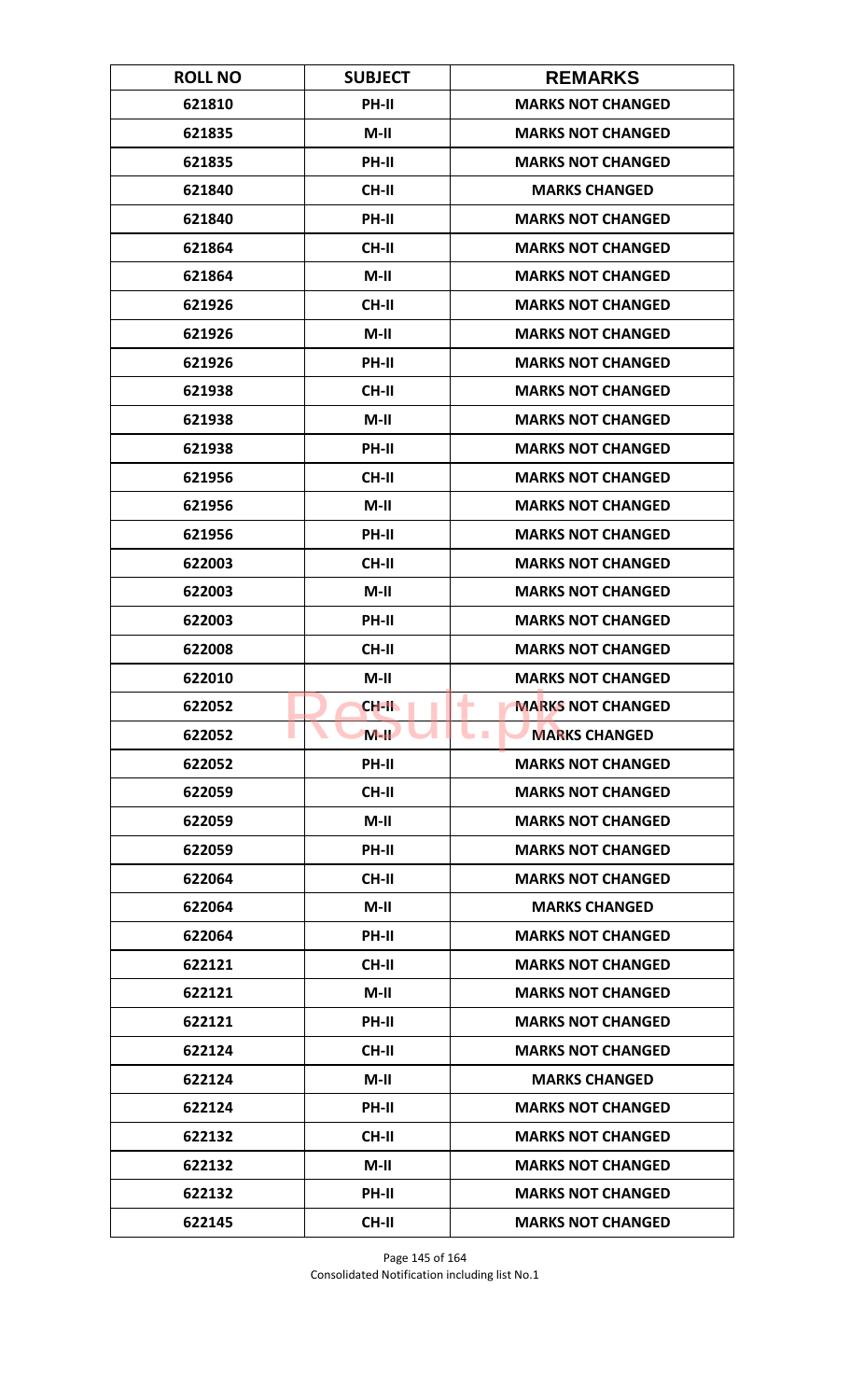| <b>ROLL NO</b> | <b>SUBJECT</b> | <b>REMARKS</b>           |
|----------------|----------------|--------------------------|
| 622145         | $M-II$         | <b>MARKS NOT CHANGED</b> |
| 622145         | PH-II          | <b>MARKS NOT CHANGED</b> |
| 622178         | CH-II          | <b>MARKS NOT CHANGED</b> |
| 622178         | $M-H$          | <b>MARKS NOT CHANGED</b> |
| 622201         | <b>CH-II</b>   | <b>MARKS NOT CHANGED</b> |
| 622201         | PH-II          | <b>MARKS NOT CHANGED</b> |
| 622205         | CH-II          | <b>MARKS NOT CHANGED</b> |
| 622205         | $M-II$         | <b>MARKS CHANGED</b>     |
| 622205         | PH-II          | <b>MARKS NOT CHANGED</b> |
| 622211         | <b>CH-II</b>   | <b>MARKS NOT CHANGED</b> |
| 622211         | $M-II$         | <b>MARKS NOT CHANGED</b> |
| 622211         | <b>PH-II</b>   | <b>MARKS NOT CHANGED</b> |
| 622214         | <b>CH-II</b>   | <b>MARKS NOT CHANGED</b> |
| 622214         | $M-II$         | <b>MARKS NOT CHANGED</b> |
| 622214         | PH-II          | <b>MARKS NOT CHANGED</b> |
| 622215         | <b>CH-II</b>   | <b>MARKS NOT CHANGED</b> |
| 622215         | $M-II$         | <b>MARKS NOT CHANGED</b> |
| 622215         | PH-II          | <b>MARKS NOT CHANGED</b> |
| 622270         | <b>CH-II</b>   | <b>MARKS NOT CHANGED</b> |
| 622270         | $M-II$         | <b>MARKS NOT CHANGED</b> |
| 622270         | PH-II          | <b>MARKS NOT CHANGED</b> |
| 622294         | CH-II          | <b>MARKS NOT CHANGED</b> |
| 622294         | $M-H$          | <b>MARKS CHANGED</b>     |
| 622294         | PH-II          | <b>MARKS NOT CHANGED</b> |
| 622298         | CH-II          | <b>MARKS NOT CHANGED</b> |
| 622298         | PH-II          | <b>MARKS NOT CHANGED</b> |
| 622371         | <b>CH-II</b>   | <b>MARKS NOT CHANGED</b> |
| 622371         | $M-H$          | <b>MARKS NOT CHANGED</b> |
| 622371         | PH-II          | <b>MARKS NOT CHANGED</b> |
| 622479         | ECO-II         | <b>MARKS NOT CHANGED</b> |
| 622479         | M-II           | <b>MARKS NOT CHANGED</b> |
| 622479         | <b>STAT-II</b> | <b>MARKS NOT CHANGED</b> |
| 622497         | <b>STAT-II</b> | <b>MARKS NOT CHANGED</b> |
| 622509         | CS-II          | <b>MARKS NOT CHANGED</b> |
| 622509         | $M-II$         | <b>MARKS NOT CHANGED</b> |
| 622529         | CS-II          | <b>MARKS NOT CHANGED</b> |
| 622529         | $M-II$         | <b>MARKS NOT CHANGED</b> |
| 622529         | PH-II          | <b>MARKS NOT CHANGED</b> |
| 622562         | CS-II          | <b>MARKS NOT CHANGED</b> |
| 622562         | $M-II$         | <b>MARKS NOT CHANGED</b> |

Page 146 of 164 Consolidated Notification including list No.1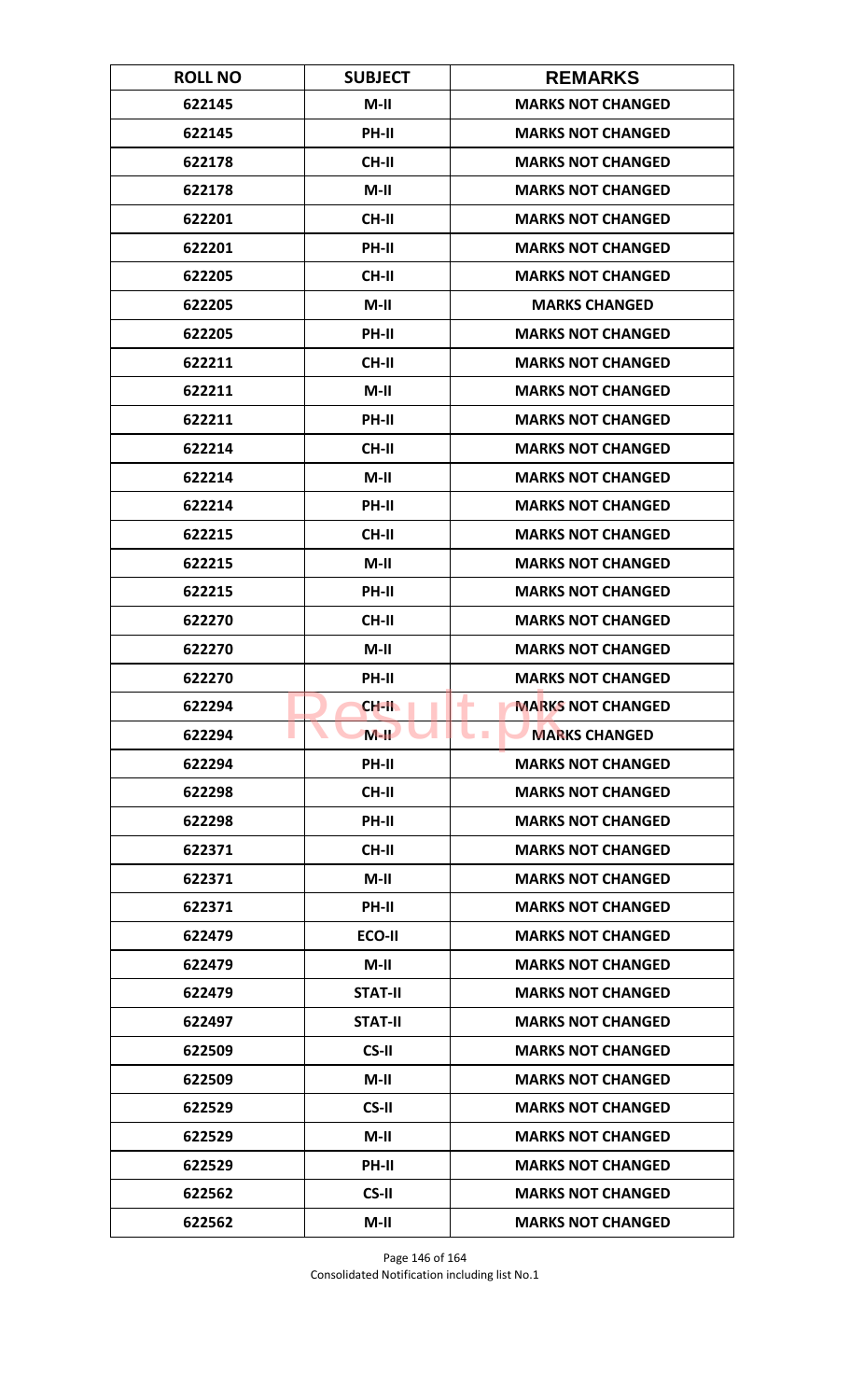| <b>ROLL NO</b> | <b>SUBJECT</b> | <b>REMARKS</b>                             |
|----------------|----------------|--------------------------------------------|
| 622562         | <b>STAT-II</b> | <b>MARKS NOT CHANGED</b>                   |
| 622606         | CS-II          | <b>MARKS NOT CHANGED</b>                   |
| 622606         | $M-II$         | <b>MARKS CHANGED</b>                       |
| 622606         | PH-II          | <b>MARKS NOT CHANGED</b>                   |
| 622608         | CS-II          | <b>MARKS NOT CHANGED</b>                   |
| 622608         | $M-II$         | <b>MARKS NOT CHANGED</b>                   |
| 622608         | PH-II          | <b>MARKS NOT CHANGED</b>                   |
| 622610         | CS-II          | <b>MARKS NOT CHANGED</b>                   |
| 622610         | $M-II$         | <b>MARKS NOT CHANGED</b>                   |
| 622610         | PH-II          | <b>MARKS NOT CHANGED</b>                   |
| 622693         | CS-II          | <b>MARKS NOT CHANGED</b>                   |
| 622693         | $M-II$         | <b>MARKS NOT CHANGED</b>                   |
| 622693         | PH-II          | <b>MARKS NOT CHANGED</b>                   |
| 622698         | PH-II          | <b>MARKS NOT CHANGED</b>                   |
| 622724         | CS-II          | <b>MARKS NOT CHANGED</b>                   |
| 622724         | $M-II$         | <b>MARKS NOT CHANGED</b>                   |
| 622724         | PH-II          | <b>MARKS NOT CHANGED</b>                   |
| 622740         | CS-II          | <b>MARKS NOT CHANGED</b>                   |
| 622740         | $M-II$         | <b>MARKS NOT CHANGED</b>                   |
| 622740         | PH-II          | <b>MARKS NOT CHANGED</b>                   |
| 622749         | $M-II$         | <b>MARKS NOT CHANGED</b>                   |
| 622760         | $CS-H$         | ٠<br><b>MARKS NOT CHANGED</b>              |
| 622760         | $M-H$          | <b>MARKS NOT CHANGED</b><br><b>College</b> |
| 622760         | <b>PH-II</b>   | <b>MARKS NOT CHANGED</b>                   |
| 622769         | CS-II          | <b>MARKS NOT CHANGED</b>                   |
| 622769         | $M-H$          | <b>MARKS NOT CHANGED</b>                   |
| 622769         | PH-II          | <b>MARKS CHANGED</b>                       |
| 622770         | M-II           | <b>MARKS NOT CHANGED</b>                   |
| 622781         | <b>STAT-II</b> | <b>MARKS NOT CHANGED</b>                   |
| 622784         | CS-II          | <b>MARKS NOT CHANGED</b>                   |
| 622784         | $M-II$         | <b>MARKS NOT CHANGED</b>                   |
| 622784         | <b>STAT-II</b> | <b>MARKS NOT CHANGED</b>                   |
| 622791         | CS-II          | <b>MARKS NOT CHANGED</b>                   |
| 622791         | M-II           | <b>MARKS NOT CHANGED</b>                   |
| 622791         | <b>STAT-II</b> | <b>MARKS NOT CHANGED</b>                   |
| 622803         | CS-II          | <b>MARKS NOT CHANGED</b>                   |
| 622803         | $M-II$         | <b>MARKS NOT CHANGED</b>                   |
| 622803         | <b>STAT-II</b> | <b>MARKS NOT CHANGED</b>                   |
| 622828         | CS-II          | <b>MARKS NOT CHANGED</b>                   |
| 622828         | $M-II$         | <b>MARKS NOT CHANGED</b>                   |

Page 147 of 164 Consolidated Notification including list No.1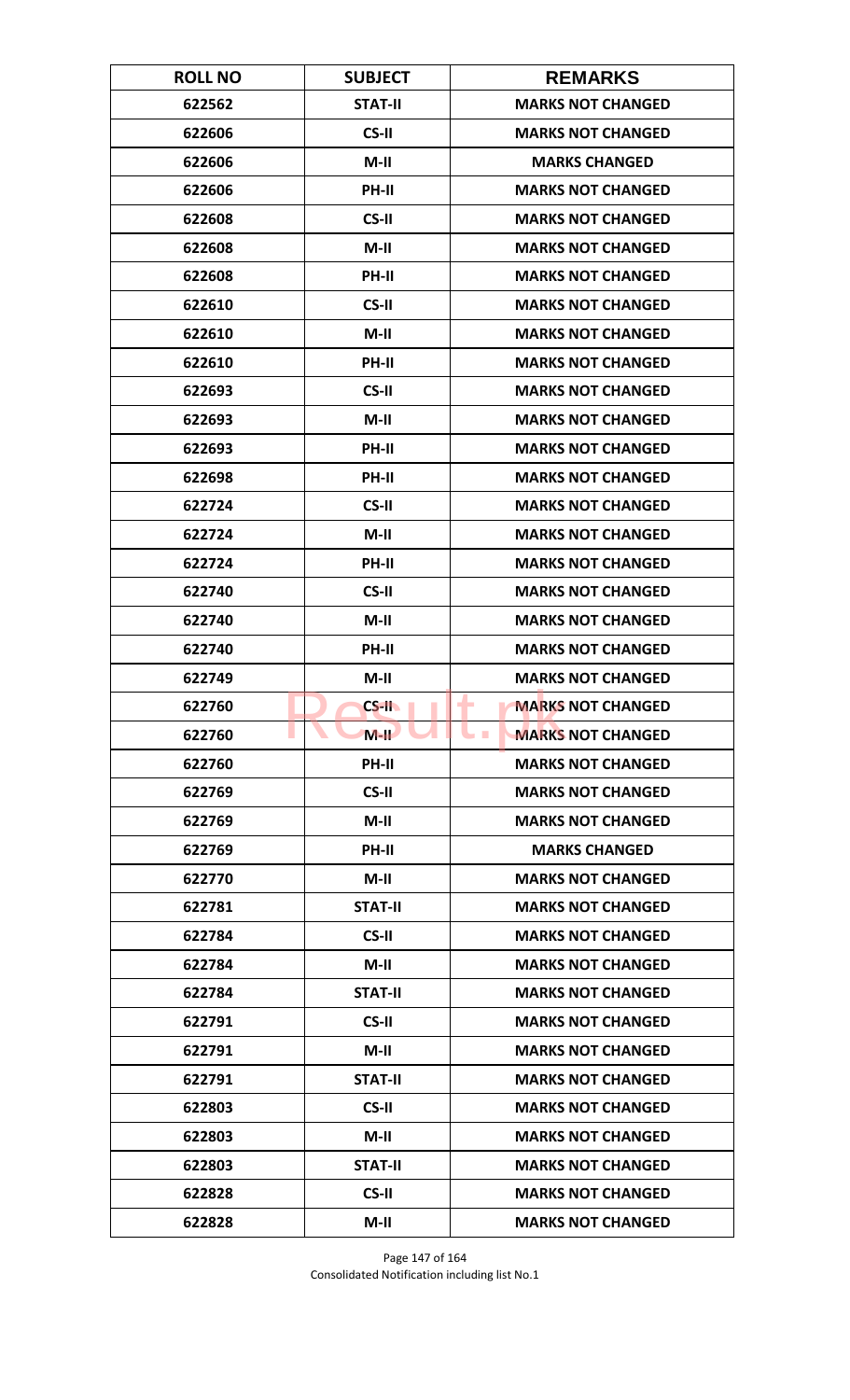| <b>ROLL NO</b> | <b>SUBJECT</b> | <b>REMARKS</b>                       |
|----------------|----------------|--------------------------------------|
| 622828         | <b>STAT-II</b> | <b>MARKS NOT CHANGED</b>             |
| 622855         | CS-II          | <b>MARKS NOT CHANGED</b>             |
| 622855         | $M-II$         | <b>MARKS NOT CHANGED</b>             |
| 622855         | PH-II          | <b>MARKS NOT CHANGED</b>             |
| 622860         | $M-II$         | <b>MARKS NOT CHANGED</b>             |
| 622928         | CS-II          | <b>MARKS NOT CHANGED</b>             |
| 622928         | $M-II$         | <b>MARKS NOT CHANGED</b>             |
| 622928         | PH-II          | <b>MARKS NOT CHANGED</b>             |
| 622941         | $M-H$          | <b>MARKS NOT CHANGED</b>             |
| 622941         | PH-II          | <b>MARKS NOT CHANGED</b>             |
| 622951         | CS-II          | <b>MARKS NOT CHANGED</b>             |
| 622951         | <b>PH-II</b>   | <b>MARKS NOT CHANGED</b>             |
| 623009         | CS-II          | <b>MARKS NOT CHANGED</b>             |
| 623009         | $M-II$         | <b>MARKS NOT CHANGED</b>             |
| 623009         | PH-II          | <b>MARKS NOT CHANGED</b>             |
| 623029         | CS-II          | <b>MARKS NOT CHANGED</b>             |
| 623029         | $M-II$         | <b>MARKS NOT CHANGED</b>             |
| 623029         | <b>PH-II</b>   | <b>MARKS NOT CHANGED</b>             |
| 623065         | CS-II          | <b>MARKS NOT CHANGED</b>             |
| 623065         | $M-II$         | <b>MARKS NOT CHANGED</b>             |
| 623065         | PH-II          | <b>MARKS NOT CHANGED</b>             |
| 623068         | $CS-H$         | <b>MARKS NOT CHANGED</b><br>٠        |
| 623068         | $M-H$          | <b>MARKS NOT CHANGED</b><br><b>I</b> |
| 623068         | PH-II          | <b>MARKS NOT CHANGED</b>             |
| 623078         | $M-II$         | <b>MARKS NOT CHANGED</b>             |
| 623126         | CS-II          | <b>MARKS NOT CHANGED</b>             |
| 623126         | $M-II$         | <b>MARKS NOT CHANGED</b>             |
| 623126         | <b>PH-II</b>   | <b>MARKS NOT CHANGED</b>             |
| 623128         | $M-II$         | <b>MARKS NOT CHANGED</b>             |
| 623128         | <b>PH-II</b>   | <b>MARKS NOT CHANGED</b>             |
| 623130         | $M-II$         | <b>MARKS NOT CHANGED</b>             |
| 623130         | PH-II          | <b>MARKS NOT CHANGED</b>             |
| 623133         | $M-II$         | <b>MARKS NOT CHANGED</b>             |
| 623133         | PH-II          | <b>MARKS NOT CHANGED</b>             |
| 623143         | CS-II          | <b>MARKS NOT CHANGED</b>             |
| 623143         | $M-II$         | <b>MARKS NOT CHANGED</b>             |
| 623143         | PH-II          | <b>MARKS NOT CHANGED</b>             |
| 623144         | CS-II          | <b>MARKS NOT CHANGED</b>             |
| 623144         | $M-II$         | <b>MARKS NOT CHANGED</b>             |
| 623144         | PH-II          | <b>MARKS CHANGED</b>                 |

Page 148 of 164 Consolidated Notification including list No.1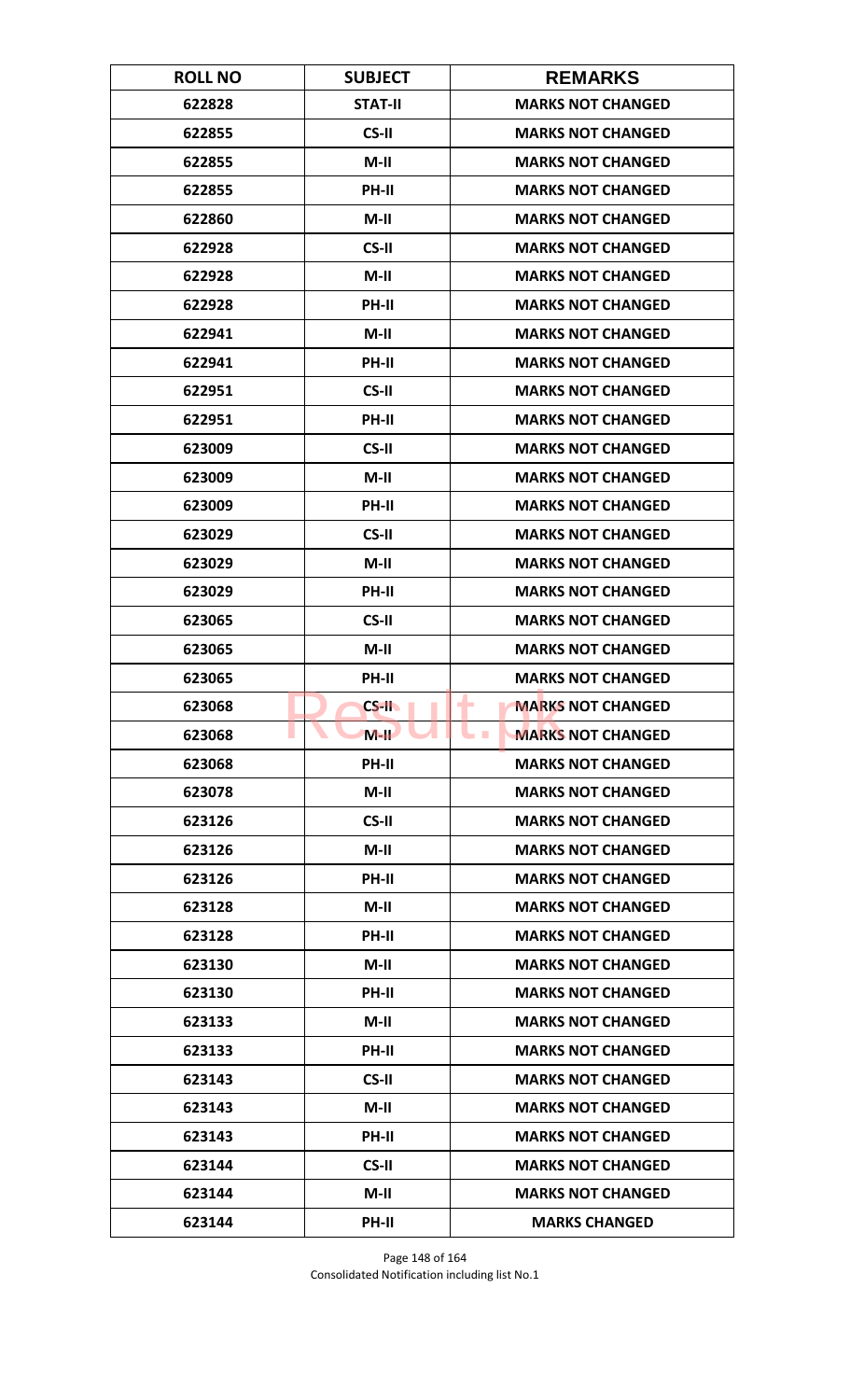| <b>ROLL NO</b> | <b>SUBJECT</b> | <b>REMARKS</b>                       |
|----------------|----------------|--------------------------------------|
| 623151         | CS-II          | <b>MARKS NOT CHANGED</b>             |
| 623151         | $M-II$         | <b>MARKS NOT CHANGED</b>             |
| 623151         | PH-II          | <b>MARKS NOT CHANGED</b>             |
| 623174         | CS-II          | <b>MARKS NOT CHANGED</b>             |
| 623174         | $M-II$         | <b>MARKS NOT CHANGED</b>             |
| 623174         | PH-II          | <b>MARKS NOT CHANGED</b>             |
| 623187         | CS-II          | <b>MARKS NOT CHANGED</b>             |
| 623187         | $M-II$         | <b>MARKS NOT CHANGED</b>             |
| 623187         | PH-II          | <b>MARKS NOT CHANGED</b>             |
| 623345         | $M-II$         | <b>MARKS NOT CHANGED</b>             |
| 623345         | PH-II          | <b>MARKS CHANGED</b>                 |
| 623469         | CS-II          | <b>MARKS NOT CHANGED</b>             |
| 623469         | $M-II$         | <b>MARKS NOT CHANGED</b>             |
| 623469         | PH-II          | <b>MARKS NOT CHANGED</b>             |
| 623496         | <b>PH-II</b>   | <b>MARKS NOT CHANGED</b>             |
| 623534         | CS-II          | <b>MARKS NOT CHANGED</b>             |
| 623571         | ECO-II         | <b>MARKS CHANGED</b>                 |
| 623571         | $M-H$          | <b>MARKS NOT CHANGED</b>             |
| 623571         | <b>STAT-II</b> | <b>MARKS NOT CHANGED</b>             |
| 623602         | CS-II          | <b>MARKS NOT CHANGED</b>             |
| 623602         | $M-II$         | <b>MARKS NOT CHANGED</b>             |
| 623602         | PH-II.         | <b>MARKS NOT CHANGED</b><br>٠        |
| 623613         | $CS-H$         | <b>MARKS NOT CHANGED</b><br><b>I</b> |
| 623613         | $M-II$         | <b>MARKS NOT CHANGED</b>             |
| 623657         | CS-II          | <b>MARKS NOT CHANGED</b>             |
| 623657         | $M-H$          | <b>MARKS NOT CHANGED</b>             |
| 623657         | <b>STAT-II</b> | <b>MARKS NOT CHANGED</b>             |
| 623706         | CS-II          | <b>MARKS NOT CHANGED</b>             |
| 623706         | $M-II$         | <b>MARKS NOT CHANGED</b>             |
| 623706         | <b>PH-II</b>   | <b>MARKS NOT CHANGED</b>             |
| 623727         | CS-II          | <b>MARKS NOT CHANGED</b>             |
| 623727         | $M-II$         | <b>MARKS NOT CHANGED</b>             |
| 623727         | PH-II          | <b>MARKS NOT CHANGED</b>             |
| 623731         | CS-II          | <b>MARKS NOT CHANGED</b>             |
| 623731         | $M-H$          | <b>MARKS NOT CHANGED</b>             |
| 623731         | PH-II          | <b>MARKS NOT CHANGED</b>             |
| 623732         | CS-II          | <b>MARKS NOT CHANGED</b>             |
| 623732         | $M-II$         | <b>MARKS CHANGED</b>                 |
| 623732         | <b>PH-II</b>   | <b>MARKS NOT CHANGED</b>             |
| 623734         | CS-II          | <b>MARKS NOT CHANGED</b>             |

Page 149 of 164 Consolidated Notification including list No.1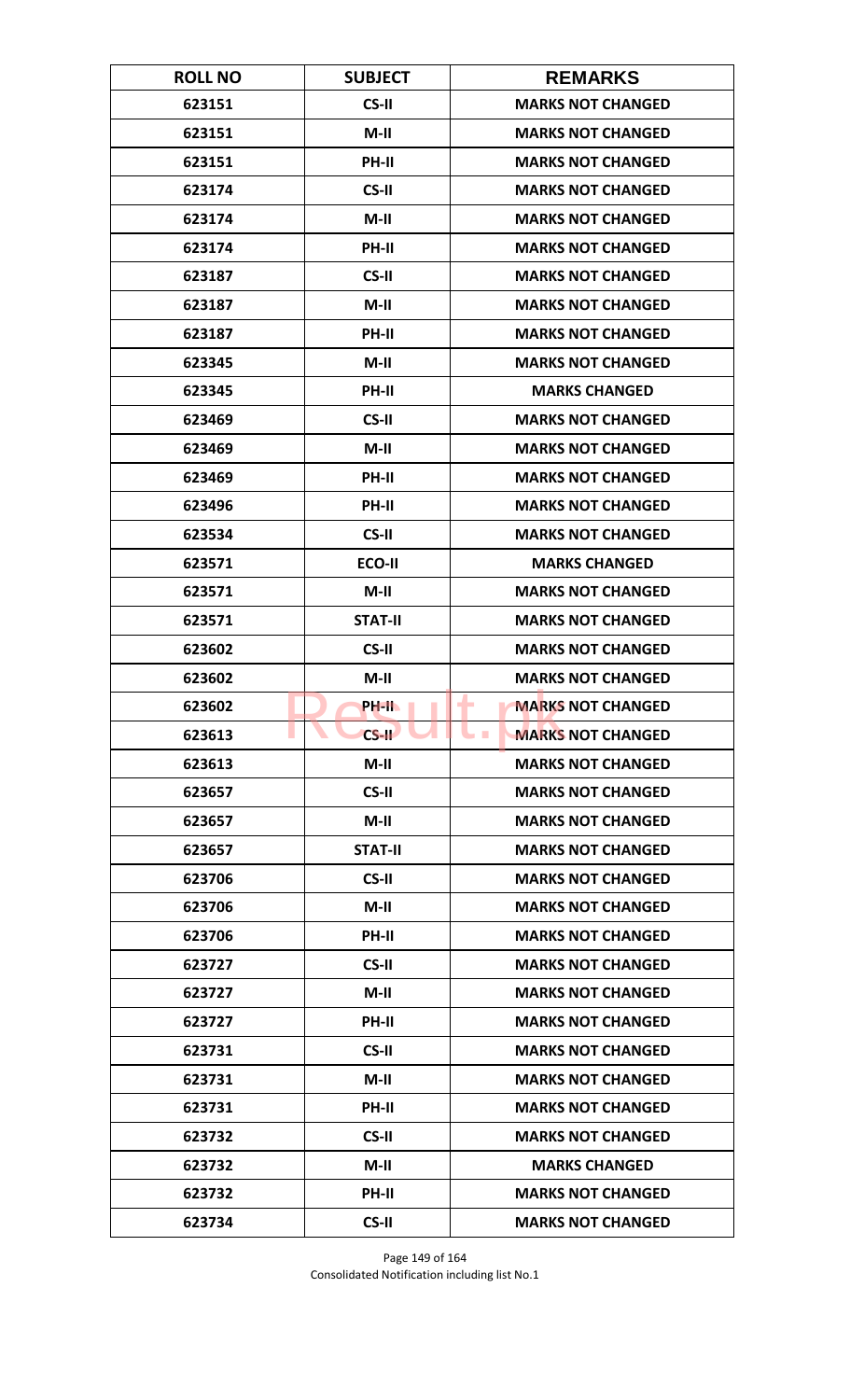| <b>ROLL NO</b> | <b>SUBJECT</b> | <b>REMARKS</b>                               |
|----------------|----------------|----------------------------------------------|
| 623734         | $M-II$         | <b>MARKS NOT CHANGED</b>                     |
| 623734         | PH-II          | <b>MARKS NOT CHANGED</b>                     |
| 623735         | CS-II          | <b>MARKS NOT CHANGED</b>                     |
| 623735         | $M-II$         | <b>MARKS NOT CHANGED</b>                     |
| 623735         | <b>PH-II</b>   | <b>MARKS NOT CHANGED</b>                     |
| 623738         | CS-II          | <b>MARKS NOT CHANGED</b>                     |
| 623738         | $M-II$         | <b>MARKS NOT CHANGED</b>                     |
| 623738         | PH-II          | <b>MARKS NOT CHANGED</b>                     |
| 623815         | ECO-II         | <b>MARKS NOT CHANGED</b>                     |
| 623815         | $M-II$         | <b>MARKS NOT CHANGED</b>                     |
| 623815         | <b>STAT-II</b> | <b>MARKS NOT CHANGED</b>                     |
| 623818         | CS-II          | <b>MARKS NOT CHANGED</b>                     |
| 623927         | CS-II          | <b>MARKS NOT CHANGED</b>                     |
| 623927         | $M-II$         | <b>MARKS NOT CHANGED</b>                     |
| 623927         | <b>PH-II</b>   | <b>MARKS NOT CHANGED</b>                     |
| 623934         | CS-II          | <b>MARKS NOT CHANGED</b>                     |
| 623934         | PH-II          | <b>MARKS NOT CHANGED</b>                     |
| 623937         | CS-II          | <b>MARKS NOT CHANGED</b>                     |
| 623937         | $M-II$         | <b>MARKS CHANGED</b>                         |
| 623937         | PH-II          | <b>MARKS NOT CHANGED</b>                     |
| 623943         | CS-II          | <b>MARKS NOT CHANGED</b>                     |
| 623943         | $M-H$          | <b>MARKS NOT CHANGED</b><br>٠                |
| 623943         | <b>PH-IL</b>   | <b>MARKS NOT CHANGED</b><br><b>The State</b> |
| 623965         | CS-II          | <b>MARKS NOT CHANGED</b>                     |
| 623965         | $M-II$         | <b>MARKS CHANGED</b>                         |
| 623965         | PH-II          | <b>MARKS NOT CHANGED</b>                     |
| 624041         | CS-II          | <b>MARKS NOT CHANGED</b>                     |
| 624041         | $M-II$         | <b>MARKS NOT CHANGED</b>                     |
| 624069         | CS-II          | <b>MARKS NOT CHANGED</b>                     |
| 624069         | $M-II$         | <b>MARKS NOT CHANGED</b>                     |
| 624069         | PH-II          | <b>MARKS NOT CHANGED</b>                     |
| 624209         | CS-II          | <b>MARKS NOT CHANGED</b>                     |
| 624209         | $M-II$         | <b>MARKS NOT CHANGED</b>                     |
| 624209         | PH-II          | <b>MARKS NOT CHANGED</b>                     |
| 624249         | M-II           | <b>MARKS NOT CHANGED</b>                     |
| 624281         | CS-II          | <b>MARKS NOT CHANGED</b>                     |
| 624281         | $M-II$         | <b>MARKS NOT CHANGED</b>                     |
| 624281         | PH-II          | <b>MARKS NOT CHANGED</b>                     |
| 624293         | ECO-II         | <b>MARKS NOT CHANGED</b>                     |
| 624310         | CS-II          | <b>MARKS NOT CHANGED</b>                     |

Page 150 of 164 Consolidated Notification including list No.1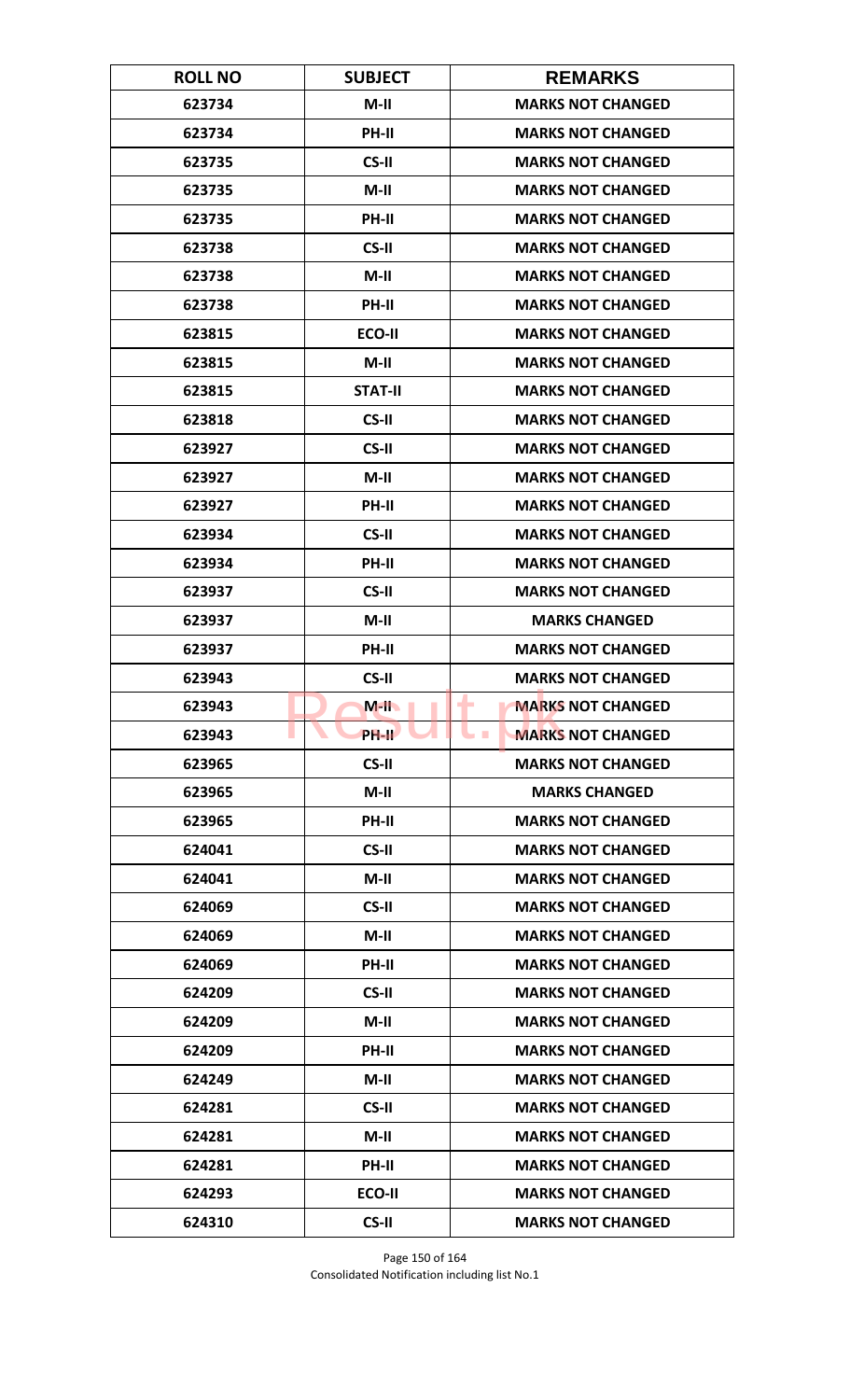| <b>ROLL NO</b> | <b>SUBJECT</b> | <b>REMARKS</b>                       |
|----------------|----------------|--------------------------------------|
| 624310         | $M-II$         | <b>MARKS NOT CHANGED</b>             |
| 624310         | PH-II          | <b>MARKS NOT CHANGED</b>             |
| 624392         | $M-II$         | <b>MARKS NOT CHANGED</b>             |
| 624392         | PH-II          | <b>MARKS NOT CHANGED</b>             |
| 624413         | $M-II$         | <b>MARKS NOT CHANGED</b>             |
| 624413         | PH-II          | <b>MARKS NOT CHANGED</b>             |
| 624454         | CS-II          | <b>MARKS NOT CHANGED</b>             |
| 624454         | $M-II$         | <b>MARKS NOT CHANGED</b>             |
| 624454         | PH-II          | <b>MARKS NOT CHANGED</b>             |
| 624526         | PH-II          | <b>MARKS NOT CHANGED</b>             |
| 624584         | CS-II          | <b>MARKS NOT CHANGED</b>             |
| 624584         | $M-II$         | <b>MARKS NOT CHANGED</b>             |
| 624584         | PH-II          | <b>MARKS NOT CHANGED</b>             |
| 624590         | CS-II          | <b>MARKS NOT CHANGED</b>             |
| 624590         | $M-II$         | <b>MARKS CHANGED</b>                 |
| 624590         | PH-II          | <b>MARKS NOT CHANGED</b>             |
| 624605         | CS-II          | <b>MARKS NOT CHANGED</b>             |
| 624605         | $M-H$          | <b>MARKS NOT CHANGED</b>             |
| 624605         | <b>PH-II</b>   | <b>MARKS NOT CHANGED</b>             |
| 624647         | $M-II$         | <b>MARKS NOT CHANGED</b>             |
| 624647         | <b>PH-II</b>   | <b>MARKS NOT CHANGED</b>             |
| 624653         | $CS-H$         | ٠<br><b>MARKS NOT CHANGED</b>        |
| 624653         | $M-H$          | <b>MARKS NOT CHANGED</b><br><b>I</b> |
| 624653         | PH-II          | <b>MARKS NOT CHANGED</b>             |
| 624664         | $M-II$         | <b>MARKS CHANGED</b>                 |
| 624664         | PH-II          | <b>MARKS NOT CHANGED</b>             |
| 624676         | CS-II          | <b>MARKS NOT CHANGED</b>             |
| 624676         | $M-II$         | <b>MARKS NOT CHANGED</b>             |
| 624676         | PH-II          | <b>MARKS NOT CHANGED</b>             |
| 624678         | CS-II          | <b>MARKS NOT CHANGED</b>             |
| 624678         | $M-II$         | <b>MARKS NOT CHANGED</b>             |
| 624678         | PH-II          | <b>MARKS NOT CHANGED</b>             |
| 624720         | $M-II$         | <b>MARKS NOT CHANGED</b>             |
| 624720         | <b>PH-II</b>   | <b>MARKS NOT CHANGED</b>             |
| 624730         | CS-II          | <b>MARKS NOT CHANGED</b>             |
| 624730         | $M-II$         | <b>MARKS NOT CHANGED</b>             |
| 624730         | PH-II          | <b>MARKS NOT CHANGED</b>             |
| 624731         | CS-II          | <b>MARKS NOT CHANGED</b>             |
| 624731         | $M-II$         | <b>MARKS NOT CHANGED</b>             |
| 624731         | PH-II          | <b>MARKS NOT CHANGED</b>             |

Page 151 of 164 Consolidated Notification including list No.1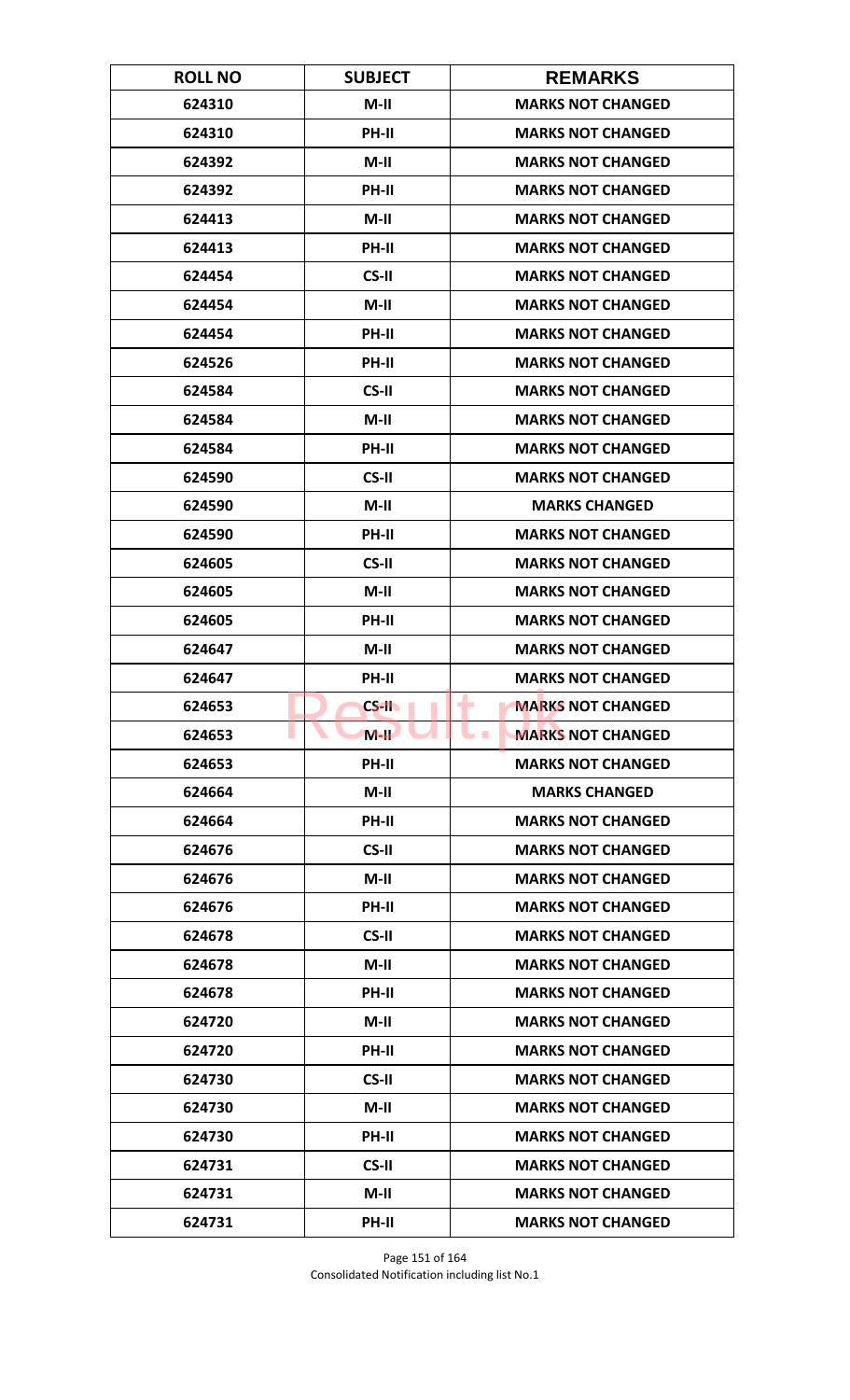| <b>ROLL NO</b> | <b>SUBJECT</b> | <b>REMARKS</b>                             |
|----------------|----------------|--------------------------------------------|
| 624731         | PH-II          | <b>MARKS NOT CHANGED</b>                   |
| 624767         | $M-II$         | <b>MARKS NOT CHANGED</b>                   |
| 624770         | $M-II$         | <b>MARKS CHANGED</b>                       |
| 624770         | PH-II          | <b>MARKS NOT CHANGED</b>                   |
| 624844         | CS-II          | <b>MARKS NOT CHANGED</b>                   |
| 624844         | $M-II$         | <b>MARKS NOT CHANGED</b>                   |
| 624844         | <b>PH-II</b>   | <b>MARKS NOT CHANGED</b>                   |
| 624932         | CS-II          | <b>MARKS NOT CHANGED</b>                   |
| 624932         | $M-II$         | <b>MARKS NOT CHANGED</b>                   |
| 624936         | CS-II          | <b>MARKS NOT CHANGED</b>                   |
| 624936         | $M-II$         | <b>MARKS NOT CHANGED</b>                   |
| 624936         | <b>PH-II</b>   | <b>MARKS NOT CHANGED</b>                   |
| 624943         | CS-II          | <b>MARKS NOT CHANGED</b>                   |
| 624943         | $M-II$         | <b>MARKS NOT CHANGED</b>                   |
| 624943         | PH-II          | <b>MARKS NOT CHANGED</b>                   |
| 624974         | CS-II          | <b>MARKS NOT CHANGED</b>                   |
| 624974         | $M-II$         | <b>MARKS NOT CHANGED</b>                   |
| 624974         | PH-II          | <b>MARKS NOT CHANGED</b>                   |
| 625000         | CS-II          | <b>MARKS NOT CHANGED</b>                   |
| 625000         | $M-II$         | <b>MARKS NOT CHANGED</b>                   |
| 625000         | PH-II          | <b>MARKS NOT CHANGED</b>                   |
| 625001         | $CS-H$         | <b>MARKS NOT CHANGED</b><br>۰              |
| 625001         | $M-H$          | <b>MARKS NOT CHANGED</b><br><b>College</b> |
| 625001         | PH-II          | <b>MARKS NOT CHANGED</b>                   |
| 625125         | CS-II          | <b>MARKS NOT CHANGED</b>                   |
| 625125         | $M-II$         | <b>MARKS NOT CHANGED</b>                   |
| 625125         | PH-II          | <b>MARKS NOT CHANGED</b>                   |
| 625165         | CS-II          | <b>MARKS NOT CHANGED</b>                   |
| 625686         | $HE-II$        | <b>MARKS NOT CHANGED</b>                   |
| 625686         | $IS-II$        | <b>MARKS NOT CHANGED</b>                   |
| 625686         | UA-II          | <b>MARKS NOT CHANGED</b>                   |
| 625694         | CIV-II         | <b>MARKS NOT CHANGED</b>                   |
| 625694         | $HE-II$        | <b>MARKS NOT CHANGED</b>                   |
| 625694         | $IS-II$        | <b>MARKS NOT CHANGED</b>                   |
| 625761         | $IS-II$        | <b>MARKS NOT CHANGED</b>                   |
| 625761         | <b>PA-II</b>   | <b>MARKS NOT CHANGED</b>                   |
| 626031         | CIV-II         | <b>MARKS CHANGED</b>                       |
| 626031         | $IH-II$        | <b>MARKS NOT CHANGED</b>                   |
| 626031         | $IS-II$        | <b>MARKS NOT CHANGED</b>                   |
| 626113         | CIV-II         | <b>MARKS NOT CHANGED</b>                   |

Page 152 of 164 Consolidated Notification including list No.1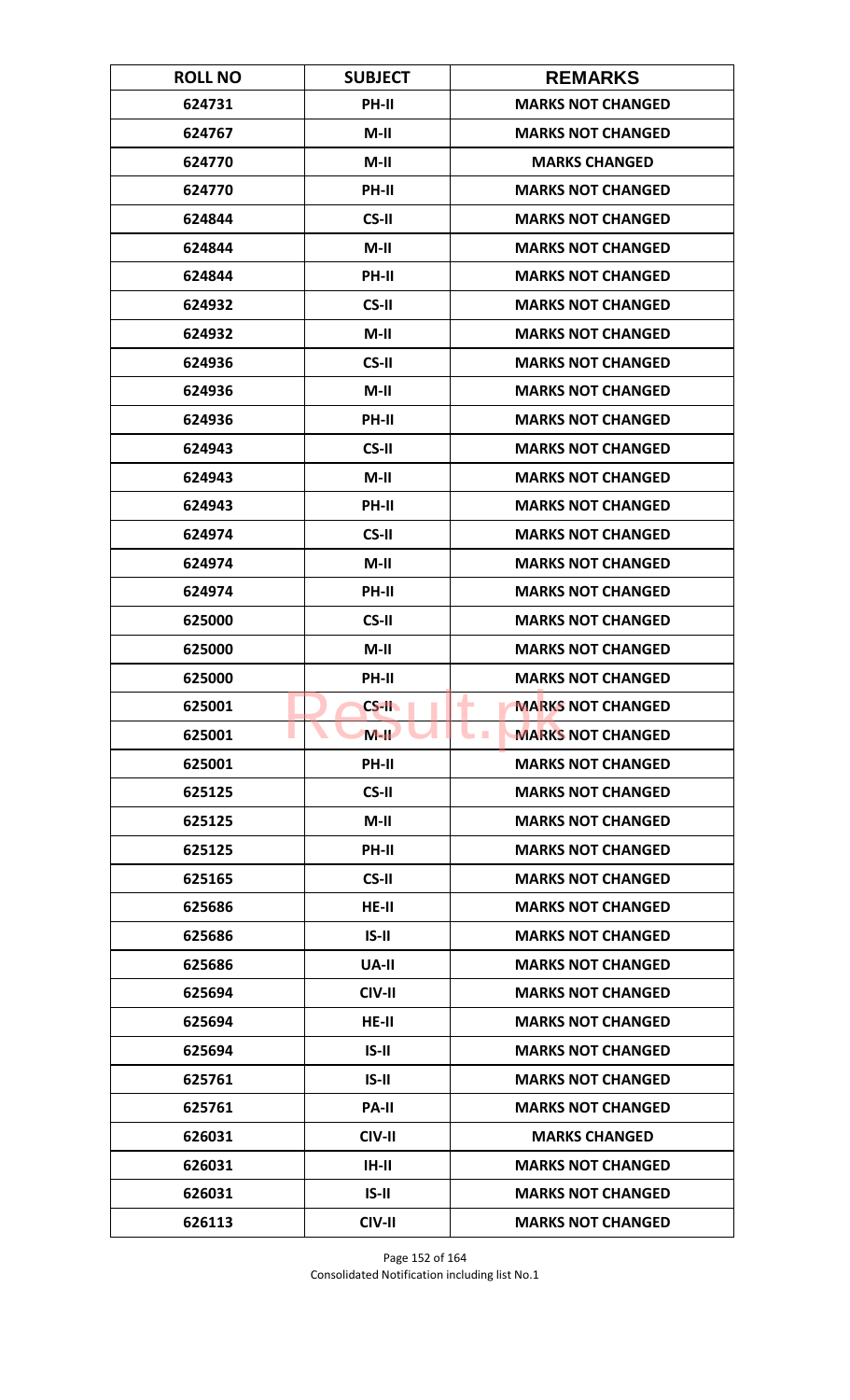| <b>ROLL NO</b> | <b>SUBJECT</b> | <b>REMARKS</b>                       |
|----------------|----------------|--------------------------------------|
| 626113         | $IH-II$        | <b>MARKS NOT CHANGED</b>             |
| 626113         | $IS-II$        | <b>MARKS NOT CHANGED</b>             |
| 626137         | CIV-II         | <b>MARKS NOT CHANGED</b>             |
| 626137         | $IH-II$        | <b>MARKS NOT CHANGED</b>             |
| 626767         | CIV-II         | <b>MARKS NOT CHANGED</b>             |
| 627273         | CIV-II         | <b>MARKS NOT CHANGED</b>             |
| 627273         | $IH-II$        | <b>MARKS NOT CHANGED</b>             |
| 627273         | $IS-II$        | <b>MARKS NOT CHANGED</b>             |
| 627435         | $HE-II$        | <b>MARKS NOT CHANGED</b>             |
| 627435         | HPE-II         | <b>MARKS NOT CHANGED</b>             |
| 627435         | $IS-II$        | <b>MARKS NOT CHANGED</b>             |
| 627652         | ECO-II         | <b>MARKS NOT CHANGED</b>             |
| 627652         | <b>GEO-II</b>  | <b>MARKS NOT CHANGED</b>             |
| 627652         | <b>STAT-II</b> | <b>MARKS NOT CHANGED</b>             |
| 627746         | CIV-II         | <b>MARKS NOT CHANGED</b>             |
| 627746         | CIV-II         | <b>MARKS NOT CHANGED</b>             |
| 627746         | $IH-II$        | <b>MARKS NOT CHANGED</b>             |
| 627746         | $IS-II$        | <b>MARKS NOT CHANGED</b>             |
| 627941         | <b>HE</b>      | <b>MARKS NOT CHANGED</b>             |
| 627941         | HE-II          | <b>MARKS NOT CHANGED</b>             |
| 628561         | $IS-II$        | <b>MARKS NOT CHANGED</b>             |
| 628715         | <b>CIV-II</b>  | <b>MARKS NOT CHANGED</b><br>٠        |
| 628715         | <b>TH-TL</b>   | <b>MARKS NOT CHANGED</b><br><b>I</b> |
| 628715         | <b>PA-II</b>   | <b>MARKS NOT CHANGED</b>             |
| 629444         | <b>UA-II</b>   | <b>MARKS NOT CHANGED</b>             |
| 630044         | $IH-II$        | <b>MARKS NOT CHANGED</b>             |
| 630044         | $IS-II$        | <b>MARKS NOT CHANGED</b>             |
| 630328         | CIV-II         | <b>MARKS NOT CHANGED</b>             |
| 630328         | $IH-II$        | <b>MARKS NOT CHANGED</b>             |
| 630368         | CIV-II         | <b>MARKS NOT CHANGED</b>             |
| 630368         | HPE-II         | <b>MARKS NOT CHANGED</b>             |
| 630373         | CIV-II         | <b>MARKS NOT CHANGED</b>             |
| 630373         | <b>GEO-II</b>  | <b>MARKS NOT CHANGED</b>             |
| 630373         | $IH-II$        | <b>MARKS NOT CHANGED</b>             |
| 630539         | CIV-II         | <b>MARKS NOT CHANGED</b>             |
| 630539         | <b>GEO-II</b>  | <b>MARKS NOT CHANGED</b>             |
| 630539         | $IH-II$        | <b>MARKS NOT CHANGED</b>             |
| 630611         | CIV-II         | <b>MARKS NOT CHANGED</b>             |
| 630611         | $IS-II$        | <b>MARKS NOT CHANGED</b>             |
| 631533         | CIV-II         | <b>MARKS NOT CHANGED</b>             |

Page 153 of 164 Consolidated Notification including list No.1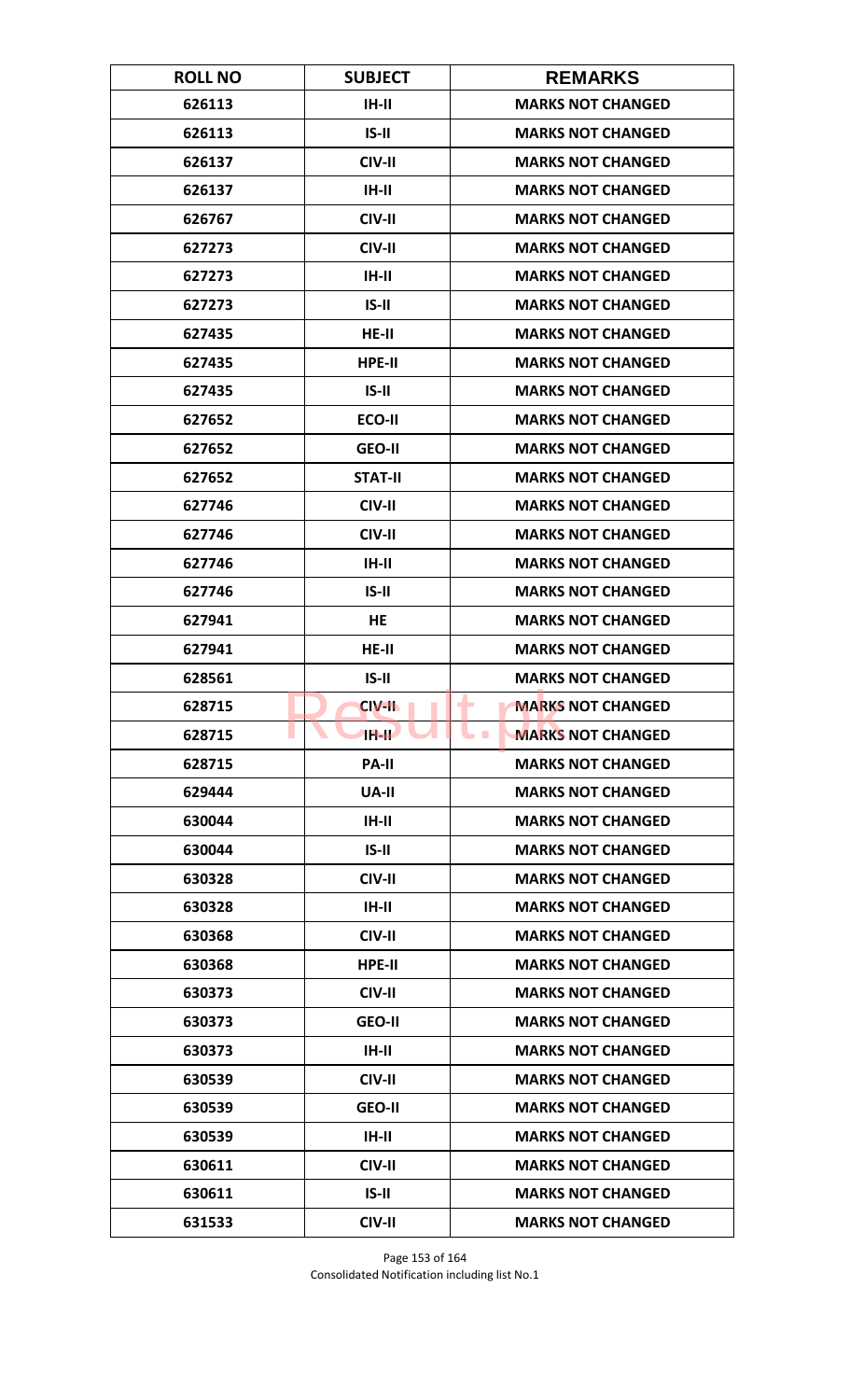| <b>ROLL NO</b> | <b>SUBJECT</b> | <b>REMARKS</b>                             |
|----------------|----------------|--------------------------------------------|
| 631533         | $IS-II$        | <b>MARKS NOT CHANGED</b>                   |
| 631533         | PA-II          | <b>MARKS NOT CHANGED</b>                   |
| 631557         | $IS-II$        | <b>MARKS CHANGED</b>                       |
| 631566         | CIV-II         | <b>MARKS NOT CHANGED</b>                   |
| 631566         | IH-II          | <b>MARKS NOT CHANGED</b>                   |
| 631566         | LBS-II         | <b>MARKS NOT CHANGED</b>                   |
| 631607         | CIV-II         | <b>MARKS NOT CHANGED</b>                   |
| 631607         | EDU-II         | <b>MARKS NOT CHANGED</b>                   |
| 631607         | <b>PA-II</b>   | <b>MARKS CHANGED</b>                       |
| 631632         | CIV-II         | <b>MARKS NOT CHANGED</b>                   |
| 631632         | $IS-II$        | <b>MARKS NOT CHANGED</b>                   |
| 631632         | <b>PA-II</b>   | <b>MARKS NOT CHANGED</b>                   |
| 631688         | CIV-II         | <b>MARKS NOT CHANGED</b>                   |
| 631688         | HPE-II         | <b>MARKS NOT CHANGED</b>                   |
| 631688         | $IS-II$        | <b>MARKS NOT CHANGED</b>                   |
| 631782         | CIV-II         | <b>MARKS NOT CHANGED</b>                   |
| 631782         | ECO-II         | <b>MARKS NOT CHANGED</b>                   |
| 631782         | <b>STAT-II</b> | <b>MARKS NOT CHANGED</b>                   |
| 632420         | $IS-II$        | <b>MARKS NOT CHANGED</b>                   |
| 632423         | AR-II          | <b>MARKS NOT CHANGED</b>                   |
| 632423         | CIV-II         | <b>MARKS CHANGED</b>                       |
| 632423         | $IS-H$         | <b>MARKS NOT CHANGED</b><br>۰              |
| 632441         | CIV-II         | <b>MARKS NOT CHANGED</b><br><b>College</b> |
| 632483         | AR-II          | <b>MARKS NOT CHANGED</b>                   |
| 632483         | CIV-II         | <b>MARKS NOT CHANGED</b>                   |
| 632483         | $IS-II$        | <b>MARKS NOT CHANGED</b>                   |
| 633093         | CIV-II         | <b>MARKS NOT CHANGED</b>                   |
| 633093         | HPE-II         | <b>MARKS NOT CHANGED</b>                   |
| 633093         | $IS-II$        | <b>MARKS NOT CHANGED</b>                   |
| 633253         | CIV-II         | <b>MARKS NOT CHANGED</b>                   |
| 633253         | <b>GEO-II</b>  | <b>MARKS NOT CHANGED</b>                   |
| 633379         | CIV-II         | <b>MARKS NOT CHANGED</b>                   |
| 633379         | ECO-II         | <b>MARKS NOT CHANGED</b>                   |
| 633498         | <b>GEO-II</b>  | <b>MARKS NOT CHANGED</b>                   |
| 633498         | <b>PA-II</b>   | <b>MARKS NOT CHANGED</b>                   |
| 634446         | CIV-II         | <b>MARKS NOT CHANGED</b>                   |
| 634446         | $IS-II$        | <b>MARKS NOT CHANGED</b>                   |
| 634446         | PA-II          | <b>MARKS NOT CHANGED</b>                   |
| 634523         | HPE-II         | <b>MARKS NOT CHANGED</b>                   |
| 634523         | $IS-II$        | <b>MARKS NOT CHANGED</b>                   |

Page 154 of 164 Consolidated Notification including list No.1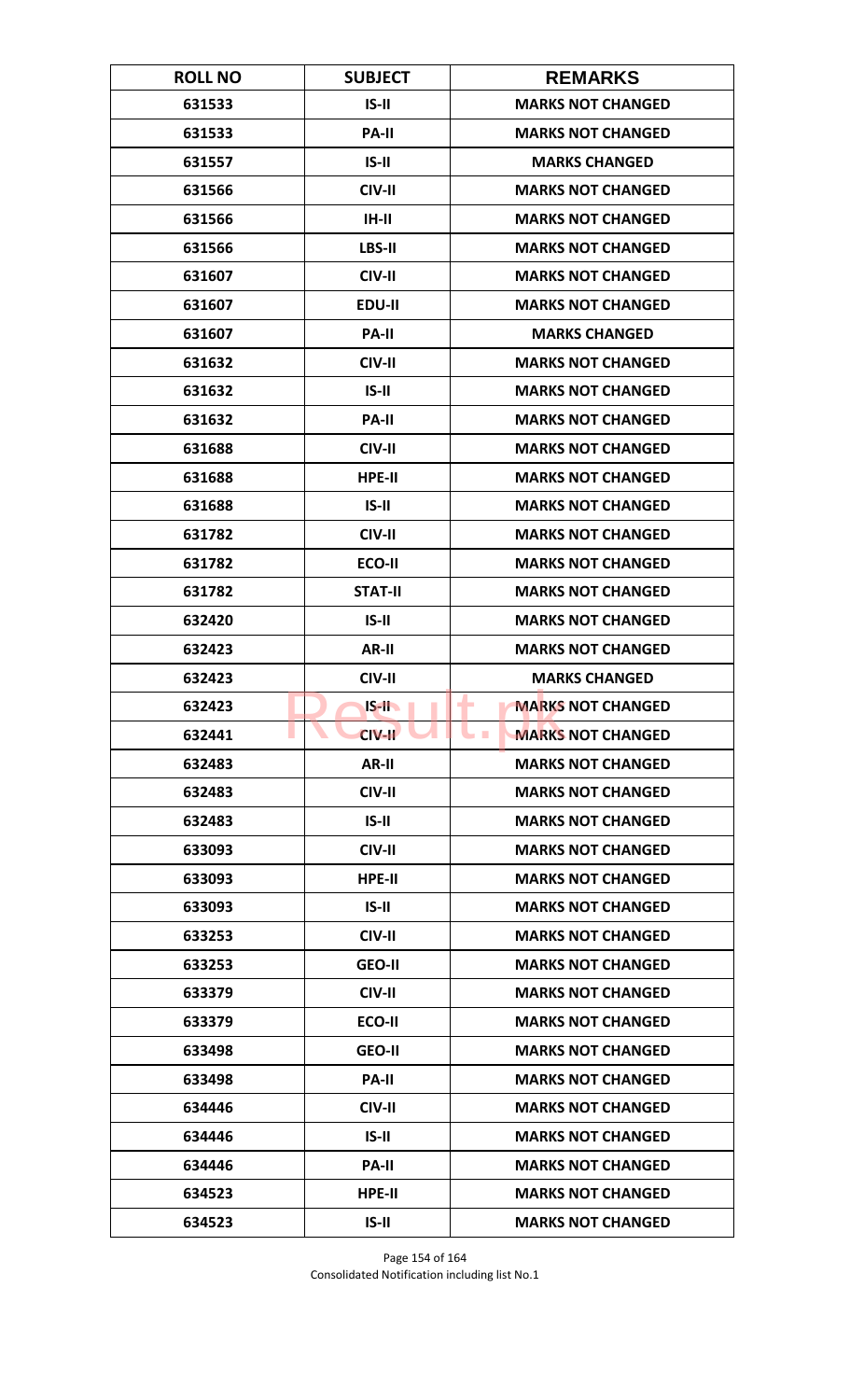| <b>ROLL NO</b> | <b>SUBJECT</b> | <b>REMARKS</b>                       |
|----------------|----------------|--------------------------------------|
| 634576         | CIV-II         | <b>MARKS NOT CHANGED</b>             |
| 634576         | $IH-II$        | <b>MARKS NOT CHANGED</b>             |
| 634576         | $IS-II$        | <b>MARKS NOT CHANGED</b>             |
| 634689         | CIV-II         | <b>MARKS NOT CHANGED</b>             |
| 635073         | IH-II          | <b>MARKS NOT CHANGED</b>             |
| 635264         | CIV-II         | <b>MARKS NOT CHANGED</b>             |
| 635264         | $IS-II$        | <b>MARKS NOT CHANGED</b>             |
| 635264         | <b>PA-II</b>   | <b>MARKS NOT CHANGED</b>             |
| 635300         | CIV-II         | <b>MARKS NOT CHANGED</b>             |
| 635300         | HPE-II         | <b>MARKS NOT CHANGED</b>             |
| 635357         | <b>PA-II</b>   | <b>MARKS NOT CHANGED</b>             |
| 635556         | CIV-II         | <b>MARKS NOT CHANGED</b>             |
| 635556         | $IH-II$        | <b>MARKS NOT CHANGED</b>             |
| 635556         | <b>UA-II</b>   | <b>MARKS NOT CHANGED</b>             |
| 635722         | CIV-II         | <b>MARKS NOT CHANGED</b>             |
| 635722         | HPE-II         | <b>MARKS NOT CHANGED</b>             |
| 635722         | $IS-II$        | <b>MARKS NOT CHANGED</b>             |
| 635723         | <b>STAT-II</b> | <b>MARKS NOT CHANGED</b>             |
| 635752         | <b>STAT-II</b> | <b>MARKS NOT CHANGED</b>             |
| 636121         | CIV-II         | <b>MARKS NOT CHANGED</b>             |
| 636121         | $IS-II$        | <b>MARKS NOT CHANGED</b>             |
| 636300         | <b>BIO-II</b>  | <b>MARKS NOT CHANGED</b><br>٠        |
| 636300         | $CH-H$         | <b>MARKS NOT CHANGED</b><br><b>I</b> |
| 636300         | <b>PH-II</b>   | <b>MARKS NOT CHANGED</b>             |
| 636307         | <b>BIO-II</b>  | <b>MARKS NOT CHANGED</b>             |
| 636307         | CH-II          | <b>MARKS NOT CHANGED</b>             |
| 636307         | PH-II          | <b>MARKS NOT CHANGED</b>             |
| 636310         | <b>BIO-II</b>  | <b>MARKS NOT CHANGED</b>             |
| 636310         | CH-II          | <b>MARKS NOT CHANGED</b>             |
| 636310         | <b>PH-II</b>   | <b>MARKS NOT CHANGED</b>             |
| 636316         | <b>BIO-II</b>  | <b>MARKS NOT CHANGED</b>             |
| 636316         | CH-II          | <b>MARKS CHANGED</b>                 |
| 636316         | PH-II          | <b>MARKS CHANGED</b>                 |
| 636324         | <b>BIO-II</b>  | <b>MARKS NOT CHANGED</b>             |
| 636324         | CH-II          | <b>MARKS NOT CHANGED</b>             |
| 636324         | PH-II          | <b>MARKS NOT CHANGED</b>             |
| 636327         | <b>BIO-II</b>  | <b>MARKS NOT CHANGED</b>             |
| 636327         | <b>CH-II</b>   | <b>MARKS NOT CHANGED</b>             |
| 636328         | <b>BIO-II</b>  | <b>MARKS NOT CHANGED</b>             |
| 636328         | <b>CH-II</b>   | <b>MARKS NOT CHANGED</b>             |

Page 155 of 164 Consolidated Notification including list No.1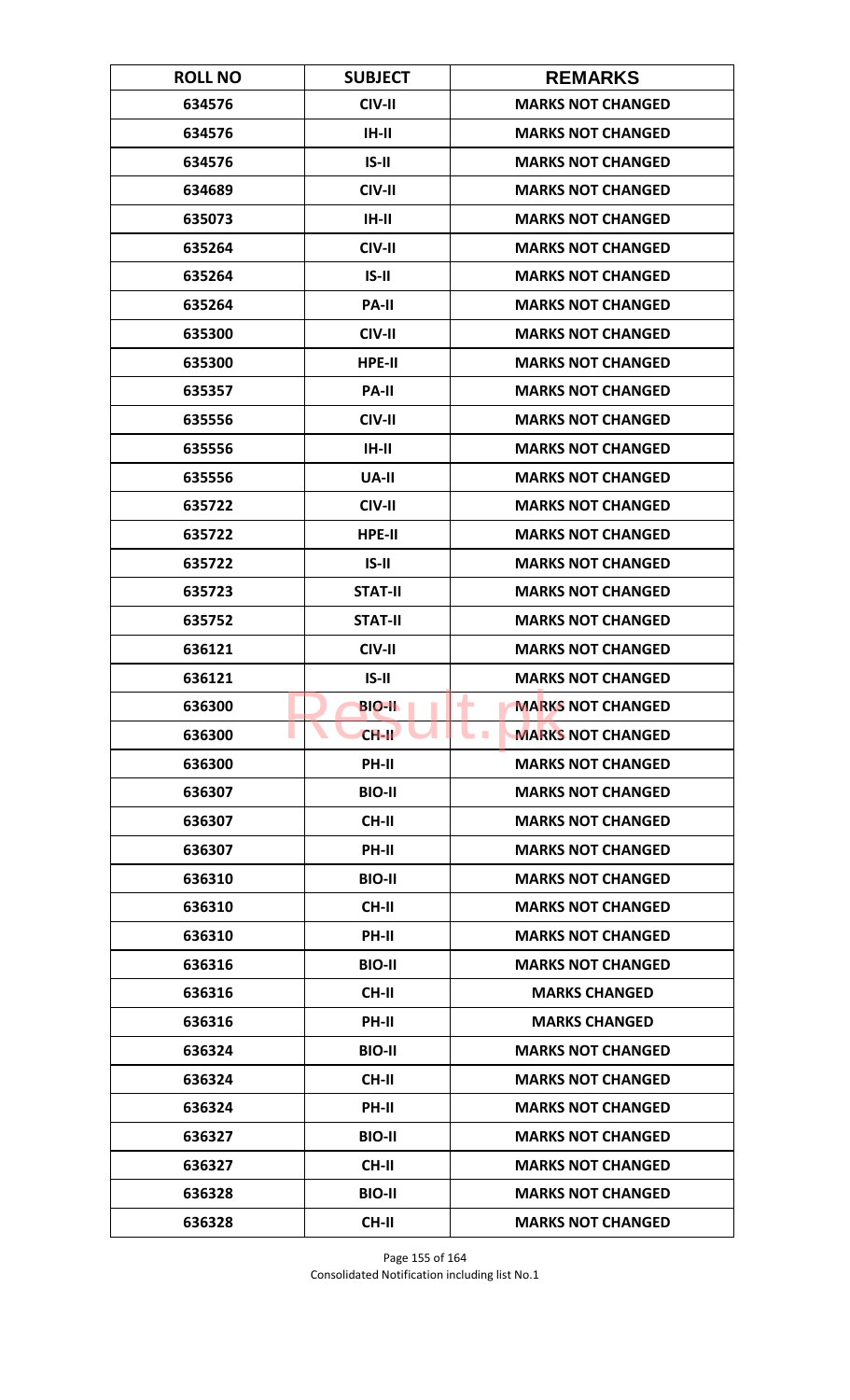| <b>ROLL NO</b> | <b>SUBJECT</b> | <b>REMARKS</b>                       |
|----------------|----------------|--------------------------------------|
| 636328         | PH-II          | <b>MARKS NOT CHANGED</b>             |
| 636338         | <b>BIO-II</b>  | <b>MARKS NOT CHANGED</b>             |
| 636338         | <b>CH-II</b>   | <b>MARKS CHANGED</b>                 |
| 636338         | <b>PH-II</b>   | <b>MARKS NOT CHANGED</b>             |
| 636345         | <b>BIO-II</b>  | <b>MARKS CHANGED</b>                 |
| 636345         | <b>CH-II</b>   | <b>MARKS NOT CHANGED</b>             |
| 636345         | <b>PH-II</b>   | <b>MARKS NOT CHANGED</b>             |
| 636349         | M-II           | <b>MARKS NOT CHANGED</b>             |
| 636349         | PH-II          | <b>MARKS CHANGED</b>                 |
| 636355         | <b>CH-II</b>   | <b>MARKS NOT CHANGED</b>             |
| 636355         | $M-II$         | <b>MARKS NOT CHANGED</b>             |
| 636355         | <b>PH-II</b>   | <b>MARKS NOT CHANGED</b>             |
| 636380         | <b>BIO-II</b>  | <b>MARKS NOT CHANGED</b>             |
| 636380         | <b>CH-II</b>   | <b>MARKS CHANGED</b>                 |
| 636380         | <b>PH-II</b>   | <b>MARKS NOT CHANGED</b>             |
| 636444         | <b>BIO-II</b>  | <b>MARKS CHANGED</b>                 |
| 636444         | <b>CH-II</b>   | <b>MARKS NOT CHANGED</b>             |
| 636444         | PH-II          | <b>MARKS NOT CHANGED</b>             |
| 636446         | <b>BIO-II</b>  | <b>MARKS NOT CHANGED</b>             |
| 636446         | <b>CH-II</b>   | <b>MARKS NOT CHANGED</b>             |
| 636446         | <b>PH-II</b>   | <b>MARKS CHANGED</b>                 |
| 636451         | <b>BIO-II</b>  | <b>MARKS NOT CHANGED</b><br>٠        |
| 636451         | PH-IL          | <b>MARKS NOT CHANGED</b><br><b>I</b> |
| 636455         | <b>CH-II</b>   | <b>MARKS NOT CHANGED</b>             |
| 636455         | PH-II          | <b>MARKS NOT CHANGED</b>             |
| 636459         | <b>BIO-II</b>  | <b>MARKS NOT CHANGED</b>             |
| 636459         | <b>CH-II</b>   | <b>MARKS NOT CHANGED</b>             |
| 636459         | <b>PH-II</b>   | <b>MARKS NOT CHANGED</b>             |
| 636460         | <b>BIO-II</b>  | <b>MARKS NOT CHANGED</b>             |
| 636460         | <b>CH-II</b>   | <b>MARKS NOT CHANGED</b>             |
| 636460         | PH-II          | <b>MARKS NOT CHANGED</b>             |
| 636484         | <b>BIO-II</b>  | <b>MARKS NOT CHANGED</b>             |
| 636484         | CH-II          | <b>MARKS NOT CHANGED</b>             |
| 636484         | PH-II          | <b>MARKS NOT CHANGED</b>             |
| 636512         | CH-II          | <b>MARKS NOT CHANGED</b>             |
| 636512         | $M-II$         | <b>MARKS NOT CHANGED</b>             |
| 636512         | PH-II          | <b>MARKS NOT CHANGED</b>             |
| 646536         | M-I            | <b>MARKS NOT CHANGED</b>             |
| 646536         | $M-II$         | <b>MARKS NOT CHANGED</b>             |
| 646547         | $M-II$         | <b>MARKS CHANGED</b>                 |

Page 156 of 164 Consolidated Notification including list No.1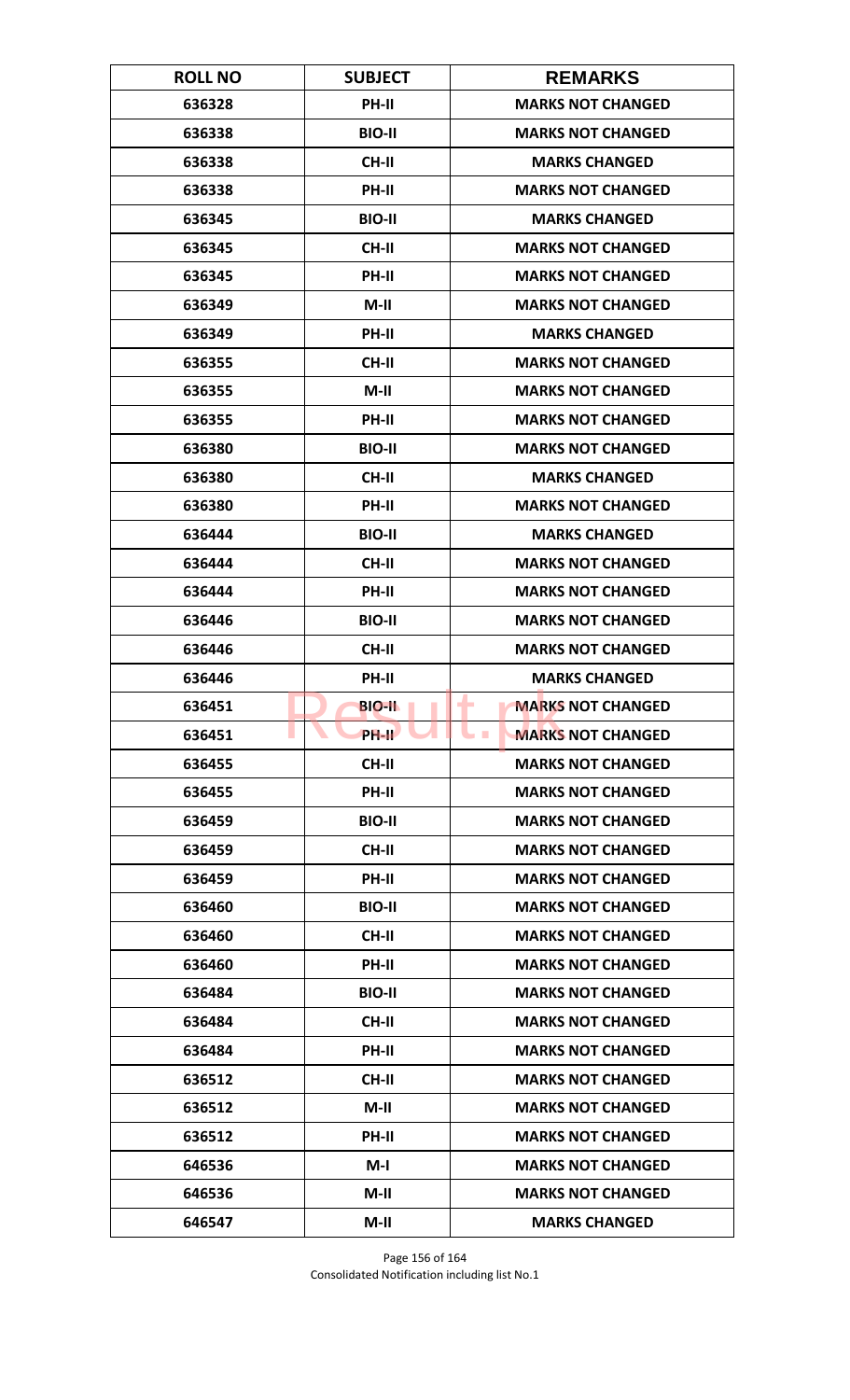| <b>ROLL NO</b> | <b>SUBJECT</b> | <b>REMARKS</b>                             |
|----------------|----------------|--------------------------------------------|
| 646551         | $M-II$         | <b>MARKS NOT CHANGED</b>                   |
| 647012         | $M-I$          | <b>MARKS NOT CHANGED</b>                   |
| 647012         | $M-II$         | <b>MARKS NOT CHANGED</b>                   |
| 647102         | $M-II$         | <b>MARKS CHANGED</b>                       |
| 647106         | $M-I$          | <b>MARKS NOT CHANGED</b>                   |
| 647108         | CH-II          | <b>MARKS NOT CHANGED</b>                   |
| 647108         | $M-II$         | <b>MARKS NOT CHANGED</b>                   |
| 647108         | <b>PH-II</b>   | <b>MARKS NOT CHANGED</b>                   |
| 647113         | $M-II$         | <b>MARKS NOT CHANGED</b>                   |
| 648834         | CIV-II         | <b>MARKS NOT CHANGED</b>                   |
| 648850         | $IS-II$        | <b>MARKS NOT CHANGED</b>                   |
| 648850         | <b>UA-II</b>   | <b>MARKS NOT CHANGED</b>                   |
| 648866         | $IS-II$        | <b>MARKS NOT CHANGED</b>                   |
| 648918         | CIV-II         | <b>MARKS NOT CHANGED</b>                   |
| 648918         | $IH-II$        | <b>MARKS NOT CHANGED</b>                   |
| 648918         | $IS-II$        | <b>MARKS NOT CHANGED</b>                   |
| 649185         | $IH-II$        | <b>MARKS NOT CHANGED</b>                   |
| 649185         | $IS-II$        | <b>MARKS NOT CHANGED</b>                   |
| 649185         | <b>PA-II</b>   | <b>MARKS NOT CHANGED</b>                   |
| 649960         | $IH-II$        | <b>MARKS NOT CHANGED</b>                   |
| 650175         | IH-II          | <b>MARKS NOT CHANGED</b>                   |
| 650175         | $IS-H$         | <b>MARKS NOT CHANGED</b>                   |
| 650175         | <b>PA-II</b>   | <b>MARKS NOT CHANGED</b><br><b>College</b> |
| 652022         | CIV-II         | <b>MARKS NOT CHANGED</b>                   |
| 652022         | $IH-II$        | <b>MARKS NOT CHANGED</b>                   |
| 652022         | $IS-II$        | <b>MARKS NOT CHANGED</b>                   |
| 652208         | ECO-II         | <b>MARKS NOT CHANGED</b>                   |
| 652208         | $IH-II$        | <b>MARKS NOT CHANGED</b>                   |
| 652208         | $IS-II$        | <b>MARKS NOT CHANGED</b>                   |
| 652230         | CIV-II         | <b>MARKS NOT CHANGED</b>                   |
| 652230         | IH-II          | <b>MARKS NOT CHANGED</b>                   |
| 652230         | $IS-II$        | <b>MARKS NOT CHANGED</b>                   |
| 652511         | CIV-II         | <b>MARKS NOT CHANGED</b>                   |
| 652511         | $IS-II$        | <b>MARKS NOT CHANGED</b>                   |
| 652511         | <b>PA-II</b>   | <b>MARKS NOT CHANGED</b>                   |
| 652754         | CIV-II         | <b>MARKS NOT CHANGED</b>                   |
| 652754         | CIV-II         | <b>MARKS NOT CHANGED</b>                   |
| 652754         | $IH-II$        | <b>MARKS NOT CHANGED</b>                   |
| 652754         | $IS-II$        | <b>MARKS NOT CHANGED</b>                   |
| 653062         | $IH-II$        | <b>MARKS NOT CHANGED</b>                   |

Page 157 of 164 Consolidated Notification including list No.1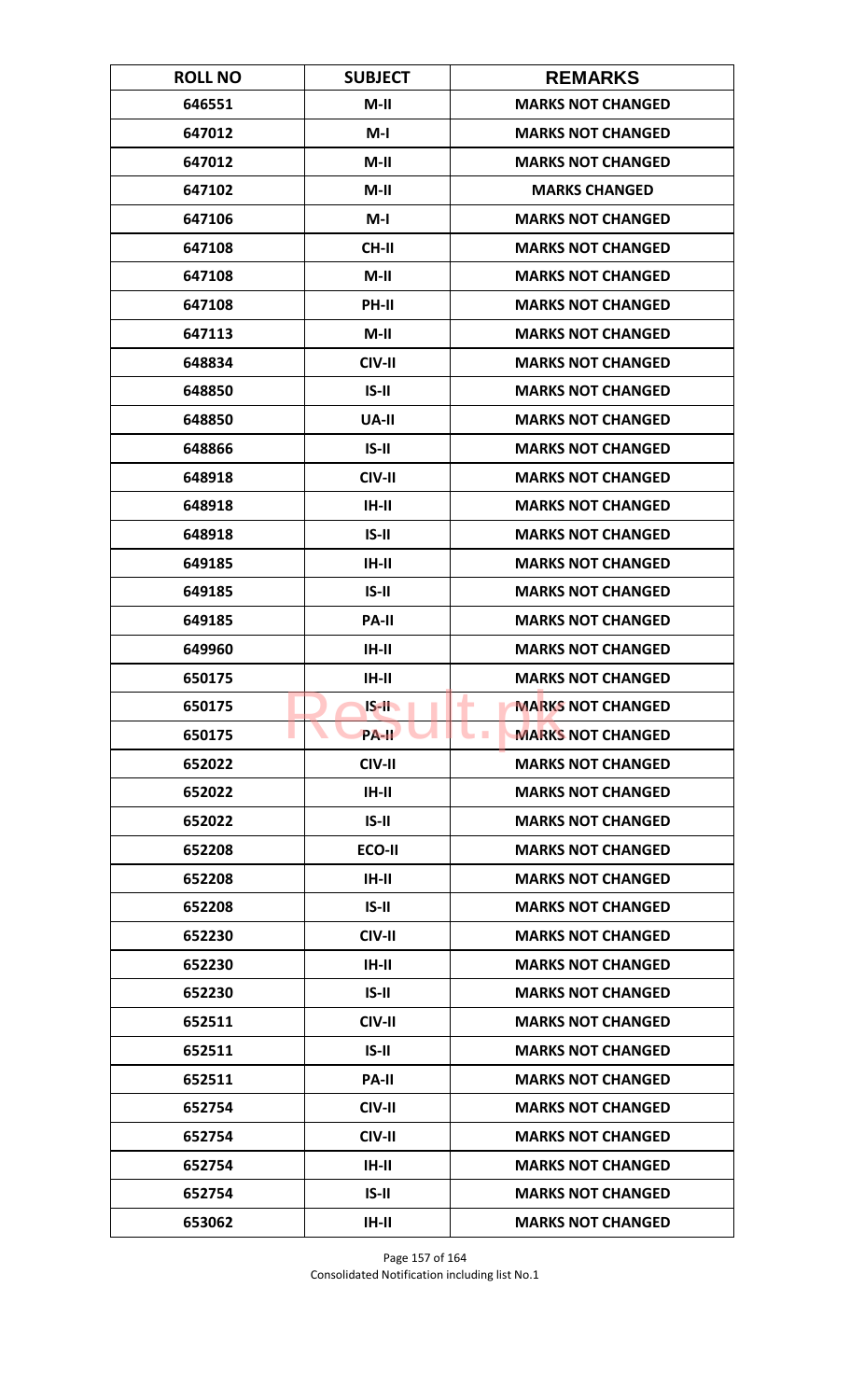| <b>ROLL NO</b> | <b>SUBJECT</b> | <b>REMARKS</b>                       |
|----------------|----------------|--------------------------------------|
| 653206         | CIV-II         | <b>MARKS NOT CHANGED</b>             |
| 653206         | $IS-II$        | <b>MARKS NOT CHANGED</b>             |
| 653206         | <b>PA-II</b>   | <b>MARKS NOT CHANGED</b>             |
| 653570         | CIV-II         | <b>MARKS NOT CHANGED</b>             |
| 653570         | IH-II          | <b>MARKS NOT CHANGED</b>             |
| 653570         | $IS-II$        | <b>MARKS NOT CHANGED</b>             |
| 654506         | <b>ARCH-II</b> | <b>MARKS NOT CHANGED</b>             |
| 654506         | CIV-II         | <b>MARKS NOT CHANGED</b>             |
| 654506         | $IH-II$        | <b>MARKS NOT CHANGED</b>             |
| 655030         | CIV-II         | <b>MARKS NOT CHANGED</b>             |
| 655030         | IH-II          | <b>MARKS NOT CHANGED</b>             |
| 655793         | CIV-II         | <b>MARKS NOT CHANGED</b>             |
| 655793         | EDU-II         | <b>MARKS NOT CHANGED</b>             |
| 655793         | $IS-II$        | <b>MARKS NOT CHANGED</b>             |
| 655958         | E-II           | <b>MARKS NOT CHANGED</b>             |
| 656198         | $IH - I$       | <b>MARKS NOT CHANGED</b>             |
| 656198         | $IH-II$        | <b>MARKS NOT CHANGED</b>             |
| 656198         | $IS-I$         | <b>MARKS NOT CHANGED</b>             |
| 656198         | $IS-II$        | <b>MARKS NOT CHANGED</b>             |
| 656198         | PA-I           | <b>MARKS NOT CHANGED</b>             |
| 656198         | <b>PA-II</b>   | <b>MARKS NOT CHANGED</b>             |
| 670003         | PH-IL          | <b>MARKS NOT CHANGED</b><br>٠        |
| 670006         | $CH-I$         | <b>MARKS NOT CHANGED</b><br><b>I</b> |
| 670006         | <b>CH-II</b>   | <b>MARKS NOT CHANGED</b>             |
| 670006         | PH-I           | <b>MARKS NOT CHANGED</b>             |
| 670006         | <b>PH-II</b>   | <b>MARKS NOT CHANGED</b>             |
| 670033         | PH-II          | <b>MARKS NOT CHANGED</b>             |
| 670041         | <b>CH-II</b>   | <b>MARKS NOT CHANGED</b>             |
| 670043         | <b>BIO-II</b>  | <b>MARKS NOT CHANGED</b>             |
| 670050         | <b>BIO-II</b>  | <b>MARKS CHANGED</b>                 |
| 670050         | <b>CH-II</b>   | <b>MARKS NOT CHANGED</b>             |
| 670050         | IE             | <b>MARKS NOT CHANGED</b>             |
| 670050         | PH-II          | <b>MARKS NOT CHANGED</b>             |
| 670050         | <b>PS</b>      | <b>MARKS NOT CHANGED</b>             |
| 670050         | $U-II$         | <b>MARKS NOT CHANGED</b>             |
| 670064         | <b>CH-II</b>   | <b>MARKS NOT CHANGED</b>             |
| 670075         | $E-I$          | <b>MARKS NOT CHANGED</b>             |
| 670075         | $U-I$          | <b>MARKS NOT CHANGED</b>             |
| 670082         | <b>BIO-I</b>   | <b>MARKS NOT CHANGED</b>             |
| 670082         | <b>BIO-II</b>  | <b>MARKS NOT CHANGED</b>             |

Page 158 of 164 Consolidated Notification including list No.1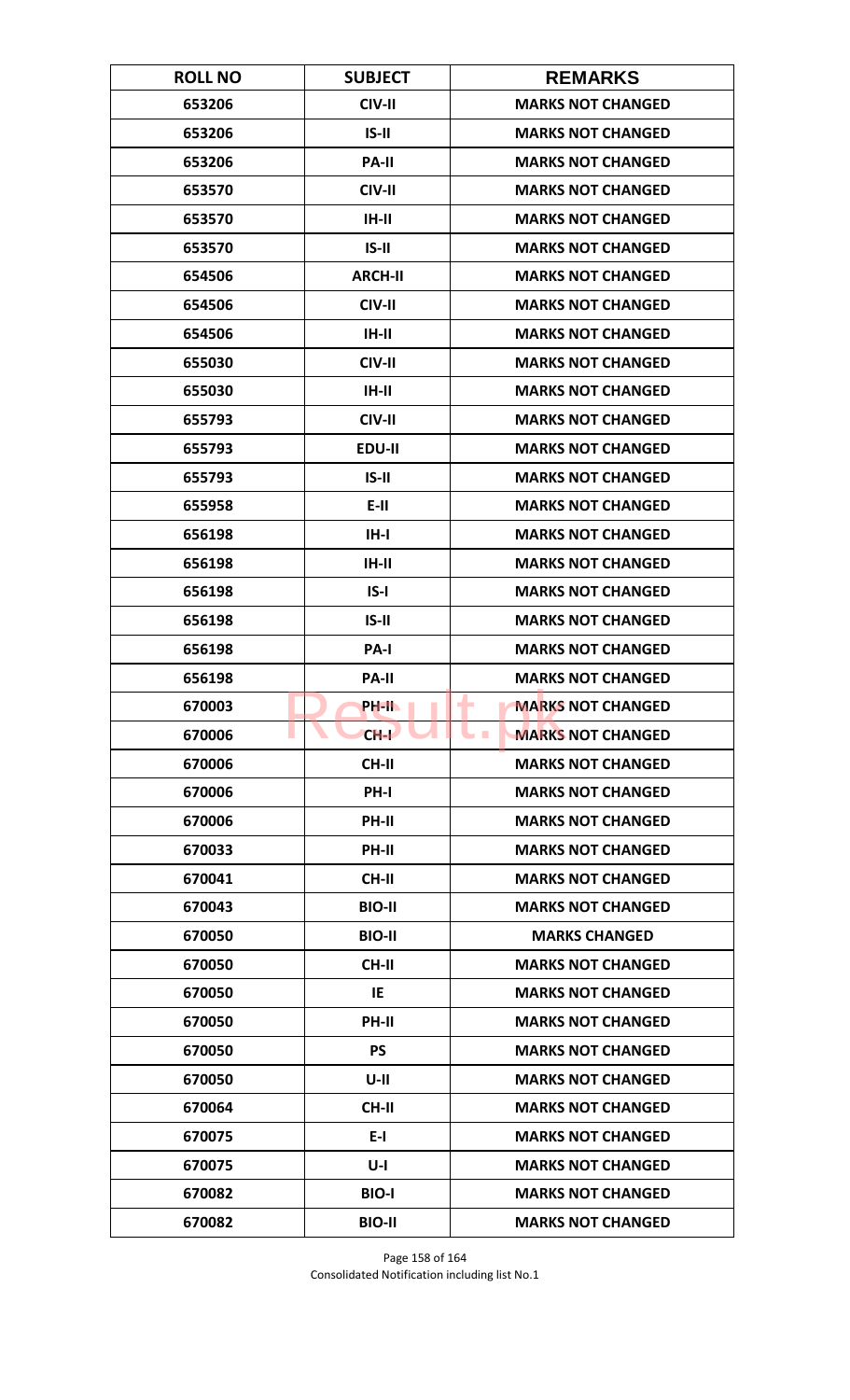| <b>ROLL NO</b> | <b>SUBJECT</b> | <b>REMARKS</b>                       |
|----------------|----------------|--------------------------------------|
| 670082         | $E-I$          | <b>MARKS NOT CHANGED</b>             |
| 670082         | $E-H$          | <b>MARKS NOT CHANGED</b>             |
| 670086         | <b>BIO-I</b>   | <b>MARKS NOT CHANGED</b>             |
| 670086         | <b>BIO-II</b>  | <b>MARKS NOT CHANGED</b>             |
| 670086         | CH-I           | <b>MARKS NOT CHANGED</b>             |
| 670086         | CH-II          | <b>MARKS NOT CHANGED</b>             |
| 670089         | <b>BIO-I</b>   | <b>MARKS NOT CHANGED</b>             |
| 670089         | <b>BIO-II</b>  | <b>MARKS CHANGED</b>                 |
| 670107         | <b>BIO-I</b>   | <b>MARKS NOT CHANGED</b>             |
| 670107         | <b>BIO-II</b>  | <b>MARKS NOT CHANGED</b>             |
| 670107         | <b>PH-I</b>    | <b>MARKS NOT CHANGED</b>             |
| 670107         | PH-II          | <b>MARKS NOT CHANGED</b>             |
| 670119         | CH-I           | <b>MARKS NOT CHANGED</b>             |
| 670119         | CH-II          | <b>MARKS NOT CHANGED</b>             |
| 670119         | PH-I           | <b>MARKS NOT CHANGED</b>             |
| 670119         | PH-II          | <b>MARKS NOT CHANGED</b>             |
| 670139         | <b>CH-II</b>   | <b>MARKS NOT CHANGED</b>             |
| 670139         | PH-I           | <b>MARKS NOT CHANGED</b>             |
| 670160         | <b>BIO-I</b>   | <b>MARKS NOT CHANGED</b>             |
| 670160         | <b>BIO-II</b>  | <b>MARKS NOT CHANGED</b>             |
| 670160         | PH-I           | <b>MARKS NOT CHANGED</b>             |
| 670160         | PH-II.         | ۰<br><b>MARKS NOT CHANGED</b>        |
| 670162         | $CH-I$         | <b>MARKS NOT CHANGED</b><br><b>I</b> |
| 670162         | <b>CH-II</b>   | <b>MARKS NOT CHANGED</b>             |
| 670162         | PH-II          | <b>MARKS NOT CHANGED</b>             |
| 670172         | IE             | <b>MARKS NOT CHANGED</b>             |
| 670172         | <b>PS</b>      | <b>MARKS NOT CHANGED</b>             |
| 670180         | <b>CH-II</b>   | <b>MARKS NOT CHANGED</b>             |
| 670199         | PH-I           | <b>MARKS NOT CHANGED</b>             |
| 670232         | PH-I           | <b>MARKS NOT CHANGED</b>             |
| 670232         | PH-II          | <b>MARKS NOT CHANGED</b>             |
| 670272         | CH-I           | <b>MARKS NOT CHANGED</b>             |
| 670272         | <b>CH-II</b>   | <b>MARKS NOT CHANGED</b>             |
| 670272         | <b>PH-I</b>    | <b>MARKS NOT CHANGED</b>             |
| 670272         | PH-II          | <b>MARKS NOT CHANGED</b>             |
| 671006         | PH-I           | <b>MARKS NOT CHANGED</b>             |
| 671012         | <b>BIO-I</b>   | <b>MARKS NOT CHANGED</b>             |
| 671012         | <b>BIO-II</b>  | <b>MARKS NOT CHANGED</b>             |
| 671012         | $CH-I$         | <b>MARKS CHANGED</b>                 |
| 671012         | <b>CH-II</b>   | <b>MARKS NOT CHANGED</b>             |

Page 159 of 164 Consolidated Notification including list No.1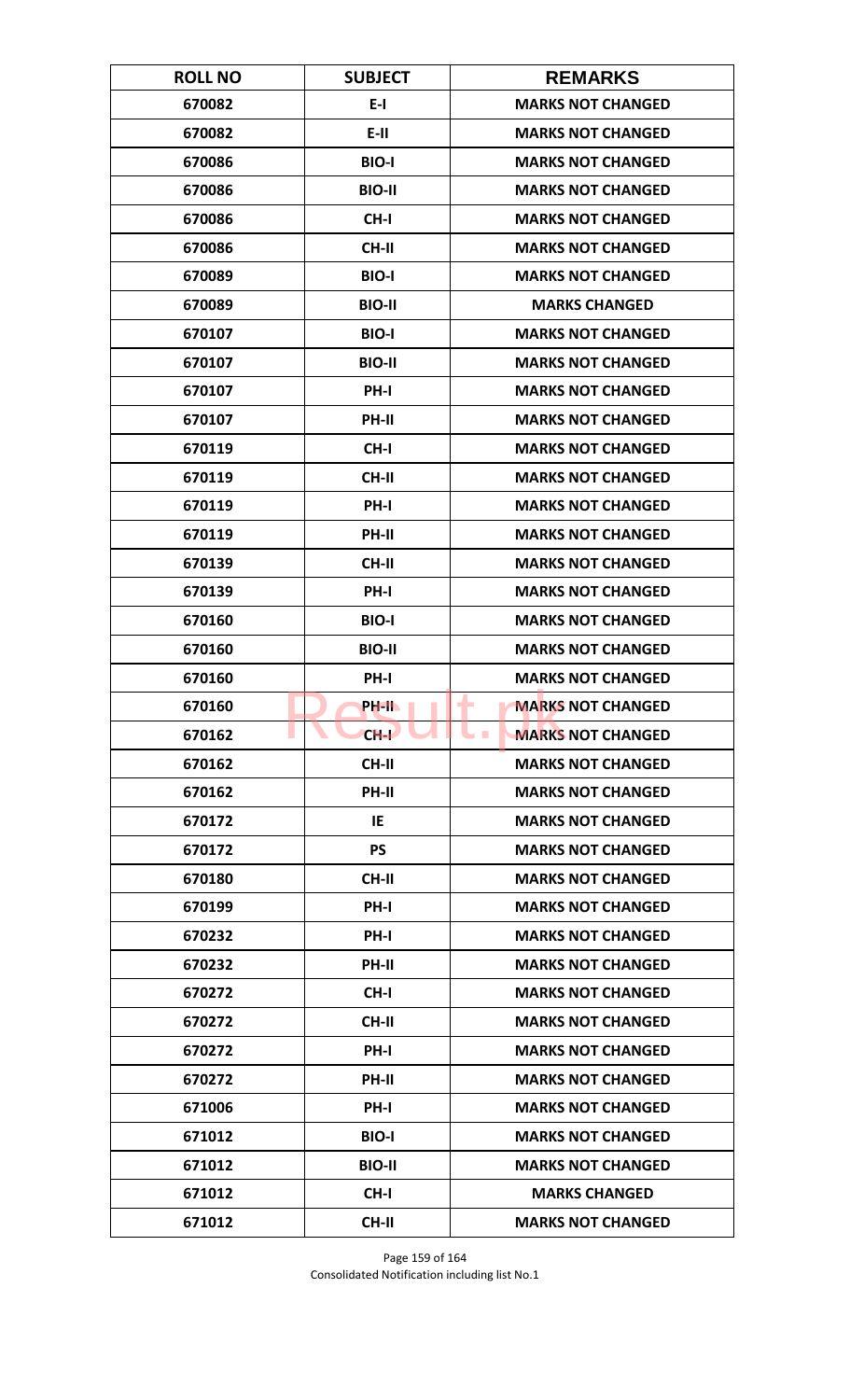| <b>ROLL NO</b> | <b>SUBJECT</b> | <b>REMARKS</b>                       |
|----------------|----------------|--------------------------------------|
| 671033         | <b>BIO-II</b>  | <b>MARKS NOT CHANGED</b>             |
| 671033         | <b>CH-II</b>   | <b>MARKS NOT CHANGED</b>             |
| 671033         | PH-II          | <b>MARKS NOT CHANGED</b>             |
| 671034         | <b>BIO-II</b>  | <b>MARKS NOT CHANGED</b>             |
| 671034         | <b>CH-II</b>   | <b>MARKS NOT CHANGED</b>             |
| 671034         | PH-II          | <b>MARKS NOT CHANGED</b>             |
| 671036         | <b>PH-II</b>   | <b>MARKS NOT CHANGED</b>             |
| 671040         | PH-II          | <b>MARKS NOT CHANGED</b>             |
| 671061         | PH-II          | <b>MARKS NOT CHANGED</b>             |
| 671108         | <b>BIO-I</b>   | <b>MARKS NOT CHANGED</b>             |
| 671108         | E-I            | <b>MARKS NOT CHANGED</b>             |
| 671108         | $U-I$          | <b>MARKS NOT CHANGED</b>             |
| 671128         | <b>BIO-II</b>  | <b>MARKS NOT CHANGED</b>             |
| 671128         | CH-I           | <b>MARKS NOT CHANGED</b>             |
| 671130         | PH-II          | <b>MARKS NOT CHANGED</b>             |
| 671142         | <b>BIO-II</b>  | <b>MARKS NOT CHANGED</b>             |
| 671145         | <b>BIO-I</b>   | <b>MARKS NOT CHANGED</b>             |
| 671145         | <b>BIO-II</b>  | <b>MARKS NOT CHANGED</b>             |
| 671145         | PH-I           | <b>MARKS NOT CHANGED</b>             |
| 671159         | <b>CH-II</b>   | <b>MARKS NOT CHANGED</b>             |
| 671159         | $E-I$          | <b>MARKS NOT CHANGED</b>             |
| 671164         | CH-II          | <b>MARKS NOT CHANGED</b><br>٠        |
| 671174         | <b>BIO-L</b>   | <b>MARKS NOT CHANGED</b><br><b>I</b> |
| 671174         | $E-I$          | <b>MARKS NOT CHANGED</b>             |
| 671210         | <b>BIO-I</b>   | <b>MARKS NOT CHANGED</b>             |
| 671210         | CH-II          | <b>MARKS NOT CHANGED</b>             |
| 671210         | PH-I           | <b>MARKS NOT CHANGED</b>             |
| 671210         | <b>PH-II</b>   | <b>MARKS NOT CHANGED</b>             |
| 671224         | CH-I           | <b>MARKS NOT CHANGED</b>             |
| 671224         | <b>CH-II</b>   | <b>MARKS NOT CHANGED</b>             |
| 671224         | IE             | <b>MARKS NOT CHANGED</b>             |
| 671224         | <b>PH-I</b>    | <b>MARKS NOT CHANGED</b>             |
| 671224         | <b>PS</b>      | <b>MARKS NOT CHANGED</b>             |
| 671224         | U-I            | <b>MARKS NOT CHANGED</b>             |
| 671224         | $U-II$         | <b>MARKS NOT CHANGED</b>             |
| 671256         | <b>BIO-II</b>  | <b>MARKS NOT CHANGED</b>             |
| 671263         | CH-II          | <b>MARKS NOT CHANGED</b>             |
| 671264         | CH-I           | <b>MARKS NOT CHANGED</b>             |
| 671264         | CH-II          | <b>MARKS NOT CHANGED</b>             |
| 671264         | $E-I$          | <b>MARKS NOT CHANGED</b>             |

Page 160 of 164 Consolidated Notification including list No.1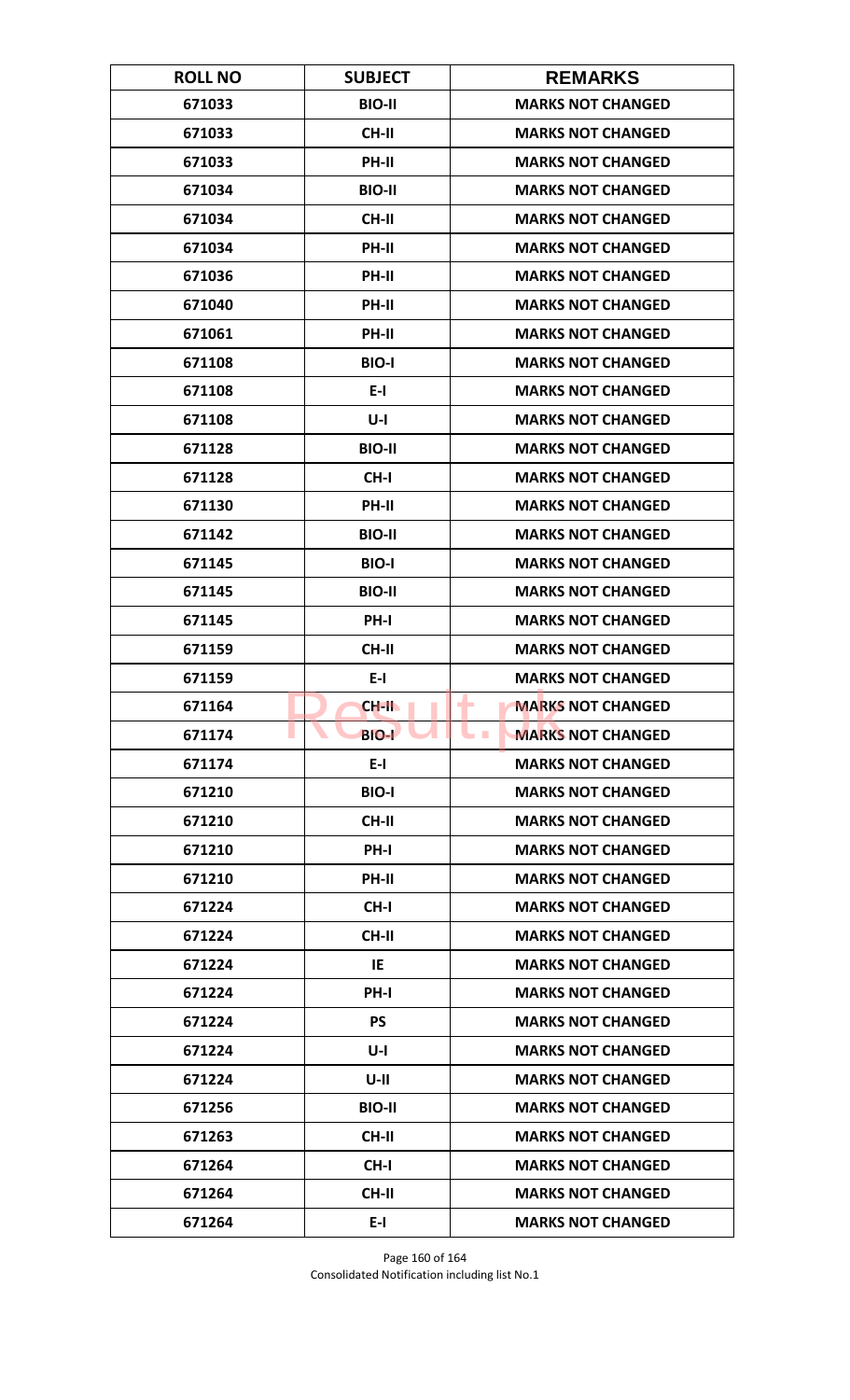| <b>ROLL NO</b> | <b>SUBJECT</b>       | <b>REMARKS</b>                         |
|----------------|----------------------|----------------------------------------|
| 671264         | PH-I                 | <b>MARKS NOT CHANGED</b>               |
| 671264         | PH-II                | <b>MARKS NOT CHANGED</b>               |
| 671266         | <b>CH-II</b>         | <b>MARKS NOT CHANGED</b>               |
| 671266         | PH-II                | <b>MARKS NOT CHANGED</b>               |
| 671266         | $U-II$               | <b>MARKS NOT CHANGED</b>               |
| 671269         | <b>BIO-I</b>         | <b>MARKS NOT CHANGED</b>               |
| 671269         | <b>CH-II</b>         | <b>MARKS NOT CHANGED</b>               |
| 671269         | PH-II                | <b>MARKS NOT CHANGED</b>               |
| 671272         | CH-I                 | <b>MARKS NOT CHANGED</b>               |
| 671272         | CH-II                | <b>MARKS NOT CHANGED</b>               |
| 671290         | <b>BIO-II</b>        | <b>MARKS NOT CHANGED</b>               |
| 671292         | CH-I                 | <b>MARKS NOT CHANGED</b>               |
| 671292         | CH-II                | <b>MARKS NOT CHANGED</b>               |
| 671292         | $E-I$                | <b>MARKS NOT CHANGED</b>               |
| 671296         | <b>BIO-I</b>         | <b>MARKS NOT CHANGED</b>               |
| 671296         | CH-II                | <b>MARKS NOT CHANGED</b>               |
| 671296         | $E-I$                | <b>MARKS NOT CHANGED</b>               |
| 671296         | PH-II                | <b>MARKS NOT CHANGED</b>               |
| 671297         | <b>BIO-I</b>         | <b>MARKS CHANGED</b>                   |
| 671297         | PH-I                 | <b>MARKS NOT CHANGED</b>               |
| 671297         | PH-II                | <b>MARKS NOT CHANGED</b>               |
| 671297         | $U$ - $\blacksquare$ | ۰<br><b>MARKS NOT CHANGED</b>          |
| 671308         | <b>PH-IL</b>         | <b>MARKS NOT CHANGED</b><br><b>COL</b> |
| 671317         | <b>BIO-II</b>        | <b>MARKS NOT CHANGED</b>               |
| 671317         | CH-II                | <b>MARKS NOT CHANGED</b>               |
| 671321         | <b>PH-I</b>          | <b>MARKS NOT CHANGED</b>               |
| 671321         | PH-II                | <b>MARKS NOT CHANGED</b>               |
| 671341         | CH-I                 | <b>MARKS NOT CHANGED</b>               |
| 671341         | <b>CH-II</b>         | <b>MARKS NOT CHANGED</b>               |
| 671341         | PH-I                 | <b>MARKS NOT CHANGED</b>               |
| 671341         | PH-II                | <b>MARKS NOT CHANGED</b>               |
| 671379         | CH-I                 | <b>MARKS NOT CHANGED</b>               |
| 671379         | U-II                 | <b>MARKS NOT CHANGED</b>               |
| 671411         | <b>BIO-II</b>        | <b>MARKS NOT CHANGED</b>               |
| 671411         | CH-II                | <b>MARKS NOT CHANGED</b>               |
| 671411         | PH-II                | <b>MARKS NOT CHANGED</b>               |
| 671412         | <b>BIO-II</b>        | <b>MARKS NOT CHANGED</b>               |
| 671412         | CH-I                 | <b>MARKS NOT CHANGED</b>               |
| 671435         | CH-I                 | <b>MARKS NOT CHANGED</b>               |
| 671435         | CH-II                | <b>MARKS CHANGED</b>                   |

Page 161 of 164 Consolidated Notification including list No.1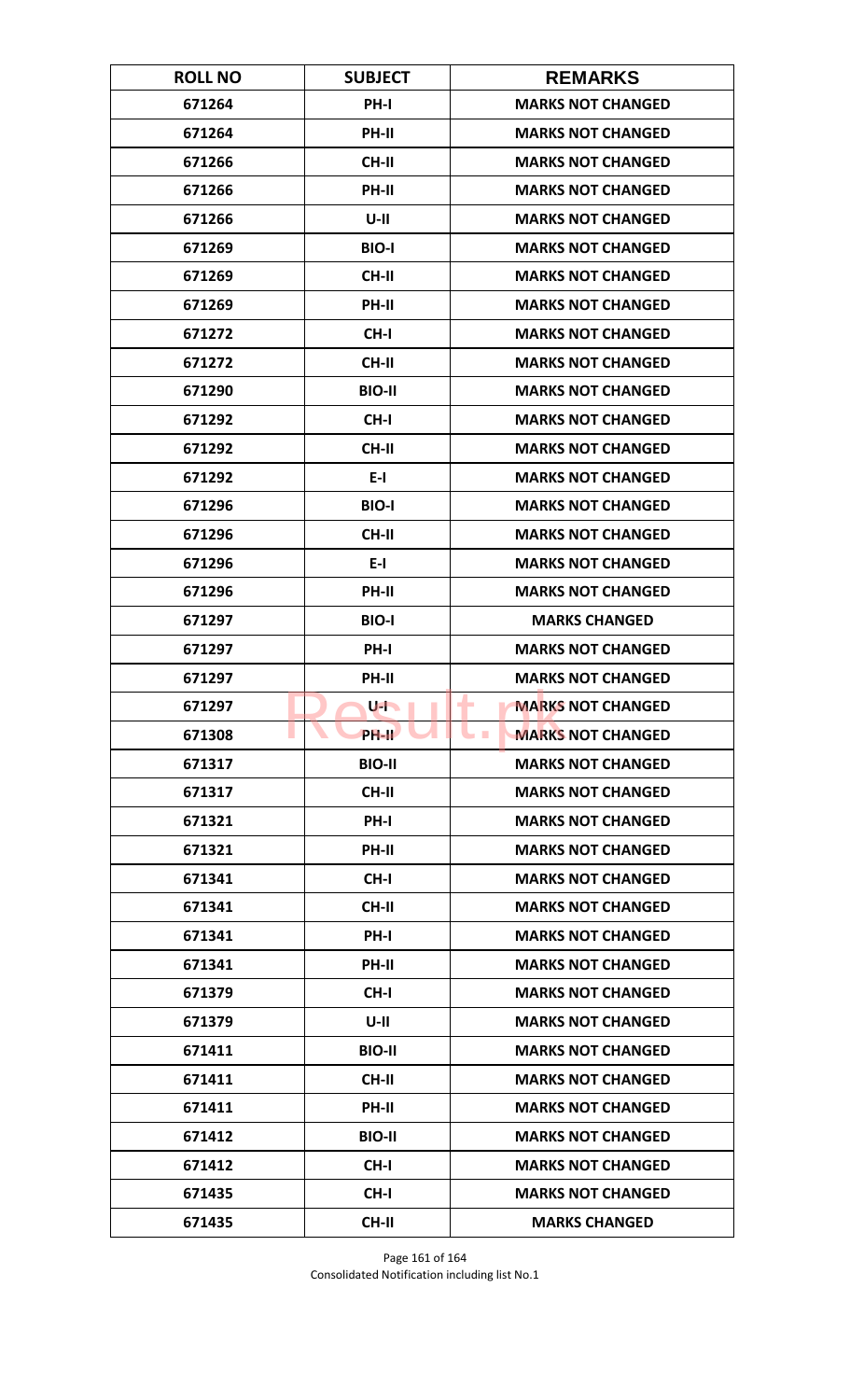| <b>ROLL NO</b> | <b>SUBJECT</b> | <b>REMARKS</b>                         |
|----------------|----------------|----------------------------------------|
| 671435         | E-II           | <b>MARKS NOT CHANGED</b>               |
| 671446         | <b>CH-II</b>   | <b>MARKS NOT CHANGED</b>               |
| 671446         | PH-I           | <b>MARKS NOT CHANGED</b>               |
| 671446         | PH-II          | <b>MARKS NOT CHANGED</b>               |
| 671448         | <b>PH-II</b>   | <b>MARKS NOT CHANGED</b>               |
| 671449         | <b>CH-II</b>   | <b>MARKS NOT CHANGED</b>               |
| 671449         | <b>PH-I</b>    | <b>MARKS CHANGED</b>                   |
| 671458         | CH-I           | <b>MARKS NOT CHANGED</b>               |
| 671458         | <b>CH-II</b>   | <b>MARKS NOT CHANGED</b>               |
| 671473         | <b>BIO-II</b>  | <b>MARKS NOT CHANGED</b>               |
| 671483         | <b>CH-II</b>   | <b>MARKS NOT CHANGED</b>               |
| 671483         | <b>PH-II</b>   | <b>MARKS NOT CHANGED</b>               |
| 671488         | CH-I           | <b>MARKS NOT CHANGED</b>               |
| 671488         | PH-I           | <b>MARKS NOT CHANGED</b>               |
| 671567         | <b>BIO-II</b>  | <b>MARKS NOT CHANGED</b>               |
| 671588         | $E-I$          | <b>MARKS NOT CHANGED</b>               |
| 671588         | $E-II$         | <b>MARKS NOT CHANGED</b>               |
| 671588         | PH-II          | <b>MARKS NOT CHANGED</b>               |
| 671601         | <b>CH-II</b>   | <b>MARKS NOT CHANGED</b>               |
| 671601         | $E-I$          | <b>MARKS NOT CHANGED</b>               |
| 671601         | PH-II          | <b>MARKS NOT CHANGED</b>               |
| 671601         | $U$ -ll        | <b>MARKS NOT CHANGED</b><br>٠          |
| 671623         | <b>BIO-L</b>   | <b>MARKS NOT CHANGED</b><br><b>COL</b> |
| 671623         | CH-II          | <b>MARKS NOT CHANGED</b>               |
| 671625         | <b>BIO-I</b>   | <b>MARKS NOT CHANGED</b>               |
| 671625         | <b>BIO-II</b>  | <b>MARKS NOT CHANGED</b>               |
| 671625         | CH-I           | <b>MARKS NOT CHANGED</b>               |
| 671625         | <b>CH-II</b>   | <b>MARKS CHANGED</b>                   |
| 671639         | CH-I           | <b>MARKS NOT CHANGED</b>               |
| 671639         | <b>CH-II</b>   | <b>MARKS NOT CHANGED</b>               |
| 671639         | <b>PH-II</b>   | <b>MARKS NOT CHANGED</b>               |
| 671655         | <b>BIO-I</b>   | <b>MARKS NOT CHANGED</b>               |
| 671655         | CH-I           | <b>MARKS NOT CHANGED</b>               |
| 671655         | E-I            | <b>MARKS NOT CHANGED</b>               |
| 671655         | <b>PH-I</b>    | <b>MARKS NOT CHANGED</b>               |
| 671663         | <b>BIO-II</b>  | <b>MARKS NOT CHANGED</b>               |
| 671663         | CH-II          | <b>MARKS NOT CHANGED</b>               |
| 671664         | $E-I$          | <b>MARKS NOT CHANGED</b>               |
| 671664         | <b>PH-I</b>    | <b>MARKS NOT CHANGED</b>               |
| 671693         | <b>BIO-II</b>  | <b>MARKS NOT CHANGED</b>               |

Page 162 of 164 Consolidated Notification including list No.1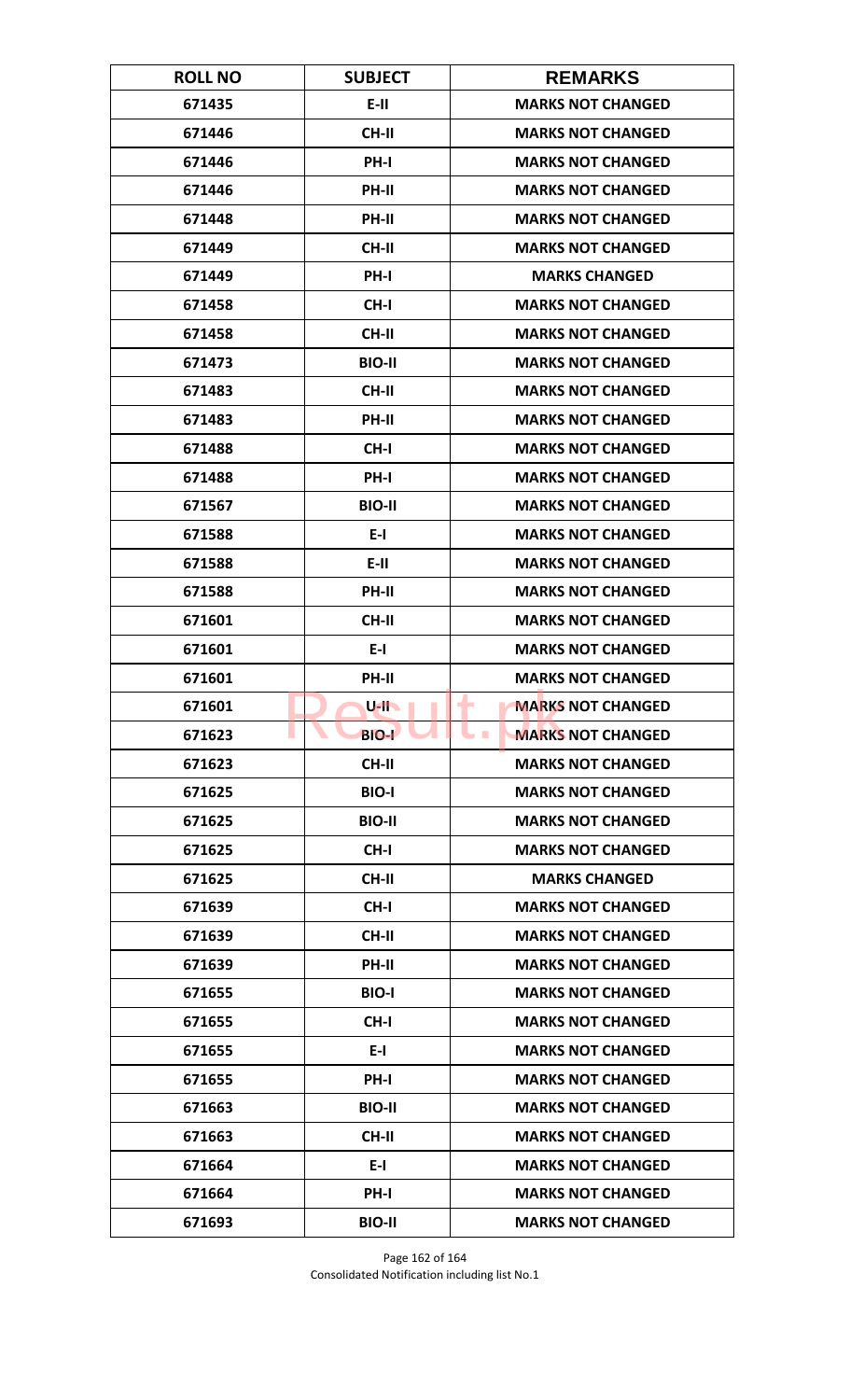| <b>ROLL NO</b> | <b>SUBJECT</b> | <b>REMARKS</b>                         |
|----------------|----------------|----------------------------------------|
| 671693         | CH-I           | <b>MARKS NOT CHANGED</b>               |
| 671697         | <b>BIO-I</b>   | <b>MARKS NOT CHANGED</b>               |
| 671697         | <b>BIO-II</b>  | <b>MARKS NOT CHANGED</b>               |
| 671697         | CH-I           | <b>MARKS NOT CHANGED</b>               |
| 671697         | CH-II          | <b>MARKS NOT CHANGED</b>               |
| 671697         | PH-I           | <b>MARKS NOT CHANGED</b>               |
| 671697         | <b>PH-II</b>   | <b>MARKS NOT CHANGED</b>               |
| 671716         | $E-I$          | <b>MARKS NOT CHANGED</b>               |
| 671716         | $E-H$          | <b>MARKS NOT CHANGED</b>               |
| 671716         | $U-I$          | <b>MARKS NOT CHANGED</b>               |
| 671716         | $U-II$         | <b>MARKS NOT CHANGED</b>               |
| 671737         | <b>PH-II</b>   | <b>MARKS NOT CHANGED</b>               |
| 671768         | $E-I$          | <b>MARKS NOT CHANGED</b>               |
| 671788         | <b>BIO-II</b>  | <b>MARKS NOT CHANGED</b>               |
| 671788         | <b>CH-II</b>   | <b>MARKS NOT CHANGED</b>               |
| 671798         | PH-I           | <b>MARKS NOT CHANGED</b>               |
| 671798         | PH-II          | <b>MARKS NOT CHANGED</b>               |
| 671798         | $U-I$          | <b>MARKS NOT CHANGED</b>               |
| 671798         | $U-II$         | <b>MARKS NOT CHANGED</b>               |
| 671807         | $E-I$          | <b>MARKS NOT CHANGED</b>               |
| 671807         | IE             | <b>MARKS NOT CHANGED</b>               |
| 671807         | U-La           | <b>MARKS NOT CHANGED</b><br>٠          |
| 671811         | <b>BIO-II</b>  | <b>MARKS NOT CHANGED</b><br><b>COL</b> |
| 671811         | PH-II          | <b>MARKS NOT CHANGED</b>               |
| 671819         | <b>BIO-I</b>   | <b>MARKS NOT CHANGED</b>               |
| 671819         | CH-II          | <b>MARKS NOT CHANGED</b>               |
| 673017         | $M-II$         | <b>MARKS NOT CHANGED</b>               |
| 673517         | CH-I           | <b>MARKS NOT CHANGED</b>               |
| 673517         | <b>CH-II</b>   | <b>MARKS NOT CHANGED</b>               |
| 673517         | $M-I$          | <b>MARKS NOT CHANGED</b>               |
| 673517         | $M-II$         | <b>MARKS NOT CHANGED</b>               |
| 673524         | CH-I           | <b>MARKS NOT CHANGED</b>               |
| 673524         | <b>CH-II</b>   | <b>MARKS NOT CHANGED</b>               |
| 673524         | PH-I           | <b>MARKS NOT CHANGED</b>               |
| 673524         | <b>PH-II</b>   | <b>MARKS NOT CHANGED</b>               |
| 673536         | <b>CH-II</b>   | <b>MARKS NOT CHANGED</b>               |
| 673536         | $E-I$          | <b>MARKS NOT CHANGED</b>               |
| 673536         | PH-I           | <b>MARKS NOT CHANGED</b>               |
| 673568         | CH-I           | <b>MARKS NOT CHANGED</b>               |
| 673568         | $E-I$          | <b>MARKS NOT CHANGED</b>               |

Page 163 of 164 Consolidated Notification including list No.1